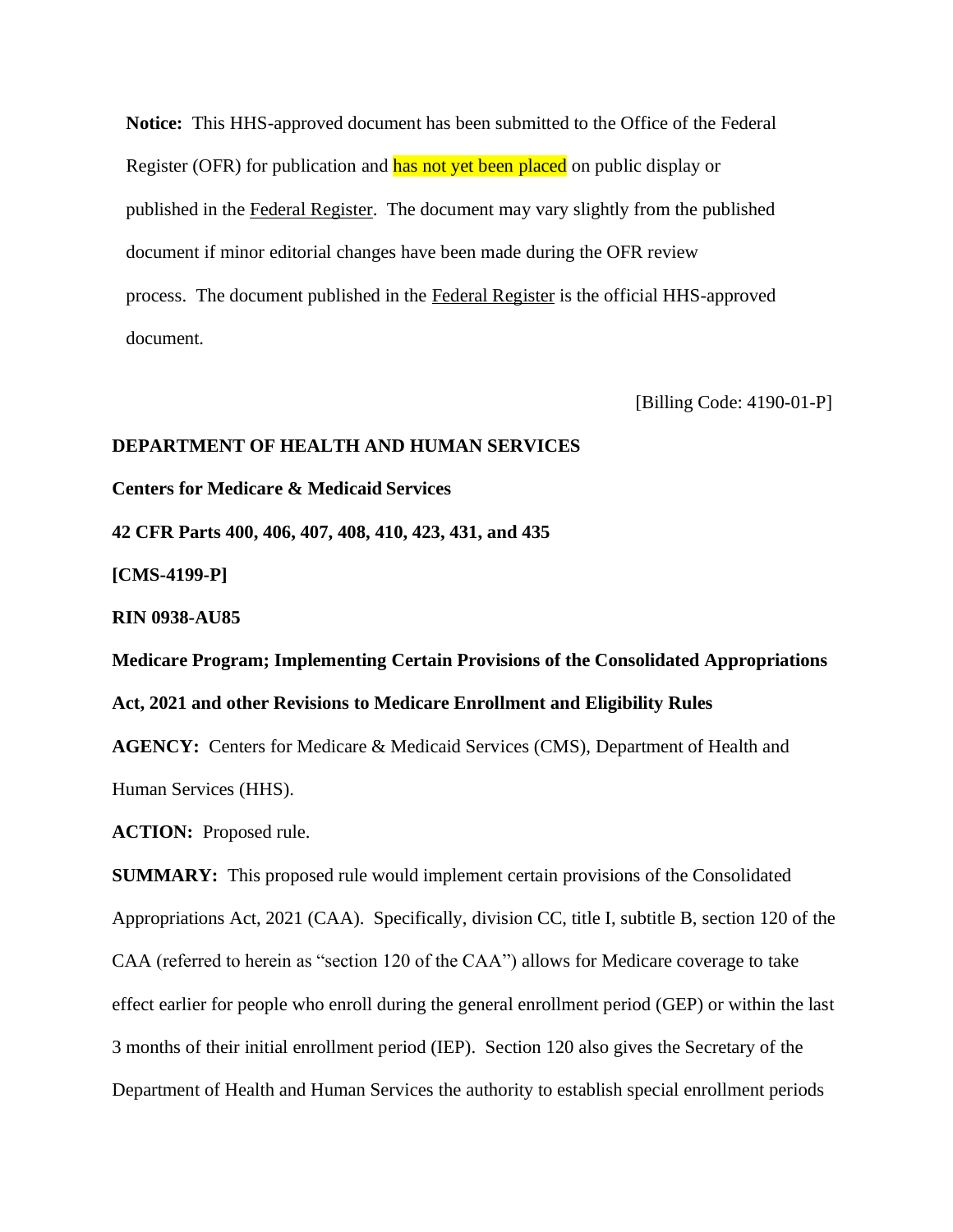(SEPs) for exceptional conditions. Section 402 of the CAA extends immunosuppressive drug coverage under Medicare Part B for certain individuals whose Medicare entitlement based on end-stage renal disease (ESRD) would otherwise end 36 months after the month in which they received a successful kidney transplant. Together, these proposals not only implement provisions of the CAA, but also support President Biden's *Executive Order on Continuing to Strengthen Americans' Access to Affordable, Quality Health Coverage*, *Executive Order on Transforming Federal Customer Experience and Service Delivery to Rebuild Trust in Government, Executive Order On Advancing Racial Equity and Support for Underserved Communities Through the Federal Government* and *Executive Order On Strengthening Medicaid and the Affordable Care Act* by eliminating potentially confusing coverage waiting periods, allowing CMS and the Social Security Administration to remedy missed enrollment periods by allowing for SEPs for exceptional conditions and extending coverage of Medicare Savings Programs (MSPs) to include payment of premiums and cost-sharing for a new immunosuppressive drug coverage under Part B.

Separately, this rule would delete references to specific Medicare forms from the text of existing regulations at §§ 406.7 and 407.11 in order to provide greater administrative flexibility. Finally, this proposed rule would update the various federal regulations that affect a state's payment of Medicare Part A and B premiums for beneficiaries enrolled in the Medicare Savings Programs and other Medicaid eligibility groups.

**DATES**: To be assured consideration, comments must be received at one of the addresses provided, no later than 5 p.m. on **[**Insert date 60 days after date of publication in the **Federal Register]**.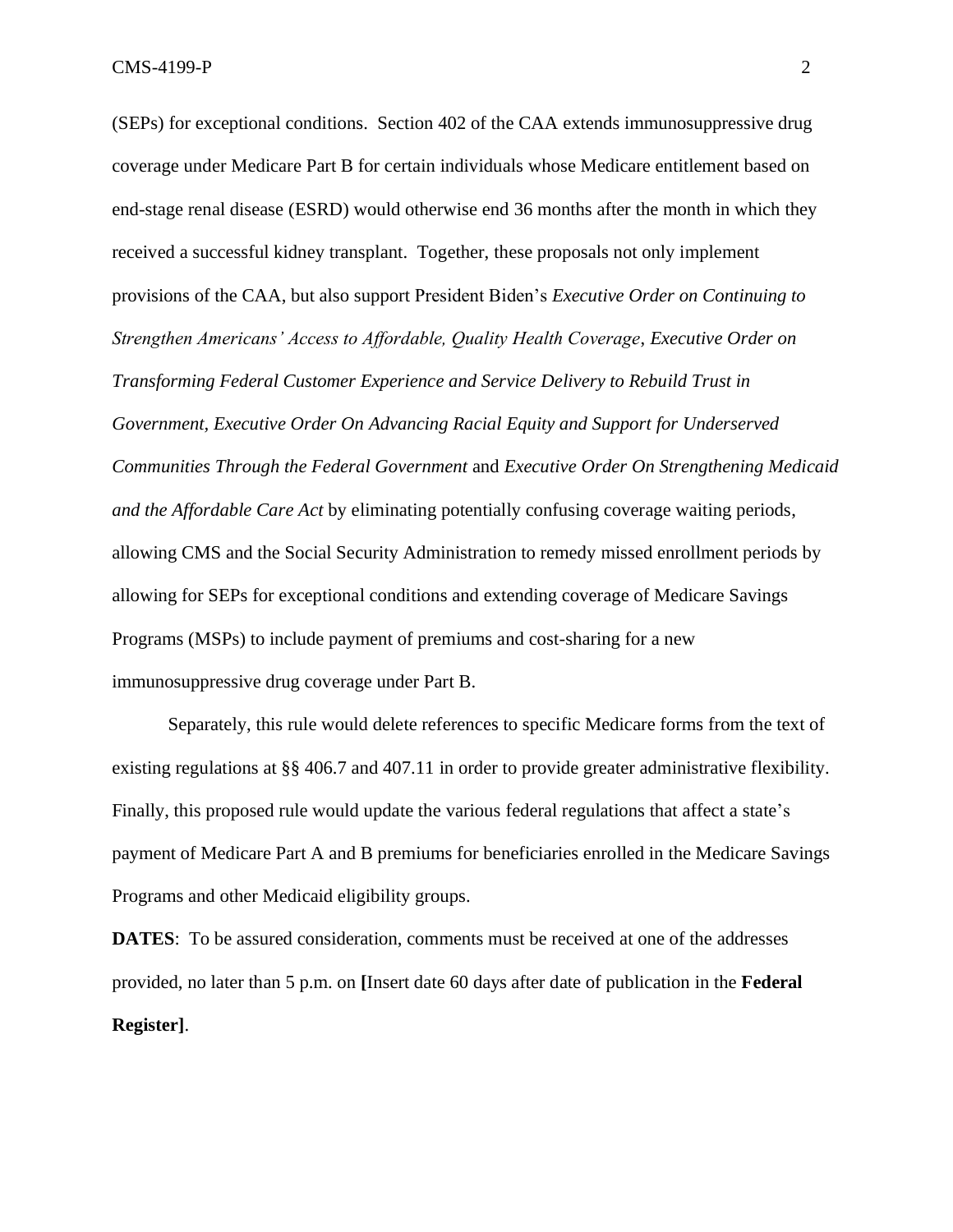**ADDRESSES:** In commenting, refer to file code CMS-4199-P. Because of staff and resource

limitations, we cannot accept comments by facsimile (FAX) transmission.

Comments, including mass comment submissions, must be submitted in one of the following three ways (please choose only one of the ways listed):

1. Electronically. You may submit electronic comments on this regulation to

**[http://www.regulations.gov](http://www.regulations.gov/)**. Follow the "Submit a comment" instructions.

2. By regular mail. You may mail written comments to the following address ONLY:

Centers for Medicare & Medicaid Services,

Department of Health and Human Services,

Attention: CMS-4199-P,

P.O. Box 8013,

Baltimore, MD 21244-4199

Please allow sufficient time for mailed comments to be received before the close of the comment period.

3. By express or overnight mail. You may send written comments to the following address ONLY:

Centers for Medicare & Medicaid Services,

Department of Health and Human Services,

Attention: CMS-4199-P,

Mail Stop C4-26-05,

7500 Security Boulevard,

Baltimore, MD 21244-1850. [Note: This zip code is for express mail or courier delivery

only. This zip code specifies the agency's physical location.]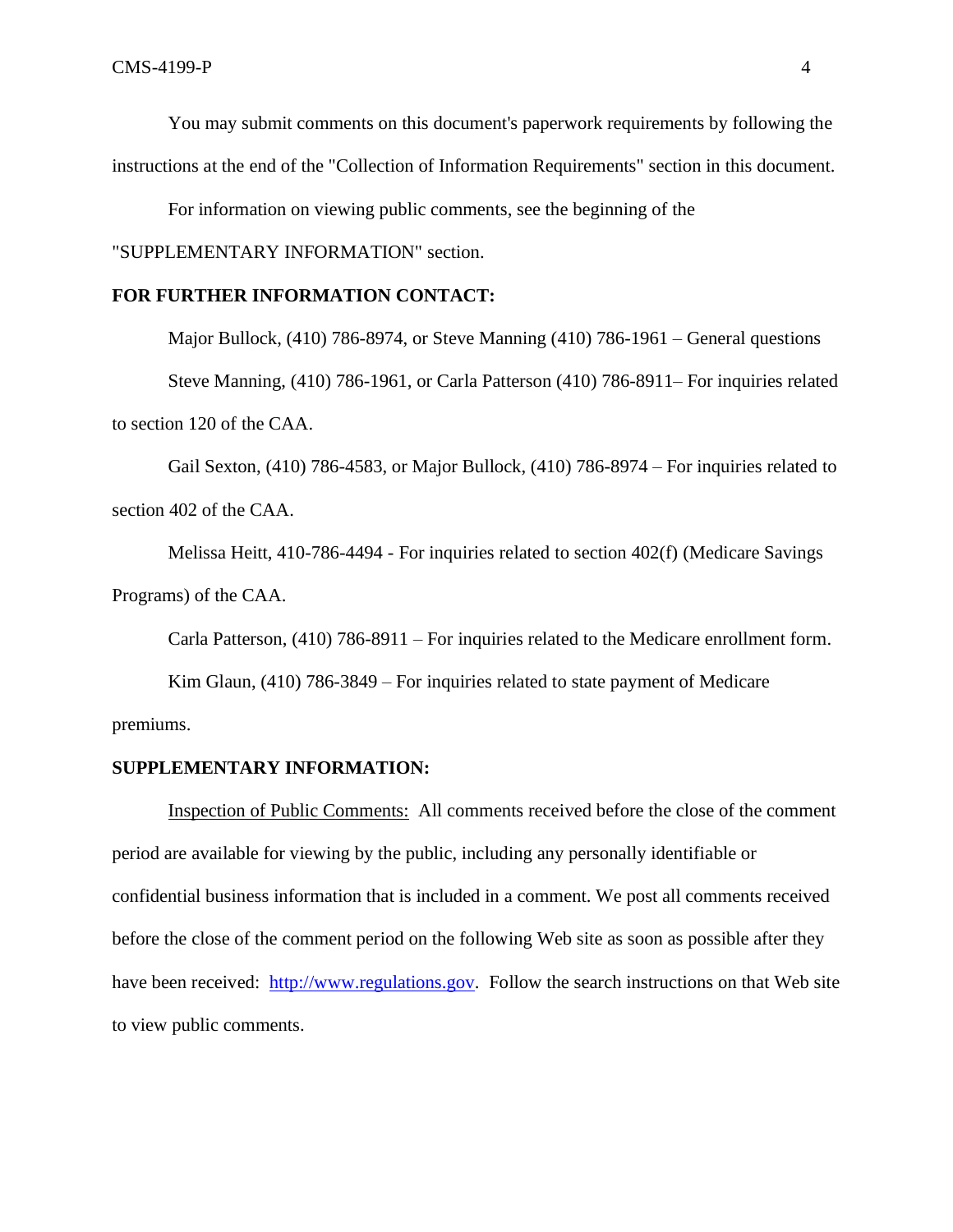## **I. Summary**

# A. Beneficiary Enrollment Simplification in Medicare Parts A and B - Overview

## 1. Background

Medicare is a Federal program to provide health insurance for people age 65 and older, and those under 65 with certain disabilities or ESRD. Medicare consists of four distinct parts, commonly referred to as Medicare Parts A, B, C and D. Medicare Part A, sometimes referred to as hospital insurance (HI), covers inpatient hospital services, skilled nursing care, hospice care, and some home health services. Individuals must meet certain conditions to be entitled to Part A. Medicare Part B, or supplementary medical insurance (SMI), is an optional benefit that helps cover medically necessary services and supplies like physicians' services, durable medical equipment, outpatient care, and other medical services that Part A does not cover, including many preventive services. Together, Medicare Parts A and B comprise "original" or "traditional" Medicare. Most beneficiaries are automatically enrolled in Part A and Part B by the Social Security Administration (SSA) or the Railroad Retirement Board when they turn 65. In addition, if an individual has been receiving Social Security or Railroad Retirement Disability benefits for 24 months, they will automatically be enrolled by SSA or the Railroad Retirement Board in Medicare Parts A and B.

The first opportunity individuals have to enroll in Part B is during their initial enrollment period (IEP). The IEP is a 7-month period that usually begins 3 months before the month in which an eligible individual turns 65 and ends 3 months after the first month of eligibility. The next opportunity for eligible individuals who do not enroll in Part B during their IEP to enroll in Part B, if they choose to do so, is in the general enrollment period (GEP) which runs from January 1<sup>st</sup> through March 31<sup>st</sup> each year. Currently, an individual's entitlement (coverage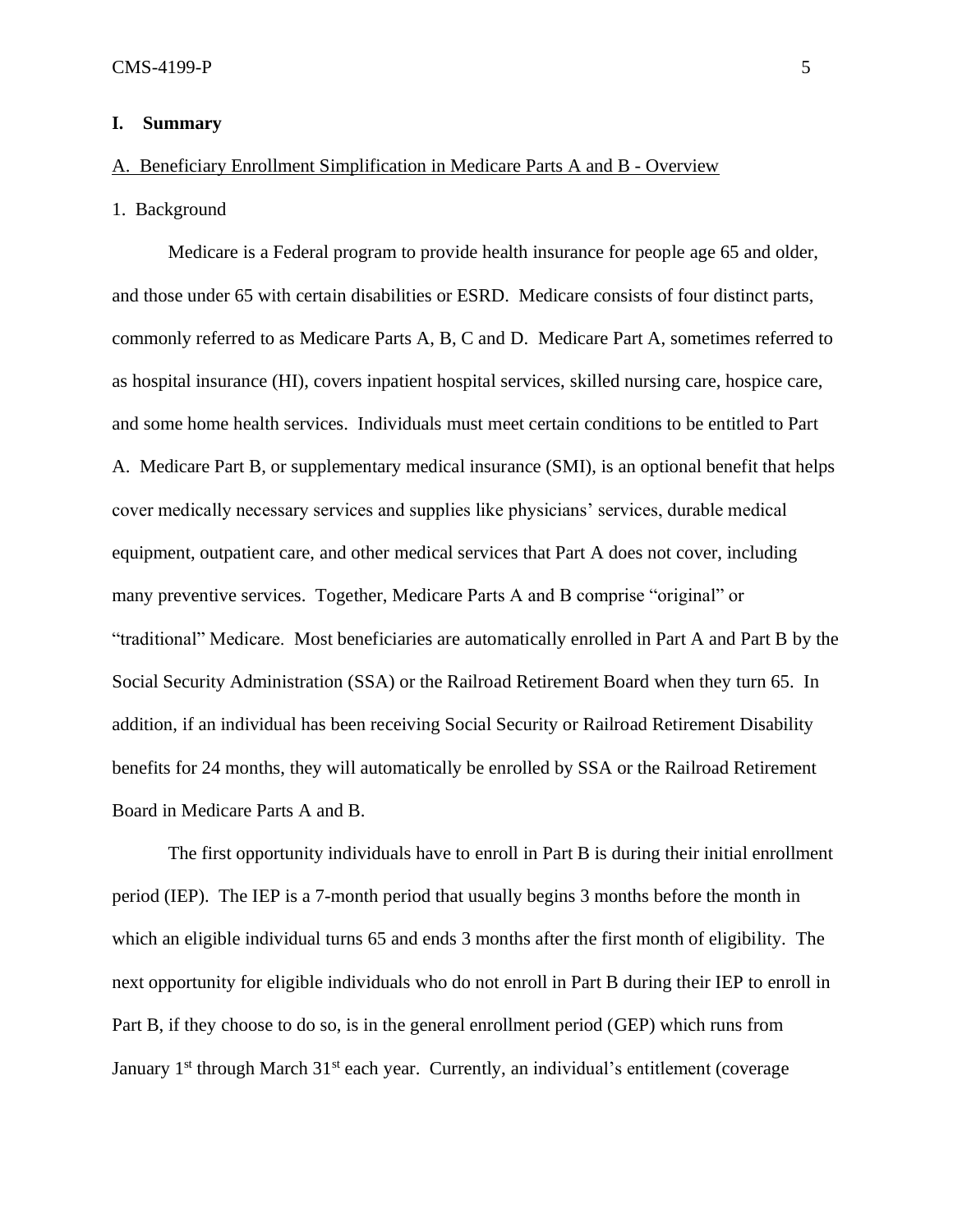period effective date) under Part B depends on the enrollment period and the month in which the individual enrolls, according to the requirements in sections 1837 and 1838 of the Social Security Act (the Act).

For those who enroll in Medicare Part B during any of the first 3 months of their IEP, coverage is effective the first month they become eligible for Medicare (such as age 65 or the 25th month of entitlement to monthly Social Security or railroad retirement benefits based on disability). However, for those who enroll in any of the last 4 months of their IEP, their coverage becomes effective after their month of enrollment, with the effective date of coverage varying depending on the month in which they enroll.

For individuals subject to the current requirements at 42 CFR 407.10, and who enroll during the GEP, coverage is effective the July 1 following the month in which the individual enrolls.

*Example*. An individual's 65<sup>th</sup> birthday is April 10 and they first meet the eligibility requirements for enrollment April 1. The individual's initial enrollment period would extend from January through July in the year they turn 65. The month in which the individual enrolls in Part B determines the month in which their period of entitlement would begin, as follows:

| <b>IEP Enrollments During a Month Before January 1, 2023</b> | Entitlement begins on-                               |
|--------------------------------------------------------------|------------------------------------------------------|
| January                                                      | April 1 (month eligibility requirements first met).  |
| February                                                     | April 1.                                             |
| March                                                        | April 1.                                             |
| April                                                        | May 1 (month following month of enrollment).         |
| May                                                          | July 1 (second month after month of enrollment).     |
| June                                                         | September 1 (third month after month of enrollment). |
| July                                                         | October 1 (third month after month of enrollment).   |

For individuals subject to the current requirements at 42 CFR 407.10, and who enroll during the GEP, coverage is effective the July 1 following the month in which he or she enrolls.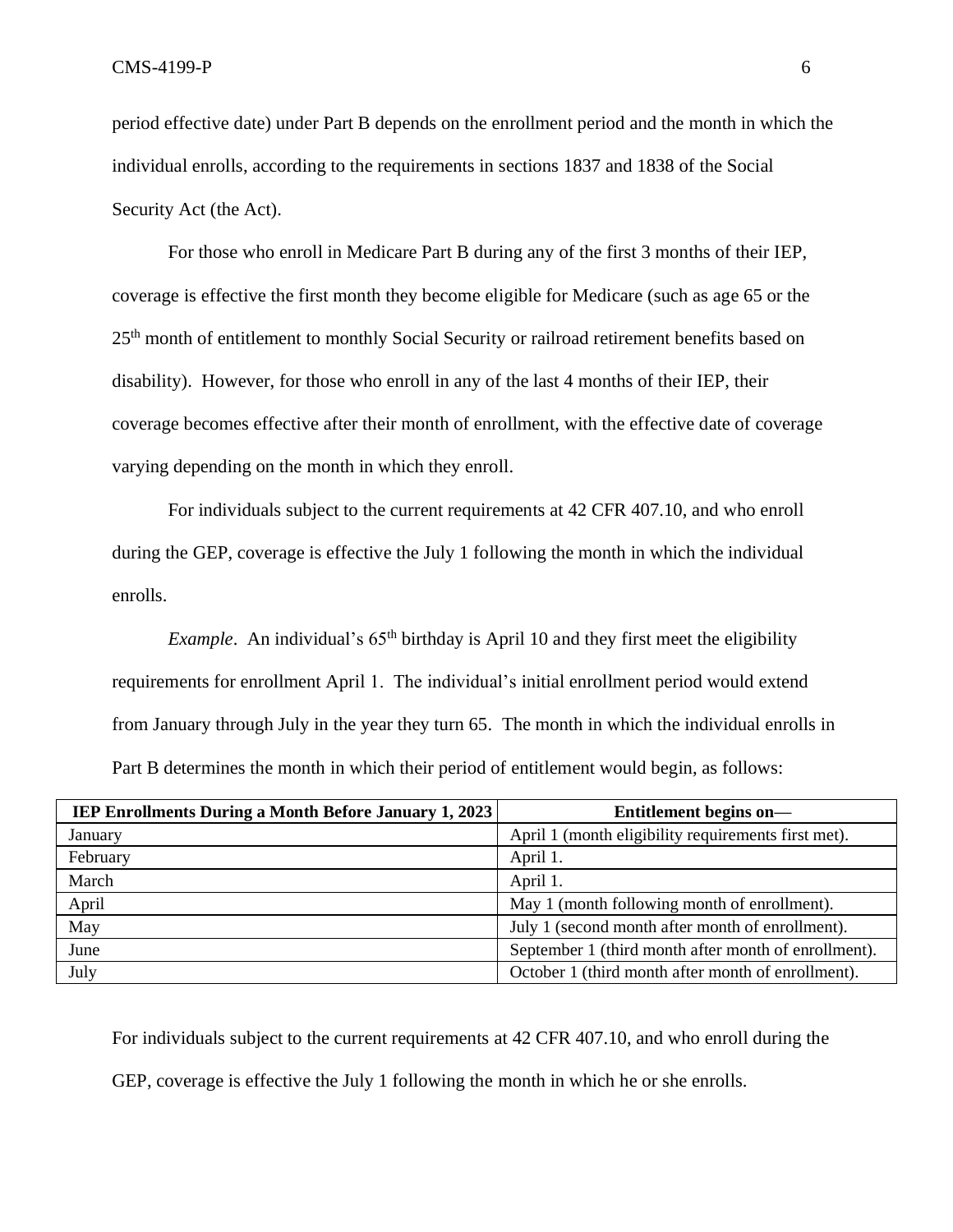# 2. Proposal Summary

Section 120 of the Consolidated Appropriations Act, 2021 (CAA), Public Law (Pub. L. ) 116-260, Division CC, title I, section 120 (December 27, 2020), modified the requirements in section 1838 of the Act, pertaining to individuals enrolling in Part B after not being automatically enrolled, or who are re-enrolling in Part B after disenrollment. Specifically, the CAA revised sections  $1838(a)(2)(C)$ ,  $1838(a)(3)(A)$ , and  $1838(a)(2)(D)$  of the Act to provide that for individuals who become eligible for Medicare on or after January 1, 2023, and enroll in Part B during the last 3 months of their IEP, entitlement would begin the first day of the month following the month in which they enroll.

These changes enacted under section 120 of the CAA will result in coverage under Part B that becomes effective sooner after an individual enrolls during the IEP, deemed IEP, or GEP. We expect these changes will simplify the enrollment process and reduce gaps in health care coverage, and make it easier for affected beneficiaries to understand the effective date of their Medicare coverage. We are proposing conforming changes to our regulations at 42 CFR part 407 to implement these Part B changes. In addition, while the statutory provisions of section 120 of the CAA primarily affect individuals enrolling in Part B, those changes will also affect the requirements applicable to the limited number of individuals enrolling in Part A who are not entitled to premium-free Part A. We are proposing conforming modifications to our regulations at 42 CFR part 406 to reflect those Part A changes.

Additionally, section 120 of the CAA established new section 1837(m) of the Act, which provides authority for the Secretary of the Department of Health and Human Services (HHS) (the Secretary) to establish SEPs for individuals who are eligible to enroll in Medicare and meet such exceptional conditions as the Secretary may provide, effective January 1, 2023. Corresponding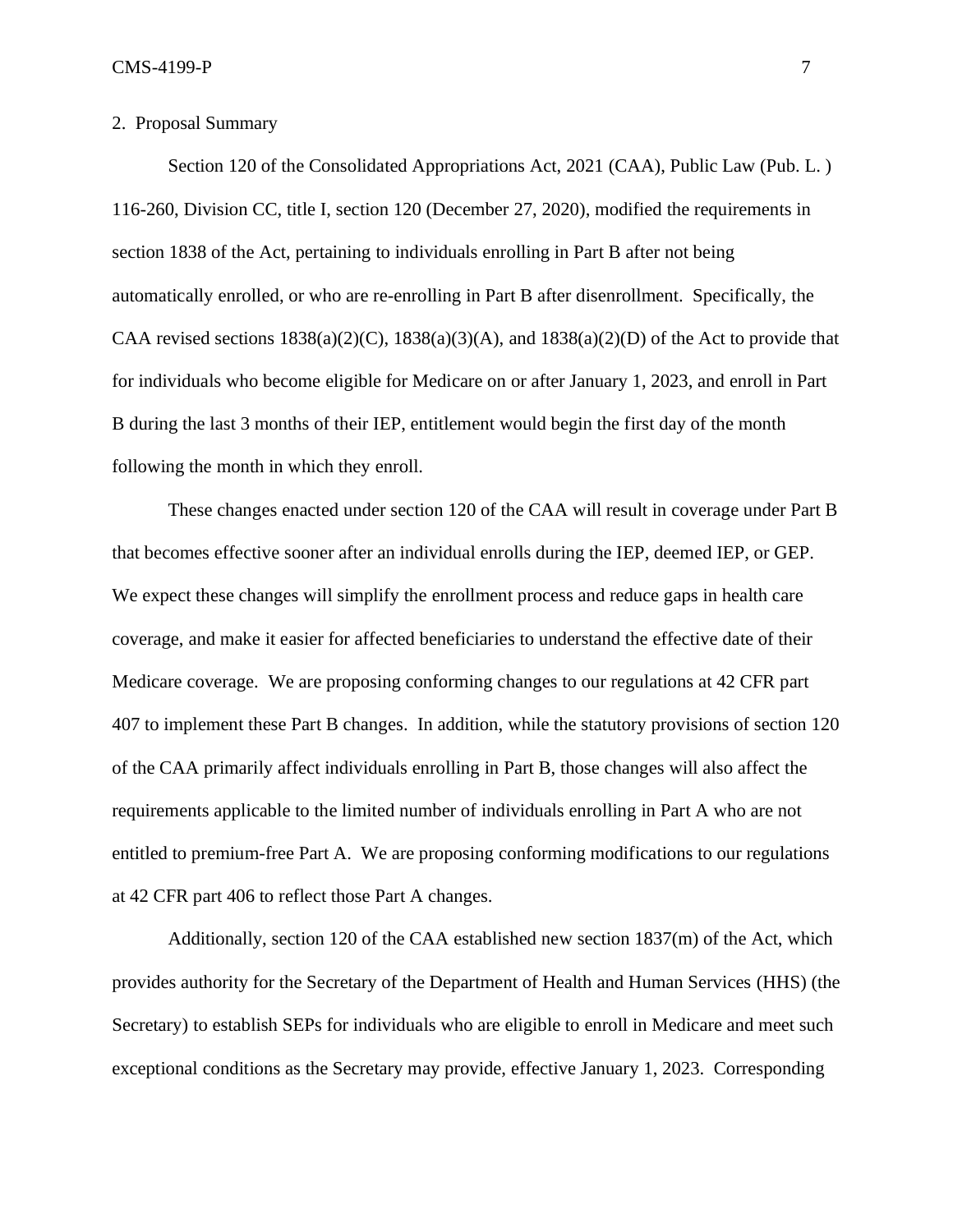changes in sections  $1838(g)$  and  $1839(b)$  of the Act provide the Secretary the discretion to determine the effective date of entitlement for individuals who enroll under an SEP for exceptional conditions, and exempt individuals enrolling under such an SEP from being subject to a late enrollment penalty (LEP), respectively. We are proposing to establish several SEPs for exceptional conditions in this proposed rule, and would incorporate those SEPs in our regulations under 42 CFR parts 406 and 407.

# B. Extended Coverage of Immunosuppressive Drugs for Certain Kidney Transplant Patients -- **Overview**

1. Background

End-stage renal disease (ESRD) is a medical condition in which a person's kidneys cease functioning permanently, leading to the need for a regular course of long-term dialysis or a kidney transplant to maintain life. A kidney transplant is ultimately considered the best treatment for ESRD. Section 226A of the Act includes a provision that enables certain individuals diagnosed with ESRD to be entitled to Medicare, regardless of age. If an individual with ESRD applies for Medicare and is entitled to Medicare Part A and eligible for Part B benefits, Medicare provides coverage for all covered medical services, not only those related to the kidney failure condition. When an individual receives a successful kidney transplant, Medicare coverage extends for 36 months after the month in which the individual receives the transplant. Currently, after the 36<sup>th</sup> month, Medicare coverage ends unless the individual is eligible for Medicare on another basis, such as age or disability.

Medicare Part B covers medical and other health services including, as specified in section 1861(s)(2)(J) of the Act, prescription drugs used in immunosuppressive therapy furnished to an individual who receives an organ transplant for which Medicare payment is made. Kidney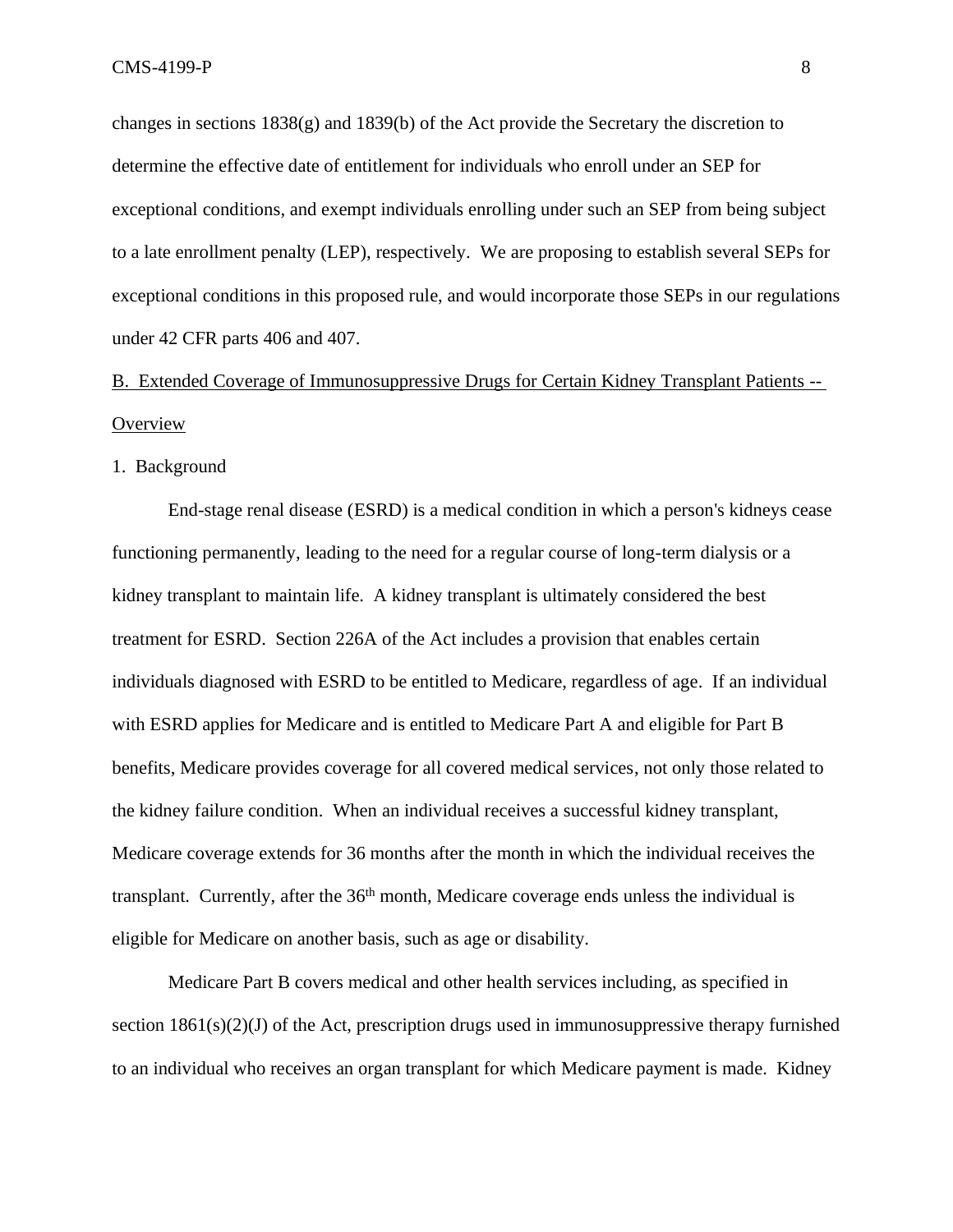transplant recipients must take immunosuppressive drugs to help prevent their immune systems from rejecting the transplanted kidney. If a transplanted kidney is rejected, the individual would revert to ESRD status and again need dialysis treatment or another transplant.

Under current law, Medicare Part B beneficiaries have coverage for such immunosuppressive drug therapy for as long as they remain eligible for and enrolled in Medicare Part B. However, section 226A(b)(2) of the Act currently requires that entitlement to Medicare Part A and eligibility to enroll under Part B for ESRD beneficiaries ends with the 36<sup>th</sup> month after the month in which the individual receives a successful kidney transplant (see also 42 CFR  $406.13(f)(2)$ ).

#### 2. Proposal Summary

Section 402 of the CAA amended sections  $226A(b)(2)$  (and made conforming changes to sections 1836, 1837, 1838, 1839, 1844, 1860D-1, 1902, and 1905 of the Act) to make certain individuals eligible for enrollment under Medicare Part B solely for purposes of coverage of immunosuppressive drugs described in section  $1861(s)(2)(J)$  of the Act. Effective January 1, 2023, this provision would allow certain individuals whose Medicare entitlement based on ESRD would otherwise end after a successful kidney transplant to continue enrollment under Medicare Part B only for the coverage of immunosuppressive drugs described in section  $1861(s)(2)(J)$  of the Act. These individuals would not receive Medicare coverage for any other items or services (under either Part A or Part B), and would only be eligible for immunosuppressive drug coverage under Part B if they are not enrolled in certain other types of coverage, as described in "Eligibility for the Part B-ID Benefit" (section II.B.2.b. this proposed rule). Section 402 of the CAA also amended the Medicare Savings Programs (MSPs) under sections  $1905(p)(1)(A)$  and  $1902(a)(10)(E)$  of the Act to pay the Part B premiums and in some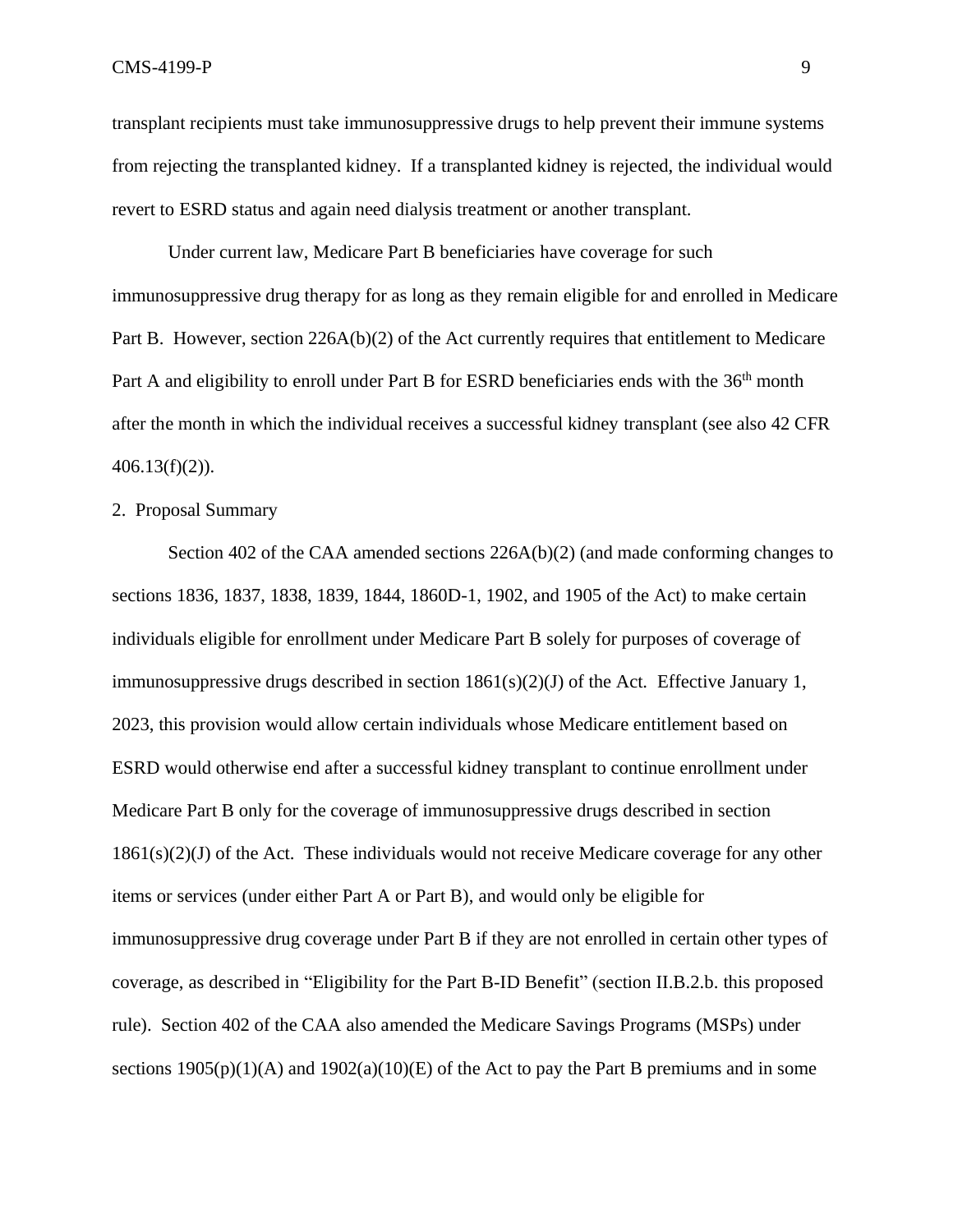cases the costs of the Part B deductible and coinsurance for immunosuppressive drug coverage for certain low-income individuals.

## C. Simplifying Regulations Related to Medicare Enrollment Forms -- Overview

1. Background

Individuals who receive monthly Social Security or railroad retirement benefits at age 65 or have been entitled to monthly Social Security or railroad retirement benefits based on disability benefits for more than 24 months, are automatically entitled to Part A and do not have to file a separate application in order to enroll in premium-free Part A. These individuals are automatically enrolled (auto-enrolled) by the Social Security Administration or the Railroad Retirement Board into Part A when they reach age  $65$  or their  $25<sup>th</sup>$  month of entitlement to Social Security or railroad retirement benefits based on disability. Individuals who become eligible for premium-free Medicare but who are not auto-enrolled, either because they have delayed receiving Social Security or railroad retirement benefits, or are not eligible for such benefits but are otherwise eligible to receive premium-free Medicare part A based on paying the Medicare payroll tax, must file a separate application to enroll in Medicare. Individuals who decide to collect Social Security benefits after they reach age 65, and thus did not get auto-enrolled in Medicare by virtue of receiving Social Security benefits, may use their application for Social Security benefits, as defined in 42 CFR 400.200, to apply for Medicare if they are eligible for Part A at that time. Individuals may also separately request enrollment in Part B by answering the Part B enrollment questions on an application for monthly Social Security retirement or spousal benefits. As an alternative, individuals may enroll in Part B by signing a simple statement of request, if they are eligible to enroll at that time.

Currently, there are a total of seven enrollment forms for traditional Medicare— two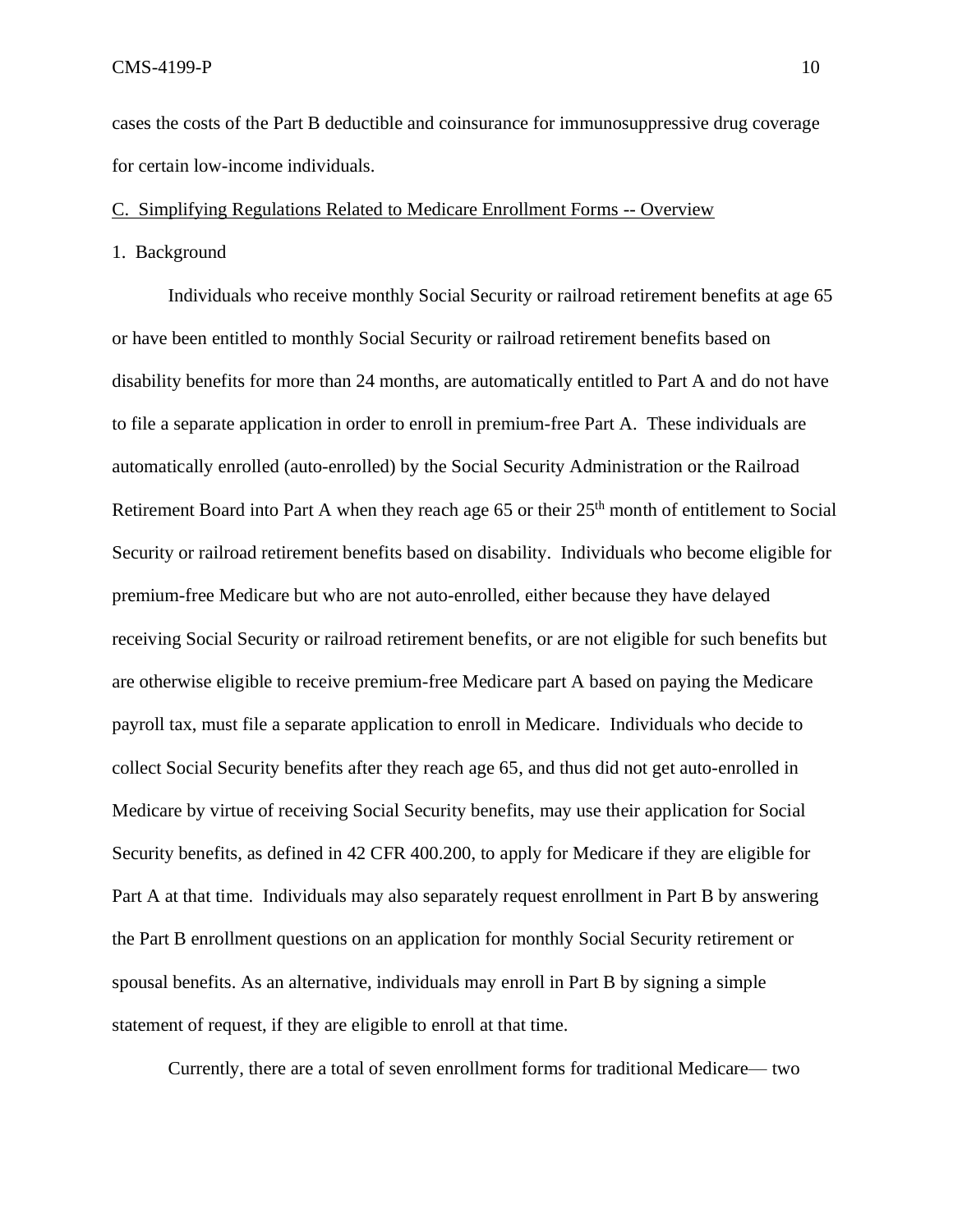enrollment forms for Part A and five enrollment forms for Part B, in §§ 406.7 and 407.11, respectively. Medicare enrollment forms are available to individuals via mail from CMS or SSA, downloadable via the CMS and SSA websites, or in person at SSA field offices. CMS and SSA periodically review the enrollment forms to determine if updates are necessary to comply with statutory, regulatory, or operational changes. Our regulations currently identify each form by name and provide a brief description of its uses.

#### 2. Proposal Summary

We are proposing to remove references to individual enrollment forms from our regulations, including their titles and brief descriptions, to provide greater administrative flexibility in updating, adding, or removing forms in the future. We are also proposing to make technical edits to the text to state that an individual who files an application for monthly Social Security cash benefits as defined in § 400.200 also applies for Medicare entitlement if he or she is eligible for hospital insurance at that time.

#### D. Modernizing State Payment of Medicare Premiums -- Overview

1. Background

Since the implementation of the original Medicare program in 1966, section 1843 of the Act has provided states the option to enter into an "agreement" with the Federal government under which a state commits to enrolling certain Medicare-eligible Medicaid beneficiaries into Medicare Part B with the state paying the Part B premiums on their behalf. Section  $1903(a)(1)$ and (b) of the Act authorize federal financial participation (FFP) for such state payment of Part B premiums for certain dually eligible individuals. We have historically referred to this process as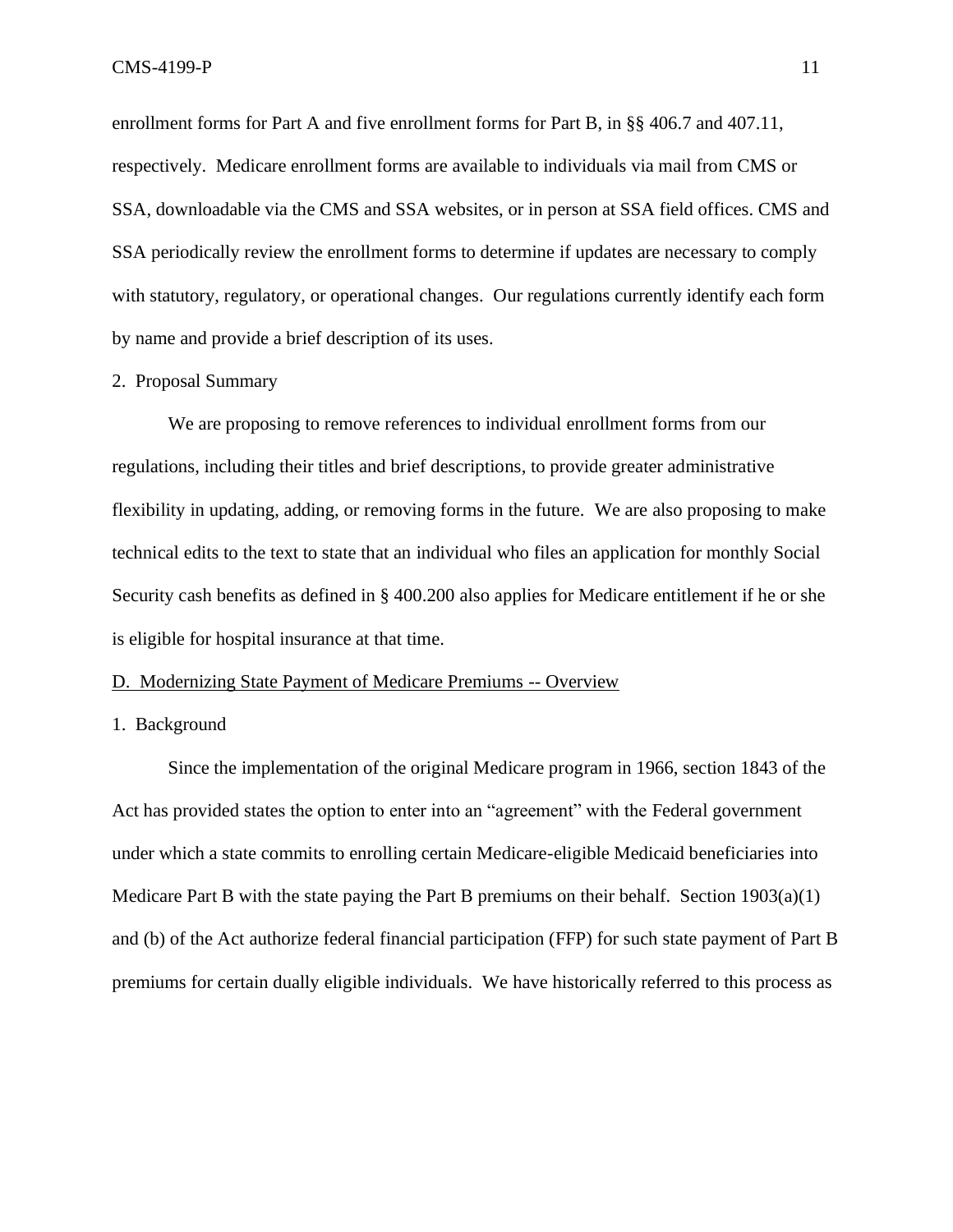"state buy-in." All 50 states and the District of Columbia have buy-in agreements for Part  $B<sup>1</sup>$ with the Secretary.

States pay Medicare Part B premiums for approximately 10 million individuals and Part A premiums for approximately 700,000 individuals each year who are not entitled to Part A without a premium. For an individual who is eligible for but not yet enrolled in Medicare, state buy-in serves to both enroll the individual in Medicare and enable the Federal Government to bill the state for the new beneficiary's Medicare premiums. For an individual who is already enrolled in Medicare, state buy-ins enable the Federal Government to bill the state for the individual's Medicare premiums and stop collecting the premiums through deductions from the beneficiary's monthly Social Security (Old Age Insurance or Disability benefits or Supplemental Security Income), Railroad Retirement Board (RRB), or Office of Personnel Management (OPM) benefits, or through CMS direct billing.

The impact of state buy-in is significant for many beneficiaries. Low-income individuals who receive assistance with Medicare premiums save critical funds to use for other necessities, including food and housing. Upon state buy-in, individuals who were paying the Medicare premiums through deductions from their Social Security benefits see a notable increase in their monthly social security checks (the standard Part B premium is \$170.10 per month in 2022), and individuals eligible but not enrolled in Medicare are able to enroll in the program and access Medicare services.

#### 2. Proposal Summary

We are proposing changes to the state buy-in that would better align the regulations with federal statute, policy and operations that have evolved over time, including revising the

<sup>1</sup> Thirty-seven states (including the District of Columbia) also have buy-in agreements for Part A.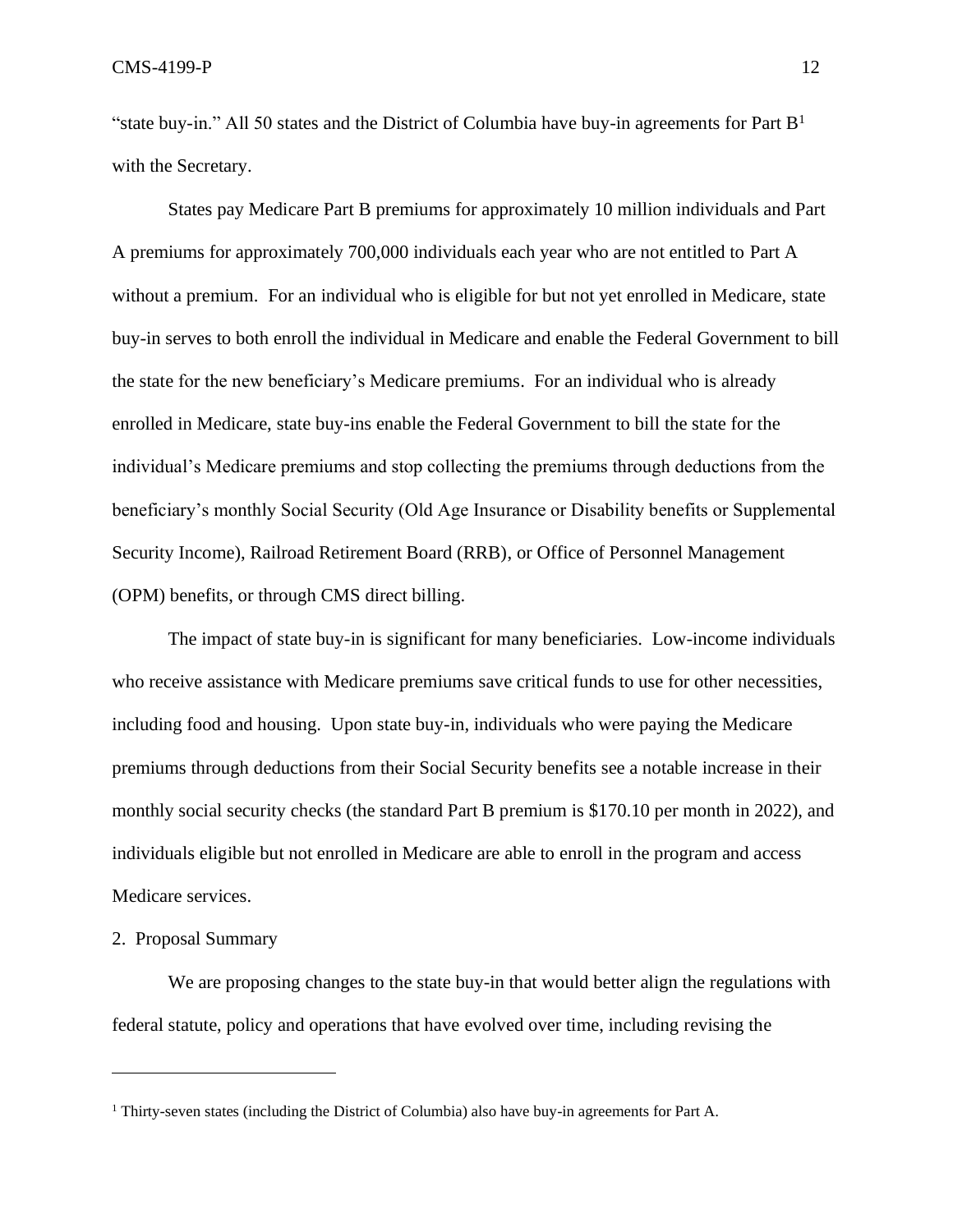regulations to provide that approved State plan provisions governing the buy-in process constitute a State's buy-in agreement and limiting retroactive Medicare Part B premium liability for states for full-benefit dually eligible beneficiaries. By clarifying and streamlining existing requirements, these proposals would improve the customer service experience of dually eligible beneficiaries pursuant to the *Executive Order on Transforming Federal Customer Experience and Service Delivery to Rebuild Trust in Government* and promote access to affordable health coverage and essential medical treatment and improve health equity for underserved populations consistent with the *Executive Order On Advancing Racial Equity and Support for Underserved Communities Through the Federal Government*.

#### **II. Provisions of the Proposed Rule**

A. Proposals for Beneficiary Enrollment Simplification (§§ 406.21, 406.22, 406.27, 406.33, 406.34, 407.22, 407.25, and 408.24)

#### 1. Effective Dates of Entitlement

While the majority of individuals are automatically enrolled in Medicare Parts A and B upon reaching age 65 or when they have been entitled to monthly Social Security or railroad retirement benefits based on disability for more than 24 months, certain individuals are required to take active steps to enroll. Specifically, individuals who are eligible for, but not receiving, monthly Social Security benefits under section 202 of the Act or qualified RRB benefits when they turn 65, are not auto-enrolled because they have elected not to start receiving their Social Security or RRB benefits and have not filed an application for Social Security or RRB benefits and must take separate action to apply for Medicare. Certain individuals who are entitled to premium free Part A through government employment, but are not eligible for Social Security or RRB benefits also have to take action to apply for Medicare. Individuals may apply for Part A at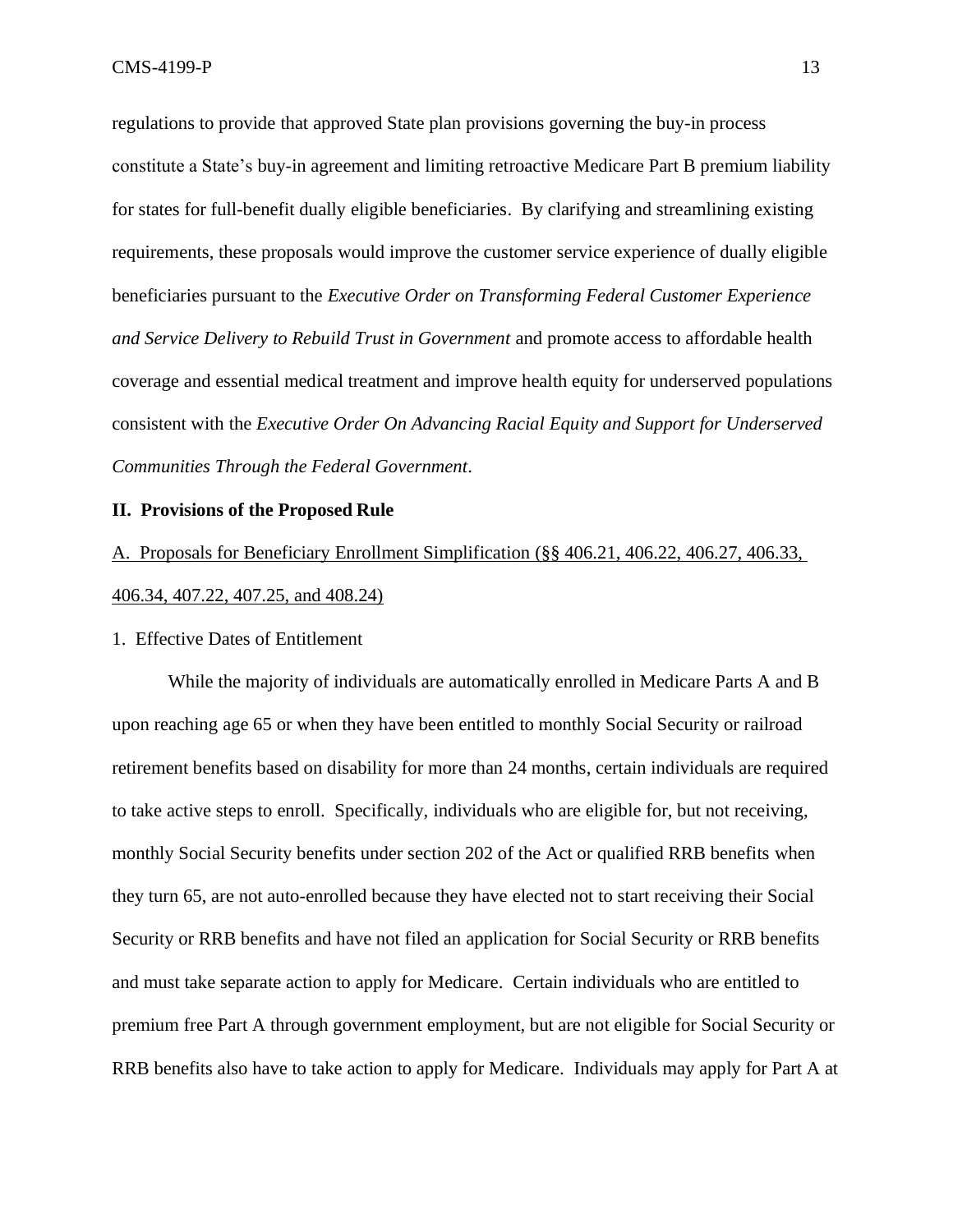any time, but can only apply for Part B during a specific enrollment period (IEP, GEP, or SEP). Further, under section 1818 of the Act, certain individuals who are not otherwise entitled to Part A but meet certain requirements, are eligible to enroll in Part A. These individuals are required to pay monthly premiums under section 1818(d) of the Act, and this benefit is frequently referred to as "premium Part A." These individuals are required to take active steps to enroll in premium Part A and Part B.

As briefly described previously, the period during which these individuals are entitled to receive benefits under Medicare, also known as the coverage period, can vary depending on when the individual enrolls. The first opportunity individuals have to enroll in Part B is during their IEP. Section 1837(d) of the Act defines the IEP for most individuals who become eligible for Medicare on or after March 1, 1966. For these individuals, the IEP begins on the first day of the third month before the month the individual turns 65 and ends seven months later. Section 1837(d) of the Act also defines what is commonly referred to as the "deemed IEP." When an individual fails to enroll during their IEP because of a belief, based on erroneous documentary evidence, that he or she had not yet attained age 65, section 1837(d) of the Act requires the Secretary to establish an IEP for such individual. Such individuals are considered "deemed" to have enrolled for purposes of section  $1838(a)(3)$  of the Act, and these individuals are subject to entitlement periods consistent with those applied for individuals not subject to a deemed initial enrollment period under 42 CFR 407.14.

Eligible individuals who do not enroll in Part B during their IEP or deemed IEP, or who disenroll from Part B and wish to re-enroll, must generally do so during the GEP. The GEP is established under section 1837(e) of the Act, and is the period beginning on January 1 and ending on March 31 of each year. Section 1838(a) of the Act establishes the beginning of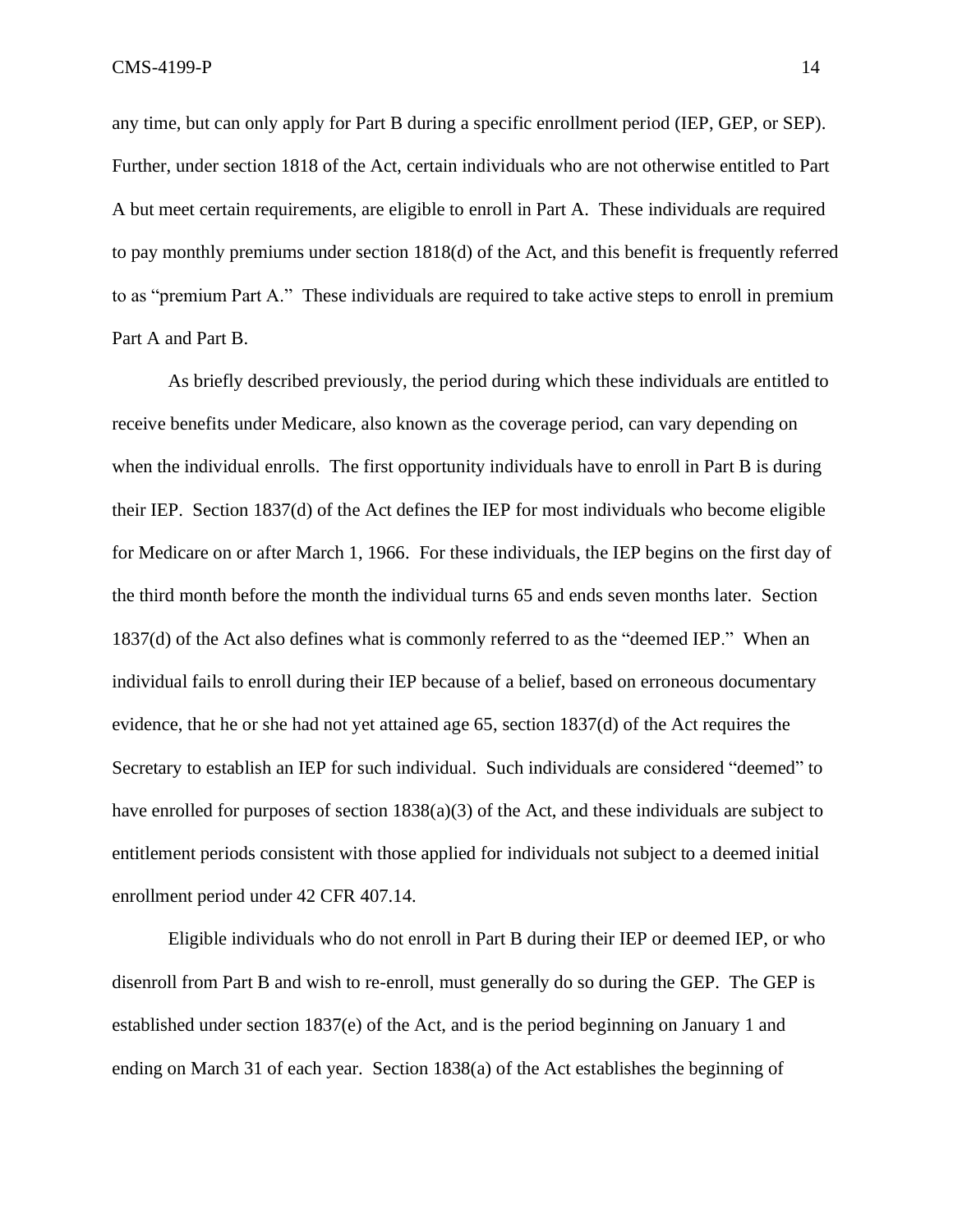entitlement for Part B for individuals who enroll in their IEP or GEP. According to the current requirements established under sections  $1838(a)(2)(A)$  and  $1838(a)(3)(A)$  of the Act for individuals who become eligible to enroll in Medicare under section 1836(a) of the Act before January 1, 2023, and enroll during the first 3 months of their IEP or deemed IEP, their entitlement would begin on the first day of the month they turn 65. For such individuals who enroll during the month in which they become eligible, sections  $1838(a)(2)(B)(i)$  and 1838(a)(3)(B)(i) of the Act currently specify that their entitlement begins with the first day of the month following the month in which they enroll. For such individuals who enroll in the month after the month in which they satisfy the requirements of section 1836(a) of the Act, their entitlement would begin with the first day of the second month after the month in which they enroll under sections  $1838(a)(2)(B)(ii)$  and  $1838(a)(3)(B)(i)$  of the Act. For such individuals who enroll in Medicare during the last 2 months of their IEP or deemed IEP, their entitlement under Medicare would be effective beginning with the first day of the third month after the month in which he or she enrolls according to sections  $1838(a)(2)(B)(iii)$  and  $1838(a)(3)(B)(i)$  of the Act. Finally, for such individuals who enroll in Medicare under the GEP in a month beginning before January 1, 2023, sections  $1838(a)(2)(D)(1)$  and  $1838(a)(3)(B)(i)$  provide that their entitlement would begin with the first of July following their enrollment.

Section  $120(a)(1)$  of the CAA revised the entitlement periods for individuals who enroll in Medicare Part B in the last 3 months of their IEP, deemed IEP, or during the GEP, beginning January 1, 2023. Specifically, the CAA modified section 1838 of the Act such that revised section  $1838(a)(2)(C)$  and  $(a)(3)(B)(ii)$  of the Act provide that for a Medicare eligible individual who satisfies the requirements of section 1836(a) of the Act in a month beginning on or after January 1, 2023, and who enrolls in the month in which they satisfy those requirements, or in any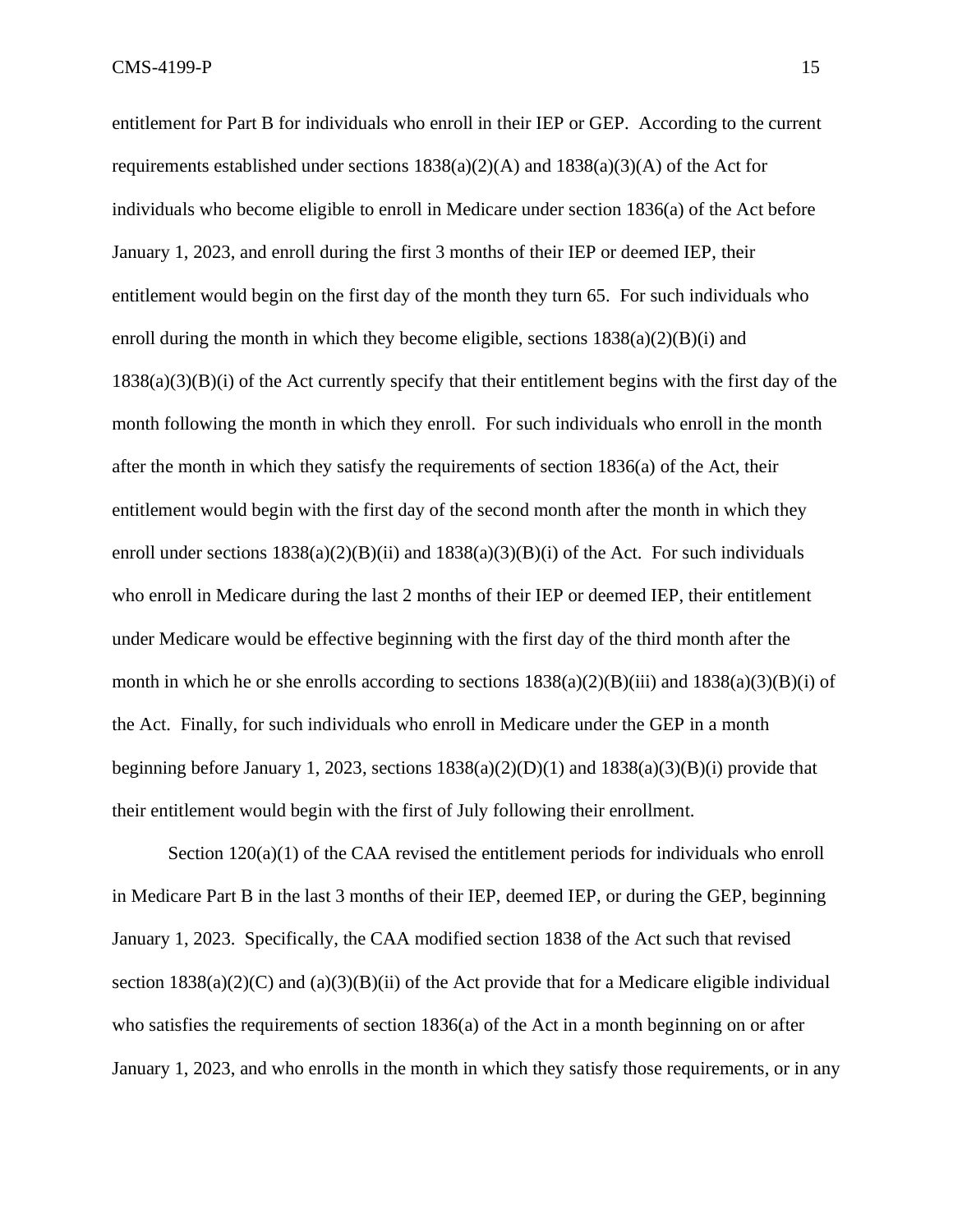subsequent month of their IEP, the individual's entitlement would begin with the first day of the month following the month of enrollment. The CAA also revised sections  $1838(a)(2)(D)(ii)$  and  $1838(a)(3)(B)(ii)$  of the Act to provide that for individuals who enroll during the GEP in a month beginning on or after January 1, 2023, their entitlement would begin with the first day of the month following the month in which they enroll.

We expect that these changes to the entitlement for individuals who enroll during their IEP or GEP are likely to increase access to continuous coverage under Medicare Part B, both by expediting these individuals' entitlement dates and decreasing enrollees' confusion about when their coverage becomes effective. Therefore, we anticipate this change having a positive impact on Medicare beneficiaries, including those in communities who may be disproportionately impacted by lack of continuous health coverage.

|                        | Prior to $1/1/23$ –                                  |                                                    |
|------------------------|------------------------------------------------------|----------------------------------------------------|
| <b>Enrolls in IEP:</b> | <b>Entitlement begins on:</b>                        | On or After $1/1/23$ – Entitlement begins on:      |
| January                | April 1 (month eligibility requirements first met).  | April 1 (month eligibility requirements first met) |
| February               | April 1.                                             | April 1                                            |
| March                  | April 1.                                             | April 1                                            |
| April                  | May 1 (month following month of enrollment).         | May 1                                              |
| May                    | July 1 (second month after month of enrollment).     | June 1                                             |
| June                   | September 1 (third month after month of enrollment). | July 1                                             |
| July                   | October 1 (third month after month of enrollment).   | August 1                                           |

As shown in the chart, the changes made to section 1838(a) of the Act according to section 120 of the CAA directly affect the requirements for individuals enrolling in Part B. However, these changes will also impact certain individuals enrolling in Part A. Section 1818(c) of the Act specifically requires in part that the provisions of section 1838 of the Act apply to individuals enrolling in premium Part A for purposes of determining the period of enrollment and other aspects of coverage. In light of this statute, the revised entitlement periods established in section 1838(a) of the Act will also apply to premium Part A enrollees.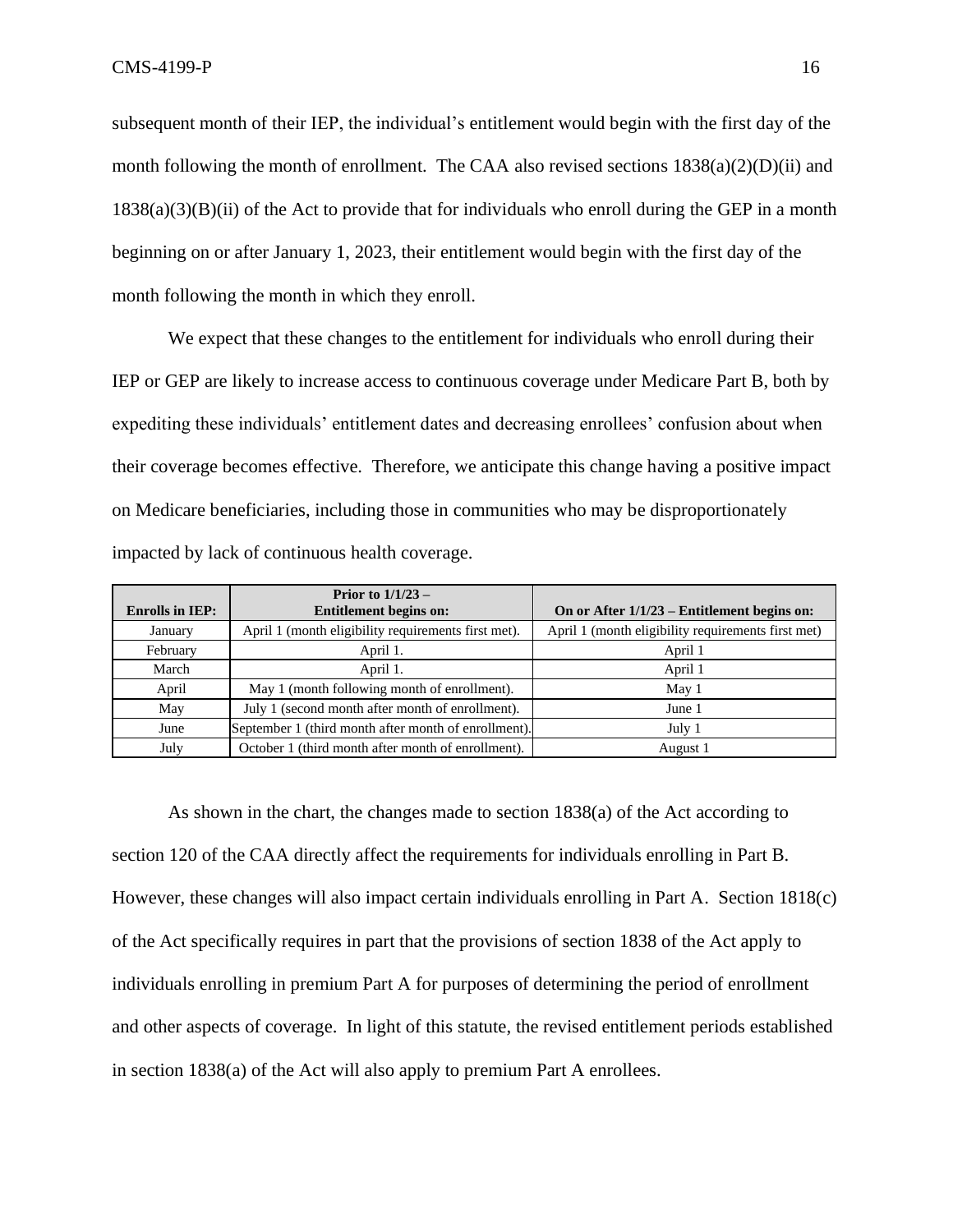Therefore, to implement the changes to 1838(a) of the Act, we are proposing to revise language in both 42 CFR part 406 (for premium Part A) and 42 CFR part 407 (for Part B). Specifically, we propose the following to reflect changes related to the start of entitlement for premium Part A IEP enrollments:

 $\bullet$  Section 406.22(a) would be revised to apply the existing requirements governing the entitlement period for individuals who are age 65 or older before January 1, 2023 who enroll in premium Part A during their IEP.

• Existing  $\S 406.22(b)$  would be redesignated as paragraph (c). New paragraph (b) would lay out the entitlement dates for individuals who attained age 65 on or after January 1, 2023, and who enroll during their IEP, including a deemed IEP. Subparagraph (b)(1) would provide that for such individuals who enroll during the first 3 months of their IEP, entitlement begins with the first month of eligibility. Subparagraph (b)(2) would specify that if such an individual enrolls during the last 4 months of their IEP, entitlement would begin with the month following the month in which they enrolled.

• Newly redesignated  $\S$  406.22(c) would be revised to apply the existing entitlement date requirements for individuals under age 65 who became eligible for Medicare prior to January 1, 2023. For individuals who enroll during the first 3 months of their IEP, entitlement would begin with the first month of eligibility. If an individual enrolls during the month in which they first become eligible, entitlement would begin with following month. If an individual enrolls in the month following the month of eligibility, entitlement would begin with the second month after the month of enrollment. If the individual enrolls more than one month after the month of eligibility, entitlement would begin with the third month after the month of enrollment.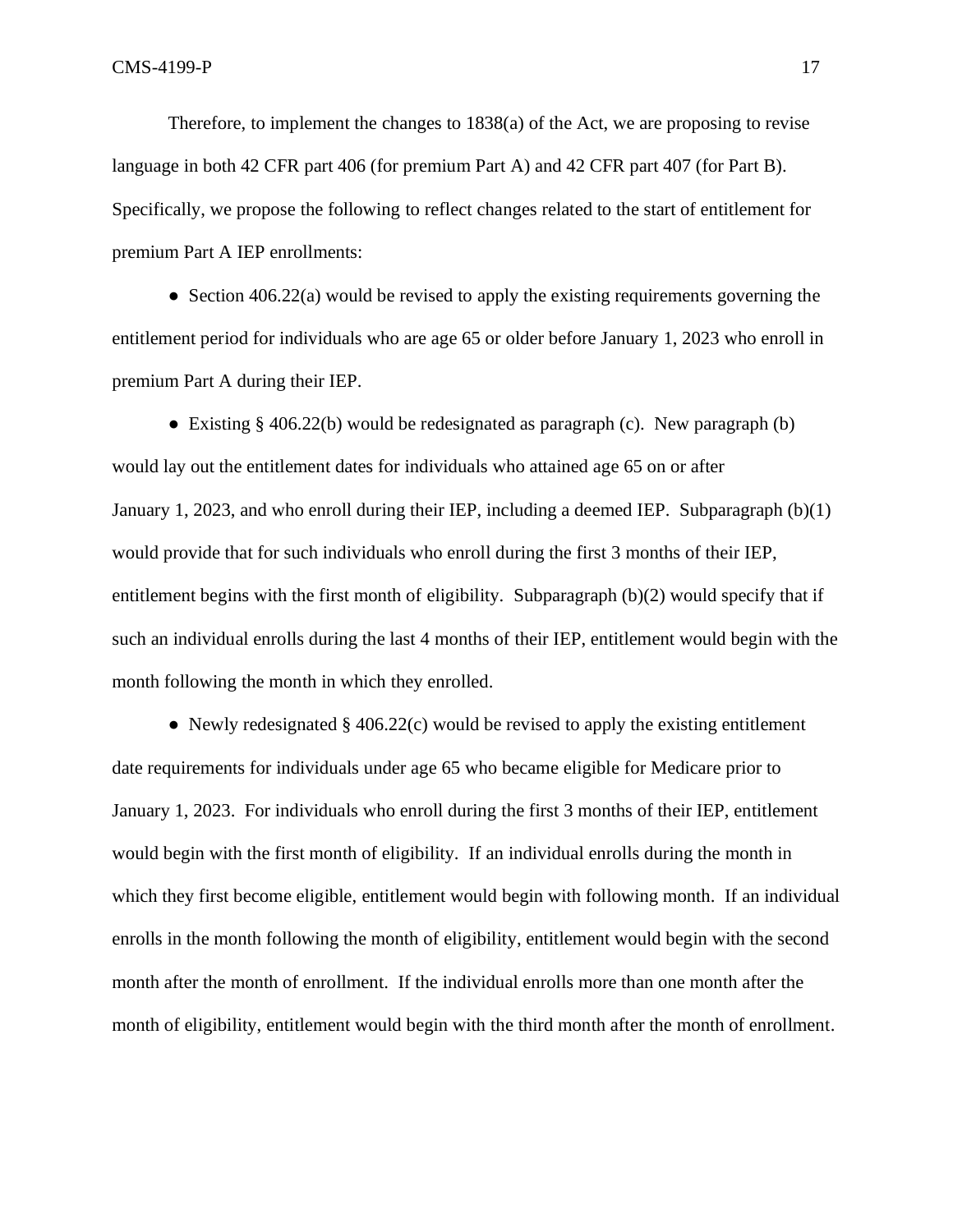• New  $\S$  406.22(d) would set out the start dates for entitlement for individuals under age 65 who enroll in premium Part A on or after January 1, 2023. For individuals enrolling during the first 3 months of their IEP, entitlement would begin with the first month of eligibility. If an individual enrolls during the last 4 months of their IEP, their entitlement would begin with the following month.

We propose the following to reflect changes related to the start of entitlement for individuals enrolling in Part B during their IEP:

• We would revise section  $407.25(a)(1)$  to apply the existing entitlement date requirements to individuals who first satisfy the Part B eligibility requirements before January 1, 2023 and enroll during their IEP or deemed IEP.

• Section  $407.25(a)(2)$  would apply to individuals who first satisfy the Part B eligibility requirements on or after January 1, 2023. Entitlement for such individuals would begin with the first month of eligibility for enrollments made during the first 3 months of the IEP. We are proposing that  $\S 407.25(a)(2)(ii)$  would specify that if such an individual enrolls during the last 4 months of their IEP, entitlement would begin with the month following the month in which they enroll.

Section  $120(a)(1)(A)$  of the CAA also modified section  $1838(a)(2)$  of the Act, to address the beginning of the entitlement for individuals enrolling during their GEP according to 1837(e) of the Act. We are proposing the following changes to reflect those requirements for individuals enrolling in premium Part A:

• Section  $406.21(c)(3)$  would be revised to reflect the revised entitlement periods for individuals who enroll or reenroll during a GEP. Specifically, § 406.21(c)(3)(i) would require that for individuals who enroll or reenroll during a GEP prior to January 1, 2023, entitlement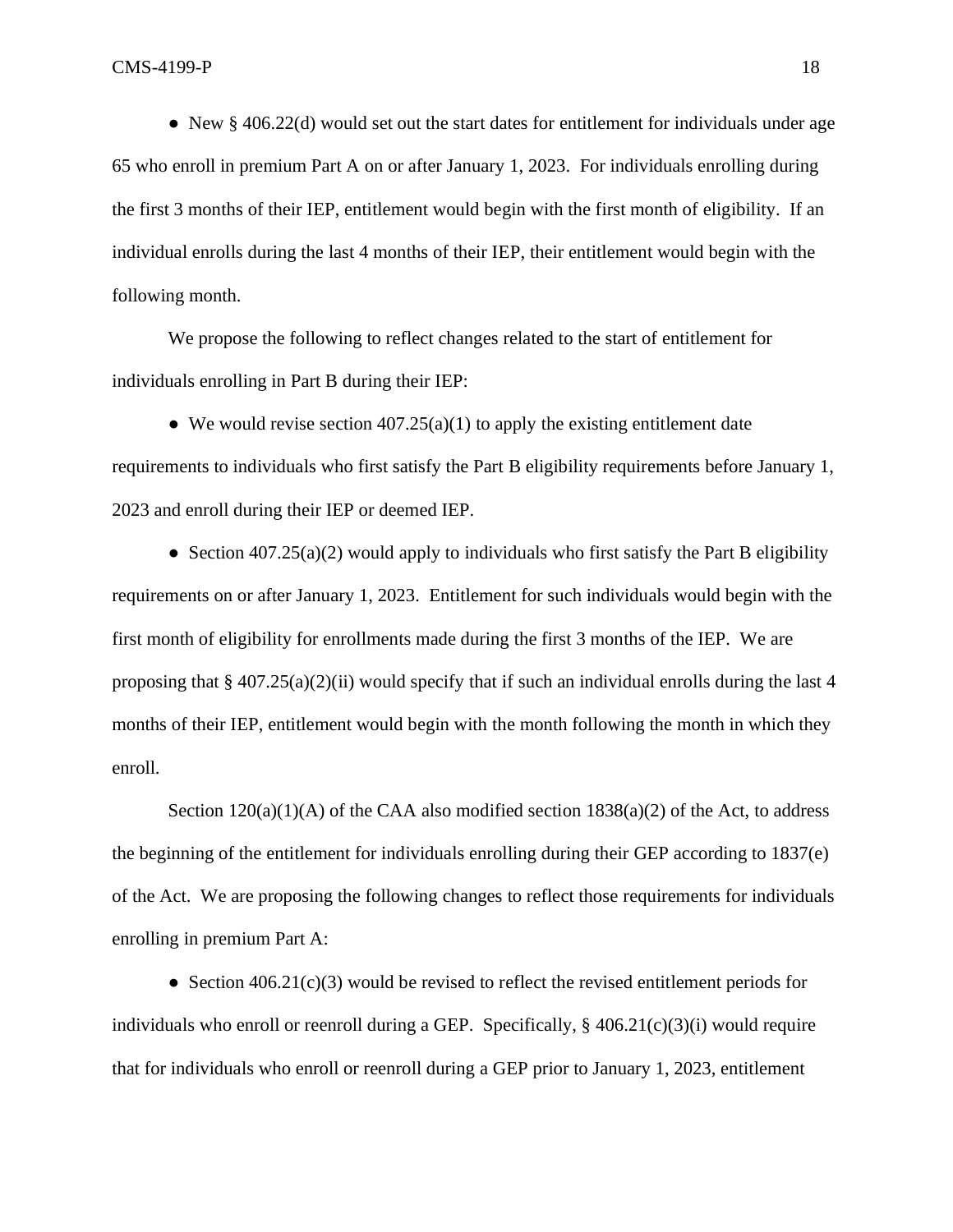would begin July 1<sup>st</sup> following their enrollment, consistent with section  $1838(a)(2)(D)(i)$  of the Act and the existing entitlement date requirements. Section  $406.21(c)(3)(ii)$  would require that for individuals who enroll or reenroll during a GEP on or after January 1, 2023, entitlement would begin on the first day of the month after the month of enrollment, consistent with section  $1838(a)(2)(D)(ii)$  of the Act.

• Section 407.25(b)(1) would be revised to require that for individuals enrolling or reenrolling in Part B during a GEP before January 1, 2023, the current requirements governing the entitlement date would continue to apply. Specifically, revised  $\S$  407.25(b)(1) would state that for all such individuals enrolling or reenrolling during a GEP before April 1, 1981, or after September 30, 1981 and before January 1, 2023, entitlement would begin on July 1 of that calendar year.

• New  $\S$  407.25(b)(3) would require that for individuals who enroll or reenroll in Part B during a GEP on or after January 1, 2023, entitlement would begin the first day of the month following the month of enrollment.

We note that CMS would update all public facing materials to reflect date changes from any final rule. This would include updated information in CMS publications, on Medicare.gov, and in training materials.

2. Special Enrollment Periods for Exceptional Conditions

Under normal conditions, individuals who want to enroll in premium Part A, Part B, or both must submit a timely enrollment request during their IEP, the GEP, or an existing SEP for which they are eligible. Those who fail to enroll during their IEP may face a life-long penalty for late enrollment and a potential gap in coverage. Prior to the enactment of the CAA, CMS did not have broad authority to create SEPs based on exceptional conditions for enrollees in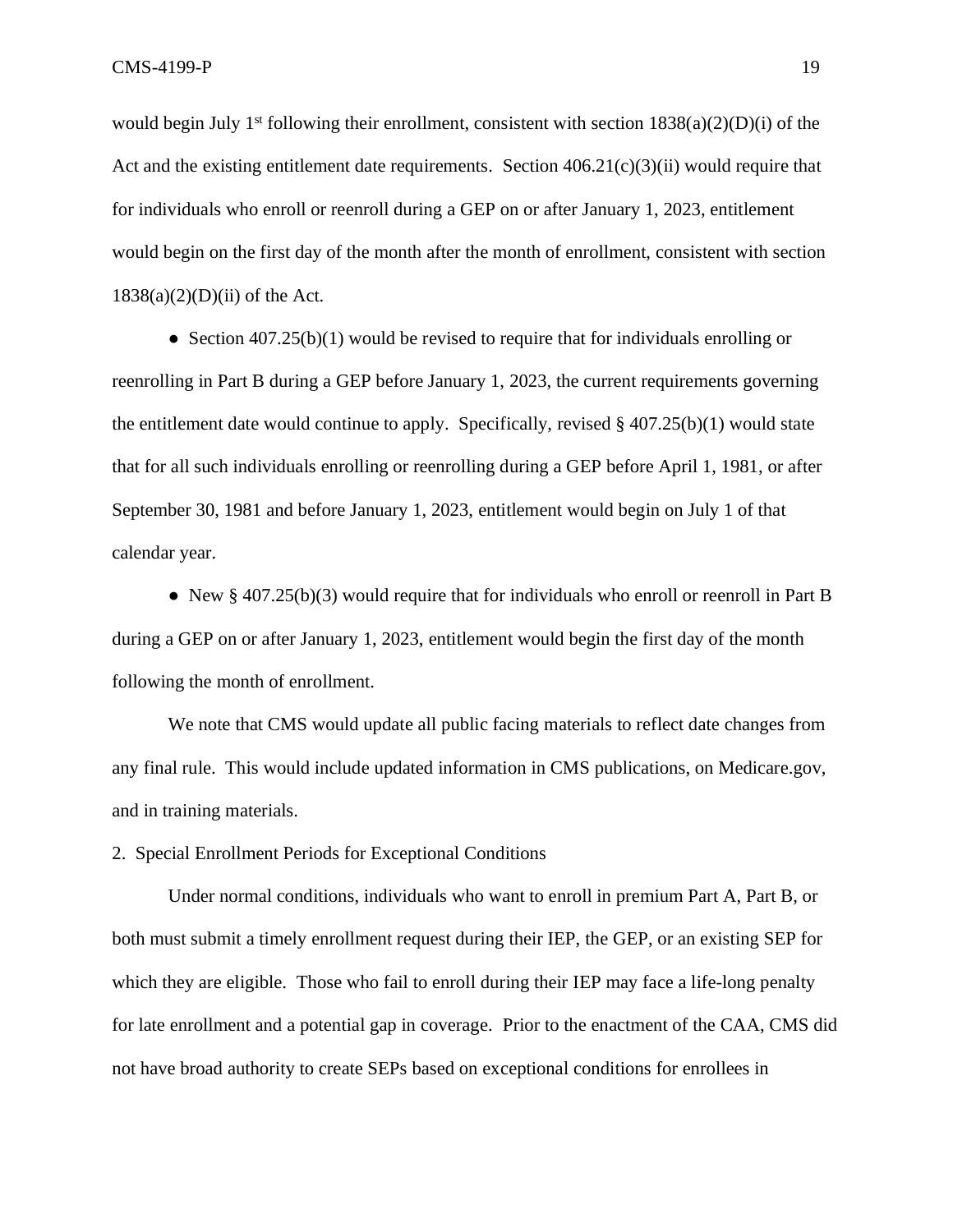Medicare Parts A and B.<sup>2</sup> Section 120(a)(2)(A) of the CAA established section 1837(m) of the Act to provide the Secretary with authority to establish SEPs for individuals who satisfy the requirements in paragraph (1) or (2) of section 1836(a) of the Act, and meet such exceptional conditions as the Secretary may provide, beginning January 1, 2023. Section 120 of the CAA also created section 1838(g) of the Act to provide the Secretary the discretion to determine the entitlement period for individuals who enroll pursuant to an SEP established according to section 1837(m) of the Act, in a manner that protects the continuity of health benefit coverage to the extent practicable. The CAA also modified section 1839(b) of the Act to exempt individuals who enroll pursuant to an SEP for exceptional conditions established under section 1838(m) of the Act, from paying an LEP. Section 1818(c) of the Act provides that individuals enrolling under premium Part A are generally afforded the same enrollment opportunities as those available under Part B, so our proposals would apply to both premium Part A and Part B, except where noted.

Several SEPs currently exist that permit individuals to enroll in premium Part A or Part B outside of the IEP or GEP. The existing SEPs are briefly described as follows:

• Sections  $1837(i)(1)$  through (3) of the Act provide an SEP for certain individuals who are enrolled in a qualified group health plan (GHP) or large GHP (LGHP) at the time they first become eligible for Medicare and elect not to enroll (or to be deemed enrolled) in Medicare during their IEP.

• Section  $1837(i)(4)$  of the Act establishes an SEP for certain workers who are eligible for disability benefits. Specifically, an SEP is available to covered individuals who are enrolled

<sup>&</sup>lt;sup>2</sup> CMS has separate authority for Medicare Parts C and D under sections  $1851(e)(4)(d)$  and  $1860D-1(b)(3)(C)$  of the Act, respectively.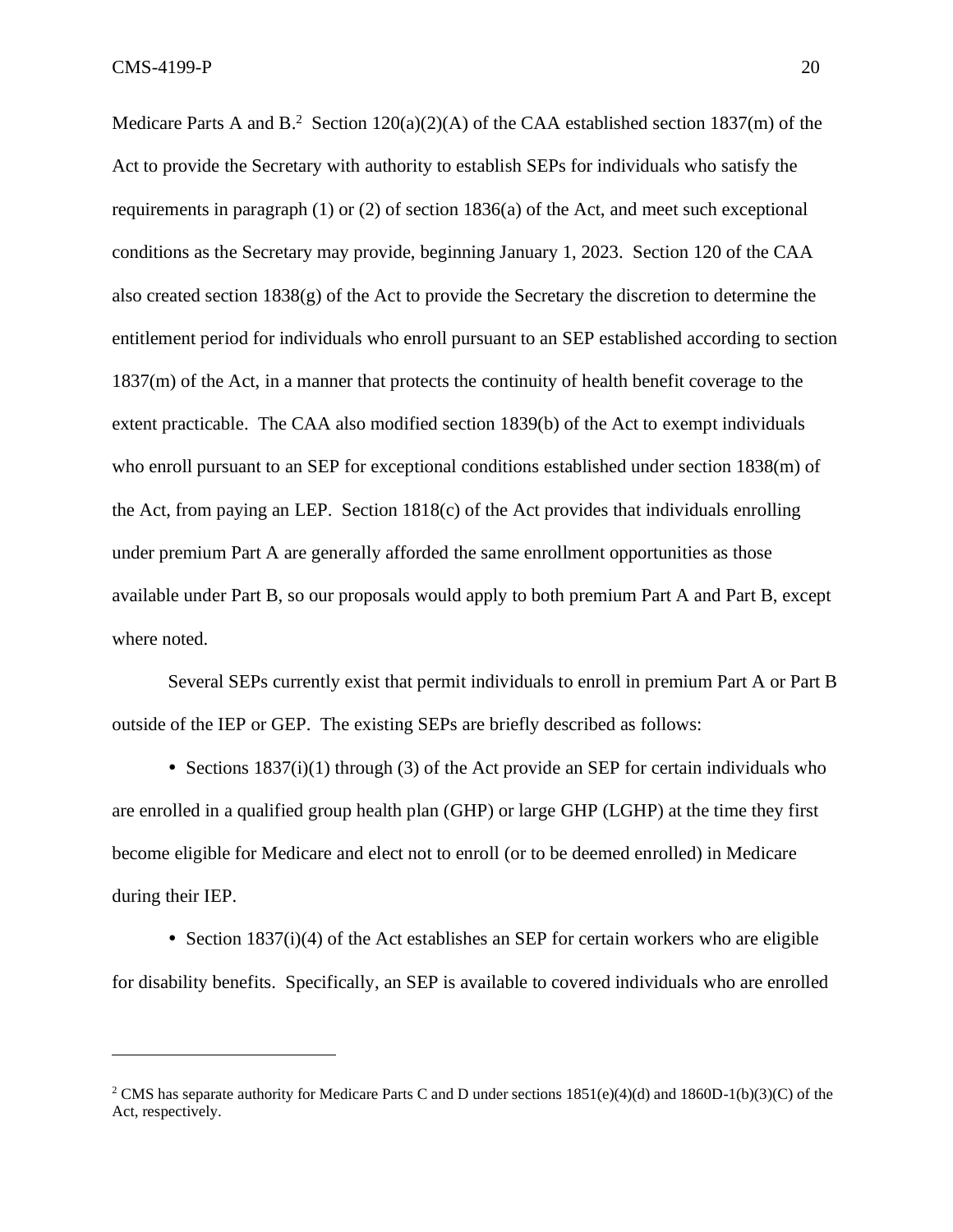in a GHP (based on their own current or former employment or the current or former employment of a family member) at the time they first become eligible for Medicare, and who elect not to enroll (or be deemed enrolled) during their IEP, when their continuous enrollment in such GHP is involuntarily terminated, provided certain other requirements are met.

 $\bullet$  The SEP for international volunteers, established under section 1837(k) of the Act, establishes an SEP for individuals serving as volunteers outside the United States at the time they first become eligible for Medicare, through a program covering at least a 12-month period, sponsored by a  $501(c)(3)$  tax exempt organization, and who demonstrate health insurance coverage while serving in the program. These international volunteers are eligible for an SEP, if they elect not to enroll (or be deemed enrolled) under section 1837 of the Act during their IEP or terminate Medicare enrollment during a month in which they are serving in such program.

• Section 1837(1) of the Act establishes a 12-month SEP for certain individuals who are enrolled in TRICARE and become eligible to enroll in Part A on the basis of disability or ESRD status under sections 226(b) or 226A of the Act, respectively, but who elect not to enroll (or to be deemed enrolled) during their IEP.

We are proposing to establish new exceptional conditions SEPs under section 1837(m) of the Act in §§ 406.27 and 407.23 of the regulations for Medicare parts A and B, respectively. These SEPs would be available to individuals who have missed an enrollment period due to a covered exceptional condition. Specifically, individuals who miss an IEP, GEP, or another SEP, such as the GHP SEP, due to a covered exceptional condition, would be eligible to enroll in Medicare premium Part A or Part B using the new SEPs. We believe our proposals will create the flexibility needed for eligible individuals to enroll in the program while simultaneously establishing parameters to ensure appropriate use of the new exceptional conditions SEPs.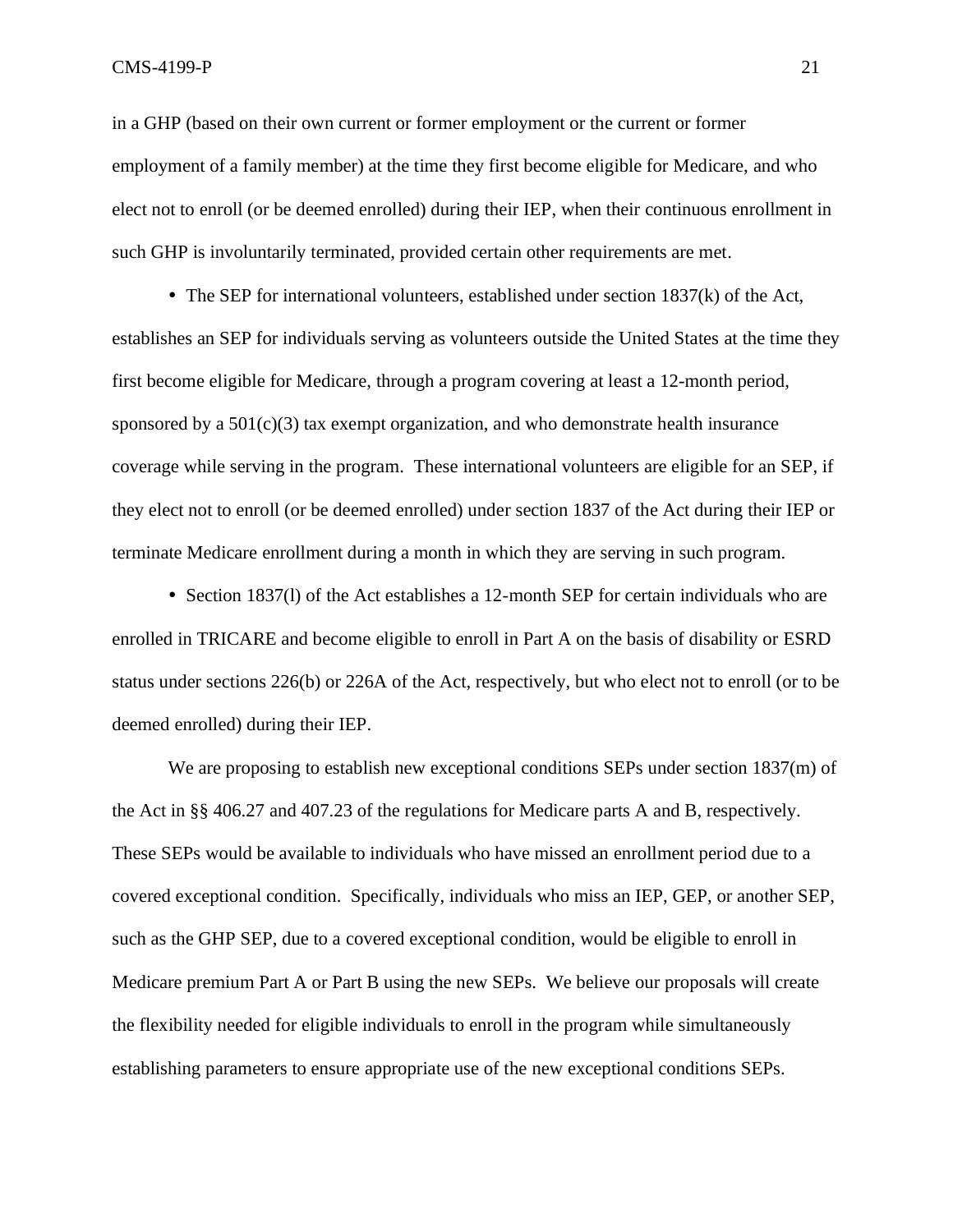In determining what new exceptional conditions SEPs would be beneficial to the Medicare program and its beneficiaries and that should be established in regulations, CMS considered numerous factors including the following:

● Whether the conditions that caused the individual to miss an enrollment period are "exceptional" as required under the CAA, and whether they are likely to be a one-time event.

• The SEP should not create an incentive for individuals to delay timely enrollment into Medicare.

• The SEP should not create an incentive for individuals to not educate themselves about the importance of enrolling in Medicare timely and make informed decisions during other available enrollment periods.

• Whether an SEP would be the most appropriate resolution to the exceptional conditions in question and whether other remedies such as individualized equitable relief under section 1837(h) of the Act, would more appropriately apply.

• The SEP should be expected to apply to a significant number or broad category of individuals, which would justify the establishment of a specific SEP in regulation instead of relying on the Secretary's authority under section 1837(h) of the Act to evaluate individual conditions and approve SEPs on a case-by-case basis.

With these parameters in mind, we leveraged our previous program experience with Medicare enrollment in determining which SEPs to propose. We also considered the SEPs for exceptional conditions established under Medicare Parts C and D (section 1851(e)(4) of the Act), the Health Insurance Marketplace (29 U.S.C. 1163), and commercial health plans for insight into what SEPs are available in both public and private healthcare settings. Finally, we also considered whether the proposed new SEPs and the associated entitlement would protect access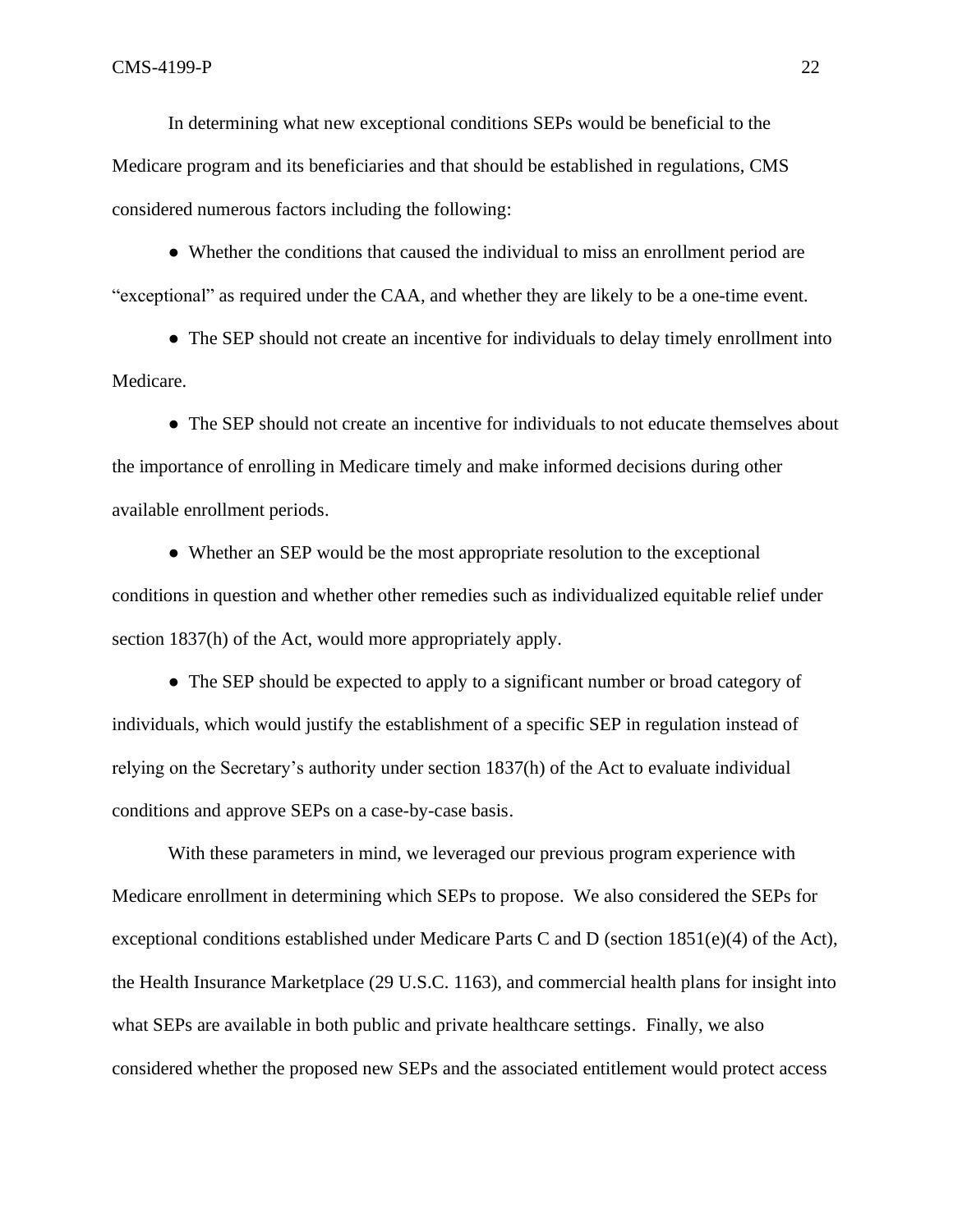to continuous coverage for individuals eligible for Medicare Part A and Part B, such as through expediting individuals' entitlement date or by creating opportunities for individuals to enroll in coverage sooner.

Based on these considerations, CMS is proposing to establish five SEPs under Medicare Parts A and B based on the Secretary's authority in section 1837(m) of the Act. Four of the proposed SEPs address specific exceptional conditions. One SEP would permit CMS or SSA to evaluate individuals' particular conditions and grant SEPs on a case-by-case basis due to unanticipated conditions that may arise in the future. We anticipate these proposed changes would have a positive impact on Medicare beneficiaries, including those in communities impacted by lack of continuous health coverage.

To accommodate these changes, we propose to establish a new § 406.27, entitled "Special enrollment periods for exceptional conditions" to provide SEPs for individuals who missed enrolling in premium Part A during an enrollment period due to exceptional conditions. Similarly, we propose to establish a new § 407.23, also entitled "Special enrollment periods for exceptional conditions" to provide SEPs for individuals who missed enrolling in Part B during an enrollment period due to exceptional conditions. Both proposed §§ 406.27(a) and 407.23(a) would provide in part that the SEPs for exceptional conditions would be available beginning January 1, 2023. Specifically, the proposed SEPs for exceptional conditions would be applicable for exceptional conditions that took place on or after January 1, 2023 with the exception of the SEP to Coordinate with Termination of Medicaid Coverage discussed in section II.2.d. of this proposed rule.

Each of these SEPs would provide an opportunity for individuals to enroll without having to wait for the GEP. Individuals who enroll in Medicare Part A or Part B using an SEP for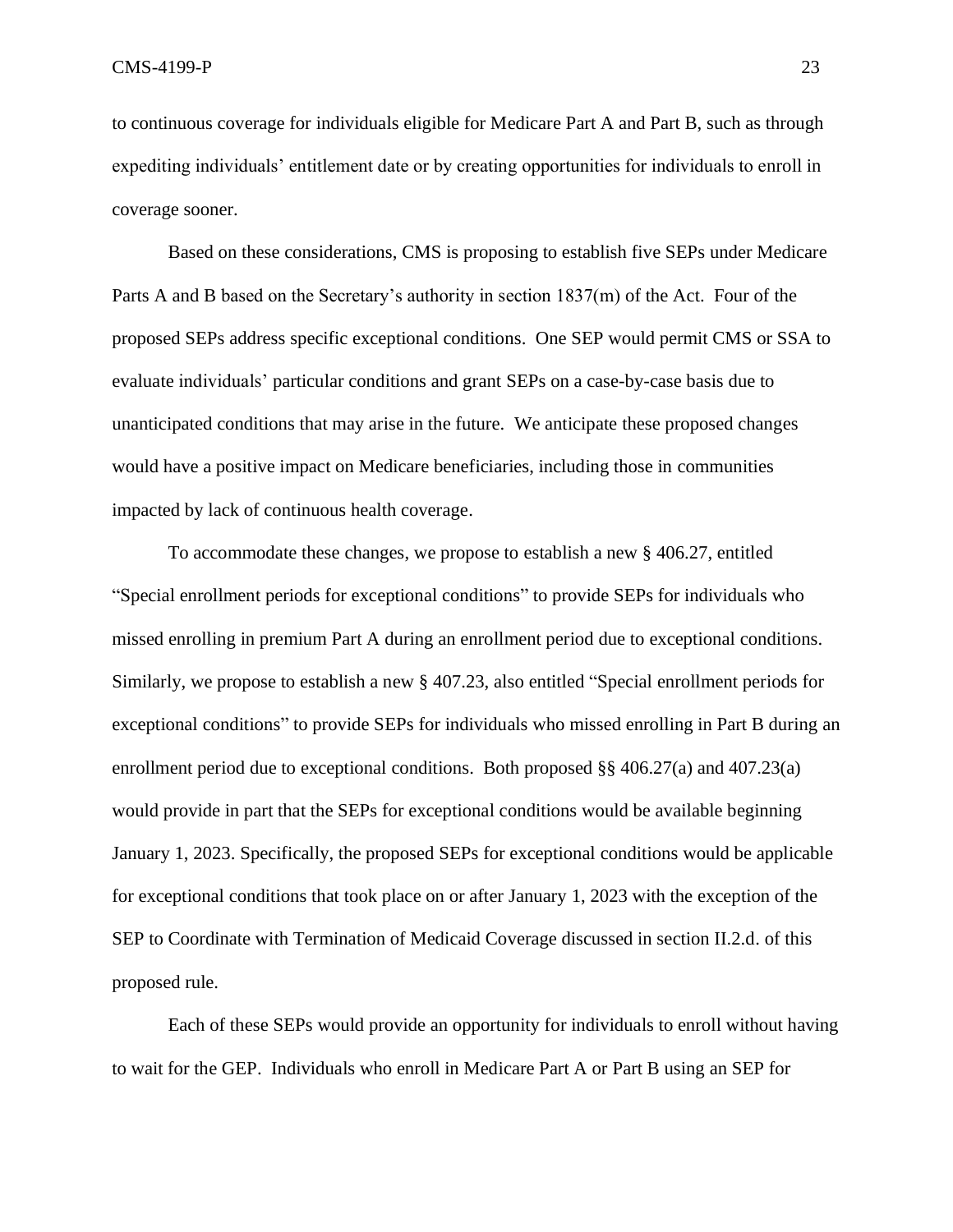exceptional conditions and subsequently disenroll would have to wait until the next GEP or another SEP to reenroll and may potentially be subjected to a LEP.

# *Late Enrollment Penalties Associated with Special Enrollment Periods for Exceptional Conditions*

Section  $120(a)(2)(C)(ii)$  of the CAA modified section 1839(b) of the Act to provide that individuals who enroll during an SEP established under the Secretary's authority under new section 1837(m) of the Act are not subject to the LEP. Specifically, section 1839(b) of the Act, as amended, provides that an individual who enrolls in Medicare "after his initial enrollment period […] and not pursuant to a special enrollment period under subsection (i)(4), (l), or (m) of section 1837 […] shall be increased by 10 percent of the monthly premium so determined for each full 12 months (in the same continuous period of eligibility) in which he could have been but was not enrolled." Therefore, we propose that should an individual who missed an enrollment period due to an exceptional condition, enroll in premium Part A or Part B using one of the following SEPs, they would not be subject to a LEP. Specifically, we are proposing at § 406.33(c)(2) that for enrollments on or after January 1, 2023 under one of the SEPs established pursuant to the Secretary's authority in section  $1837(m)$  of the Act and established in § 406.27, any months of non-coverage would be excluded from the calculation of the LEP. Similarly, we are proposing at § 408.24(b)(2) that for enrollments on or after January 1, 2023 under one of the SEPs established pursuant to the Secretary's authority in section 1837(m) of the Act and established in § 407.23, any months of non-coverage would be excluded from the calculation of the LEP.

We are also proposing changes to our regulations to reflect that certain individuals who reenroll in premium Part A or Part B would also be exempted from paying an LEP. Specifically,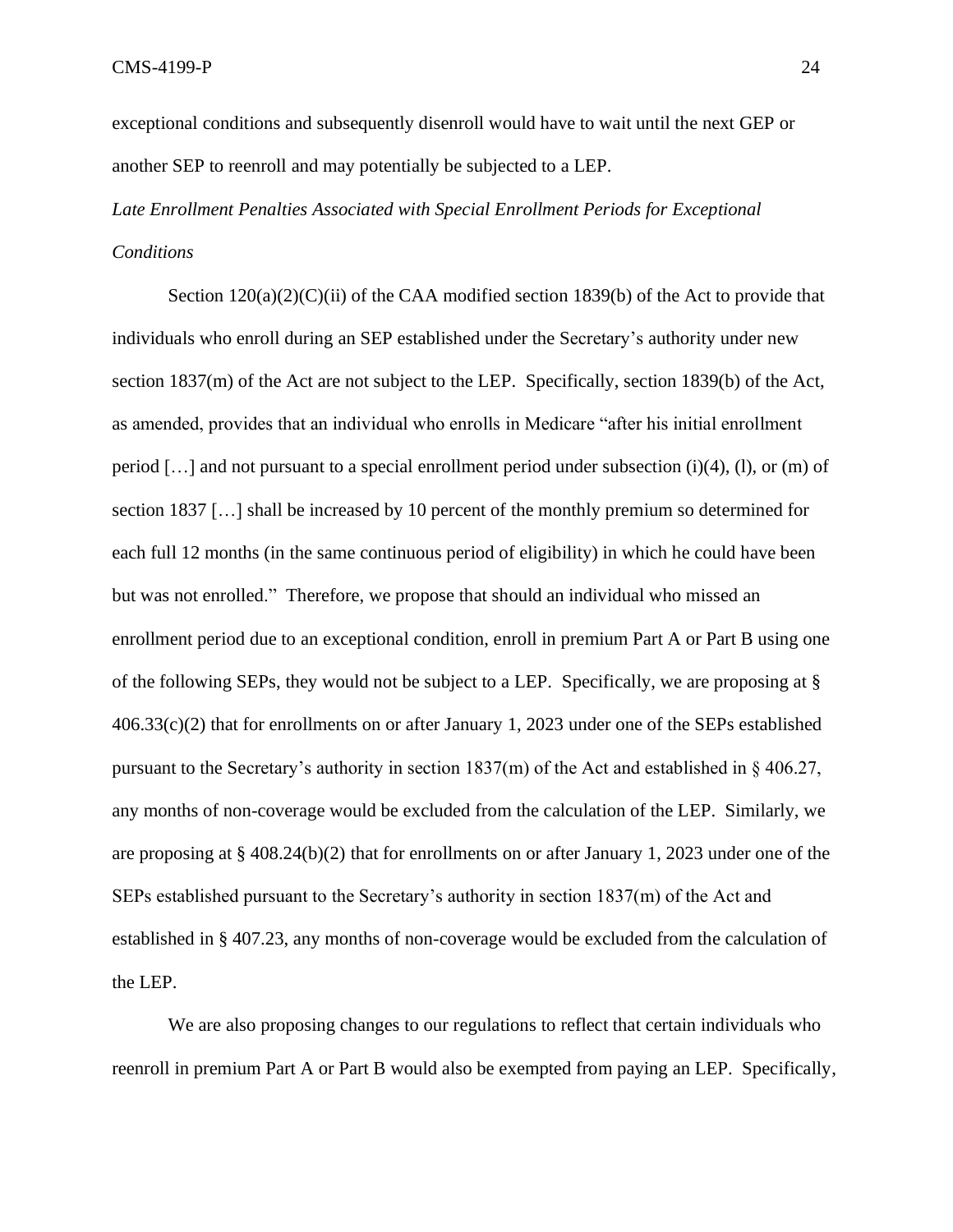we are proposing under §§ 406.34(a) and 408.24(c) that, for individuals who reenroll prior to January 1, 2023, the requirements currently in place for determining the months taken into account for purposes of calculating the LEP would continue to apply. In addition, we are proposing in §§ 406.34(e) and 408.24(d)(2)(ii) that for reenrollments on or after January 1, 2023, pursuant to one of the SEPs for exceptional conditions established under the Secretary's authority in section  $1837$ (m) of the Act and promulgated in §§ 406.27 or 407.23, respectively, any months of non-coverage would be excluded from the calculation of the LEP. However, if the individual fails to enroll or reenroll during the available exceptional condition SEP, any months of non-coverage, including the months during the exceptional condition SEP, would be taken into consideration for calculating the LEP in accordance with §§ 406.33, 406.34, and 408.22.

In the following sections, we discuss each of the proposed SEPs for exceptional conditions.

a. SEP for Individuals Impacted by an Emergency or Disaster

The severity and duration of extreme weather-related events and other emergencies can be difficult to accurately predict, but may strip individuals of their ability to carry out day-to-day activities. In many cases, impacted individuals need additional time after the end of an emergency to return to their normal routine. We know from program experience that these events can result in disruptions in mail delivery, SSA office closings, and operational delays at Social Security field offices, any of which can prevent individuals from submitting their enrollment applications in a timely manner.

For Medicare Parts A and B, we have the authority under section 1837(h) of the Act to provide relief to individuals whose enrollment or non-enrollment in Part A or Part B was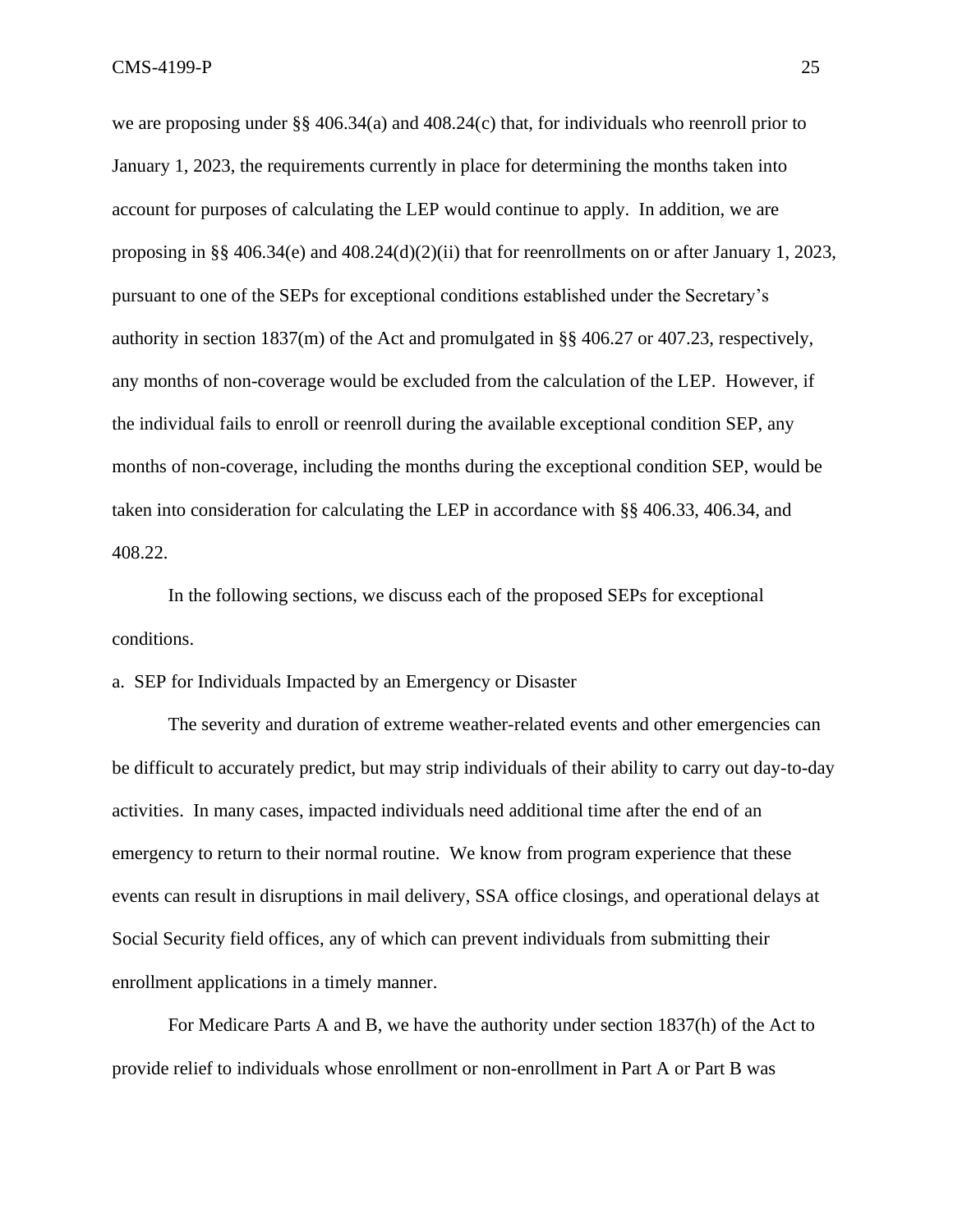unintentional or erroneous and resulted from an error, misrepresentation or inaction by the federal government. Disrupted mail delivery and Social Security office closures due to disasters might justify relief under 1837(h) in some cases. For example, during the COVID-19 pandemic, we utilized this equitable relief authority to provide assistance to individuals who missed their opportunity to enroll in Medicare during their IEP, GEP, or SEP. However, disasters or emergencies may interfere with individuals' ability to enroll in Medicare without any error or inaction by the Federal government. As a result, these conditions would not meet the requirements for equitable relief under section 1837(h) of the Act.

To address such exceptional conditions, we are proposing an SEP for individuals impacted by an emergency or disaster under the Secretary's authority to establish SEPs beginning January 1, 2023, under section 1837(m) of the Act. Establishing such an SEP would permit the agency to provide immediate relief to individuals impacted by certain emergencies and disasters without being subject to the requirements applicable under our existing equitable relief authority. Providing an SEP for individuals who missed enrolling in Medicare during an enrollment period because they were impacted by an emergency or disaster will permit Medicare beneficiaries to maintain healthcare coverage and access healthcare services in times of disruption when healthcare may be most critical. We believe these effects would be most significant, and the proposed SEP for individuals impacted by and emergency or disaster would be most beneficial, for communities where social risk factors such as food, housing, or financial insecurity are prevalent.

CMS is proposing, at new §§ 406.27(b) and 407.23(b), to create an SEP for individuals prevented from submitting a timely Medicare enrollment request by an emergency or disaster declared by either a Federal, state, or local government. These SEPs would apply for individuals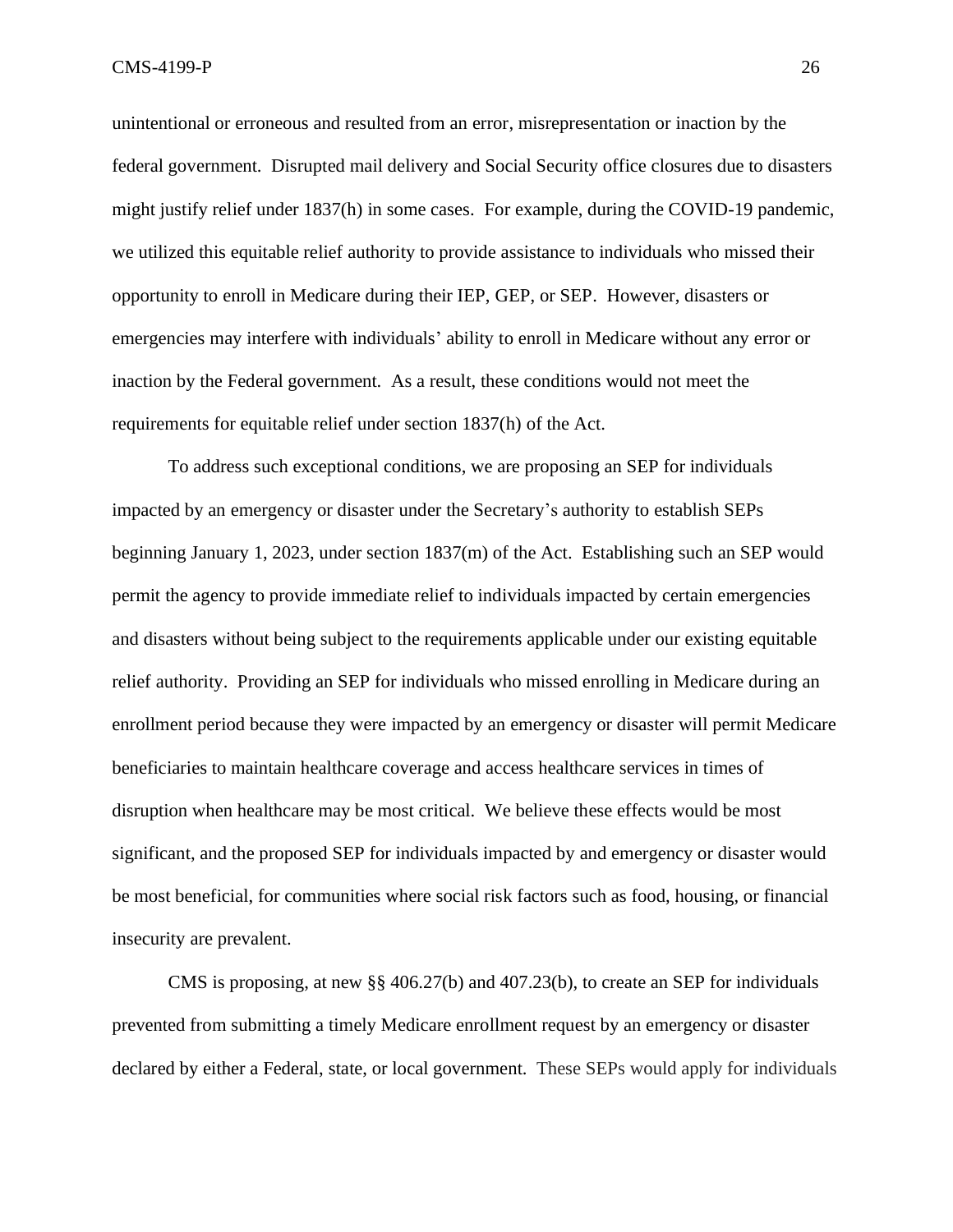enrolling in premium Part A or Part B and would eliminate potential gaps in coverage and otherwise applicable LEPs resulting from eligible individuals' inability to submit a timely enrollment request as a result of emergency or disaster.

At new §§  $406.27(b)(1)$  and  $407.23(b)(1)$ , we propose this SEP would be available to those who were not able to enroll in premium Part A or Part B or both if they reside (or resided) in an area for which a Federal, state or local government entity newly declared a disaster or other emergency. The individual must demonstrate that they reside (or resided) in the area during the period covered by that declaration. We understand that not every emergency declaration would impact an individual's ability to enroll in a timely manner. Therefore, we are specifically soliciting comments regarding this proposal, including whether CMS should limit the time frame of the SEP based on the type of emergency, or specify that the type of emergency must explicitly restrict an individual's ability to enroll.

At  $\S$ § 406.27(b)(2) and 407.23(b)(2), we propose that the SEP would begin on the date an emergency or disaster is declared, or if different, the start date identified in the declaration, whichever is earlier, so long as the date is on or after January 1, 2023. The SEP ends 2 months after the end date identified in the disaster or emergency declaration or, if applicable, the end date of any extensions or the date when the declaration has been determined to have ended or has been revoked. The intention of having the SEP end 2 months after the end of the declaration is to provide individuals enough time to recover from the emergency before needing to enroll in Medicare.

We are proposing in  $\S$  406.27(b)(3) and 407.23(b)(3), according to the Secretary's authority under section 1838(g) of the Act to specify the coverage period for individuals enrolling during SEPs established under section 1837(m) of the Act, that the coverage period for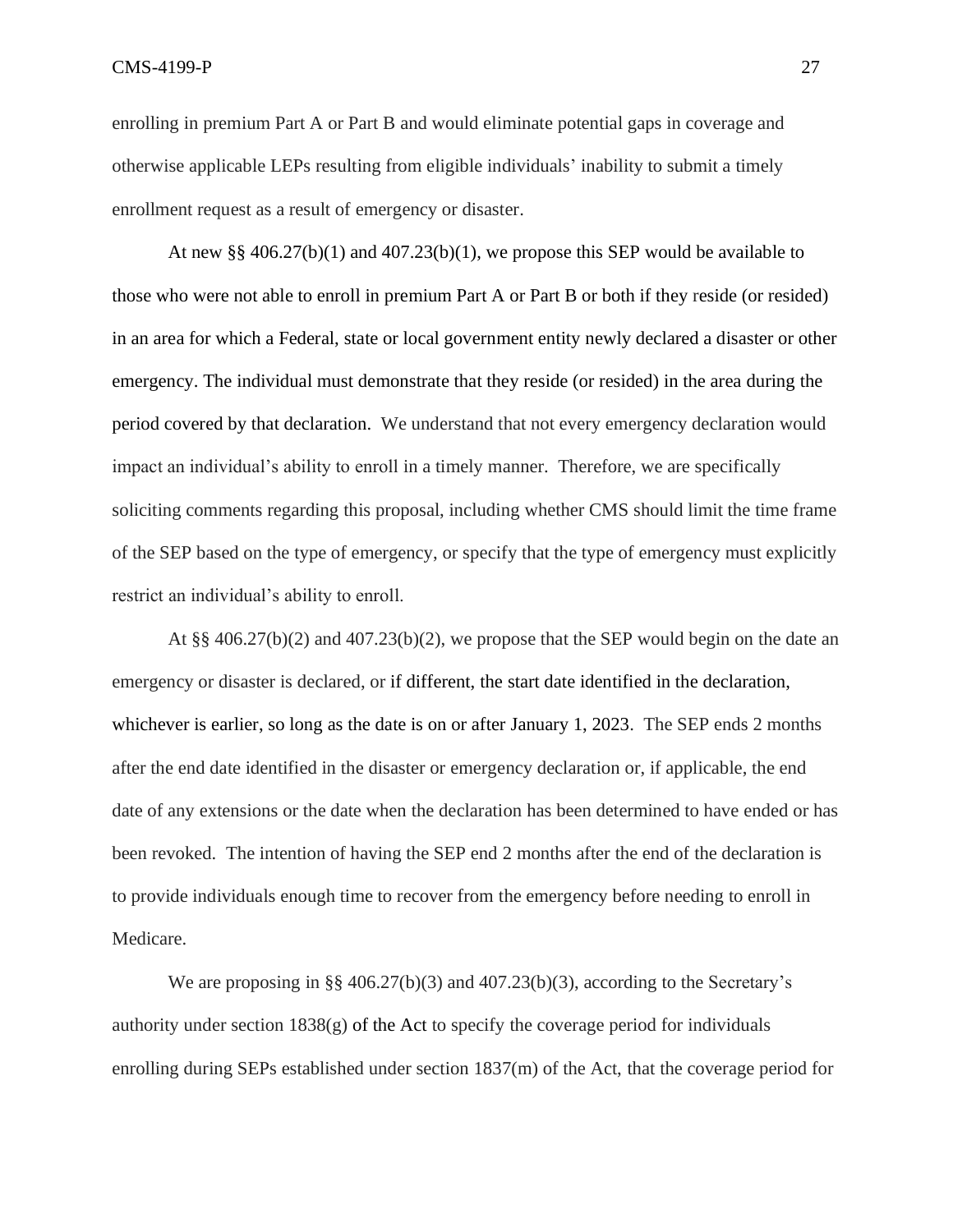individuals who enroll under this SEP would begin the first day of the month following the month of enrollment, so long as the date is on or after January 1, 2023.

b. SEP for Health Plan or Employer Misrepresentation or Providing Incorrect Information

As codified in § 406.6(c) of our regulations, some individuals are not auto-enrolled into Medicare, and thus must apply in order to enroll. Often, the primary source of information about Medicare for working aged individuals is their employer or the carrier of their GHP. CMS is aware of multiple instances in which individuals received erroneous information from their employer that resulted in the individual not enrolling in Part B timely and consequently they were assessed an LEP. CMS's ability to offer assistance to individuals who are misinformed about Medicare enrollment periods by their employer or GHP is very limited. As a result, these individuals have historically faced gaps in coverage or been required to pay significant LEPs for the rest of their lives after failing to enroll in Part B based on misrepresentation by an employer, GHP or a representative of such an entity.

In order to provide relief to individuals who missed an enrollment period because of misrepresentation by or incorrect information from their employer or GHP, we are proposing to create a new SEP at § 406.27(c) and at § 407.23(c) based on exceptional conditions. This SEP would apply for individuals whose non-enrollment in premium Part A or Part B is unintentional, inadvertent, or erroneous and results from material misrepresentation or reliance on incorrect information provided by the individual's employer or GHP, or any person authorized to act on behalf of the employer or GHP. We are proposing at  $\S$  406.27(c)(1) and 407.23(c)(1) that an individual is eligible for such an SEP if they can demonstrate that he or she did not enroll in premium Part A or Part B during an enrollment period in which they were eligible based on information received from an employer or GHP, or any person authorized to act on such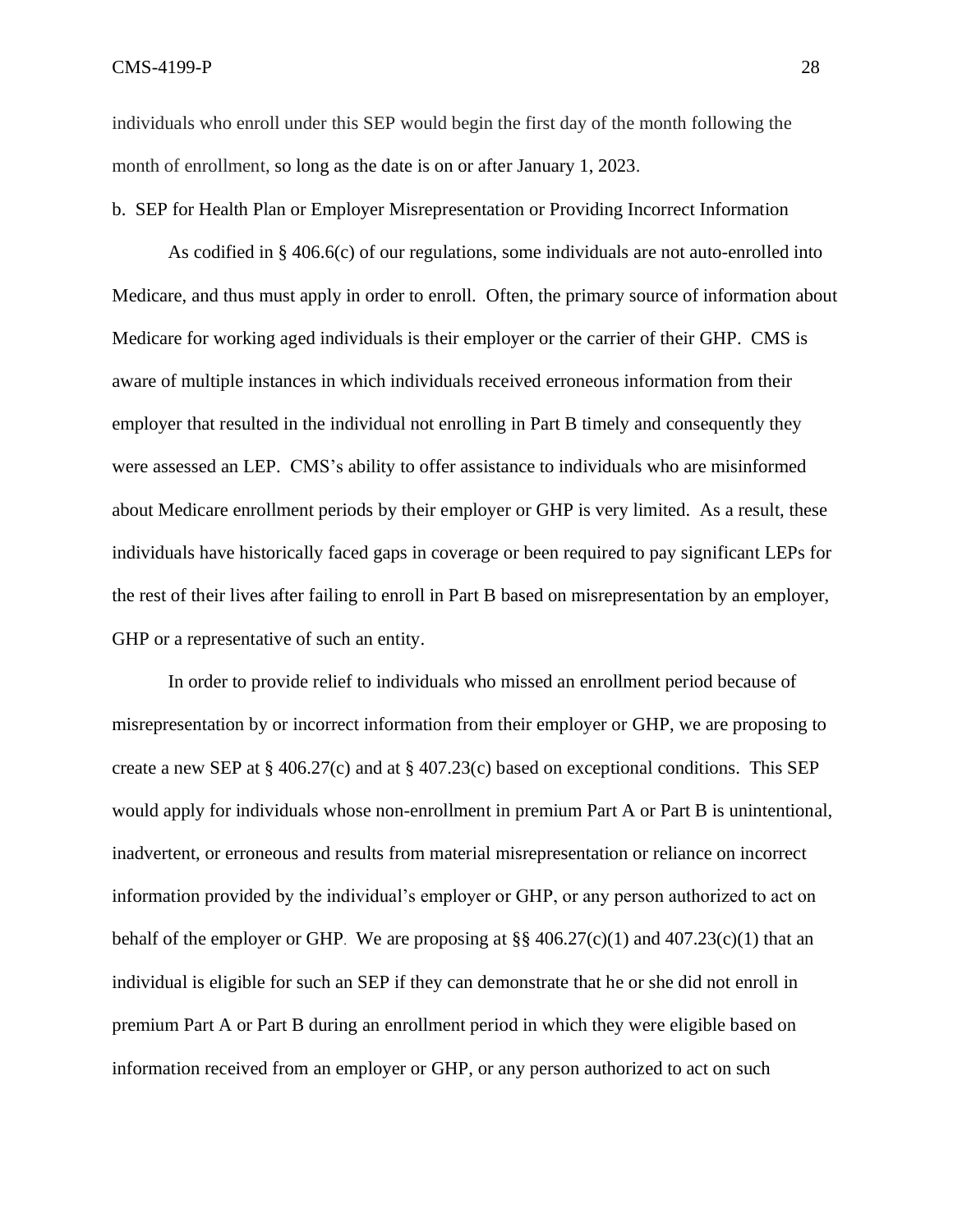organization's behalf, and an employer, GHP or their representative materially misrepresented information or provided incorrect information relating to enrollment in premium Part A or Part B, so long as the misrepresentation or error occurred on or after January 1, 2023.

To demonstrate material misrepresentation, an individual would be required to provide documentation of the relevant misrepresentation to SSA. The documentation must show that the information was provided on or after January 1, 2023, was directly from an employer, GHP or their representative prior to an enrollment period, and that the inaccuracy caused the individual not to enroll timely. Examples of such evidence could be a letter from the employer or GHP that materially misrepresents the Medicare enrollment process or a letter from the employer or GHP acknowledging that they provided misinformation in a previous communication. An omission by the employer or GHP or the representative of such organization would not be considered a misrepresentation for purposes of this proposed SEP, as employers and GHPs do not have an affirmative responsibility to educate employees about Medicare.

We are proposing at  $\S 406.27(c)(2)$  and  $\S 407.23(c)(2)$  that this SEP would begin the day the individual notifies SSA of the employer or GHP misrepresentation or incorrect information provided, so long as the misrepresentation or error occurred on or after January 1, 2023, and would end 2 months later. Individuals would be required to provide SSA or CMS evidence that shows what misinformation was initially provided by the employer, GHP, or their representative. We are soliciting comments on whether we should require additional evidence, for example, evidence of what new information was received that caused discovery of the misinformation and evidence of when the discovery was made. Finally, at  $\S$ § 406.27(c)(3) and 407.23(c)(3), we propose that the coverage period would begin the first day of the month following enrollment.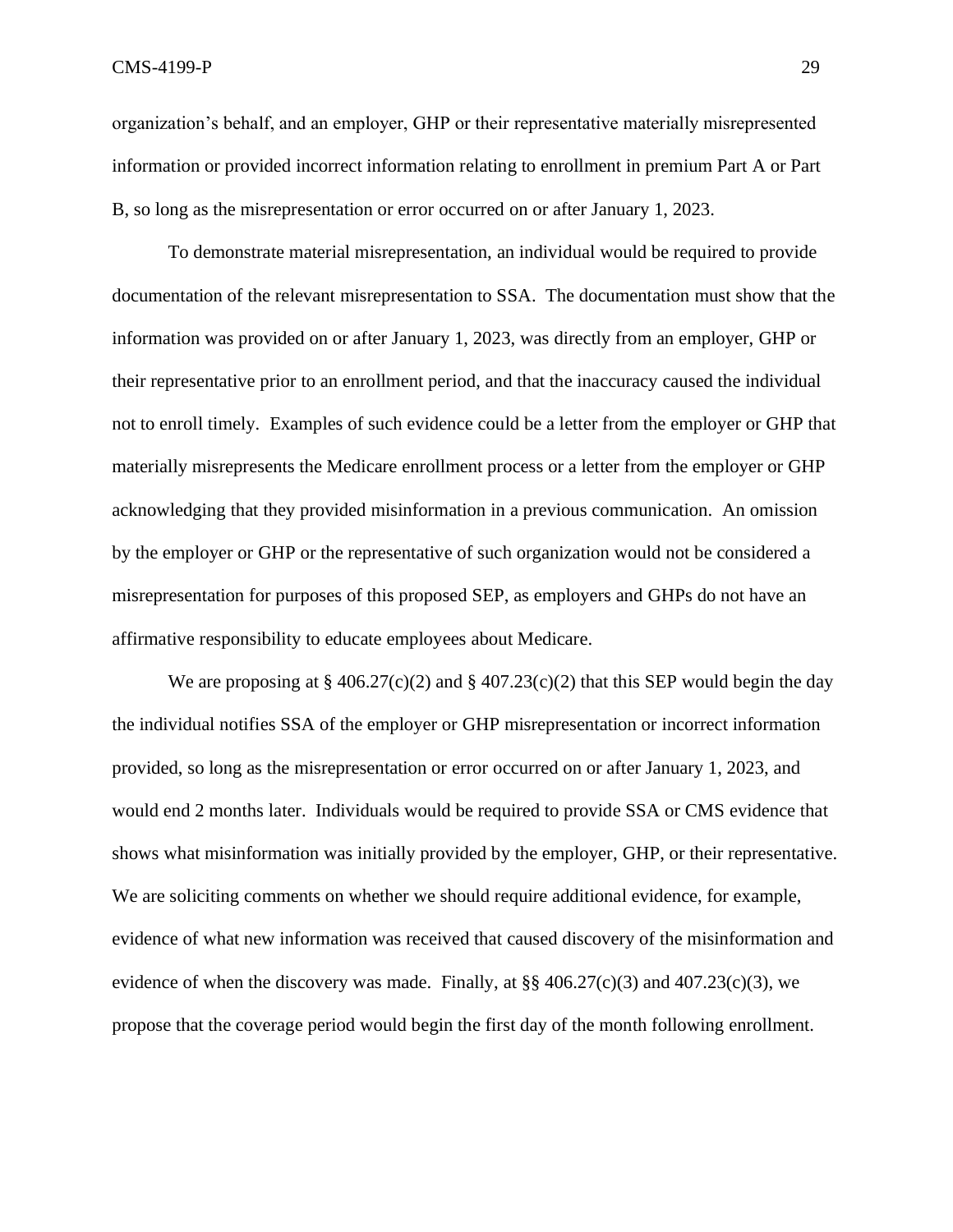#### c. SEP for Formerly Incarcerated Individuals

Section  $1862(a)(2)$  and (3) of the Act generally prohibits Medicare payment for covered services while the recipient is incarcerated, as the incarcerated individual is provided healthcare through their penal institution. Further, section  $202(x)(1)(A)$  of the Act prohibits the payment of Old-age, Survivors, and Disability Insurance (OASDI) benefits to individuals who are incarcerated. Therefore, if an individual turns 65 and qualifies for Medicare while incarcerated (meaning the individual is in custody of penal authorities as described in 42 CFR 411.4(b)) and is not yet receiving OASDI benefits, that individual is not automatically enrolled in Medicare Part A.Moreover, current law does not provide any special enrollment opportunities for formerly incarcerated individuals who miss a Medicare enrollment period while incarcerated. If these individuals do not enroll into Medicare because they are incarcerated, they may go months without health coverage upon their release. For example, upon their release such individuals would only be able to enroll in Medicare during the GEP which could result in a significant delay in coverage. Further, delaying enrollment means that they may incur an LEP for premium Part A and/or Part B for the rest of their lives. Regardless of whether they are newly eligible for Medicare coverage or not, individuals who are incarcerated are required to begin and maintain their monthly premium payments for premium Part A and/or Part B to avoid termination of Medicare coverage.

To address the exceptional conditions that an individual faces while incarcerated as described previously, and to ensure that formerly incarcerated individuals have access to health coverage under Medicare, we are proposing at §§ 406.27(d) and 407.23(d) an SEP for individuals who are released from incarceration on or after January 1, 2023. This SEP would allow formerly incarcerated individuals to avoid potential gaps in coverage and late enrollment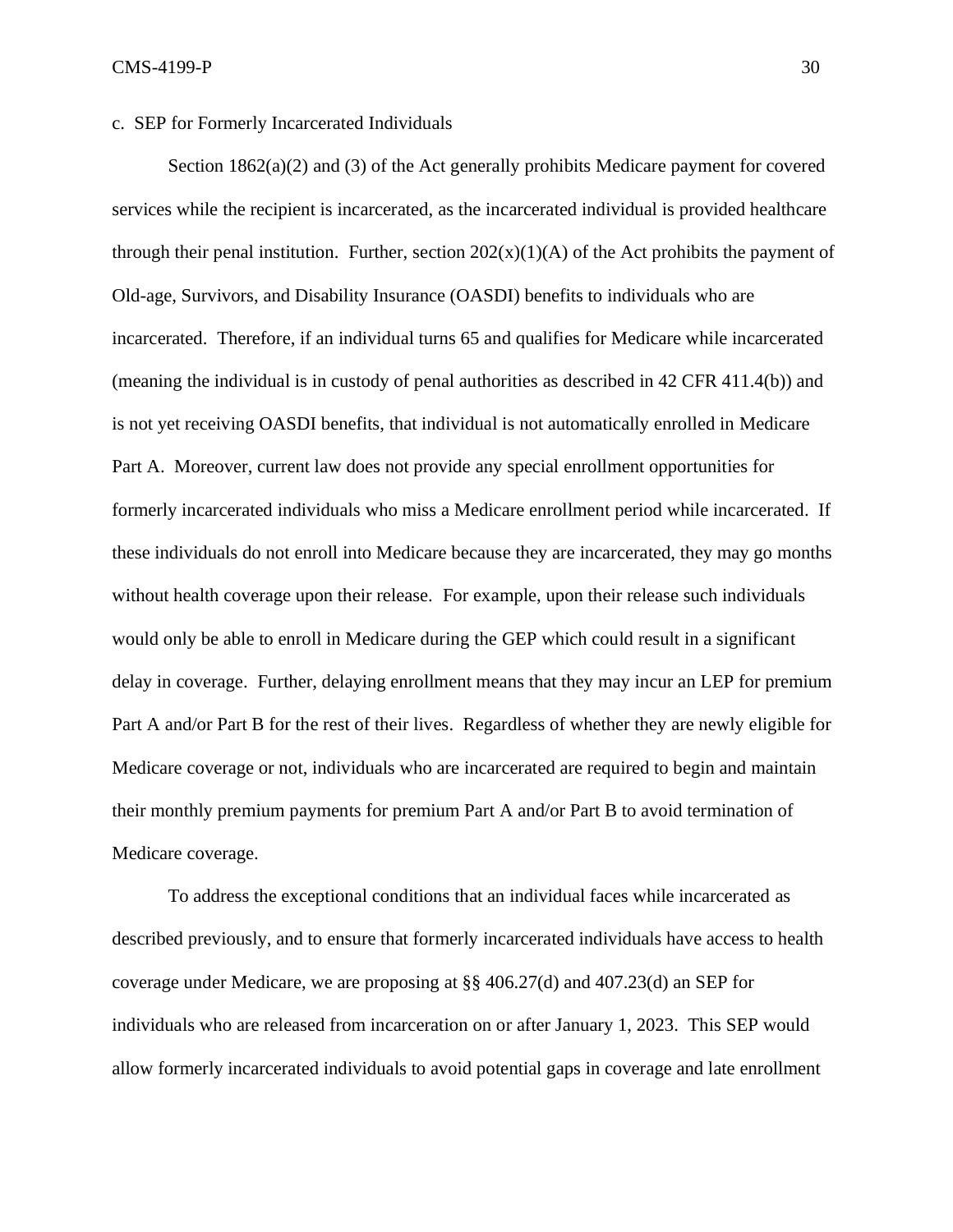penalties. We propose at §§ 406.27(d)(1) and 407.23(d)(1) that an individual would be eligible for this SEP if they demonstrate that they are eligible for Medicare and failed to enroll or reenroll in Medicare premium Part A or Part B during another enrollment period in which they were eligible to enroll while they were incarcerated. Further, there must be a record of release either through discharge documents or data available to SSA.

We propose at §§ 406.27(d)(2) and 407.23(d)(2) that this SEP would start the day of the individual's release from incarceration and end the last day of the sixth month after the month in which the individual is released from incarceration. We propose this duration because (1) it takes approximately 3 months for OASDI payments to be reinstated upon an individual's release from incarceration; and (2) data demonstrate that individuals with arrest or conviction records face barriers in obtaining employment. Such lack of income from employment or OASDI might dissuade formerly incarcerated individuals from enrolling in Medicare upon their release because of concerns about their ability to pay Medicare premiums and cost sharing. Formerly incarcerated individuals may experience social risk factors including financial, housing or food insecurity, social isolation, and other factors that can increase the likelihood of chronic physical or mental health conditions that require healthcare services. Lack of institutional support may impair the ability of formerly incarcerated persons from obtaining employment, housing, and other stabilizing supports necessary for successful reentry. Therefore, by providing this extended SEP duration, we ensure this at-risk population has adequate opportunity to enroll in Medicare. Further, we anticipate this change having a positive impact on formerly incarcerated Medicare beneficiaries, including those in communities who may be disproportionally impacted by a lack of continuous health coverage.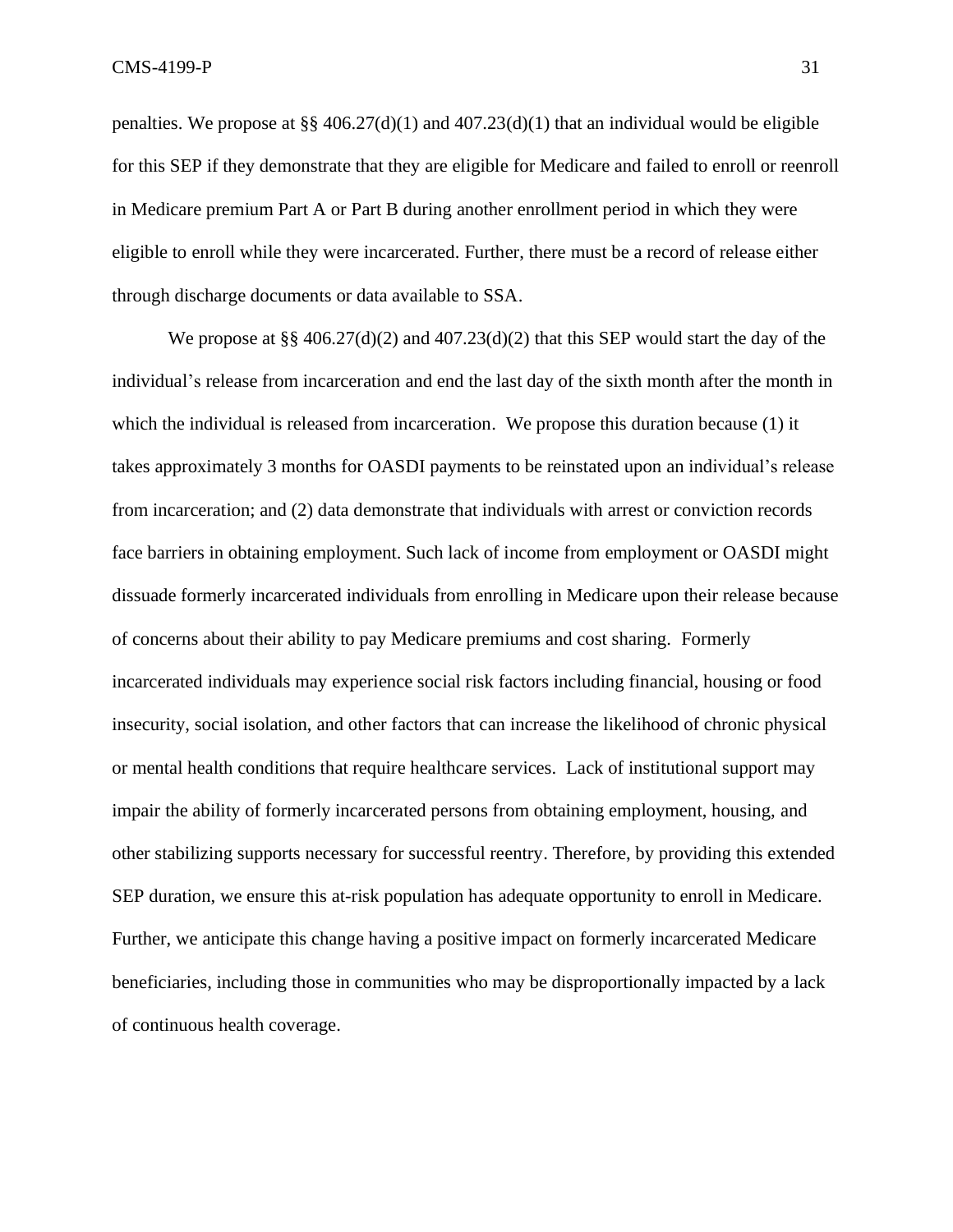Finally, at new §§ 406.27(d)(3) and 407.23(d)(3), we propose that entitlement would begin the first day of the month after the month of enrollment, so long as it is after January 1, 2023.

## d. SEP to Coordinate with Termination of Medicaid Coverage

Many beneficiaries are enrolled in Medicaid when they initially qualify for Medicare at age 65, or if they are under age 65, after receiving 24 months of Social Security Disability Insurance (SSDI). While some of these individuals retain Medicaid coverage after becoming eligible for Medicare, others lose Medicaid benefits or eligibility entirely. For example, when an individual enrolled in the adult group under § 435.119 becomes eligible for Medicare, they become ineligible for the Medicaid adult group. (Individuals enrolled in the adult group have an annual income below 138 percent of the Federal Poverty Level (\$20,398 for an individual in  $2022$ )).<sup>3</sup> Unless such individuals are eligible for Medicaid on another basis, they will no longer be eligible for Medicaid. Many such individuals qualify for another Medicaid eligibility group, such as a Medicare Savings Programs (MSP) group, but others lose Medicaid coverage entirely because they do not qualify for another Medicaid eligibility group.

Low-income Medicare beneficiaries experience poorer health outcomes than their higherincome counterparts.<sup>4</sup> Based on program experience and reports from stakeholders, we are aware that some individuals who lose all Medicaid coverage after newly qualifying for Medicare may experience confusion and administrative barriers that undermine a seamless transition from

[https://aspe.hhs.gov/sites/default/files/migrated\\_legacy\\_files//171041/ASPESESRTCfull.pdf](https://aspe.hhs.gov/sites/default/files/migrated_legacy_files/171041/ASPESESRTCfull.pdf)

<sup>&</sup>lt;sup>3</sup> The adult group under § 435.119 (b) has an income limit of 133 percent of the FPL, but a basic standard deduction of 5 percent of the FPL is applicable as described in section  $6012(a)(1)$  of the Internal Revenue Services [Code.](https://www.law.cornell.edu/definitions/index.php?width=840&height=800&iframe=true&def_id=02798babeecc1bb2376d2dd50e4039ee&term_occur=999&term_src=Title:42:Chapter:IV:Subchapter:C:Part:435:Subpart:G:435.603) (See 42 CFR 434.603(e).)

<sup>4</sup> For information about the health outcomes of low-income Medicare beneficiaries, see HHS Office of the Assistant Secretary for Planning and Evaluation (2016, December). *Social Risk Factors and Performance Under Medicare's Value-Based Purchasing Programs.*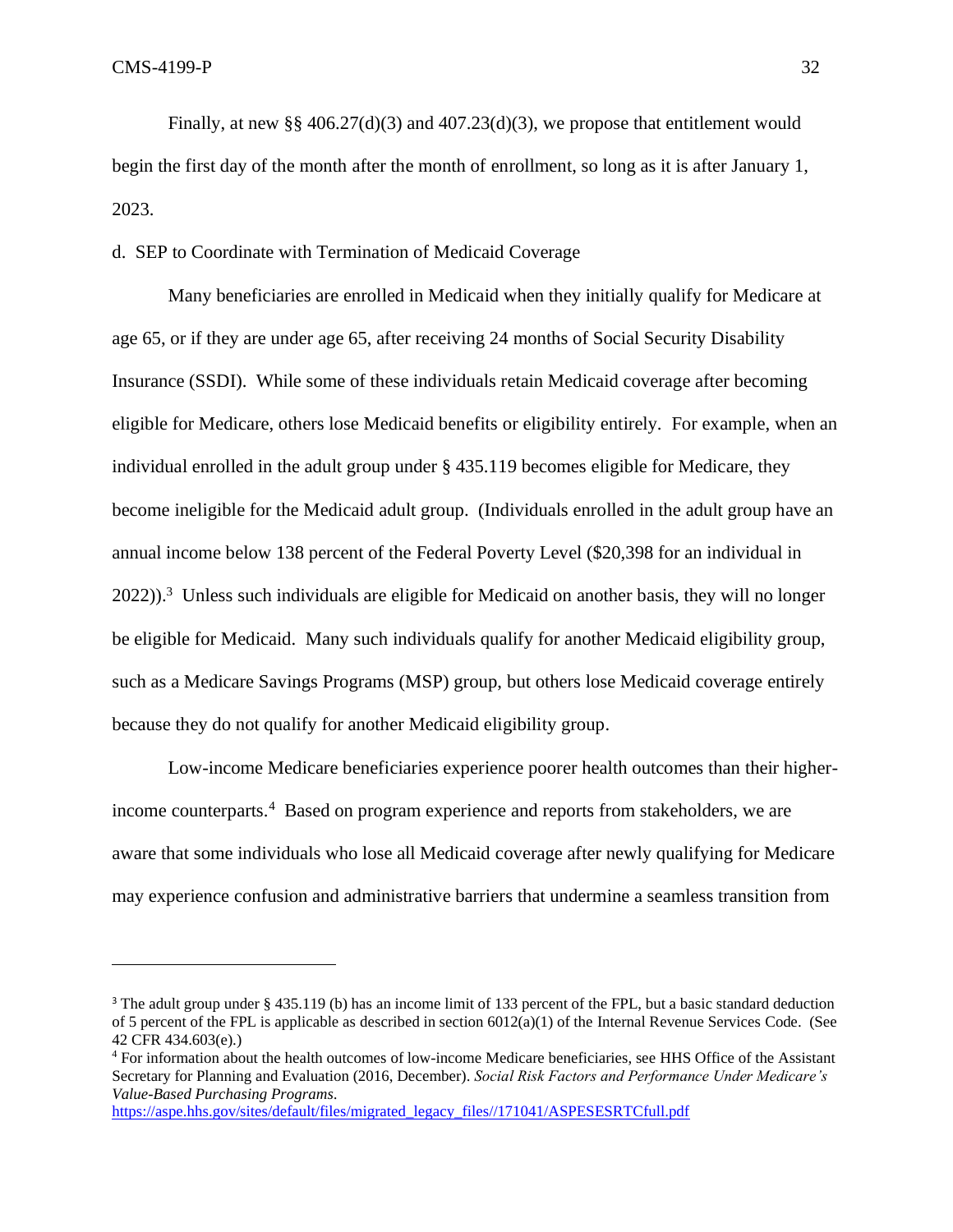Medicaid to Medicare coverage, risking a period of time without health insurance and a possible LEP for these at-risk individuals.

Before terminating or reducing the scope of Medicaid coverage for individuals who become eligible for Medicare, the state Medicaid agency must conduct a redetermination of eligibility, including a determination of whether the individual is eligible for Medicaid upon another basis (42 CFR 435.916(d) and 435.916(f)(1)). The state must continue the same level of Medicaid coverage until the state completes the eligibility redetermination and provides at least 10 days advance notice and fair hearing rights in accordance with § 435.917 and 42 CFR part 431 Subpart E. If during the redetermination process, an individual is found to no longer be eligible for the eligibility group under which they had been most recently receiving coverage, the state would then: (1) move the individual to a different eligibility group, which could include an MSP eligibility group, for which the person is eligible; or (2) determine the individual's potential eligibility for other insurance affordability programs, in accordance with  $\S$  435.916(f)(2), and terminate the individual's Medicaid coverage.

Despite these requirements, there are multiple scenarios that can prevent a seamless transition to Medicare coverage. States sometimes fail to complete redeterminations timely. Additionally, individuals sometimes lose coverage for procedural reasons (for example, failure to submit required paperwork in time) even though they likely remain eligible for Medicaid.<sup>5</sup> In the first situation, while § 435.916(d) requires that states "promptly" conduct redeterminations based on changes in circumstances, including new eligibility for Medicare, we believe that some states do not complete redeterminations until months after the individual first becomes eligible for

<sup>5</sup> See HHS Office of the Assistant Secretary for Planning and Evaluation. (2019, May 8). *Loss of Medicare-Medicaid Dual Eligible Status: Frequency, Contributing Factors and Implications*. [https://aspe.hhs.gov/reports/loss](https://aspe.hhs.gov/reports/loss-medicare-medicaid-dual-eligible-status-frequency-contributing-factors-implications)[medicare-medicaid-dual-eligible-status-frequency-contributing-factors-implications,](https://aspe.hhs.gov/reports/loss-medicare-medicaid-dual-eligible-status-frequency-contributing-factors-implications) page 38.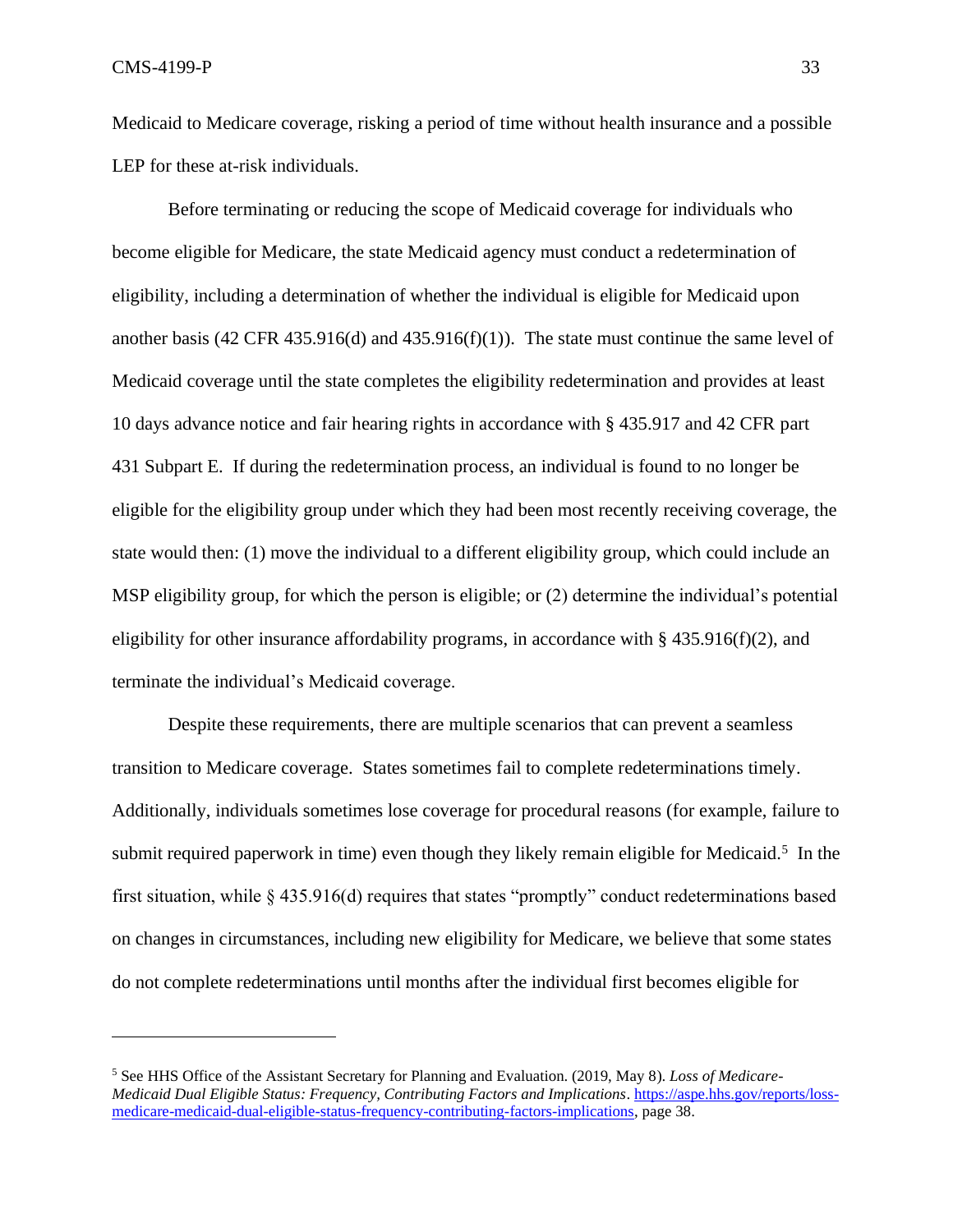Medicare even though Medicare eligibility is generally predictable.<sup>6</sup> If a state does not complete a redetermination when the beneficiary attains Medicare eligibility, an individual may retain Medicaid even though the individual no longer technically meets the Medicaid eligibility criteria. State Health Insurance Assistance Programs and beneficiary advocacy groups report that these individuals may then miss their IEP because they continue to be covered by Medicaid and may think they do not need or cannot afford Medicare coverage at that time, especially when individuals expect to be liable for Medicare premiums. While some states cover the Part B premiums for individuals remaining in the adult group pending a redetermination under their buy-in agreement,<sup>7</sup> others do not.<sup>8</sup> States cannot include the payment of the Part A premium for

HHS Office of the Inspector General. (2019b, August). *Illinois Medicaid Managed Care Organizations Received Capitation Payments After Beneficiaries' Deaths*. [https://oig.hhs.gov/oas/reports/region5/51800026.pdf;](https://oig.hhs.gov/oas/reports/region5/51800026.pdf)

HHS Office of the Inspector General. (2019c, May). *California Medicaid Managed Care Organizations Received Capitation Payments After Beneficiaries' Deaths*. [https://oig.hhs.gov/oas/reports/region4/41806220.pdf;](https://oig.hhs.gov/oas/reports/region4/41806220.pdf)

HHS Office of the Inspector General. (2018d, October). *Ohio Medicaid Managed Care Organizations Received Capitation Payments After Beneficiaries' Deaths.* [https://oig.hhs.gov/oas/reports/region5/51700008.pdf.](https://oig.hhs.gov/oas/reports/region5/51700008.pdf)

<sup>6</sup> Recent HHS Office of Inspector General reports and state audits have cited cases in which states continued to provide coverage for many months after a change impacting eligibility was identified that should have prompted a redetermination. See for example:

Louisiana Legislative Auditor. (2018, November 8). *Medicaid Eligibility: Wage Verification Process of the Expansion Population*.

[https://www.lla.la.gov/PublicReports.nsf/1CDD30D9C8286082862583400065E5F6/\\$FILE/0001ABC3.pdf;](https://www.lla.la.gov/PublicReports.nsf/1CDD30D9C8286082862583400065E5F6/$FILE/0001ABC3.pdf)

HHS Office of the Inspector General. (2019a, August). *Colorado Did Not Correctly Determine Medicaid Eligibility for Some Newly Enrolled Beneficiaries*. [https://oig.hhs.gov/oas/reports/region7/71604228.pdf;](https://oig.hhs.gov/oas/reports/region7/71604228.pdf)

<sup>7</sup> Under their buy-in agreements with CMS, some states are required to enroll all Medicaid beneficiaries in Medicare Part B and to pay the premiums on their behalf (known as "Part B buy-in"). If such a state has not completed the eligibility redetermination for an individual enrolled in the adult group before the first month they qualify for Medicare, the state must enroll the individual in Part B buy-in for all months in which the individual is enrolled in the adult group. CMS Manual for the State Payment of Medicare Premiums, chapter 1, section 1.4, [https://www.cms.gov/files/document/chapter-1-program-overview-and-policy.pdf.](https://www.cms.gov/files/document/chapter-1-program-overview-and-policy.pdf)

<sup>&</sup>lt;sup>8</sup> See section II.D.3.e. of this proposed rule for a discussion of buy-in coverage groups available for Part B.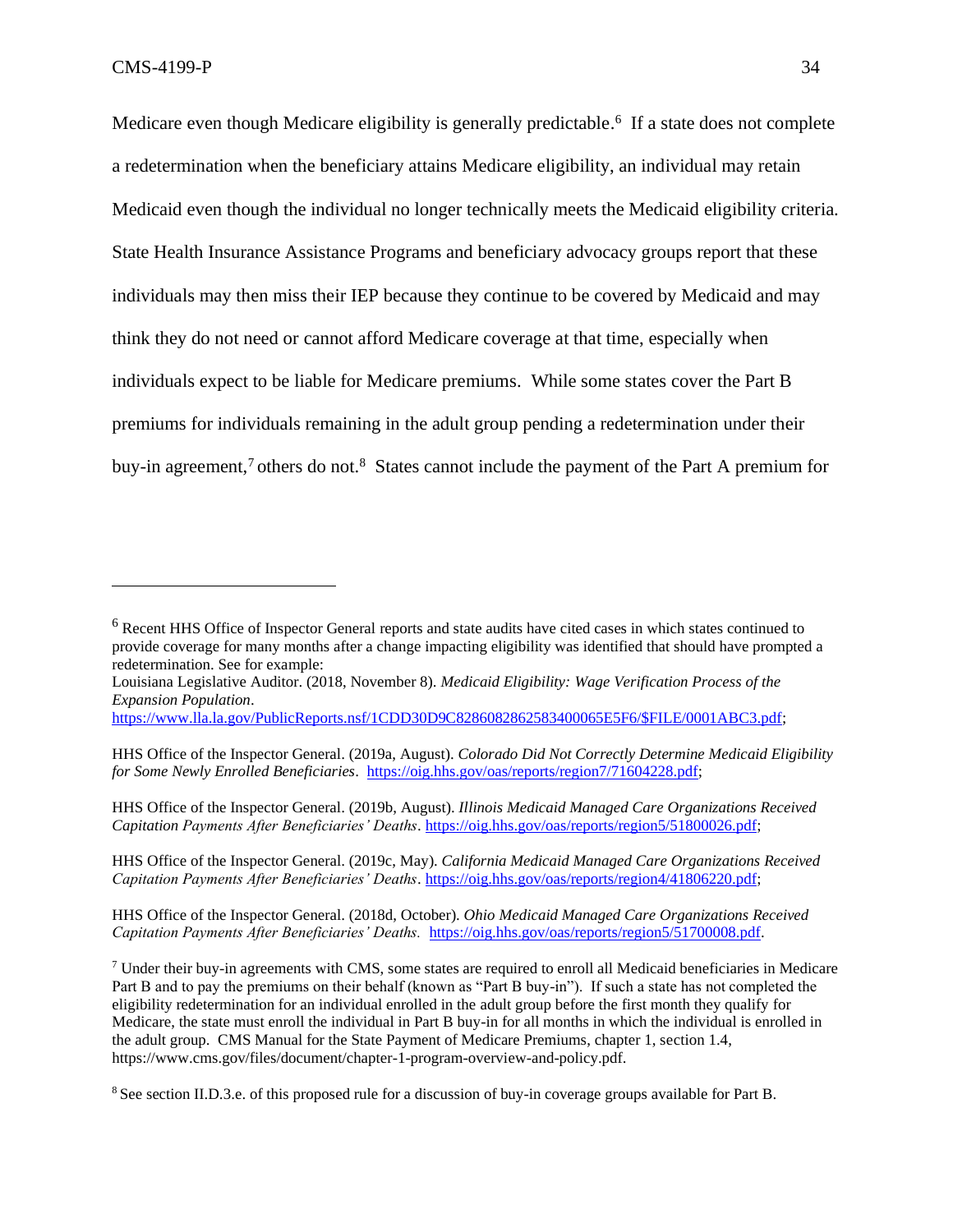adult group beneficiaries in their buy-in agreement.<sup>9</sup>

During the ongoing Public Health Emergency in response to the Coronavirus Disease 2019 outbreak (COVID-19 PHE), as a condition of receiving the federal medical assistance percentage (FMAP) increase authorized by the Families First Coronavirus Response Act (FFCRA) (P.L. 116-127), states have been required to maintain Medicaid enrollment for nearly all individuals enrolled in Medicaid as of March 18, 2020, through the end of the month in which the PHE ends. This condition, known as the continuous enrollment requirement, applies to, among others, individuals who qualified during this time period in the adult group and subsequently became eligible for Medicare. In the preamble to the interim final rule with comment period published in the November 6, 2020 **Federal Register** (85 FR 71142), CMS explained that states would be in compliance with the continuous enrollment requirement if they were to transition an adult group beneficiary who becomes eligible for Medicare to an MSP group for which such an individual is eligible (but that such an individual could not be transitioned to an MSP group if the individual did not meet the eligibility requirements for any MSP group). CMS articulated this policy after initially directing states that they had to retain such individuals in both the adult group and MSP groups in order to comply with the continuous enrollment requirement.<sup>10</sup>

Since the start of the COVID-19 PHE, beneficiary advocacy groups and State Health Insurance Assistance Programs have reported to us that a substantial number of beneficiaries who became eligible for Medicare while enrolled in the adult group may have interpreted states'

<sup>9</sup> As described in section II.D.1. of this proposed rule, states can only pay the Part A premiums for individuals who enrolled in the Qualified Medicare Beneficiary (QMB) group.

<sup>10</sup> See CMS. *COVID-19 Frequently Asked Questions (FAQs) for State Medicaid and Children's Health Insurance Program (CHIP) Agencies*.Last updated January 6, 2021, available at https://www.medicaid.gov/state-resourcecenter/downloads/covid-19-faqs.pdf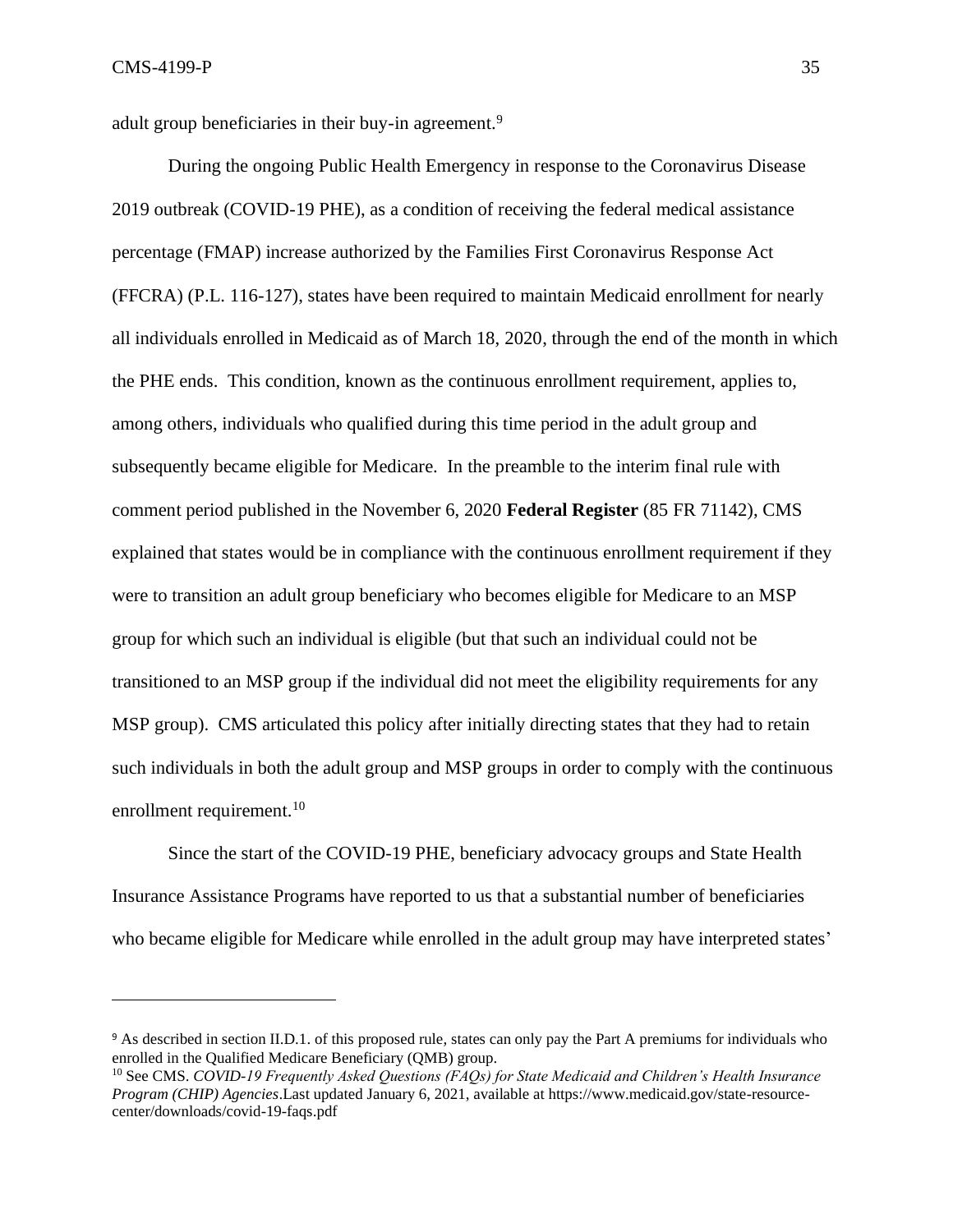notifications that their Medicaid coverage would remain throughout the COVID-19 PHE (and the ensuing months of continuous coverage after they qualified for Medicare) to mean they did not need to take any action during the COVID-19 PHE to secure health coverage, including enrolling in Medicare. As mentioned previously, some beneficiaries who stay in the adult group are ineligible for coverage of their Part B premiums under state buy-in. Further, certain beneficiaries should have been enrolled in Medicare on the basis of their state's buy-in agreement but were not because, although their state includes all Medicaid beneficiaries in their buy-in agreement for Part B premiums, the state may have been unclear this includes individuals whom states kept in the adult group on the basis of the continuous enrollment requirement. Consequently, some beneficiaries who maintained adult group eligibility are likely to have missed their IEPs as a result of confusion based on the COVID-19 PHE. Based on these reports, we are concerned that when the COVID-19 PHE ends and states resume routine eligibility and enrollment operations for Medicaid, including taking action on pending applications, renewals, and redeterminations necessitated by changes in beneficiary circumstances, such individuals may end up being terminated from Medicaid and will experience a gap in coverage and lose access to critical health care as a result. Further, once they do enroll in Medicare, they may incur late enrollment penalties.

As an existing requirement under the Medicaid program designed to maximize continuity of coverage for beneficiaries whom states have determined ineligible for Medicaid, states must determine or assess their potential eligibility for other Insurance Affordability Programs, such as the Children's Health Insurance Program (CHIP) and health insurance coverage available on the Marketplace with financial assistance and transfer their accounts to such programs as appropriate under §§ 435.916(f)(2) and 435.1200(e). Although Insurance Affordability Programs have not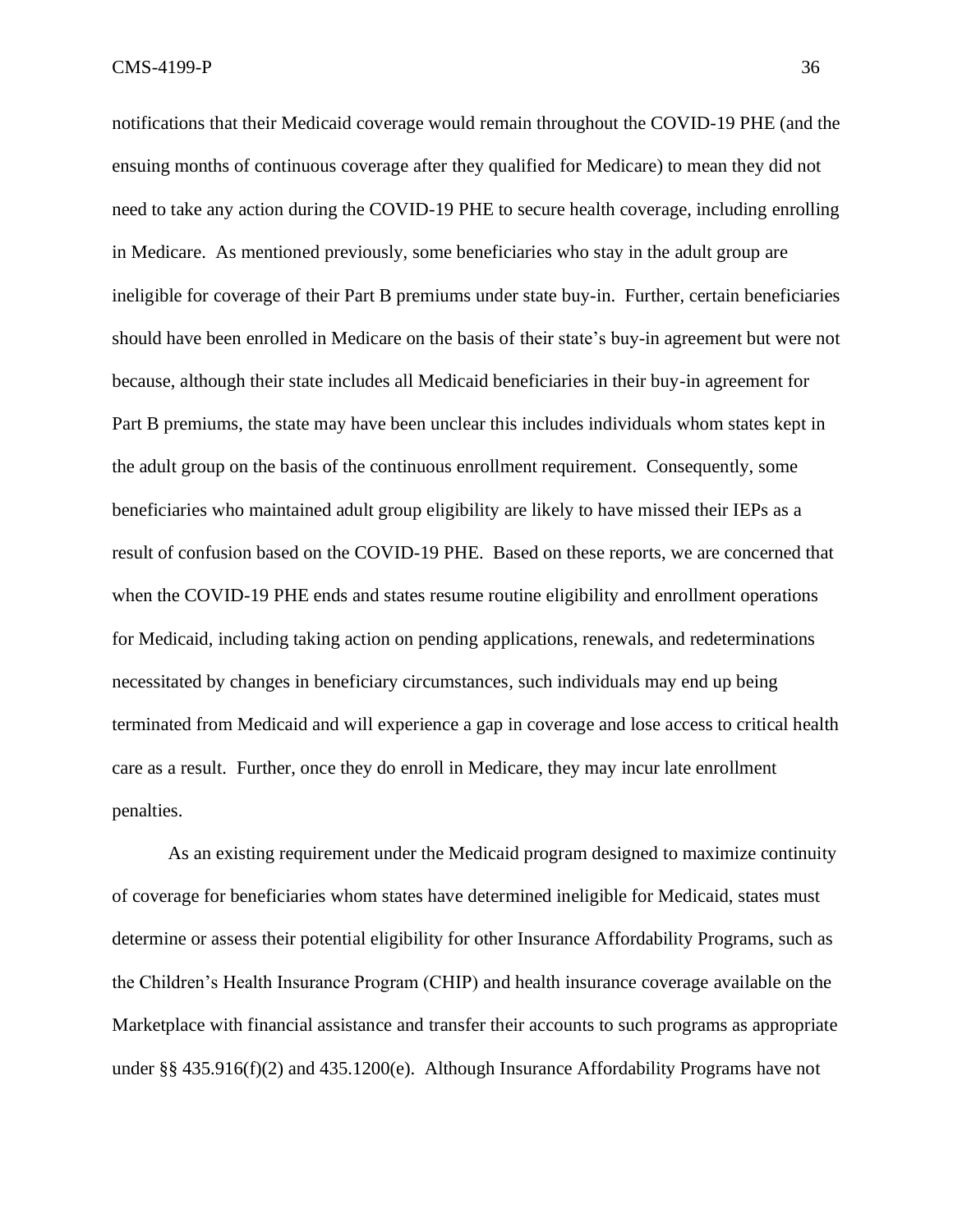been defined to include Medicare, we believe promoting a seamless transition from Medicaid to Medicare coverage is also very important. The ability to enroll in Medicare can be vital in preventing gaps in health coverage, especially if individuals lack access to other health insurance and may be subject to an LEP when they do enroll in Medicare.

To remove barriers that present an exceptional condition that could prevent individuals from transitioning from coverage under the Medicaid program to coverage under the Medicare program, we are proposing an SEP at §§ 406.27(e) and 407.23(e) for individuals who lose Medicaid eligibility entirely after the COVID-19 PHE ends or on or after January 1, 2023 (whichever is earlier) and have missed a Medicare enrollment period. We anticipate our proposals will advance health equity by improving low-income individuals' access to continuous, affordable health coverage and use of needed health care consistent with the *Executive Order on Advancing Racial Equity and Support for Underserved Communities Through the Federal Government* and the *Executive Order on Continuing to Strengthen Americans' Access to Affordable, Quality Health Coverage*.

We are proposing at  $\S$  406.27(e)(1) and 407.23(e)(1) that to be eligible for this SEP, an individual must demonstrate they are eligible for Medicare and their Medicaid eligibility is terminated on or after January 1, 2023, or is terminated after the last day of the COVID-19 PHE as determined by the Secretary, whichever is earlier. At §§  $406.27(e)(2)(i)$  and  $407.23(e)(2)(i)$ , we propose that if the termination of Medicaid eligibility occurs after the last day of the COVID-19 PHE and before January 1, 2023, the SEP starts on January 1, 2023 and ends on June 30, 2023. At §§ 406.27(e)(2)(ii) and 407.23(e)(2)(ii), we propose that if the termination of Medicaid eligibility occurs on or after January 1, 2023, the SEP starts when the beneficiary receives notice of an upcoming termination of Medicaid eligibility and ends 6 months after the termination of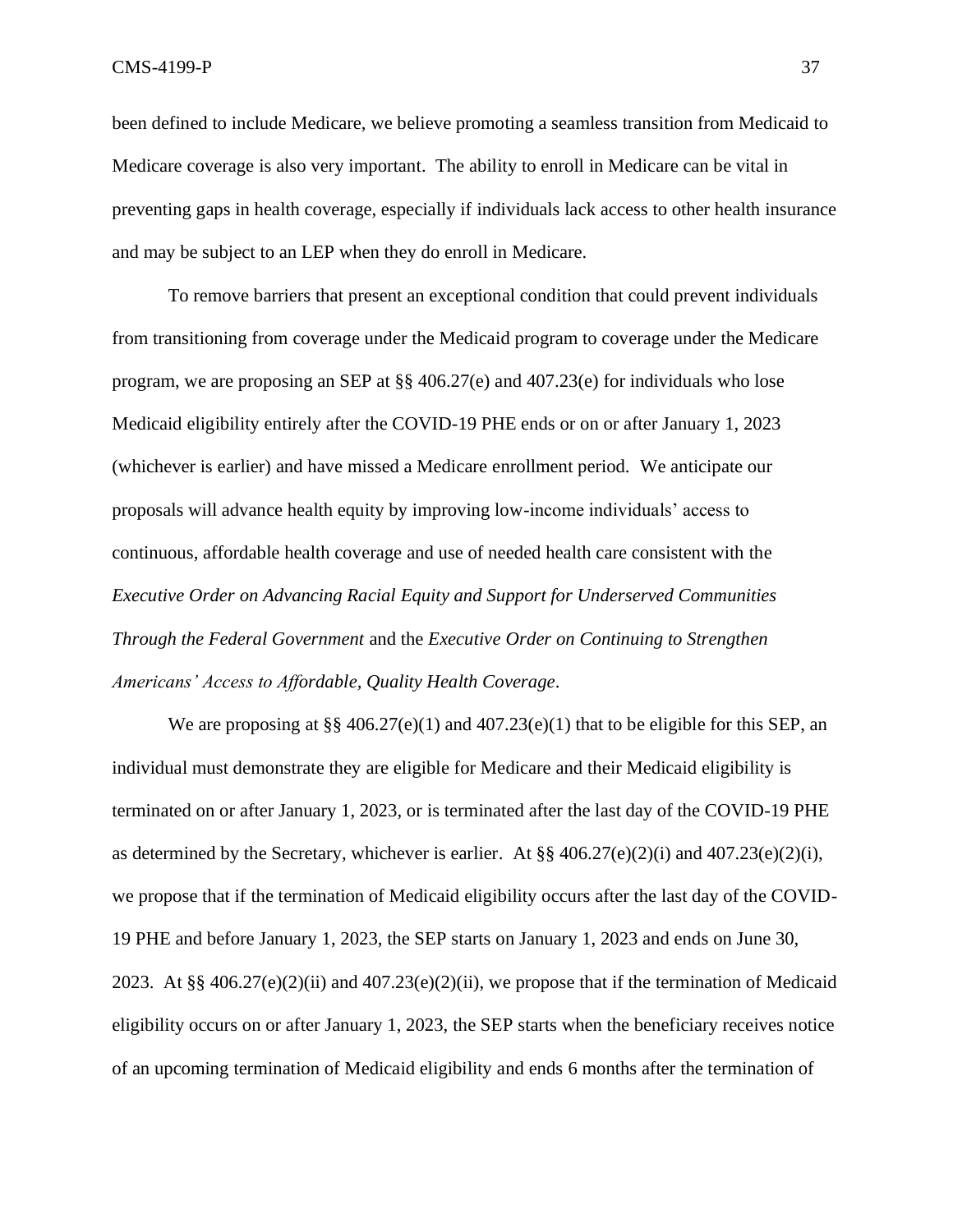eligibility. We believe this extended duration would allow this at-risk population sufficient opportunity to enroll in Medicare.

We note that unlike the other proposed SEPs for exceptional conditions, this SEP could apply to a circumstance that occurs before January 1, 2023 (that is, if the end of the PHE and the individual's Medicaid termination occur before such time). We believe that such a deviation is warranted in this limited circumstance given the novel COVID-19 outbreak and unprecedented federal, state and local efforts to combat it. As mentioned earlier, to comply with the continuous enrollment requirement under section 6008 of FFRCA, states have kept substantial numbers of beneficiaries in the adult group for several months after they qualified for Medicare (more than 2 years in some cases). As described previously, state notices regarding extended Medicaid eligibility and the provision of continuous enrollment may have contributed to confusion, causing many individuals to miss their IEP during the PHE. To minimize beneficiary burden and help reduce gaps in coverage from Medicaid-only to Medicare-only once states restore routine eligibility and enrollment operations, it is critical to provide this SEP to individuals who lose coverage after the PHE if that occurs before January 1, 2023. In short, the PHE presents a unique convergence of circumstances that will affect a defined group of individuals currently known to CMS.

We propose at §§ 406.27(e)(3) and 407.23(e)(3) that entitlement would begin the first day of the month following the month of enrollment, so long as it is effective after the end of the PHE or January 1, 2023, whichever is earlier. We note that individuals whose Medicaid eligibility is terminated after the end of the COVD-19 PHE, but before January 1, 2023 (if applicable), have the option of requesting that entitlement begin back to the first of the month following termination of Medicaid eligibility provided the individual pays the monthly premiums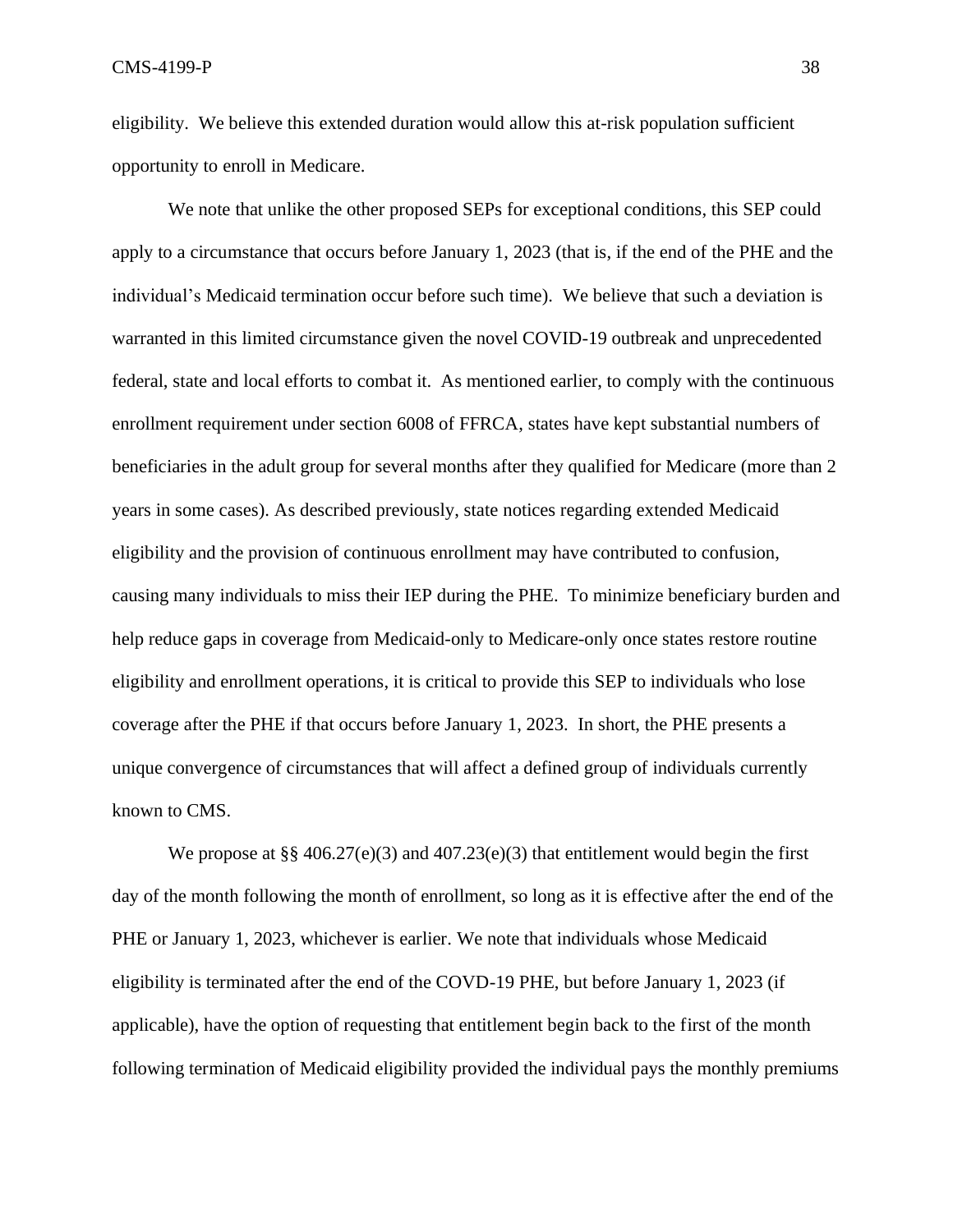for the period of coverage.

Lastly, we propose at  $\S$ § 406.27(e)(4) and §407.23(e)(4) that individuals who otherwise would be eligible for this SEP, but enrolled during the COVID-19 PHE prior to January 1, 2023, if applicable, are eligible to have LEPs collected under §§ 406.32(d) or 408.22 reimbursed and ongoing penalties removed. Given the unique nature of this specific SEP, and the fact that we are proposing that individuals could be eligible for the SEP if the COVID-19 PHE ends before January 1, 2023, we believe it is appropriate and fair that these individuals not be subject to an LEP that would not have been collected had they known about this remedy at the time of enrollment.

This proposed SEP would allow an individual who loses Medicaid eligibility entirely once the PHE ends or on or after January 1, 2023, if earlier, and who has missed a Medicare enrollment period, to enroll in Medicare without a gap in coverage or an LEP. We anticipate that the SEP would most frequently apply to individuals who do not sign up for Medicare while they still have Medicaid, including those eligible in the adult group. At least initially, we suspect that the individuals who are most likely to need and use this proposed SEP are those who were in the Medicaid adult group under § 435.119, especially those individuals who remained in the adult group during the COVID-19 PHE and while pending an eligibility determination once normal operations resume because, for example, they believe they do not need additional coverage or cannot afford to pay the Medicare premiums. This SEP would apply to individuals who lose Medicaid coverage altogether, regardless of whether the Medicaid termination results from their new eligibility for Medicare, other changes in circumstances, or procedural reasons. As noted previously, an individual would need to have missed a Medicare enrollment period and if eligible, the SEP would be available once the individual is notified of their Medicaid termination.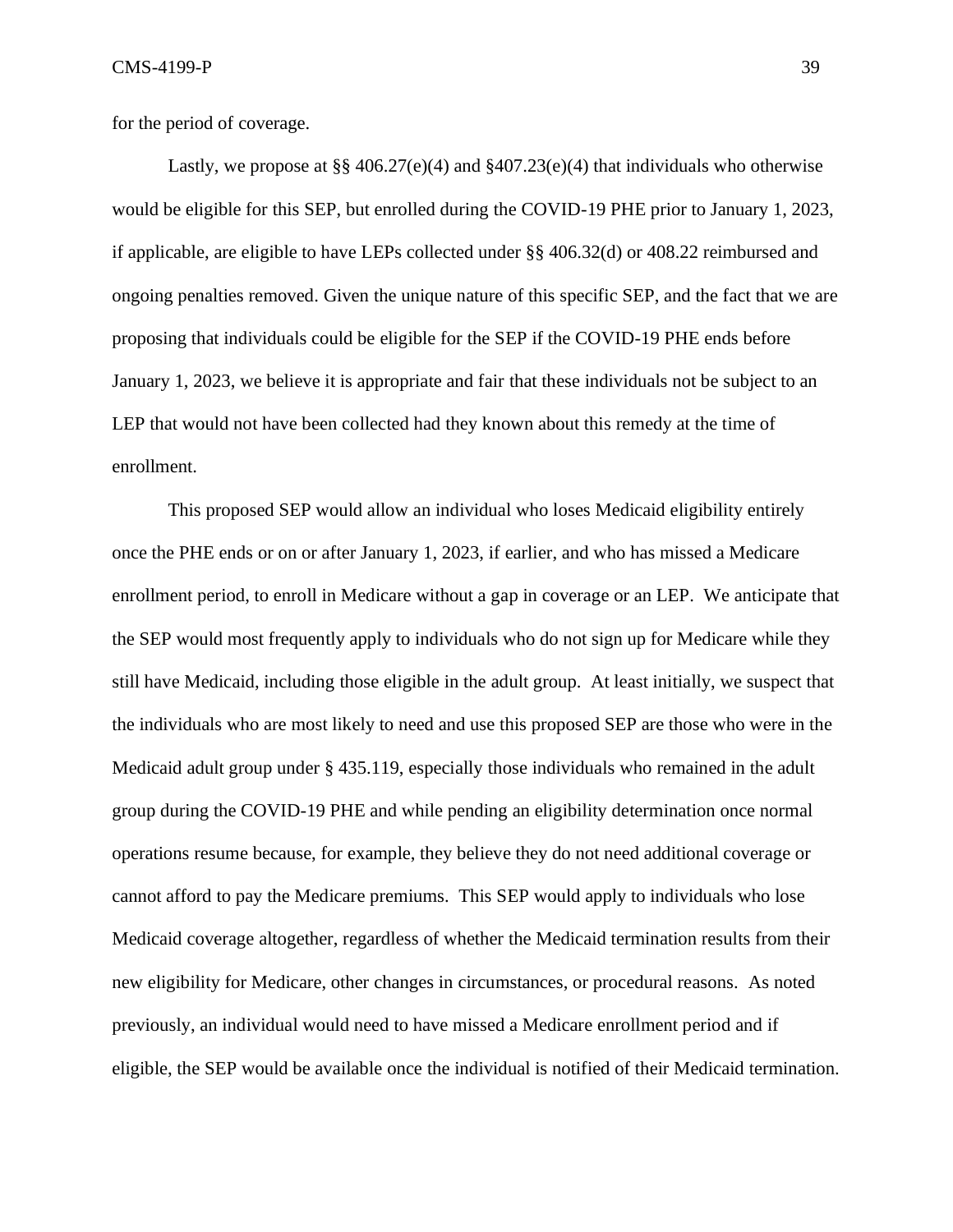Further, individuals who are determined to no longer meet the eligibility requirements for one Medicaid eligibility group but are determined eligible for a separate Medicaid eligibility group that is included in their state's buy-in agreement would not use this SEP because they do not need it as the state can already enroll them in Medicare without regard to Medicare enrollment periods and LEPs.

We seek comment on the parameters of this proposed SEP, particularly whether the SEP's duration (that is, the trigger, which is after the loss of Medicaid eligibility, rather than while the individual is still enrolled in Medicaid, as well as the end date for the SEP) and Medicare entitlement date (that is, earliest date Medicare benefits can start) prevent gaps in coverage and promote continuity of care for low-income beneficiaries who lose Medicaid coverage after qualifying for Medicare.

## e. SEP for Other Exceptional Conditions

CMS is proposing to retain the ability to provide SEPs on a case-by-case basis for other unanticipated situations that involve exceptional conditions and warrant an SEP. This SEP would allow us to grant SEPs on a case-by-case basis for circumstances we do not have enough experience to consider or anticipate that could create a barrier to enrollment. We acknowledge that there is no way to predict the full range of circumstances that would warrant an SEP – they are "exceptional" – so we need this SEP for exceptional conditions to be timely in our response to beneficiaries with unique cases, given the time it takes to establish a more targeted SEP via rulemaking. There is a similar SEP under Medicare Part C and Part D, and we are leveraging our experience from those programs to afford beneficiaries who have unique exceptional conditions beyond their control that prevent them from enrolling in Medicare, an SEP. In addition, some of the SEPs that are now codified under Part C and Part D started out as case-by-case SEPs. We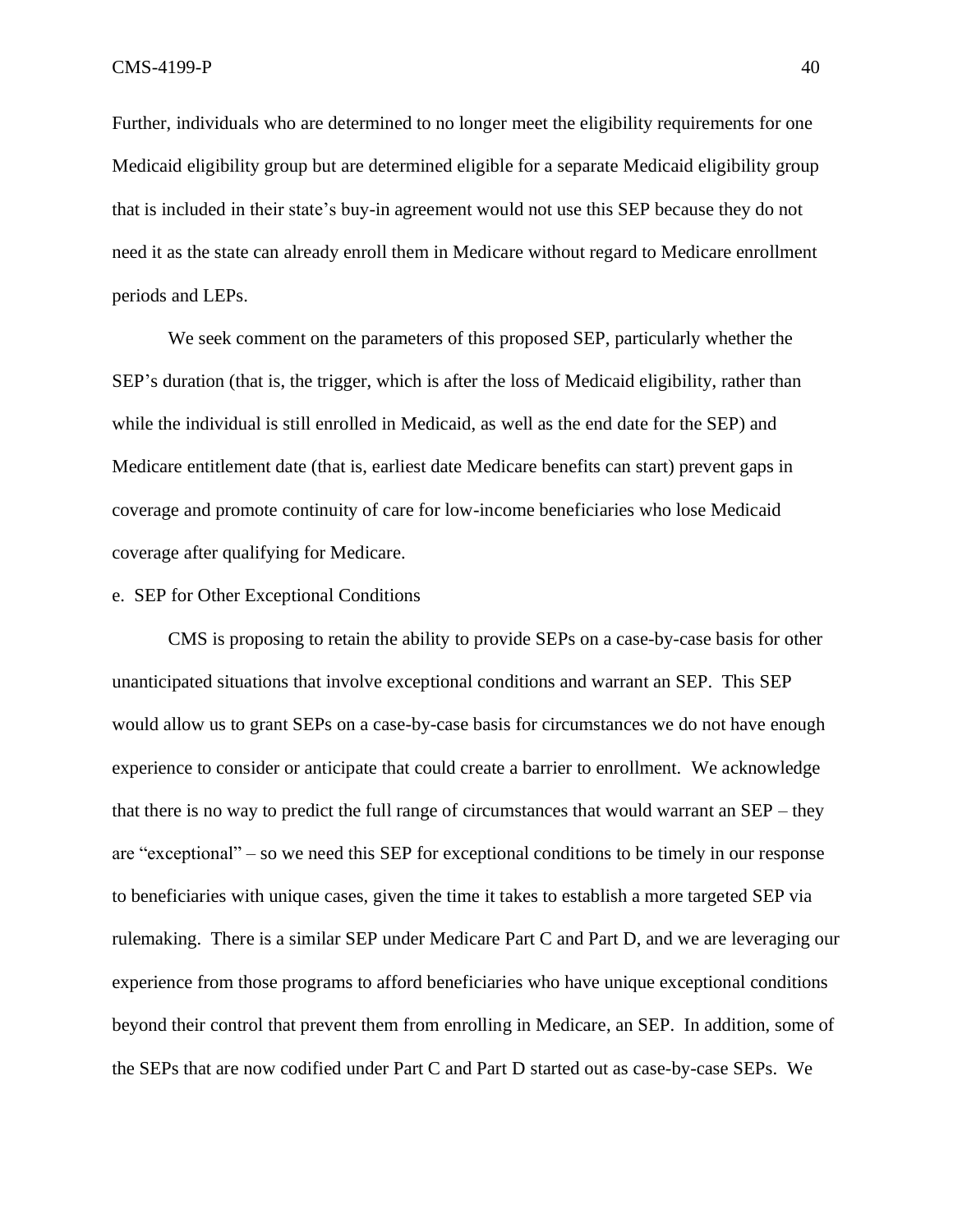were able to use the information and experience gained as a basis for establishing a new SEP, through rulemaking, for a broad category of people corresponding to a more specific set of circumstances.

Specifically, we are proposing to create an SEP for other exceptional conditions to provide individuals an opportunity to enroll in premium Part A, Part B or both. This SEP would provide an enrollment opportunity for individuals where conditions beyond their control caused them to miss an enrollment period and prevented them from timely enrolling in premium Part A or Part B or both during the IEP, GEP or other prescribed SEPs. This SEP would apply to individuals whose unique conditions do not qualify for one of the other proposed SEPs and would be proposed at new §§ 406.27(f) and 407.23(f). We are proposing at §§ 406.27(f)(1) and 407.23(f)(1) that such SEPs would be granted on or after January 1, 2023, if two conditions are met. First, an individual must demonstrate that conditions outside of their control caused them to miss an enrollment period. Second, the condition must be determined exceptional in nature.

 Due to the numerous reasons an individual might request an SEP for other exceptional conditions, individuals may reasonably need different amounts of time to enroll in Medicare in the event an SEP is granted. Setting forth a specific duration for this SEP could disadvantage enrollees whose condition may require additional time. In light of these facts, at §§ 406.27(f)(2) and  $407.23(f)(2)$ , we propose that the SEP duration would be determined on a case-by-case basis. CMS believes that this SEP will be infrequently used and that it will only be granted in conditions that are truly exceptional in nature. This SEP will not be used to grant individuals enrollment due to forgetfulness or lack of knowledge. For example, an individual who turns 65 and fails to enroll because they simply forgot to enroll during their IEP would not qualify for this proposed SEP as they do not have evidence that their situation that prevented them from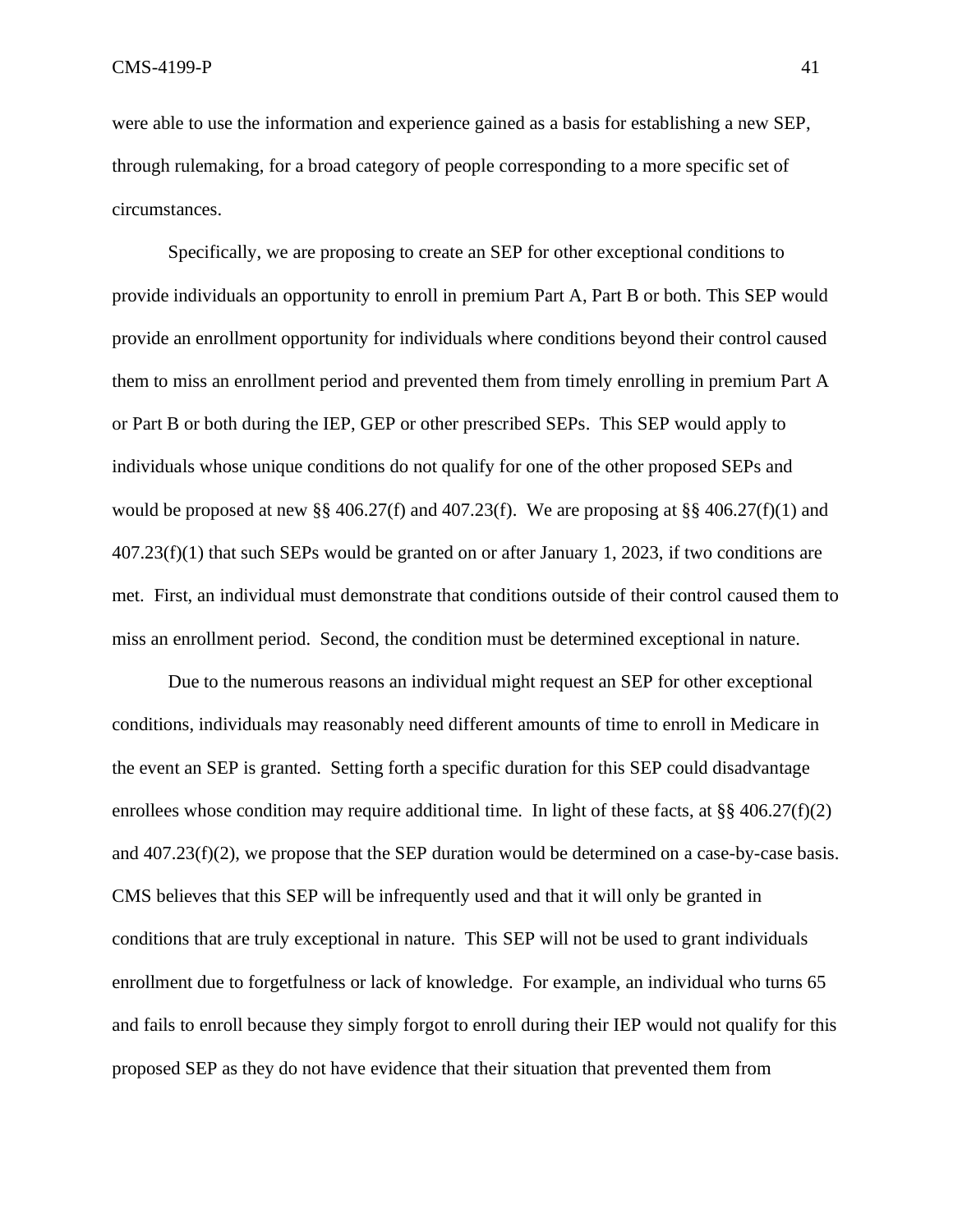enrolling timely was beyond their control nor was it exceptional in nature. Finally, consistent with the other SEPs we are proposing under section  $1837(m)$  of the Act at §§ 406.27(f)(3) and 407.23(f)(3) that entitlement would begin the first day of the month following the month of enrollment, and only for exceptional conditions that arise on or after January 1, 2023.

f. Alternatives Considered

As discussed previously, we considered several factors in determining which SEPs to propose under the new authority established by section 120 of the CAA. With these principles in mind, and to provide relief for individuals in truly exceptional conditions as directed by section 120 of the CAA, there were a number of SEPs that we considered but did not believe warranted establishing a separate SEP for exceptional conditions. For example, we considered an SEP for individuals who previously decided not to enroll in Medicare but now want to enroll outside of the GEP or other enrollment periods because they are experiencing a health event and want Medicare coverage. We decided not to propose an SEP for individuals in such conditions because there was not an exceptional condition that prevented the individual from enrolling during an earlier enrollment period; allowing enrollment outside of the GEP could provide an incentive for other individuals to delay enrollment in Medicare, which we believe is inconsistent with the statutory framework that imposes penalties for late enrollment. We also considered an SEP for individuals who lost Medicare coverage due to non-payment of premiums who are not eligible for another SEP or equitable relief and now want to re-enroll outside of the GEP. We opted not to propose this SEP because we did not want to create an environment where there could be cycles of an individual losing and reenrolling in Medicare based on whether they have paid their premiums. If a beneficiary is experiencing financial constraints, there are mechanisms in place (including state buy-in, MSP and premium payment plans) that would more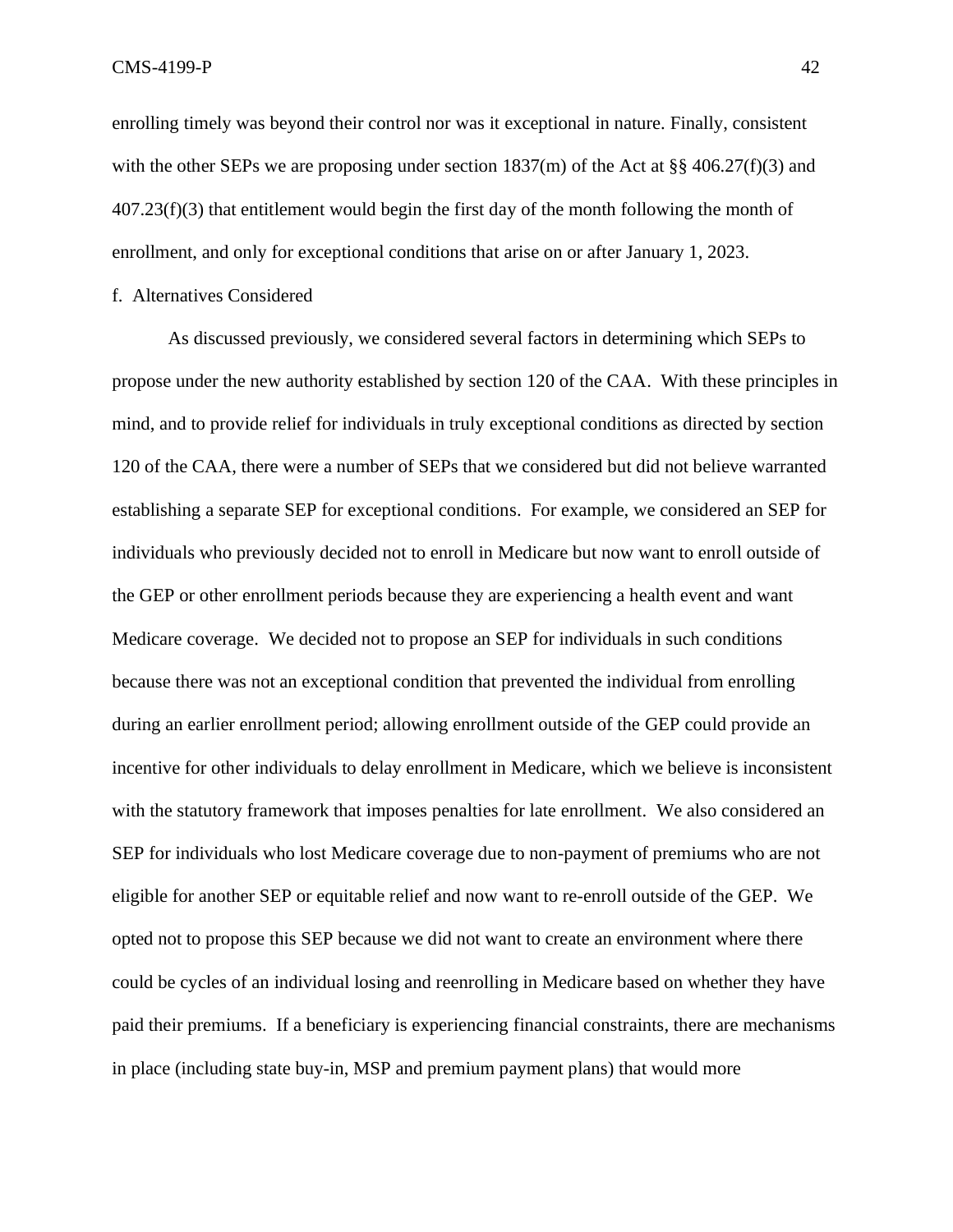appropriately provide support for affected individuals while ensuring continuity in their health care coverage.

In order to be eligible for any of the SEPs other than the new exceptional condition SEPs, individuals must have had separate health insurance coverage when they first become eligible for Medicare and have elected not to enroll (or to be deemed enrolled) during their IEP. To be consistent with the existing Medicare SEPs and to ensure appropriate use of the exceptional condition SEPs, we considered proposing a requirement that new SEPs would only be available to individuals who have missed their IEP due to an exceptional condition. However, because of the potential need to use the exceptional condition SEPs outside of the IEP and because section 1837(m) of the Act allows for additional flexibility to establish these SEPs we have not included this limitation.

We welcome comments on our proposed changes to the coverage period dates and on our proposed SEPs for exceptional conditions. We note that we may establish additional SEPs for exceptional conditions through rulemaking in the future if experience demonstrates that additional SEPs would be necessary or beneficial. We also welcome recommendations for additional SEPs based on exceptional conditions. We request that any suggestions for additional SEPs for exceptional conditions include a robust discussion of why commenters believe the potential SEPs would be consistent with the policy considerations and guiding parameters discussed previously.

3. Technical Correction to the Calculation of the Late Enrollment Penalty for Individuals Enrolling on or After January 1, 2023.

Currently, section 1839(b) of the Act specifies that the LEP is based on the number of months that have elapsed between the close of the individual's IEP and the close of the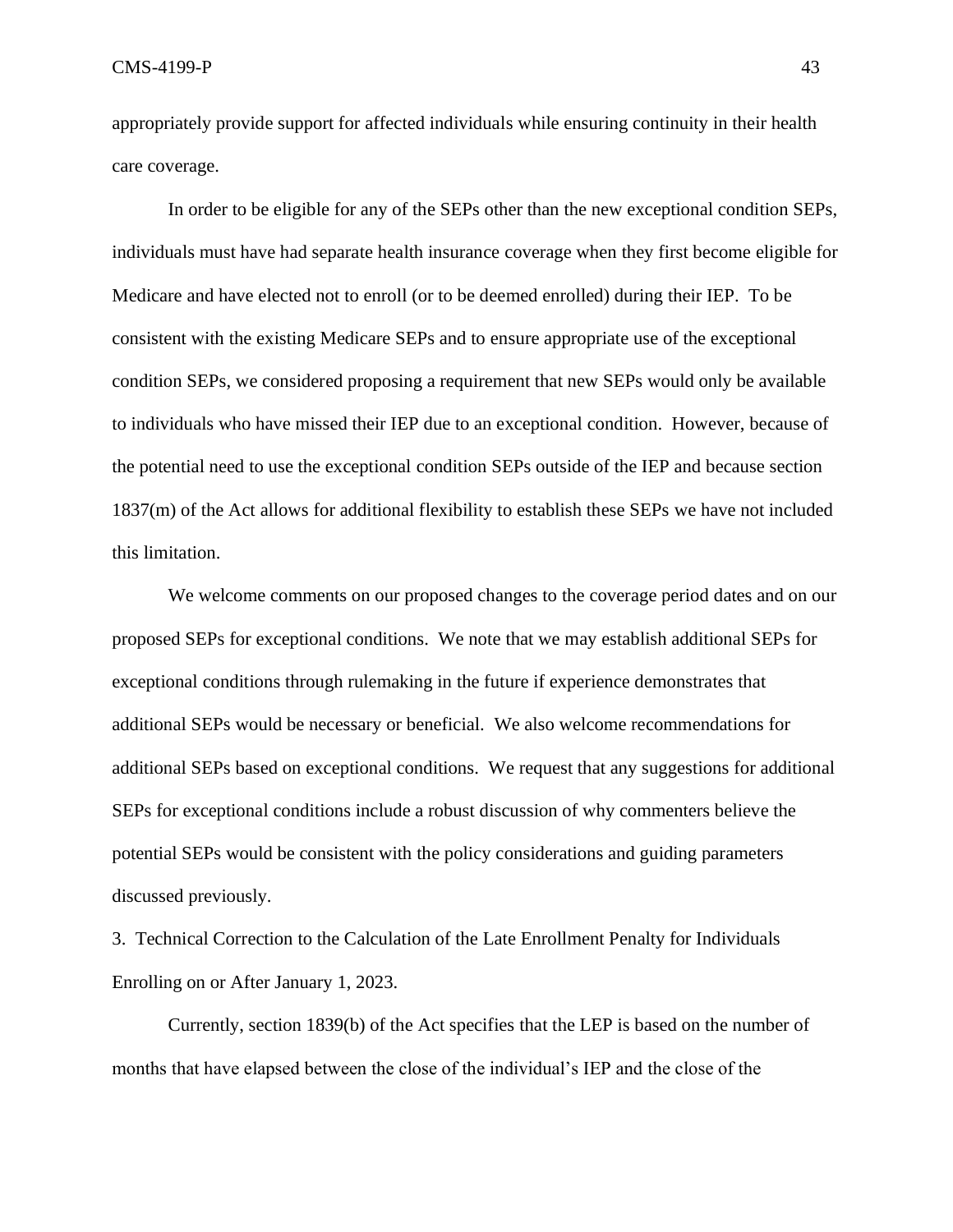enrollment period during which they enroll, plus certain additional months for individuals who reenroll. However, section 120(a)(3) of the CAA amended section 1839(b) of the Act to specify that, for enrollments on or after January 1, 2023, the months that will be taken into account for purposes of determining any LEP include months which elapse between the close of the individual's IEP and the close of the month in which they enroll, plus, for individuals who reenroll, the months that elapse between the date of termination of previous coverage and the close of the month in which the individual enrolls. We expect that these changes will decrease the number of months individuals are subject to the LEP. To implement these changes, we propose the following changes to our regulations:

 $\bullet$  At § 406.33, we propose to revise paragraph (a) to reflect the requirement that, for individuals enrolling for the first time, the existing Part A LEP calculation requirements continue to apply to enrollments before January 1, 2023.

• We also propose to redesignate paragraph (c) of  $\S$  406.33 as paragraph (d) and add new paragraph (c) to address the calculation of the LEP for individuals enrolling for the first time on or after January 1, 2023. Specifically, the introductory text of § 406.33(c) would require that the months to be counted for calculating the Part A LEP begin with the end of the individual's IEP, and extend through the end of the month in which the individual enrolls. In proposed §  $406.33(c)(1)$ , we would continue to exclude certain months from the calculation of the LEP, based on the requirements currently in effect under  $\S$  406.33(a)(1) through (6). We are proposing to exclude additional months from the calculation of the LEP for enrollments on or after January 1, 2023 at § 406.33(c)(2), however those changes are unrelated to the technical correction implemented under section 120(a)(3) of the CAA, and are discussed in greater detail in section II.A.2. of this proposed rule.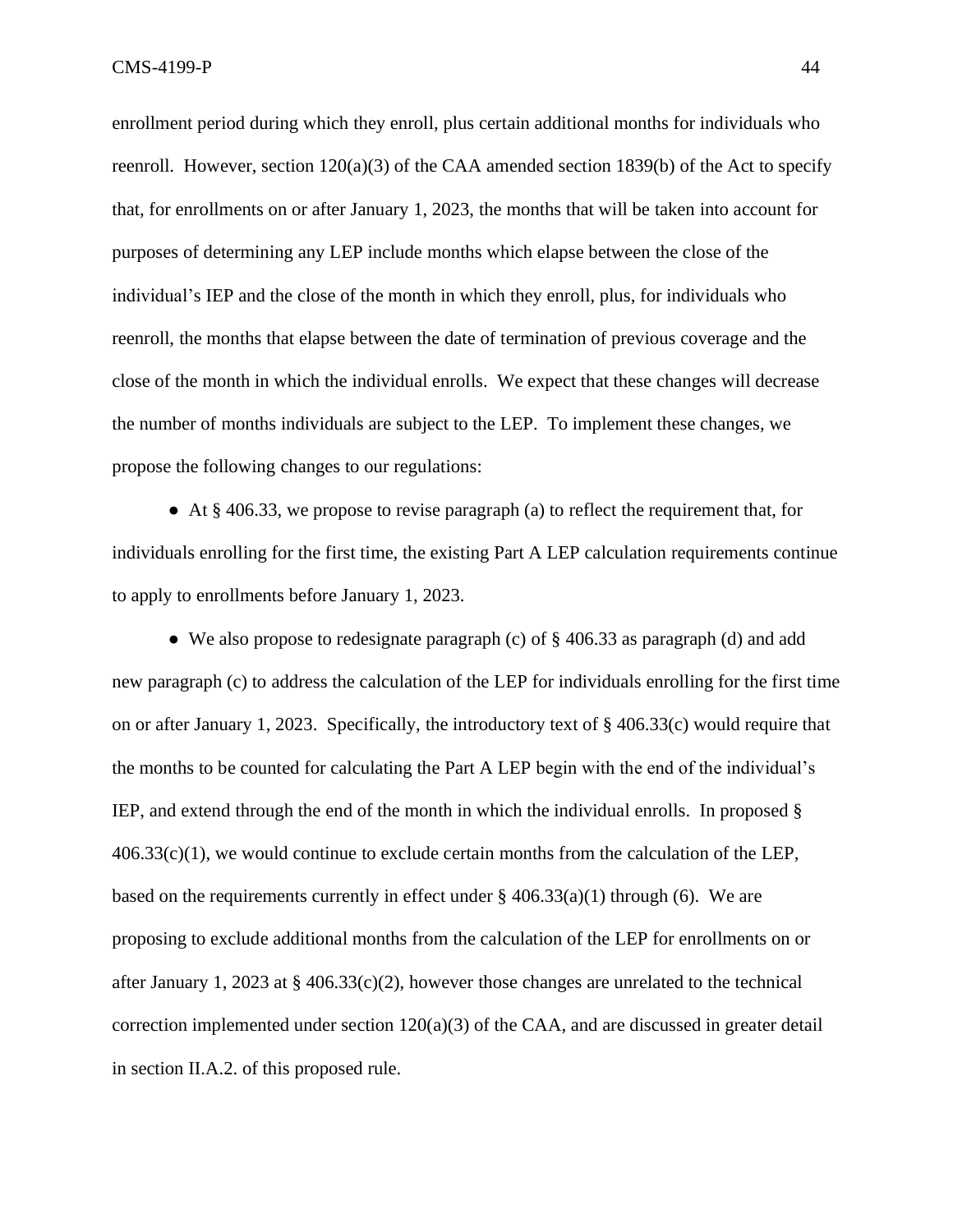● At § 408.24, we propose to revise paragraph (a) to apply the existing Part B LEP calculation months and exceptions to individuals who satisfy the requirements of § 408.24 before January 1, 2023.

● At § 408.24, we also propose to redesignate paragraph (b) as paragraph (c) and add new paragraph (b) to address the calculation of the LEP for enrollments on or after January 1, 2023. Specifically, the paragraph at §408.24(b) would require that for individuals who satisfy the requirements of § 408.24 after January 1, 2023, the months to be counted for calculating the Part B LEP begin with the end of the individual's IEP, and extends through the end of the month in which the individual enrolls. In proposed  $\S$  408.24(b)(1), we would continue to exclude certain months from the calculation of the LEP, consistent with the requirements currently in effect under  $\S$  408.24 (a)(1) through (10). We are proposing to exclude additional months from the calculation of the LEP for enrollments on or after January 1, 2023 at  $\S$  408.24(b)(2), however those changes are unrelated to the technical correction implemented under section  $120(a)(3)$  of the CAA, and are discussed in greater detail in section II.A.2. of this proposed rule.

● At § 406.34, we propose to revise paragraph (a) to reflect the requirement that, for individuals reenrolling in Premium Part A, the existing Part A LEP calculation requirements continue to apply to enrollments before January 1, 2023.

● At 406.34, we propose to redesignate paragraph (e) as paragraph (f) and add new paragraph (e) to address the calculation of the LEP for individuals reenrolling on or after January 1, 2023. Specifically, new § 406.34(e)(1) would require that the months to be counted for calculating the Part A LEP begin with the end of the individual's IEP and extend through the end of the month in which the individual reenrolls, and we would continue to include the months currently specified in paragraphs (b) and (d) of this section, as applicable, and the months from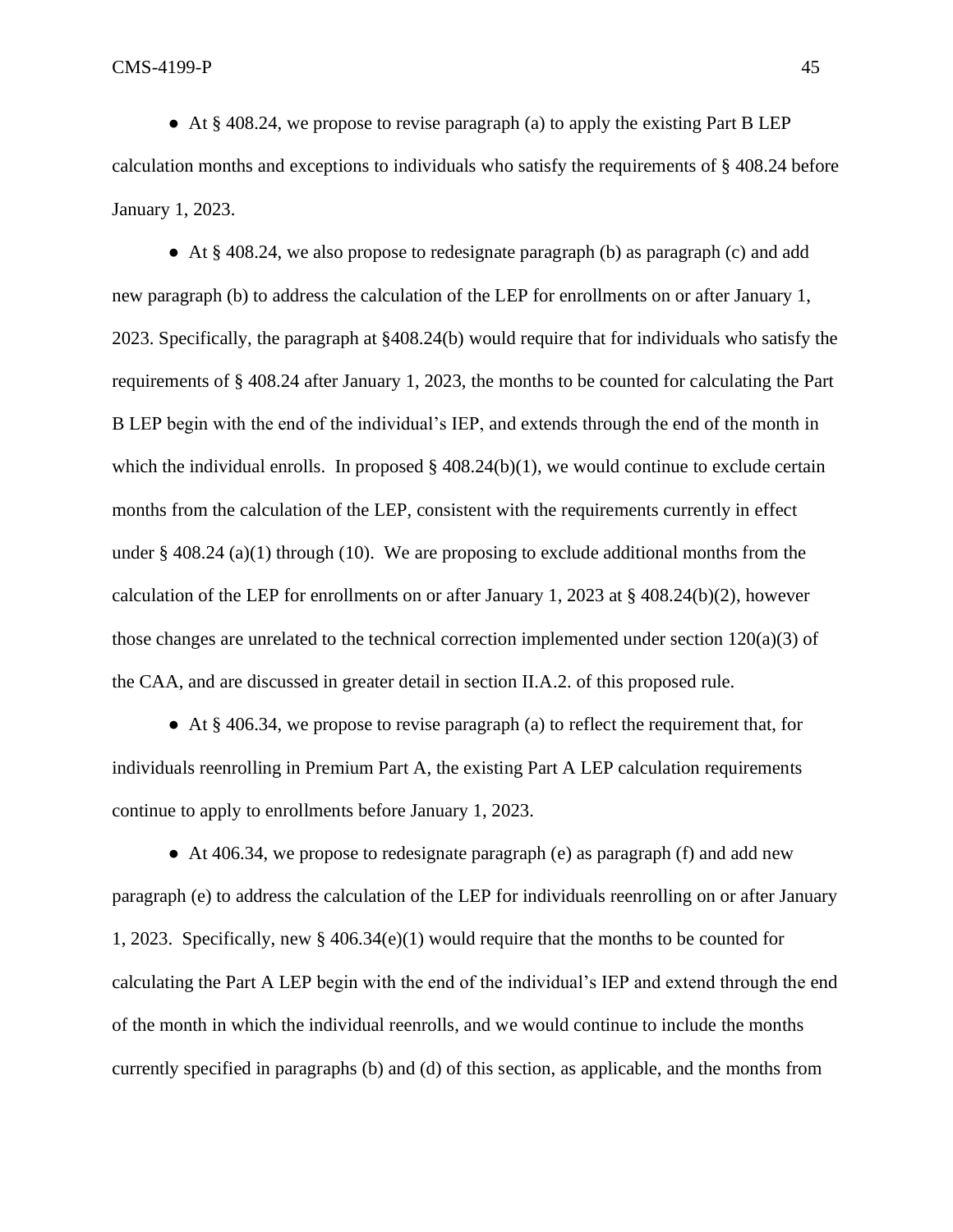the end of the first period of entitlement through the end of the month during the GEP in which the individual reenrolled. In proposed  $\S$  406.34(e)(2), we would exclude the months of noncoverage in accordance with an individual's use of an exceptional condition SEP under § 406.27. Those months are not counted for premium increases, provided the individual enrolls within the duration of the SEP.

• We are also proposing coordinating changes related to the LEP for reenrollments at § 408.24. Specifically, we propose to amend § 408.24, to revise newly redesignated paragraph (c) to apply the existing Part B LEP calculation months and exceptions for reenrollments to individuals who satisfy the requirements of § 408.24 before January 1, 2023. New § 408.24(d) would require that for individuals who satisfy the requirements of § 408.24 after January 1, 2023, the months to be counted for calculating the Part B LEP include the number of months elapsed between the close of the individual's IEP and the close of the month in which he or she first enrolled and the number of months elapsed between the individual's initial period of coverage and the close of the month in which he or she reenrolled (as well as the number of months elapsed between each subsequent period of coverage and the close of the month in which he or she reenrolled). In proposed §  $408.24(d)(2)(i)$ , we would continue to exclude certain months from the calculation of the LEP, consistent with the requirements currently in effect under § 408.24 (a)(1) through (10) and also excluding months before April 1981 during which the individual was precluded from reenrolling by the two-enrollment limitation in effect before that date. Further, as discussed previously, an individual who missed an enrollment period due to an exceptional condition, and who enrolls in Part B using an exceptional condition SEP, would not be subject to a LEP. Therefore, we propose in  $\S 408.24(d)(2)(ii)$  that if an individual uses an exceptional condition SEP under § 407.23 any months of non-coverage would not be counted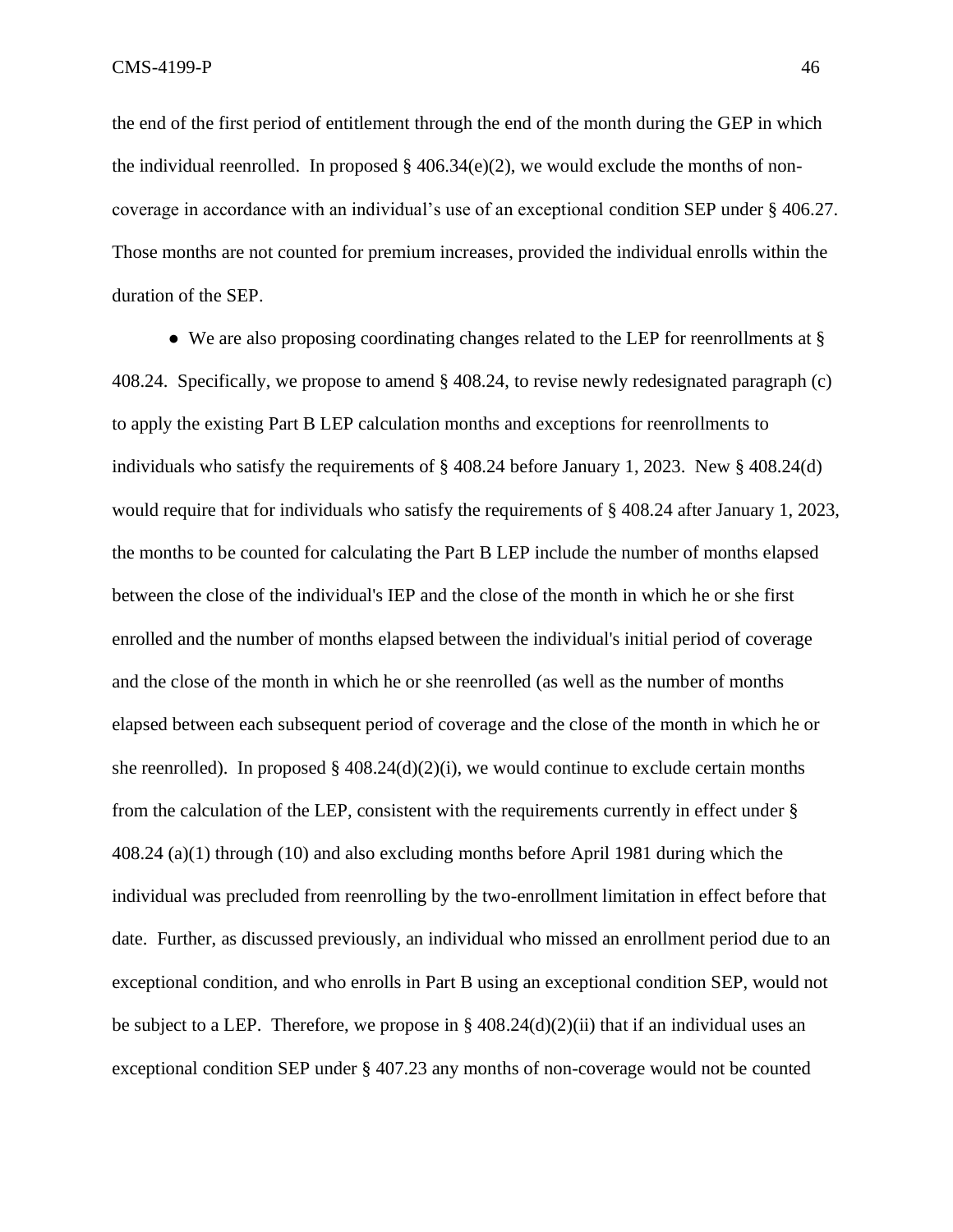towards the calculation of the SEP, provided the individual enrolls within the duration of the SEP.

B. Proposals for Extended Coverage of Immunosuppressive Drugs for Certain Kidney Transplant Patients (§§ 407.1, 407.55, 407.57, 407.59, 407.62, 408.20, and 423.30).

1. History and Definition of Benefit

In 1972, Congress enacted section 299I of the Social Security Amendments of 1972 (Pub. L. 92-603), which amended section 226 of the Act to allow qualified individuals with  $ESRD<sup>11</sup>$ under the age of 65, to enroll in the federal Medicare health care program, beginning in 1973. These requirements are now codified in section 226A of the Act and implemented in our regulations at 42 CFR 406.13. As mentioned earlier, section 226A(a) of the Act provides that certain individuals who are medically determined to have ESRD and apply for Medicare coverage are entitled to benefits under Medicare Part A and eligible to enroll in Part B. However, section 226A(b)(2) of the Act currently requires that an individual's entitlement under Part A and eligibility under Part B based on ESRD status ends with the 36<sup>th</sup> month after the month in which the individual receives a kidney transplant.

The termination of Medicare entitlement has led to some beneficiaries losing coverage of immunosuppressive drugs that transplant patients would still need. Per the 2018 US Renal Data System (USRDS) Annual Report, 32 percent of kidney transplant recipients ages 45–64 years old have no known or other creditable prescription drug coverage.<sup>12</sup> Section 402(a) of the CAA established an exception that permits certain beneficiaries who were successful kidney transplant

<sup>&</sup>lt;sup>11</sup> Under 42 CFR 406.13(b), ESRD means that stage of kidney impairment that appears irreversible and permanent and requires a regular course of dialysis or kidney transplantation to maintain life.

<sup>12</sup> United States Renal Data System : *2018 USRDS Annual Data Report: Epidemiology of Kidney Disease in the United States*, Bethesda, MD, National Institutes of Health, National Institute of Diabetes and Digestive and Kidney Diseases, 2018, from<https://cjasn.asnjournals.org/content/14/3/327>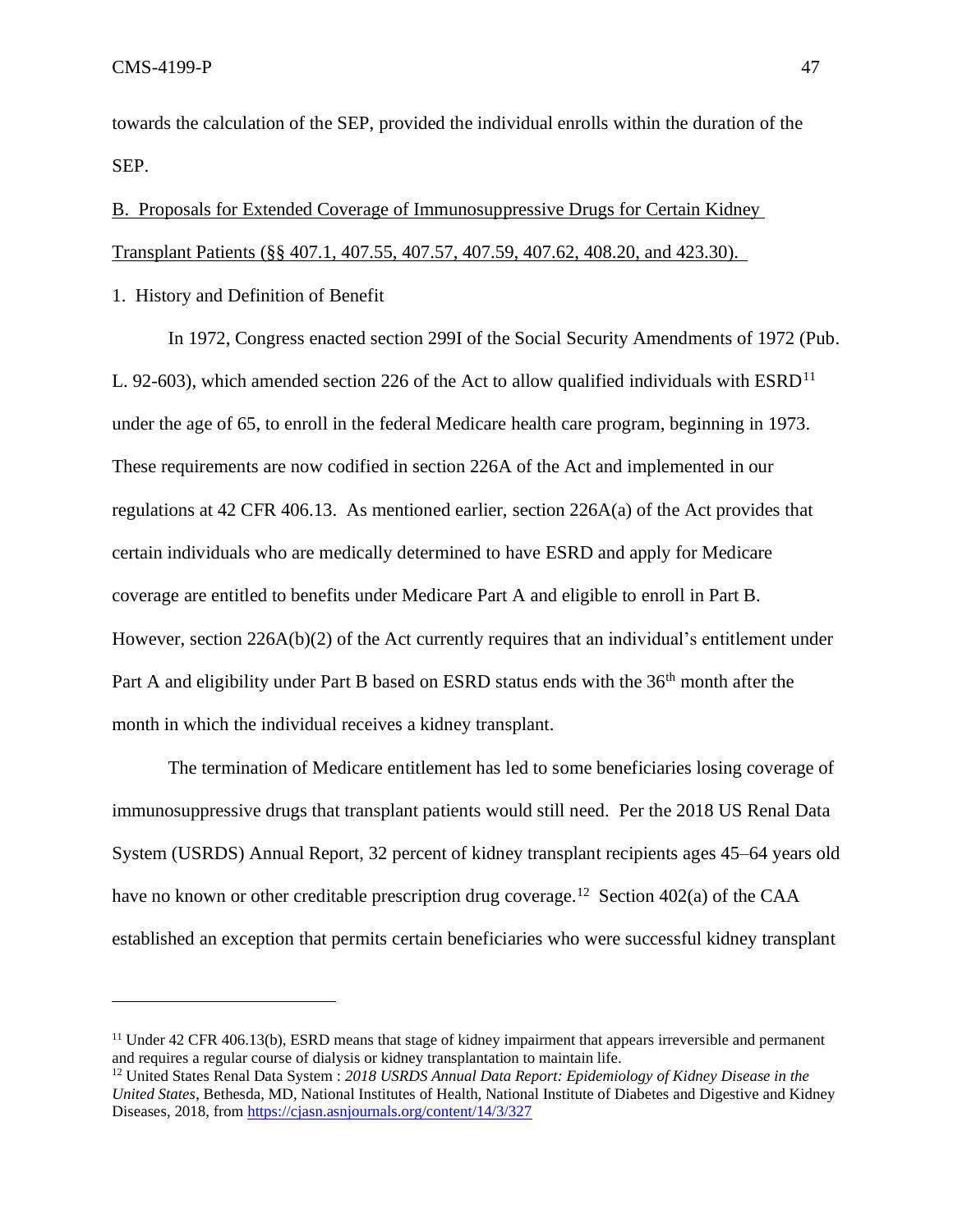patients to receive a limited Part B benefit effective January 1, 2023 -- covering only those immunosuppressive drugs described in section  $1861(s)(2)(J)$  of the Act. Section  $402(b)$  of the CAA also amended section 1836(b) of the Act to support limited eligibility under Part B for beneficiaries whose entitlement to insurance benefits under Part A ends by reason of section 226A(b)(2). These individuals are eligible to enroll (or to be deemed enrolled) for the new Part B immunosuppressive drug benefit (herein referred to as the Part B-ID benefit).

Not all Medicare kidney transplant patients who lose entitlement to Part A coverage based on section 226A(b)(2), however, are eligible to enroll in the new Part B-ID benefit. The CAA provided that certain individuals are not eligible to enroll in the new program. In general, if the individuals are enrolled in certain specific forms of health insurance or other programs that cover immunosuppressive drugs, the individuals would not be eligible to enroll in the Part B-ID benefit. We will discuss the excepted individuals and the specific forms of insurance and programs in greater detail in section II.B.2.b of this proposed rule entitled "Determination of Eligibility" and in our proposed rule at  $\S$  407.55(b). Individuals that are seeking entitlement under the new Part B-ID benefit would also need to meet additional statutory criteria, as discussed in section II.B.2.b. of this proposed rule, and in the proposed rule at § 407.57. Individuals enrolled in the new Part B-ID benefit would not receive Medicare coverage for any other items or services, other than coverage of immunosuppressive drugs.

Section 402 of the CAA made conforming amendments to sections 1836, 1837, 1838, 1839, 1844, 1860D-1, 1902, and 1905 of the Act. We discuss each of those changes elsewhere in this document, along with the corresponding proposals to modify our regulations in order to implement these changes. We are proposing to revise §§ 407.1, 408.20, 410.30, 423.30 and establish a new Subpart D (§§ 407.55 through 407.65) in 42 CFR part 407, entitled *Part B*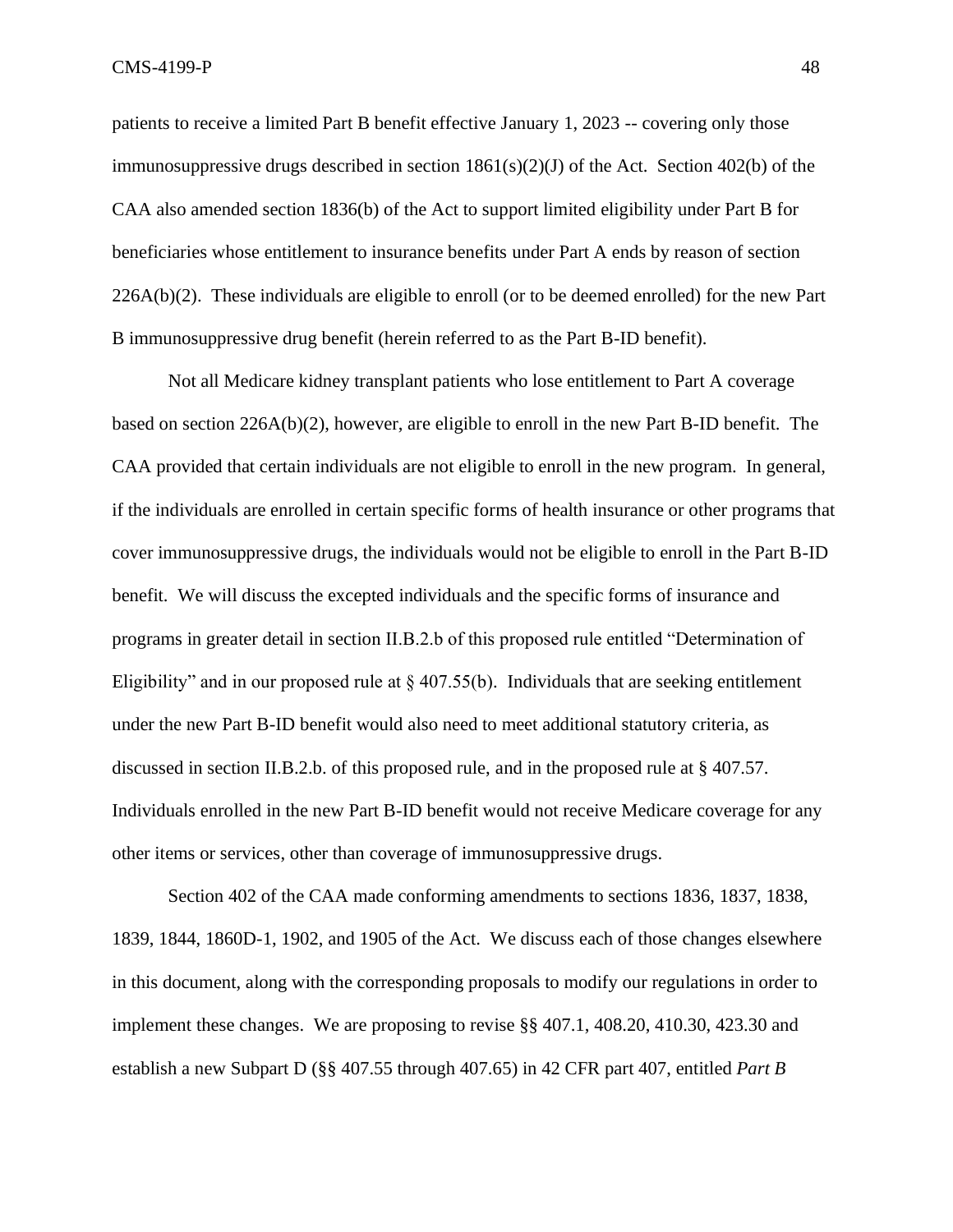*Immunosuppressive Drug Benefit* to implement the new Part B-ID benefit.

Sections 226A, 1836(b) and 1837(n) of the Act provide the statutory authority for this new, limited Medicare entitlement program, and we are proposing to add a description of this basis for the Part B-ID benefit at  $\S 407.1(a)(6)$ . We specifically propose in  $\S 407.1(a)(6)$  that, sections 1836(b) and 1837(n) of the Act will provide for coverage of immunosuppressive drugs as described in section  $1861(s)(2)(J)$  of the Act under Part B beginning on or after January 1, 2023. Coverage of immunosuppressive drugs would be for eligible individuals whose benefits under Medicare Part A and eligibility to enroll in Part B on the basis of ESRD would otherwise end with the 36<sup>th</sup> month after the month in which the individual receives a kidney transplant by reason of section 226A(b)(2) of the Act.

We are also proposing to revise  $\S$  407.1(b) and establish a new paragraph (2) to incorporate the eligibility, enrollment, and entitlement requirements for the Part B-ID benefit within the scope of part 407. We specifically propose to revise  $\S$  407.1(b) to retain the language that states that part 407 sets forth the eligibility, enrollment, and entitlement requirements and procedures for supplementary medical insurance at  $\S$  407.1(b)(1), including the reference to the rules governing premiums in part 408 of this chapter. At new § 407.1(b)(2), we propose to add language stating that this part also sets forth the eligibility, enrollment, and entitlement requirements and procedures for the immunosuppressive drug benefit provided for under sections 1836(b) and 1837(n) of the Act, including the short title for the Part Bimmunosuppressive drug benefit (Part B-ID).

The Part B-ID benefit is unique because it is available to a defined subset of Medicare beneficiaries and provides coverage only for immunosuppressive drugs. Since immunosuppressive drug therapy is a Part B benefit under section  $1861(s)(2)(J)$  of the Act,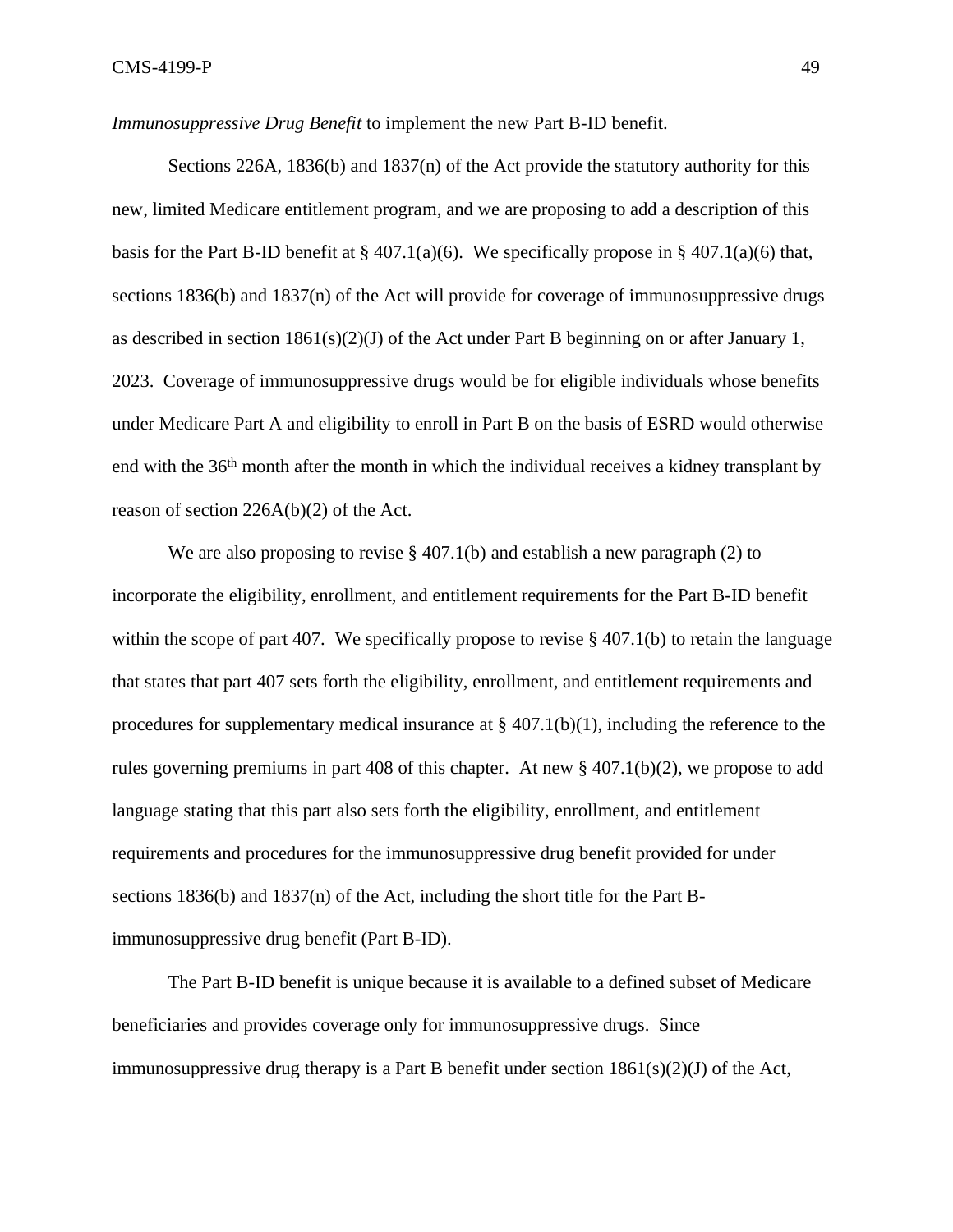certain rules and requirements applicable to Part B apply to the Part B-ID benefit. Where there are specific differences, we address them in this rulemaking.

- 2. Part B-ID Benefit Eligibility, Enrollment, Entitlement, and Termination
- a. Eligibility for the Part B-ID Benefit

Section  $402(a)(2)$  of the CAA adds section 1836(b) of the Act, which establishes specific eligibility criteria for the Part B-ID benefit. Subject to exceptions, new section 1836(b)(1) of the Act provides that individuals whose entitlement to insurance benefits under Part A ends (whether before, on, or after January 1, 2023) by reason of section  $226A(b)(2)$ , and who meet certain additional requirements, would be eligible to enroll (or to be deemed enrolled) in Part B solely for purposes of coverage of immunosuppressive drugs in accordance with section 1837(n) of the Act. The principal limitations on eligibility for the Part B-ID benefit are set out in new section 1836(b)(2) of the Act. Under section 1836(b)(2)(A) of the Act, individuals enrolled in certain other types of health coverage would not be eligible for the Part B-ID benefit. As discussed in greater detail in this section, we are proposing to specify that an individual who has such other health coverage would not be eligible for the Part B-ID benefit in § 407.55(b).

b. Determination of Eligibility

Section  $1836(b)(2)(B)(i)$  of the Act requires the Secretary, in coordination with the Commissioner of Social Security (Commissioner), to establish a process for determining whether an individual who is to be enrolled, or deemed to be enrolled, in the Part B-ID benefit meets the requirements for such enrollment, including the requirement that the individual not be enrolled in other health coverage that would make them ineligible for the Part B-ID benefit under  $1836(b)(2)(A)$  of the Act.

In order for an individual to be enrolled in the Part B-ID benefit, section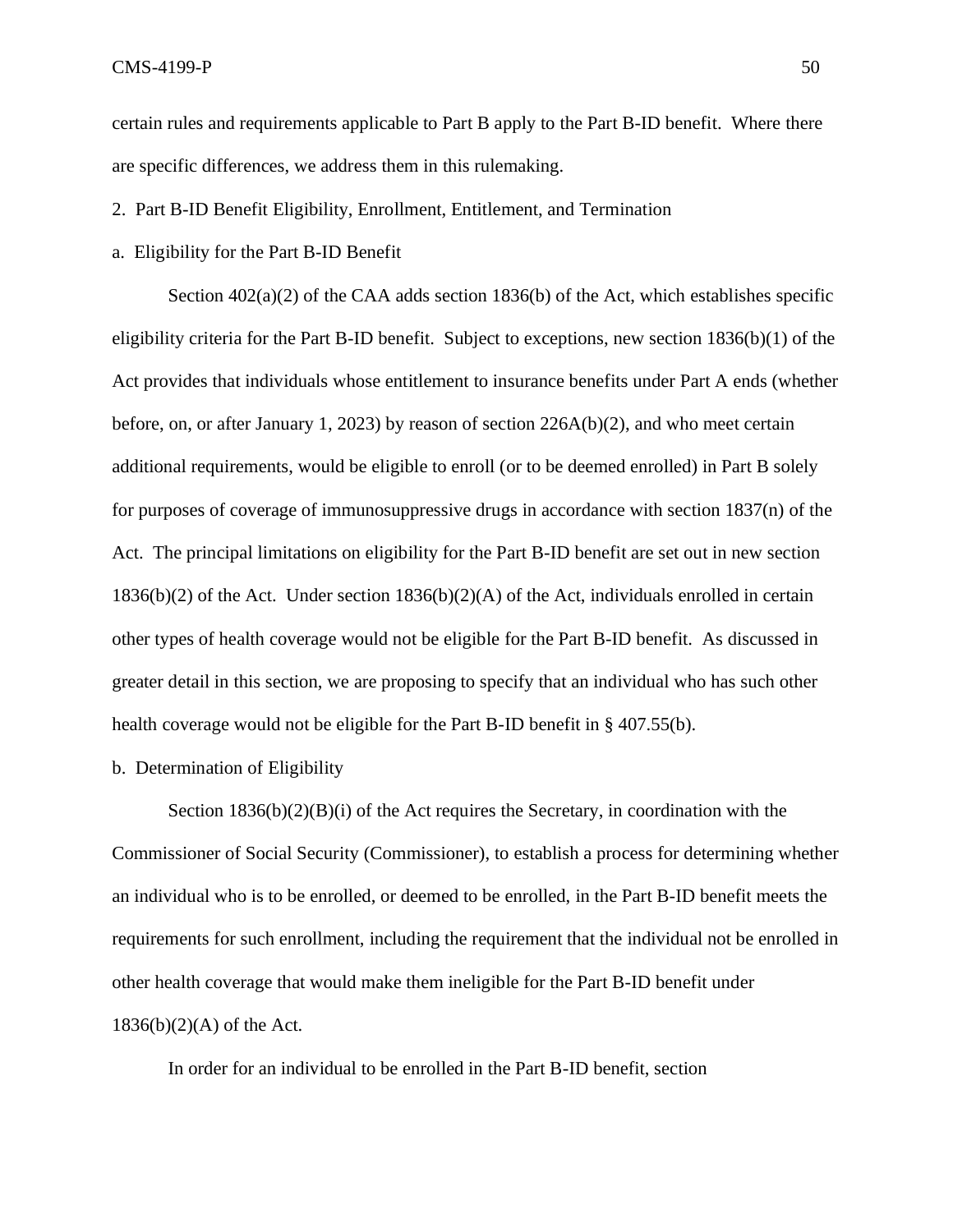$1836(b)(2)(B)(ii)(I)$  of the Act requires that an individual provide to the Commissioner an attestation that they are not enrolled and do not expect to enroll in the excepted coverage, as described in section II.B.2.a. of this proposed rule ("Eligibility for the Part B-ID Benefit"), that would make the individual ineligible for the Part B-ID benefit under section 1836(b)(2)(A) of the Act. Section  $1836(b)(2)(B)(ii)(II)$  of the Act requires that the individual notify SSA within 60 days of enrollment in such excepted coverage. Based on these requirements, we are proposing at § 407.59(a) and (b), that all prospective enrollees in the Part B-ID benefit must provide to the Commissioner, in the form and manner specified by CMS and SSA in the final rule, an attestation that the individual is not enrolled and does not expect to enroll in other health coverage that would make the individual ineligible for the Part B-ID benefit, and that the individual agrees to notify the Commissioner within 60 days of enrollment in such other coverage as described in § 407.55(b).

Individuals who currently have Medicare entitlement based on ESRD, and whose coverage would be terminated 36 months after the month of a successful transplant, are notified in advance of the 36-month termination by SSA. We refer to such notices as "pre-termination notices." We plan to include information about the Part B-ID benefit in this pre-termination notice and include instructions for individuals to enroll in the Part B-ID benefit, including how to provide the required attestation.

We are proposing that beneficiaries will be able to primarily use a verbal (telephonic) attestation as part of enrolling in the Part B-ID benefit. Generally, for the verbal attestation, an individual would contact SSA, and an SSA representative, using a standard script, will convey the requirements to the individual that are in the CMS-10798 attestation form, described in § 407.59 of this proposed rule. The individual will then attest that the individual does not have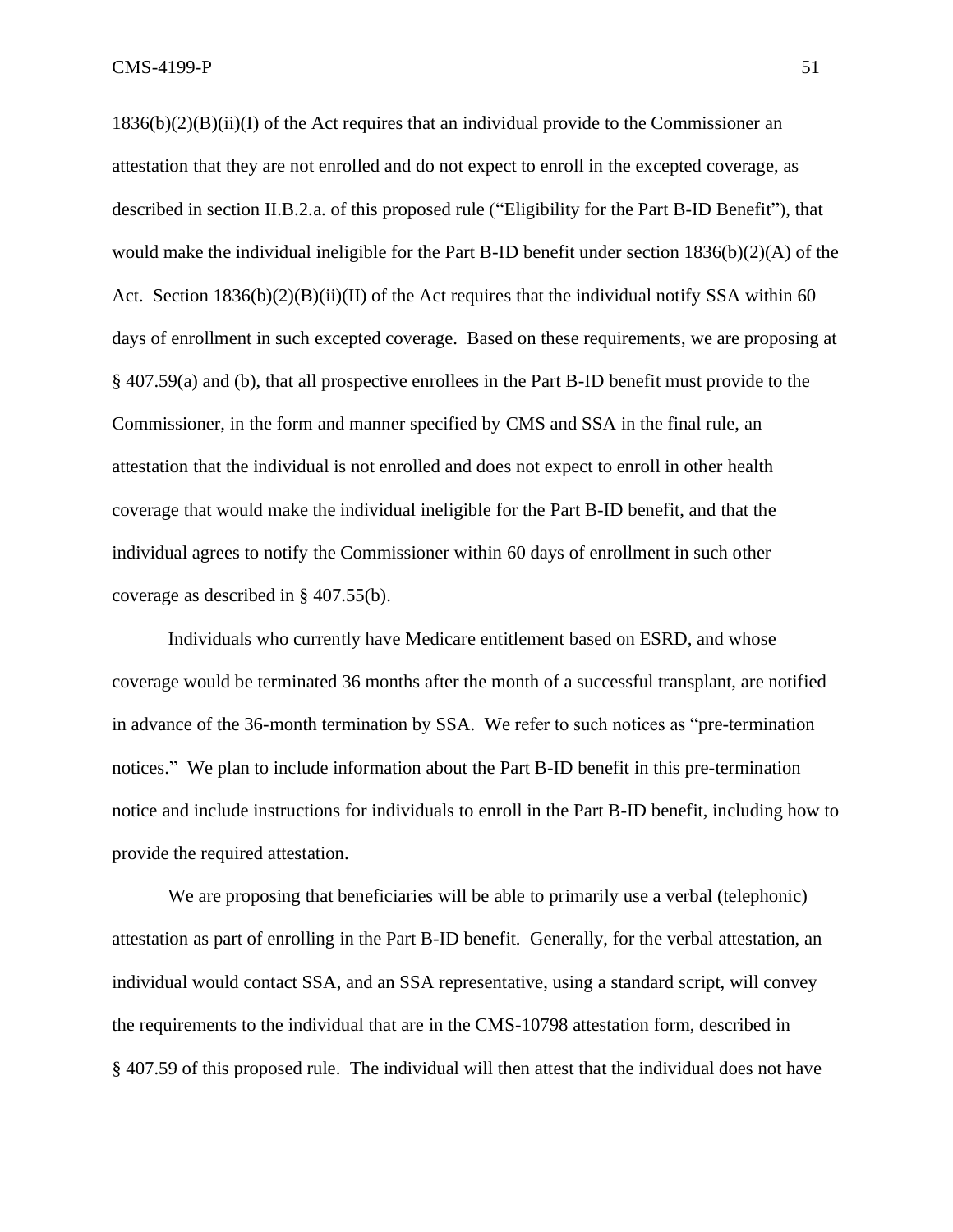coverage under any of the specified health programs or insurance. The individual will also affirm that the statement provided was true and correct and that the individual acknowledged that there may be criminal penalties for making a false statement for purposes of obtaining these Medicare benefits. After the individual provides the oral attestation, the SSA representative will document the content of the call, and the document will be retained as required under SSA processes

Having interested beneficiaries call SSA to attest and enroll is the simplest and most efficient method, and would avoid potential delays in an individual mailing a signed written statement that could potentially result in a delay in the individual continuing to receive this vital coverage of these necessary drugs.

Using a verbal attestation and enrollment process also aligns with the President's December 13, 2021 Executive Order, titled *Executive Order on Transforming Federal Customer Experience and Service Delivery to Rebuild Trust in Government,* which, among other things, directs Federal agencies to improve the public's experience of interacting with agency services. Of particular relevance, the executive order directs the Commissioner of SSA to provide a report that identifies potential opportunities for policy reforms that can support modernized customer experiences while ensuring original or physical documentation requirements remain where there is a statutory or strong policy rationale. The executive order further directs the Commissioner to, consistent with applicable law and to the extent practicable, remove requirements that members of the public provide physical signatures.

We are also proposing that individuals would be permitted to provide the attestation in writing with a pen-and-ink signature, if they choose to do so. Under our proposal, individuals could download a PDF-fillable version of an attestation form from SSA or CMS websites to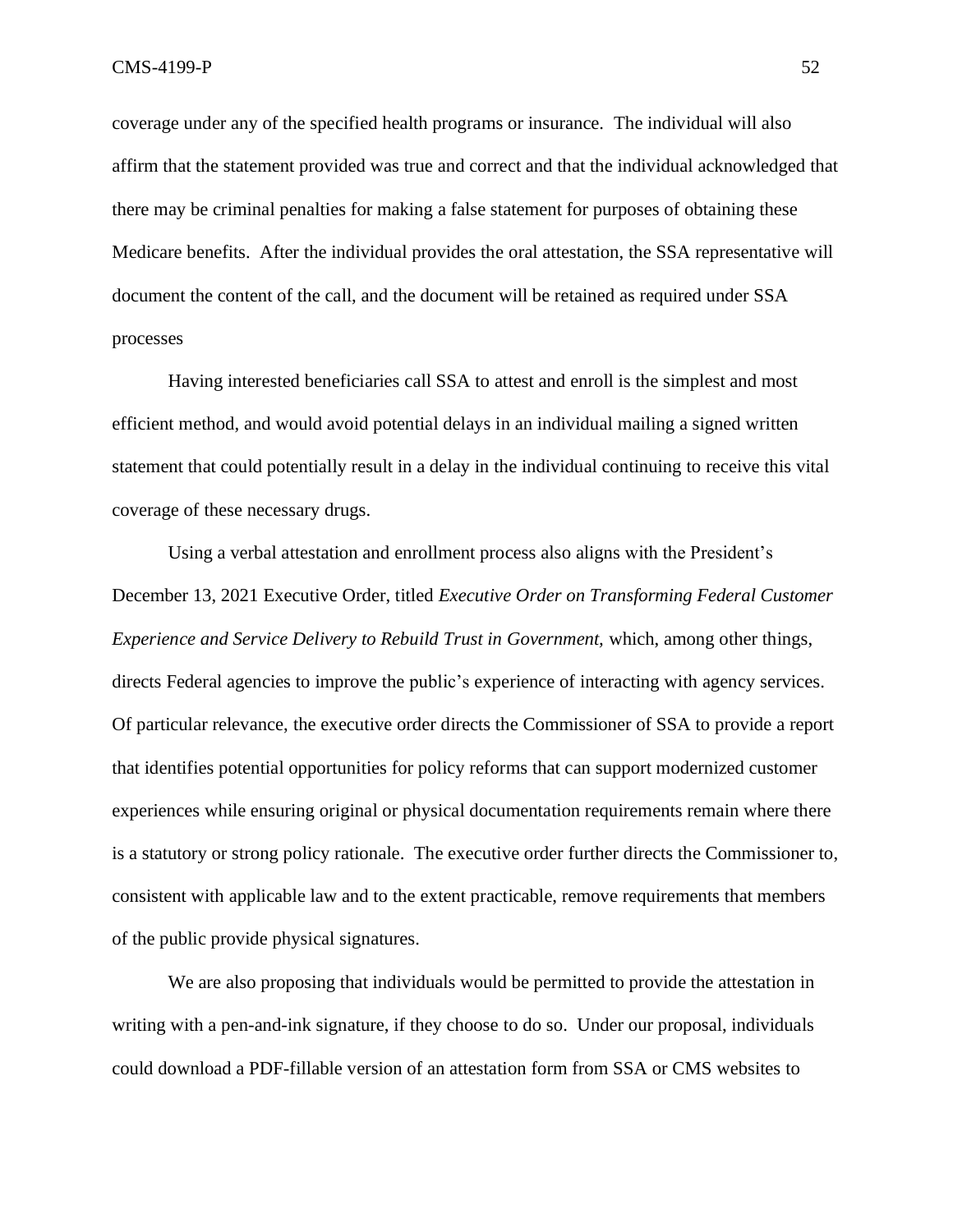print, sign, and mail to SSA, or to call SSA to request the form in hard copy. We are further soliciting public comment on whether SSA should only accept attestations in writing with a penand-ink signature, and not allow an individual to attest verbally to their eligibility to enroll in the Part B-ID benefit. We are soliciting public comment on all of these proposed methods of attestation, and other potential methods such as electronic submission, submission by fax, or a signed document.

We are proposing to rely on enrollee attestations to ensure eligibility for the Part B-ID benefit, and we will monitor developments in the Part B-ID benefit program and take appropriate action to address any potential areas of concern, including with respect to inaccurate attestations or other conditions involving ineligible individuals enrolling or remaining enrolled in the Part B-ID benefit. We will continue to evaluate opportunities to enhance our oversight to ensure compliance with the eligibility requirements on an ongoing basis. We specifically request public comments on whether additional procedures would be helpful or necessary to ensure the integrity of this program. Upon receipt of public comment, CMS will consider if proposals received would need to be set out in future notice-and-comment rulemaking prior to implementation.

As mentioned previously, we are proposing to establish the eligibility criteria for the Part B-ID benefit in new § 407.55, entitled "Eligibility to enroll." Specifically, in § 407.55(a), we propose that an individual would be eligible to enroll in, be deemed enrolled, or re-enroll in the Part B-ID benefit if their Part A entitlement ends at the end of the 36<sup>th</sup> month after the month in which the individual received a successful kidney transplant, as set out under revised § 406.13(f)(2), and discussed in section II.B.5 of this proposed rule.

The types of coverage that would make an individual ineligible for the Part B-ID benefit are specified in section  $1836(b)(2)(A)(i)$  through (v) of the Act. Specifically, the Act requires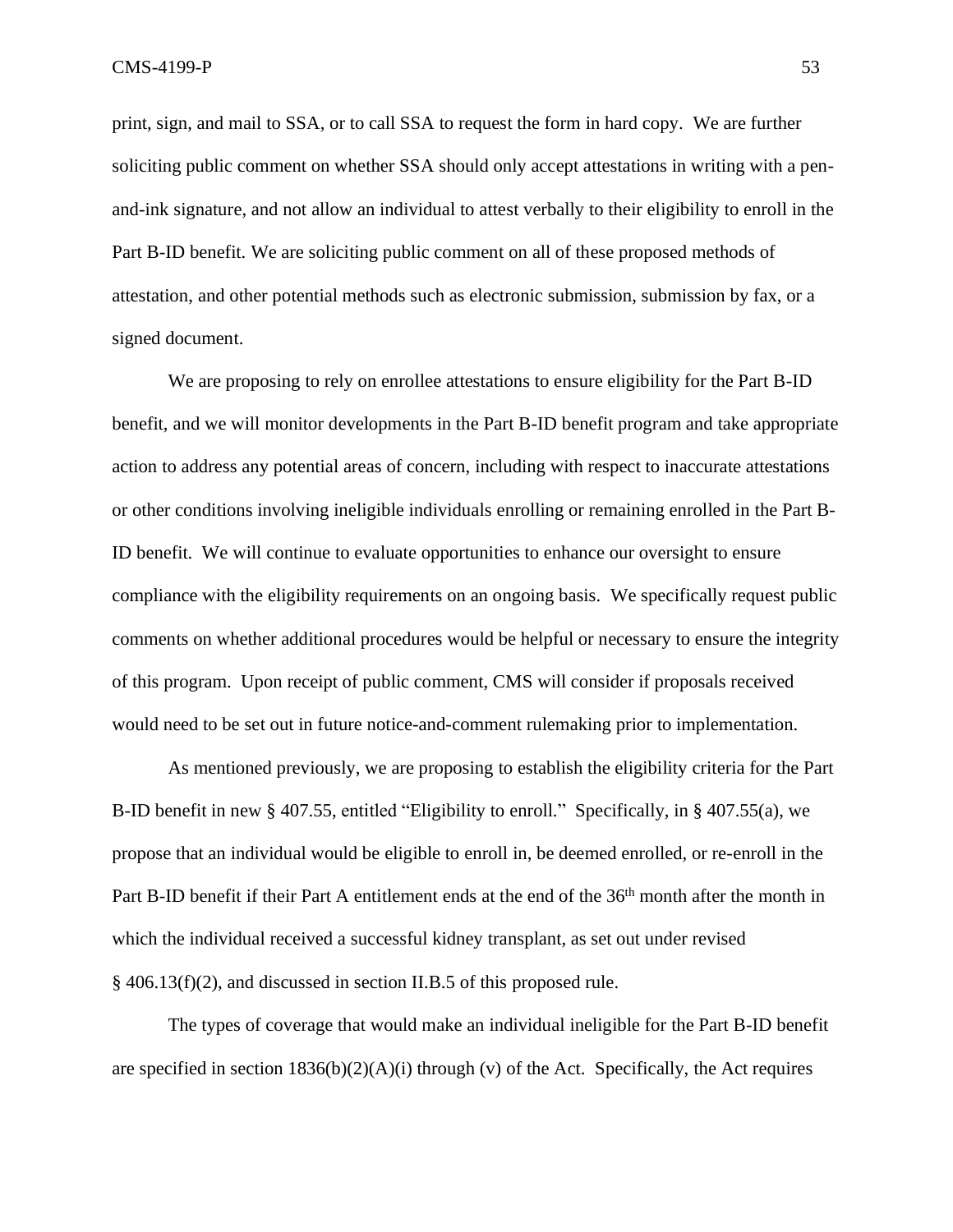that individuals shall not be eligible for enrollment in the Part B-ID benefit during any period the individual is:

• Enrolled in a group health plan or group or individual health insurance coverage, as such terms are defined in section 2791 of the Public Health Service Act;

• Enrolled for coverage under the TRICARE for Life program under section 1086(d) of title 10, United States Code;

• Enrolled under a state plan (or waiver of such plan) under title XIX of the Act and is eligible to receive benefits for immunosuppressive drugs described in section 1836(b) of the Act under such plan (or such waiver);

• Enrolled under a state child health plan (or waiver of such plan) under title XXI of the Act and is eligible to receive benefits for such drugs under such plan (or such waiver); or

● Enrolled in the patient enrollment system of the Department of Veterans Affairs established and operated under section 1705 of title 38, United States Code and is either of the following:

++ Is not required to enroll under section 1705 of such title to receive immunosuppressive drugs described in section 1836(b) of the Act; or

++ Is otherwise eligible under a provision of title 38 of the United States Code (other than section 1710), to receive immunosuppressive drugs described in section 1836(b) of the Act.

We are proposing regulation text at  $\S 407.55(b)$  that would mirror those requirements, as set out in sections  $1836(b)(2)(A)(i)$  through (v) of the Act. Section  $1836(b)(2)$  of the Act contains specific exceptions that prevent individuals from enrolling in the Part B-ID benefit. For some of those provisions, section 402 of the CAA includes an additional limitation that the coverage must include coverage of immunosuppressive drugs. For other coverage, the statute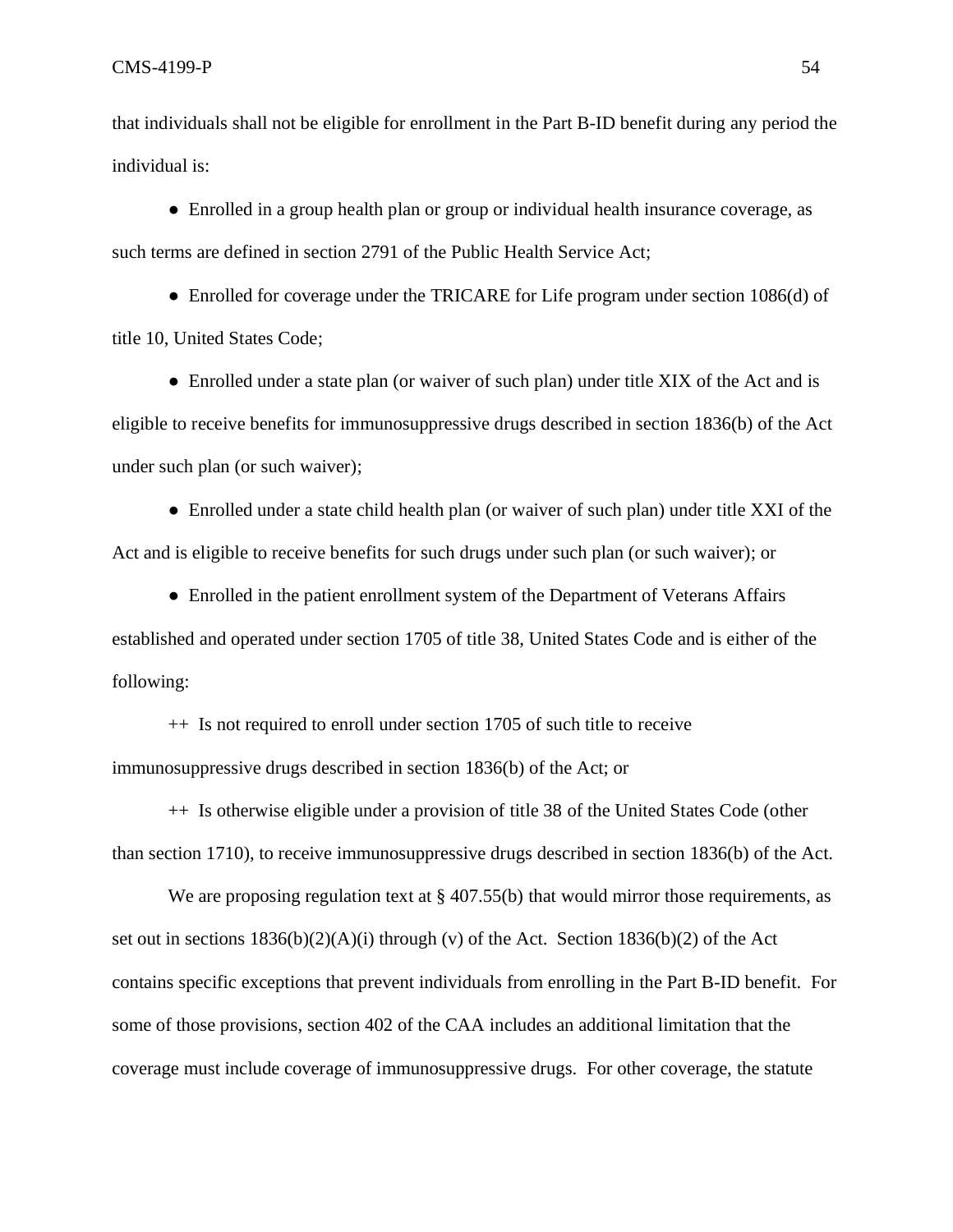$\text{CMS-4199-P}$  55

does not include this limitation. When specific restrictions are included in one section of a statute but not in another, we presume that the language of the statute is intentional and deliberate with respect to adding the limitations. This is sometimes called the negative implication canon or *expessio unius est exclusion alterius.*

Other than coverage under Medicaid, child health plan coverage, or in regard to immunosuppressive drugs, an individual is eligible to receive from the Department of Veterans Affairs with or without enrolling in the system established and operated under section 1705 of Title 38, the statute does not address the level of coverage, or the benefits that must be provided under an individual's other coverage, that would make an individual ineligible for the Part B-ID benefit. Therefore, we interpret section  $1836(b)(2)(A)$  of the Act to require that, except in the case of an individual who receives title XIX or XXI benefits under a state plan or waiver, or immunosuppressive drugs individuals are eligible to receive through the Department of Veterans Affairs with or without enrolling in the system established and operated under section 1705 of Title 38, an individual's enrollment in any other coverage specified under  $1836(b)(2)(A)$ , regardless of the scope of benefits offered to the individual under that coverage, would make the individual ineligible for the Part B-ID benefit.

As indicated previously, section  $1836(b)(2)(B)(ii)(I)$  of the Act requires that an individual provide to the Commissioner an attestation that they are not enrolled and do not expect to enroll in such other coverage as described in section II.B.2.b. of this proposed rule, in order for SSA to determine if they are eligible for the Part B-ID benefit. Section  $1836(b)(2)(B)(ii)(II)$  of the Act requires that individuals must also notify SSA within 60 days of enrollment in such other coverage as that would then make them no longer eligible for immunosuppressive drug coverage under the Part B-ID benefit. We propose to establish corresponding requirements in regulation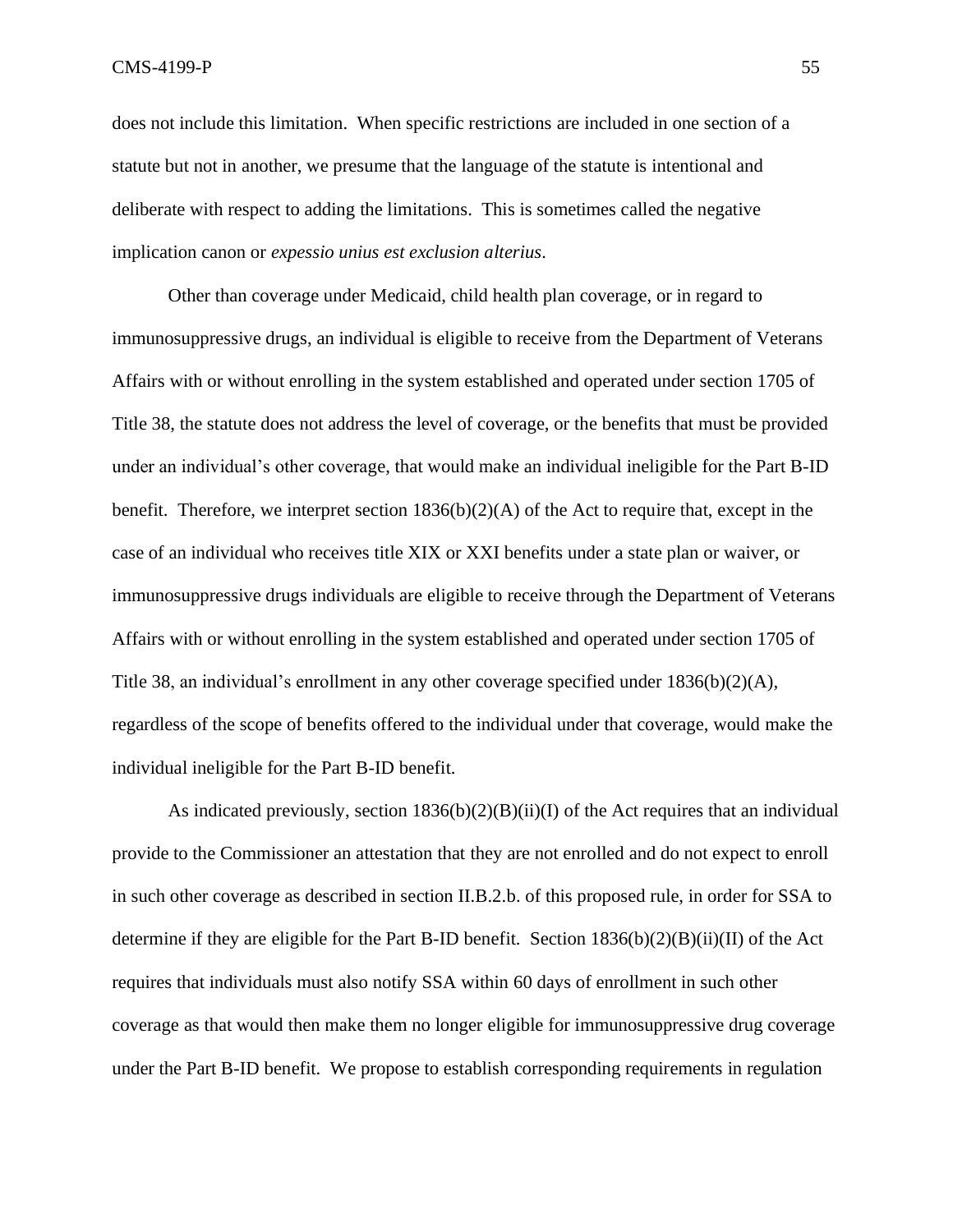at new § 407.59. Specifically, we are proposing at § 407.59(a) that, in order to be eligible for immunosuppressive drug coverage, the individual must attest in either a verbal attestation or signed paper form provided by SSA, that they are not enrolled, and do not expect to enroll in, coverage as described in § 407.55(b). Similarly, at § 407.59(b) we are proposing that individuals must notify SSA within 60 days of enrollment in such coverage.

c. Enrollment in the Part B-ID Benefit

Section  $1837(n)(1)$  of the Act states that any individual who is eligible for coverage of immunosuppressive drugs under section 1836(b) of the Act, that is, whose entitlement for hospital insurance benefits under part A ends by reason of section 226A(b)(2), may enroll or be deemed to have enrolled in the Part B-ID benefit as established in regulations and during an enrollment period. We are proposing in § 407.57(d) that, to enroll in the Part B-ID benefit, an individual must submit the required attestation as described in § 407.59. We will have historical information about individuals who will be eligible to enroll in the Part B-ID benefit based on their Medicare entitlement at the time of their transplant. In light of this fact, we believe that submission of an attestation and confirmation of an individual's eligibility as described previously will be sufficient for SSA to enroll individuals in the Part B-ID benefit. We are proposing in § 407.55(c) that, if SSA denies an individual's enrollment in the Part B-ID benefit, the individual will be afforded an initial determination entitlement appeal as described in  $§$  405.904(a)(1). This will ensure that the beneficiary's statutory and due process rights will be adequately protected.

Section  $1837(n)(2)$  of the Act provides that an individual whose entitlement for hospital insurance benefits under part A ends by reason of section 226A(b)(2) prior to January 1, 2023, may enroll in the Part B-ID benefit beginning on October 1, 2022, or the day on which the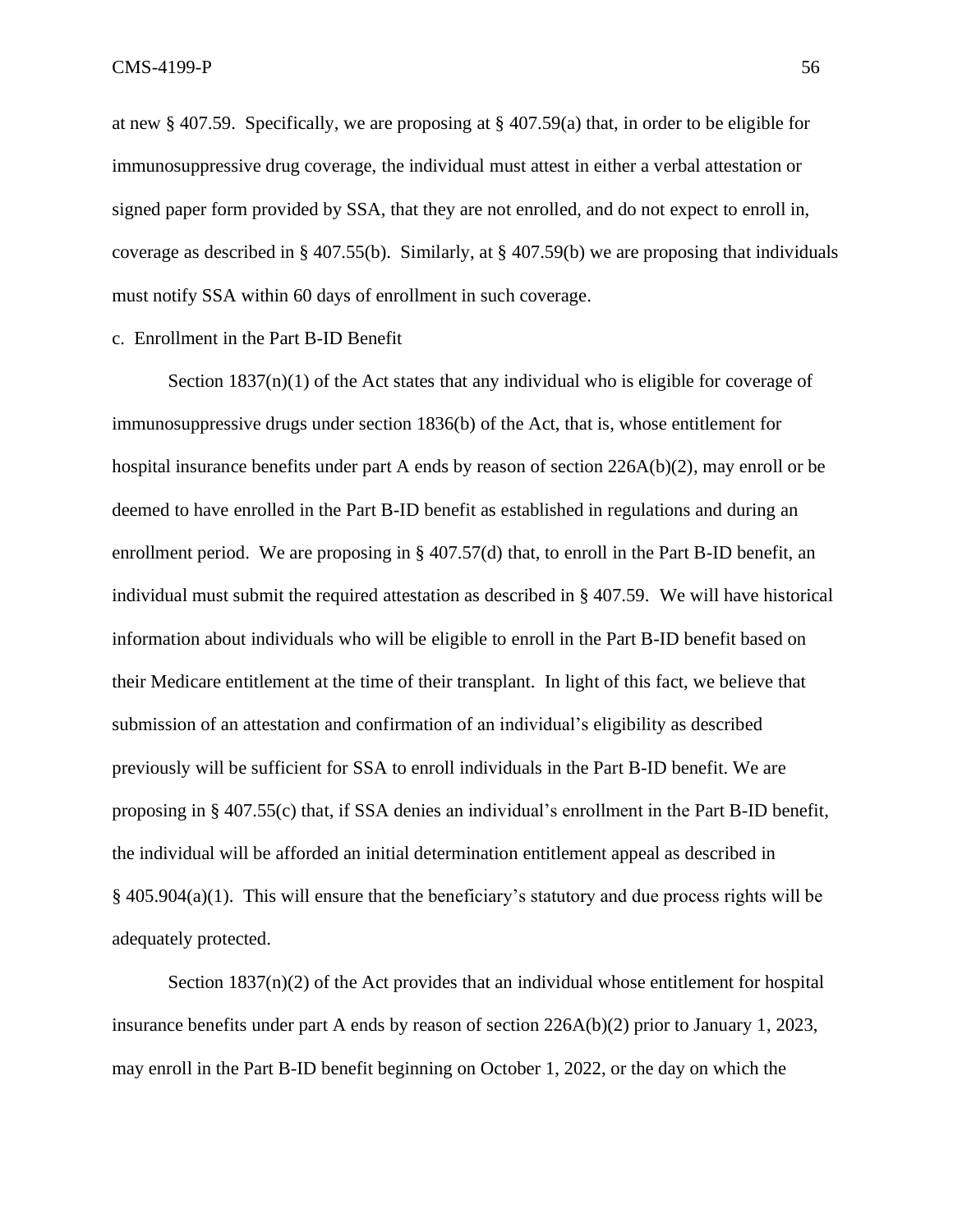individual first satisfies section  $1836(b)$  of the Act, whichever is later. Section  $1837(n)(3)$  of the Act specifies that an individual whose entitlement for hospital insurance benefits under part A ends by reason of section  $226A(b)(2)$  on or after January 1, 2023, shall be deemed to have enrolled in the medical insurance program established by this part for purposes of coverage of immunosuppressive drugs.

We propose to establish the provisions relating to enrollment and the entitlement to the Part B-ID benefit in new § 407.57, titled "Part B-ID benefit enrollment." Specifically, we are proposing at § 407.57(a) that an individual whose Part A entitlement ends at the end of the  $36<sup>th</sup>$ month after the month in which the individual received a successful kidney transplant, on or after January 1, 2023, is deemed to have enrolled into the Part B-ID benefit effective the first day of the month in which the individual first satisfies the eligibility requirements proposed at  $\S 407.55$ , and provides the attestation required in proposed § 407.59, prior to the termination of their Part A benefits.

In accordance with new subsections  $1837(n)(2)$  and (3) of the Act, certain individuals have an ongoing opportunity to enroll in the Part B-ID benefit regardless of whether their entitlement under Part A ended before or after January 1, 2023. Therefore, we are proposing at § 407.57(b) that an individual whose Part A entitlement ends in accordance with revised § 406.13(f)(2) (as discussed in section II.B.5. of this proposed rule), and who meets the proposed Part B-ID benefit eligibility requirements proposed at § 407.55 and provides the attestation required in proposed § 407.59, may enroll in the Part B-ID benefit as follows:

• An individual whose entitlement ended prior to January 1, 2023, may enroll in the Part B-ID benefit beginning on October 1, 2022 or later.

• An individual whose entitlement ends on or after January 1, 2023 can enroll at any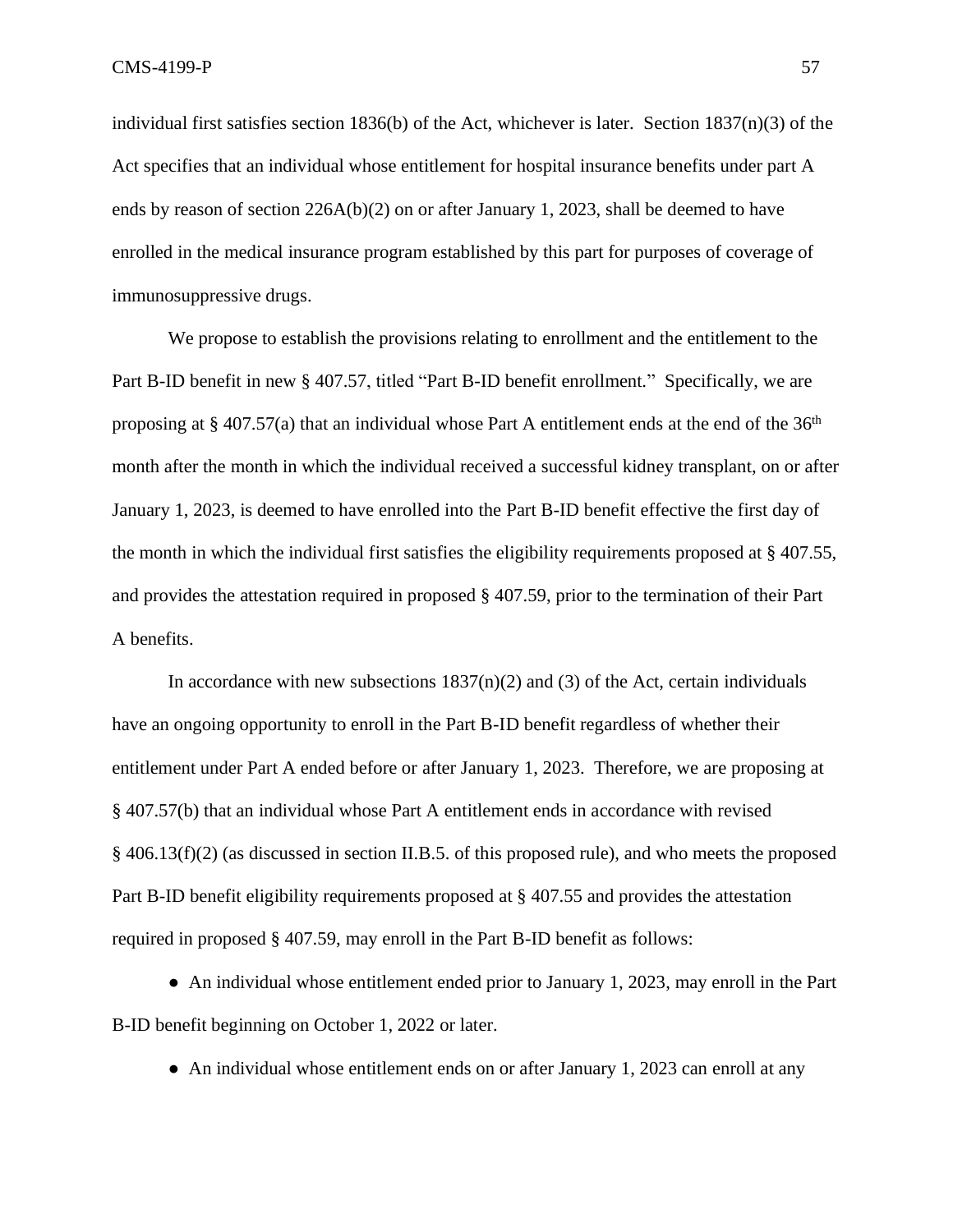time after such entitlement ends.

We are further proposing at § 407.57(c) that an individual who had previously enrolled in the Part B-ID benefit but whose participation in the benefit was terminated may re-enroll in the Part B-ID benefit at any time if they meet the eligibility requirements proposed at § 407.55 and provides the attestation required in proposed § 407.59. For instance, if an individual lost Part B-ID benefits because the individual had health coverage under a health program or insurance plan described in § 407.55(b), but then later lost that other coverage, the individual can re-enroll in the Part B-ID benefit. There are no late enrollment penalties assessed, regardless of when an individual enrolls or disenrolls from the benefit.

d. Effective Date of Entitlement

Provided the individual meets the eligibility requirements described at § 407.55 and provides the attestation as required under § 407.59, we are proposing the following entitlement dates in § 407.57(e):

● For individuals whose Medicare Part A entitlement based on ESRD status ends on or after January 1, 2023, and who submit the attestation required under § 407.59 before the end of the 36th month after the month in which they receive a successful kidney transplant, their entitlement begins with the month their Part A benefits under section 226A of the Act would end.

● For individuals who do not provide an attestation as part of the enrollment process for the Part B-ID benefit before their Part A entitlement under section 226A of the Act ends, but later provides an attestation, their entitlement begins with the month following the month in which the individual provides the attestation required in § 407.59.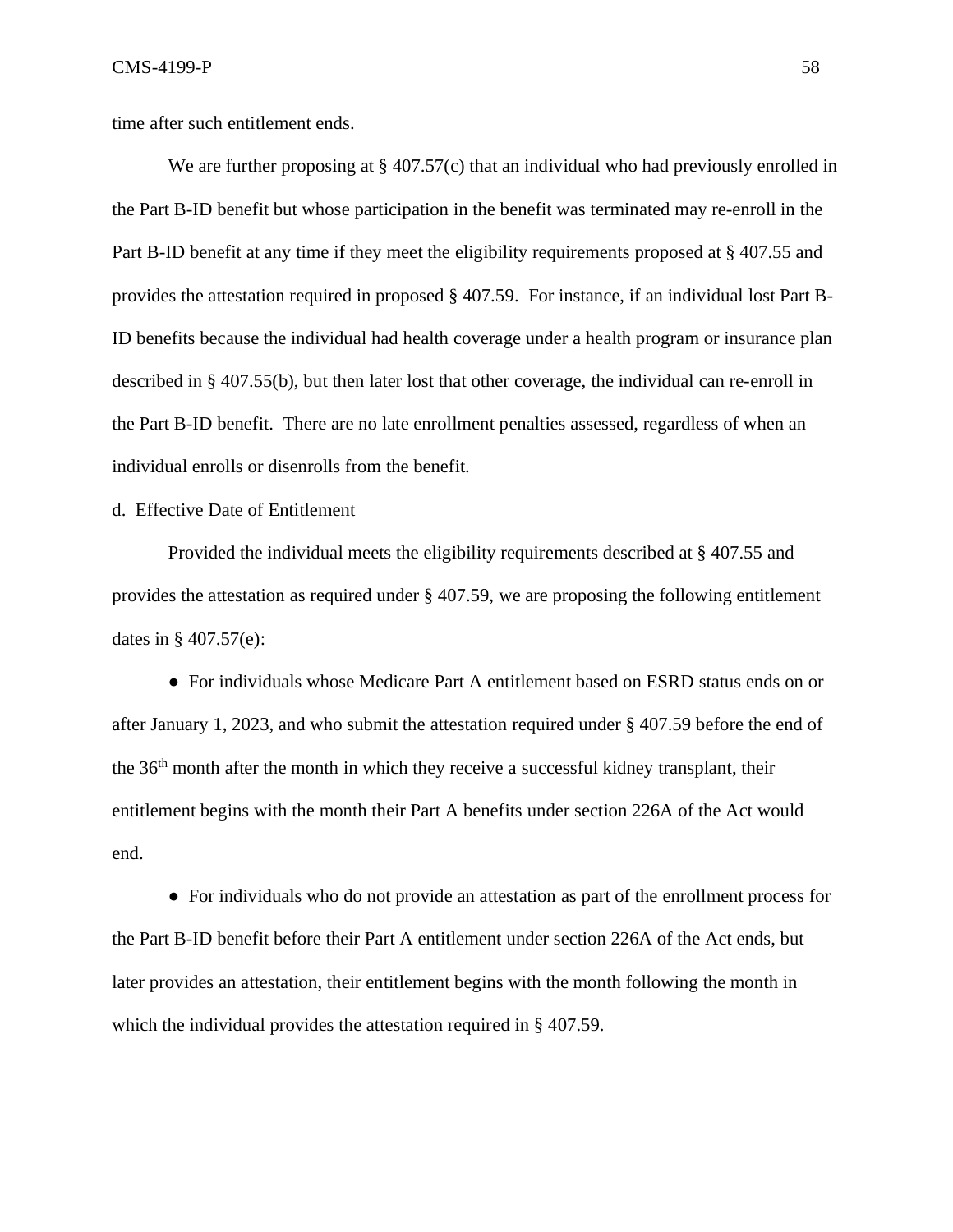CMS-4199-P 59

• For individuals whose entitlement ended prior to January 1, 2023 and who submit an attestation as part of the enrollment process from October 1, 2022 through December 31, 2022, their entitlement begins January 1, 2023.

## e. Termination of the Part B-ID Benefit

Under sections 1838(b) and (h)(4) of the Act, individuals are not required to enroll or remain enrolled in the Part B-ID benefit. Individuals enrolled in the Part B-ID benefit can terminate their enrollment in the Part B-ID benefit by notifying SSA that they no longer wish to participate in the Part B-ID benefit. SSA would also terminate the Part B-ID benefit under certain conditions. Consistent with these requirements, we are proposing in new § 407.62, "Termination of coverage," that the effective date of the termination of an individual's entitlement under the Part B-ID benefit will depend upon the conditions of his or her termination, as described in this section.

As discussed in section II.B.2.b. of this proposed rule, section  $1836(b)(2)(A)$  of the Act requires that an individual is not eligible for the Part B-ID benefit if they are enrolled in certain other health coverage. Under proposed  $\S$  407.62(a)(1), when an individual enrolls in such other health coverage that would make them ineligible for the Part B-ID benefit as set out in § 407.55(b) and notifies the Commissioner of this health coverage consistent with § 407.59(b), their Part B-ID benefit would be terminated effective the first day of the month after the month of notification.

We are proposing at  $\S 407.62(a)(1)$  that an individual may request a different, prospective termination date for the Part B-ID benefit to align with the coverage period under the other insurance plan or government program. While section 402 of the CAA does not explicitly authorize CMS to permit individuals to request a future termination date, it also does not prohibit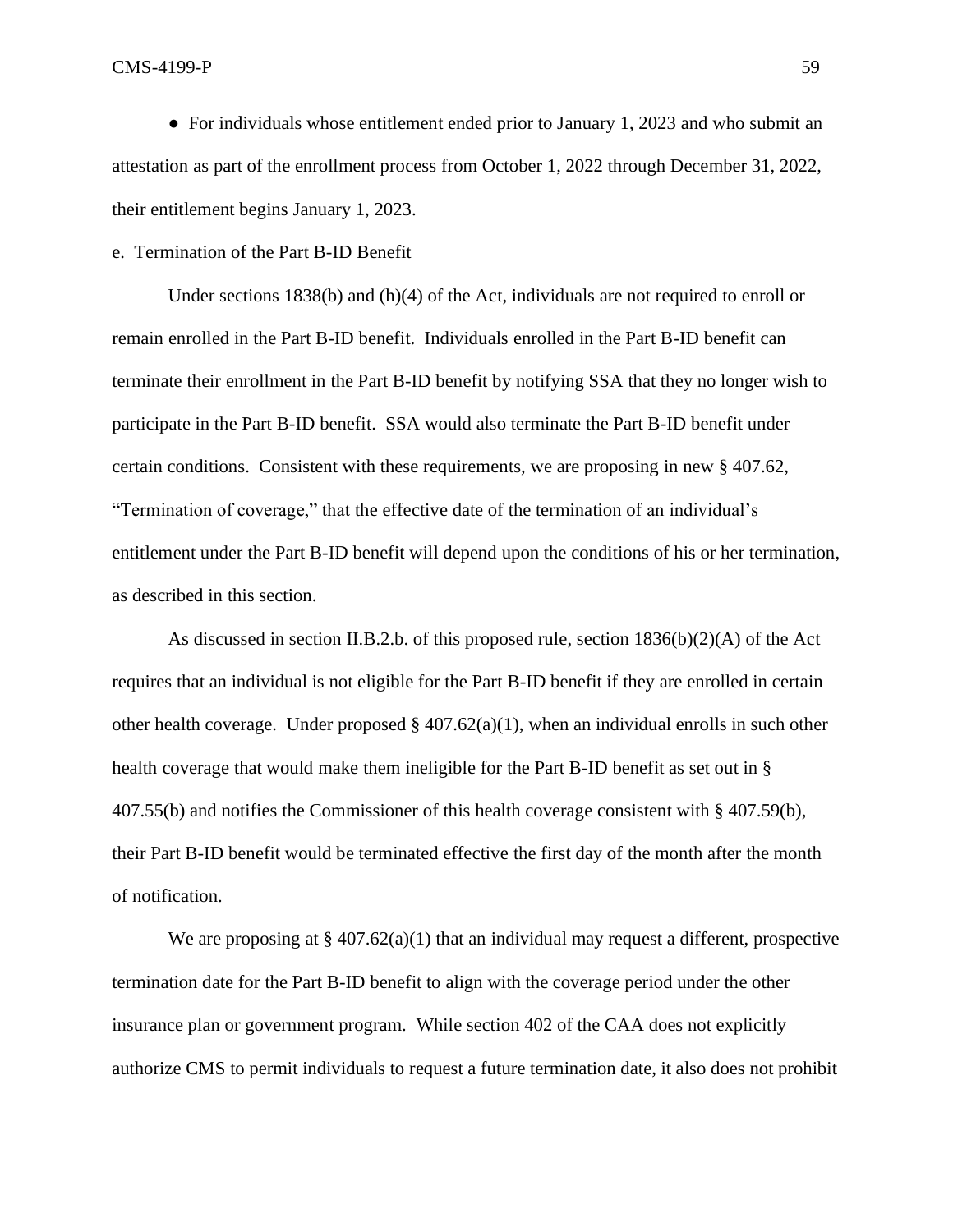a beneficiary from requesting a future termination date. In these cases, if an individual chooses their Part B-ID benefit termination date, they will be able to retain the benefit up to the effective date of their new coverage, which will alleviate potential gaps or overlaps in coverage. For example, if an individual enrolls in employer coverage during an employer's open enrollment period in October, for a January  $1<sup>st</sup>$  effective date, the individual can submit their request for termination of the Part B-ID benefit in October or November, and not lose their Part B-ID benefit prior to the January 1<sup>st</sup> effective date. If we only permitted an individual to use a default termination date (for example, termination on the first of the month after the month of notification), an individual submitting a termination notice in October or November would lose their Part B-ID benefit prior to the effective date of their new coverage. However, CMS would not permit individuals to request a future termination date that is after the effective date of enrollment in other health insurance coverage, as described in § 407.55(b), that would make them ineligible for the Part B-ID benefit. The law provides that individuals will lose their Part B-ID benefit eligibility when the individual is enrolled in certain other health coverage, and they notify the Commissioner of this other coverage within 60 days of their enrollment in such coverage. Individuals may wish to terminate Part B-ID benefits as soon as coverage is provided by another program so that they are not required to pay duplicative premiums for the same coverage. We believe this proposal will be helpful for beneficiaries as it would facilitate the coordination of benefit coverage and avoid duplicative costs for beneficiaries.

The rules for terminating Part B coverage based on a voluntary request for termination, set out in section 1838(b) of the Act, require that Part B coverage ends effective the close of the month following the month in which the notice is filed, except for an individual who loses coverage under a state buy-in agreement as described in  $\S 407.50(b)(2)(i)$ . For example, if an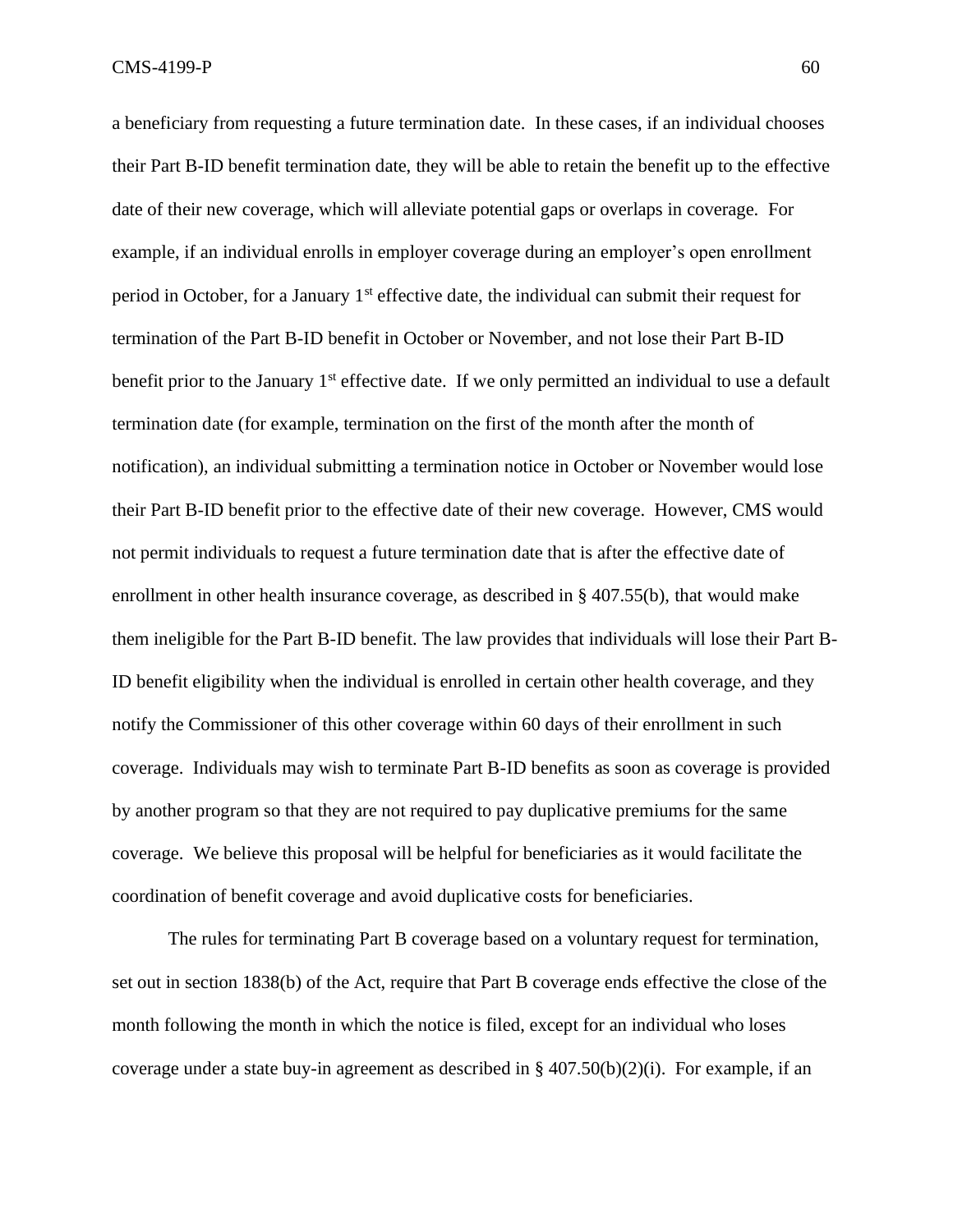individual submits a voluntary notice to terminate Part B April 1<sup>st</sup>, the individual's last day of Part B coverage would be May 31<sup>st</sup>. In contrast, we are proposing a shorter timeframe for effectuating termination of the Part B-ID benefit in  $\S$  407.62(a)(1), specifically that when an individual enrolls in other coverage and provides notification consistent with § 407.59(b), their enrollment in the Part B-ID benefit would end effective the first day of the month after the month they provide the required notification. For example, if an individual notified SSA on April 1st to end their Part B-ID benefit , their Part B-ID benefit will be terminated effective the first day of the month after the month of notification, May  $1<sup>st</sup>$ . We are proposing this shorter period between notification and the end of individuals' Part B-ID coverage in order to minimize periods of overlapping coverage that could result in unnecessary and overlapping premium liability.

Although the statute requires that an individual's eligibility for the Part B-ID benefit ends at the time they enroll in prohibited coverage, SSA would need additional time upon the individual's notification of such other coverage, to effectuate the termination of the Part B-ID benefit. Therefore, the individual's eligibility would end as of the first day of the month after the month they provide the required notification. Further, although 1836(b)(2)(B)(ii) provides up to 60 days for Part B-ID beneficiaries to notify the Commissioner that the individual has enrolled in other health coverage, some individuals will want to notify the Commissioner sooner to reduce the financial responsibility for Part B-ID benefit premiums. We believe this approach would implement the requirements of section 1838(h) of the Act, which requires that the entitlement for Part B-ID beneficiaries ends when an individual enrolls in other health coverage that makes them ineligible for the Part B-ID benefit.

As discussed previously in this rule, we will continue to evaluate opportunities to enhance our oversight to ensure compliance with the Part B-ID benefit's eligibility requirements.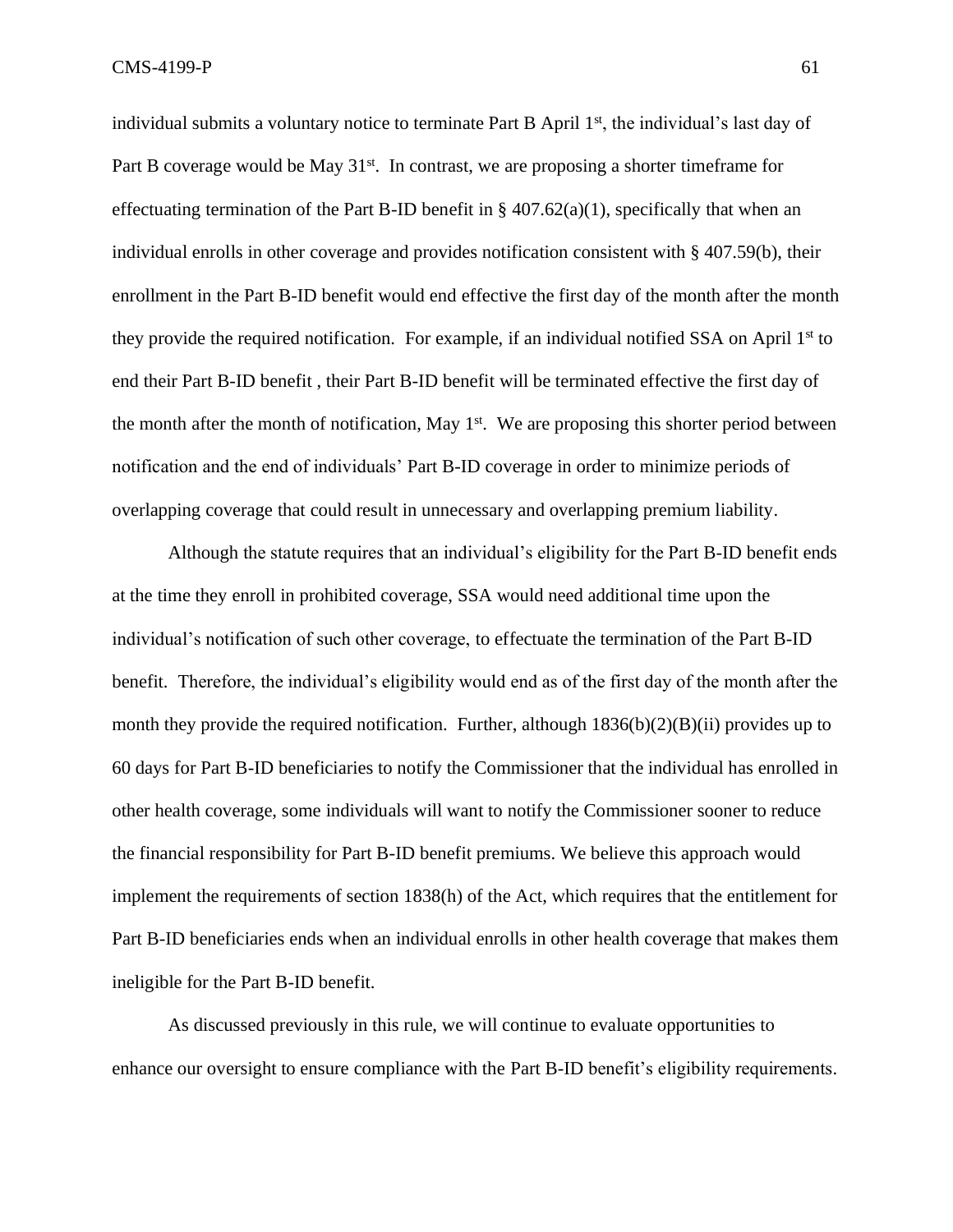Therefore, we are proposing in §  $407.62(a)(2)$  that if an individual who is enrolled in the Part B-ID benefit fails to provide the notice of other excepted health coverage, and it is determined that an individual has such other health coverage, the individual would be ineligible for the Part B-ID benefit as described in proposed § 407.55(b), and their enrollment in the Part B-ID benefit would be terminated on a prospective basis. If it is determined, through investigation, that an individual has such other coverage, and SSA terminates the individual's Part B-ID benefit, the individual will be provided notification and appeal rights, as currently established for Medicare Part B. Specifically, we are proposing at  $\S 407.62(a)(2)$  that the enrollment for an individual who enrolls in the Part B-ID benefit, but who subsequently enrolls in other health coverage as described in § 407.55(b) but does not notify SSA within 60 days consistent with § 407.59(b), the individual's Part B-ID enrollment would be terminated effective the first day of the month after the month in which SSA determines the individual is enrolled in health coverage described in § 407.55(b). We are proposing this shorter period (as typically would occur with termination of Part B coverage), between SSA making a determination that an individual has certain other health coverage as set out in proposed § 407.55(b), and termination of the Part B-ID benefit, in order to minimize periods of overlapping coverage that could result in unnecessary and overlapping premium liability. We believe this approach would implement the requirements of section 1838(h) of the Act which requires that the entitlement for the Part B-ID benefit ends when an individual enrolls in other health coverage that makes them ineligible for the Part B-ID benefit.

However, we are proposing in § 407.62(f) that, if an individual is involuntarily disenrolled from the Part B-ID benefit based on  $\S$  407.62(a)(2), (b) or (c), they will be permitted an initial determination appeal as outlined in  $\S$  405.904(a)(1), which is consistent with existing requirements applicable to Part B coverage. This ensures that the beneficiary's statutory and due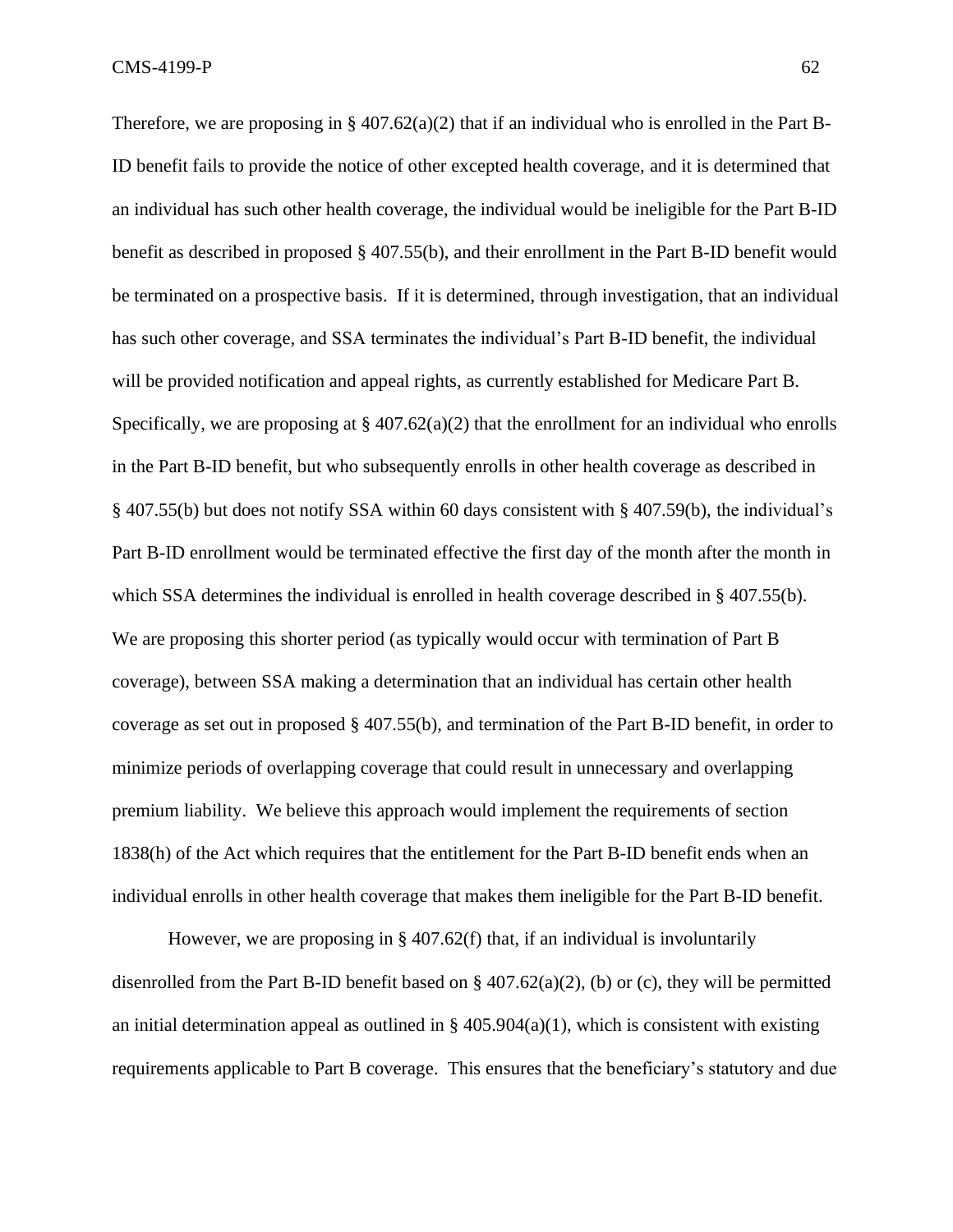process rights will be adequately protected. Consistent with appeals filed by individuals whose Medicare entitlement based on disability is denied or terminated, the individual would be entitled to the Medicare Part B-ID benefit while the appeal is in adjudication. CMS believes that this position lessens burden on beneficiaries by ensuring that there is no lapse in coverage for these necessary drugs.

Consistent with existing requirements applicable to Part B benefits at  $\S 407.27(a)$ , which state that entitlement to Part B benefits ends on the last day of the month in which an individual dies, we are proposing that entitlement to the Part B-ID benefit would end on the last day of the month in which the individual dies under new proposed § 407.62(b). Based on our experience administering the Part B program, we believe this approach is easy to understand, familiar to members of the public, fair, and administratively straightforward. Based on these facts we are proposing to apply this policy to the Part B-ID benefit as well.

In order to maintain consistency with existing Part B premium payment rules, and as established under section 1838(b)(2) of the Act and revised under section 402 of the CAA, we are proposing at § 407.62(c) that termination of the Part B-ID benefit for individuals who fail to pay their Part B-ID benefit premiums would end as set forth in 42 CFR part 408. This would include provisions governing a grace period by which premiums must be paid in order to avoid termination. Based on our experience administering the Part B program, we believe an approach that would apply the existing Part B requirements to the Part B-ID benefit would be easy to understand, familiar to members of the public, fair, and administratively straightforward.

Consistent with existing requirements applicable to Part B coverage under section 1838(b)(1) of the Act, we are proposing that an individual may request voluntary termination of the Part B-ID benefit. To voluntarily terminate their Part B-ID benefit, an individual will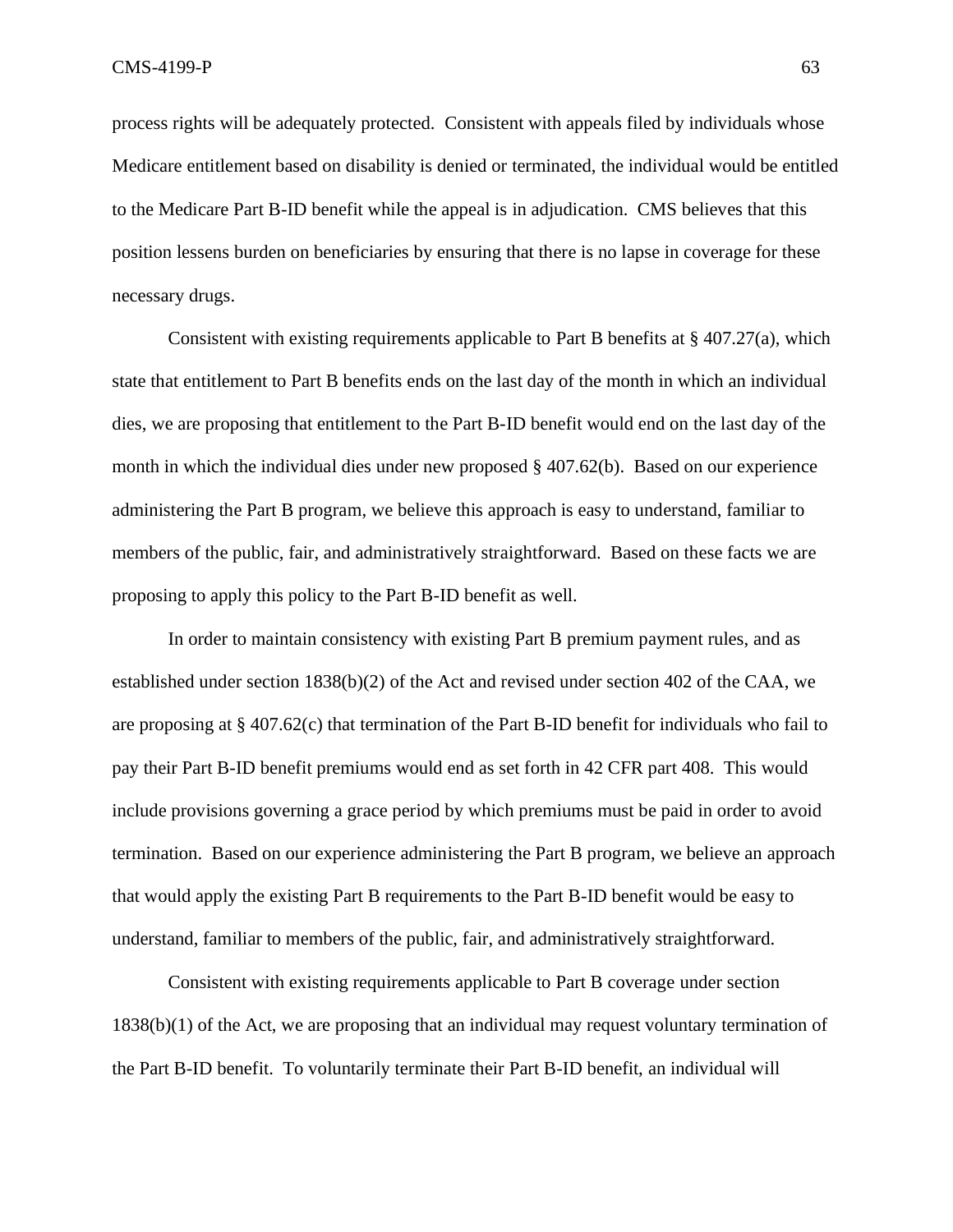provide notification to SSA. Primarily, we are proposing that an individual would contact SSA to request termination, either telephonically, or by visiting an SSA field office. We are also proposing that individuals could notify SSA in writing, by completing a CMS-1763 termination form, indicating that the individual no longer wishes to participate in the Part B-ID benefit (even if the individual does not have other health insurance coverage). Individuals could obtain a termination form (CMS-1763) from the SSA or CMS website to print, sign, and mail to SSA, or they can call SSA to request the form in hard copy. Providing options for beneficiaries to terminate their Part B-ID benefit aligns with the President's December 13, 2021 *Executive Order on Transforming Federal Customer Experience and Service Delivery to Rebuild Trust in Government*, which directs Federal agencies to improve the public's experience of interacting with agency services. We are soliciting public comment on these proposed methods of attestation, and other potential methods such as electronic submission, or submission by fax. Once an individual contacts SSA to inform them that they want to disenroll from the Part B-ID benefit, their benefit would be terminated effective the first day of the month following the month in which they submit their request. Accordingly, we are proposing at new § 407.62(d) that an individual may request disenrollment at any time by contacting SSA to inform them that they no longer want to be enrolled in the Part B-ID benefit. Such individuals' enrollment would end with the last day of the month in which the individual provides the disenrollment request. Similar to the rationale for our proposals for § 407.62(b), based on our experience administering the Part B program we believe this approach would be easy to understand, familiar to members of the public, fair, and administratively straightforward. Based on these facts we are proposing to apply this policy to the Part B-ID benefit as well.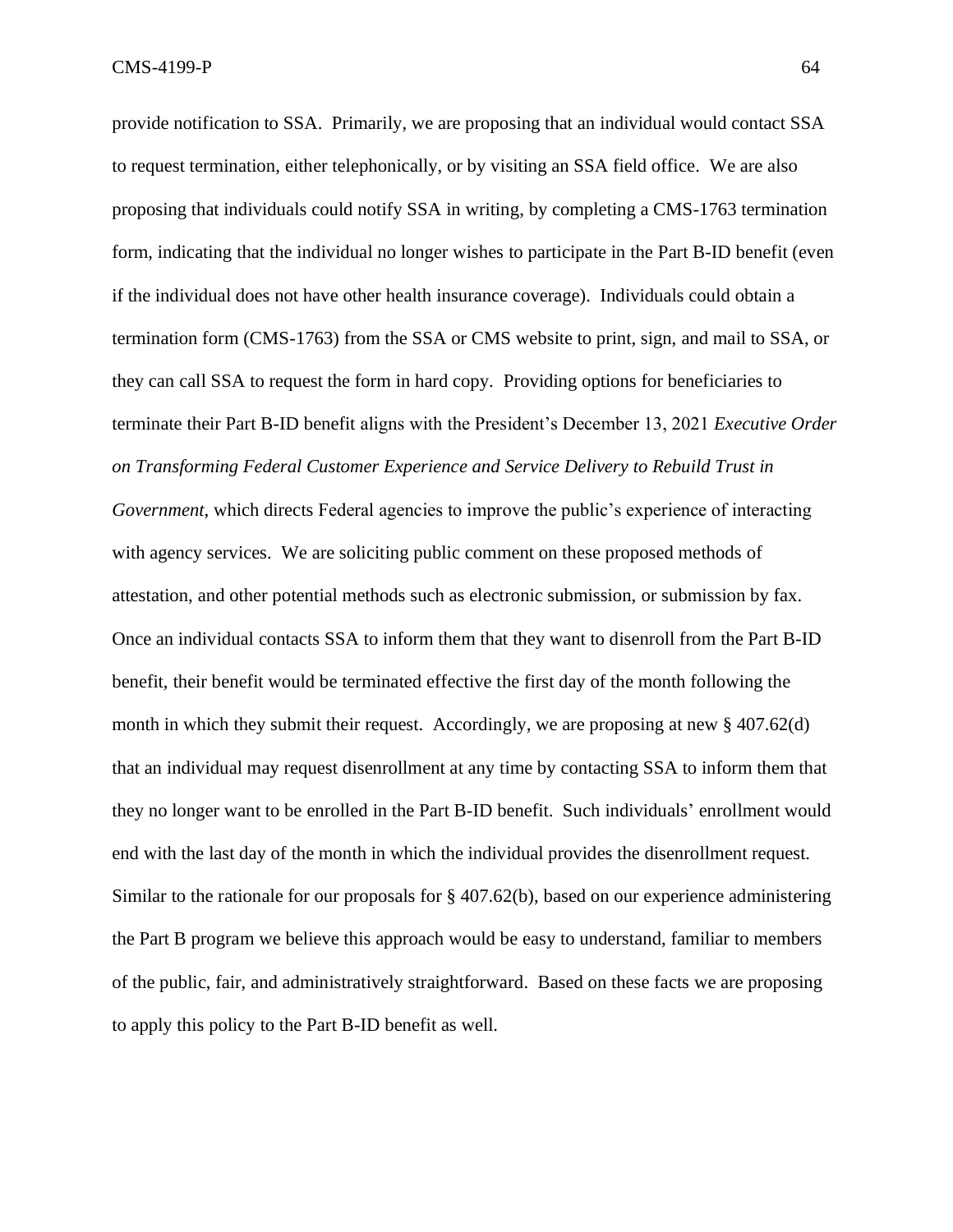Under section 1838(h)(4) of the Act, individuals' entitlement to the Part B-ID benefit ends when an individual becomes entitled to Medicare based on age, disability, or ESRD status (see §§ 406.5, 406.12 and 406.13). Consistent with these statutory requirements, we are proposing that in such conditions individuals' entitlement to the Part B-ID benefit will terminate effective the last day of the month prior to the month in which the individual becomes entitled to Medicare based on either age, disability, or ESRD under new proposed  $\S$  407.62(e).

3. Ensuring Coverage Under the Medicare Savings Programs

The MSPs includes three primary<sup>13</sup> Medicaid eligibility groups that cover the Medicare Part A and/or B premiums and sometimes cost-sharing for over 10 million low income individuals and are defined at sections  $1905(p)(1)$  and  $1902(a)(10)(E)$  of the Act. One MSP eligibility group is the Qualified Medicare Beneficiary (QMB) group, which provides medical assistance through coverage of Medicare Part A and B premiums and cost-sharing for certain individuals that meet specific requirements. In general, the individual must have income that does not exceed 100 percent of the federal poverty line (FPL) and resources that do not exceed three times the limit for SSI with adjustments for inflation as described in section 1905(p)(1) of the Act. A second MSP eligibility group is the Specified Low-Income Beneficiary (SLMB) group, which provides medical assistance through coverage of Part B premiums for individuals who would otherwise be eligible in the QMB eligibility group, except that their income exceeds 100 percent of the FPL and is below 120 percent of the FPL as defined at section  $1902(a)(10)(E)(iii)$  of the Act. A third MSP eligibility group is the Qualifying Individuals (QI)

<sup>&</sup>lt;sup>13</sup> There is a fourth and much smaller MSP eligibility group that is the Qualified Disabled Working Individuals (QDWI) group, which provides medical assistance of coverage of Part A premiums for individuals who are entitled to Part A under section 1818A of the Act, and with income that does not exceed 200 percent of the FPL and whose resources do not exceed twice the maximum amount permitted under the SSI program. Section 402 of the CAA does not apply to QDWIs.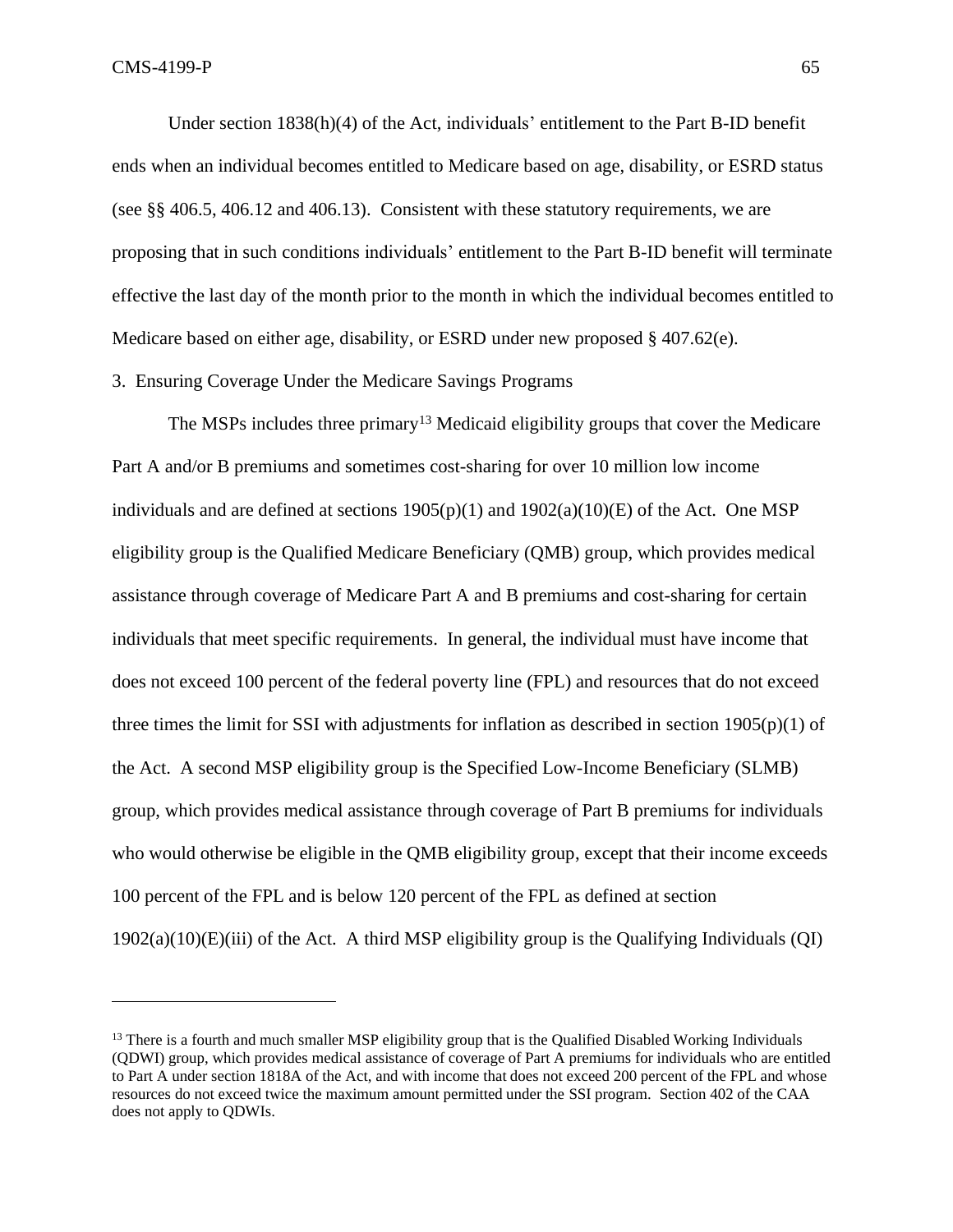group, which provides medical assistance of coverage of Part B premiums for individuals who would otherwise be eligible in the QMB group, except that their income exceeds 120 percent of the FPL and is below 135 percent of the FPL as defined at section  $1902(a)(10)(E)(iv)$  of the Act. Federal statute does not allow states to implement MSP eligibility criteria (that is, income and resource limits and methodologies) that are more restrictive than those federal baselines. However, through authority granted by section  $1902(r)(2)$  of the Act, states may choose to implement income and/or resource methodologies that are more generous than the federal baselines for QMB, SLMB and QI.

As a result of changes made under section 402(f) of the CAA, low income individuals who are entitled to Medicare based on enrollment in the Part B-ID benefit may also be eligible for enrollment in QMB, SLMB, or QI MSPs for payment of some or all of their Part B-ID benefit premiums and cost-sharing.

Section 402(f) of the CAA revised section  $1905(p)(1)(A)$  of the Act to change the definition of QMB to allow for individuals enrolled in the Part B-ID benefit to be eligible for medical assistance through Medicare cost-sharing as QMBs if they otherwise meet the income and resource limits established at  $1905(p)(1)(B)$  and (C) of the Act. The CAA also made similar changes under section  $1902(a)(10)(E(iii))$  and (iv) of the Act to make medical assistance available for Medicare cost-sharing for Part B-ID benefit enrollees who qualify for the SLMB and QI eligibility groups. These changes would allow individuals enrolled in the Part B-ID benefit to attain eligibility for these MSPs for payment of their Part B-ID benefit premium and cost-sharing for QMBs, and for payment of their Part B-ID benefit premium as SLMBs and QIs, if such beneficiaries also meet the relevant income and resource criteria. We propose to codify this expansion of MSPs to apply to the Part B-ID benefit at new § 435.123 described in section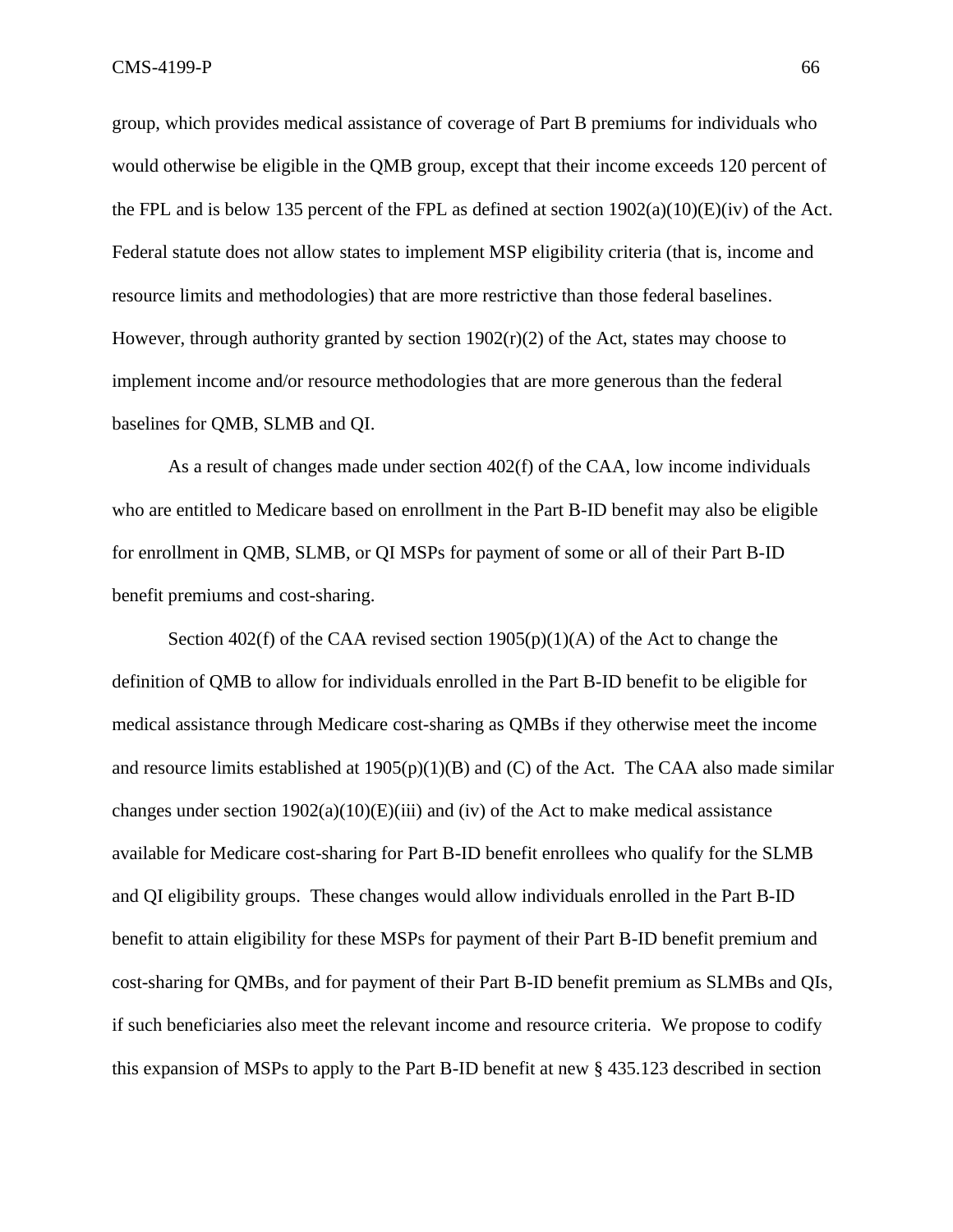II.D.3.h. of this proposed rule.

Under section  $1905(p)(1)$  and  $1902(a)(10)(E)$  of the Act, as modified by section  $402(f)$  of the CAA, individuals eligible for the Part B-ID benefit could become enrolled in MSPs for payment of the Part B-ID benefit (MSP Part B-ID) through two paths on or after January 1, 2023. First, individuals could enroll in the Part B-ID benefit and newly apply for Medicaid and be determined eligible for the QMB, SLMB, or QI eligibility groups by their state. Second, individuals who are enrolled in an MSP eligibility group and whose Medicare eligibility is based on ESRD, can transition to an MSP based on Part B-ID (MSP Part B-ID) the month after 36 months after transplant if they enroll in the Part B-ID benefit under certain conditions. In order to transition to MSP Part B-ID under this latter condition, the individual must a) return the attestation to be deemed to enroll in the Part B-ID benefit by the end of the 36th month after the month in which they receive a kidney transplant in accordance with the attestation requirements in section  $1836(b)(2)(B)$  of the Act and b) continue to meet the other eligibility criteria for an MSP eligibility group described in section  $1905(p)(1)$ ,  $1902(a)(10)(E)(iii)$ , or (iv) of the Act. We anticipate the second situation will help ensure continuity of coverage for beneficiaries, but note that continuity of coverage depends on many factors, including the timing of when an individual attests to not having other disqualifying insurance coverage under § 407.59 as well as coordination among multiple entities including states, CMS and SSA. Given its greater complexity, the second situation is the primary focus of our discussion here.

The simplest way to maintain continuity of coverage for individuals enrolled in an MSP who are losing Medicare entitlement based on ESRD status is through the Medicaid redetermination process. For full- and partial-benefit (that is, individuals enrolled only in an MSP and receiving coverage of only Medicare premiums and sometimes cost sharing) Medicaid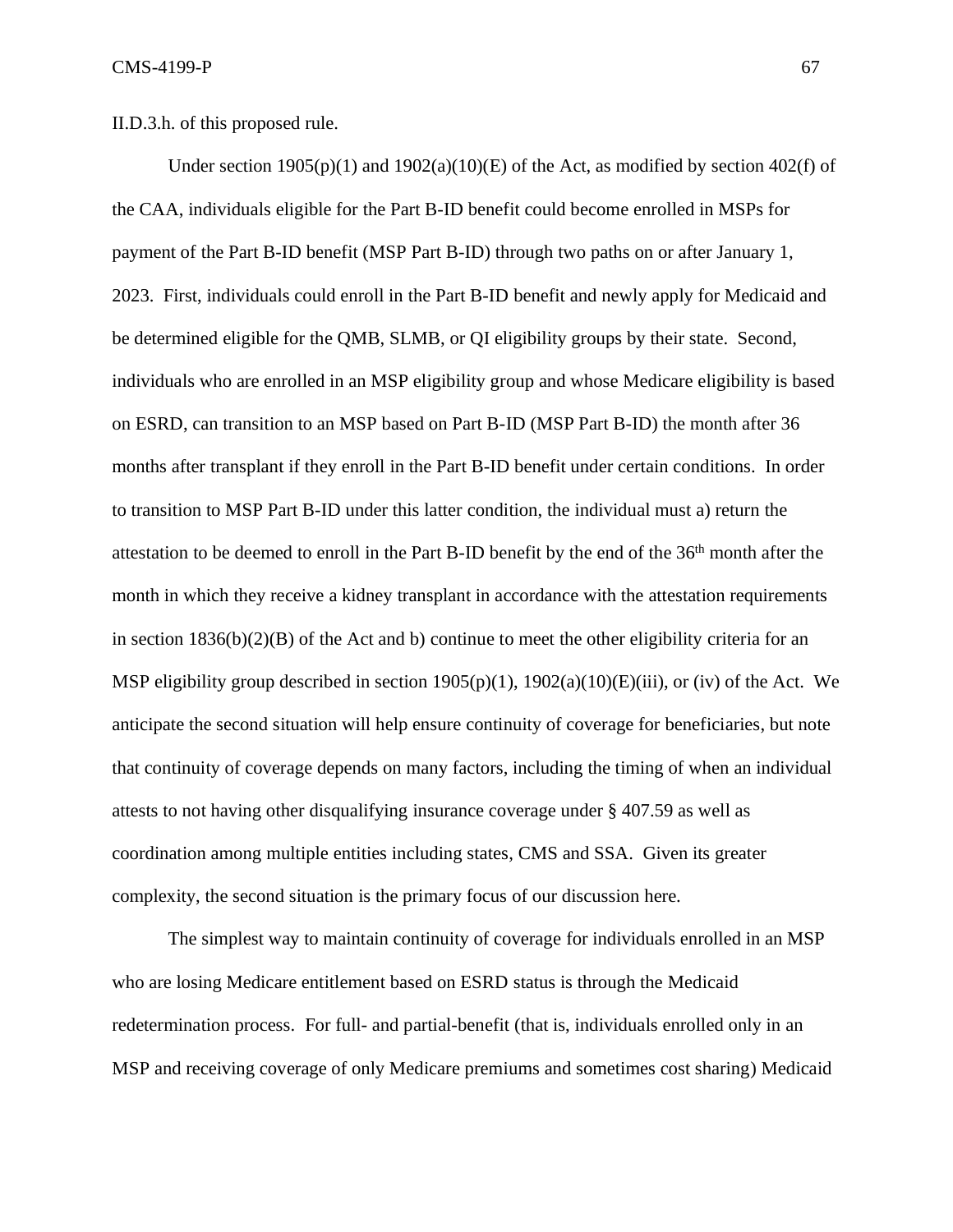$\text{CMS-4199-P}$  68

beneficiaries who have Medicare entitlement based on ESRD status and lose full Medicare coverage 36 months after the month in which they received a kidney transplant, this loss of full Medicare coverage would constitute a change in circumstance under § 435.916(d) even if they might obtain coverage under Medicare through enrollment in the Part B-ID benefit. Under § 435.916(d)(1), state Medicaid agencies are required to promptly redetermine an individual's eligibility for Medicaid whenever it receives information about a change in a beneficiary's circumstances that may affect their eligibility. We are providing an overview of how the Medicaid redetermination process will operate under the existing Medicaid regulations for both full- and partial-benefit Medicaid beneficiaries who have Medicare entitlement based on ESRD status and lose full Medicare coverage. However, for clarity, we want to highlight up front that individuals who remain or become full-benefit Medicaid beneficiaries after this redetermination process will not be eligible for the Part B-ID benefit, as explained in this section.

During this redetermination process, under §§ 435.916(b) and 435.911, individuals who are already eligible for a full-benefit Medicaid eligibility group, such as those receiving Supplemental Security Income  $(SSI)^{14}$  would still retain their Medicaid eligibility as long as there are no other disqualifying changes to income or disability status. This is true of the redetermination process for all individuals who are eligible for more than one eligibility group in Medicaid. If the change in circumstance only ends the individual's eligibility for one eligibility group but not the other, the individual remains eligible for the eligibility group for which they still qualify. Even if the individual was not eligible previously for a full-benefit Medicaid eligibility group, if the individual nonetheless qualifies for a full-benefit Medicaid eligibility

<sup>&</sup>lt;sup>14</sup> In most states, receipt of SSI automatically qualifies an individual for Medicaid. See § 435.120.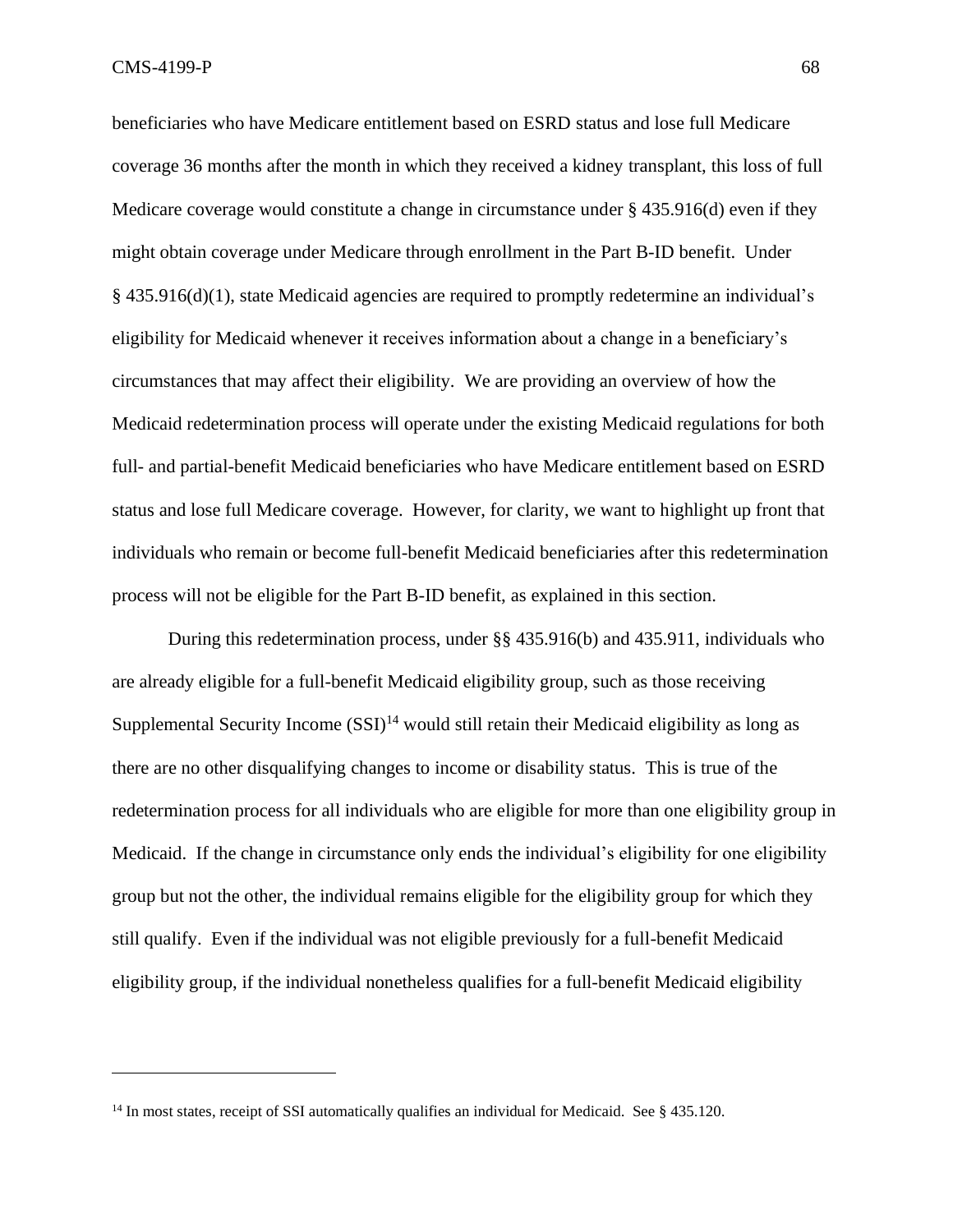group (for example, the adult group) after the redetermination, the state must enroll the individual in that group per §§ 435.916(f) and 435.911.

We anticipate that individuals who are eligible for a full-benefit Medicaid eligibility group would not be eligible for the Part B-ID benefit, because all states currently opt to cover immunosuppressive drug coverage for all full-benefit Medicaid eligibility groups and by virtue of having such drug coverage under Medicaid they would be ineligible according to section  $1836(b)(2)(A)(iii)$  of the Act.

On the other hand, if the individual is not eligible for Medicaid on any basis, the state is required to screen the individual for potential eligibility for other insurance affordability programs as defined in § 435.4 in accordance with § 435.1200(e), as required under § 435.916(f). This would include referring the individual to an Exchange to determine whether the individual is eligible for enrollment in a Qualified Health Plan with Advance Premium Tax Credit (APTC), cost sharing reductions (CSRs) or both as described in § 435.4. We also encourage states to inform the beneficiary of the Part B-ID benefit and coordinate with SSA, State Health Insurance Assistance Programs (SHIPs), and beneficiary groups, among others, to help individuals complete the telephonic Part B-ID benefit attestation, and provide other personalized assistance if the individual does not qualify for full-benefit Medicaid or the Exchange with either APTC or CSRs. We note that if the individual enrolls in an Exchange plan, it will make them ineligible for the Part B-ID benefit as set out in § 407.55(b). If the individual has already enrolled in the Part B-ID benefit prior to enrollment in the Exchange, they will need to notify SSA of this health care coverage in the Exchange consistent with § 407.59(b).

If the individual does not ultimately enroll in the Part B-ID benefit, the state would terminate MSP enrollment because individuals must have Part A entitlement or be enrolled in the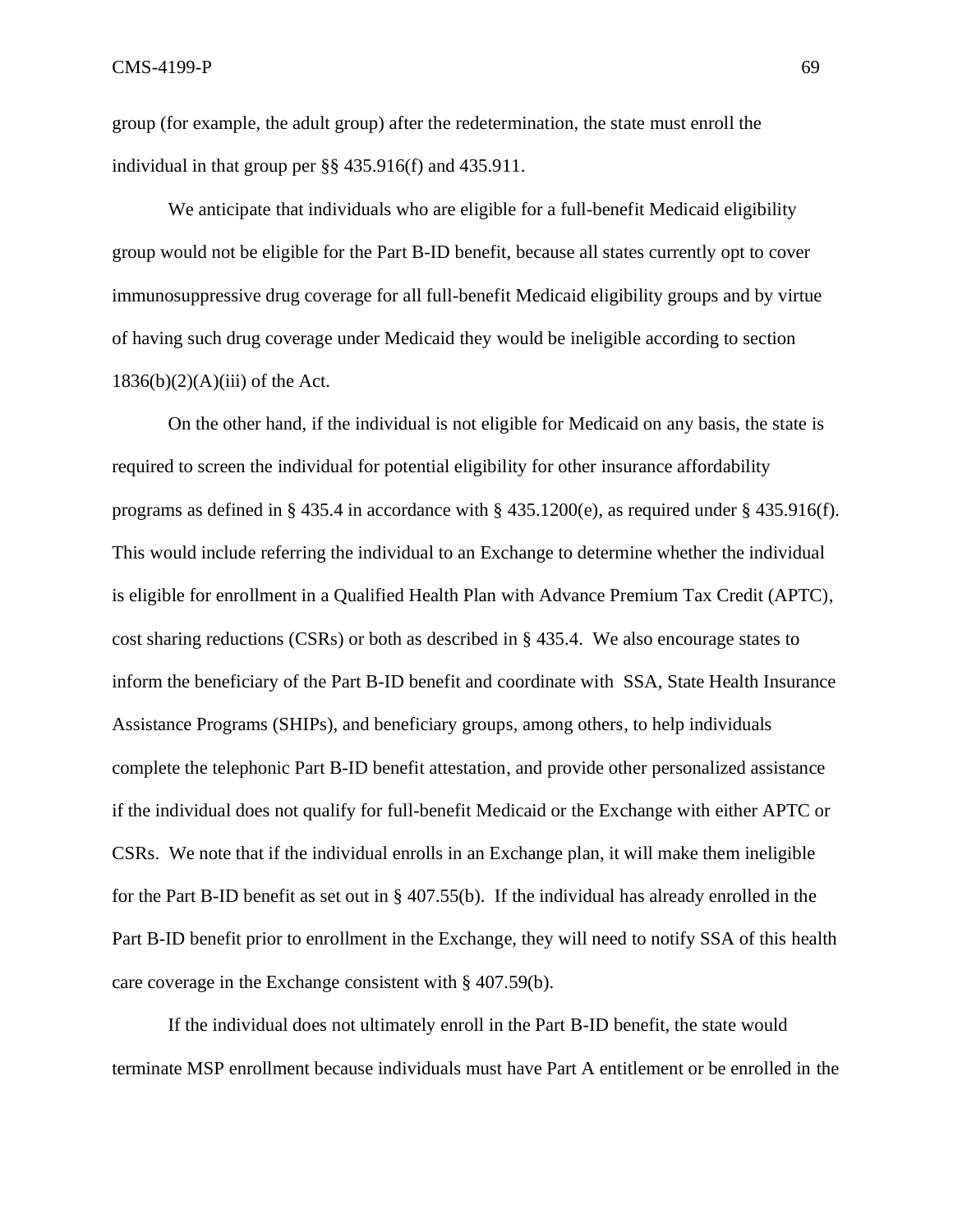Part B-ID benefit to be eligible for the MSPs under sections  $1905(p)(1)(A)$  and  $1902(a)(10)(E)(iii)$  and (iv) of the Act. Prior to termination, states must provide affected beneficiaries with advance notice and an opportunity for a fair hearing in accordance with § 435.917 and part 431, subpart E.

If, as a result of the redetermination process that must be completed prior to termination under § 435.916(f), the state identifies that the individual has completed the required attestation and would be enrolled in the Part B-ID benefit the month after Medicare entitlement based on ESRD ends (the end of the 36<sup>th</sup> month after the month in which the individual received a kidney transplant), the state must maintain the individual in the appropriate MSP eligibility group for payment of Part B-ID benefit premiums and, if eligible, cost-sharing, provided there are no other disqualifying changes in the income and resources of the individual under section § 435.911.

As noted previously, the changes to section 402(f) of the CAA expand the definition of QMB, SLMB, and QI to allow individuals to qualify for those MSPs based on their enrollment in the Part B-ID benefit and meeting the income and resource standards of MSPs. As such, as part of considering all bases of eligibility in the redetermination process under § 435.916(f)(1), states must consider the revised eligibility criteria in section 402(f) of the CAA and enroll individuals in MSP Part B-ID benefit who are enrolled in the Part B-ID benefit and meet the income and resource criteria for MSPs.

If an individual was enrolled in an MSP while entitled to Medicare on the basis of ESRD, their continued enrollment in MSPs for the Part B-ID benefit will ultimately depend on how quickly the state completes its redetermination, whether the individual has full Medicaid benefits (and whether the State plan would cover immunosuppressive drugs for the individual), and whether the individual enrolls in the Part B-ID benefit. If the state does not complete the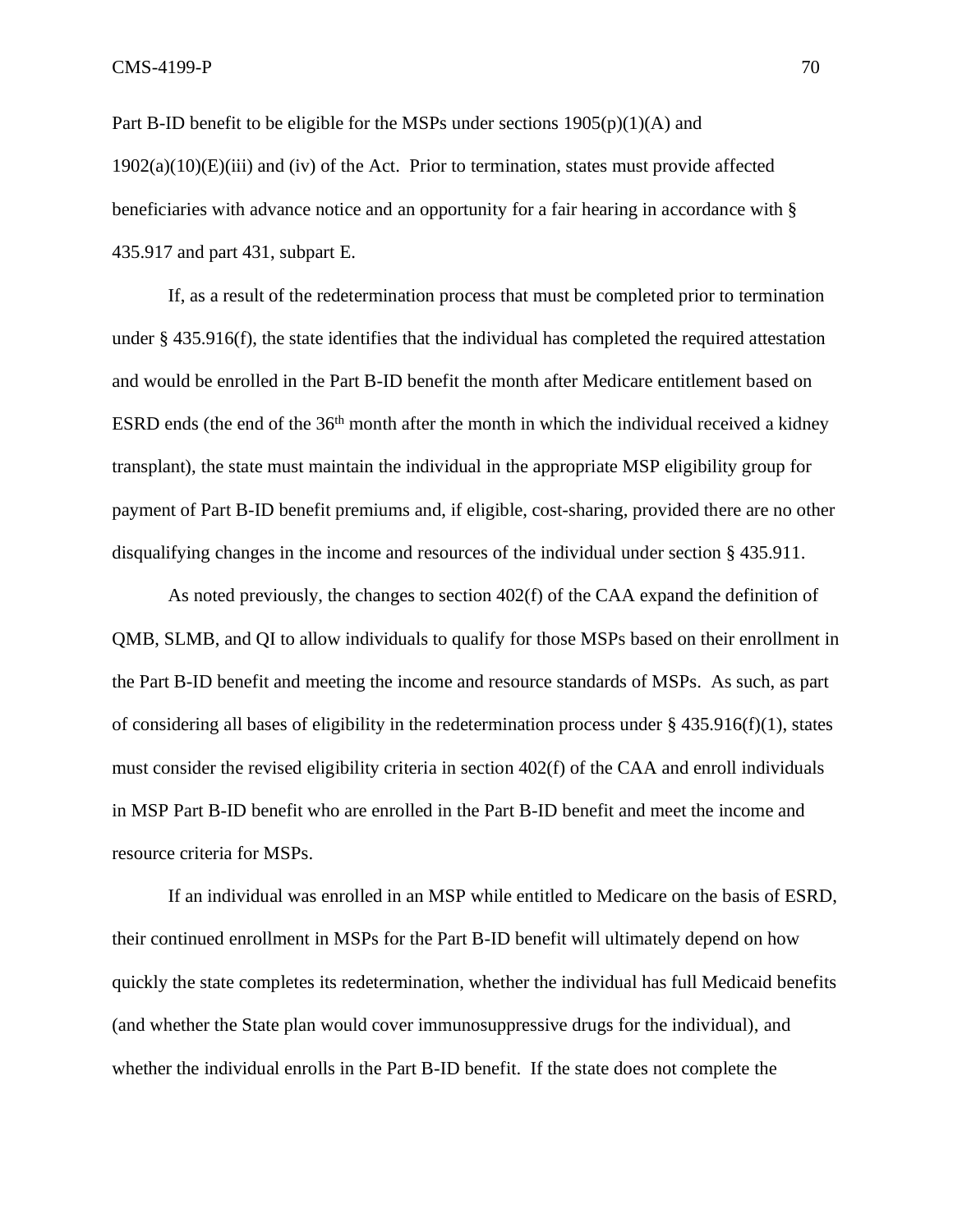redetermination process prior to the end of the  $36<sup>th</sup>$  month after the month in which the individual received a kidney transplant, when an individual's Medicare entitlement based on ESRD status ends under section 226A(b)(2) of the Act, and the individual had full Medicaid plus an MSP prior to the point at which their Medicare entitlement ends according to section 226A(b)(2) of the Act, the individual would retain full Medicaid until the redetermination is complete per § 435.930(b), but would lose MSP coverage when Medicare entitlement based on ESRD Medicare coverage expires. While states are required to continue furnishing Medicaid until the state determines an individual ineligible for Medicaid under § 435.930(b), the only medical assistance provided for MSPs is payment of Medicare premiums and sometimes cost-sharing. As such, when Medicare entitlement ends, states stop providing MSP coverage because the individual no longer has a Medicare benefit for which they owe premiums, deductibles, coinsurance and copayments. Beneficiaries losing MSP coverage under these conditions may remain eligible for Medicaid on another basis, and states must furnish the Medicaid coverage for which they are eligible until they are found to be ineligible under § 435.930(b).

If the state does not complete the redetermination process by the end of the  $36<sup>th</sup>$  month after the month in which the individual received a kidney transplant, when Medicare entitlement based on ESRD status would end, and the individual is enrolled only in an MSP and *does* complete the Part B-ID benefit attestation prior to losing Medicare based on ESRD status, then, under § 435.930(b), the individual would maintain enrollment in their current MSP until the redetermination is complete, and the MSP would cover the appropriate costs for the Part B-ID benefit. In this scenario, once CMS receives enrollment confirmation of the individual in the Part B-ID benefit from SSA, CMS systems will automatically switch the individual from state buy-in for Part B to the Part B-ID benefit buy-in and alert the state of the individual's new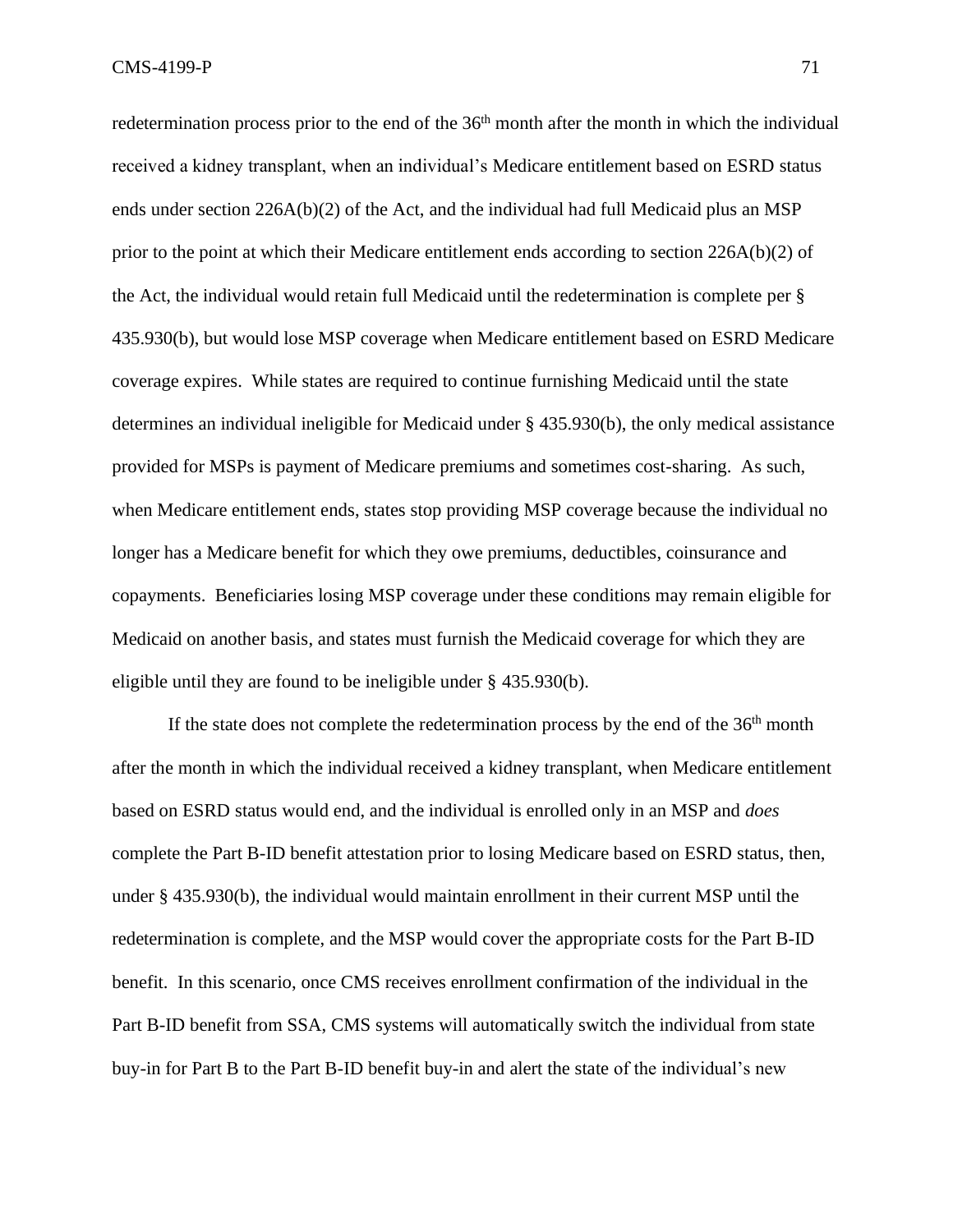enrollment and billing status. The reason for the difference in the outcome when the individual returns the attestation is that under § 435.930(b), the state must continue furnishing MSP because there would be a Medicare benefit to wrap around through coverage of premiums, deductibles, coinsurance and copayments.

If the state does not complete the redetermination process by the end of the  $36<sup>th</sup>$  month after the month in which the individual received a kidney transplant, when Medicare entitlement based on ESRD status would end, and the individual is enrolled only in an MSP and *does not* complete the Part B-ID benefit attestation prior to losing Medicare entitlement based on ESRD status, then the individual would not be entitled to coverage of immunosuppressive drugs therapy under section  $1836(b)(2)(B)$  of the Act or state payment of the premiums for the Part B-ID benefit because enrollment in the Part B-ID benefit is a pre-requisite to state payment of premiums under section 402(f) of the CAA.

After a kidney transplant, individuals must diligently take immunosuppressive drug therapy in order to avoid the rejection of the kidney.<sup>15</sup> In order to prevent gaps in coverage of such medication when individuals transition off Medicare entitlement based on ESRD status, for partial-benefit Medicaid beneficiaries (beneficiaries enrolled in an MSP and not full-benefit Medicaid), states will need to complete redeterminations regarding Medicaid eligibility under § 435.916(d) before individuals' Medicare eligibility based on ESRD status ends. While we note that these individuals could continue coverage under the MSP Part B-ID benefit if they complete the attestation, many of these individuals will be eligible for full-benefit Medicaid under the adult group described at §435.119 in all states that expanded Medicaid since the MSPs generally have an income limit up to 135 percent of the FPL and the adult group has an income

<sup>15</sup> https://www.medicare.gov/Pubs/pdf/10128-medicare-coverage-esrd.pdf.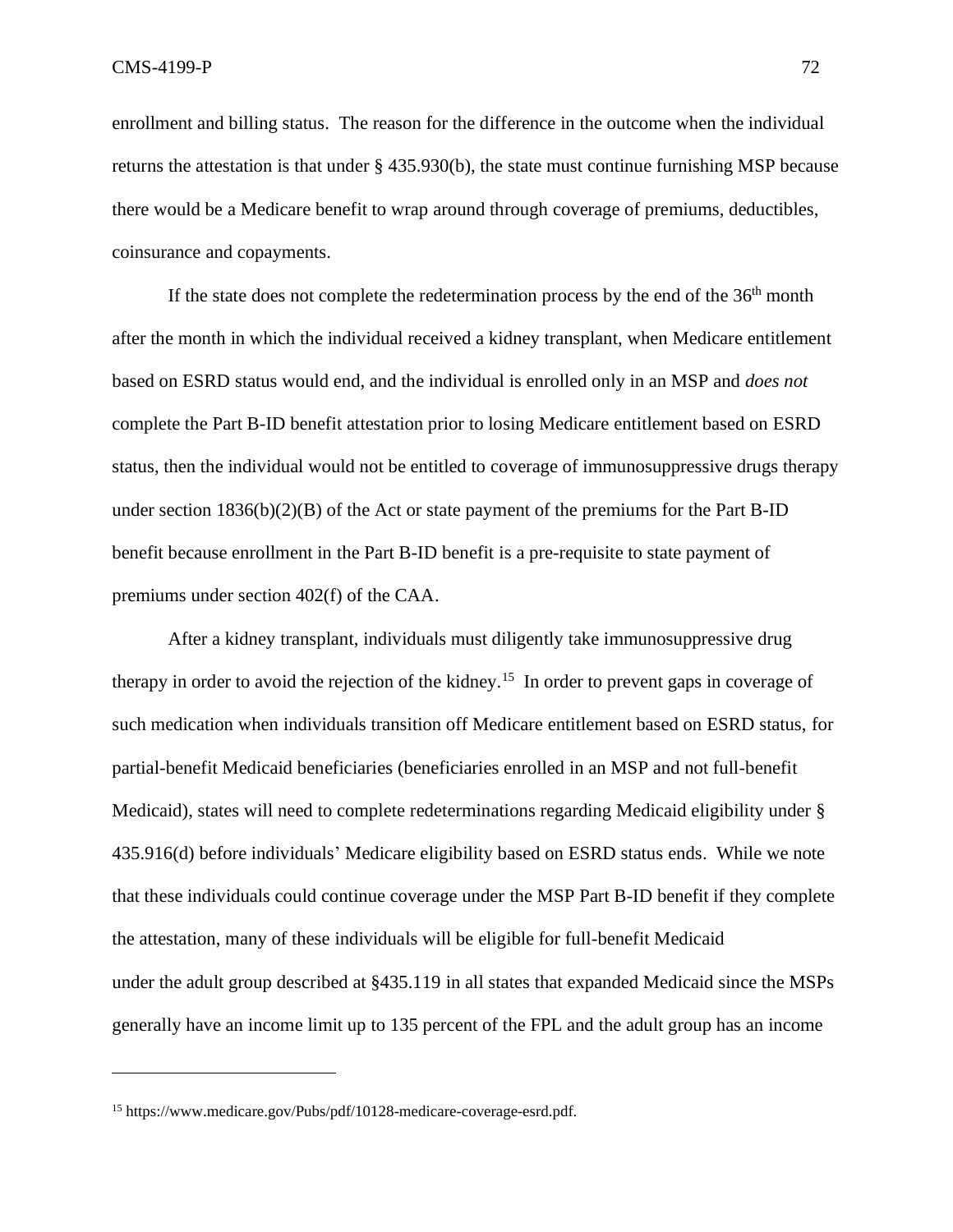limit up to 138 percent of the FPL. Enrolling individuals in adult group coverage at the outset instead of enrolling them retroactively is vastly preferable -- both to provide immediate coverage of their health coverage needs and to reduce administrative burden. Additionally, if these individuals are ultimately enrolled retroactively in full-benefit Medicaid after enrolling in the Part B-ID benefit—and these Medicaid benefits continue to include coverage of immunosuppressive drugs for the individual, the individuals will need to inform SSA that they have other insurance coverage in order for SSA to terminate them from the Part B-ID benefit in accordance with §407.62. These individuals will also need to ask their providers to submit all of their bills to Medicaid for payment beginning from the date Medicare entitlement based on ESRD status ended until the date of the new notice of determination of full Medicaid. For any immunosuppressive drugs received during that time, the individuals would need to ask their pharmacy to bill Medicaid for any Medicare copays paid by the individual because Medicaid would pay secondary to Medicare. As such, we are strongly recommending that states start an early advance redetermination process for those partial-benefit beneficiaries whose Medicare entitlement is based on ESRD status and who receive kidney transplants. As noted previously, during this redetermination process, we encourage states to reach out to individuals who are likely eligible for the MSP Part B-ID benefit to explain the Part B-ID benefit and if necessary, coordinate with SSA, SHIPs and beneficiary advocates to help them submit the attestation to enroll in the Part B-ID benefit, which will assist the state in enrolling them in the appropriate MSP. We are also exploring steps to conduct outreach and education for beneficiaries and multiple external partners, including those who regularly assist beneficiaries with health insurance counseling, regarding the most appropriate coverage options for MSP beneficiaries transitioning off Medicare entitlement based on ESRD. Additionally, CMS will be engaged and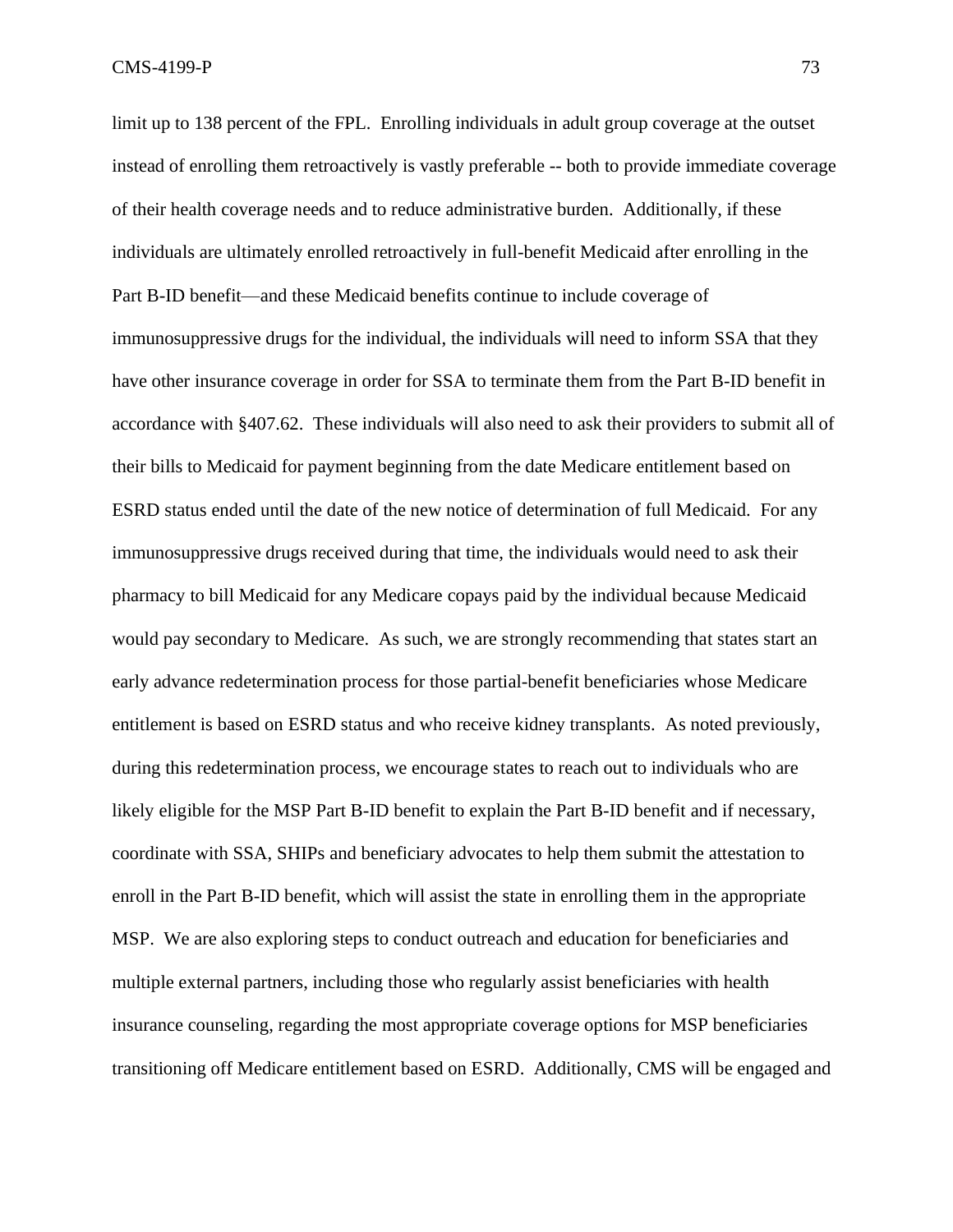able to assist beneficiaries in assessing their health care options and enrolling in the Part B-ID benefit as needed. We welcome comments regarding steps CMS can take to assist beneficiaries and promote awareness of coverage choices upon loss of the ESRD Medicare benefit with the goal of minimizing gaps in coverage and ensuring enrollment in the most comprehensive benefit available to them.

Both the early redetermination process and the outreach effort to beneficiaries will help reduce the risk of gaps in coverage for immunosuppressive drugs for this vulnerable beneficiary population.

We anticipate this early redetermination process and outreach effort will improve the customer service experience of kidney transplant recipients, consistent with t*he Executive Order on Transforming Federal Customer Experience and Service Delivery to Rebuild Trust in Government*. We also believe it will have a positive health equity impact consistent with the *Executive Order on Advancing Racial Equity and Support for Underserved Communities Through the Federal Government*. Finally, by helping to avoid gaps in Medicaid and Marketplace coverage, it is consistent with the *Executive Order on Strengthening Medicaid and the Affordable Care Act.* In general, individuals with ESRD are more likely to be from racial or ethnic minority groups.<sup>16</sup> Additionally, individuals who are younger, poorer and less educated have more difficulty affording transplant medication, which has led to lower rates of graft survival among those populations.<sup>17</sup> Making immunosuppressive drugs more affordable to

<sup>16</sup> See https://www.niddk.nih.gov/health-information/health-statistics/kidney-disease discussing that ESRD prevalence is about 3.7 times greater in African Americans, 1.4 times greater in Native Americans, and 1.5 times greater in Asian Americans.

<sup>&</sup>lt;sup>17</sup> Gordon, Elisa J., Prohaska, Thomas R., and Sehgal, Ashwin R. The Financial Impact of Immunosuppressant Expenses on New Kidney Transplant Recipients *Clin Transplant* 2008: 22, 736. Available at <https://www.ncbi.nlm.nih.gov/pmc/articles/PMC2592494/>.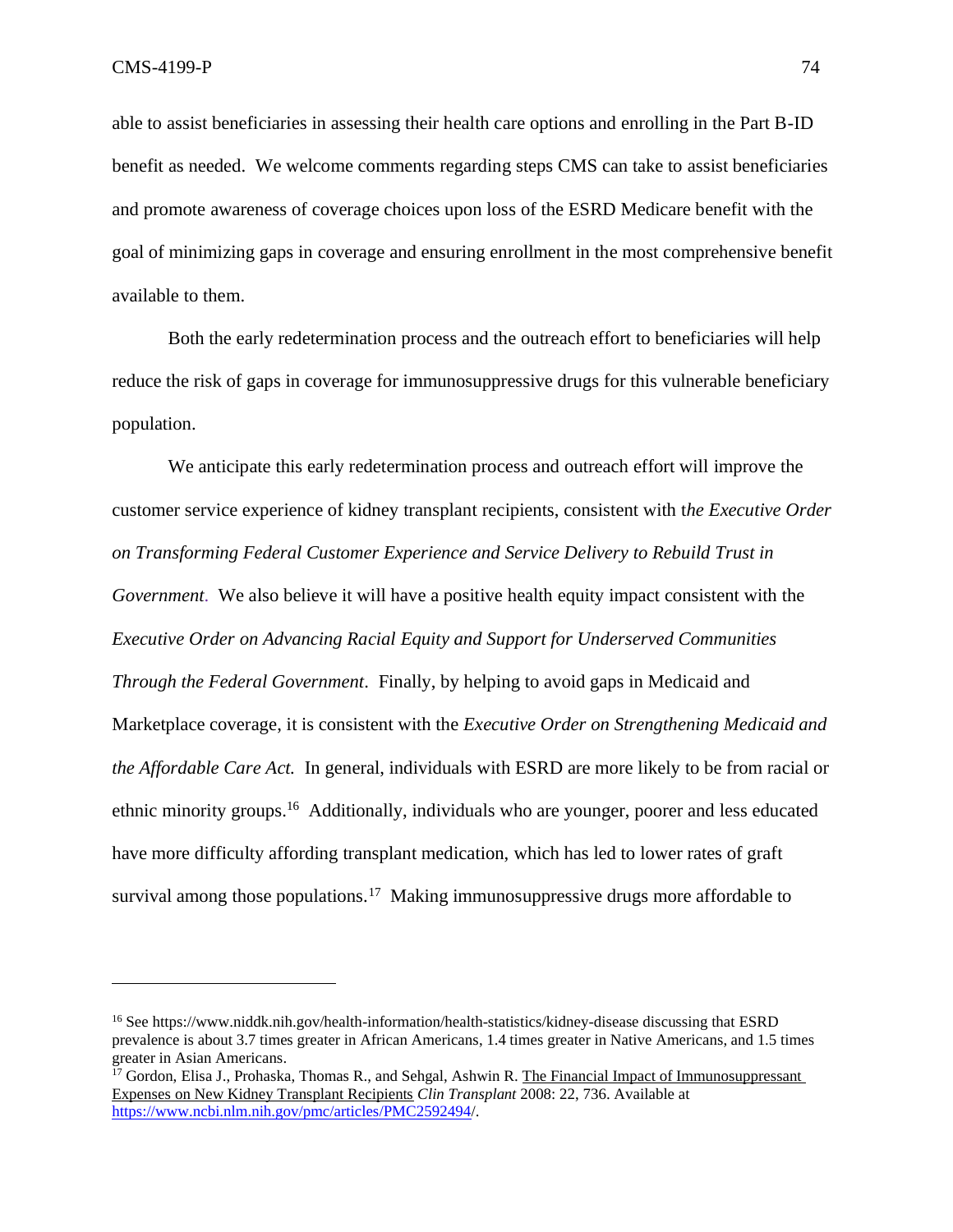individuals through MSPs would improve lower income individuals' access to immunosuppressive drugs critical to prevent transplant failure.

As discussed previously, if an individual who had MSP coverage while entitled to Medicare based on ESRD status fails to enroll in the Part B-ID benefit after losing Medicare entitlement based on ESRD status, by the end of the  $36<sup>th</sup>$  month after the month in which the individual received a kidney transplant the individual would also lose access to the MSPs after the state provides appropriate notice and fair hearing rights. However, an individual may reapply for the MSPs if they later enroll in the Part B-ID benefit under section 402(f) of the CAA. Moreover, if an individual did not previously enroll in an MSP while entitled to Medicare based on ESRD status, once they enroll in the Part B-ID benefit they may apply for and enroll in an MSP provided they meet the applicable eligibility criteria.

We note that states will be required to enroll individuals in an MSP if they are enrolled in the Part B-ID benefit, apply for an MSP, and meet the income and resource requirements of an MSP. As explained previously, section 402(f) of the CAA modified the eligibility requirements for QMB, SLMB, and QI at  $1905(p)(1)$  and  $1902(a)(10)(E(iii))$  and (iv) of the Act to make those MSPs available to individuals enrolled in the Part B-ID benefit. Thus, states must make an MSP eligibility determination for individuals who enroll in the Part B-ID benefit and apply for an MSP. If a state determines that individuals enrolled in the Part B-ID benefit meet the income and resource requirements for an MSP, the state must enroll those individuals in an MSP to pay for Part B-ID benefit premiums and cost-sharing, as applicable.

Finally, we note that individuals enrolled in the Part B-ID benefit and an MSP would lose coverage under both programs in any of four conditions described in §§ 407.62(a),(b),(d), and (e). Specifically, an individual's enrollment in both the MSPs and the Part B-ID benefit would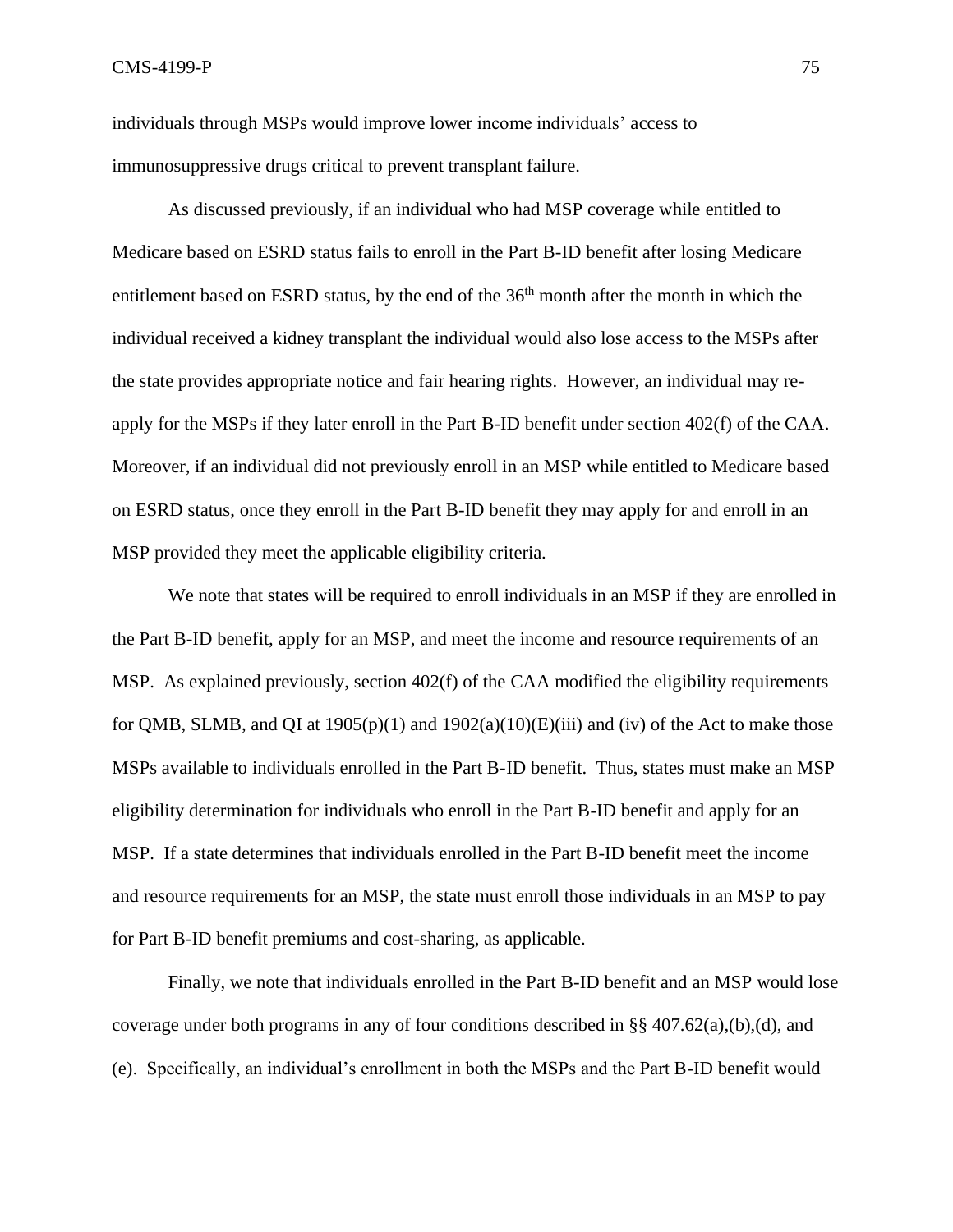end in accordance with § 407.62 if the individual (1) enrolls in other health insurance that makes them ineligible for the Part B-ID benefit as described in § 407.55(b); (2) becomes eligible for Medicare Part A on the basis of age, disability or ESRD status; (3) voluntarily terminates coverage; or (4) dies. In order to be eligible for MSPs, individuals must be entitled either to Part A under section 1905(p)(1)(A) and 1902(a)(E)(10) or the Part B-ID benefit as described in section 402(f) of the CAA. When individuals lose their entitlement to Medicare, they are terminated from MSPs after notice and fair hearing rights have been provided in accordance with § 435.917 and part 431, subpart E. As such, when individuals who are enrolled in an MSP for payment of Part B-ID benefit lose their underlying basis for enrollment in the Part B-ID benefit, they would no longer qualify for an MSP under section 402(f) of the CAA. In the first instance, if the individual is enrolled in an MSP based on his or her enrollment in the Part B-ID benefit, and they obtain other coverage that would make the individual ineligible for the Part B-ID benefit under section 1836(b)(2) of the Act, they would also no longer qualify for the MSP. In the second condition, if the individual is enrolled in an MSP based on his or her enrollment in the Part B-ID benefit, and they become entitled to Medicare based on age, disability or ESRD status, the Part B-ID benefit ends under section 1838(h)(4) of the Act; they would no longer be eligible for the MSP Part B-ID benefit. However, assuming there were no other disqualifying conditions, the individual would continue to be eligible for an MSP, which would then pay the Medicare Part B premiums and, if applicable, Part A premiums and cost-sharing on behalf of the individual, rather than the Part B-ID benefit premium. In the third condition, if the individual is enrolled in an MSP based on enrollment in the Part B-ID benefit and the individual voluntarily disenrolls from the Part B-ID benefit in accordance with section 1838(b)(1) of the Act, the individual would also become ineligible for the MSP Part B-ID benefit. Finally, if the individual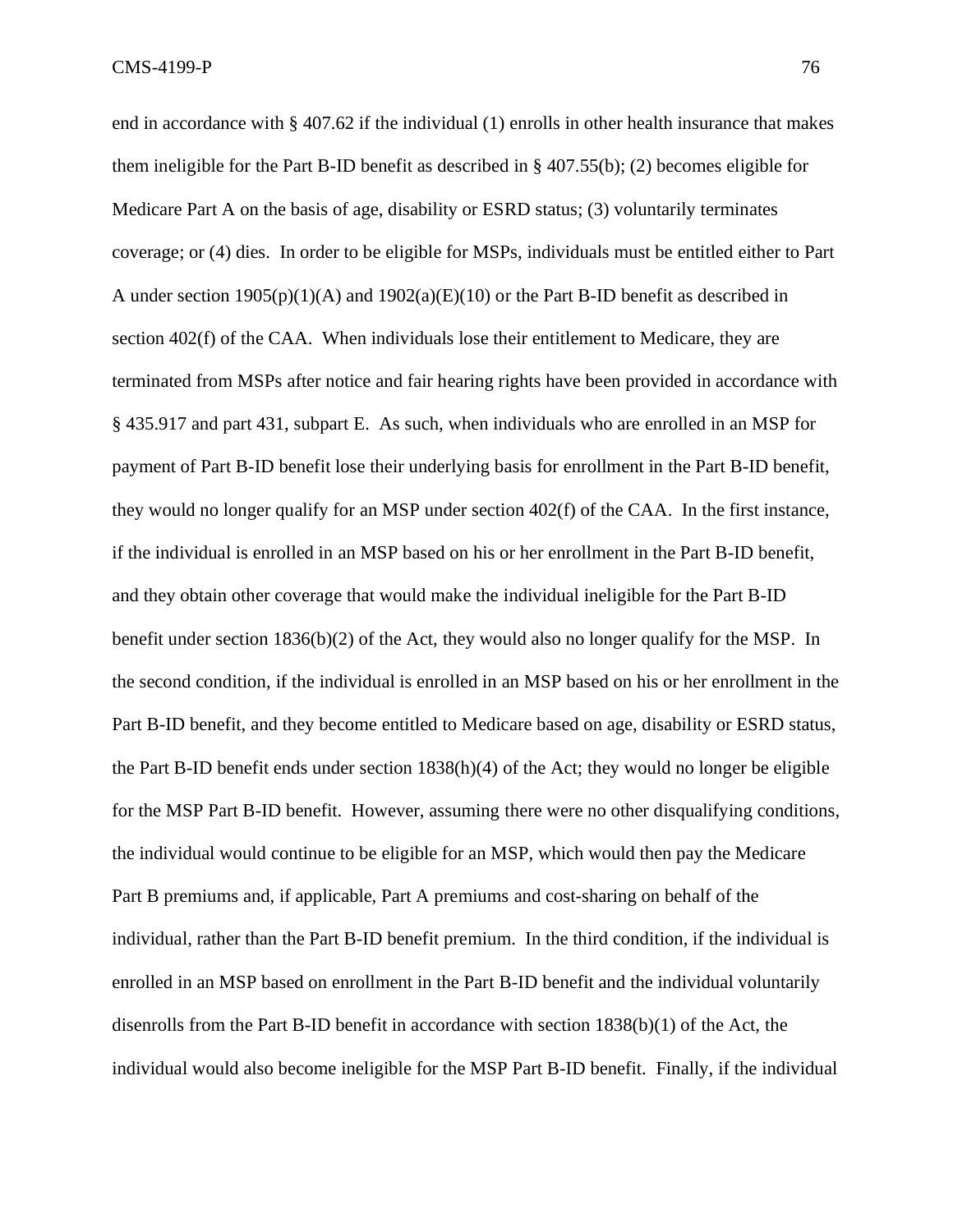is enrolled in an MSP based on his or her enrollment in the Part B-ID benefit and the individual dies, he or she is ineligible for the Part B-ID benefit under § 407.27(a), and would no longer be eligible for an MSP.

### 4. Part B-ID Benefit Premiums

The Secretary of the Department of Health and Human Services (HHS) is required by section 1839 of the Act to announce the Part B monthly actuarial rates for aged and disabled beneficiaries. These amounts, according to actuarial estimates, will equal, respectively, one half of the expected average monthly cost of Part B for each aged enrollee (age 65 or over) and one half of the expected average monthly cost of Part B for each disabled enrollee (under age 65). The standard monthly Part B premium represents roughly 25 percent of estimated program costs for aged enrollees and is calculated to be 50 percent of this aged actuarial rate, plus the \$3.00 repayment amount required under current law. (Although the costs to the program per disabled enrollee are different than for the aged, the statute provides that the two groups pay the same premium amount.) Premiums may be further adjusted based on an individual's conditions, such as based on late enrollment or reenrollment (§ 408.22), the income-related monthly adjustment amount (§ 408.28), or for beneficiaries subject to non-standard premiums (§ 408.20).

We are proposing to create a new paragraph § 408.20(f) to implement the requirements established under section 1839(j) of the Act and propose to modify other existing requirements for Part B premiums found in 42 CFR part 408 as required by statute for the Part B-ID benefit. We are proposing in § 408.20(f)(1), that beginning in 2022, as required by new section 1839(j) of the Act, the Secretary would determine and promulgate a monthly premium rate in September of each year for the succeeding calendar year for individuals enrolled only in the Part B-ID benefit. Such premium would be equal to 15 percent of an actuarial rate that represents 100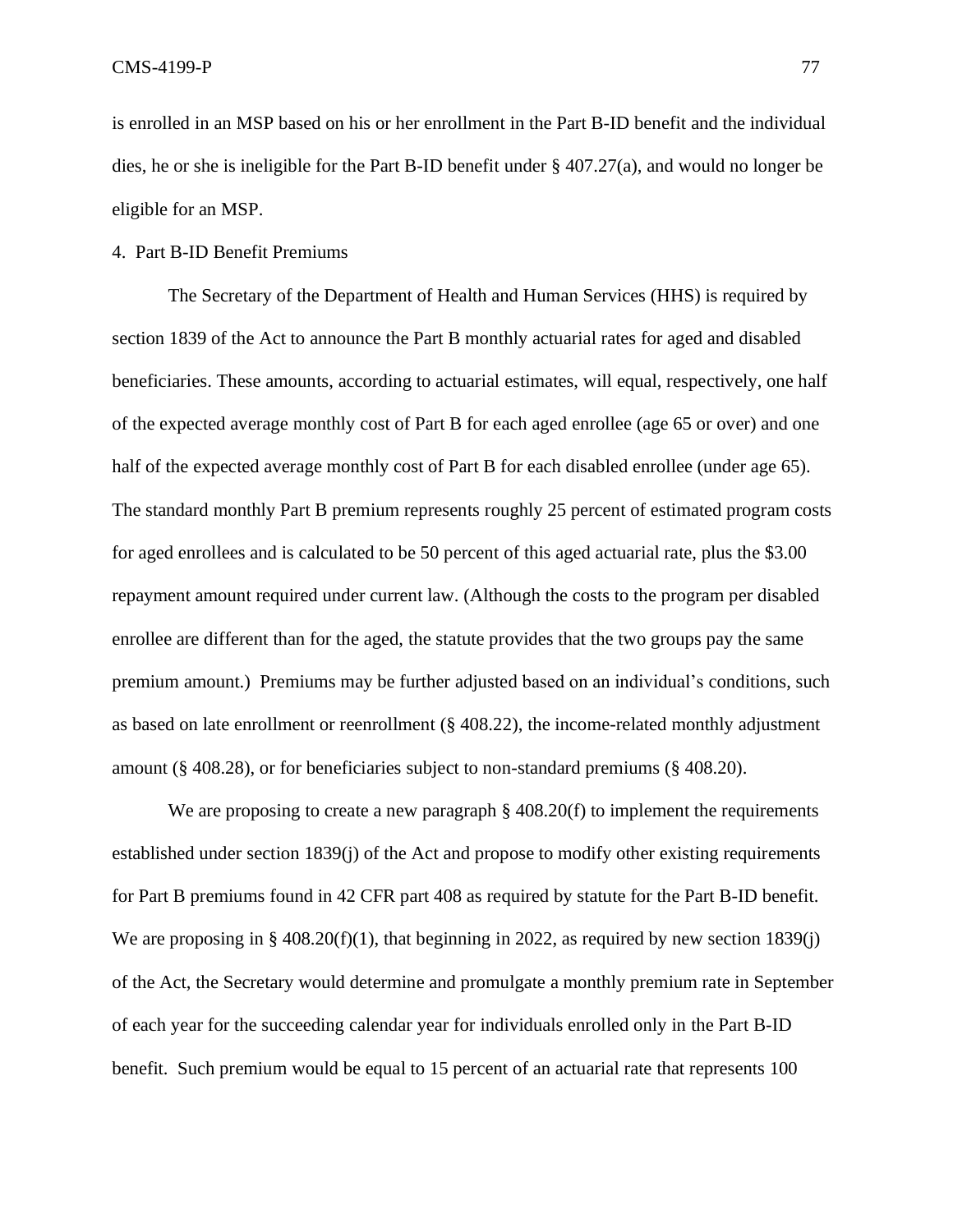percent of the estimated average monthly cost of Part B for each aged enrollee (age 65 or over). This amount is then rounded to the nearest \$0.10.

The standard 20 percent coinsurance and annual Part B deductible would apply to the Part B-ID benefit. As required under new section 1839(j) of the Act and other conforming changes of the Act, we are proposing in  $\S 408.20(f)(2)(i)$  that the Part B-ID benefit premium would be subject to adjustments specified in §§ 408.20(e) (Nonstandard premiums for certain cases), 408.27 (Rounding the monthly premium), and 408.28 (Increased premiums due to the income-related monthly adjustment amount (IRMAA)). In addition, under section 1839(j) of the Act, the Part B-ID benefit premiums are also not subject to the LEP. Accordingly, we are proposing to provide in section  $\S 408.20(f)(2)(ii)$  that premiums for the Part B-ID benefit would not be subject to increased premiums for late enrollment or reenrollment under § 408.22.

Section 1840 of the Act requires that for individuals receiving monthly railroad retirement or Social Security benefits or a civil service annuity, payment for Part B premiums for those individuals must generally be deducted from those payments. In light of these requirements, we are proposing in  $\S$  408.20(f)(3) that the collection of premiums for the Part B-ID benefit would follow the existing requirements governing the collection of Part B premiums set out in § 408.6 and part 408, subpart C of title 42. Under those provisions, if a beneficiary is receiving a monthly Social Security or Railroad retirement benefit, or civil service annuity, their Part B premium must typically be deducted from that monthly benefit. In conditions where an individual does not receive benefits of the sort described previously, premiums must be paid by direct remittance; in such cases CMS bills the beneficiary directly.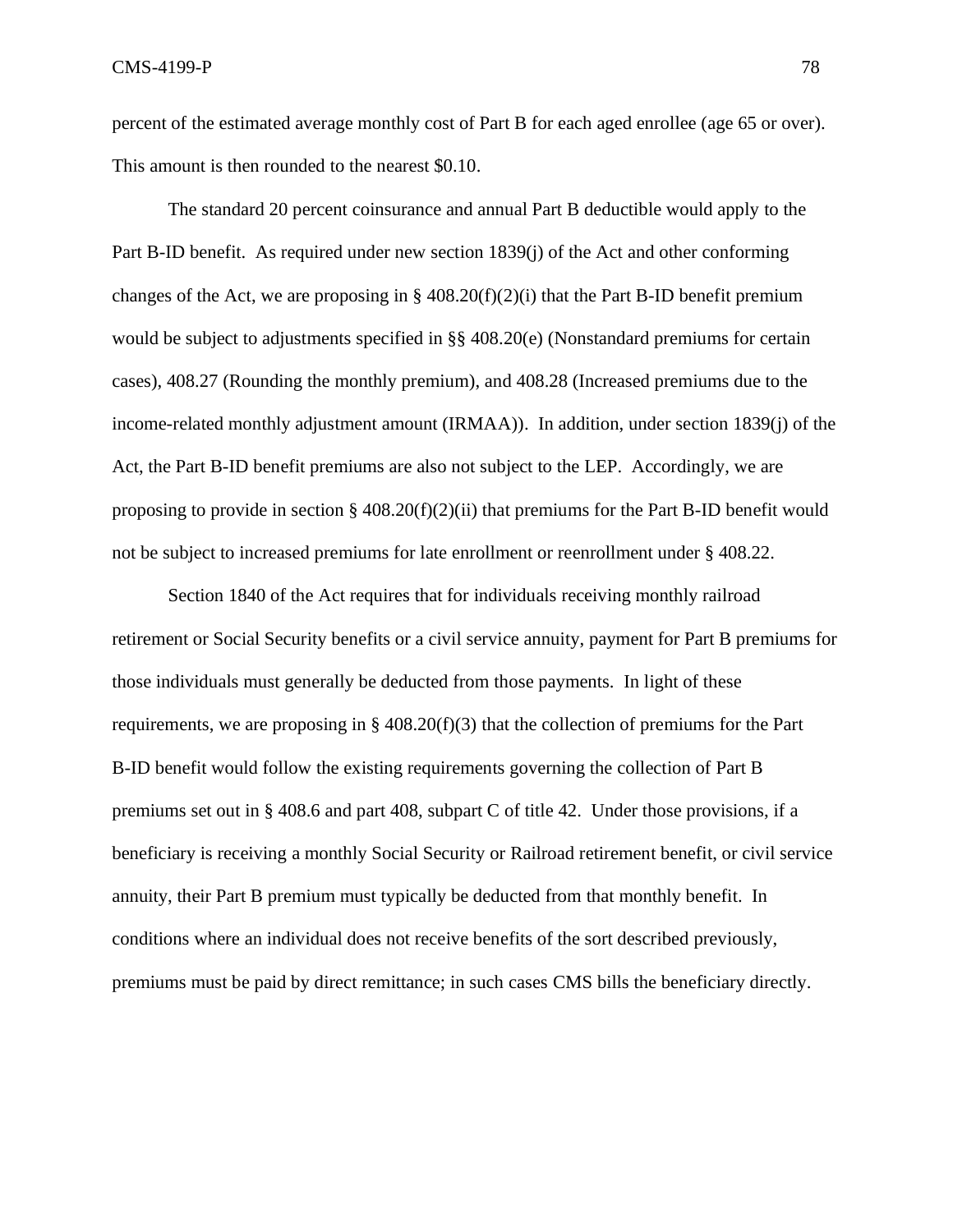## 5. Conforming Changes

Certain individuals are entitled to hospital insurance coverage under Medicare Part A on the basis of ESRD, as provided under section 226A of the Act. Section 406.13(f)(2) currently specifies that the period of entitlement to Medicare Part A for individuals whose Medicare entitlement is based on ESRD ends with the end of the 36<sup>th</sup> month after the month in which the individual has received a kidney transplant. We are proposing to revise  $\S$  406.13(f)(2) to provide that beginning January 1, 2023, individuals no longer entitled to Part A benefits due to their coverage ending at the end of the  $36<sup>th</sup>$  month after the month in which the individual received a kidney transplant, may be eligible to enroll in Part B solely for purposes of coverage of immunosuppressive drugs as described in § 407.55.

Medicare Part B covers health services including prescription drugs used in immunosuppressive therapy furnished to an individual who receives an organ transplant for which Medicare payment is made. Section 410.30(b) currently lays out the requirements governing eligibility for coverage of prescription drugs used in immunosuppressive therapy, stating that coverage is only available for prescription drugs used in immunosuppressive therapy, furnished to an individual who received an organ or tissue transplant for which Medicare payment is made, and provided the individual is eligible to receive Medicare Part B benefits. Chapter 15 of the Medicare Benefit Policy Manual, section 50.5.1<sup>18</sup>, lists some of the Food and Drug Administration (FDA)-approved, specifically labeled immunosuppressive drugs. They are: Sandimmune (cyclosporine), Imuran (azathioprine), Atgam (antithymocyte globulin), Orthoclone OKT3 (Muromonab-CD3), Prograf (tacrolimus), Celicept (mycophenolate mefetil, Daclizumab (Zenapax); Cyclophosphamide (Cytoxan); Prednisone; and Prednosolone. However, this is not

<sup>18</sup> <https://www.cms.gov/Regulations-and-Guidance/Guidance/Manuals/Downloads/bp102c15.pdf>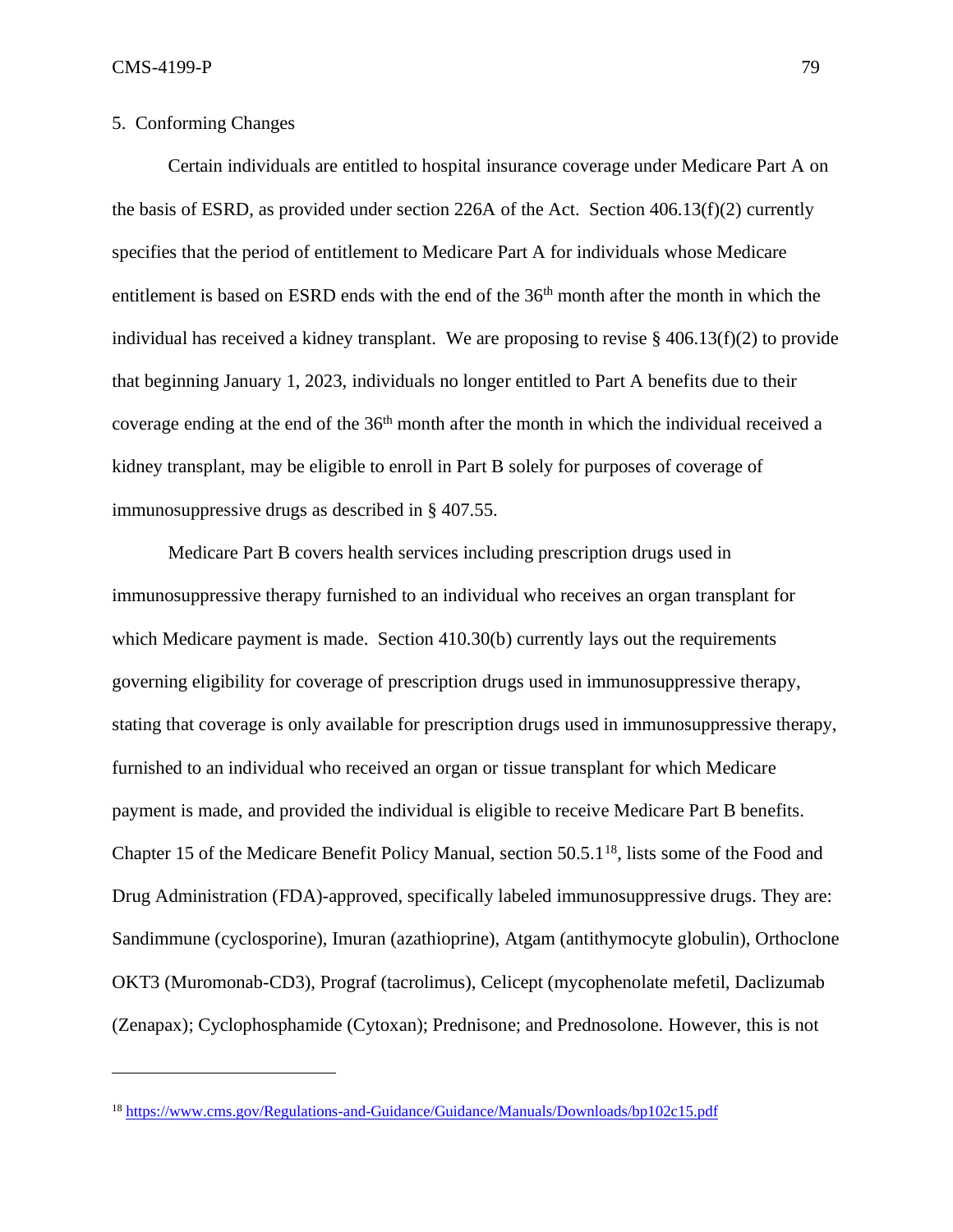intended to be an all-inclusive list and is subject to change. The manual guidance states that CMS *"expects contractors to keep informed of FDA additions to the list of the immunosuppressive drugs."* This expectation would carry over to the Part B-ID benefit. Medicare Administrative Contractors have issued Local Coverage Determinations on this topic and, generally speaking (using Local Coverage Determination #L33824 as an example<sup>19</sup>). covered immunosuppressive drugs are oral tablets or capsules. However, certain immunosuppressive drugs may be intravenously infused or intramuscularly injected. The majority of the immunosuppressive drugs have generic equivalents; however, certain newer agents remain available as brand only.

A beneficiary will typically gain access to the drug through a pharmacy, where applicable supplying fees to pharmacies (as described in section  $1842(0)(6)$  of the Act) are paid. However, where the conditions require an infused or injectable immunosuppressive therapy, these would be administered in the physician office or outpatient setting. In this case of Part B-ID, only the cost of the drug would be covered (not the service of administration). Immunosuppressive therapies covered under Part B are paid based on pricing methodology in 1847A of the SSA (typically, this is an ASP-based payment limit). Payment limits for many immunosuppressive therapies can be found on the ASP Drug Pricing File<sup>20</sup>, which is updated quarterly. Cost sharing is typically 20 percent.

We are proposing to revise § 410.30(b) to specify that beginning January 1, 2023, individuals who meet the requirements as specified in section § 407.55 are eligible to receive Medicare Part B benefits for purposes of § 410.30(b).

<sup>19</sup> <https://www.cms.gov/medicare-coverage-database/search.aspx>

<sup>20</sup> <https://www.cms.gov/Medicare/Medicare-Fee-for-Service-Part-B-Drugs/McrPartBDrugAvgSalesPrice>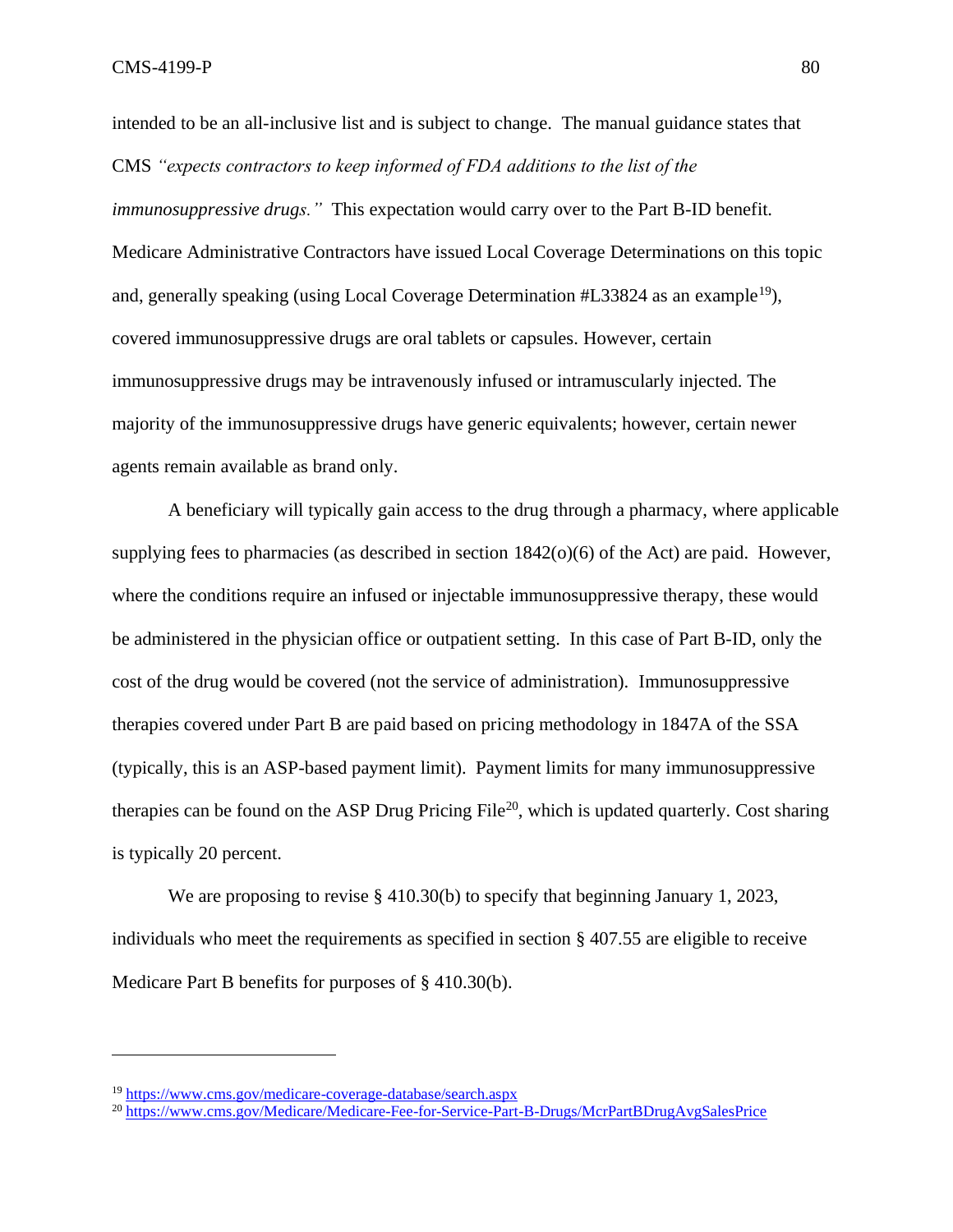An individual is eligible for enrollment into a Part D plan if certain conditions are met, as set out in section 1860D-1(a) of the Act. Section  $423.30(a)(1)(i)$  of the regulations establishes that an individual is eligible for Part D if they have Medicare benefits under Part A or are enrolled in Medicare Part B. Section  $423.30(a)(1)(i)$  would be revised to specify that an individual is eligible for Part D if they are entitled to Medicare benefits under Part A or enrolled in Part B, but does not include an individual enrolled solely in Part B for coverage of immunosuppressive drugs under § 407.1(a)(6).

Section 402 of the CAA states that the Secretary may conduct public education activities to raise awareness of the availability of more comprehensive, individual health insurance coverage (as defined in section 2791 of the Public Health Service Act) for individuals eligible under section 1836(b) of the Act to enroll or to be deemed enrolled in the medical insurance program established under this part for purposes of coverage of immunosuppressive drugs.

As a part of implementation, CMS will conduct education and outreach across the broad span of partners (that is, beneficiary advocacy groups, providers, associations, etc.) to ensure awareness and understanding of this benefit. Also, we note that all appropriate beneficiary notices, such as the Medicare based on ESRD pre-termination notice, (discussed in this proposed rule), the notice that will be provided to individuals who were previously terminated from Medicare based on ESRD to inform of the Part B-ID benefit, as well as the annual notice to individuals that have the Part B-ID benefit, will include information on the availability of, and contact information for, other comprehensive coverage that an individual may want to explore, such as Marketplace or Medicaid coverage. Additionally, as discussed in section II.B.3, we are encouraging states to provide education and assistance to individuals as part of the Medicaid redetermination process. We are also exploring steps to conduct outreach and education for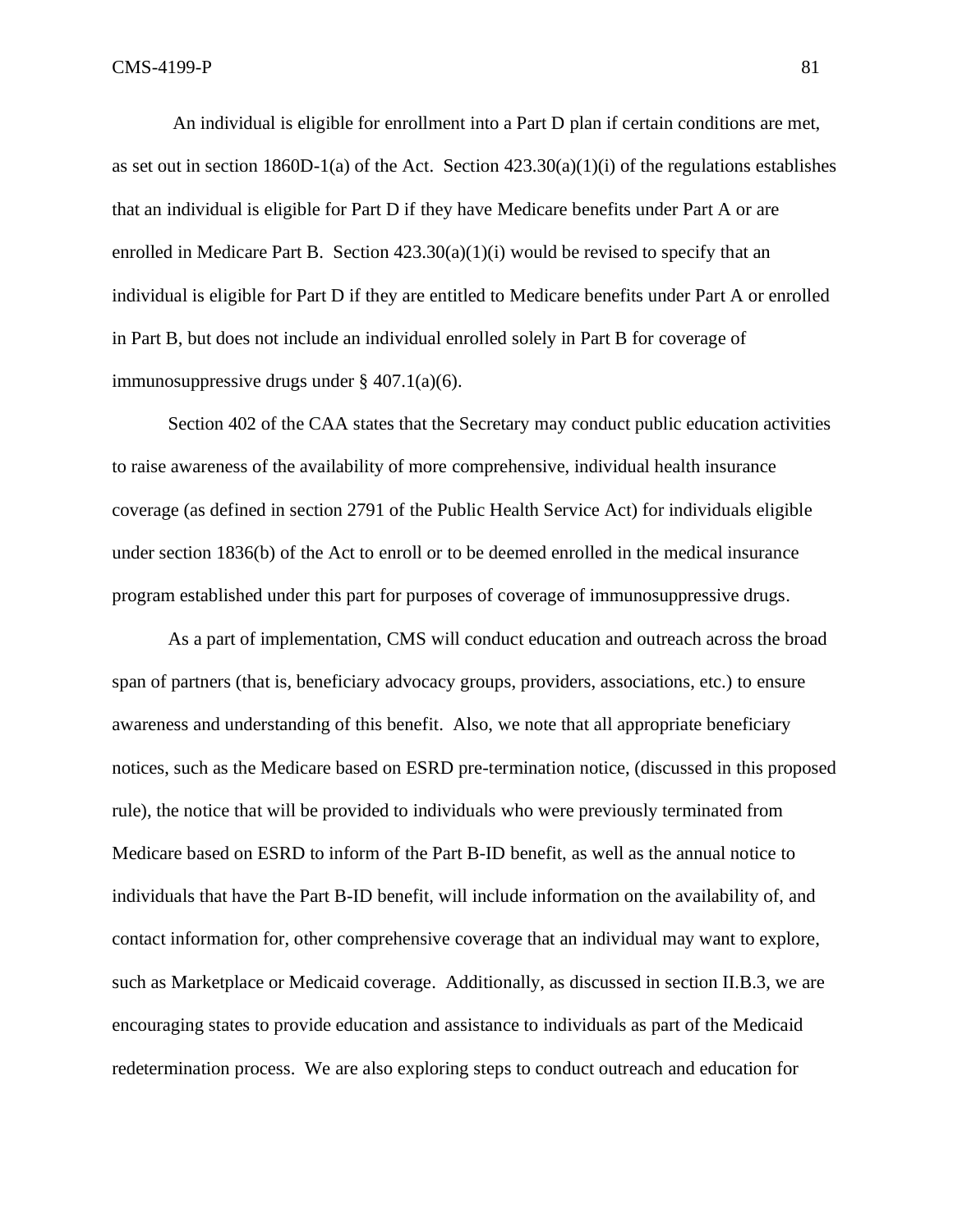beneficiaries and multiple external partners, including those who regularly assist beneficiaries with health insurance counseling, regarding the most appropriate coverage options for MSP beneficiaries transitioning off Medicare entitlement based on ESRD.

We welcome comments on our proposals implementing the Part B-ID benefit for eligible individuals.

# C. Proposal on Simplifying Regulations Related to Medicare Enrollment Forms (§ 406.7 and 407.11)

We propose to revise §§ 406.7 and 407.11 to remove references to specific forms that are used to enroll in Medicare Part A and Part B, respectively. This is an administrative change that would simplify existing regulations and would have no impact on current eligibility requirements or enrollment processes or the use or availability of these forms. We propose to continue to update our forms, including form numbers, and the conditions in which each form is used, through subregulatory guidance because these are procedural, and not substantive rules.

Identifying each form in regulation as we have historically done means that rulemaking is required to change the description of those forms or the numbers of the forms, which in turn makes it challenging for CMS and SSA to update forms or to adopt new forms or new applications of existing forms as necessary. For example, the CMS-18-F-5 is currently described in §§ 406.7 and 407.11 as an application for Part A and Part B for individuals who are not eligible for benefits through Social Security or under the Railroad Retirement Act. CMS and SSA decided that the form should be used for all Part A enrollments irrespective of individual enrollee's eligibility for retirement benefits. OMB approved the use of the form under this new scope. However, in order to carry out this change, it would be necessary to revise our regulations at §§ 406.7 and 407.11 to reflect the revised uses of the form. Similarly, listing the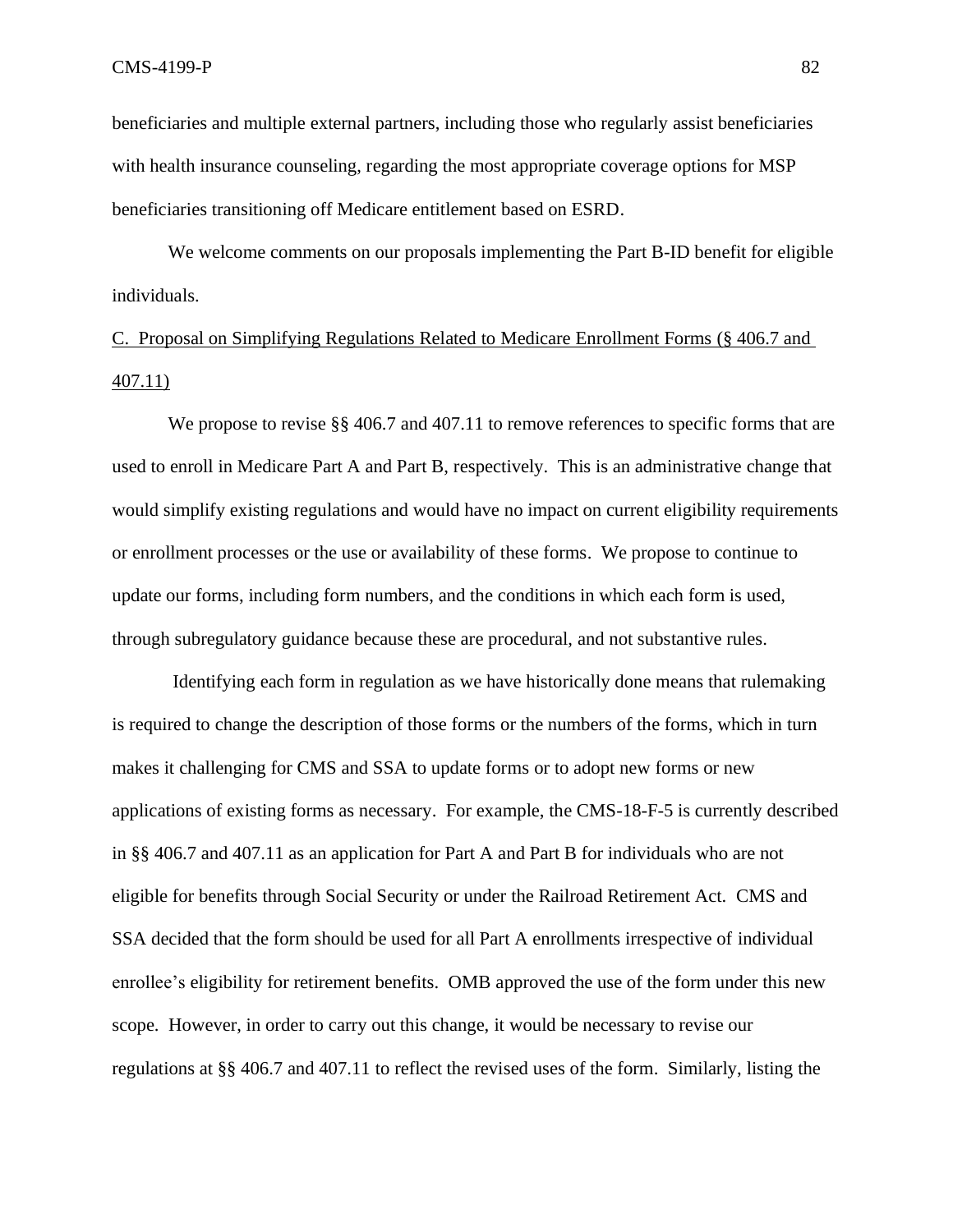forms in regulation also means that rulemaking is necessary to update our regulations when forms are removed from use. Currently § 407.11 lists the forms 40-D and 40-F, which are obsolete.

We are proposing to change our regulations in §§ 406.7 and 407.11 to remove all references to specific enrollment forms that are used to apply for entitlement under Medicare Part A and enrollment under Medicare Part B. Specifically, we are revising § 406.7 to provide that forms used to apply for Medicare entitlement are available free of charge by mail from CMS or at any Social Security branch or district office or online at the CMS and SSA websites. We are also proposing to make technical edits to the text to state that an individual who files an application for monthly Social Security cash benefits as defined in § 400.200 to apply also applies for Medicare entitlement if he or she is eligible for hospital insurance at that time. Similarly, we are revising § 407.11 to provide that forms used to apply for enrollment under the supplementary medical insurance program are available free of charge by mail from CMS, or at any Social Security branch or district office and online at the CMS and SSA websites. These changes would allow both agencies to quickly adapt to the needs of beneficiaries by adding, removing, or updating forms as necessary. We believe that the form numbers and descriptions would be disseminated most appropriately through sub-regulatory guidance.

We are also proposing a technical change in the last paragraph of § 406.7 to refer to "monthly Social Security benefits" instead of "monthly social benefits."

# D. Modernizing State Payment of Medicare Premiums (§§ 400.200, 406.21, 406.26, 407.40 through 407.48, 431.625, 435.4, 435.123 through 126)

CMS seeks to modernize the Medicare Savings Programs through which states cover Medicare premiums and cost-sharing. As part of these efforts, we are proposing to update the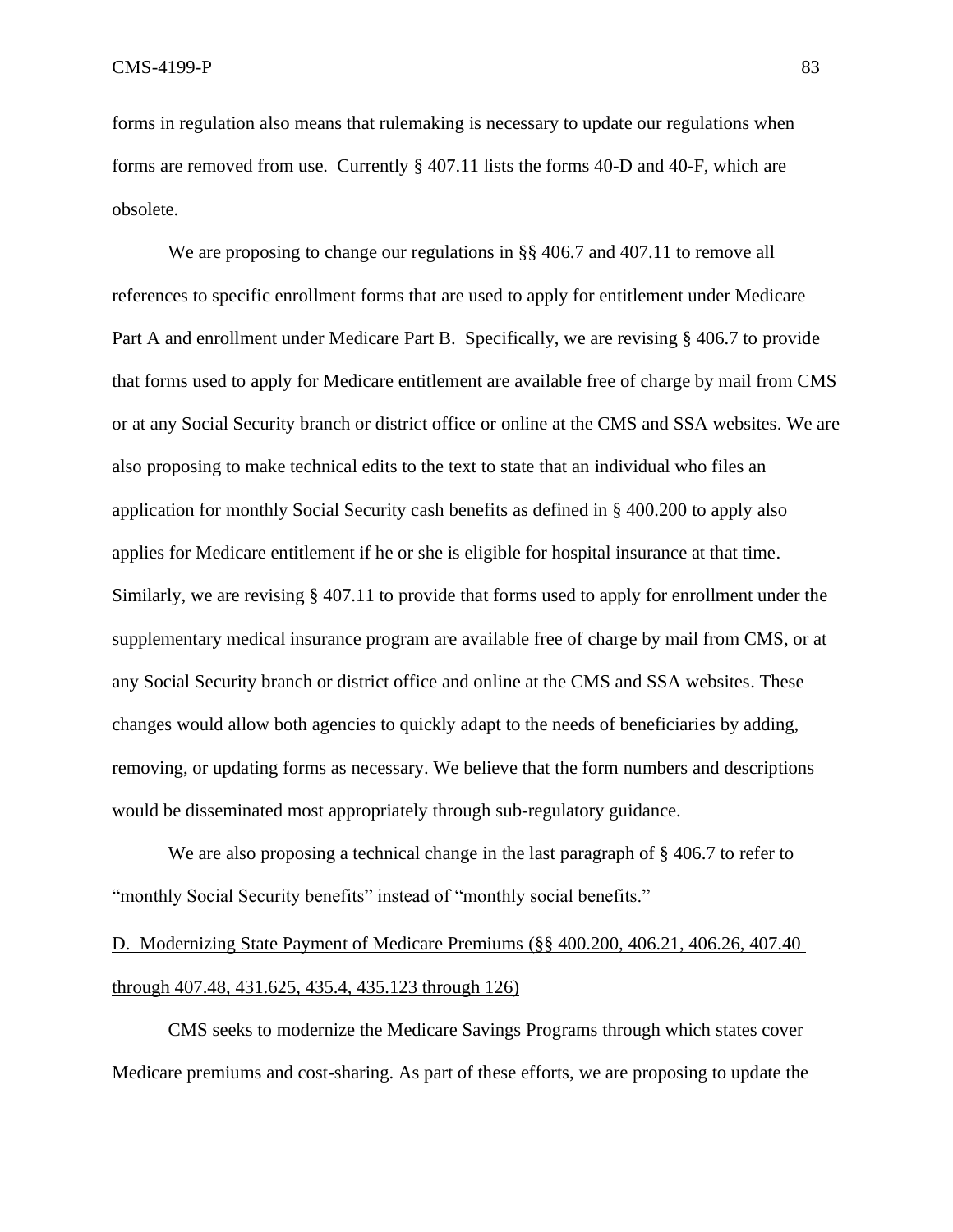various federal regulations that affect a state's payment of Medicare Part A and B premiums for beneficiaries enrolled in the Medicare Savings Programs and other Medicaid eligibility groups. Specifically, CMS is proposing updates at (1) § 406.21, which was last revised in 1996; (2)  $\S$ § 406.26, and 407.40 through 48, which were last revised in 1991;<sup>21</sup> (3) § 431.625, which was last revised in 1988; and (4) § 400.200, which was last revised in 1983. We also propose to add new §§ 435.123 through 435.126 and to revise § 435.4 to codify in CMS Medicaid regulations the Medicare Savings Programs under section  $1902(a)(10)(E)$  of the Act.

Our proposed rulemaking includes policy proposals to modernize the state buy-in program and technical updates to reflect statutory changes over the last three-plus decades. We also propose to codify in the regulations certain administrative practices that have evolved over the years and seek comment on alternative policies we considered that might be adopted in a final rule based on comments received. The provisions described in this section of the rule would clarify minimum requirements for the state payment of Medicare premiums and options for states to streamline eligibility and enrollment in the Medicare Savings Programs and other Medicaid eligibility groups. We believe that our proposals would improve the customer service experience of dually eligible beneficiaries under *Executive Order on Transforming Federal Customer Experience and Service Delivery to Rebuild Trust in Government*. We anticipate our proposals will also advance health equity by improving low income individuals' access to continuous, affordable health coverage and use of needed health care consistent with *Executive* 

<sup>&</sup>lt;sup>21</sup> We note that CMS made a minor technical update to  $\S$  407.42 to remove the reference to the obsolete regulatory provision, § 435.114 (Individuals Who Would Be Eligible for AFDC Except for Increased OASDI in the Income Under Pub. L. 92–336) in the November 30, 2016 **Federal Register** (81 FR 86382), entitled "Medicaid and Children's Health Insurance Programs: Eligibility Notices, Fair Hearing and Appeal Processes for Medicaid and Other Provisions Related to Eligibility and Enrollment for Medicaid and CHIP," (hereinafter referred to as the November 2016 final rule).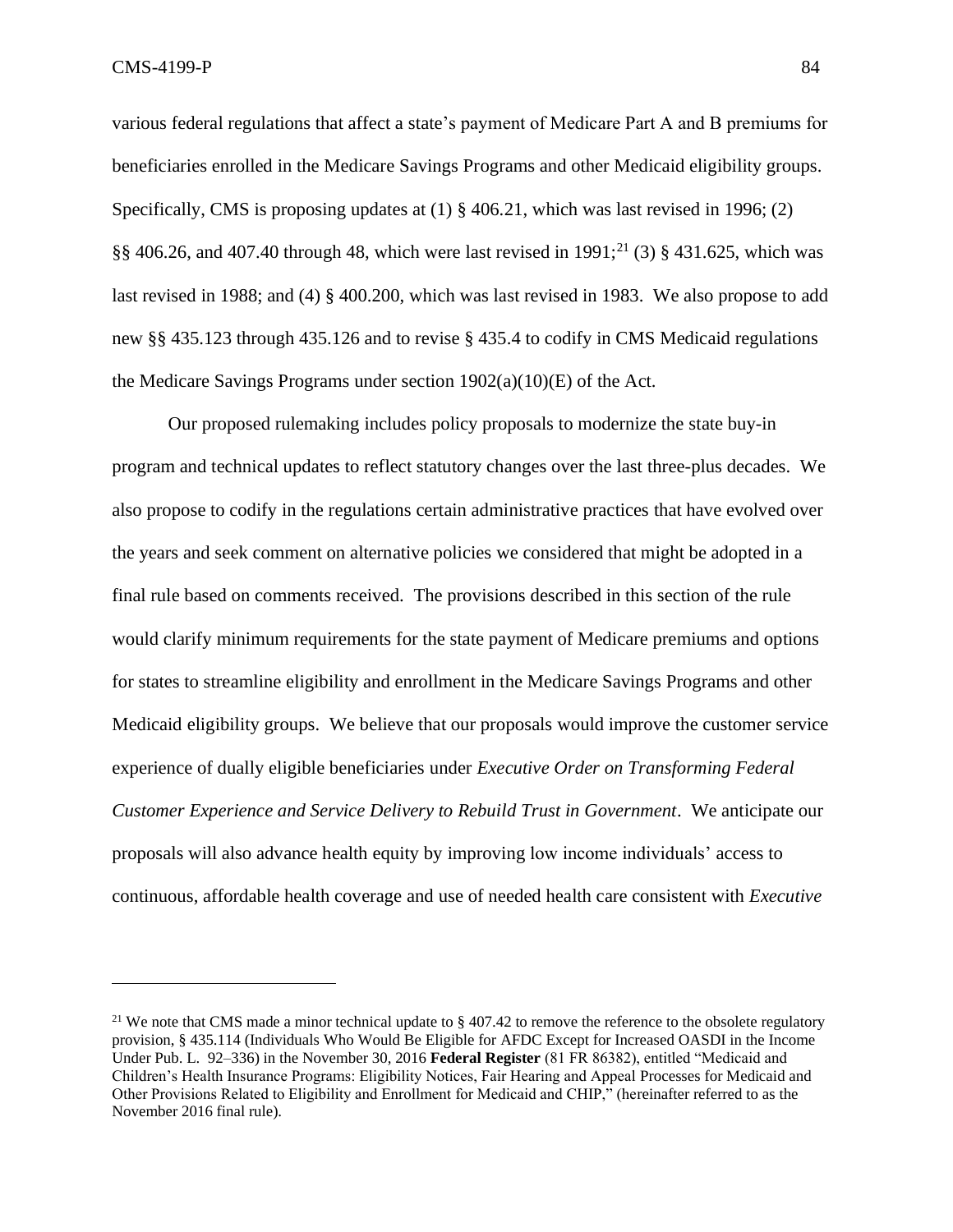*Order on Advancing Racial Equity and Support for Underserved Communities Through the Federal Government*.

1. State Plan Amendment as Agreement between State and CMS (§ 407.40)

Section 1843 of the Act provides for "agreements" between a state Medicaid agency and the Secretary to facilitate the payment of Part B premiums for Medicare-eligible Medicaid beneficiaries ("buy-in agreements"). All states currently have elected to enter into such agreements, and process Part B premium payments as provided under section 1843 of the Act. Under section  $1818(g)$  of the Act, starting January 1, 1990, states could expand their buy-in agreements to enroll Qualified Medicare Beneficiaries (QMBs) in Premium Part A, with the state paying the Part A premiums on their behalf. As of the date of this proposed rule, 36 states and the District of Columbia include the payment of Part A premiums for QMBs in their buy-in agreement ("Part A buy-in states"), but 14 states use the group payer arrangement to pay Part A on behalf of QMBs under  $\S$  406.32(g) ("group payer states").<sup>22</sup>

To execute agreements under section 1843 of the Act, the Secretary and states initially signed free-standing, written agreements that defined the then-scope of a state's buy-in agreement for Part B and bind the states to follow federal regulations and guidance under section 1843 of the Act. However, none of these original signed agreements have been updated for decades, despite ensuing federal statutory requirements and agreed-upon changes to state or federal buy-in policy. In fact, there have been no amendments since 1992 to any of the freestanding written agreements currently in place. None of the freestanding written agreements were modified to include buy-in for premium Part A under section  $1818(g)$  of the Act. For

<sup>&</sup>lt;sup>22</sup> The group payer arrangement allows certain parties (for example, states) to pay Part A premiums for a class of beneficiaries. See Program Operations Manual System (POMS) HI 01001.230 Group Collection-General at [http://policynet.ba.ssa.gov/poms.nsf/lnx/0601001230.](http://policynet.ba.ssa.gov/poms.nsf/lnx/0601001230)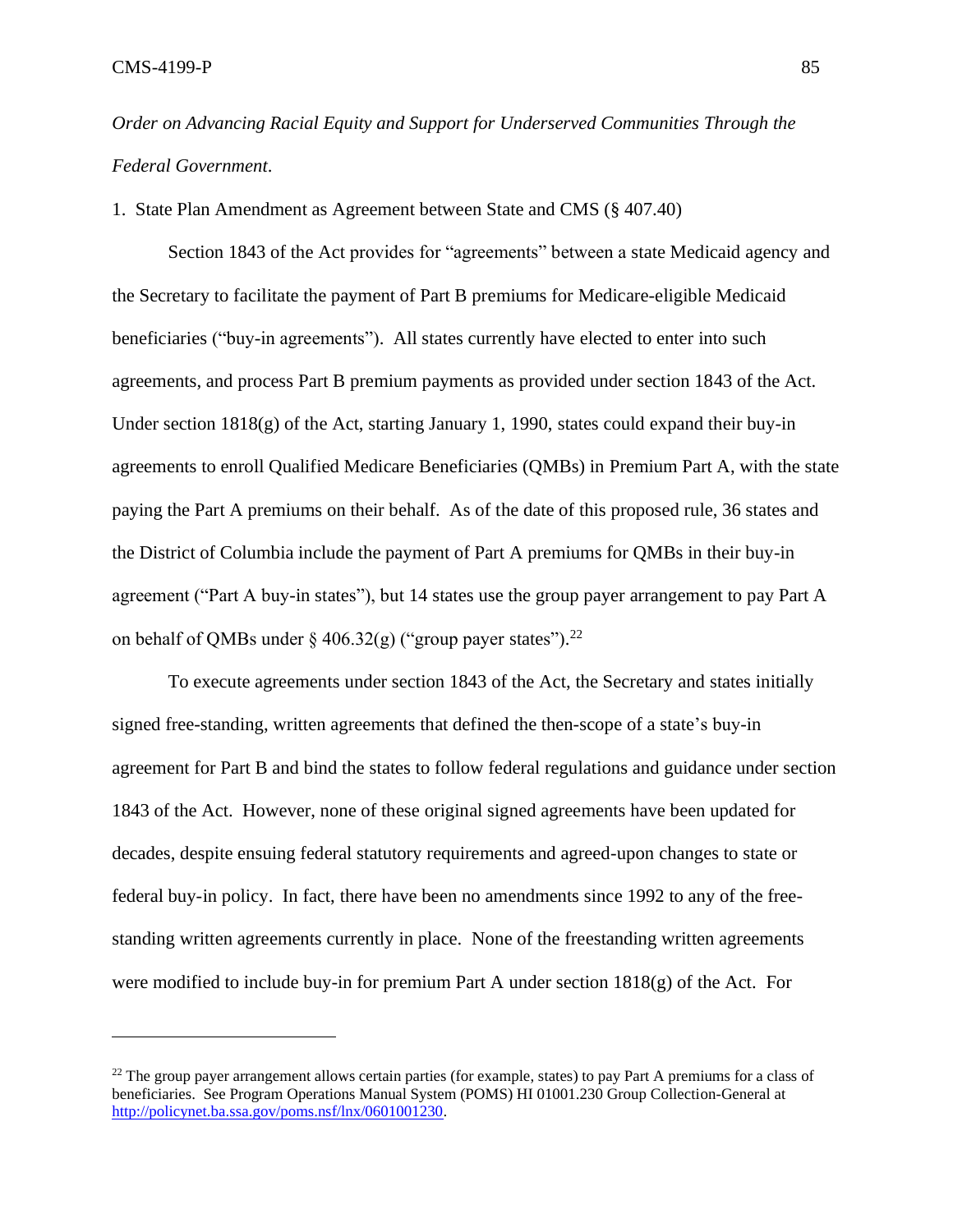example, as stated in the preamble to final rule with comment period published in the August 12, 1991 **Federal Register** (56 FR 38074), entitled "Medicare and Medicaid; Eligibility for Premium Hospital Insurance; State Buy-In Agreements," (hereinafter referred to as the August 1991 final rule), states were deemed by regulation to include Part B and premium Part A coverage for QMBs in their buy-in agreement unless they opted out for either or both Parts, even though the agreements themselves were not amended to reflect this. Likewise, the existing freestanding agreements do not expressly provide for Part B coverage for two other Medicare Savings Program groups – the Specified Low-Income Beneficiary (SLMB) and Qualifying Individual (QI) groups – although, as explained in section II.D.5. of this proposed rule, CMS subregulatory guidance and operational policy consider all agreements to incorporate these eligibility groups. In lieu of amending the decades-old free-standing written agreements, CMS and states have used Medicaid state plans and state plan amendments (SPAs) to document current state buy-in election choices and modifications. We believe that the vast majority of current Medicaid state plans accurately reflect the buy-in coverage groups and elections agreed upon by CMS and the states.<sup>23</sup> However, there are provisions in the free-standing buy-in agreements that are not reflected in these state plan provisions, and these non-current agreements have never officially been superseded. As such, for a complete picture of the full obligations a state has agreed to under section 1843 of the Act, it is necessary to review both the free-standing agreement and deemed amendments to this agreement done through the SPA process. This is not an efficient or effective way to reflect the state's obligations under its buy-in agreement with CMS.

<sup>&</sup>lt;sup>23</sup> States generally include this information at section 3.2 of the state plan template, under "Coordination of Medicaid with Medicare and Other Insurance of their state Medicaid Plan."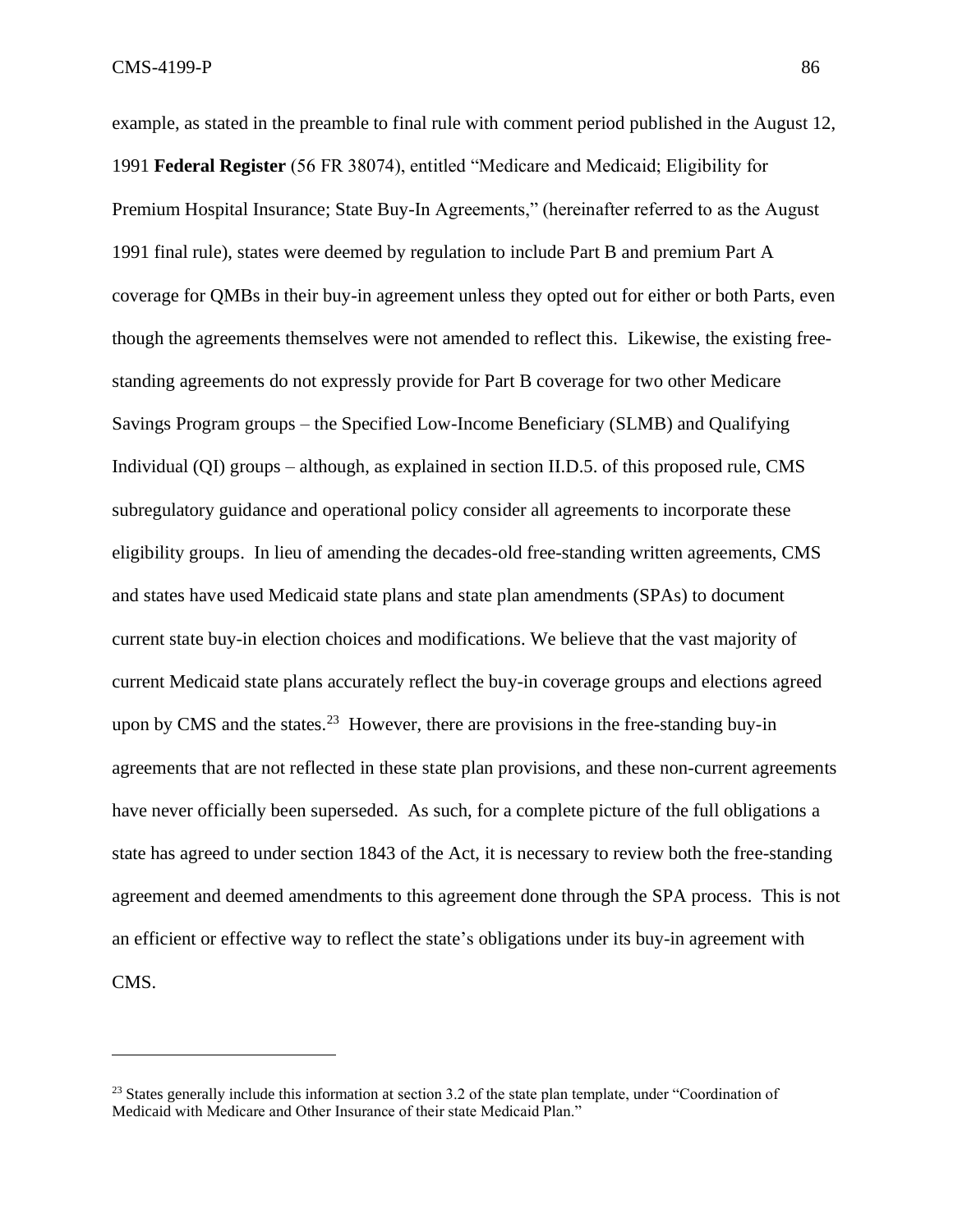Section 1902(a)(4) of the Act authorizes the Secretary to specify "methods of administration" states should adopt under their Medicaid state plans that are "found by the Secretary to be necessary for proper and efficient administration" of the state's Medicaid program. We propose to use this authority to amend the definition of a state buy-in agreement at § 407.40(b) by specifying that state plan provisions addressing what a state has agreed to under sections 1843 and  $1818(g)$  constitute the state's buy-in agreement for purposes of those sections, including the scope of a state's buy-in practice, and that all aspects of a state's buy-in agreement with the Secretary, including what is set forth in the original buy-in agreements that is not currently in the state plan, should be set forth in the state's Medicaid state plan. The state's submission of a SPA addressing what it is agreeing to under sections 1843 and/or 1818(g), and CMS's approval, would under our proposal constitute the "agreement" between the two parties for purposes of sections 1843 and 1818(g). This proposal would codify CMS' long-standing practice of effectuating changes in buy-in policy through the Medicaid state plans, rather than through the free-standing written agreements originally executed with each state, and also consolidate all terms of the buy-in agreement authorized or modified under sections 1843 and 1818(g) in one "agreement" between the parties in the form of submission and approval of relevant SPAs.

If this proposal is finalized, the free-standing buy-in agreements would be superseded by provisions related to buy-in practices within a state Medicaid plan, and, to the extent that any states seek to update their state plans, we would work with states to modify their state plans as needed and reiterate that they bind the state to follow Medicare regulations and guidance under sections  $1843$  and  $1818(g)$  of the Act.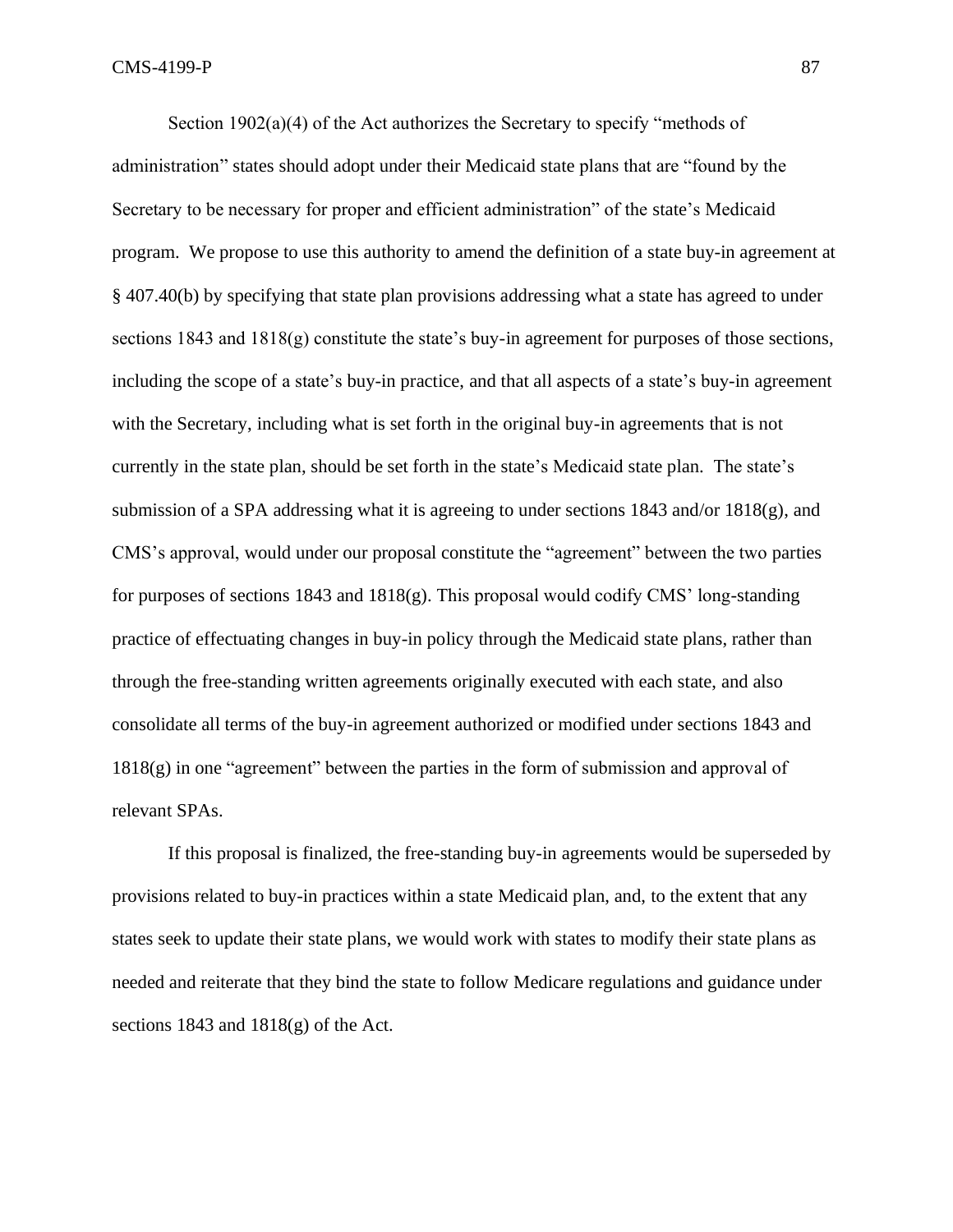We believe our proposal would help remove ambiguity about the prevailing buy-in policies in each state and foresee no negative impacts or substantive changes for coverage policies or buy-in processes. We welcome comments on whether there are benefits to maintaining the free-standing buy-in agreements or other unintended effects of our proposal. Because approved state plan provisions addressing what a state has agreed to under sections  $1843$  or  $1818(g)$  or both would constitute the buy-in agreement referenced in those sections, and there are existing mechanisms for: (1) a state to modify or terminate this buy-in agreement through the State plan amendment process; and (2) CMS to enforce under section 1904 of the Act compliance with the state plan requirements that reflect a state's buy-in agreement, we are also proposing to delete § 407.45, which currently addresses a decision by a state to terminate its buy-in agreement, and CMS termination of a state's buy-in agreement for a state failure to comply with it.

2. Limiting State Liability for Retroactive Changes and Related Updates (§ 407.47)

Under section 1843 of the Act, states must pay Part B premiums for any individual starting the first month they are both a member of the state buy-in coverage group specified in the buy-in agreement and eligible for Part B.<sup>24</sup> In some instances, SSA determines Medicaid beneficiaries eligible for Medicare for a retroactive period. This generally occurs when an

 $^{24}$  For individuals enrolled in Medicaid eligibility groups related to cash assistance and OMB, SLMB, and OI,  $\delta$ 407.47(b) and (c) specify that the buy-in coverage period begins the later of the *first month* the individual is a member of a buy-in coverage group (that is, the effective date of the individual's underlying coverage) and eligibility for Part B, or the effective date of the buy-in agreement or modification that includes the buy-in coverage group to which the individual belongs. However, for individuals enrolled in one of the other Medicaid eligibility groups, § 407.47(c) specifies that the buy-in coverage period starts the later of the *second month* the individual meets the requirements for both eligibility in the buy-in coverage group and Medicare Part B, or the effective date of the buy-in agreement or modification that includes the buy-in coverage group to which the individual belongs.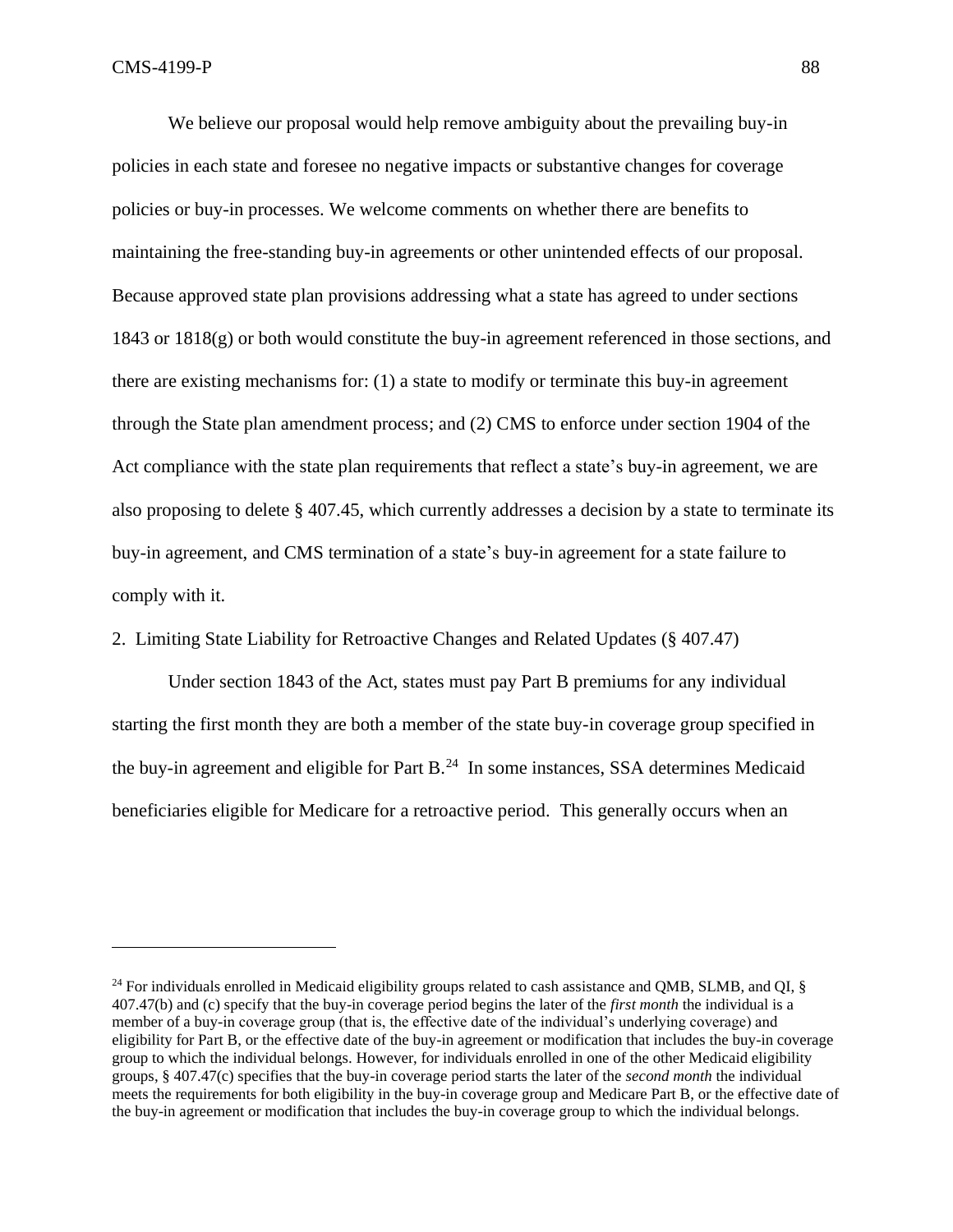individual under age 65 who files a claim for disability benefits at  $SSA<sup>25</sup>$  receives a favorable social security disability insurance (SSDI) award multiple years after the initial application, and SSA determines the individual eligible for SSDI benefits at or up to 12 months prior to the point of application, even though they were not able to receive SSDI payments timely because eligibility had not yet been determined. Individuals entitled to SSDI become entitled to premium-free Medicare Part A after 24 months of entitlement to SSDI. As described in the examples that follow, on occasion, an individual's favorable determination of SSDI is retroactive more than 24 months, in which case the determination of SSDI eligibility for a retroactive period for the individual means that the individual's Part A entitlement is retroactive as well. The individual is also retroactively eligible to enroll in Part B over this period.<sup>26</sup> However, SSA does not enroll the individual in Part B for the past months unless the individual pays SSA a lump sum amount reflecting the total costs of Part B premiums the individual would have paid had they been enrolled in Part B during that time or the individual is a member of the state buy-in coverage group as explained in this section of this rule.

Retroactive Medicare Part A entitlement for a Medicaid-eligible individual can have multiple implications for state Medicaid agencies. First, states may, under their buy-in agreement, be liable for Medicare Part B premiums for the retroactive period. If a state learns that SSA established retroactive Medicare Part A entitlement for a member of a buy-in coverage group, the state must review the individual's eligibility for Part B buy-in over the retroactive period. Under section  $1843(d)(2)$  of the Act and the current version of § 407.47(a), states must

<sup>&</sup>lt;sup>25</sup> When individuals file for disability benefits, SSA determines eligibility for both SSDI and supplemental security income (SSI). The same disability requirements apply to both programs, but other requirements differ. As a result, some individuals receive an SSI award while their SSDI claim or appeal is pending.

<sup>&</sup>lt;sup>26</sup> Individuals who are entitled to premium-free Part A are also eligible to enroll in Medicare Part B under  $§$  407.10(a)(1).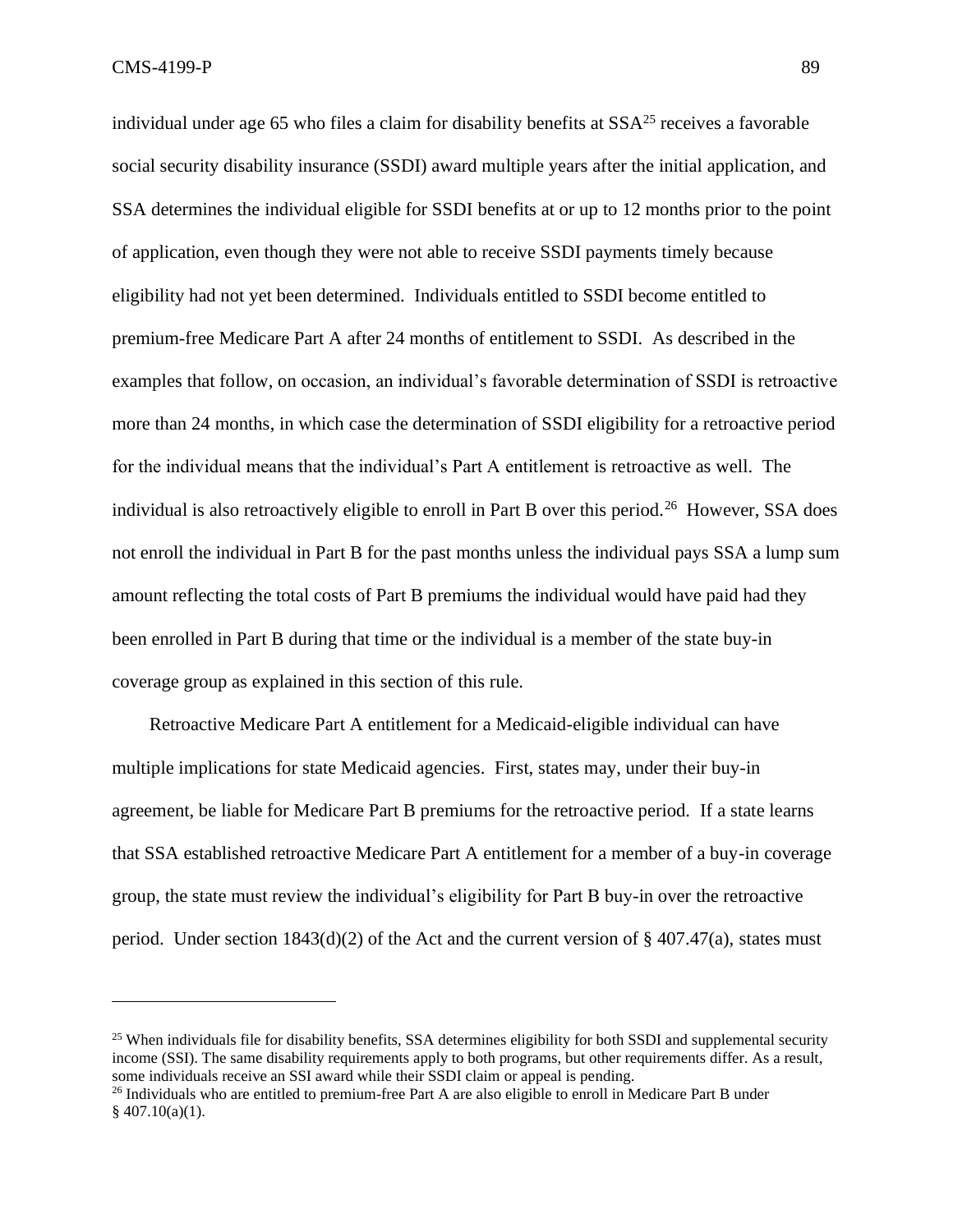pay Medicare Part B premiums for individuals beginning with the start of the buy-in coverage period. The buy-in coverage period begins with the first month a Medicaid beneficiary is enrolled in Medicaid and qualifies for Medicare, with no limit on retroactivity.<sup>27</sup> Therefore, states are retroactively liable for Medicare premiums back to the first month such individuals are determined eligible for Medicare, even in instances involving lengthy delays in Medicare determinations that result in effective dates far in the past.

The following two examples illustrate how retroactive Part A Medicare entitlement for buyin coverage group members currently affects state liability for retroactive Part B premiums. *Example 1* – *Individual is receiving SSI and is enrolled in Medicaid under § 435.120* ("Individuals receiving SSI") or *meets the eligibility requirements under § 435.121* ("Individuals in states using more restrictive requirements for Medicaid than the SSI requirements"<sup>28</sup>) and is retroactively entitled to Part A.

● A 55-year-old individual applies for disability-related benefits at SSA in January 2014. SSA determines that the individual is eligible for SSI effective February 2014, and the individual is enrolled in Medicaid and SSI in the same month. (As discussed further in section II.D.5. of this preamble, all states include SSI-related individuals in their buy-in coverage group.) As noted previously, SSA will concurrently determine SSI and SSDI eligibility for an individual who files

<sup>&</sup>lt;sup>27</sup> For individuals enrolled in Medicaid eligibility groups related to cash assistance and QMB, SLMB and QI,  $\S$ 407.47(b) and (c) specify that the buy-in coverage period begins the later of the *first month* the individual is a member of a buy-in coverage group (that is, the effective date of the individual's underlying coverage) and eligibility for Part B, or the effective date of the buy-in agreement or modification that includes the buy-in coverage group to which the individual belongs. However, for individuals enrolled in one of the other Medicaid eligibility groups, § 407.47(c) states that the buy-in coverage period starts the later of the *second month* the individual meets the requirements for both eligibility in the buy-in coverage group and Medicare Part B, or the effective date of the buy-in agreement or modification that includes the buy-in coverage group to which the individual belongs. <sup>28</sup> States that have elected the authority provided under section 1902(f) of the Act to apply financial eligibility methodologies more restrictive than SSI's must provide Medicaid eligibility to certain low-income individuals who seek Medicaid eligibility on the basis of being 65 years of age or older or having blindness or disability.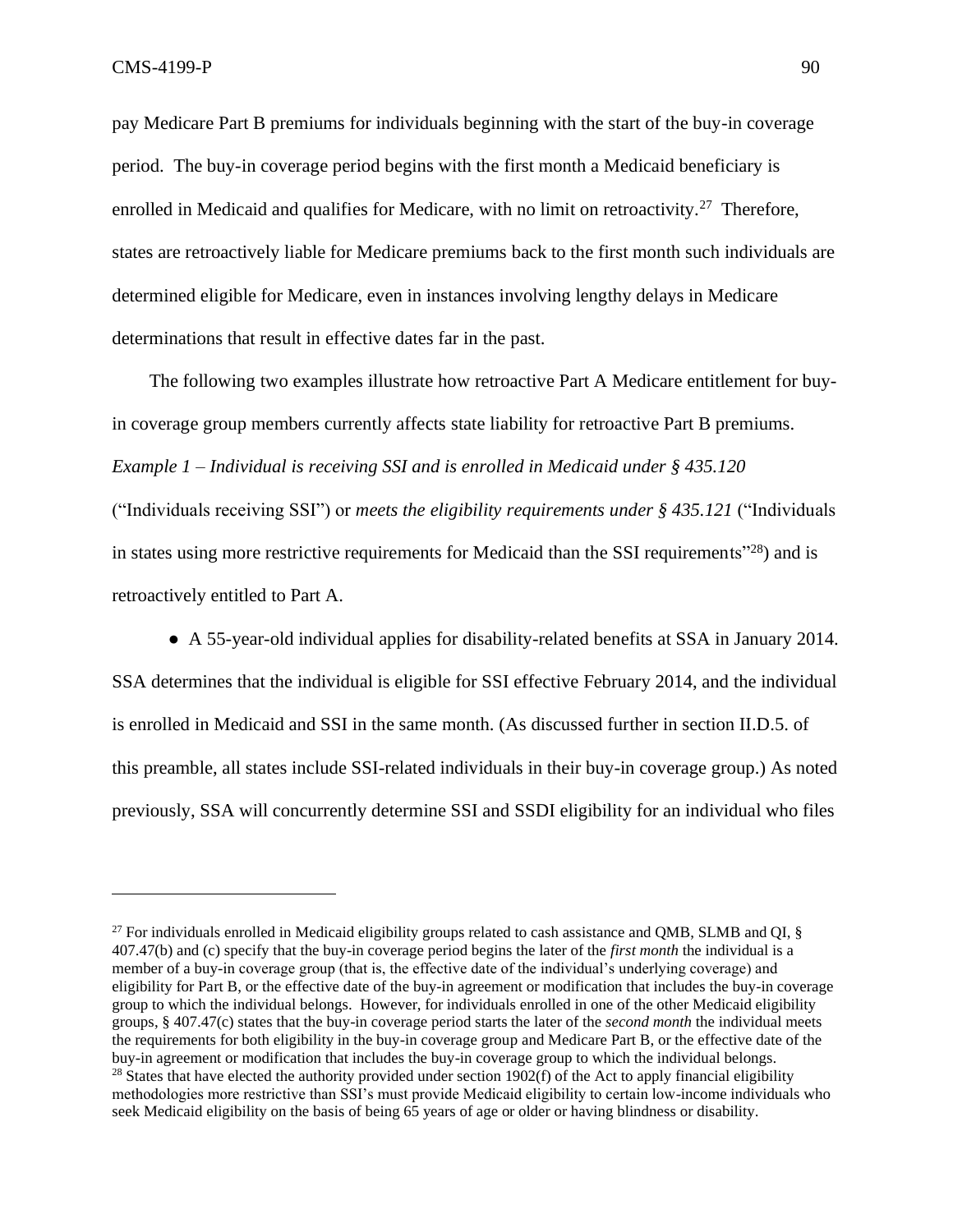a disability-related claim. While the disability evaluation is the same for both programs, other programmatic differences result on occasion in some individuals receiving favorable SSI determinations while their SSDI claims are pending.<sup>29</sup>

• In January 2019, SSA determines the individual to be entitled to SSDI, dating back to January 2013 (one year prior to the disability-related application). The individual's entitlement to Medicare Part A is therefore effective in January 2015. The individual would also be eligible to enroll in Medicare Part B in the same month.

● Because the individual was enrolled in a Medicaid eligibility group that was (and remains) included in the state's buy-in agreement at the point at which the individual became eligible for Part B, and the individual maintained enrollment in the eligibility group, the state Medicaid agency is liable for the individual's Part B premiums effective January 2015 (that is, 48 months of retroactive Part B premium liability).

*Example 2* – *Individual who is enrolled in Medicaid under § 435.119* ("Coverage for individuals age 19 or older and under 65 at or below 133 percent of the federal poverty level (FPL)," or the "adult group") is retroactively entitled to Part A.

● A 55-year-old individual applies for disability-related benefits at SSA in January 2014. The individual simultaneously applies for Medicaid. The state determines the individual eligible for the adult group and enrolls him/her in it effective February 2014. The individual's Medicaid eligibility group, the adult group, is included in the state buy-in agreement. (As discussed further in section II.D.5. of this preamble, some states include all Medicaid eligibility groups in their state buy-in coverage group, which means that all eligibility groups added to a state's plan,

 $^{29}$ A notable difference in criteria between the two programs is that individuals can seek SSDI payments for up to 12 months before the date of application under § 404.622 of chapter 20, whereas individuals can obtain SSI payments no earlier than the first month after they applied for benefits under § 416.335 of chapter 20.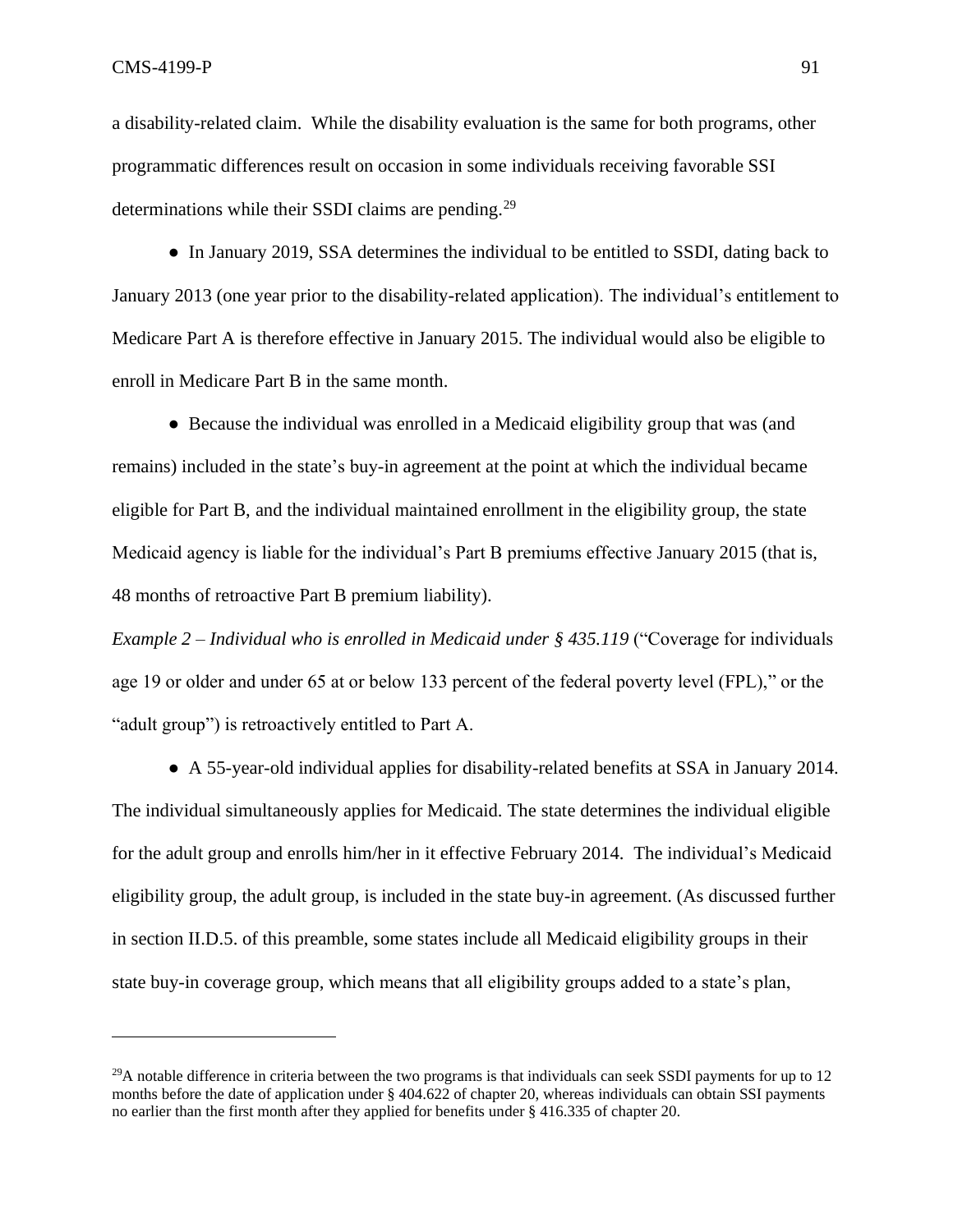including ones the state adopted after the state's buy-in election, are included in the buy-in coverage group.)

• In January 2019, SSA determines that the individual is entitled to SSDI, dating back to January 2013 (1 year prior to the disability-related application). The individual's entitlement to Medicare Part A is therefore effective in January 2015. The individual would also be eligible to enroll in Medicare Part B in the same month.

● The state is liable for Part B premiums effective January 2015, the first month the individual is a member of buy-in coverage group and eligible for Part B (that is, 48 months of retroactive Part B premium liability).<sup>30</sup>

A second implication for states when Medicare enrollment is established retroactively for Medicaid beneficiaries is that the state must determine if it has already paid a Medicaid claim for the individual, because Medicare is the primary payer for dually eligible beneficiaries when services are covered by both programs. In this situation, under section  $1902(a)(25)(B)$  of the Act and § 433.139(d), the state must seek to recoup Medicaid payments to providers for any Medicare-covered services during the period of retroactive Medicare coverage, unless the state determines it is not cost-effective to do so. If Medicaid recoups funds paid to a provider, the provider may bill Medicare, which may require the provider to obtain an exception to Medicare's 1-year timely filing requirement as described in CMS guidance published in Pub. 100-04, Medicare Claims Processing Manual, Chapter 1, Section 70.7.3.<sup>31</sup> However, the greater the

 $30$  Individuals eligible for Medicare are not eligible for coverage under the adult group under § 435.119. A state must redetermine prospective eligibility for adult group beneficiaries under § 435.916(d) when they become eligible for Medicare. However, an adult group individual who is retroactively entitled to Part A would not in this example have his or her eligibility group retroactively adjusted, and, assuming the state includes all Medicaid eligibility groups in its buy-in agreement, the state would have to enroll this individual in Part B. <sup>31</sup> Available on the CMS website at [https://www.cms.gov/Regulations-and-](https://www.cms.gov/Regulations-and-Guidance/Guidance/Manuals/Downloads/clm104c01.pdf)[Guidance/Guidance/Manuals/Downloads/clm104c01.pdf](https://www.cms.gov/Regulations-and-Guidance/Guidance/Manuals/Downloads/clm104c01.pdf)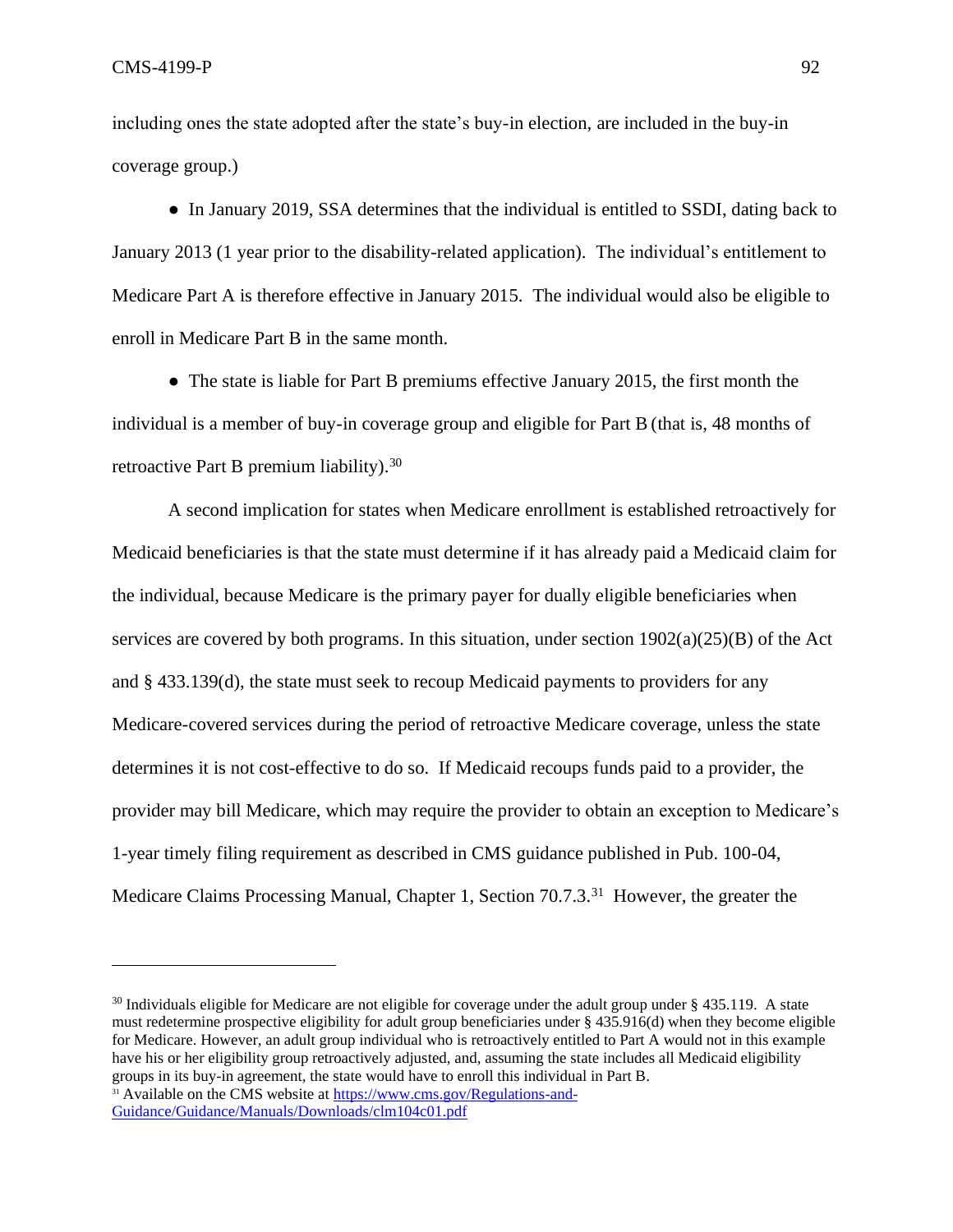length of time from the date of service, the more labor-intensive and administratively burdensome it is for the state to recoup Medicaid payments from providers, for the provider to submit a claim to Medicare, and for Medicare to process it.

Retroactive Medicare determinations have also resulted from operational and systems problems preventing the federal government from issuing timely SSDI awards to SSI beneficiaries. Over the past 20 years, SSA has initiated efforts to retroactively enroll SSI recipients in SSDI and Medicare (known as the Special Disability Workload (SDW)) – dating as far back as the 1970s – to remedy operational and systems shortcomings that prevented SSA from originally screening individuals entitled to SSI for disability insurance benefits. SSI beneficiaries who qualify for Medicaid are buy-in coverage group members in all states.<sup>32</sup> Under section 1843(d)(2) of the Act, and the current version of  $\S$  407.47(g), states technically became liable for retroactive Part B premiums for such beneficiaries going many years back, starting the first month SSA retroactively established Part A entitlement, with no limit on this retroactivity.<sup>33</sup> In 2009, a federal district court ruled that it was not reasonable to require retroactive Part B premium payments by states for long past periods for which the state could not get the benefit of the retroactively determined Medicare eligibility that would be covered by these premium

<sup>&</sup>lt;sup>32</sup> In most states, individuals receiving or who are deemed to be receiving SSI are mandatorily eligible for Medicaid under various groups described in 42 CFR part 435, Subpart B. A minority of states have elected the authority described in section 1902(f) of the Act to apply financial eligibility methodologies more restrictive than SSI's ("209(b)" states, named after the section of the Social Security Act Amendments of 1972, Pub. L. No. 92-603, that authorized the more restrictive methodology). In 209(b) states, individuals receiving or who are deemed to be receiving SSI are not mandatorily eligible for Medicaid, but 209(b) states must afford them certain favorable treatment (for example, states disregard SSI benefits and incurred medical expenses in determining eligibility for SSI beneficiaries; see 42 CFR 435.121(f)).

<sup>&</sup>lt;sup>33</sup> In states with 1634 agreements ("1634 states"), SSA automatically qualifies individuals entitled to SSI for Medicaid and, once they qualify for Medicare, CMS automatically enrolls those individuals in Part B buy-in. In such states, the retroactive disability and Medicare determinations for the SDW individuals resulted in CMS billing for retroactive Part B premiums going back several years. States without 1634 agreements also owed Part B premiums for the individuals enrolled in SSI and Medicaid during past period, but CMS only billed the state after the state requested buy-in for these individuals.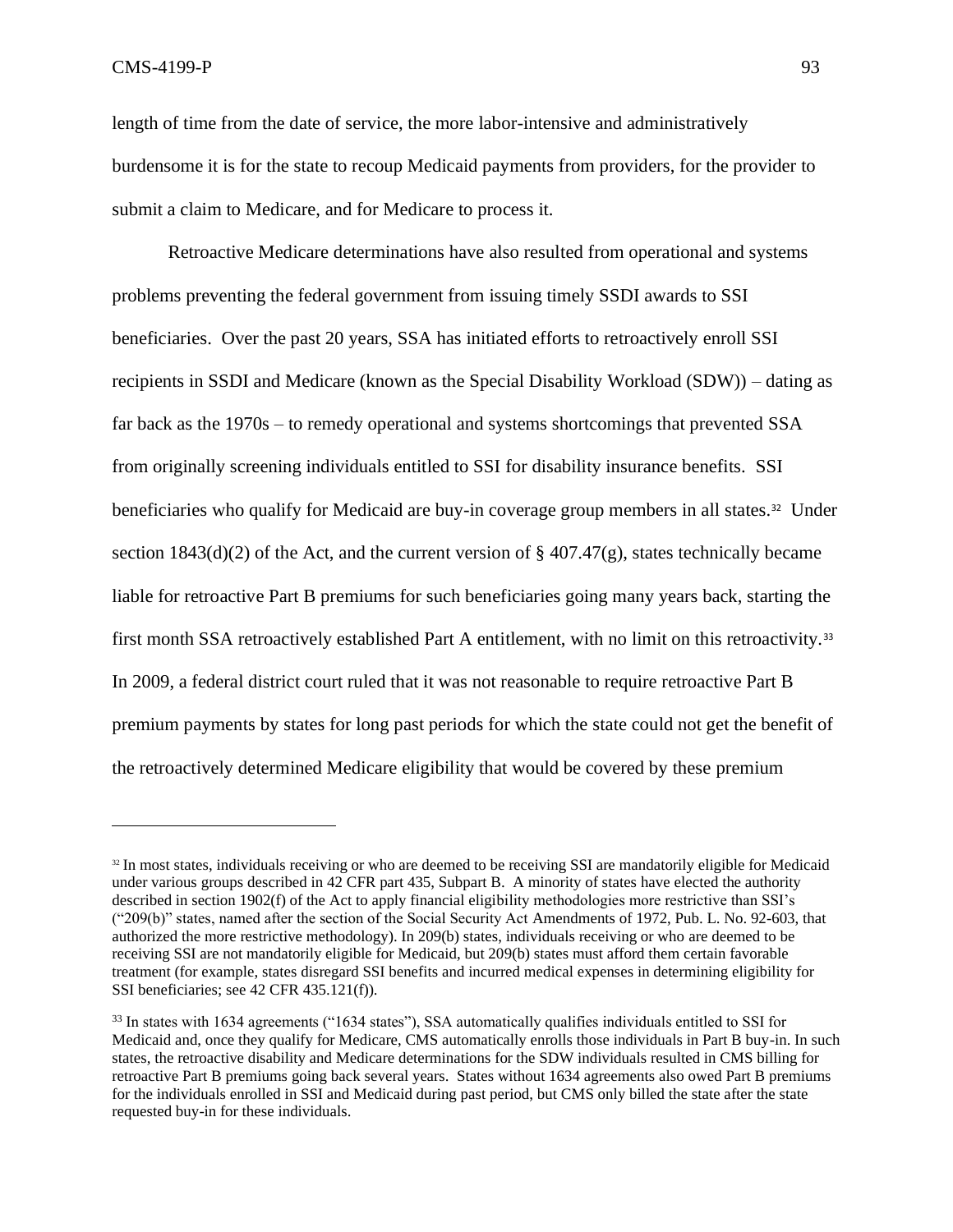payments and the state had already incurred the costs of coverage under Medicaid (*[NY State v.](https://www.govinfo.gov/content/pkg/USCOURTS-nynd-1_07-cv-01003/pdf/USCOURTS-nynd-1_07-cv-01003-0.pdf)  [Sebelius](https://www.govinfo.gov/content/pkg/USCOURTS-nynd-1_07-cv-01003/pdf/USCOURTS-nynd-1_07-cv-01003-0.pdf)* (N.D. NY, June 22, 2009)). In response to this ruling, CMS implemented a policy under which it does not impose an obligation on states to make retroactive Part B premium payments when SSA operational and systems errors cause lengthy delays in SSDI awards and Medicare eligibility determinations for full-benefit Medicaid beneficiaries and the state cannot obtain the benefit of the Medicare coverage associated with the Part B premium payments the state would otherwise be obligated to make. In addition, CMS currently allows states to request relief on a case-by-case basis from retroactive premiums for periods involving lengthy delays in Medicare determinations to the extent that such delays cover periods for which the state asserts it is too late to benefit from Medicare coverage. CMS considers the potential for beneficiary harm and the state's recoupment policy (that is, time limits on state actions to recoup Medicaid payments from providers) as factors in assessing these state requests. We believe rulemaking is warranted to ensure that the regulations reflect a clear and consistent policy, transparent to all states, on how CMS is addressing the equitable concerns addressed in the previously discussed court decision and subsequent CMS policy implementing it.

Based on our analysis discussed in this section of this rule of when a retroactive period would become so long that the burdens of retroactively processing claims outweigh the benefits of leveraging retroactive Medicare coverage, we propose to add a new paragraph (f)(1) at § 407.47 to establish a general rule under which state liability for retroactive Medicare Part B premiums for full-benefit<sup>34</sup> Medicaid beneficiaries under a buy-in agreement would be limited to a period no greater than 36 months prior to the date of the Medicare enrollment determination

<sup>34</sup> "Full-benefit" Medicaid coverage, in the context of individuals who are considered "dually" eligible, generally refers to the package of services, beyond coverage for Medicare premiums and cost-sharing, that certain individuals are entitled to under § 440.210 and § 440.330.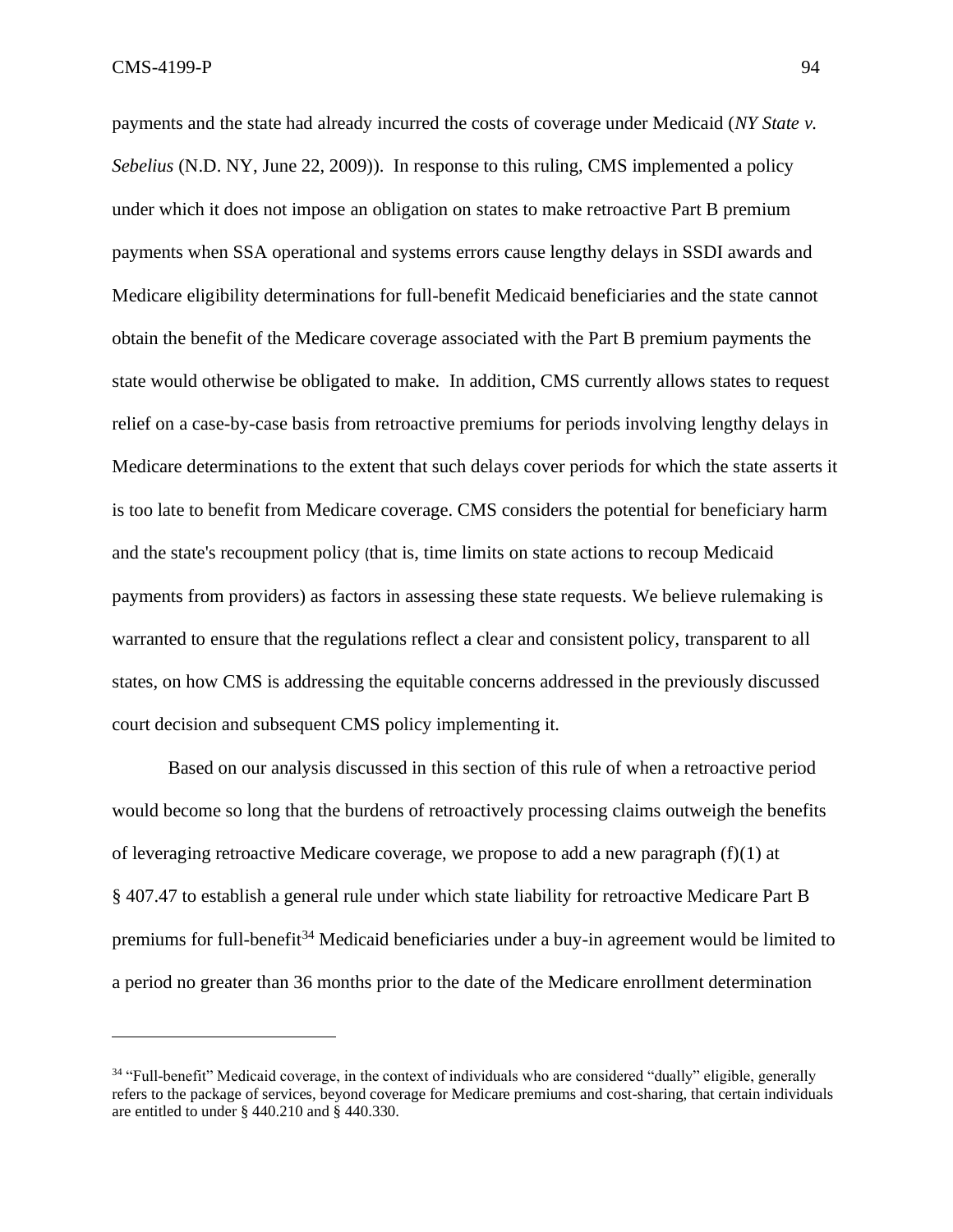(that is, January 2016 in examples 1 and 2). We believe that this proposed revision conceptually aligns with the 2009 court decision limiting state liability for retroactive Medicare Part B premiums for full-benefit Medicaid beneficiaries.

Our proposal would reduce administrative burden on providers for beneficiaries with Medicare determinations more than 36 months in the past, by relieving providers of Medicaid recoupment activities states may find cost-effective to pursue and the need, therefore, to resubmit the claim to Medicare. We estimate that approximately 700 Medicaid beneficiaries per month become retroactively eligible for Medicare for a period of greater than 36 months. It would not create beneficiary liability since Medicaid would have covered any medical costs the beneficiary incurred, and absent state buy-in, the individual would not be enrolled in Part B and, therefore, would not owe any premiums for periods greater than 36 months in the past. We believe that adopting a defined time limit for retroactive Part B premium liability for full-benefit Medicaid beneficiaries reduces burden and promotes efficiencies, clarity and predictability for providers, states, and CMS and is therefore consistent with the authority under section 1902(a)(4) of the Act for the Secretary to find methods of administration "necessary for proper and efficient administration" of the Medicaid program. We note that our proposal does not negate the Secretary's continuing authority to grant relief in cases of federal government error under section 1837(h) of the Act.

We also propose a "good cause" exception in proposed paragraph (f)(2). This provision would allow an exception for retroactive periods of more or less than 36 months if a currently unforeseen situation arises in which application of the proposed paragraph  $(f)(1)$  would result in harm to a beneficiary. Proposed paragraph (f)(2) would also allow CMS to provide relief to states for periods of less than 36 months if we determine the state cannot benefit from Medicare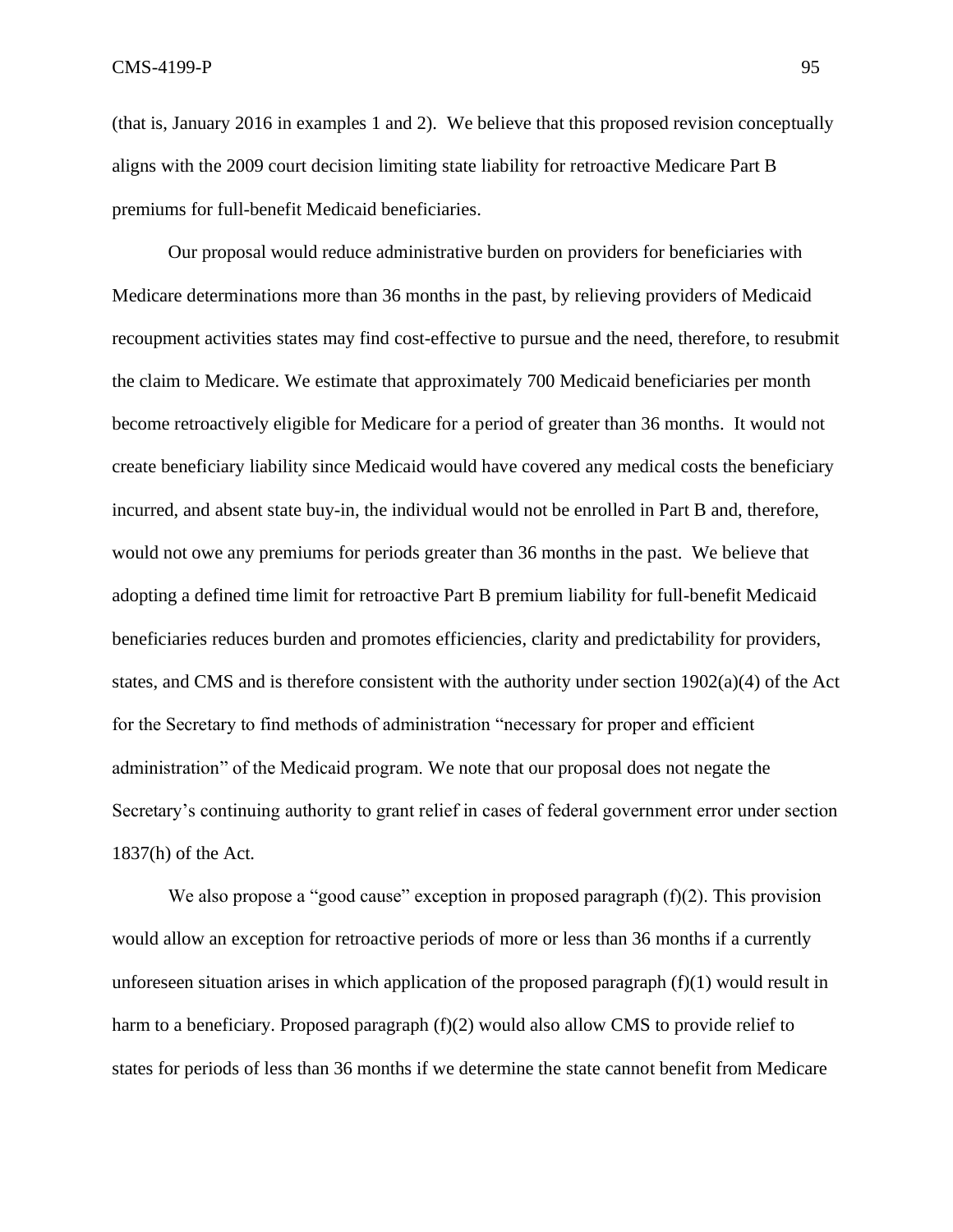and limiting state liability would not result in harm to the beneficiary. We seek comment on our proposal for a good cause exception.

Although, as previously noted, we believe that a 36-month retroactive limit strikes the right balance between payment accuracy and reducing administrative burden, we considered proposing limits on state premium liability for time periods longer or shorter than 36 months, including a range from 24 to 60 months. We propose a 36-month limit for two primary reasons. First, we believe Medicaid Management Information Systems (MMIS) would still have Medicaid claims data for dates of service going back at least 36 months. Although state data retention policies vary, state MMIS must maintain sufficient data for multiple purposes, including claims processing, third party recovery, and program integrity efforts to prevent and detect improper payments of claims submitted by providers. Second, the length of time in our proposal is consistent with section  $1902(a)(25)(I)(iv)$  of the Act, under which states must require health insurers, including Parts C and D plans, to accept claims submitted by the state within a minimum of 3 years from the date of service. We invite comment on our proposed 36-month limit, including how it compares with state Medicaid recoupment time-limits, or on alternative options to balance accuracy and burden.

Our proposal to limit state liability for retroactive Part B premiums applies only when Medicaid beneficiaries receive retroactive SSDI and Medicare eligibility determinations from SSA. We are aware that Medicare entitlement delays can also stem solely from federal buy-in system errors, as opposed to retroactive SSDI and Medicare determinations. Such buy-in enrollment delays can occur if a state submits a valid buy-in request to federal systems, but the federal agencies do not process the buy-in enrollment (that is, enroll the individual in Medicare with the state paying the Part A or B premiums or both) and promptly remedy the error. Under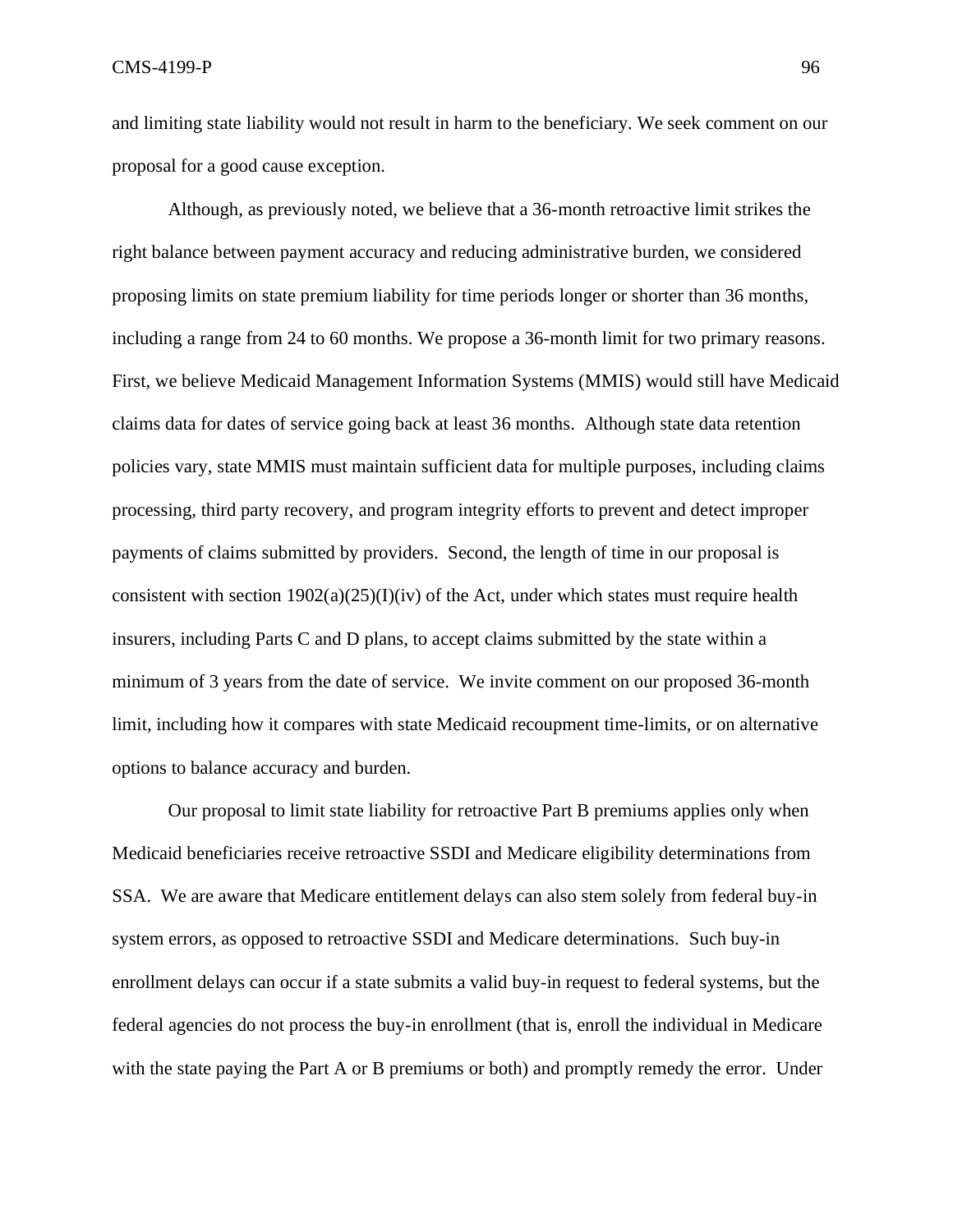section 1837(h) of the Act, the Secretary has discretion to grant relief to correct or eliminate the effects of such errors or inaction.

We do not propose to extend the 36-month retroactive limit or good cause exception to such enrollment delays which can affect all members of a state buy-in coverage group, including individuals enrolled in partial-benefit Medicaid. Such individuals may need Parts A or B or both for a past period to cover unpaid medical bills. The existing process for these cases allows the Secretary to consider the conditions of each case, and avoid harm to the beneficiaries.

We also propose modifying § 407.47 to clarify our current requirement that states consider all bases of membership in the buy-in coverage group to determine the start date of buy-in. Under section  $1843(d)(2)$  of the Act and § 407.47(a), the beginning of an individual's buy-in coverage period depends on the type of medical assistance they receive under the Medicaid state plan. For individuals enrolled in Medicaid eligibility groups related to cash assistance, as defined in section II.D.4. of this preamble, and QMB, Specified Low-Income Medicare Beneficiary (SLMB) and Qualifying Individual (QI), § 407.47(b) and (c) require the buy-in coverage period to begin the later of the *first month* the individual is a member of a buy-in coverage group (that is, the effective date of the individual's underlying coverage) and eligible for Part B, or the effective date of the buy-in agreement or modification that includes the buy-in coverage group to which the individual belongs. For individuals enrolled in one of the other Medicaid groups, § 407.47(c) requires that the buy-in coverage period starts the later of the *second month* the individual meets the requirements for both eligibility in the buy-in coverage group and Medicare Part B, or the effective date of the buy-in agreement or modification that includes the buy-in coverage group to which the individual belongs.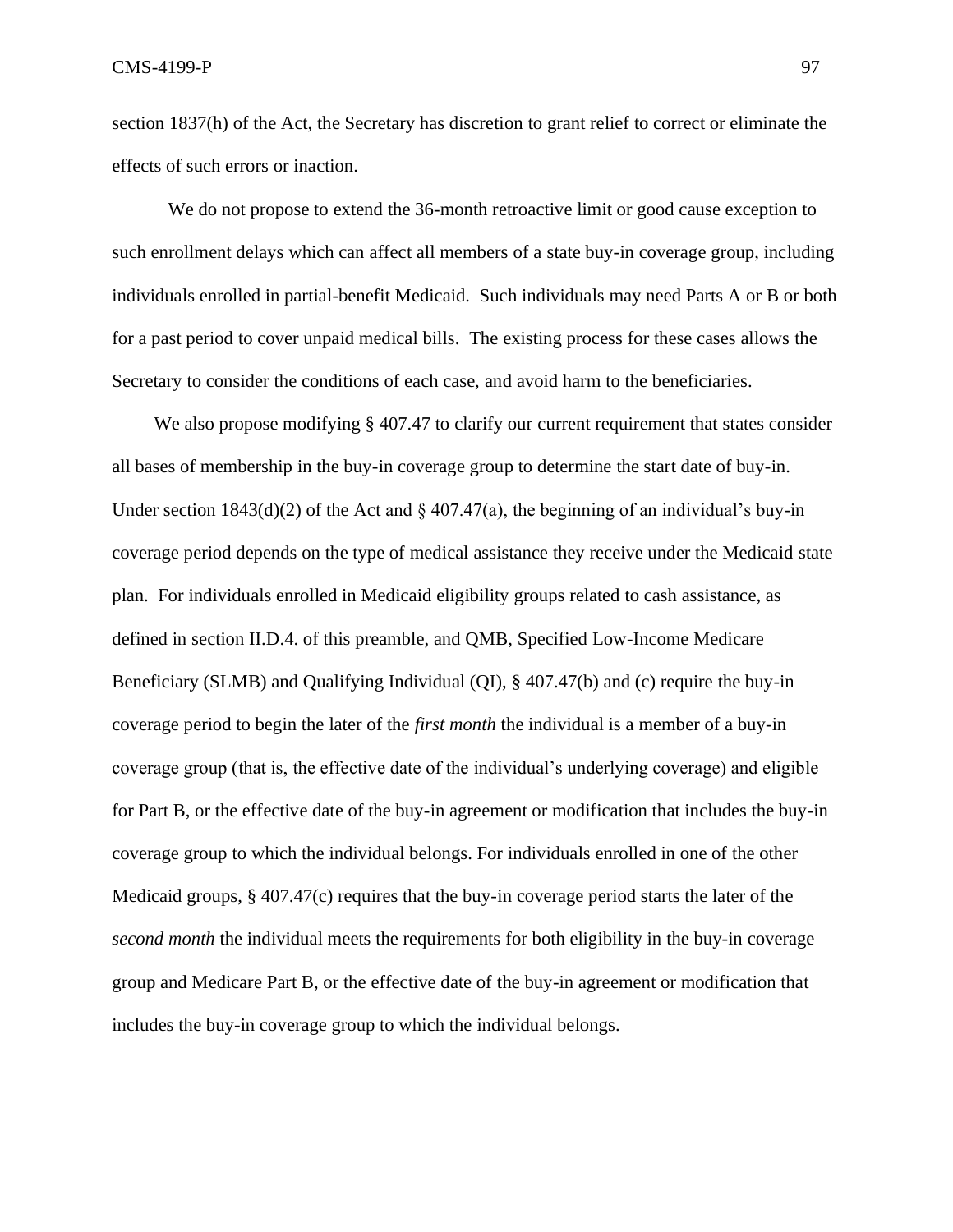However, many individuals who qualify as a QMB or a SLMB also qualify under separate Medicaid eligibility groups. While an individual's separate Medicaid eligibility or SLMB eligibility can be retroactive up to 3 months before the application under § 435.915, QMB eligibility is effective no earlier than the month following the month of the determination of such eligibility under sections 1902(e)(8) and 1905(a) of the Act. Thus, if a state determines that an individual is eligible for the QMB eligibility group and a separate Medicaid eligibility group, the individual may first become designated as a member of the buy-in coverage group corresponding to the non-QMB Medicaid eligibility group under which the individual is determined eligible, based on the effective date of such eligibility before they qualify for the buy-in coverage group corresponding to the QMB eligibility group. To determine the start date of the buy-in coverage period, our proposal clarifies at paragraph  $(a)(2)$  that the state must take into account the earlier of the buy-in effective dates for the applicable group.

For example, if a Medicare-eligible individual--

● Applies for Medicaid on January 1 of a particular calendar year;

● Is determined in January to be eligible under the eligibility group described in section  $1902(a)(10)(A)(ii)(X)$  of the Act (relating to individuals who have incomes up to the FPL and are either 65 years old or older or with disabilities, which we consider to be an "other Medicaid eligibility group" under our proposed  $\S$  407.42(b)(3)) retroactive to October 1 of the previous calendar year (under  $\S$  435.915(a));

• Is determined in January to meet all eligibility requirements for the QMB eligibility group; and

● The individual's state has elected to include all Medicaid beneficiaries eligible for Medicare in its buy-in agreement, then Part B buy-in starts on November 1 of the previous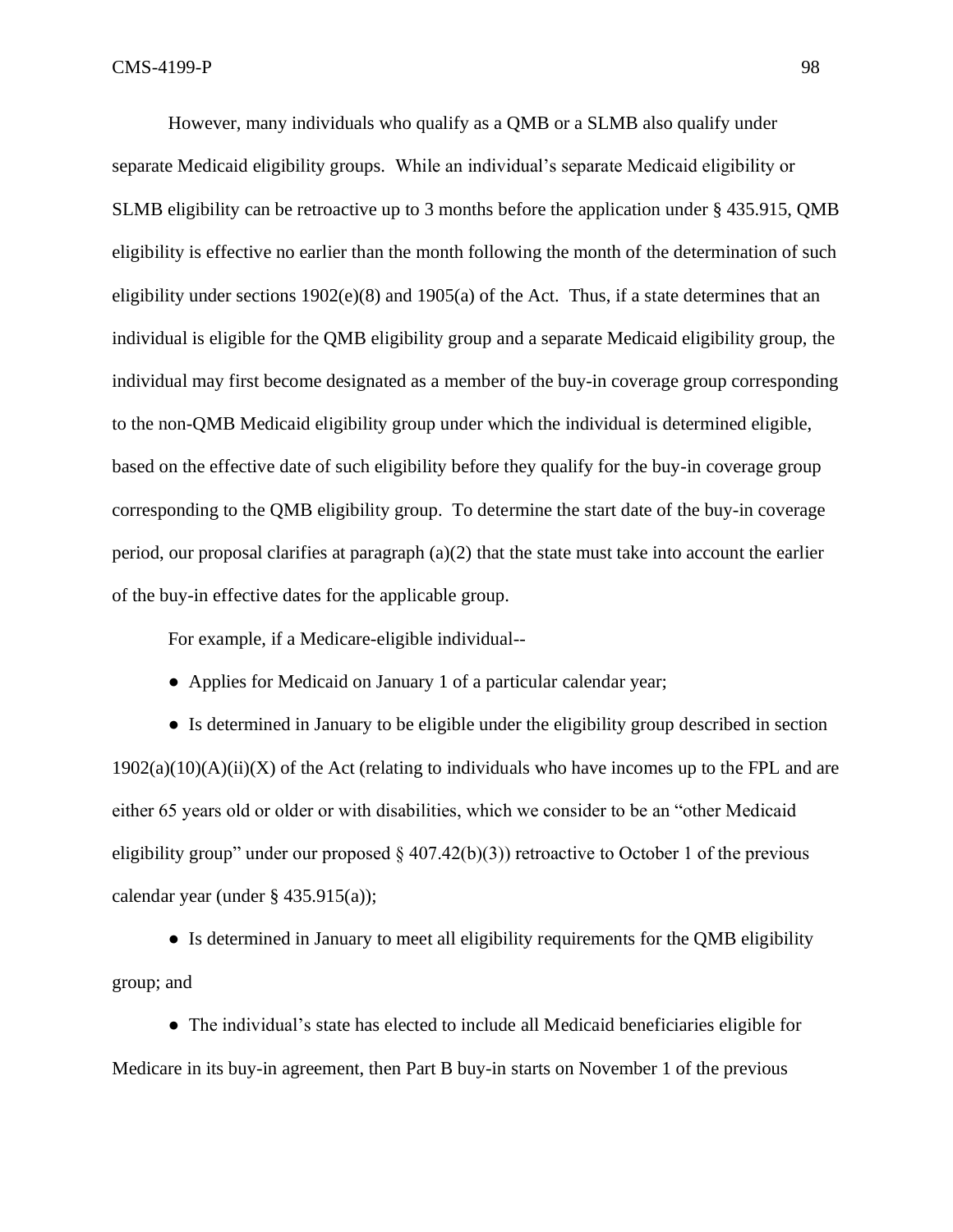calendar year (that is, the buy-in start date for "other Medicaid eligibility groups," which is the second month the individual is eligible for the Medicaid eligibility group and Medicare).

While the individual's QMB eligibility under the state plan will not become effective until February of the particular calendar year, Part B buy-in starts on November 1 of the previous calendar year, because the individual was eligible in a Medicaid eligibility group that was included in the state's buy-in coverage group effective in October of the previous calendar year (that is, the buy-in start date for "other Medicaid eligibility groups," which is the second month the individual is eligible for a buy-in coverage group and Medicare).

We believe that our proposal on the effective date of buy-in coverage for individuals who qualify for the buy-in coverage group upon multiple bases will provide greater transparency and certainty to states and beneficiaries, and address confusion about existing requirements.

3. Technical Changes to Regulations on State Payment of Medicare Premiums

a. Revisions to General Definitions (§ 400.200)

Section 400.200 includes general definitions applicable to chapter IV of Title 42. In this section, we describe our proposed revisions and additions to the Medicare Savings Program definitions in § 400.200.

As explained in section II.D.3.h of this proposed rule, we propose to amend Medicaid regulations to add a new definition of the Medicare Savings Programs and to codify the Qualified Medicare Beneficiary, Specified Low Income Beneficiary, Qualifying Individuals, and Qualified Disabled Working Individual eligibility groups for the first time since their enactment. As such, we propose to replace the existing definitions of QMB and QDWI in § 400.200 with streamlined references to the proposed QMB definition in § 435.123 and the proposed QDWI definition in § 435.126, respectively. We also propose to add definitions for the Medicare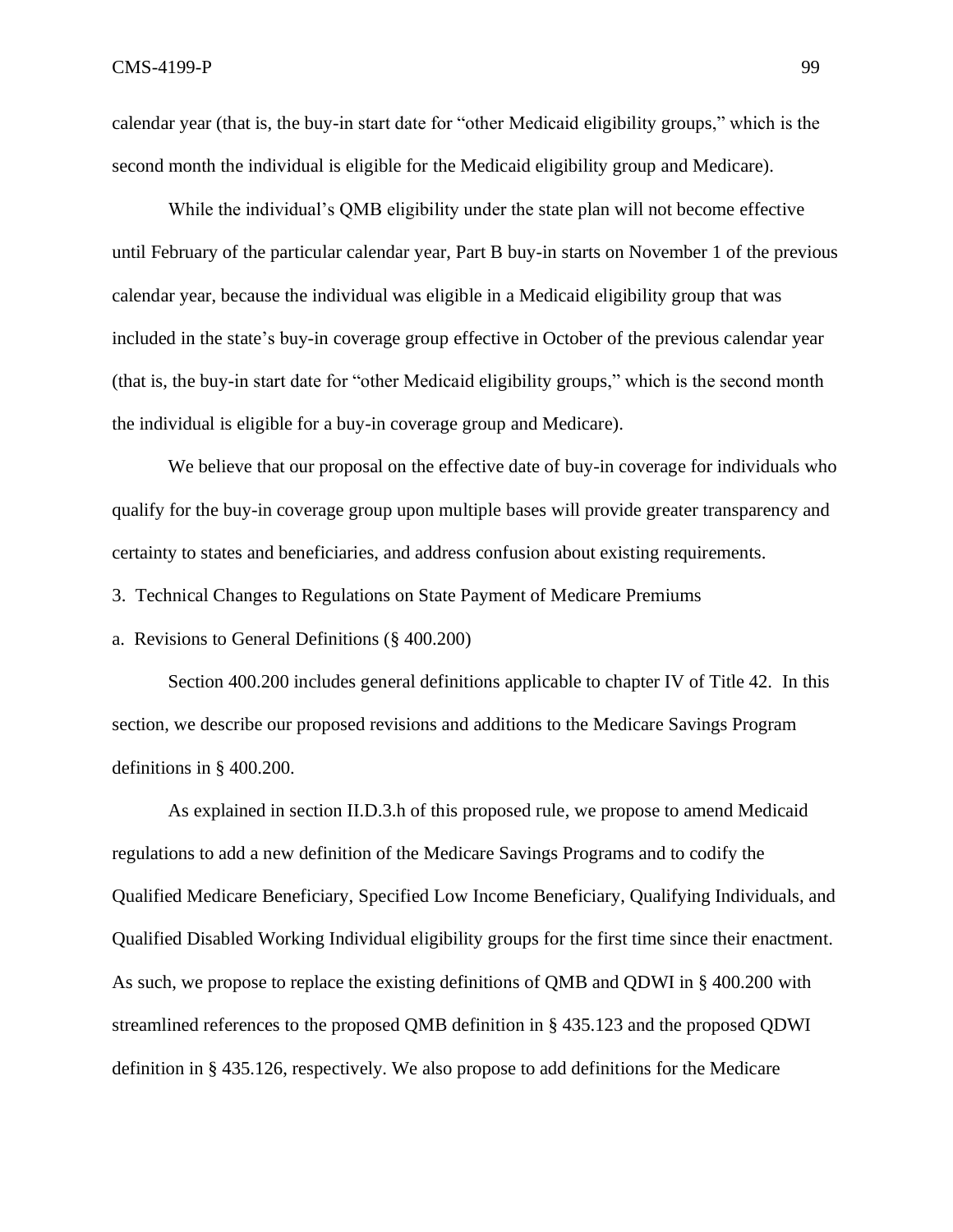Savings Programs, SLMB, and QI in § 400.200 that reference the corresponding proposals defining the Medicare Savings Programs in § 435.4 and the proposed codification of SLMB in § 435.124 and QI in § 435.125. These proposals in § 400.200--and related proposals in Part 435 would bring the regulations in conformance with existing statute and policy and promote consistency and clarity for states.

#### b. Revisions to Individual Enrollment (§ 406.21)

Paragraph (a) of § 406.21 describes basic limitations on the timing of enrollment in Medicare Part A, in which an individual eligible for Part A may only enroll during his or her IEP, a GEP, an SEP, or, for HMO/CMP enrollees, a transfer enrollment period, as set forth in paragraphs (b) through (f). We propose to modify paragraph (a) to specify that such timing limitations do not apply to individuals enrolling in Part A through a buy-in agreement, as defined in § 407.40. The proposal would codify long-standing policy that QMB-eligible individuals may enroll in Part A at any time of year, without regard to the enrollment periods currently specified in paragraph (a). We propose this change to improve the readability and technical accuracy of the regulation text. We do not believe our proposed update to the regulation text would create any meaningful change in existing CMS policy.

### c. Revisions to Enrollment under State Buy-in (§ 406.26)

Section 406.26 describes enrollment in Medicare Part A through the buy-in process. We propose to add a new paragraph (a)(3) to codify long-standing policy against discrimination in the enrollment process. Proposed paragraph  $(a)(3)$  would specify that states with a buy-in agreement in effect must enroll any applicant who meets the eligibility requirements for the QMB eligibility group, with the state paying the premiums on the individual's behalf. This proposal, consistent with current policy, prohibits states from applying a cost-effectiveness test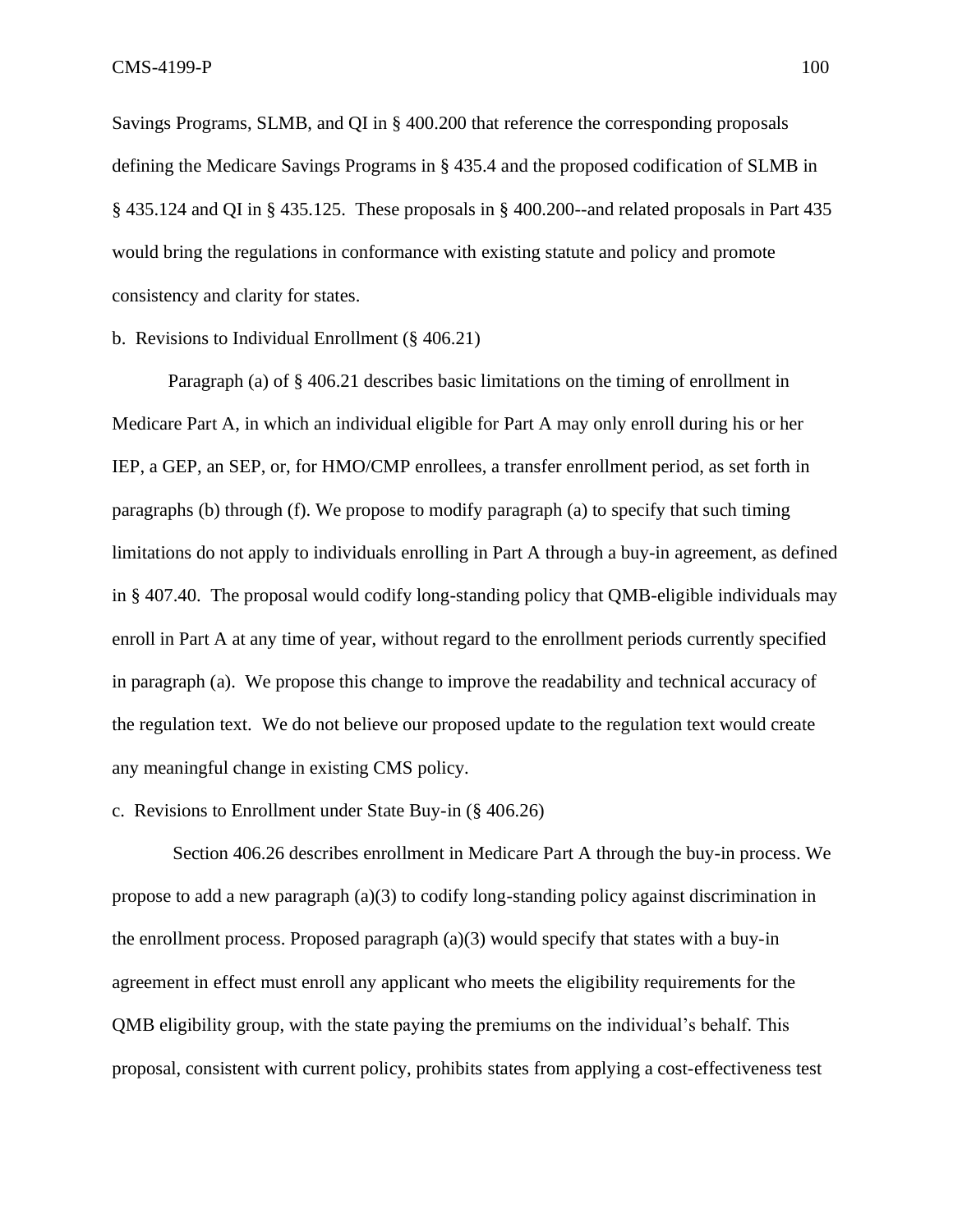$\rm CMS-4199-P$  101

to choose which individuals to enroll in QMB. For instance, states cannot restrict QMB eligibility to those individuals for whom paying the Medicare premium would cost less than covering them through Medicaid alone.

We also propose a revision to paragraph (b)(2) because the current language has proven to be a source of confusion in our interactions with states and other stakeholders. The current paragraph (b) establishes that coverage under buy-in begins with the latest of: (1) the third month following the month in which the agreement modification covering QMBs is affected, (2) the first month in which the individual is entitled to premium hospital insurance under § 406.20(b) and has QMB status, or (3) the date specified in the agreement modification. We propose amending paragraph  $(b)(2)$  to clarify that, under a buy-in agreement, as defined in § 407.40, QMB-eligible individuals can enroll in premium hospital insurance (that is, Premium Part A) at any time of the year, without regard to Medicare enrollment periods. This proposal would codify long-standing policy. (The ability to enroll without regard to Medicare enrollment periods was discussed in the rulemaking for § 406.26 in the August 1991 final rule.)

d. Revisions to Enrollment under a State Buy-in Agreement (§ 407.40)

We propose a series of revisions to  $\S$  407.40 to reflect statutory updates and codify agency practices related to buy-in agreements.

Section 407.40(a) describes pertinent legislative history on the state buy-in agreements. We propose to add new paragraphs  $(a)(6)$  through  $(a)(9)$  to cover other statutory changes since § 407.40 was last updated in 1991.

• Proposed paragraph (a)(6) references the establishment of the SLMB eligibility group, as of January 1993, through the Omnibus Budget Reconciliation Act of 1990 (P.L. 101-508).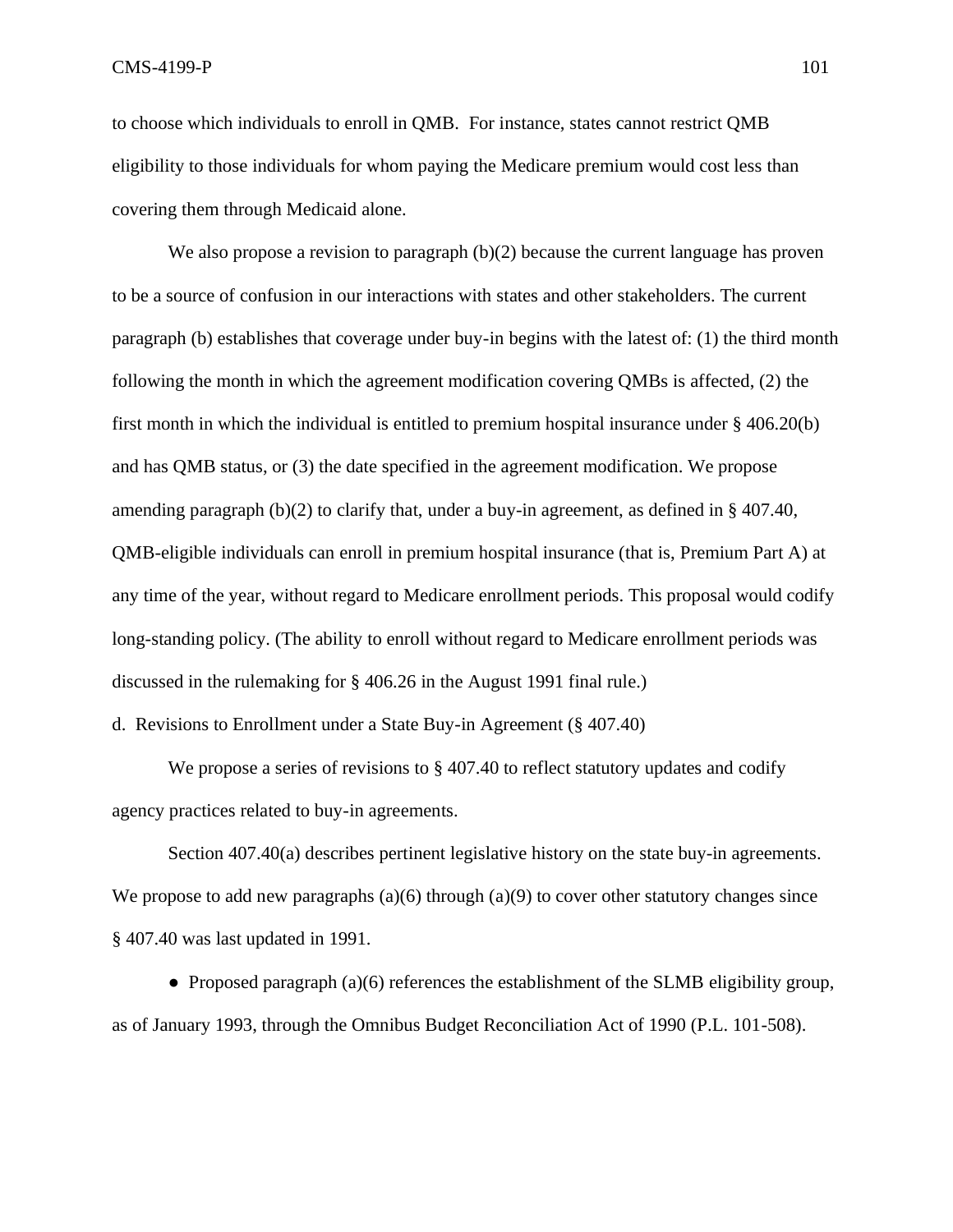$\text{CMS-4199-P}$  102

• Proposed paragraph (a)(7) references the establishment of the QI eligibility group, effective January 1998 through the Balanced Budget Act of 1997 (BBA, P.L. 105-33).

● Proposed paragraph (a)(8) references changes to the federal resource standard for QMB, SLMB, and QI to align with those under the Part D program in the Medicare Improvements for Patients and Providers Act of 2008 (P.L. 110-275) effective January 2010. This law also required SSA to transfer information from a low-income subsidy (LIS) application to the state Medicaid agency, requiring the agency to use the information to initiate an MSP application.

• Proposed paragraph (a)(9) references the permanent extension of the OI eligibility group through the Medicare Access and CHIP Reauthorization Act (P.L. 114-10) effective April 16, 2015.

• Proposed (a)(10) references the expansion of QMB, SLMB and QI under section 402 of CAA, 2021 (P.L. 116-260) to cover individuals who are enrolled in the Part B-ID benefit.

Paragraph (b) defines terms related to buy-in agreements. Currently, paragraph (b) states that the definitions apply as used in this section, unless context indicates otherwise. However, the terms defined are used throughout subpart C and not solely in § 407.40. Therefore, we propose to replace the term "section" with the term "subpart C."

We also propose the following changes to the definitions in paragraph (b):

• To revise the definition for aid to families with dependent children (AFDC). As further explained in section II.D.3.e. of this proposed rule, the AFDC program is a cash assistance program that is obsolete but still relevant to buy-in, because some Medicaid eligibility groups remain tied to AFDC, as that program existed as of July 16, 1996, prior to its elimination.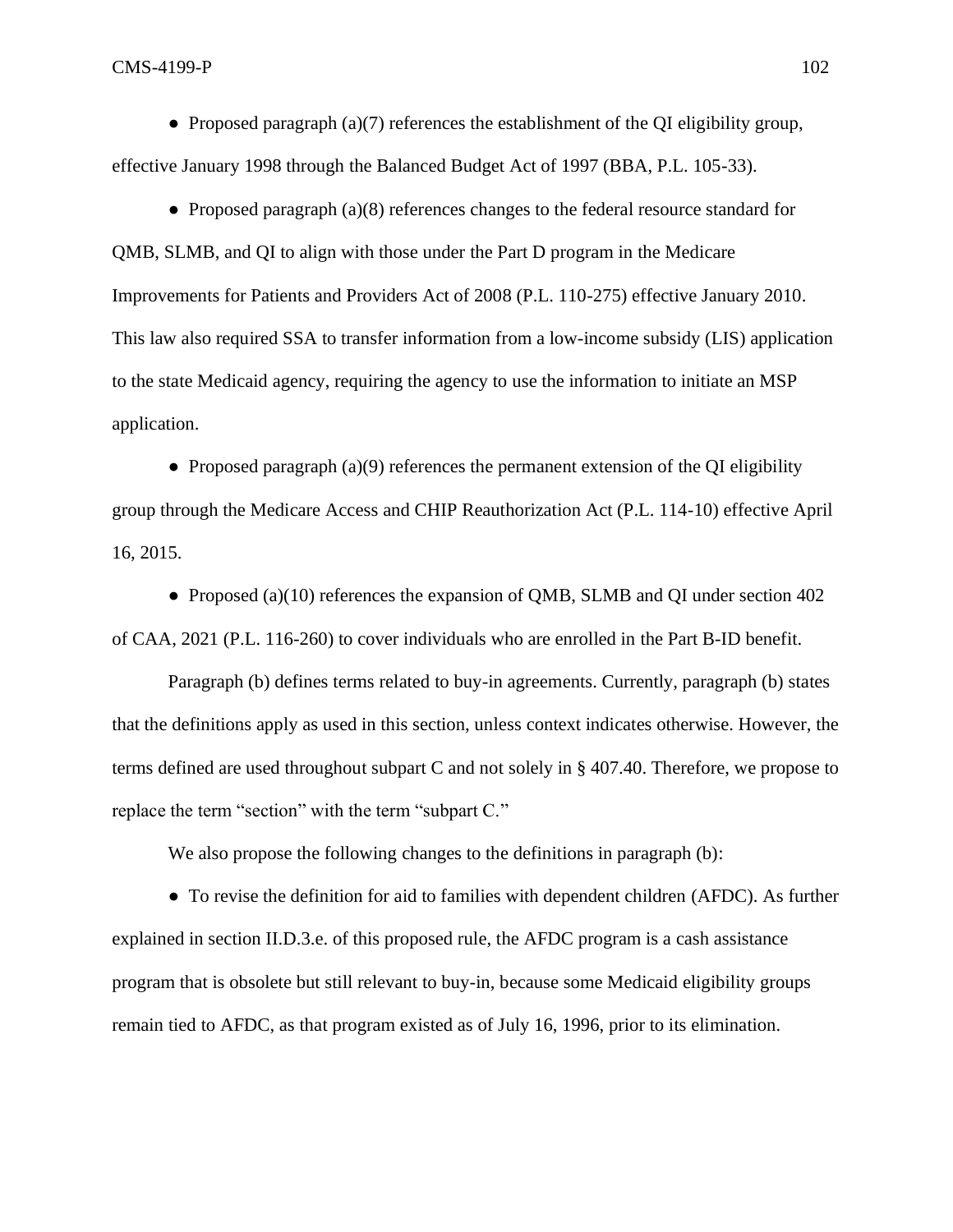● To remove the definition of "Qualified Medicare Beneficiary" because the term is already defined in § 400.200 to prevent confusion stemming the term being defined in two different places in current regulations.

● To revise the definition of state buy-in agreement, as discussed in detail in section II.B. of this proposed rule.

• To add a definition of a "1634 state" to mean a state that has an agreement with SSA, in accordance with section 1634 of the Act, for SSA to determine Medicaid eligibility on behalf of the state for individuals residing in the state whom SSA has determined eligible for SSI. We are proposing to define this term to improve the readability of the regulation text and codify the term as used today.

● To add a definition of buy-in coverage group to mean a coverage group described in section 1843 of the Act that is identified by the state and is composed of multiple Medicaid eligibility groups specified in the buy-in agreement. We are proposing to define this term to improve the readability of the regulation text and codify the term as used today.

Paragraph (c) describes basic rules for enrollment under buy-in agreements. We propose to revise paragraph  $(c)(1)$  under § 407.40 to align with proposed new paragraph (a)(3) under § 406.26, which reflects the current prohibition against discrimination in enrollment and streamlined enrollment processes under buy-in. Specifically, proposed  $\S$  407.40(c)(1) would clarify that states with buy-in agreements in effect must enroll any individual who is eligible to enroll in Part B under § 407.10 and who is a member of the buy-in coverage group, with the state paying the premiums on the individual's behalf. States cannot apply a cost-effectiveness test to choose which individuals to enroll in Part B buy-in. For instance, states cannot withhold buy-in from those who are not separately eligible for full-benefit Medicaid coverage. Additionally, we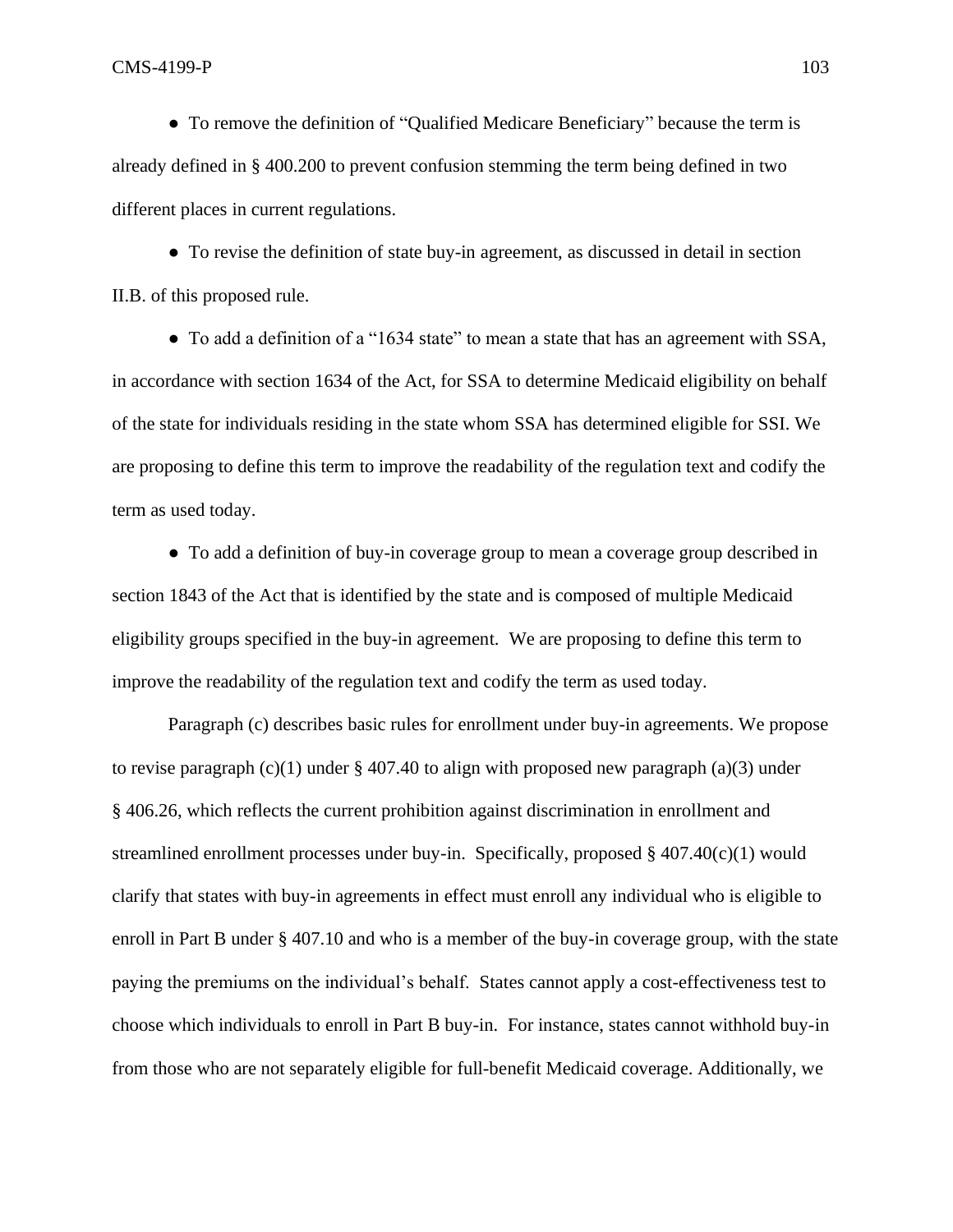propose new text to clarify that states initiate buy-in for eligible individuals who are enrolled in the buy-in coverage group at any time of the year, without regard to Medicare enrollment periods. If a member of a buy-in coverage group is already enrolled in either Medicare Part A or B, the state would directly enroll the individual in buy-in and refrain from referring the individual to SSA to apply for Medicare.

We also propose to add new paragraph (c)(4) to reflect that in a 1634 state, CMS will initiate, on behalf of the state, Part B buy-in for individuals receiving SSI. We are proposing to codify this policy to clarify that all states must ensure that buy-in is initiated, as this current policy has been inconsistently applied in some states.

We also propose to add new paragraph  $(c)(5)$  to codify a requirement that premiums paid under a buy-in agreement are not subject to increase because of late enrollment or reenrollment. e. Revisions to Buy-in Coverage Groups Available for Part B (§ 407.42)

Section 407.42 describes the Part B-related buy-in coverage groups authorized under section 1843(b) through (g) of the Act for the 50 states, the District of Columbia, and the Northern Mariana Islands. Each buy-in coverage group in paragraph (a) includes multiple Medicaid eligibility groups that pertain to dually eligible beneficiaries. Current paragraph (a) identifies individuals who receive, or are deemed to receive, SSI or state supplemental program (SSP) benefits (or both), and are categorically eligible under the state's Medicaid plan. Every buy-in coverage group option described in paragraph (b) includes this population, making it a mandatory buy-in population. Paragraph (a) also affords states the option to target in their buy-in population individuals who are receiving or are treated as receiving AFDC as deemed recipients of cash assistance (in addition to individuals receiving or deemed to be receiving SSI or SSP).

Federal law eliminated the AFDC program in 1996 and, with it, the Medicaid eligibility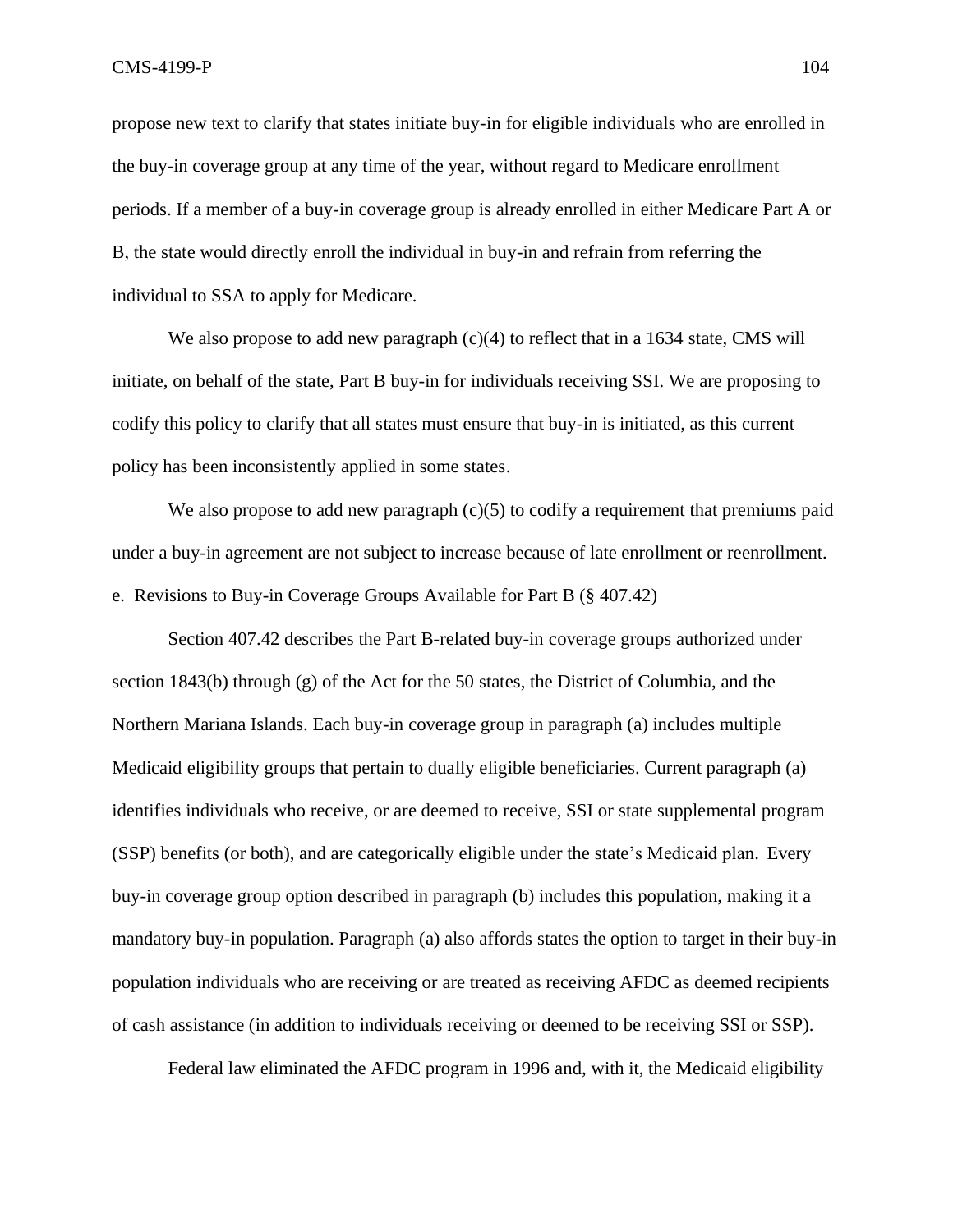link to receipt of AFDC.<sup>35</sup> Some Medicaid eligibility groups that covered individuals deemed eligible for AFDC are now obsolete, such as the group serving individuals who have lost AFDC due to increased earnings or hours from employment described at 42 CFR 435.112. However, states must treat beneficiaries in two Medicaid eligibility groups as if they are receiving AFDC for the purposes of Medicaid eligibility determinations under section  $1902(a)(10)(A)(i)$  of the Act. First, under section 473(b) of the Act, states must consider individuals who are receiving adoption assistance, foster care, or guardianship care under title IV-E of the Act ("children eligible based on title IV-E") as deemed recipients of AFDC. Second, section  $1931(b)(1)(A)$  of the Act (relating to Medicaid eligibility for low-income families) requires that states treat individuals eligible under this provision as receiving AFDC.

All states except one have elected the option under current paragraph (a) to cover individuals who are deemed recipients of the former AFDC program as cash assistance recipients for buy-in. CMS guidance has recognized<sup>36</sup> children eligible based on Title IV-E as optional deemed cash assistance recipients for buy-in because they are deemed recipients of AFDC. Although we also consider individuals eligible under section 1931 of the Act to be deemed recipients of the former AFDC program, we have not previously identified such individuals as optional deemed cash recipients for the purposes of buy-in.<sup>37</sup> As a result, states opting to cover deemed AFDC recipients as cash assistance recipients for buy-in possibly may not be

 $35$  See section 103(a)(1) of the Personal Responsibility and Work Opportunity Reconciliation Act of 1996 (PRWORA) (Pub. L. 104-193). The Temporary Assistance for Needy Families (TANF) program replaced AFDC. However, TANF is not linked to Medicaid coverage and is therefore not a Medicaid eligibility group in the buy-in coverage groups.

<sup>36</sup> See Pub. 100-24, State Buy-In Manual, Chapter 1, Section 130.H (November 1996) and December 17, 1987 **Federal Register** (56 FR 47929), entitled "Medicaid Program; Relations With Other Agencies, Miscellaneous Medicaid Definitions, Third Party Liability Quality Control, and Limitations on Federal Funds for Abortions."

<sup>&</sup>lt;sup>37</sup> Prior to the repeal of title IV-A of the Act, most individuals now covered under section 1931 of the Act received Medicaid based on their receipt of AFDC and were thus optional cash assistance recipients for the purposes of buyin.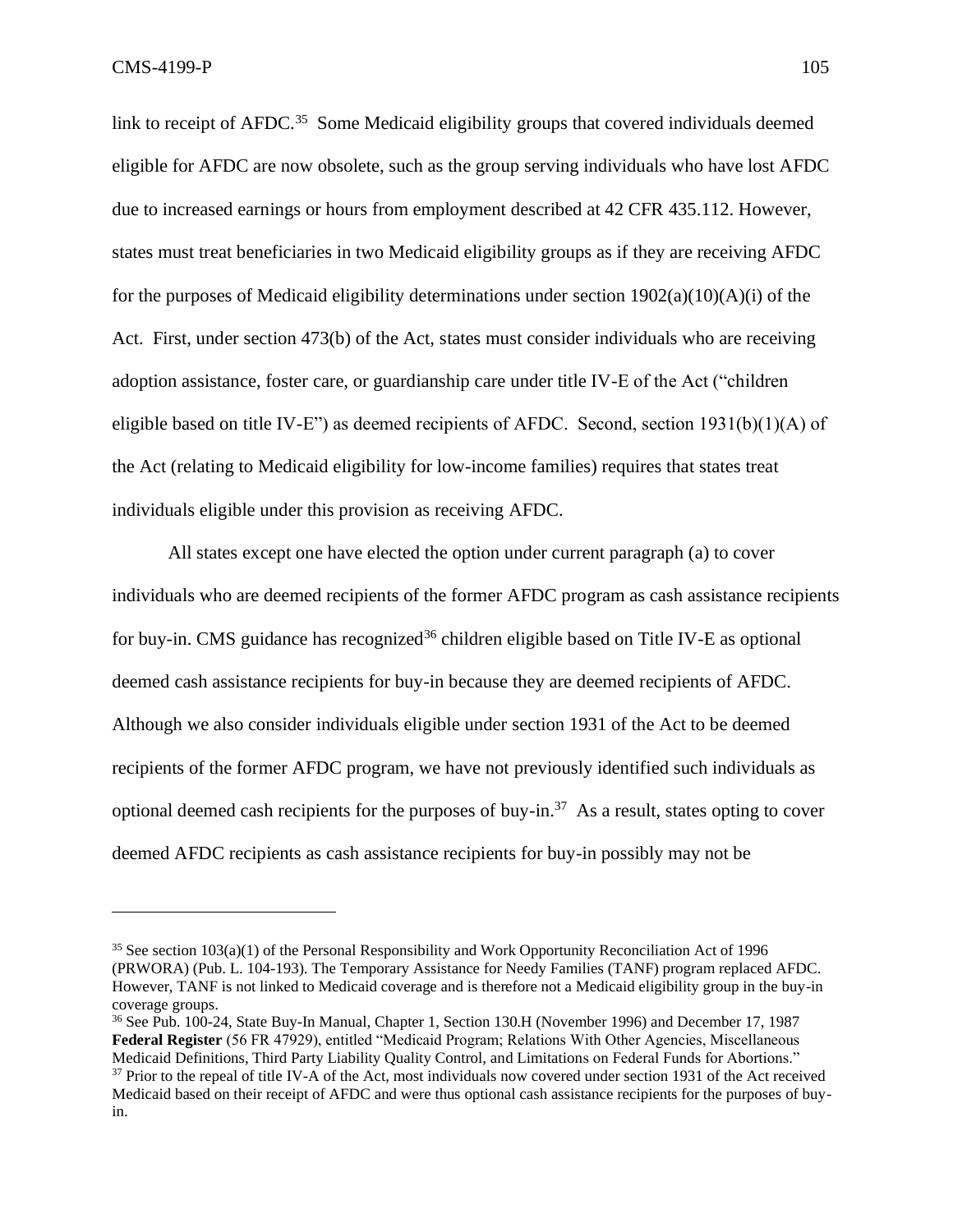considering individuals eligible under section 1931 of the Act to be cash assistance recipients for buy-in. States generally only cover individuals covered under section 1931 of the Act if they have opted to cover all Medicaid eligibility groups, Group 3 described in this section of this rule.<sup>38</sup>

In this proposed rule, we clarify that individuals eligible under section 1931 of the Act are optional deemed recipients of cash assistances for the purposes of buy-in based on their classification as deemed recipients of AFDC. We propose to preserve the option in current paragraph (a), allowing states to designate all deemed recipients of AFDC (that is, both children eligible based on title IV-E and individuals covered under section 1931 of the Act) as cash assistance recipients with eligibility groups related to SSI/SSP, or to only cover individuals who receive or are deemed to receive SSI/SSP as cash assistance recipients for buy-in.

Further, under § 407.42, states can cover Part B premiums for Medicaid beneficiaries who are not receiving or being treated as receiving cash assistance (SSI/SSP). States that opt to cover more individuals have the option under paragraph  $(b)(1)$  to either select a buy-in coverage group that contains all Medicaid eligibility groups under the state plan (that is, all Medicaid beneficiaries), or SSI/SSP-related eligibility groups and other discrete eligibility populations. By selecting Group 2 in paragraph (b)(2), states agree to pay the Part B premiums for QMBs in addition to SSI/SSP-related eligibility groups, as permitted under section 1843(h) of the Act. As mentioned in section B of this preamble, CMS deemed all buy-in agreements to include the payment of Part B premiums for QMBs unless states opted out. No states opted out of including

<sup>&</sup>lt;sup>38</sup> States that do not cover all Medicaid eligibility groups in their Part B buy-in coverage group do not generally pay the Part B premiums for individuals described in section 1931 of the Act unless they are simultaneously enrolled in another Medicaid eligibility group included in the buy-in coverage group (that is, they also qualify for an MSP eligibility group).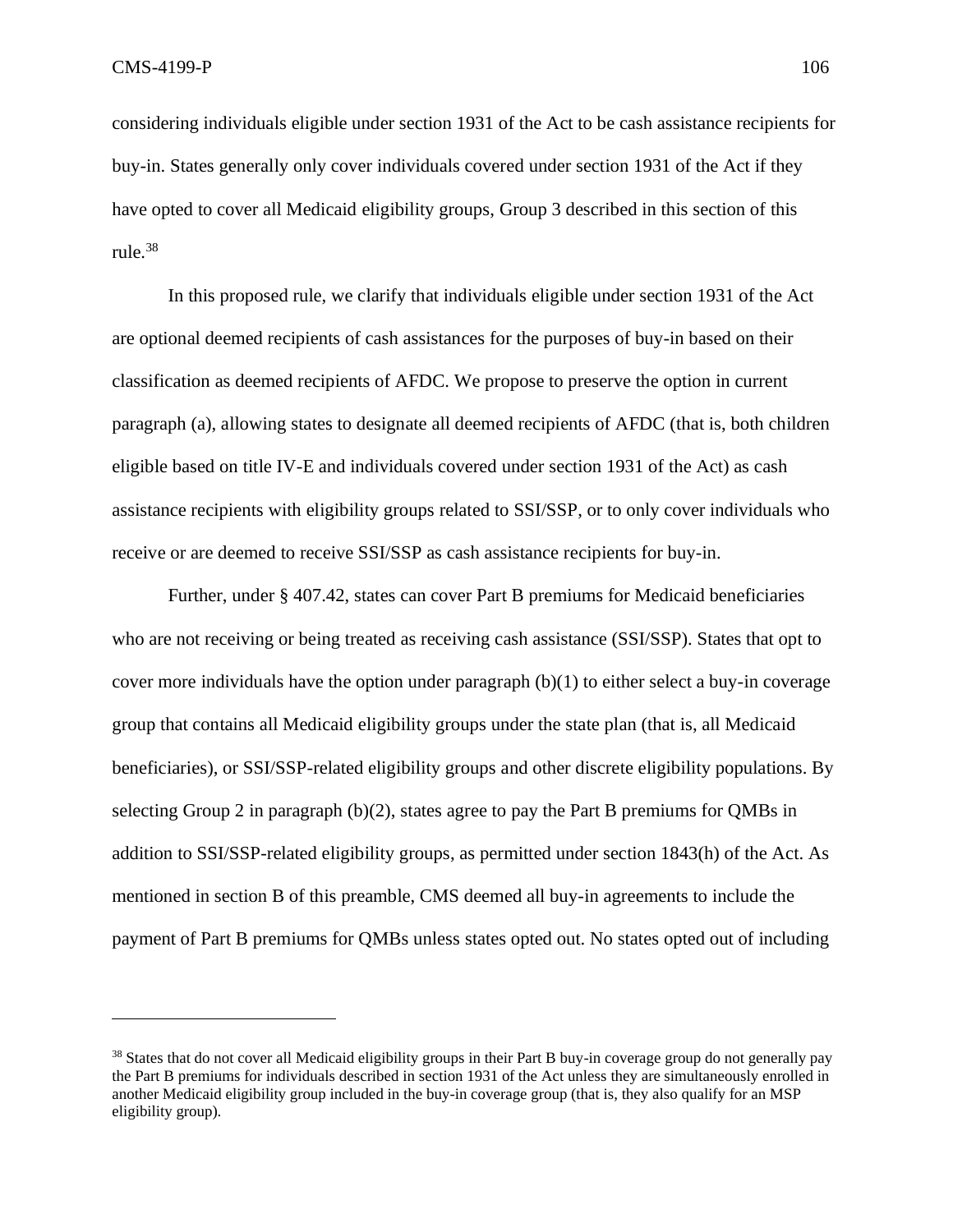QMB in their buy-in agreements.<sup>39</sup>

However, § 407.42 does not reference SLMB and QI, two additional MSP groups enacted after the publication of the August 1991 final rule and treated like QMB under our current buy-in policy. Section 1843(h)(3) of the Act specifies that the reference to QMB also includes SLMB. While our subregulatory guidance published for states in 1996 treats SLMB like QMB, combining them under the same buy-in coverage group, we have not updated the regulation text at § 407.42 to mirror the statute or current practice.<sup>40</sup> Section 1843(h) of the Act does not specifically mention QI as a buy-in eligibility group. However, longstanding CMS operational policy on buy-in agreements (that is, the SPA pre-print pages describing coordination of Medicaid with Medicare and Other Insurance) treats QI like QMB and SLMB, linking the three eligibility groups under one buy-in coverage group.

Paragraph (b) describes seven buy-in coverage groups based on a combination of the underlying eligibility groups in paragraph (a). However, the groups are redundant. Streamlining AFDC-related eligibility groups and clarifying that the reference to QMB includes QMB, SLMB and QI, makes Groups 2, 4, and 6 identical (that is, each includes Medicaid eligibility groups related to SSI/SSP and QMB, SLMB and QI) and Groups 3, 5, and 7 identical (that is, each includes eligibility groups related to SSI/SSP).

Section 407.42 has been a source of confusion for states and other stakeholders. We believe that replacing it with a streamlined listing of the buy-in coverage groups, together with their underlying eligibility groups, is more readily understandable for all parties. Therefore, we propose replacing the current framework in § 407.42 with a more succinct framework. First, we

<sup>39</sup> The August 1991 final rule (56 FR 38076).

<sup>40</sup> Pub. 100-24, State Buy-In Manual, Chapter 1, Section 110 (November 1996).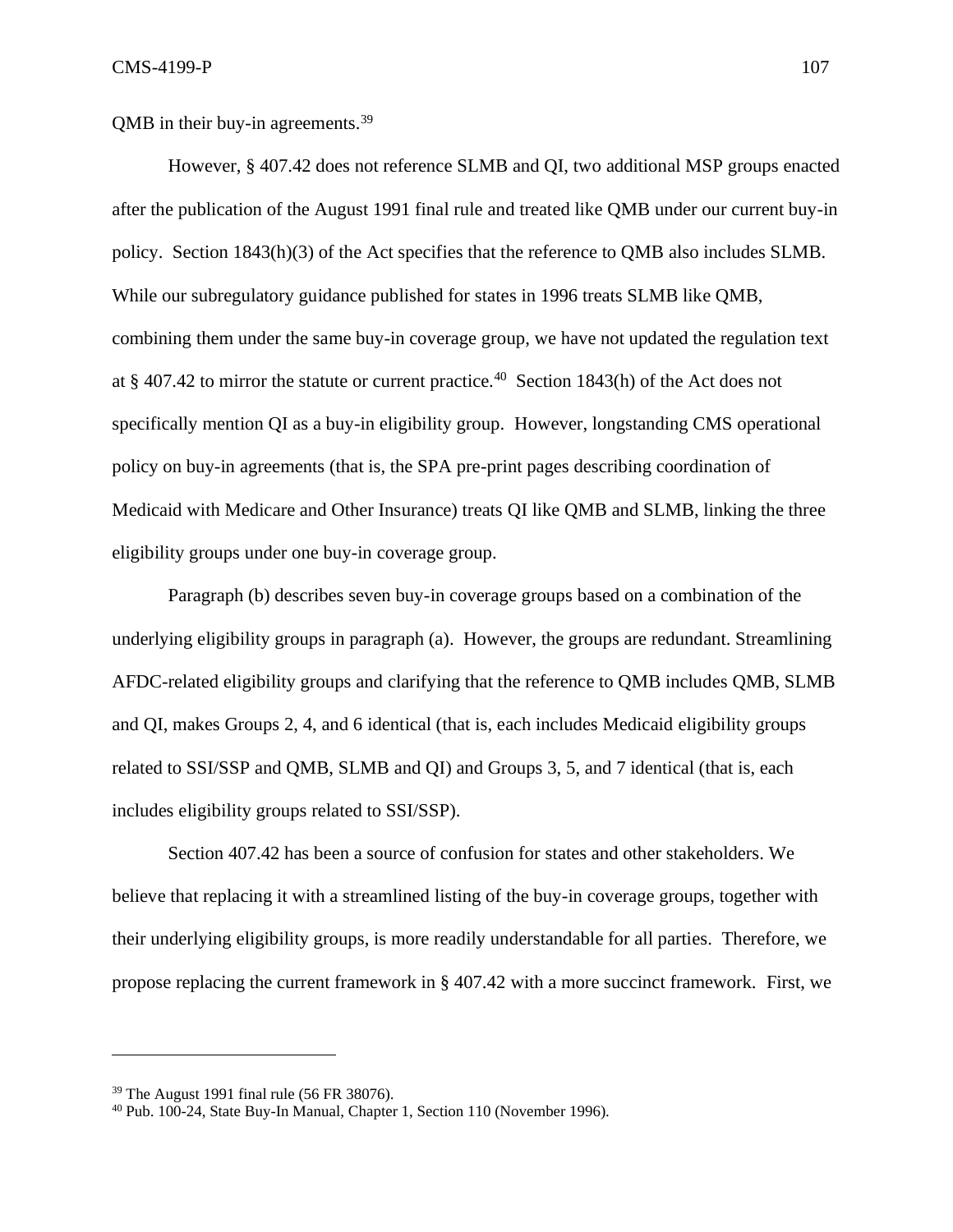propose replacing the existing regulation text in paragraph (a) with a general requirement that states must select one of the buy-in coverage groups listed in paragraph (b). We then propose modifying the remaining buy-in coverage groups in paragraph (b) together with the eligibility groups they contain.

The modified buy-in coverage groups we propose in paragraph (b) are as follows:

● Group 1: Individuals who are categorically eligible for Medicaid and:

++ Receive or are deemed to receive SSI or SSP, or both; and

++ At state option, individuals described in section 1931 of the Act and children with adoption assistance, foster care, or guardianship care under title IV-E.

• Group 2: All individuals described in Group 1 and three MSP eligibility groups (QMB, SLMB, and QI).

• Group 3: All Medicaid Eligibility Groups: This group includes all individuals eligible for Medicaid.

Our proposal reflects the three buy-in coverage groups that remain after updating and simplifying the eligibility groups. We propose listing them from narrowest to broadest and include headings to reflect the eligibility groups they contain.

Since no states have opted out of including the payment of Part B for QMBs through their buy-in agreements, all state buy-in agreements currently include the proposed groups 2 or 3. However, since states still retain the option to narrow their agreements to include only eligibility groups related to cash assistance in group 1, our proposal preserves that option. In addition, since nearly all states include in their buy-in agreement as cash assistance recipients individuals eligible under section 1931 of the Act and children eligible based on title IV-E under the deemed AFDC eligibility groups in the current  $\S 407.42(a)(4)$  (that is, the remaining Medicaid eligibility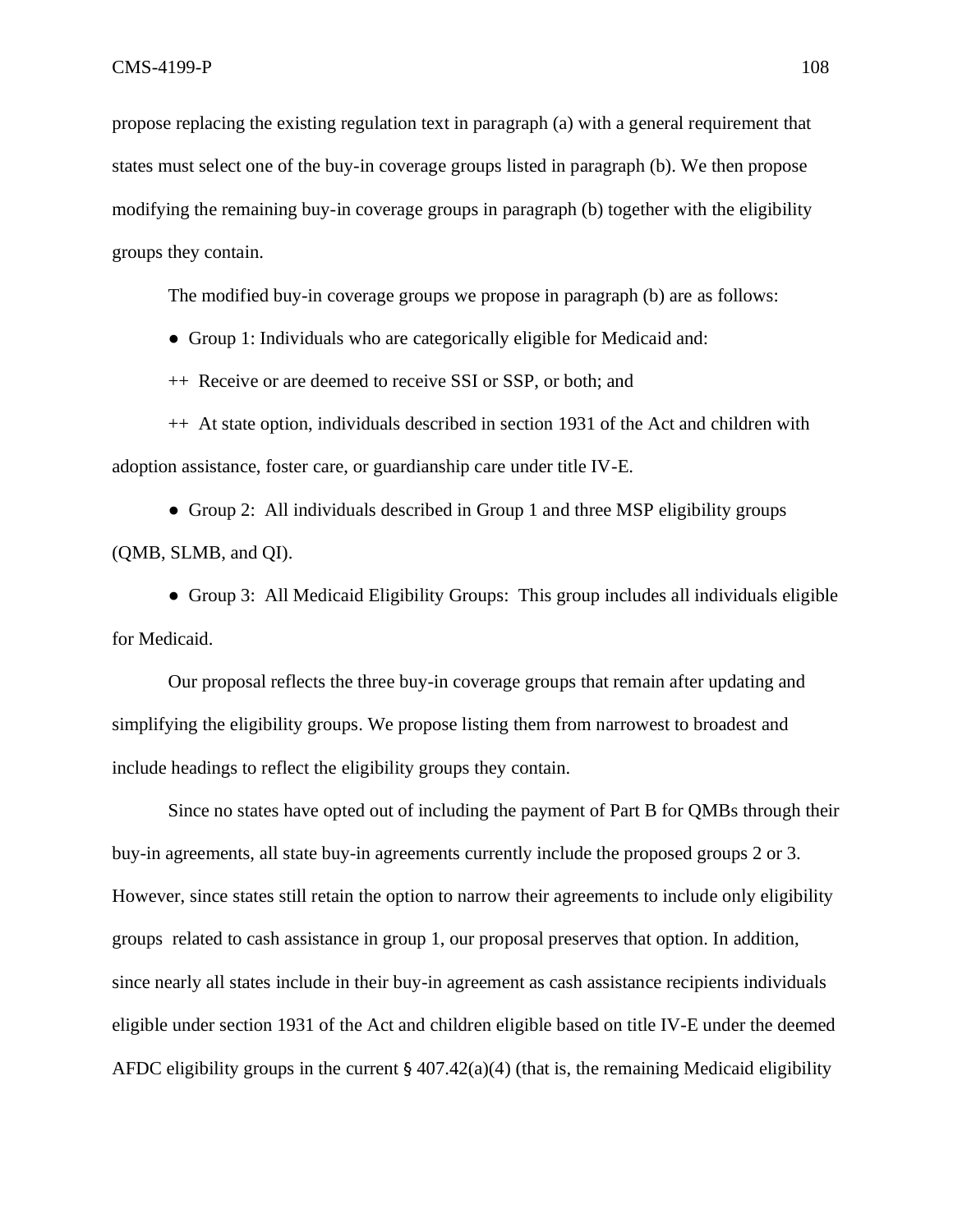groups covering individuals treated as recipients of the former AFDC program), we propose maintaining this discrete option. As described in section II.D.4. of this proposed rule, we seek comment on alternatives considered that might be adopted in a final rule based on comments received. The first alternative would consolidate proposed groups one and two, further reducing the number of buy-in coverage groups from three to two, to mirror the current landscape and simplify the regulation. The other alternative would require states to treat all deemed recipients of the former AFDC program (that is, children eligible based on Title IV-E and individuals covered under section 1931 of the Act) as deemed recipients of cash assistance for buy-in to further streamline the regulation.

f. Revisions to Termination of Coverage under a State Buy-in Agreement (§ 407.48)

Section 407.48 describes the process for terminating an individual's coverage under a state buy-in agreement when he/she is determined ineligible by either CMS or the state. States must communicate all disenrollment information through an established data exchange process with CMS. Currently, paragraph (c)(1) indicates that CMS must determine ineligibility or receive a state ineligibility notice by the " $25<sup>th</sup>$  day..." in order for the termination date to be calculated using that month. However, CMS no longer applies the uniform monthly deadline of the 25th day of the month for states to send CMS buy-in terminations. Instead, CMS has applied the Current Operating Month (COM) schedule, a schedule developed by SSA with varying monthly processing deadlines, to determine CMS' deadline to receive state terminations in a given month. Each quarter, CMS prospectively conveys the upcoming quarterly COM schedule to states. To align the regulation with current agency practice, we propose amending paragraphs (c)(1) and (c)(2) by replacing the reference to the  $25<sup>th</sup>$  day with a reference to a new paragraph (e). Our proposed new paragraph (e) would require CMS to prospectively convey to states, on a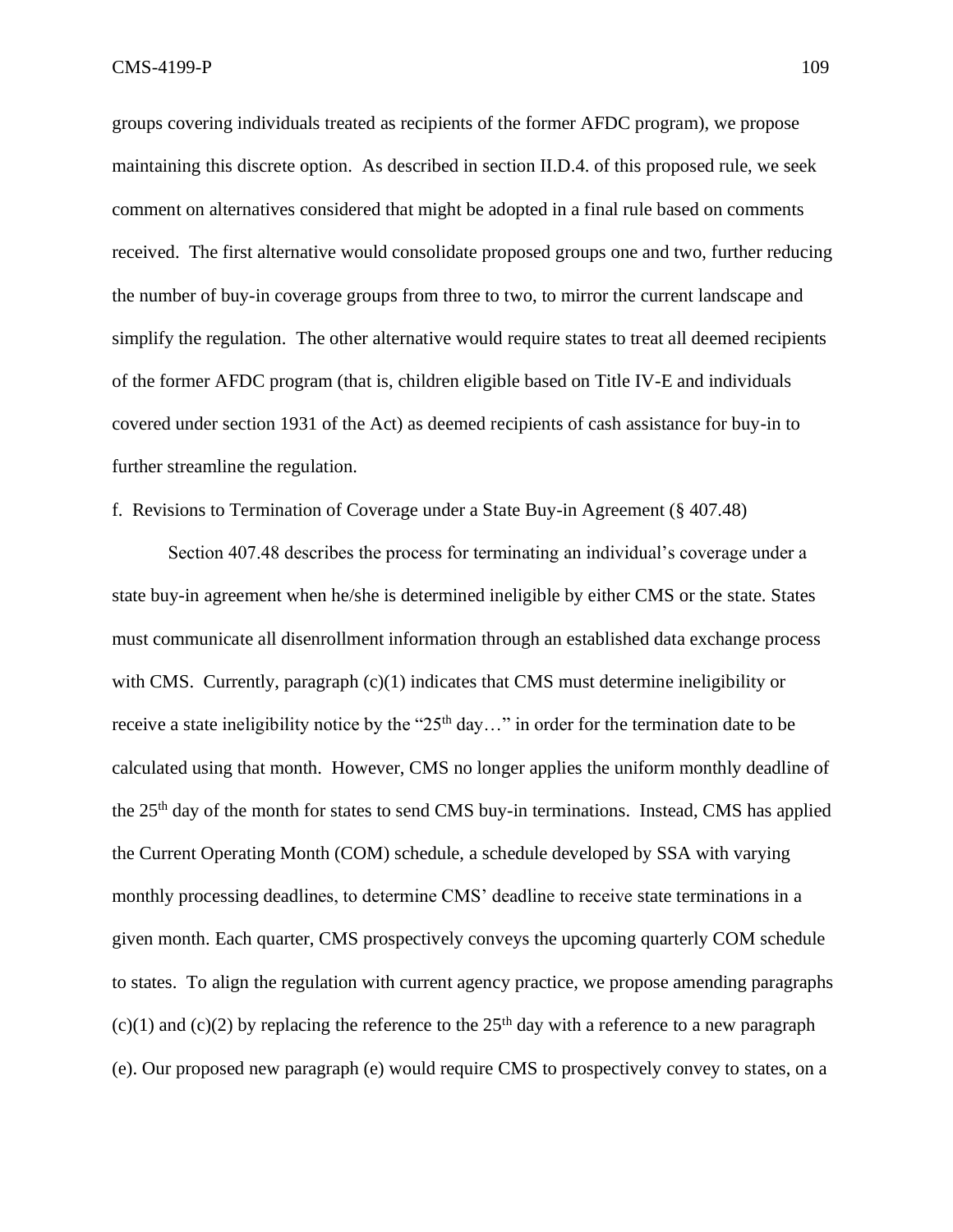quarterly basis, a schedule of processing cut-off dates for each calendar month.

Delays in the receipt of buy-in terminations by CMS impacts state and beneficiary liability after individuals lose eligibility for Medicaid and the state buy-in coverage group.<sup>41</sup> As currently described in paragraph (c)(1), CMS must receive a state buy-in termination notice during the second month after the individual loses eligibility in order for CMS to stop charging the state for Part B premiums the first month the individual no longer qualifies. For example, if an individual loses eligibility for Medicaid and buy-in starting June (that is, is eligible through May), CMS must receive the state termination notice by the August COM deadline in order for state liability to end in June (that is, state premium liability continues through May).

However, if delays in data exchange cause the state to send the termination notification for an individual with an effective date that is earlier than the second month before the processing month, under paragraph  $(c)(2)$ , CMS will adjust the buy-in termination to the second month prior to the month CMS receives the deletion request. For example, state termination requests received in the processing month of September can have an effective termination date of no earlier than July (that is, state premium liability continues through June). If the state requested an effective date prior to July (for example, April), CMS will automatically adjust the effective date of determination to July (that is, state premium liability continues through June). The state remains liable for premiums through the month of June.

 $41$  Under § 435.916(f), if an individual is determined by the state Medicaid agency to no longer meet the eligibility requirements for the eligibility group in which they are enrolled, the state Medicaid agency must determine whether the individual is eligible for Medicaid on a separate basis before proposing to terminate the individual's Medicaid eligibility. While the state is making that determination, the state must maintain Medicaid coverage, which means that, if the individual's eligibility group is included in the state's buy-in agreement, the state must continue pay for the individual's Part B premiums.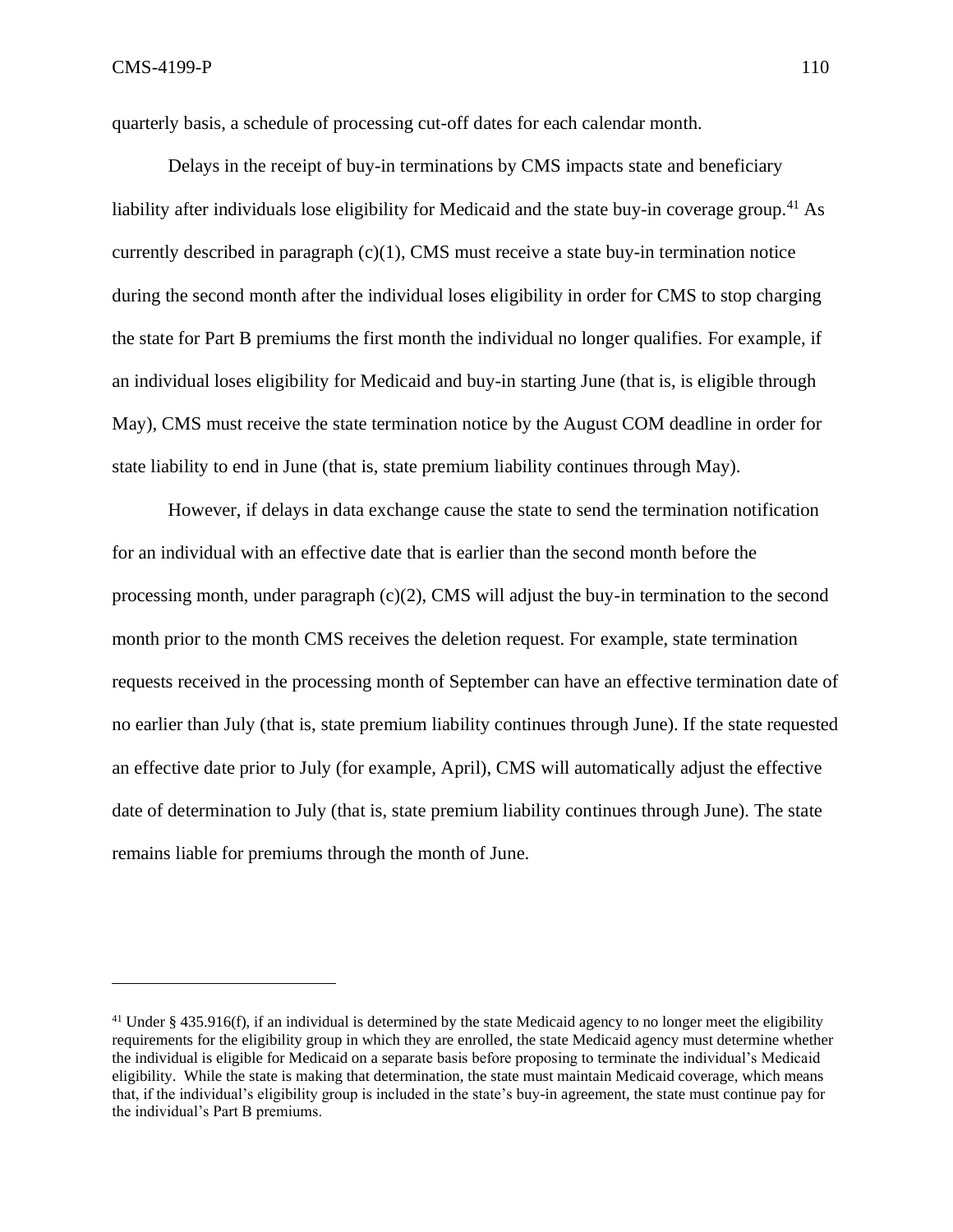When federal systems eventually process the buy-in termination, SSA begins charging the beneficiary for Part B premiums. Consistent with paragraph (c)(2), SSA can retroactively recoup up to 2 months of premiums from the individual's Social Security check. In practice, after buy-in termination, SSA deducts 3 months at a time to account for 2 months' retroactive premiums plus the current processing month.<sup>42</sup> We do not propose any changes to this provision in this regulation, but as we discussed in section II.D.4.d.(4). of this proposed rule, we seek comment on possible modifications to limit beneficiary liability.

g. Revisions to Coordination of Medicaid with Medicare Part B (§ 431.625)

Section 431.625(d)(2) describes the populations for which Federal financial participation (FFP) is available in expenditures for Part B premiums. Section 431.625(d)(1) identifies the basic rule, which is that FFP is generally unavailable to states for their coverage of Part B premiums, except where such coverage is provided to individuals receiving money payments under title I, IV-A, X, XIV, XVI, or state supplements under section  $1616(a)$  of the Act (optional state supplements) or as required by section 212 of Pub. L. 93-66 (regarding mandatory state supplements). Section  $431.625(d)(2)$  lists the exceptions to this basis rule; that is, it lists the Medicaid populations not receiving cash assistance on whose behalf states may both cover their Part B premiums and receive FFP for such coverage.

CMS last updated the current list in paragraphs (i) through  $(x)$  in the January 11, 1988 **Federal Register** (53 FR 657), entitled "Medicaid Program; Relations With Other Agencies, Miscellaneous Medicaid Definitions, Third Party Liability Quality Control, and Limitations on Federal Funds for Abortions," (hereinafter referred to as the January 1988 final rule), and it does

 $42$  Similarly, in cases where an individual opts to be direct billed for premiums, Medicare would bill the individual for up to 2 months' retroactive premiums plus the current month's premium.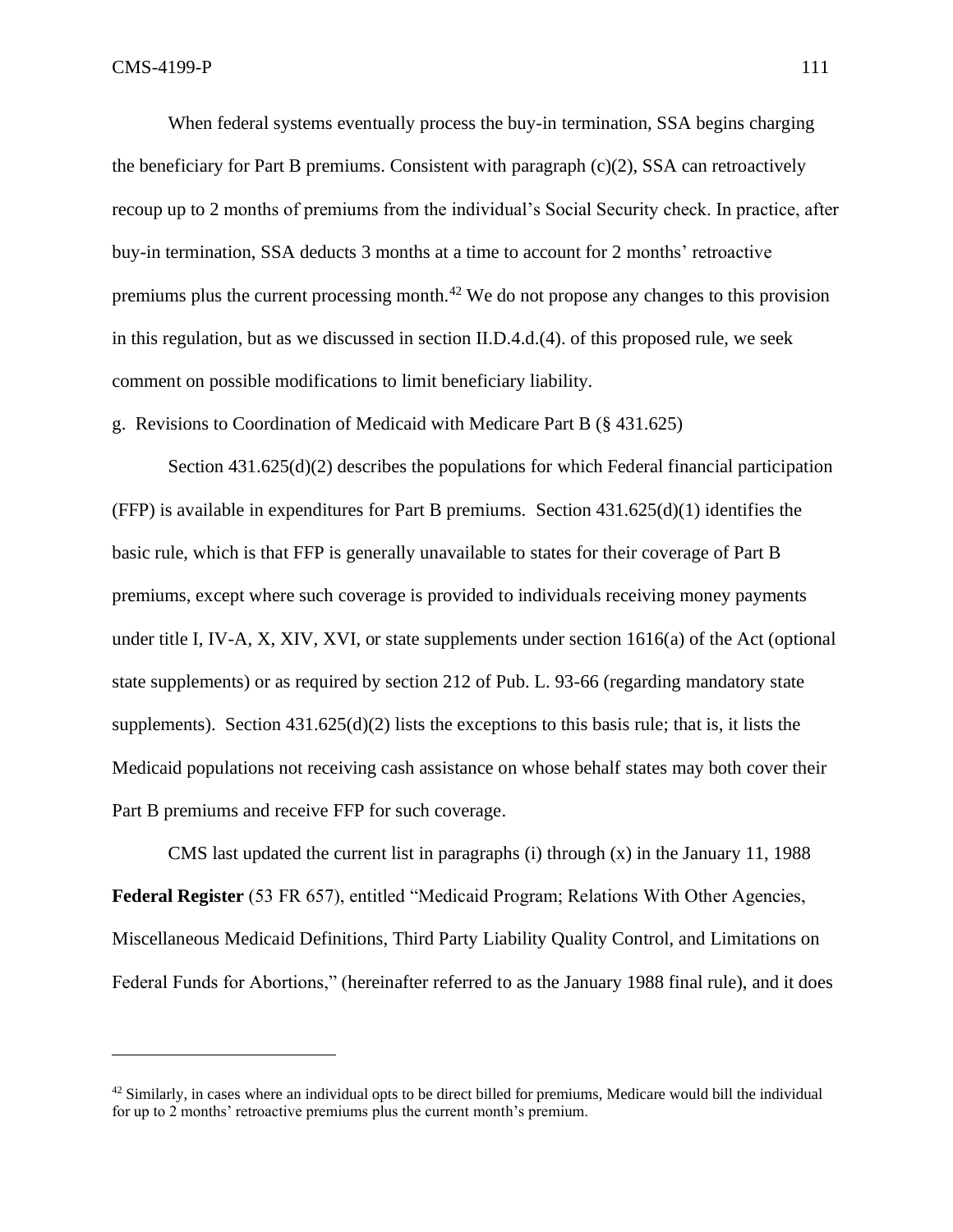not reflect the adoption of several statutory provisions and regulations to implement them, since that time. Additionally, we have not modified (d)(1) to reflect the repeal of title IV-A of the Act. We thus propose updating  $\S 431.625(d)(1)$  to eliminate the reference to title IV-A. We also propose updating the outdated list of groups in (d)(2) to remove obsolete groups, make technical changes to some remaining groups, and add two additional groups.

Three groups in the current  $\S 431.625(d)(2)$  are obsolete, and we propose to remove them from the regulation:

● Paragraph (i): AFDC families eligible for continued Medicaid coverage despite increased income from employment. Although the implementing regulations at §§ 435.112 and 436.116 still exist, this group is obsolete in practice. The Medicare and CHIP Reauthorization Act of 2015 (Pub. L. 114-10) eliminated the sunset provision for Transitional Medical Assistance under section 1925 of the Act, which provides a more robust extension and supersedes this group. Therefore, this group should have no enrollees.

• Paragraph (vi): Deemed recipients of AFDC who are participants in a work supplementation program or denied AFDC because the payment would be less than \$10. As noted in section II.D.3.e. of this proposed rule, the AFDC program was eliminated in 1996. Section  $431.625(d)(2)(ii)$  cross-references these individuals to § 435.115. However, CMS eliminated the references to the AFDC benefit and section  $414(g)$ -related work supplementation programs from § 435.115 for being obsolete in the November 2016 final rule. (CMS has not modified or eliminated the territory regulation cross-reference, at § 436.114, but it is also obsolete.)

● Paragraph (x): Individuals no longer eligible for the disregard of \$30 or \$30 plus onethird of the remainder, but who, in accordance with section  $402(a)(37)$  of the Act, were deemed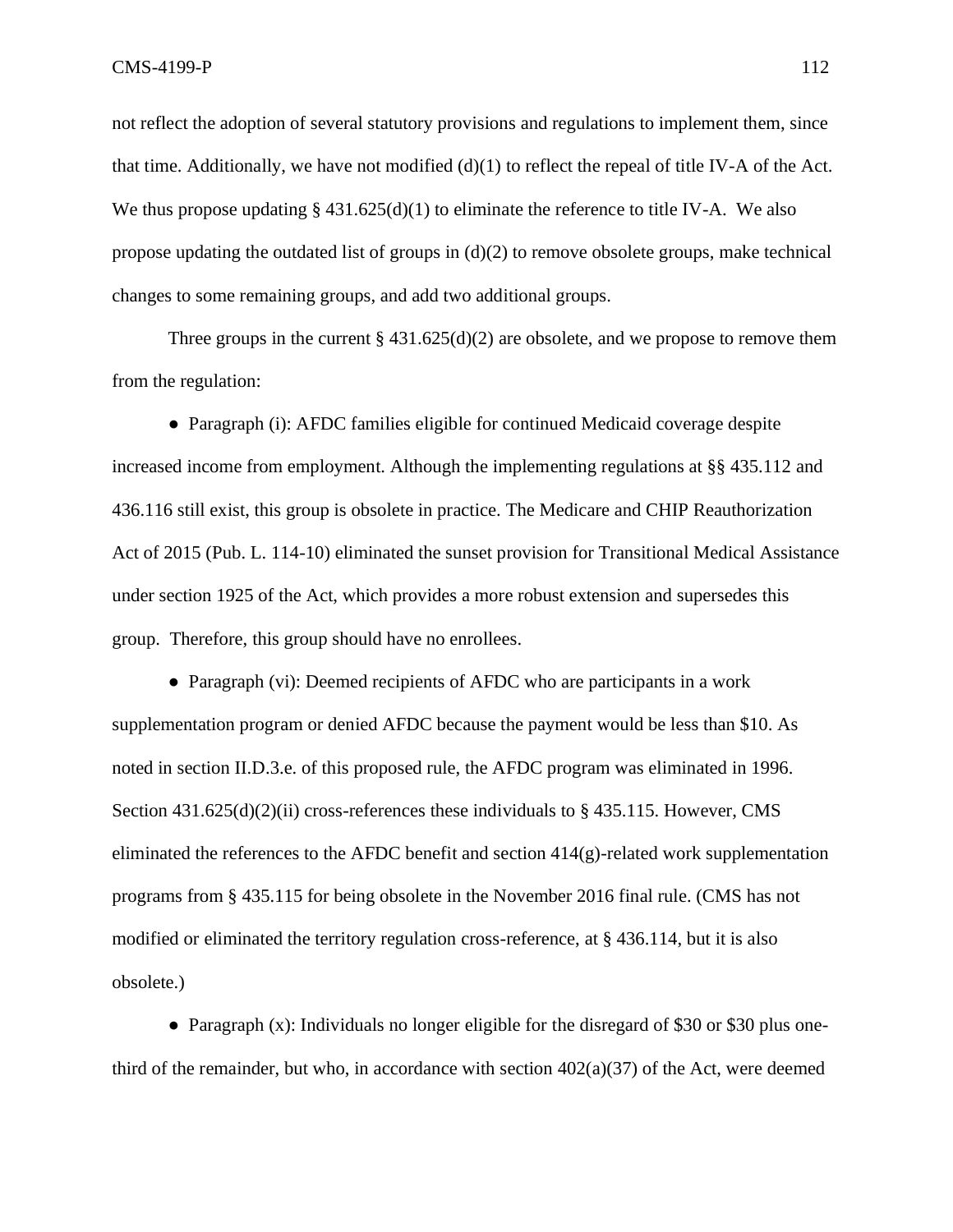AFDC recipients for a period of 9 to 15 months. Section 103(a)(1) of PRWORA repealed paragraph (a)(37) of section 402, making this deemed status obsolete.

Due to the proposed deletion of obsolete groups, we propose to redesignate paragraphs (ii), (iii), (iv), and (v) as paragraphs (i), (ii), (iii), and (iv), respectively; and paragraphs (vii), (viii), and (ix) as paragraphs (v), (vi), and (vii), respectively. We propose to make the following technical changes to the redesignated paragraphs:

● Redesignated paragraph (i): Delete "435.114" which CMS removed from the regulations in the November 2016 final rule.

• Redesignated paragraph (iii): Add cross-references to §§ 435.145 and 436.114(e), which have both been revised since this list was last updated, $43$  and modify the description of the group to be consistent with the current description of children with adoption assistance, foster care or guardianship care under title IV-E of the Act.

• Redesignated paragraph (iv): Delete "chapter" and add in its place "subchapter", for specificity and for consistency with this list.

• Redesignated paragraph (vi): Delete the citation to section  $1902(e)(3)$  of the Act and replace it with a cross-reference to § 435.225, the regulation which implemented section 1902(e)(3) of the Act in November 1990, consistent with other cross-references in this list.

• Redesignated paragraph (vii): Add cross-references to  $\S$ § 435.115 and 436.114(f) and

 $(h)$ , both of which CMS revised since last updating the list,<sup>44</sup> and modify the description of the

<sup>&</sup>lt;sup>43</sup> CMS last modified § 435.145 in the November 2016 final rule and last updated § 436.114(e) in the November 21, 1990 **Federal Register** (55 FR 48601), entitled "Medicaid Program; Eligibility Groups, Coverage, and Conditions of Eligibility; Legislative Changes under OBRA '87, COBRA, and TEFRA," (hereinafter referred to as the November 1990 final rule).

<sup>44</sup> CMS last modified § 435.115 in the November 2016 final rule and last changed § 436.114(f) and (h) in the November 17, 1994 **Federal Register** (59 FR 59372), entitled "Aid to Families with Dependent Children; Extension of Medicaid when Support Collection Results in Termination of Eligibility".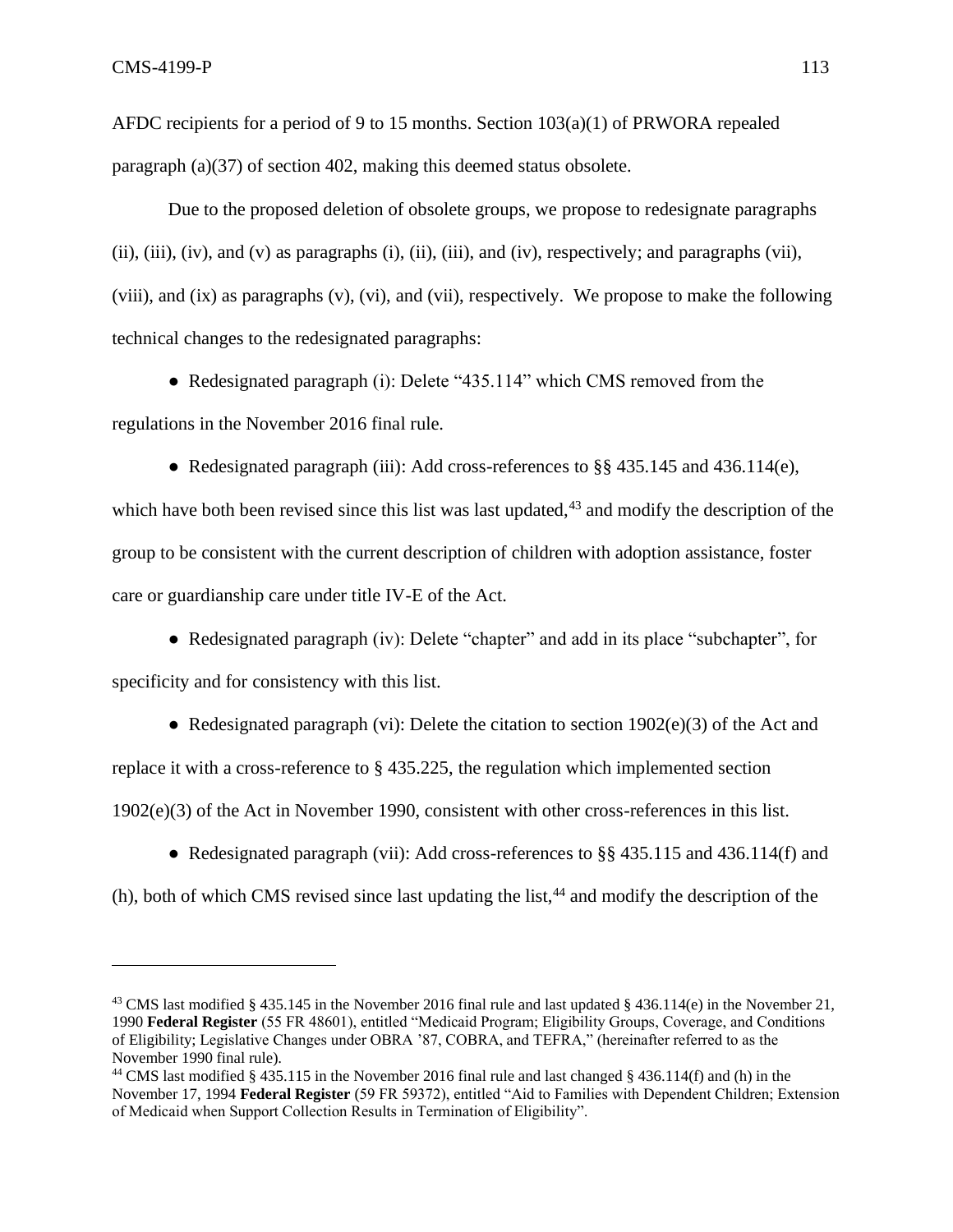Medicaid eligibility group to reflect the current description of families with extended Medicaid because of increased collection of spousal support under title IV-D of the Act.

While we propose to eliminate from  $\S 431.625(d)(1)$  the reference to title IV-A, we believe we must account for the statutory directive that individuals described in section 1931(b) of the Act be treated for purposes of Title XIX of the Act as receiving title IV-A assistance. We therefore propose to add to the proposed redesignated paragraph (iii) individuals who are described in section 1931(b) of the Act.

The current  $\S 431.625(d)(2)$  list of Medicaid eligibility groups also does not reflect the enactment of the MSPs for which the states receive FFP for coverage of premiums or cost sharing or both. Following the redesignated paragraph  $(d)(2)(vi)$ , we propose adding a new paragraph (viii) to include the QMB, SLMB, and QI eligibility groups, as proposed to be defined in § 400.200, to the eligibility groups for which FFP is available. This proposed addition of paragraph (viii) would codify long-standing policy and bring the regulation in alignment with sections  $1902(a)(10)(E)$  and  $1905(p)(3)$  of the Act, which authorize FFP for the state payment of Medicare Part B premiums for the MSPs.

In addition, we propose a new paragraph  $(d)(2)(ix)$  to clarify that states receive FFP for Part B payments for adult children with disabilities described in section 1634(c) of the Act.

Finally, we are taking this opportunity to make a technical correction in § 431.625(d)(3) to update a cross-reference in the third sentence that is now inaccurate, changing "435.914" to "435.915".

The availability of FFP for state expenditures for dually eligible individuals may affect state decisions regarding the breadth of its Part B buy-in coverage group. Under our proposed § 407.42(b), states can select a buy-in coverage group that only includes Medicaid eligibility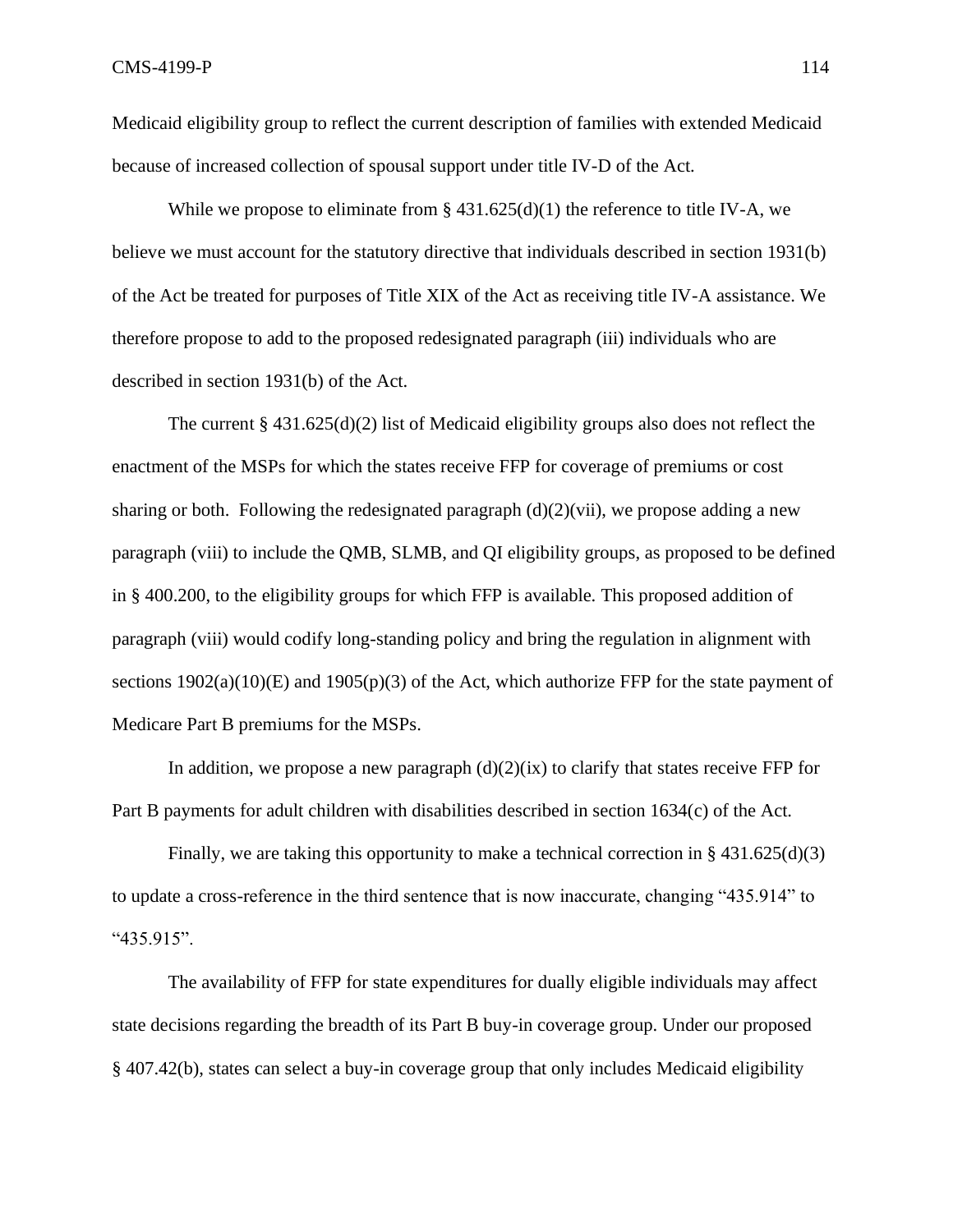groups related to cash assistance but have the option to select a buy-in coverage group with additional populations (that is, states can choose to cover QMB, SLMB, and QI in addition to Medicaid eligibility groups related to cash assistance or can choose to cover all Medicaid eligibility groups). Including these three MSP eligibility groups in the buy-in coverage group makes it easier for states to meet their obligation to cover Part B premiums for these groups under sections 1902(a)(10)(E) and 1905 (p)(3)(A) of the Act. These sections of the Act and our proposed revisions to § 431.625 allow states to obtain FFP not only for Medicare Part B premiums for Medicaid eligibility groups related to cash assistance but for QMB, SLMB, and QI too.

Although states cannot obtain FFP for Part B premiums for other Medicaid eligibility groups, paying the premiums for these individuals under buy-in helps states maximize federal funding for health care services. First, under section  $1905(a)(29)(B)$  of the Act and § 431.625(d)(3), states cannot obtain FFP for state Medicaid expenditures that could have been paid for under Medicare Part B if the person had been enrolled in Part B. This means, for example, that if a Medicare-eligible individual is enrolled in Medicaid and requires outpatient care, the state Medicaid agency will not receive FFP for Medicaid payments to the individual's outpatient care providers if the individual is not enrolled in Medicare. In addition, under CMS policy, states can require Medicaid applicants and beneficiaries to apply for Medicare as a condition of eligibility, provided that the state pays any Medicare cost-sharing or premiums the individual incurs. If the state does not pay the Part B premiums for a Medicaid beneficiary and he/she does not enroll in Part B, we do not consider Medicare Part B to be a liable third party under part 433 subpart D and, therefore, the state must cover the items and services in accordance with its state Medicaid plan. Thus, it usually is cost-effective for a state to choose to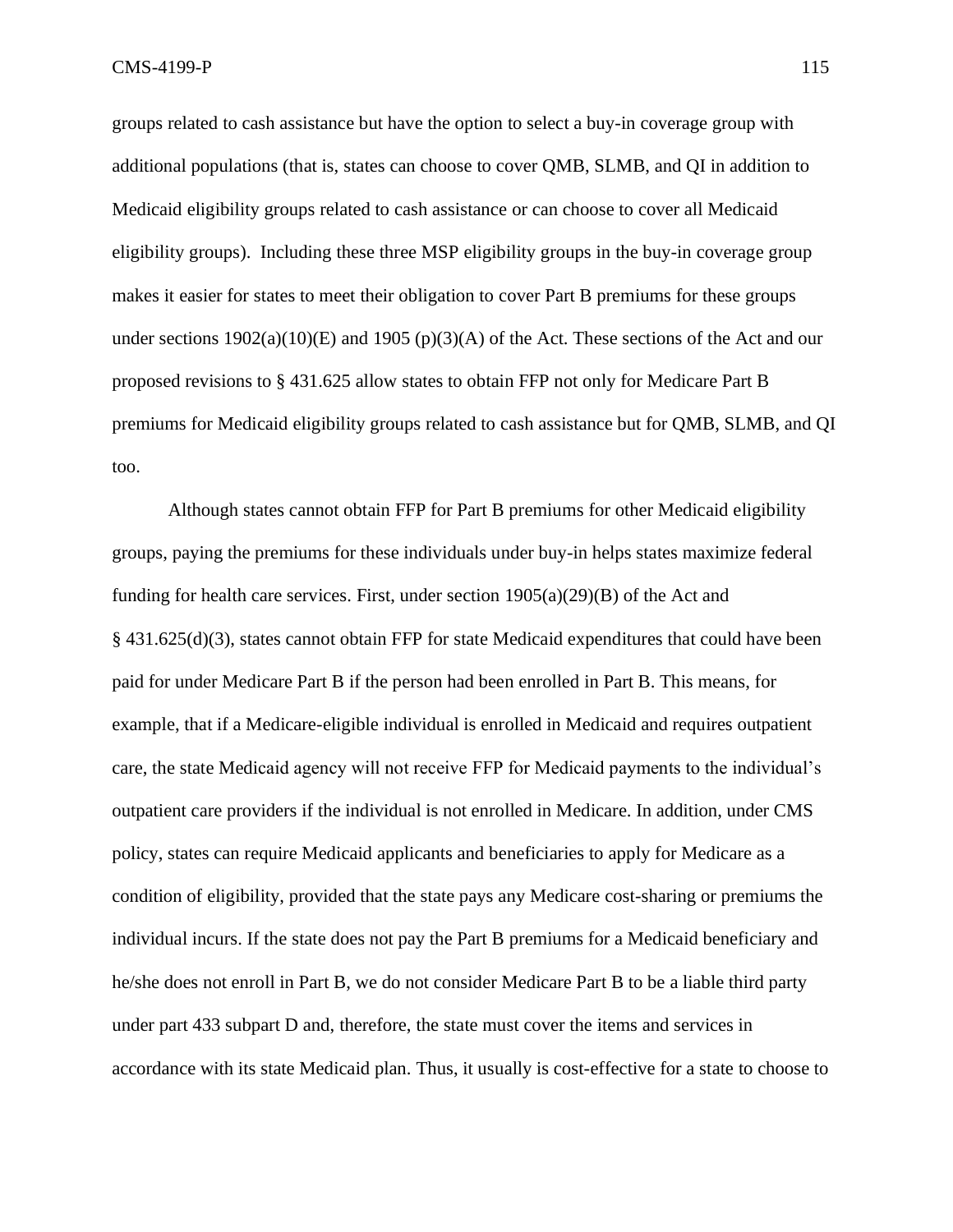include additional eligibility groups in its Part B buy-in agreement and pay for the premium, even if no FFP is available for that premium payment, rather than forfeit Medicare coverage or FFP for all services covered that could have been paid for by Medicare Part B. h. The Medicare Savings Programs (§§ 435.4, and 435.123 through 435.126)

In accordance with section  $1902(a)(10)(E)$  of the Act, states must provide medical assistance to certain low-income Medicare beneficiaries. The eligibility groups described in section  $1902(a)(10)(E)$  of the Act comprise what are generally referred to as the "Medicare" Savings Programs." The four eligibility groups in the Medicare Savings Programs are:

• The Qualified Medicare Beneficiary (QMB) eligibility group, enacted by section 301(e)(1) of the Medicare Catastrophic Coverage Act of 1988 Pub. L. 100-360 and effective January 1989. As described in section 1905(p)(1) of the Act (as amended by section 402 of the CAA), eligibility in this group is available to individuals entitled to Medicare Part A or, on or after January 1, 2023, enrolled in the Part B-ID benefit, and whose income does not exceed 100 percent of the FPL and whose resources do not exceed the standard described in section 1860D-14(a)(3) of the Act, relating to the Medicare Part D full-benefit subsidy. The medical assistance available to the QMB eligibility group is coverage for Medicare Part A and B premiums and cost-sharing, as described in  $1905(p)(3)$  of the Act, including deductibles, coinsurance and copayments.

• The Specified Low-Income Beneficiary (SLMB) eligibility group, enacted by section 4501 of the Omnibus Budget Reconciliation Act of 1990 (P.L. 101-508) and effective January 1993. Under section  $1902(a)(10)(E)(iii)$  of the Act (as amended by section 402 of the CAA), eligibility in this group is available to individuals who would otherwise be eligible in the QMB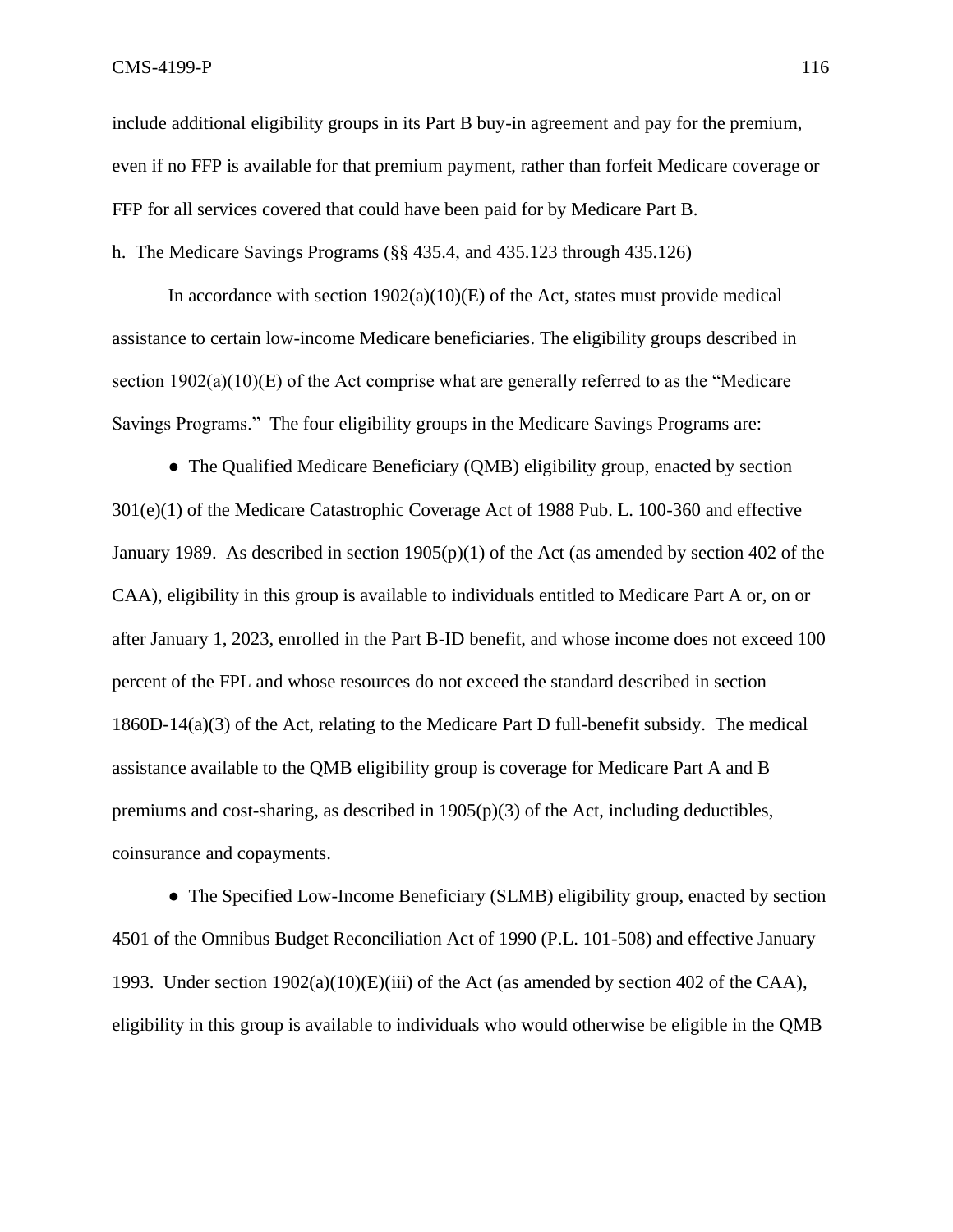eligibility group except that their income exceeds 100 percent of the FPL and is below 120 percent of the FPL. The medical assistance for SLMBs is coverage for Part B premiums.

• The Qualifying Individuals (QI) eligibility group, enacted by section 4732 of the Balanced Budget Act (BBA) of 1997 (P.L. 105-33) and effective January 1998. Under section  $1902(a)(10)(E)(iv)$  of the Act (as amended by section 402 of the CAA), eligibility in this group is available to individuals who would otherwise be eligible in the QMB eligibility group except that their income is at least 120 percent of the federal poverty level and below 135 percent of the federal poverty level. The medical assistance for QIs is coverage of Part B premiums.

• The Qualified Disabled Working Individuals (QDWI) eligibility group, enacted by section 6408 of the Omnibus Budget Reconciliation Act (OBRA) 1989 (Pub. L. 101-239) and effective July 1990. As described in section 1905(s) of the Act, eligibility in this group is available to individuals entitled to Medicare Part A under section 1818A of the Act, whose income does not exceed 200 percent of the federal poverty level, and whose resources do not exceed twice the maximum amount permitted under the SSI program. The medical assistance for QDWIs is coverage for Part A premiums.

The Medicare Savings Programs include four mandatory eligibility groups. Section  $1905(p)(1)$  and  $1902(a)(10)(E)$  of the Act (for the OMB, SLMB, and OI eligibility groups) and 1905(s)(2) and (3) of the Act (for the QDWI eligibility group) require that states use SSI income and resource methodologies to determine financial eligibility. CMS has not codified the Medicare Savings Programs in part 435 of this chapter. We propose to include the Medicare Saving Programs in the listing in subpart B of part 435 and to add a definition of the Medicare Savings Programs in § 435.4.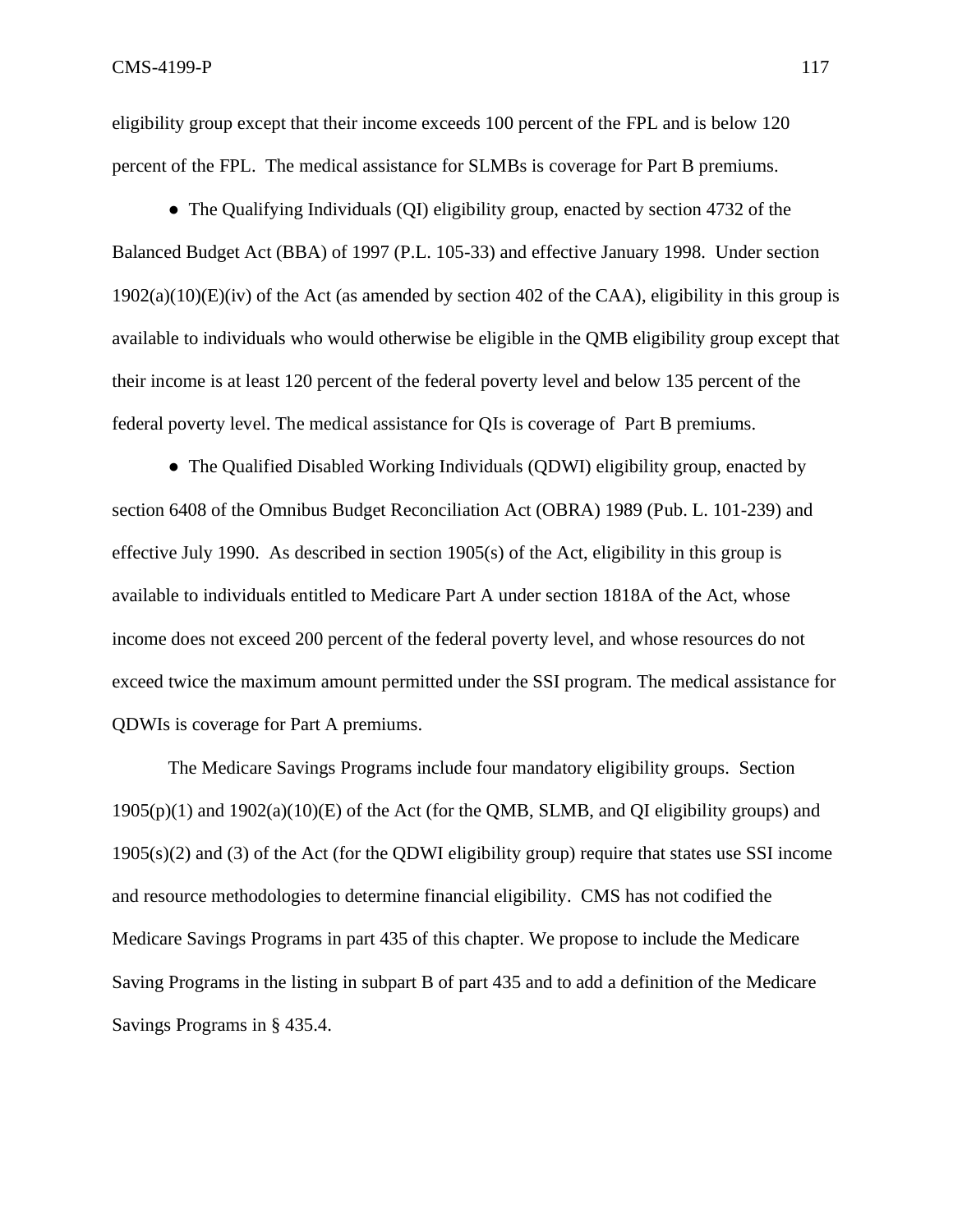We believe that our proposals in part 435—together with our proposals in §400.200 would ensure consistency and transparency in our regulations and avoid confusion for stakeholders. In addition, as described in sections I.B. and II.B. of this proposed rule, section 402 of the CAA amends the Medicare Savings Programs under sections 1905(a)(1)(A) and  $1902(a)(10)(E)$  of the Act to pay some or all of the costs of the new immunosuppressive drug coverage for certain low-income individuals who are enrolled in such drug coverage. We believe that our proposals to codify the Medicare Savings Programs in the Medicaid regulations provide the necessary foundation upon which to codify the expansion of Medicare Savings Program eligibility in section 402 of the CAA.

First, we propose to add to § 435.4 a definition of the Medicare Savings Programs consistent with section 113 of MIPPA, which defines the term Medicare Savings Programs to include the QMB, SLMB, QI, and QDWI eligibility groups. Second, we propose to add new § 435.123 to codify the OMB eligibility group under sections  $1902(a)(10)(E)(i)$  and  $1905(p)(1)$ of the Act. Proposed § 435.123(b)(1) reflects that under section  $1905(p)(1)(A)$  of the Act, QMBs must be either entitled to premium-free Part A coverage that is applicable to the vast majority of Medicare beneficiaries or entitled to Part A coverage for individuals age 65 and over who must pay a premium to enroll in Part A. QMB status is not available to individuals entitled to Part A solely based on eligibility to enroll as a Qualified Disabled and Working Individual (QDWI) as specified in section  $1905(p)(1)(A)$  of the Act. In addition, proposed § 435.123(b)(1) incorporates the expansion of MSP eligibility under section 402 of the CAA to cover individuals who are enrolled in Medicare Part B for coverage of immunosuppressive drugs.

Proposed § 435.123 (b)(2) and (b)(3) describe the income and resource limits for the OMB eligibility group identified previously. Further, proposed  $\S$  435.123(b)(2) and (b)(3)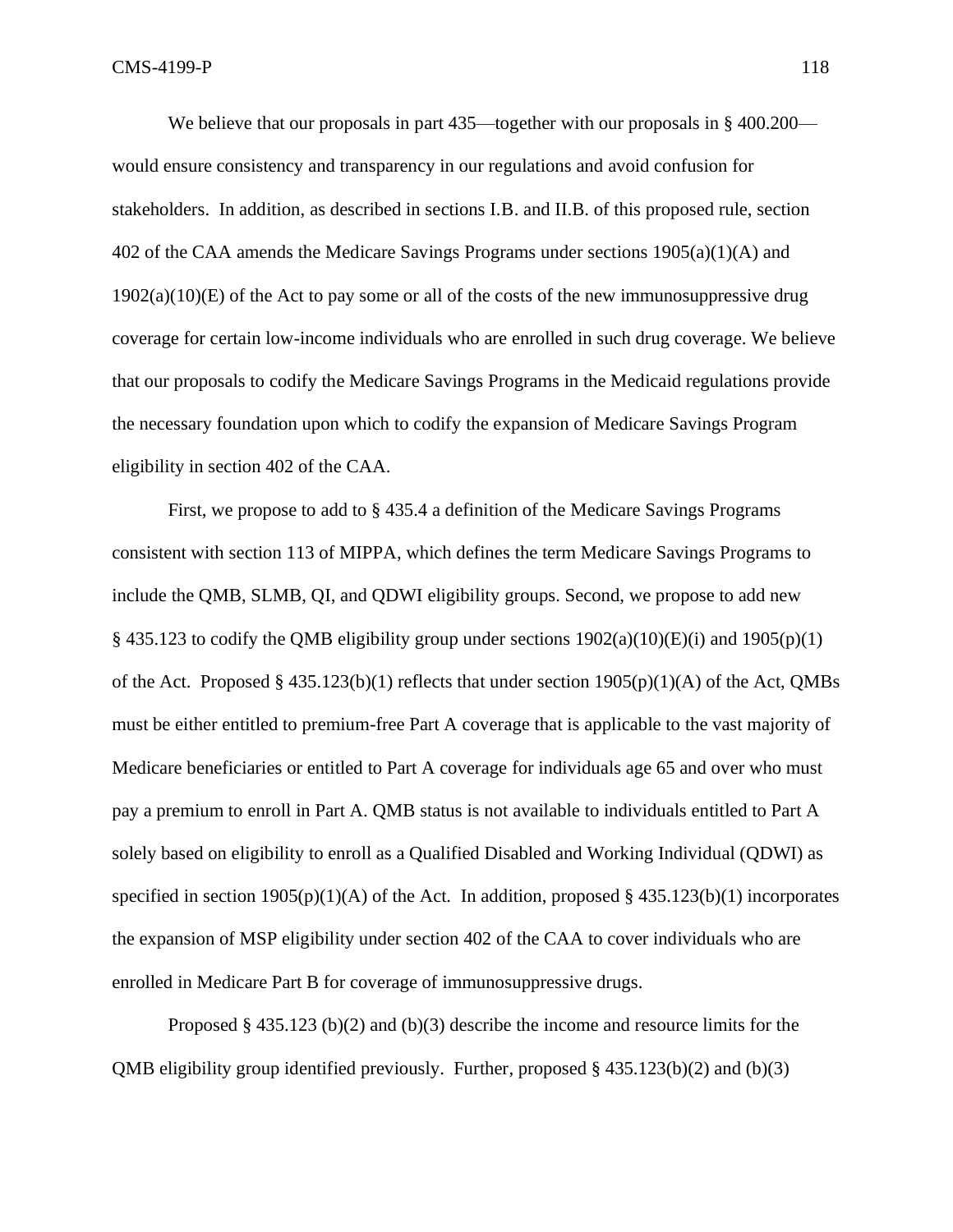reflect that under section  $1902(r)(2)$  of the Act and § 435.601(d)(1)(i), states can choose to disregard certain types of income and resources in a manner that is less restrictive than SSI methodologies. According to the Medicaid and CHIP Payment and Access Commission (MACPAC), as of February 2020, 14 states and the District of Columbia had adopted income or resources standards or both that are more generous than SSI's for the QMB eligibility group as well as two other MSPs, the SLMB and QI eligibility groups. 45

We are also proposing to include proposed  $(b)(2)(i)$  and  $(b)(2)(ii)$  to codify in regulation the statutory requirements pertaining to the treatment of a cost of living adjustment (COLA) for Social Security retirement, survivors, and disability benefits in determining eligibility for the QMB, SLMB, and QI eligibility groups. Under section  $1905(p)(2)(D)$  of the Act, income attributable to a Social Security COLA is not countable as income for QMB, SLMB, or QI eligibility purposes during a "transition month," which the statute defines as each month through the end of the month following the month the U.S. Department of Health and Human Services (HHS) publishes the revised official poverty level in the **Federal Register**. For example, in a year in which an individual receives a Social Security income-related COLA adjustment beginning in January, and HHS publishes the updated federal poverty levels in February, the COLA is not countable as income in determining eligibility for the QMB, SLMB and QI eligibility groups until April.

<sup>45</sup> According to the Medicaid and CHIP Payment and Access Commission (MACPAC), Alabama, Connecticut, Delaware, District of Columbia, Illinois, Indiana, Louisiana, Maine, Massachusetts, Mississippi, New York, Oregon and Vermont use less restrictive definitions of income and resources than SSI's in February 2020. See Chapter 3: Improving Participation in the Medicare Savings Programs, in MACPAC. (2020, June). Report to Congress on Medicaid and CHIP.[. https://www.macpac.gov/wp-content/uploads/2020/06/June-2020-Report-to-Congress-on-](https://www.macpac.gov/wp-content/uploads/2020/06/June-2020-Report-to-Congress-on-Medicaid-and-CHIP.pdf)[Medicaid-and-CHIP.pdf,](https://www.macpac.gov/wp-content/uploads/2020/06/June-2020-Report-to-Congress-on-Medicaid-and-CHIP.pdf) (hereinafter referred to as "Chapter 3 in MACPAC's June 2020 Report to Congress"). In addition, beginning January 1, 2021, New Mexico adopted less restrictive definitions than SSI for resources.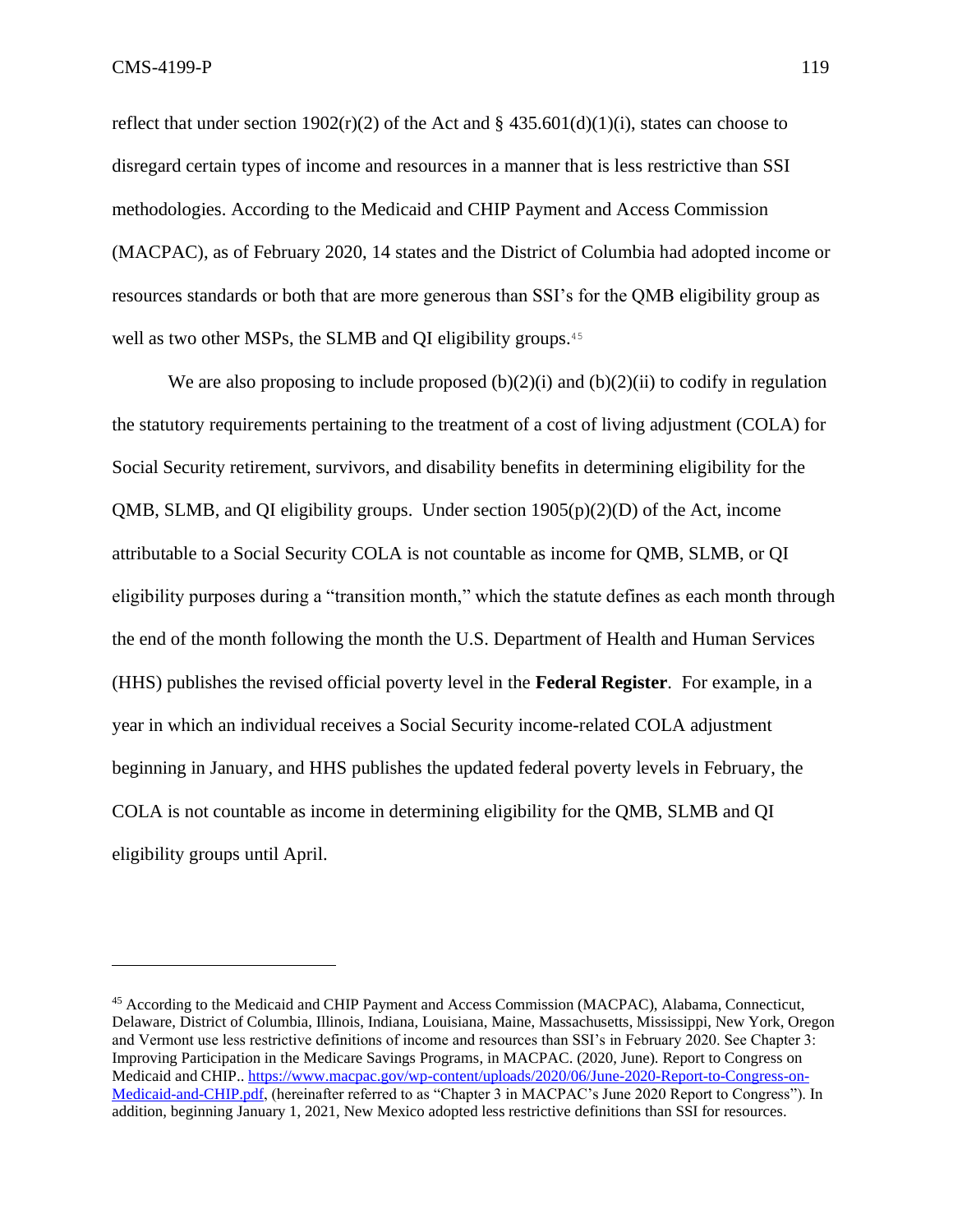We are aware of states that have inappropriately moved to terminate eligibility during a transition month by continuing to apply the prior year's poverty levels and failing to disregard the COLA. Such actions are inconsistent with the statute and harmful to beneficiaries. We remind states that state agencies must not wait until CMS notifies them of the new official poverty levels before adjusting their eligibility standards. They must adjust their eligibility standards to reflect the updated poverty level as soon as the Secretary publishes the new poverty level figures in the **Federal Register**. We are proposing to codify these requirements in regulation.

Proposed § 435.123(c)(1) reflects that Medicaid covers the Medicare Parts A and B premiums and cost-sharing for individuals entitled to Part A for QMB, and proposed § 435.123(c)(1) (c)(2) reflects that Medicaid covers premiums and cost-sharing for QMBs enrolled in Part B for coverage of immunosuppressive drugs for QMB under section 402 of the CAA.

In addition to the proposed codification for the QMB eligibility group, we propose to add new § 435.124 for the SLMB eligibility group and new § 435.125 for the QI eligibility group described in section  $1902(a)(10)(E)(ii)$  and (iv) of the Act, respectively. Paragraphs (b) and (c) of the proposed SLMB and QI provisions are consistent with the proposed § 435.123 for the QMB eligibility group, with the exception of the different income thresholds that apply to them as compared to the QMB eligibility group, as identified previously. We note that section 1902(a)(10)(E) of the Act sets forth the eligibility criteria for these MSP eligibility groups but does not assign the names SLMB and QI.

Lastly, we propose to add a new § 435.126 for the QDWI eligibility group. Paragraphs (a) through (c) of the proposed QDWI provision reflect that, in accordance with sections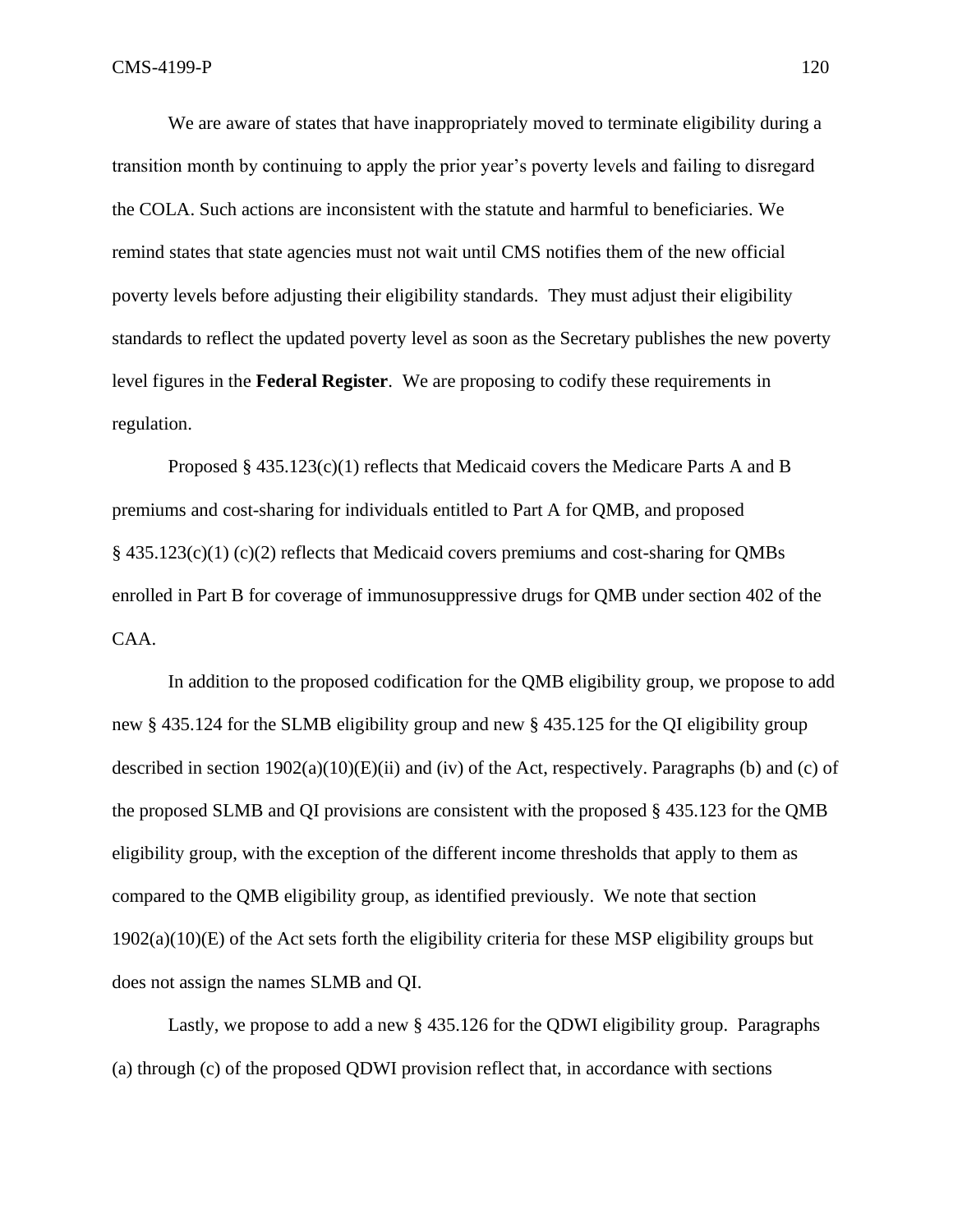1902(a)(10)(E)(ii) and 1905(s) of the Act, QDWI pays the Part A premiums for individuals under age 65 who become entitled to Part A based on their receipt of SSDI, but who subsequently lose SSDI, and as a result, their Part A entitlement, on the basis of gainful employment. Section 1818(g) of the Act does not permit states to pay the Part A premium for QDWIs under a state buy-in agreement. States pay the Part A premium for QDWIs through the group payer process.

4. Alternative Proposals Considered on Modernizing State Payment of Medicare Premiums

We considered several alternatives to the proposed policies and technical changes as previously described in sections IV.D.1 through 3. of this proposed rule as part of this proposed rulemaking. We describe those alternatives in this section of this rule. In each case, we welcome comments to inform future rulemaking and operational improvements in this area.

a. Part B Buy-in Coverage Groups (§ 407.42(b))

In section II.D. of this preamble, we described our proposal to reduce the number of Part B buy-in coverage groups described at § 407.42(b). We also considered two alternatives that might be adopted in final regulation based on comments received. The first option would further reduce the number of Part B buy-in coverage groups from our proposed three groups to two groups, to reflect current practice among states and simplify the regulatory text. As background, the regulation currently provides states the option to pick from among different buy-in coverage groups. However, since no states have opted out of including the payment of Part B for QMBs, all state buy-in agreements currently include groups 2 or 3 described in proposed paragraphs (b)(2) and (3). Therefore, no states only cover Medicaid eligibility groups related to cash assistance in buy-in coverage group 1 described in proposed paragraph (b)(1). We seek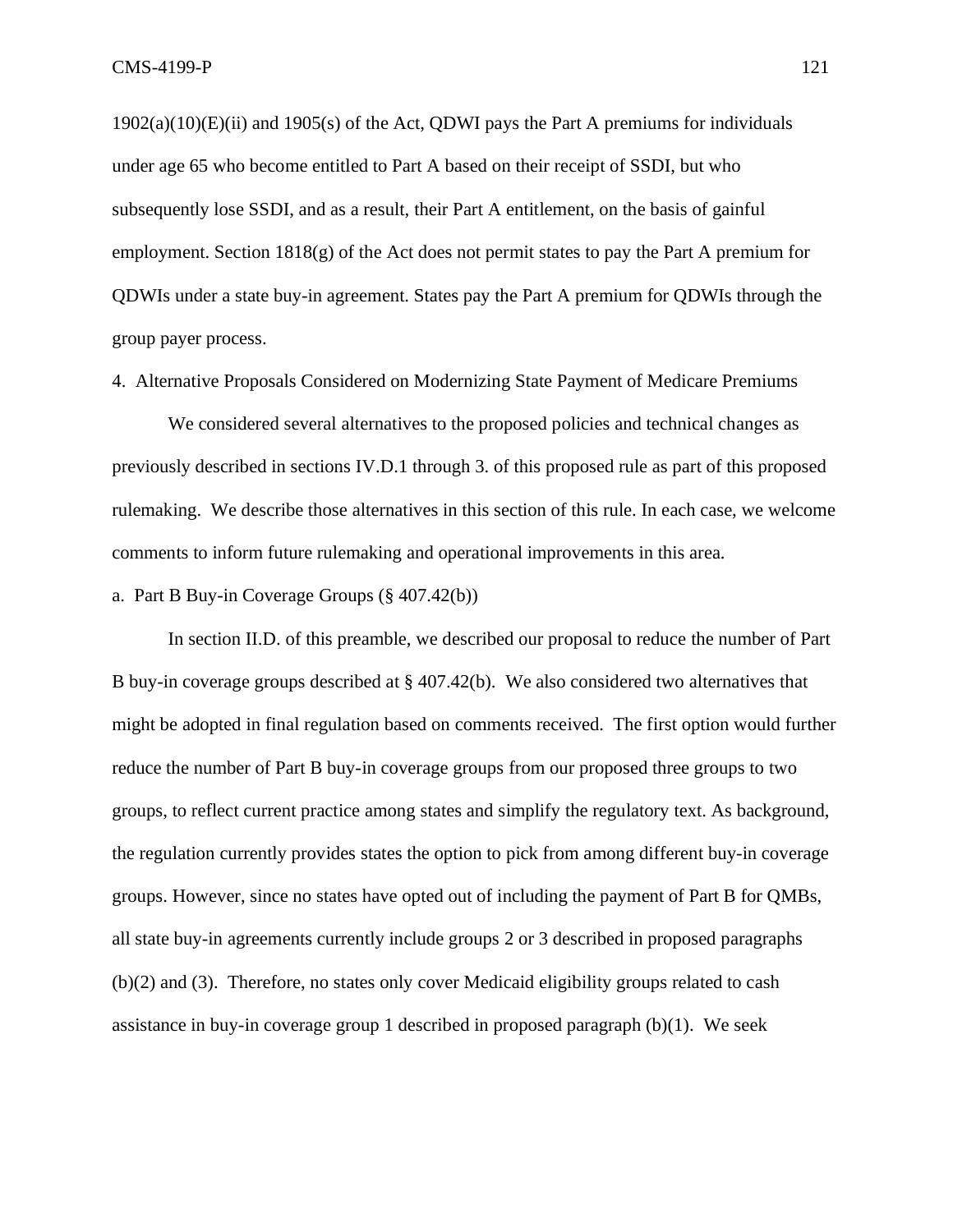comment on potentially narrowing the buy-in coverage group options to groups 2 and 3, and might adopt this alternative considered in the final rule based on comments received.

We considered a second set of alternatives on state payment of the Part B premiums for deemed AFDC eligibility groups. As noted previously, the AFDC program was repealed. However, states must still consider certain Medicaid beneficiaries as deemed recipients of AFDC (that is, individuals covered under section 1931 of the Act and children covered under title IV-E for the Act) for the purposes of Medicaid eligibility determinations. All states except one have opted to treat all deemed recipients of the former AFDC program as cash assistance recipients for buy-in. We considered proposing to require all states to include all deemed AFDC eligibility groups as deemed recipients of cash assistance. However, we chose not to propose such a change at this time to consider the broader implications for states and beneficiaries, but we request comments for consideration for the final rule on the operational, fiscal, and beneficiary impacts of such a proposal.

## b. Buy-in Programs in the U.S. Territories (§ 407.43)

We considered updating § 407.43, which governs buy-in coverage groups for the four U.S. territories of Puerto Rico, American Samoa, U.S. Virgin Islands, and Guam, <sup>46</sup> similar to our proposal to streamline and clarify buy-in coverage groups in § 407.42, and might adopt this alternative considered in the final rule based on comments received. However, because there are special considerations in the territories, we chose not to propose changes at this time. For example, unlike the 50 states and DC, federal Medicaid funding is capped for the five U.S. territories (American Samoa, Guam, the Commonwealth of the Northern Mariana Islands (CNMI), Puerto Rico, the U.S. Virgin Islands) under section 1108 of the Act. Additionally,

<sup>46</sup> The Northern Mariana Islands are governed by § 407.42.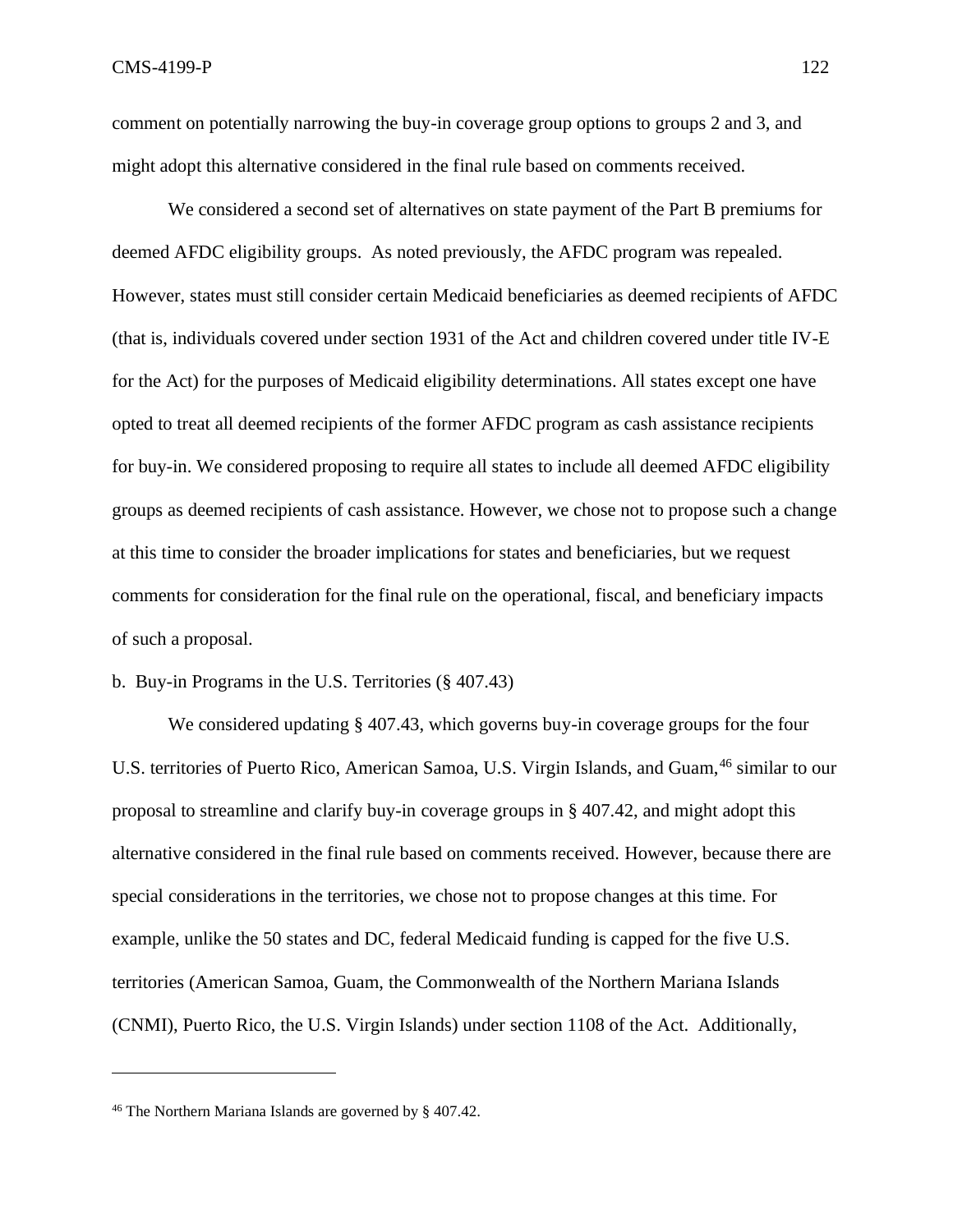Guam, Puerto Rico, and the U.S. Virgin Islands are not required to cover QMBs under  $1905(p)(4)(A)$  of the Act. American Samoa and the CNMI likewise do not cover QMBs as permitted by waivers under section 1902(j) of the Act.

We seek comments for consideration in the final rule on whether updating the buy-in coverage groups in § 407.43 with a more succinct framework would aid Medicaid agencies in the U.S. territories in administering their buy-in programs and improve beneficiary experiences. c. Months of Premiums for which SSA may Bill Beneficiaries when Buy-in Ends (§ 407.48(c))

We considered proposing modifications to  $\S 407.48(c)$  to further limit the number of month of premiums for which SSA may bill beneficiaries when buy-in ends. As background, due to delays in buy-in data exchange between states, CMS, and SSA, states often continue to pay Medicare Part B premiums for beneficiaries after they lose eligibility for Medicaid and buy-in. When federal systems eventually process the buy-in termination, SSA begins charging the beneficiary for Part B premiums, and CMS refunds the state for those same premiums. Since 1972, federal regulations have specified that, after buy-in ends, SSA can retroactively recoup up to 2 months of premiums from the individual's Social Security benefits (any premiums for months further in the past remain the responsibility of the state).<sup>47</sup> In practice, SSA deducts 3 months of premiums at a time to account for 2 months retroactive premiums plus the current processing month. This can jeopardize the individual's ability to pay for food and rent in the first month, increasing the risks of hunger or eviction. We did not formally propose a change at this time because we need more time to consider how to best structure a proposal that balances beneficiary protections with statutory compliance and fiscal considerations. We welcome comments to inform future rulemaking on this topic.

<sup>&</sup>lt;sup>47</sup> This policy is currently codified at  $\S$  407.48(c).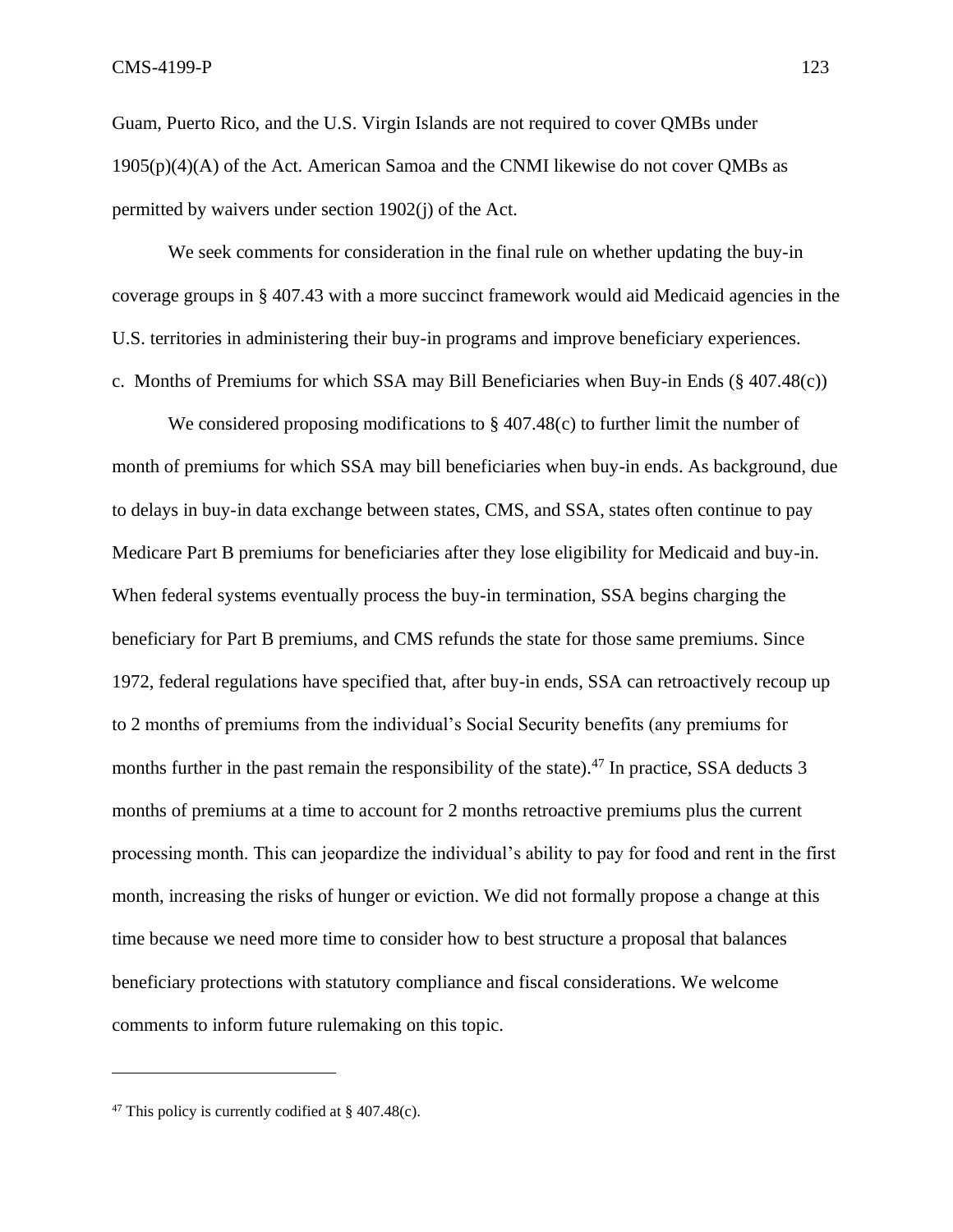d. State Payment of Medicare Premiums when Medicare Benefits are Not Available (§§ 406.26 and 407.40)

We considered revising § 406.26 and § 407.40 to remove premium liability for states in other situations in which Medicare benefits are not available. The 2009 decision in *NY v. Sebelius* enjoined CMS from billing New York during periods of retroactive Medicare eligibility in which the state would not benefit from Medicare (that is, it was too late for Medicare benefits to be provided). We believe that there may be similar situations in which Medicare eligibility can be established but Medicare benefits would not be provided. For example, individuals who are incarcerated or residing oversees may still retain entitlement to Medicare but be ineligible for payment for services because of their status. We request comment on the implications of limiting liability for states because Medicare is unavailable in these two examples or any others, and might adopt this alternative considered in the final rule based on comments received.

### **III. Collection of Information Requirements**

Under the Paperwork Reduction Act of 1995 (PRA) (44 U.S.C. 3501 et seq.), we are required to provide 60-day notice in the **Federal Register** and solicit public comment before a "collection of information" requirement is submitted to the Office of Management and Budget (OMB) for review and approval. For the purposes of the PRA and this section of the preamble, collection of information is defined under 5 CFR 1320.3(c) of the PRA's implementing regulations.

To fairly evaluate whether an information collection should be approved by OMB, section  $3506(c)(2)(A)$  of the PRA requires that we solicit comment on the following issues:

• The need for the information collection and its usefulness in carrying out the proper functions of our agency.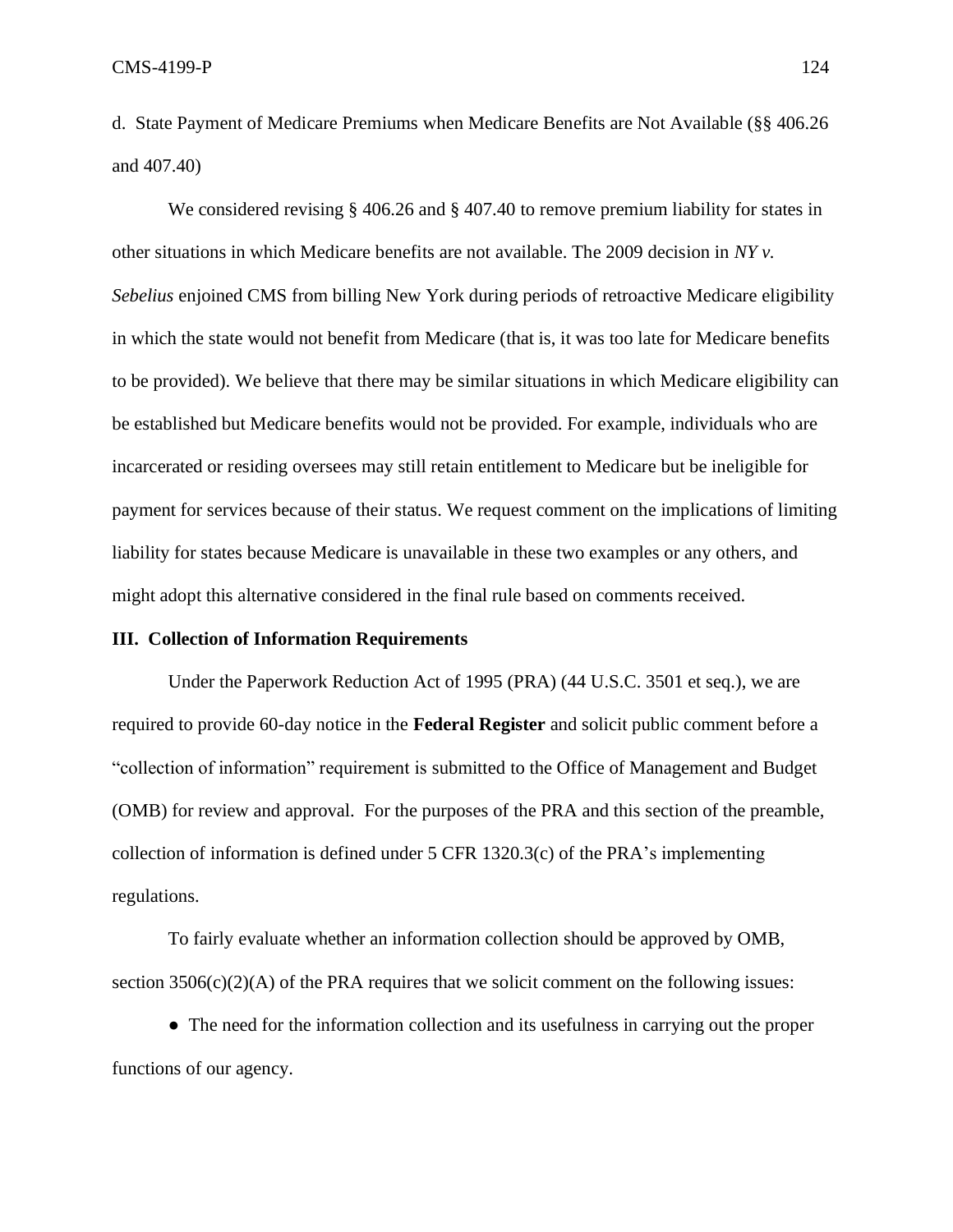- The accuracy of our estimate of the information collection burden.
- The quality, utility, and clarity of the information to be collected.
- Recommendations to minimize the information collection burden on the affected

public, including automated collection techniques.

Through this rule we are soliciting public comment on each of these issues for the proposed provisions that have collection of information implications.

# A. Wage Estimates

To derive average costs for individuals, we used data from the U.S. Bureau of Labor Statistics' (BLS) May 2021 National Occupational Employment and Wage Estimates for our salary estimates [\(www.bls.gov/oes/current/oes\\_nat.htm\)](http://www.bls.gov/oes/current/oes_nat.htm). In this regard, Table 1 presents BLS' mean hourly wage, our estimated cost of fringe benefits and overhead, and our adjusted hourly wage.

**TABLE 1: NATIONAL OCCUPATIONAL EMPLOYMENT AND WAGE ESTIMATES**

|                         |                   | <b>Mean</b>   | <b>Fringe</b>       |                         |
|-------------------------|-------------------|---------------|---------------------|-------------------------|
|                         |                   | <b>Hourly</b> | <b>Benefits and</b> | <b>Adjusted</b>         |
|                         | <b>Occupation</b> | Wage          | Overhead            | <b>Hourly</b>           |
| <b>Occupation Title</b> | Code              | $($/\hbar r)$ | (\$/hr)             | Wage $(\frac{1}{2}$ hr) |
| All Occupations         | 00-0000           | 28.01         | n/a                 | n/a                     |

The mean wage under All Occupations applies to a group of respondents that varies widely from working and nonworking individuals and by respondent age, location, years of employment, educational attainment, and other factors. We are not adjusting this figure for fringe benefits and overhead since the individual's enrollment activities would occur outside the scope of their employment, should they be employed.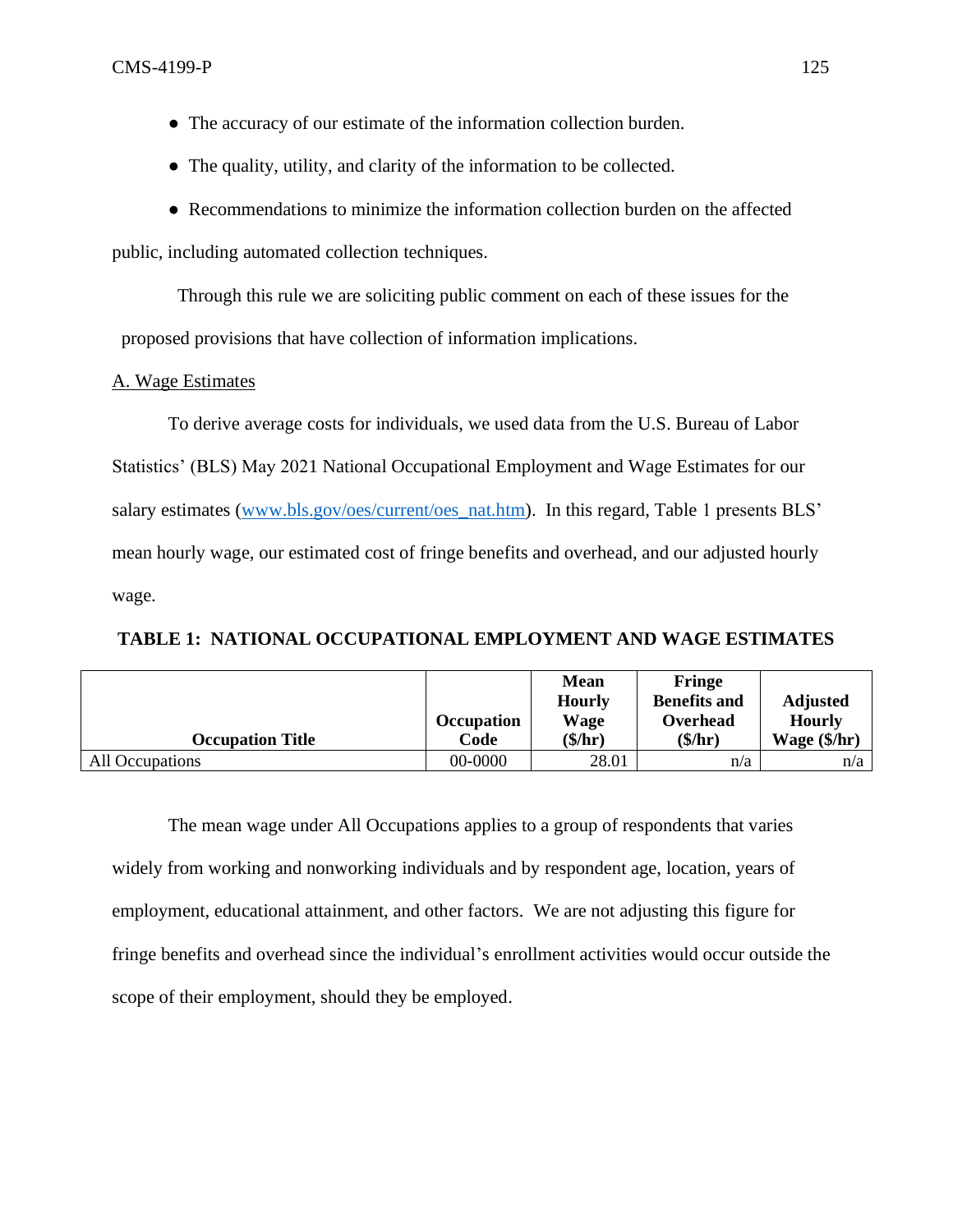## B. Proposed Information Collection Requirements (ICRs)

The following topics are listed in the order of their appearance in section II of this preamble.

## 1. ICRs Regarding Beneficiary Enrollment Simplification (§§ 406.27 and 407.23)

The following proposed changes will be submitted to OMB for review under control number 0938-TBD1 (CMS-10797). At this time the OMB control number has not been determined, but it will be assigned by OMB upon their clearance of our proposed collection of information request. The control number's expiration date will be issued by OMB upon their approval of our final rule's collection of information request.

As described in section II.A. of this rule, we are proposing to amend §§ 406.27 and 407.23 to provide special enrollment periods (SEPs) for individuals experiencing an exceptional condition to enroll in Medicare premium Part A and Part B. To utilize these new SEPs, an individual would have to submit an enrollment request via a new enrollment form. The form would be used by individuals who have missed an enrollment period due to an exceptional condition to enroll in Part A and/or Part B (see section II.A. of this preamble for a more detailed discussion).

As part of the PRA process, the proposed form (CMS-10797) will be made available for public review and comment (see section III.D. of this preamble for additional information).

We estimate that it would take an individual approximately 15 minutes (0.25 hr) to complete the form, pull together any required supporting documentation, and submit the completed form to CMS.

Due to the newness of the proposed SEPs, CMS does not have precise data to estimate the number of individuals that may enroll under the new exceptional condition SEPs. However,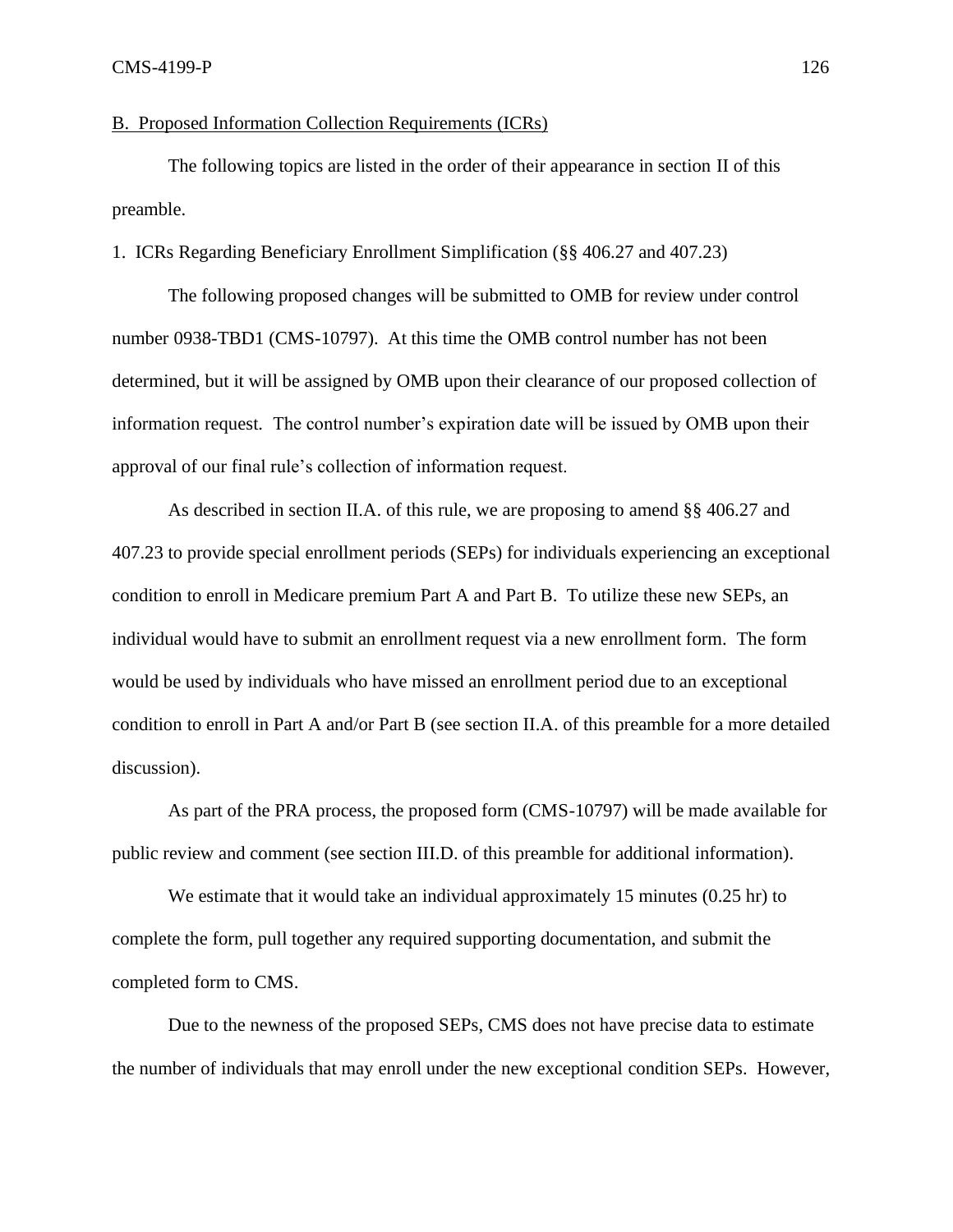we believe that the closest equivalent is using the number of individuals enrolled during the GEP because the SEPs provide an opportunity to enroll outside of the GEP.

|                | <b>Individuals Enrolling in</b> |                                 |                           |
|----------------|---------------------------------|---------------------------------|---------------------------|
|                | <b>Premium Part A During</b>    | <b>Individuals Enrolling in</b> | <b>Total Part A and B</b> |
| Year           | the GEP                         | Part B During the GEP           | <b>GEP Enrollments</b>    |
| 2016           | 6,546                           | 102,935                         | 109,481                   |
| 2017           | 2,021                           | 99,728                          | 101,749                   |
| 2018           | 1,819                           | 98,473                          | 100,292                   |
| 2019           | 2,223                           | 104,808                         | 107,031                   |
| 2020           | 2,221                           | 103,373                         | 105,594                   |
| Total          | 14,830                          | 509,317                         | 524,147                   |
| 5-Year Average | 2,966                           | 101,863                         | 104,829                   |

**TABLE 2: GEP ENROLLMENTS FROM 2016 - 2020**

Based on these data, we estimate that the average number of GEP enrollments per year is 2,966 for premium Part A and 101,863 for Part B (totaling 104,829 annually). We also assume that only a portion of the enrollments would involve an SEP enrollment request since the new SEPs are applicable only for exceptional conditions. Assuming that 30 percent of individuals who normally would have had to wait until the GEP to enroll would now be eligible using an SEP would result in 31,449 (104,829 enrollments x 0.30) SEP requests annually. As such, we estimate an annual ongoing burden of 7,862 hours (31,449 requests x 0.25 hr/ request) at a cost of \$220,214.62 (7,862 hr x \$28.01/hr).

2. ICRs Regarding Extended Months of Coverage of Immunosuppressive Drugs for Kidney Transplant Patients (§§ 407.57, 407.59, 407.62, and 407.65)

With regard to our proposed Part B-ID benefit attestation requirements, the following proposed changes will be submitted to OMB for review under control number 0938-TBD2 (CMS-10798). At this time the OMB control number has not been determined, but it will be assigned by OMB upon their clearance of our proposed collection of information request. The control number's expiration date will be issued by OMB upon their approval of our final rule's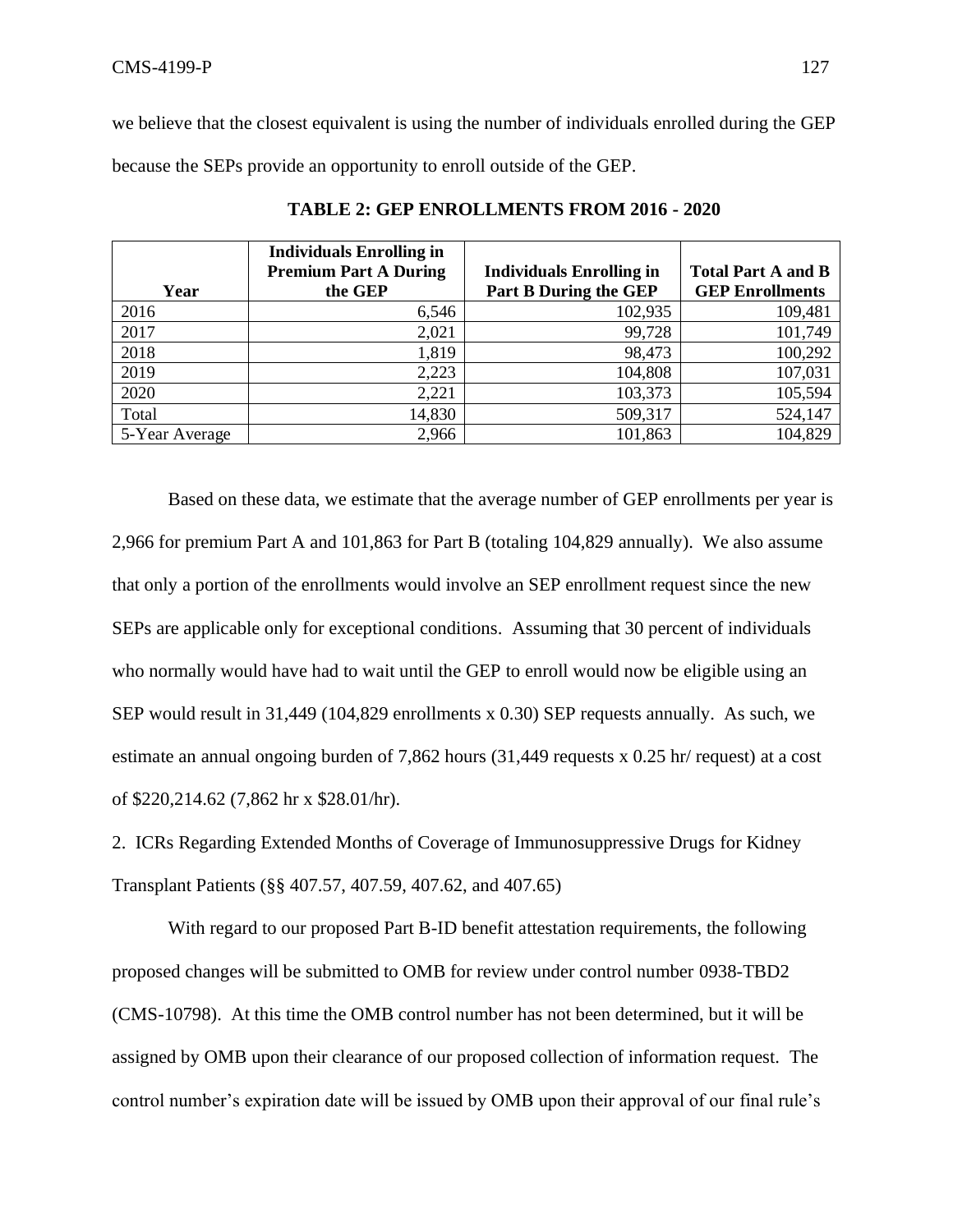collection of information request.

With regard to our proposed requirements for termination of the Part B-ID benefit, the following proposed changes will be submitted to OMB for review under control number 0938- 0025 (CMS-1763).

Our proposed enrollment reporting requirement will be submitted to OMB for review under control numbers 0938-0958 (CMS-10143) and 0938-0345 (CMS-R-284).

## a. Attestations (CMS-10798, OMB 0938-TBD2)

As described in section II.B of this rule, Congress enacted section 402 of the CAA, amending sections 226A, 1836, 1837, 1838, 1839, 1844, 1860D-1, 1902, and 1905 of the Act to provide immunosuppressive drug coverage for certain individuals whose Medicare entitlement based on ESRD would otherwise end 36 months after the month in which they received a successful kidney transplant. We propose as a condition of enrollment, in §§ 407.57 and 407.59 of this rule and as required in section 402 of the CAA, that an individual must attest that (a) they are not enrolled and do not expect to enroll in coverage described in proposed §407.55, and (b) they will notify the Commissioner within 60 days of enrollment in such other coverage.

To facilitate deemed enrollment into the Part B-ID benefit, eligible beneficiaries whose coverage will be terminating 36 months after the month of a successful kidney transplant will be provided information about the Part B-ID benefit, and informed that they can enroll in this coverage by attesting that they do not have other excepted coverage. We plan to include information about the Part B-ID benefit in the pre-termination notice, as discussed in section II.B.2.b. "Determination of Eligibility" of this proposed rule, and include instructions for individuals to enroll in the Part B-ID benefit, including how to provide the required attestation. We, along with SSA believe that a verbal (telephonic) method would be the most efficient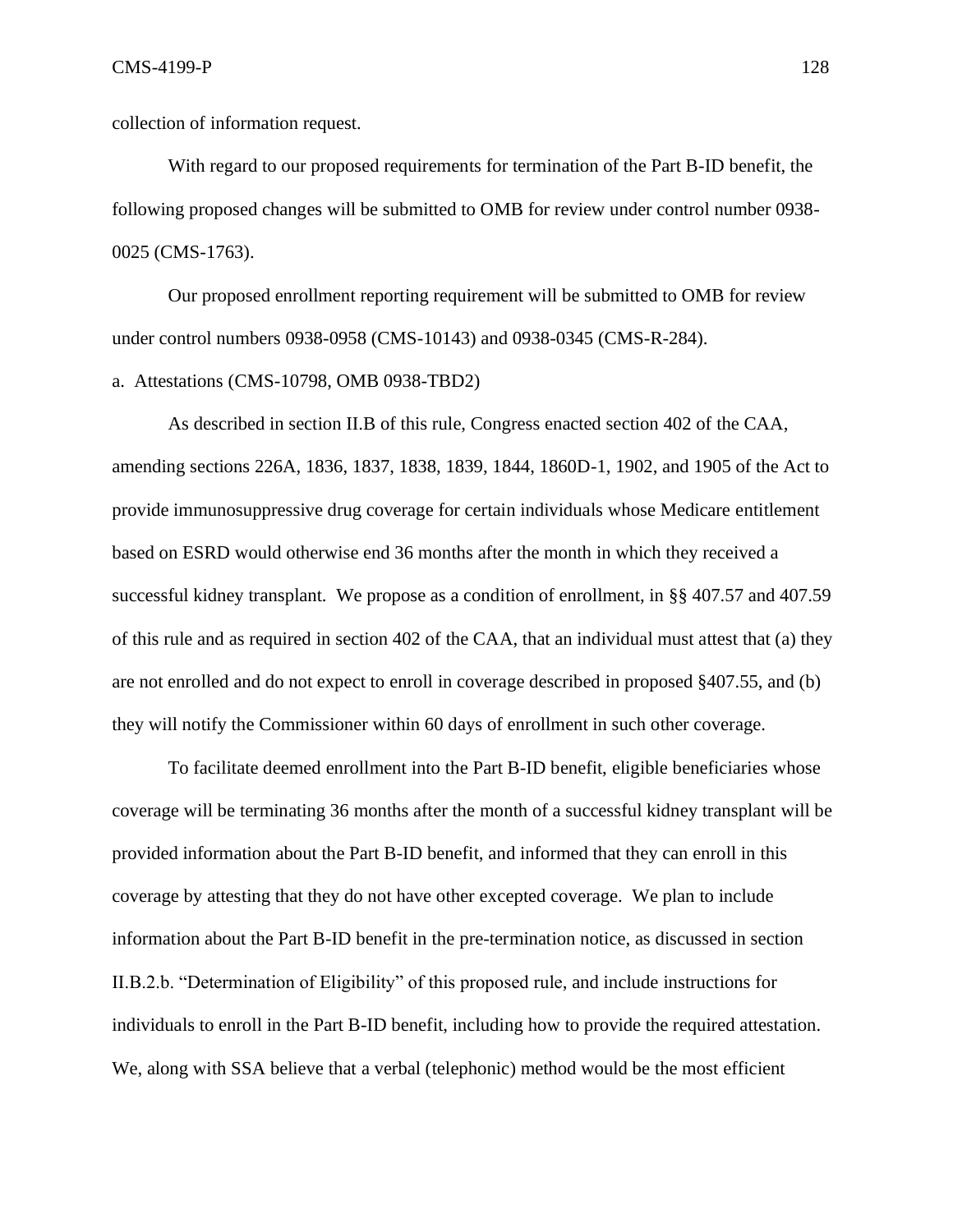method for a beneficiary to provide the attestation required to enroll in the Part B-ID benefit. It is easily accessible and would avoid potential delays in an individual receiving this vital coverage, as it would not be interrupted or delayed by disruptions in mail or other unforeseen circumstances.

If the individual is not amenable to the verbal attestation, they can visit the website address provided to download a PDF-fillable version of the form to submit to SSA, or call SSA to request a paper form.

The attestation options would also be available for individuals who were previously terminated from Medicare based on ESRD after 36 months, or individuals who are reenrolling into the Part B-ID benefit for coverage of immunosuppressive drugs.

We expect that the population of individuals eligible for the Part B-ID benefit will use all available options (telephonic attestation, completion and submission of website-accessed PDFfillable forms, and completion of paper forms requested from CMS or SSA) to provide the required attestation to SSA. We expect that each of the options for providing the required attestation will require approximately the same burden. We estimate that individuals attesting telephonically or via a paper or .pdf attestation form would have the same burden of 10 minutes (0.167 hr) per response.

CMS's Office of the Actuary (OACT) expects an average of 767 individuals, whose Medicare entitlement based on ESRD which ended 36-months after the month in which they received a successful kidney transplant, to request enrollment in the Part B-ID benefit from 2023 through 2025. This estimate was provided by CMS actuaries based on historical information provided by SSA on the number of individuals who had prior Medicare Part A coverage and a kidney transplant between 2001 and 2019, and then making downward adjustments to account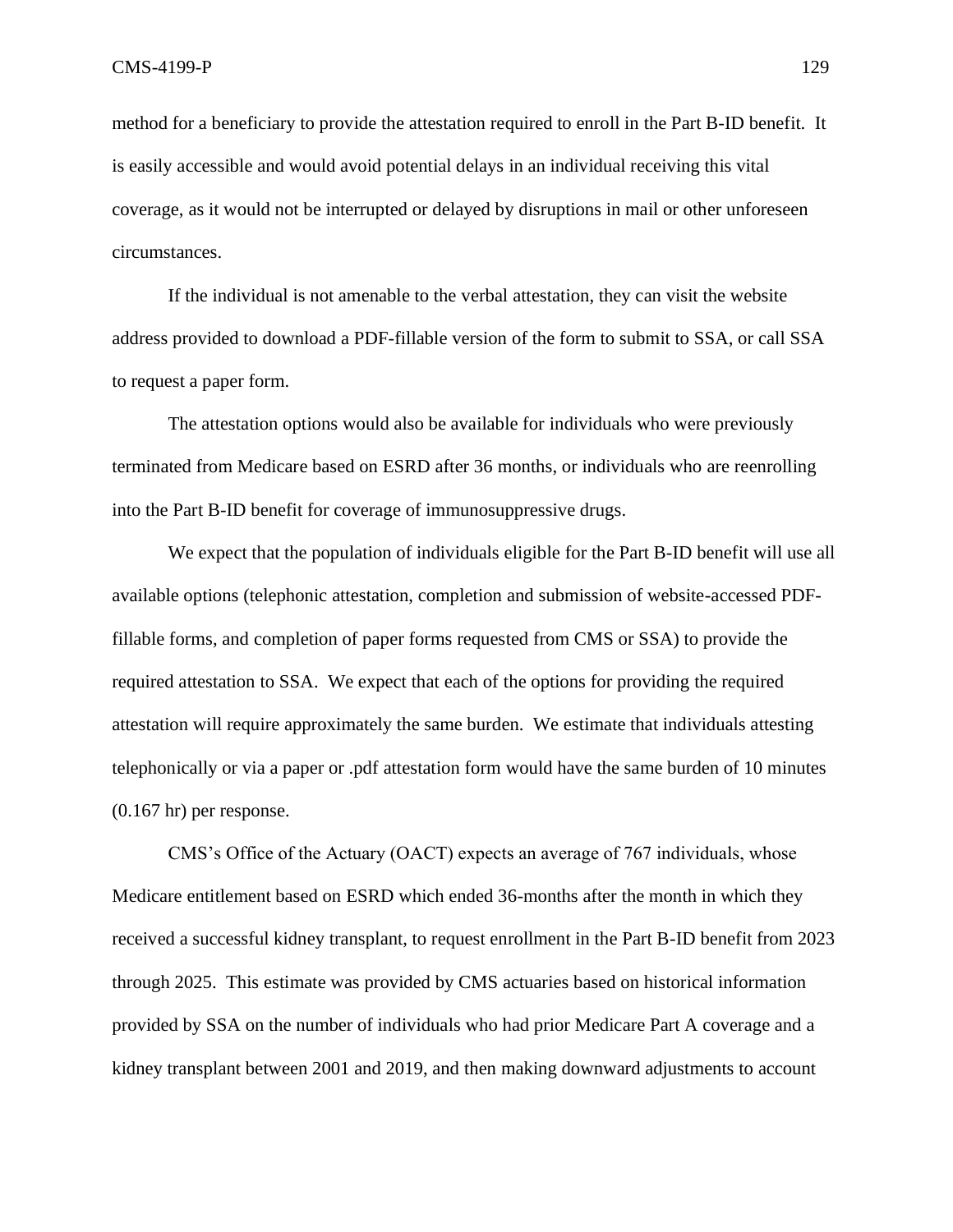for those individuals who are deceased or who are anticipated to have other comprehensive coverage and would not be eligible for the Part B-ID benefit. The overall results of applying these assumptions is that roughly 1,800 individuals would be enrolled in the Part B-ID benefit in 2023, with an estimated growth of 250 enrollees each year thereafter.This would equate to approximately 2,300 individuals enrolling in the Part B-ID benefit from 2023 through 2025, or an annual estimated enrollment of 767 individuals. The burden associated with the Part B-ID benefit is the time required to complete and submit an attestation. We estimate a total annual burden of 128 hours (767 Part B-ID enrollees  $*$  0.167 hr/response) at a cost of \$3,585 (128 hr  $*$  $$28.01/hr$ ).

As part of the PRA process, the proposed form and telephonic script (CMS-10798) will be made available for public review and comment (see section III.D. of this preamble for additional information).

b. Termination of the Part B-ID Benefit (CMS-1763, OMB 0938-0025)

As proposed in § 407.62 of this rule, individuals can voluntarily terminate their Part B-ID benefit at any time by notifying SSA. Primarily, we are proposing that an individual would contact SSA to request termination, either telephonically, or by visiting an SSA field office. We are also proposing that if an individual is not amenable to contacting SSA to terminate their Part B-ID benefit, they can access the CMS or SSA website and print, sign and mail the form to SSA, or call SSA to request a paper form to submit their request. We expect that all available options (SSA contact, completion and submission of website-accessed form, and completion of paper form requested from CMS or SSA) to request a termination from the Part B-ID benefit will be used by beneficiaries. We expect that each of the options for requesting a termination from the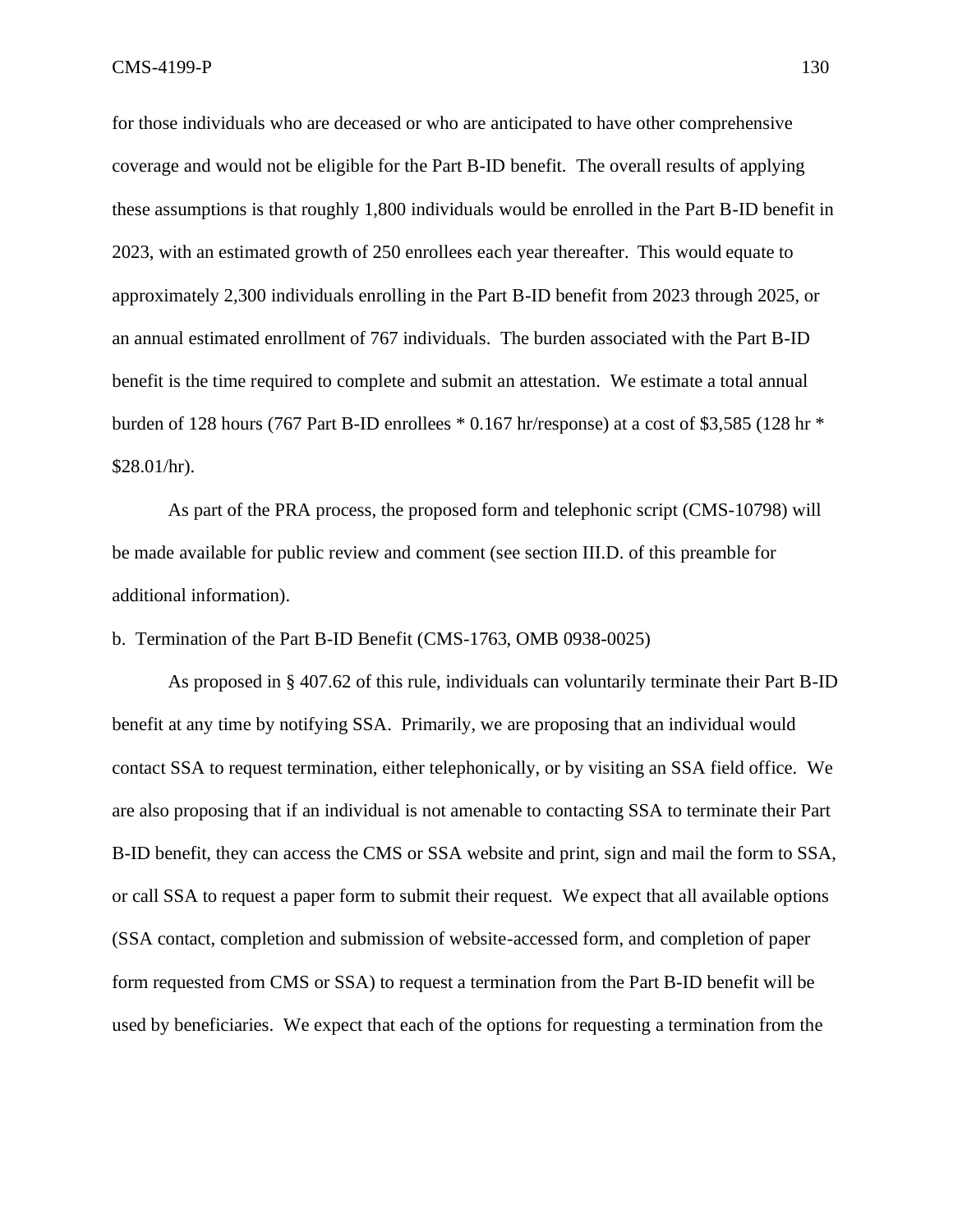Part B-ID benefit will require approximately the same burden, namely 10 minutes (0.167 hr) per response.

Currently, individuals who are requesting termination of premium Hospital Insurance (Part A) or termination of Supplementary Medical Insurance (Part B) or both can complete the CMS-1763 form. While we are proposing to revise the form to include termination of the Part B-ID benefit, we are not proposing to change our currently approved per response time estimate of 10 minutes (0.167 hours) per response.

We have limited means of estimating how many individuals will opt to terminate their Part B-ID benefit as this immunosuppressive drug benefit is yet to be implemented – the statutory effective date is January 1, 2023. However, for estimation purposes, we assume an average of 10 percent of the individuals enrolled in the Part B-ID benefit will voluntarily disenroll. As discussed in section III.B.2.a. of this proposed rule, OACT estimates that approximately 767 eligible individuals will enroll in the Part B-ID benefit annually from 2023- 2025, we estimate that 77 of these individuals (767 eligible individuals x 0.10) will voluntarily terminate their Part B-ID benefit. This would not include individuals who are involuntarily terminated from the Part B-ID benefit because CMS or SSA determined that they had other coverage that made them ineligible for the Part B-ID benefit, or because they failed to pay the required premium. Also excluded from this number are individuals who will obtain Medicare coverage based on age, disability, or ESRD status, and therefore, will not remain enrolled in the Part B-ID benefit, and individuals who die. Our methodology was to estimate the total Part B terminations as a percent of total Part B enrollments annually from 2019-2021 (about 3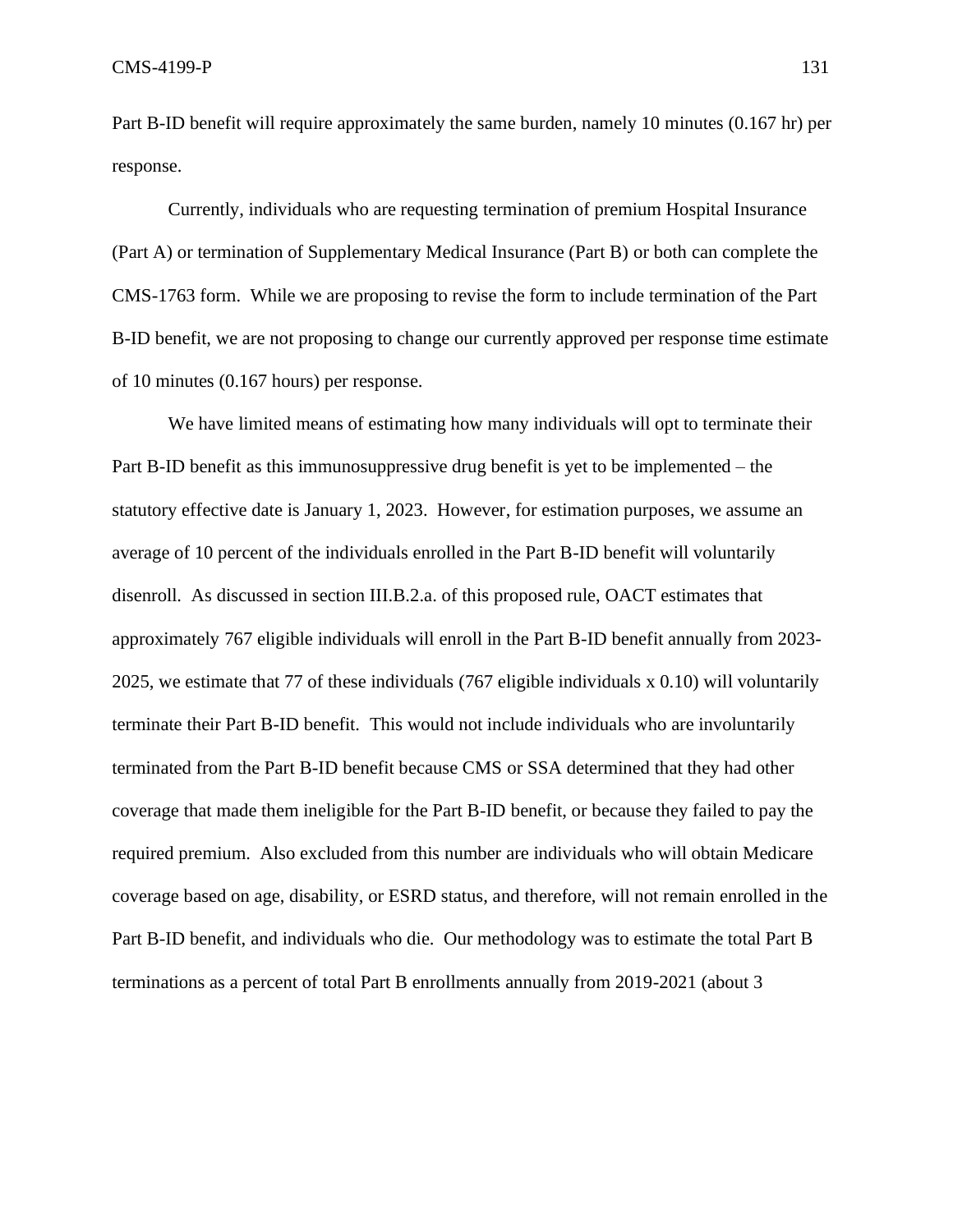percent).<sup>48</sup> We then assumed that the Part B-ID benefit terminations would be more frequent, as we anticipate that individuals may explore options available for more comprehensive coverage, given an individual's other post-transplant associated expenses. Therefore, we increased that percentage to 10 percent. We then used OACT's growth estimate of 767 enrollments annually between 2023 and 2025 to estimate that 10 percent of those enrollments, or approximately 77 annually, would terminate their Part B-ID benefit voluntarily.

Based on voluntary terminations of the Part B-ID benefit only, by the methods described previously, we expect a total annual burden of 13 hours (77 requests to terminate the Part B-ID benefit x 0.167 hr) at a cost of \$364 (13 hr x \$28.01/hr) per year. Although, we have limited means to determine the actual number of individuals who will terminate their coverage; however, as we implement this benefit, we will have data to better adjust (if/when needed) our burden estimates in the future.

As part of the PRA process, the proposed revisions to form CMS-1763 will be made available for public review and comment (see section III.D. of this preamble for additional information).

c. Reporting of MSP Part B-ID Benefit Enrollment Information (CMS-10143, OMB 0938-0958) and (CMS-R-284, OMB 0938-0345)

As described in section II.B. of this rule, under section  $402(f)$  of the CAA, we are proposing to modify three Medicare Savings Programs (MSP) eligibility groups (Qualified Medicare Beneficiary (QMB), Specified Low-Income Medicare Beneficiary (SMLB) and Qualifying Individual (QI)) to pay premiums and, if applicable, cost sharing for low-income

<sup>48</sup> Data source: ELMO, 12/3/2021.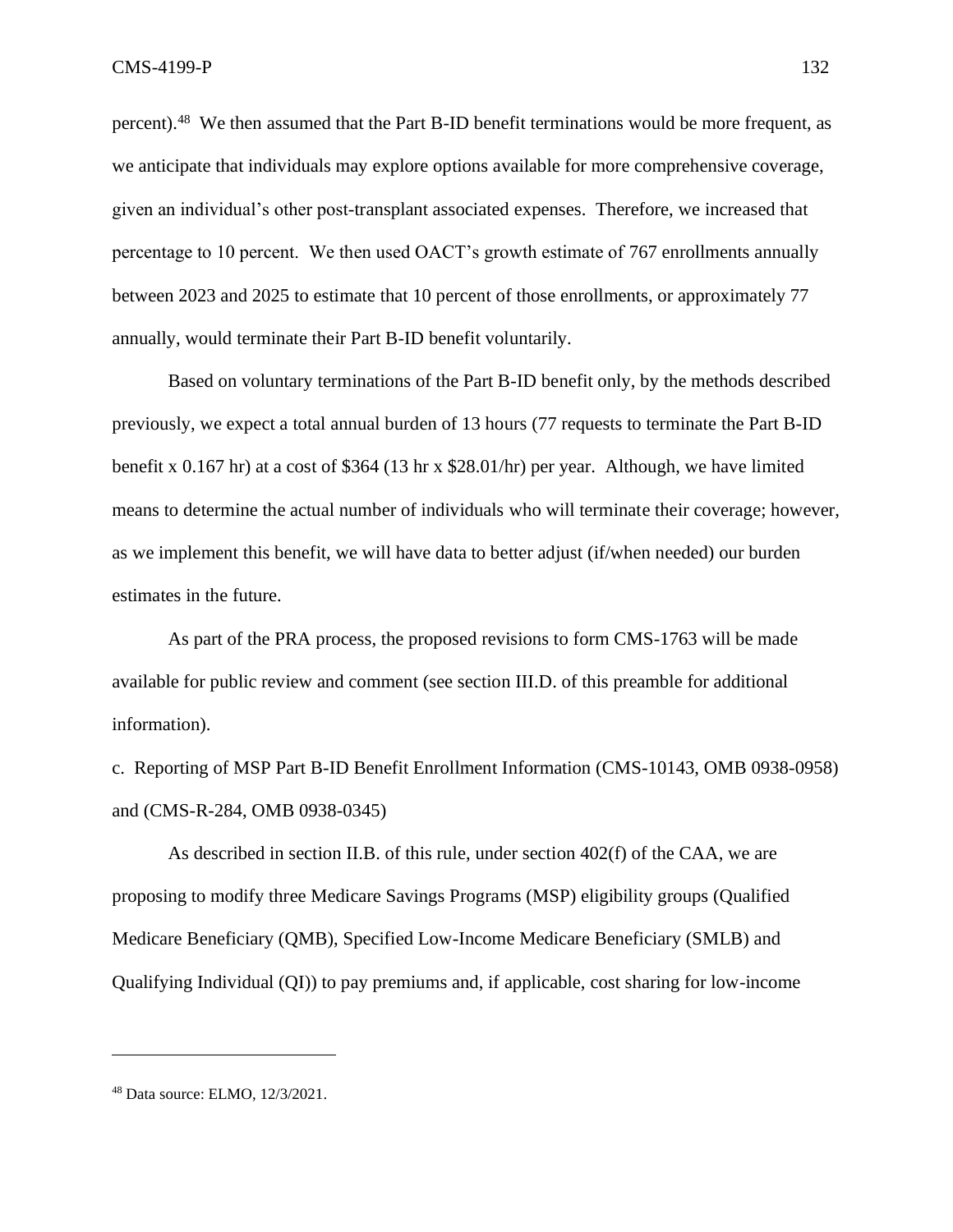beneficiaries enrolled in Part B-ID (MSP Part B-ID). Under the MSP Part B-ID benefit, states will pay the Part B-ID benefit premiums and cost sharing for QMBs, and Part B-ID benefit premiums for SLMBs and QIs.

Once states enroll individuals in a MSP Part B-ID benefit, states will need to report the enrollment information to CMS. We anticipate enrollment in a MSP Part B-ID benefit mainly occurring in the 12 states that, as of December 2021, have elected to not expand Medicaid eligibility to adults with income up to 138 percent of the FPL ("non-expansion states"). Those 12 states are Alabama, Florida, Georgia, Kansas, Mississippi, North Carolina, South Carolina, South Dakota, Tennessee, Texas, Wisconsin and Wyoming.

Given that the income requirements for QMB, SLMB, and QI are all below 138 percent of the FPL, individuals losing MSP coverage in one of those eligibility groups due to loss of entitlement for ESRD Medicare in expansion states would be eligible for Medicaid in the adult group under § 435.119. Because the adult group is a full-benefit Medicaid eligibility group providing immunosuppressive drug coverage, individuals who enroll in the adult group would not be eligible for the Part B-ID benefit. Although some expansion states may use income disregards to boost MSP income limits above the income threshold for the adult group, these individuals would then be eligible for Advanced Payment of Tax Credits (APTCs) and Cost Sharing Reductions (CSRs) to purchase health insurance through a Qualified Health Provider (QHP) in the Exchange established by the Affordable Care Act and implemented at 45 CFR part 155. As a result, we do not believe these individuals would elect to enroll in a MSP Part B-ID benefit when they are able to enroll in more comprehensive coverage that is subsidized in the Exchange. Similarly, in non-expansion states, we do not expect anyone who can qualify for subsidized insurance in the Exchange to enroll in a MSP Part B-ID benefit.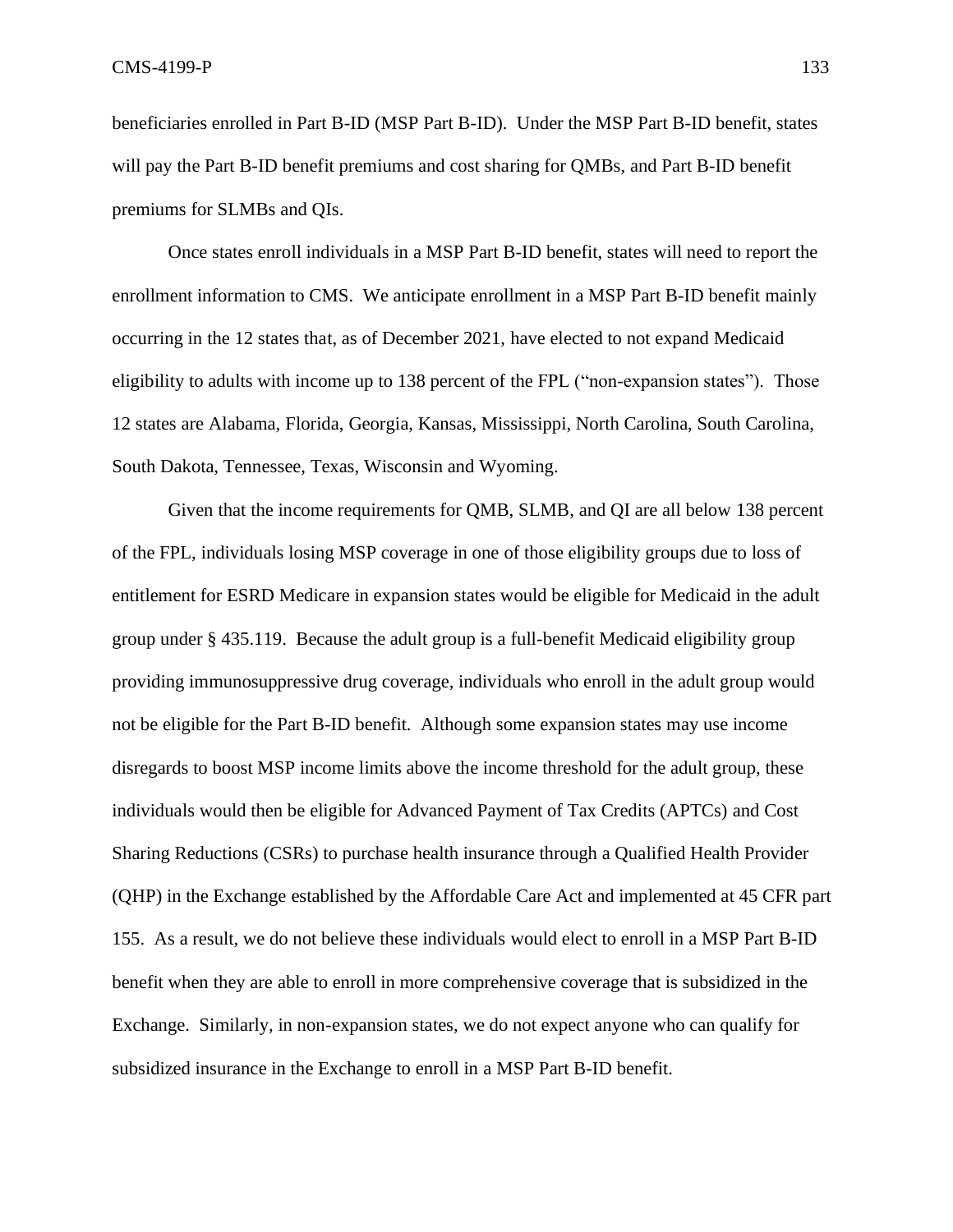As such, we believe individuals who fall into the coverage gap in the non-expansion states – that is individuals whose income prevents them from receiving Medicaid coverage, but is too low to qualify for APTC or CSR in the Exchange – will enroll in a MSP Part B-ID benefit. In the MSP eligibility groups, the only individuals who would fall into this category are QMBs. We reviewed internal data from 2021 to determine how many individuals were enrolled in MSPs, had Medicare entitlement based on ESRD, and were 36 months post-transplant. Applying this data to an annual timeframe would yield 276 individuals enrolled as QMB-only, all in nonexpansion states. However, because not everyone will necessarily enroll, based on our actuaries' estimate, we anticipate only 250 individuals per year enrolling in the Part B-ID benefit, all of whom will enroll through the QMB Part B-ID benefit. Because we anticipate all of these individuals will initially be enrolled in MSPs and simply converting over to a MSP Part B-ID benefit when they lose Medicare entitlement based on ESRD and then enrolling in the Part B-ID benefit, we do anticipate that there will be any new or revised burden for these enrollees to apply for a MSP Part B-ID benefit other than the initial enrollment in the Part B-ID benefit. Rather, the burden for enrolling these individuals will fall on the state when it is performing a redetermination of Medicaid eligibility. As described in section II.B of this rule, when an individual loses Medicaid eligibility, a state must already perform a redetermination under all categories of eligibility per  $\S$  435.916(f)(1). As such, we do not anticipate any new or revised burden on states enrolling these individuals either.

We also believe there will not be any new or revised reporting burden on states for the MSP Part B-ID benefit individuals because they will receive coverage under existing MSP eligibility groups (that is, QMB, SLMB and QI). States already submit enrollment information for all current MSP enrollees through Medicare Modernization Act (MMA) under control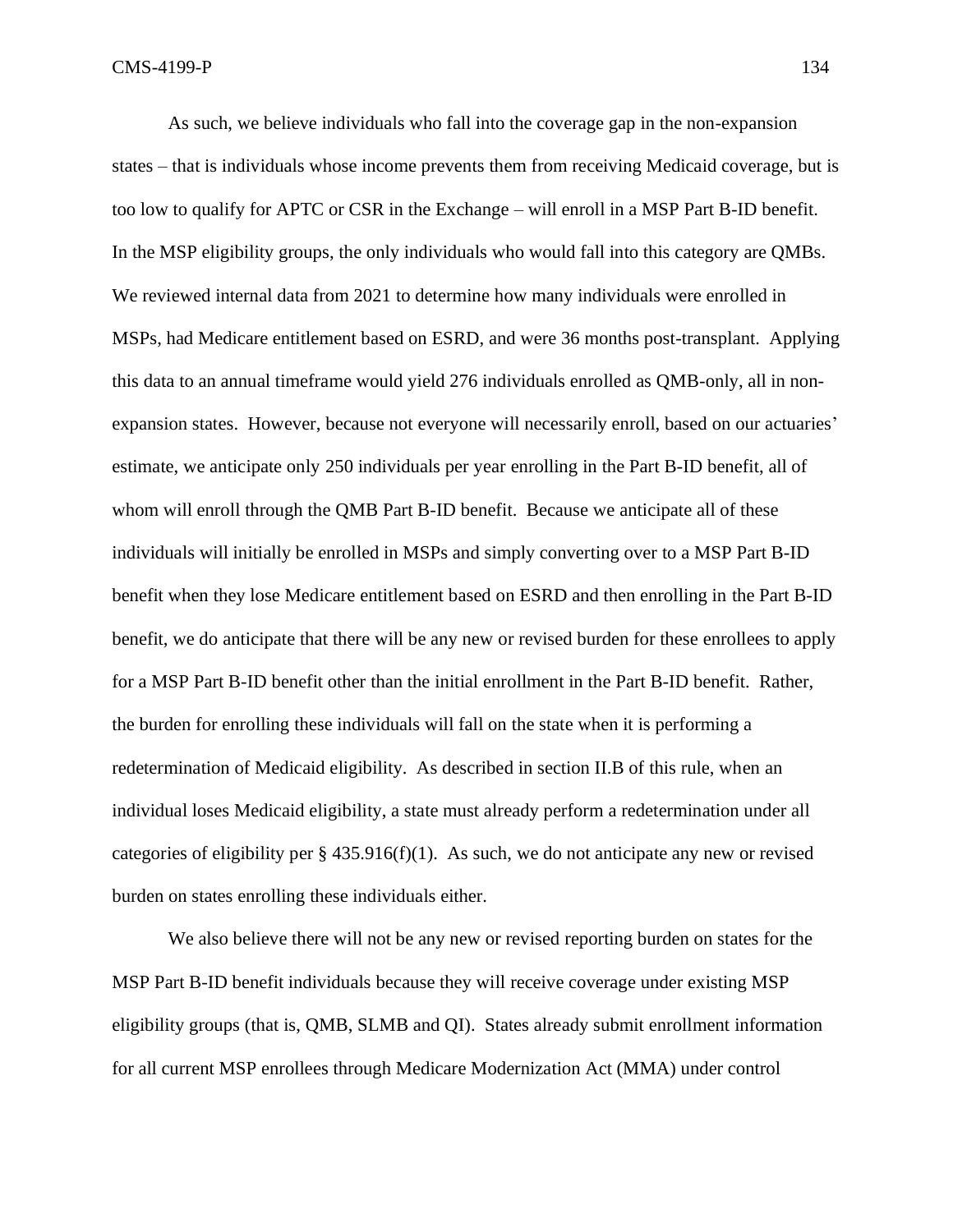number 0938-0958 (CMS-10143) and Transformed Medicaid Statistical Information System (T-MSIS) under control number 0938-0345 (CMS-R-284) files, and we do not believe including the new MSP Part B-ID benefit enrollees in the MMA and T-MSIS file submissions to CMS will result in any new burden. For the MMA file, we will inform states to report MSP Part B-ID benefit enrollees using the exact same code as for any other MSP enrollee, but that CMS will determine MSP Part B-ID benefit enrollment by examining both the MSP code and the Medicare enrollment reason code. For the T-MSIS file, we will inform states to report MSP Part B-ID benefit enrollees using the exact same code as for any other MSP enrollee, but to fill in a different value for another field. Because we expect no coding changes to either MMA or T-MSIS files, we do not anticipate that any system changes would be necessary for submitting these files to CMS.

Because we are not anticipating any new reporting requirements or burden as a result of these changes, we will not be making any changes to approved CMS-10143, OMB 0938-0958 or CMS-R-284, OMB 0938-0345.

3. ICRs Regarding Simplifying Regulations Related to Medicare Enrollment Forms (§§ 406.7 and 407.11)

As described in section II.C. of this rule, we are proposing to revise §§ 406.7 and 407.11 to remove all references to specific enrollment forms that are used to apply for entitlement under Medicare Part A and enrollment under Medicare Part B. This is an administrative change that would have no impact on the use or availability of these forms and would not impose or affect any information collection requirements or burden. CMS is proposing to remove references to the following four forms that are currently OMB approved and are still in use under the approved scope: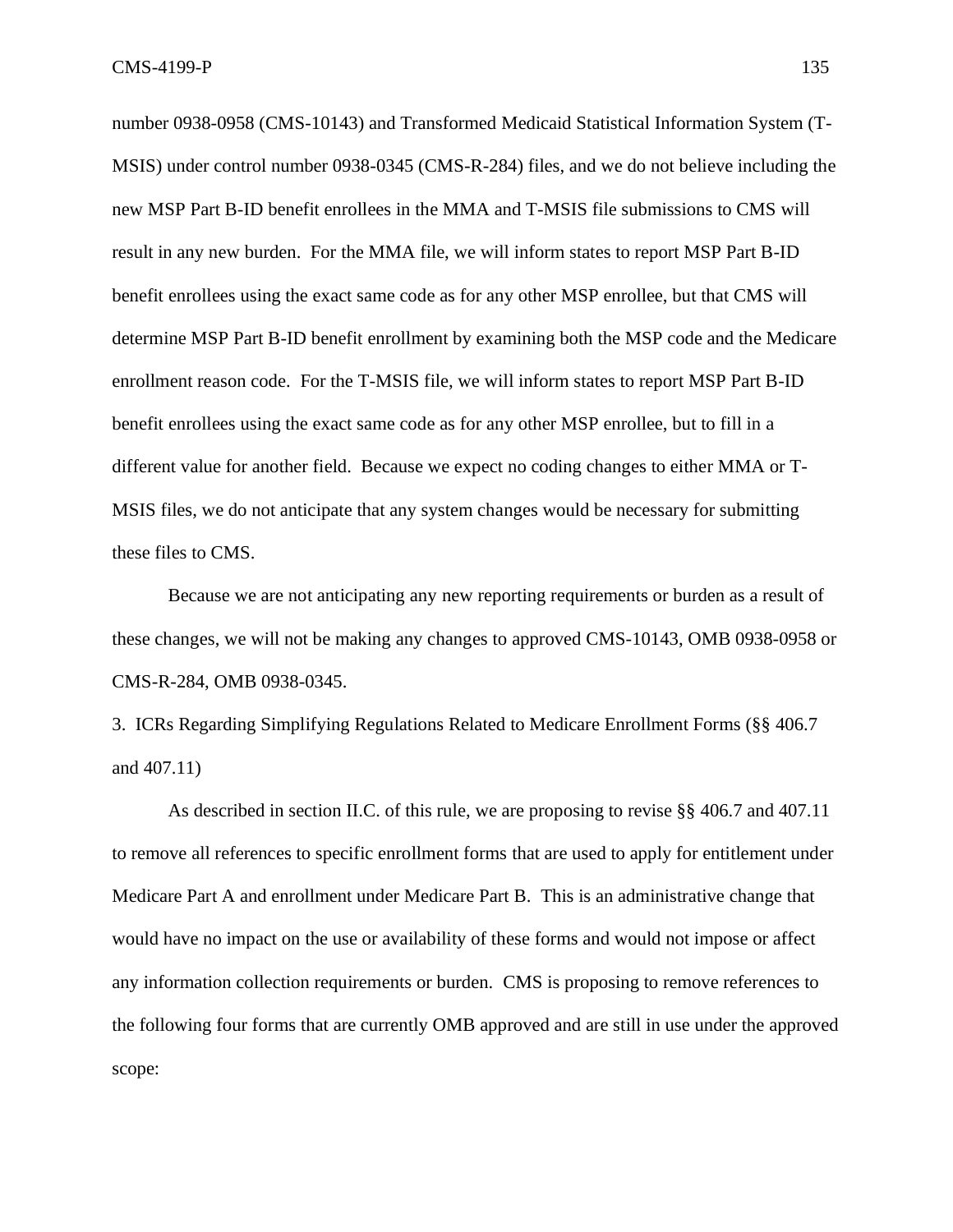• Medicare Part A Enrollment Forms (§406.7)

++ CMS-18-F-5 (OMB 0938-0251) - Application for Hospital Insurance Entitlement

++ CMS-43 (OMB 0938-0080) - Application for Health Insurance Benefits under

Medicare for Individuals with End Stage Renal Disease (ESRD)

• Medicare Part B Enrollment forms (§407.11)

++ CMS-18-F-5 (OMB 0938-0251) - Application for Hospital Insurance Entitlement

++ CMS-4040 (OMB 0938-0245) - Application for Enrollment in the Supplementary

Medical Insurance Program.

++ CMS-40-B (OMB 0938-1230) - Application for Enrollment in Medicare Part B

(Medical Insurance)

++ CMS-40-D<sup>49</sup> - Application for Enrollment in the Supplementary Medical Insurance Program.

++ CMS-40-F<sup>50</sup> - Application for Medical Insurance

<sup>49</sup> CMS-40-D was obsoleted 3/2022

<sup>50</sup> CMS- 40-F was obsoleted in 2008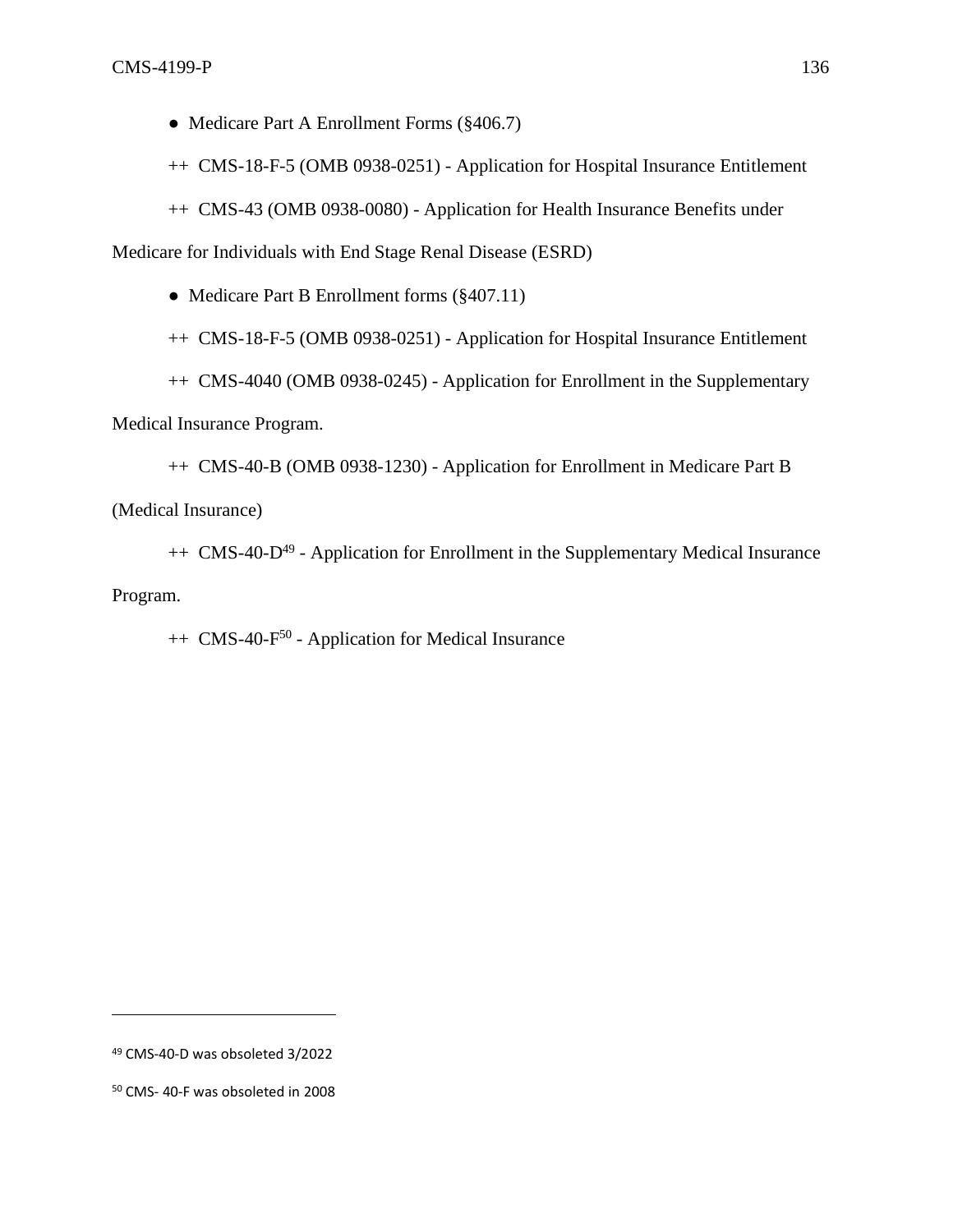# **TABLE 3: PROPOSED ANNUAL REQUIREMENTS AND BURDEN ESTIMATES**

| <b>Regulation Section(s)</b> |                           |                    |                  | Burden per      |                   | Labor   |                            |
|------------------------------|---------------------------|--------------------|------------------|-----------------|-------------------|---------|----------------------------|
| Under Title 42 of the        | <b>OMB Control Number</b> |                    | <b>Total</b>     | <b>Response</b> | <b>Total Time</b> | Cost    | <b>Total Cost</b>          |
| CFR                          | (CMS ID Number)           | <b>Respondents</b> | <b>Responses</b> | (hours)         | (hours)           | (\$/hr) | $\left( \mathbb{S}\right)$ |
| §§ 406.27 and 407.22         | 0938-TBD1 (CMS-10797)     | 31.449             | 31,449           | 0.25            | 7,862             | 28.01   | 220,215                    |
| $§$ 407.59                   | 0938-TBD2 (CMS-10798)     | 767                | 767              | 0.167           | 128               | 28.01   | 3,585                      |
| \$407.62                     | 0938-0025 (CMS-1763)      | --                 | 77               | 0.167           |                   | 28.01   | 364                        |
| <b>TOTAL</b>                 |                           | 32,293             | 32,293           | Varies          | 8,003             | 28.01   | 224,164                    |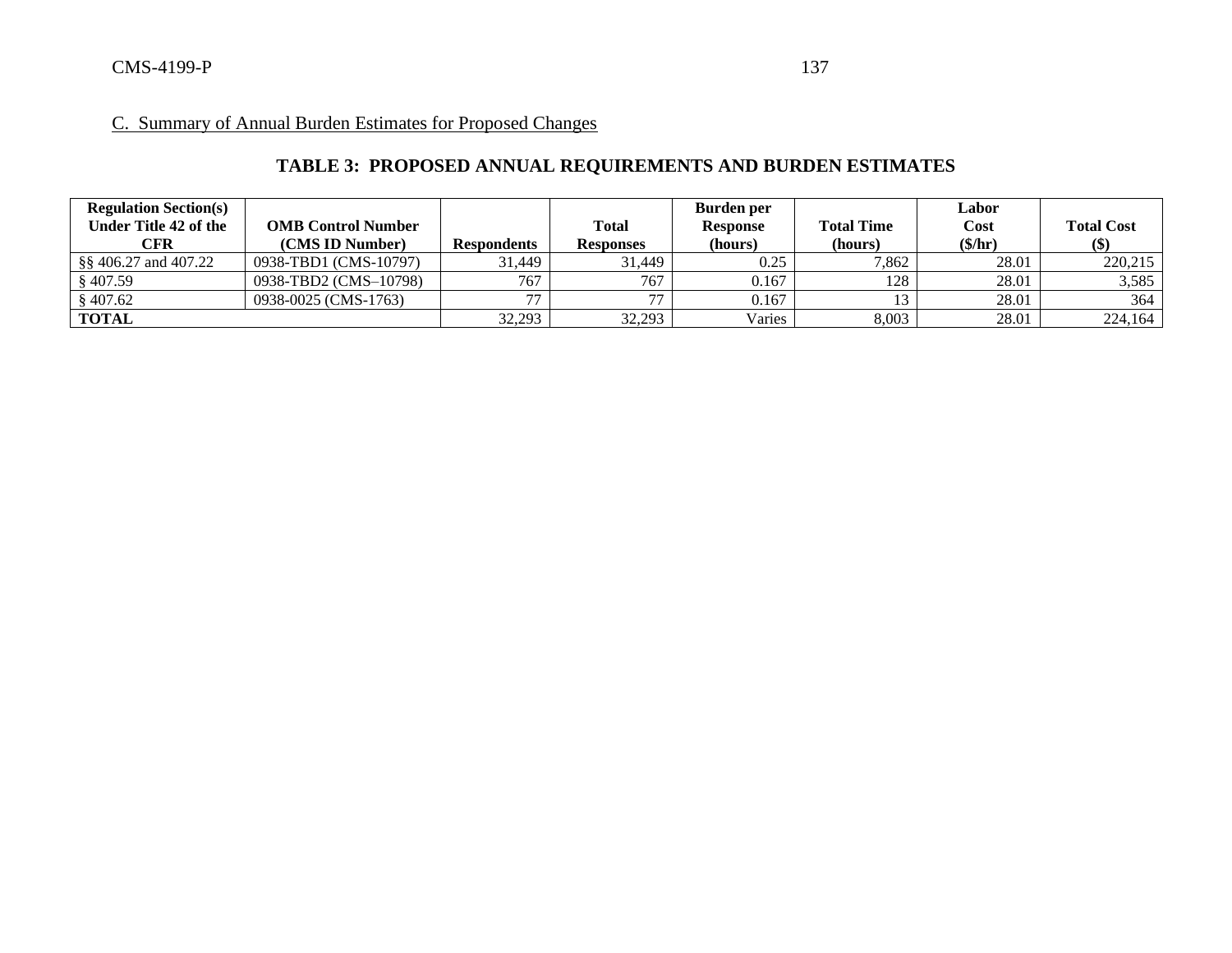## D. Submission of Comments

We have submitted a copy of this rule to OMB for its review of the rule's proposed information collection requirements and burden. The requirements would not be effective until they have been approved by OMB.

To obtain copies of the supporting statement and any related forms for the proposed collections previously discussed, please visit CMS's website at

<https://www.cms.gov/RegulationsandGuidance/Legislation/>

PaperworkReductionActof1995/PRAListing.html, or call the Reports Clearance Office at (410) 786–1326.

We invite public comments on the proposed information collection requirements and burden. If you wish to comment, please submit your comments electronically as specified in the DATES and ADDRESSES sections of this proposed rule and identify the rule (CMS–4199–P) and where applicable the ICR's CFR citation, CMS ID number, and OMB control number.

### **IV. Regulatory Impact Analysis**

### A. Statement of Need

This proposed rule would implement certain Medicare-related provisions of the CAA, as well as propose other enrollment-related changes. Section 120(a)(1) of the CAA revised the entitlement periods for individuals who enroll in Medicare Part B in the last 3 months of their IEP, deemed IEP, or during the GEP, beginning January 1, 2023. Under longstanding Medicare rules, the effective date of entitlement varies depending on whether the individual is enrolling during the IEP or GEP and when an enrollment is made during each specific enrollment period which could cause confusion. The proposed changes should help eliminate this potential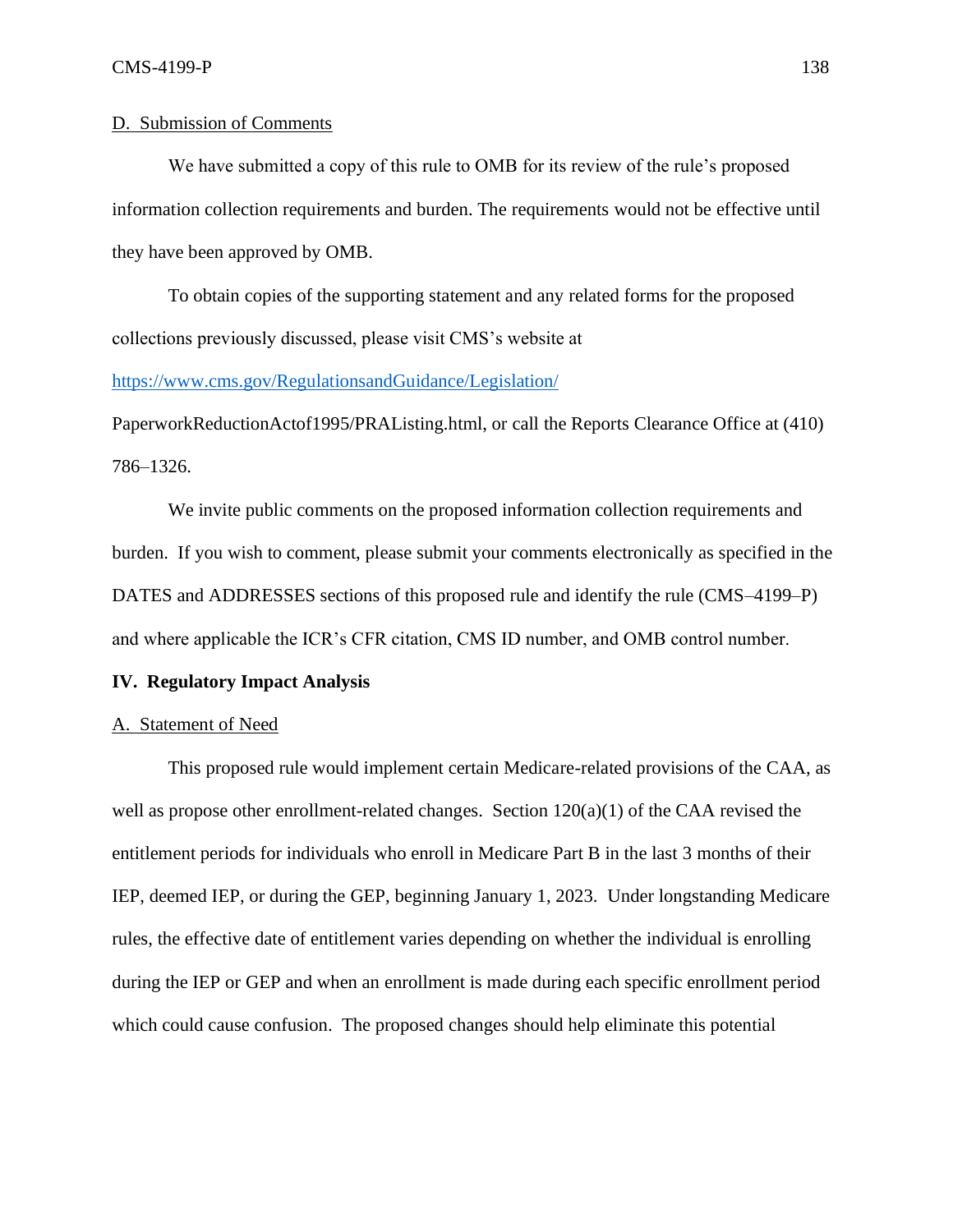confusion by establishing a straightforward and uniform policy regarding Part A and Part B entitlement start dates.

Section 120 of the CAA also gives the Secretary the authority to establish SEPs for exceptional conditions. Under current rules, individuals are only able to enroll outside of the IEP or GEP either through states enrolling them through the buy-in process under section 1843 of the Act or by using a limited number of SEPs and, outside of that, relief is only available in instances where an individual did not enroll due to a Federal Government error. Other than these very specific scenarios, no exceptions are legally permissible.

The proposed changes give the Secretary the flexibility to address other situations where a beneficiary missed an enrollment period and mirrors the authority that has long been available under the Medicare Part C and Part D programs. We believe this provision is likely to improve access to continuous coverage for individuals covered by Medicare Part A and Part B, either through expediting the effective date of coverage or by allowing for opportunities to enroll in coverage sooner. Therefore, we anticipate this proposal having a positive impact on communities who experience social risk factors impacted by lack of continuous health coverage. Our proposal fulfills the goals of the January 28, 2021 *Executive Order on Advancing Racial Equity and Support for Underserved Communities through The Federal Government*, which directs the Secretary of the Department of Health and Human Services, among other things, to pursue a comprehensive approach to advancing equity for all, including people of color and others who have been historically underserved, marginalized, and adversely affected by persistent poverty and inequality.<sup>51</sup>

<sup>51</sup> [https://www.whitehouse.gov/briefing-room/presidential-actions/2021/01/20/executive-order-advancing-racial](https://www.whitehouse.gov/briefing-room/presidential-actions/2021/01/20/executive-order-advancing-racial-equity-and-support-for-underserved-communities-through-the-federal-government/)[equity-and-support-for-underserved-communities-through-the-federal-government/](https://www.whitehouse.gov/briefing-room/presidential-actions/2021/01/20/executive-order-advancing-racial-equity-and-support-for-underserved-communities-through-the-federal-government/)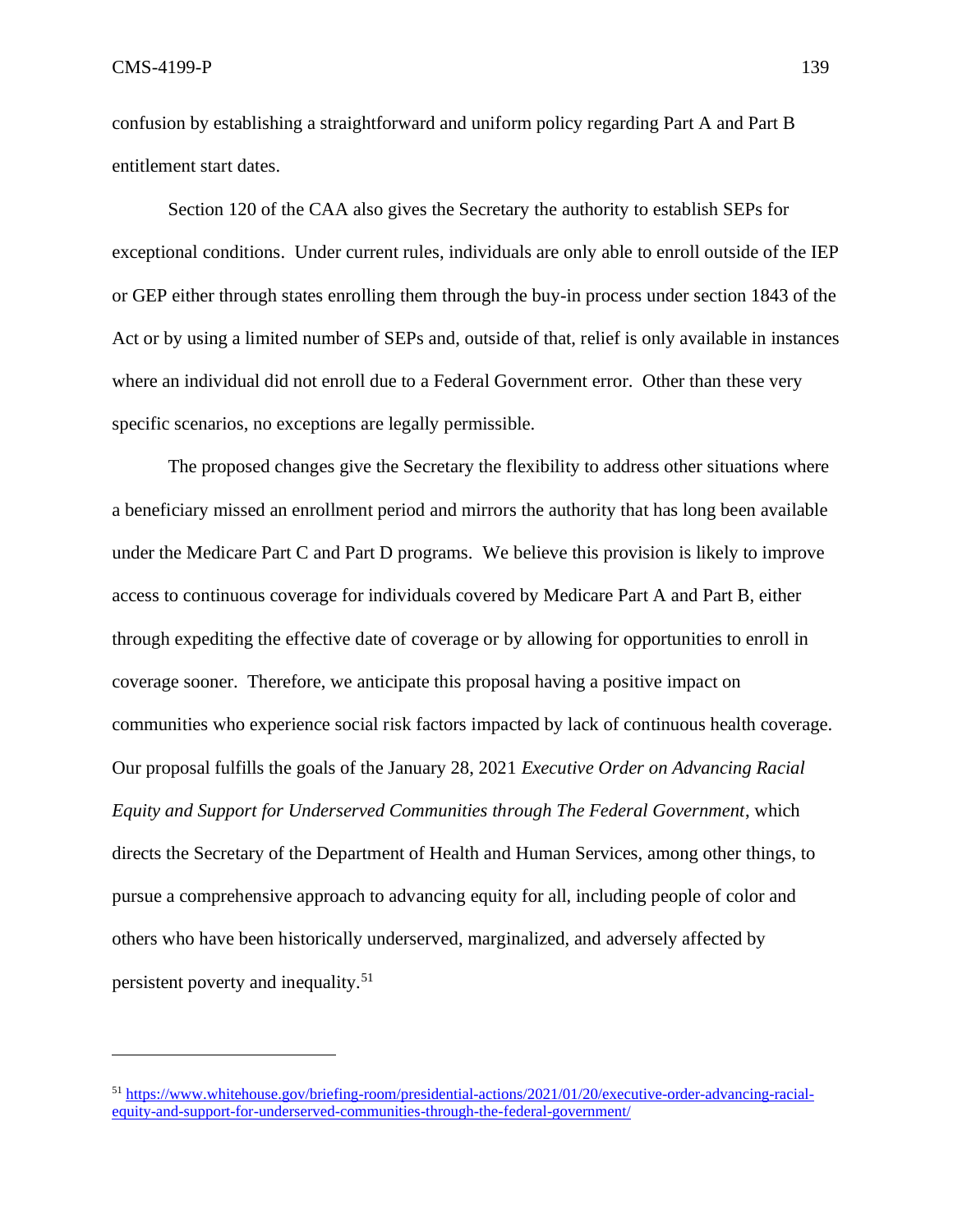Further, section 402 of the CAA extends immunosuppressive drug coverage for individuals whose Medicare entitlement based on ESRD ends 36-months after the month in which they received a successful kidney transplant by providing immunosuppressive drug coverage under Medicare Part B for certain individuals. Under current rules, an individual loses Medicare coverage 36 months after a successful transplant (unless they are otherwise entitled to the coverage), but it does not negate the need for an individual to take immunosuppressive drugs long-term. Not having coverage for immunosuppressive drugs can cause individuals to reduce their usage in order to make their medication last longer or they may stop taking the medications entirely which can lead to organ rejection and transplant failure. The new Part B-ID benefit helps remedy this situation by ensuring that these individuals have access to immunosuppressive drug coverage for the rest of their life. Even with access to immunosuppressive drug benefits, low-income individuals may be unable to afford these immunosuppressive drugs due to their high cost. By extending certain MSP programs to this new Part B-ID benefit, states will cover the costs of the Part B-ID premiums and in some cases, cost-sharing as well. In particular, this MSP Part B-ID coverage would help individuals who lose Medicare coverage 36 months after a successful transplant and live in a non-expansion state with income too high to receive subsidies for purchasing a health plan in the Exchange. Without this MSP Part B-ID coverage, these individuals may be unable to pay Part B-ID premiums and cost-sharing and as such, at higher risk of transplant failure. As such, supporting continued Medicaid coverage is consistent with the *Executive Order on Strengthening Medicaid and the Affordable Care Act.*

In addition to implementing various sections of the CAA, we seek to modernize the Medicare Savings Programs through which states cover Medicare premiums and cost-sharing and update the various federal regulations that affect a state's payment of Medicare Part A and B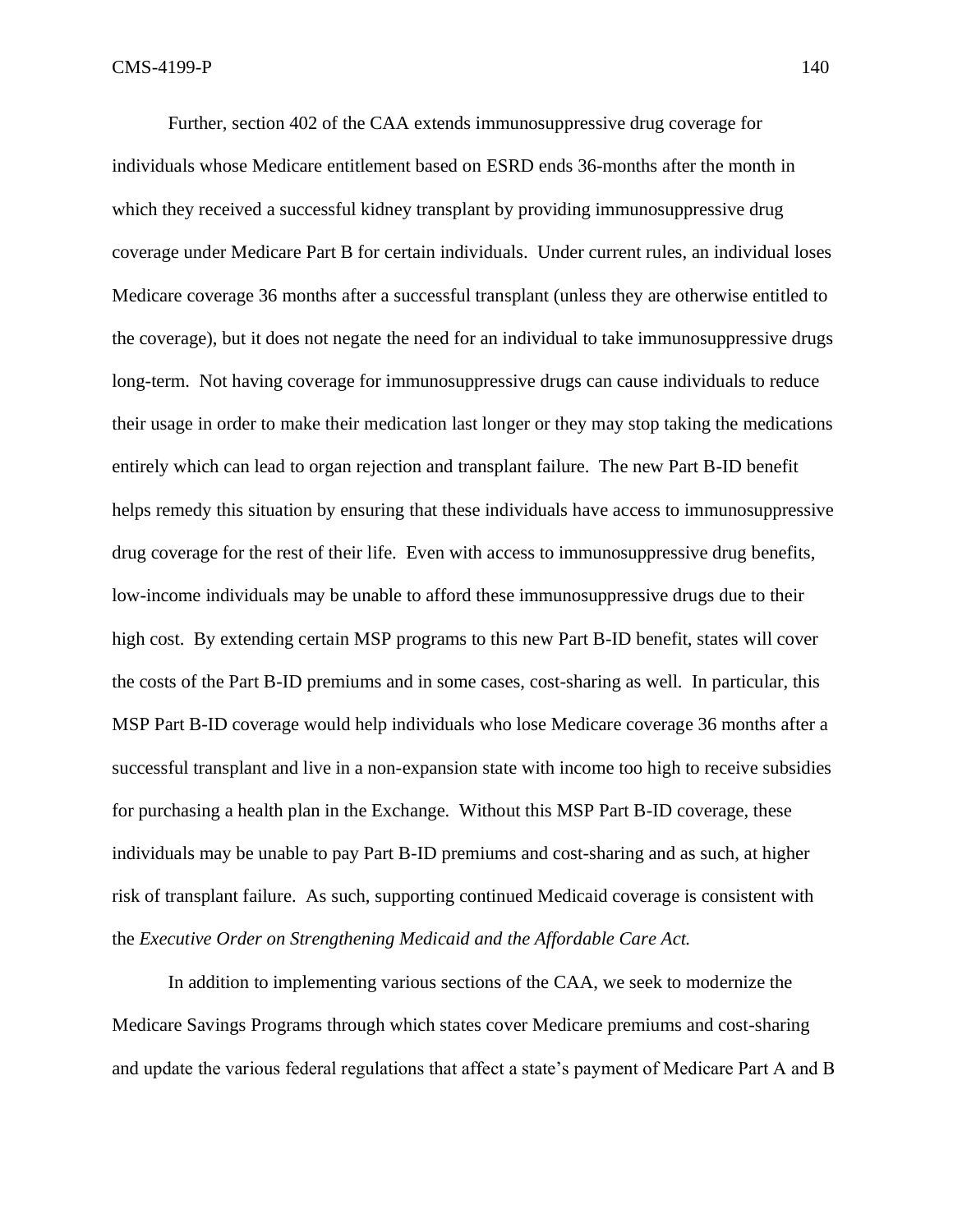premiums for beneficiaries enrolled in the Medicare Savings Programs and other Medicaid eligibility groups. We think it is important to update these policies now to reflect statutory changes over the last three-plus decades as well as to codify certain administrative practices that have evolved over the years. We anticipate our proposals will also advance health equity by improving low income individuals' access to continuous, affordable health coverage and use of needed health care consistent with the *Executive Order on Advancing Racial Equity and Support for Underserved Communities Through the Federal Government*. We also believe that our proposals would improve the customer service experience of dually eligible beneficiaries consistent with the goals of the *Executive Order on Transforming Federal Customer Experience and Service Delivery to Rebuild Trust in Government.* Finally, we believe these are commonsense, good government proposals that will also reduce administrative burden on states and promote transparency and clarity regarding state payment of premiums or buy-in. For example, consolidating state buy-in policy in one document, the Medicaid state plan, will make it easier for states to update their buy-in policy and promote transparency for the public to better understand states' buy-in policy.

#### B. Overall Impact

We have examined the impacts of this rule as required by Executive Order 12866 on Regulatory Planning and Review (September 30, 1993), Executive Order 13563 on Improving Regulation and Regulatory Review (January 18, 2011), the Regulatory Flexibility Act (RFA) (September 19, 1980, Pub. L. 96-354), section 1102(b) of the Act, section 202 of the Unfunded Mandates Reform Act of 1995 (March 22, 1995; Pub. L. 104-4), Executive Order 13132 on Federalism (August 4, 1999), and the Congressional Review Act (5 U.S.C. 804(2)).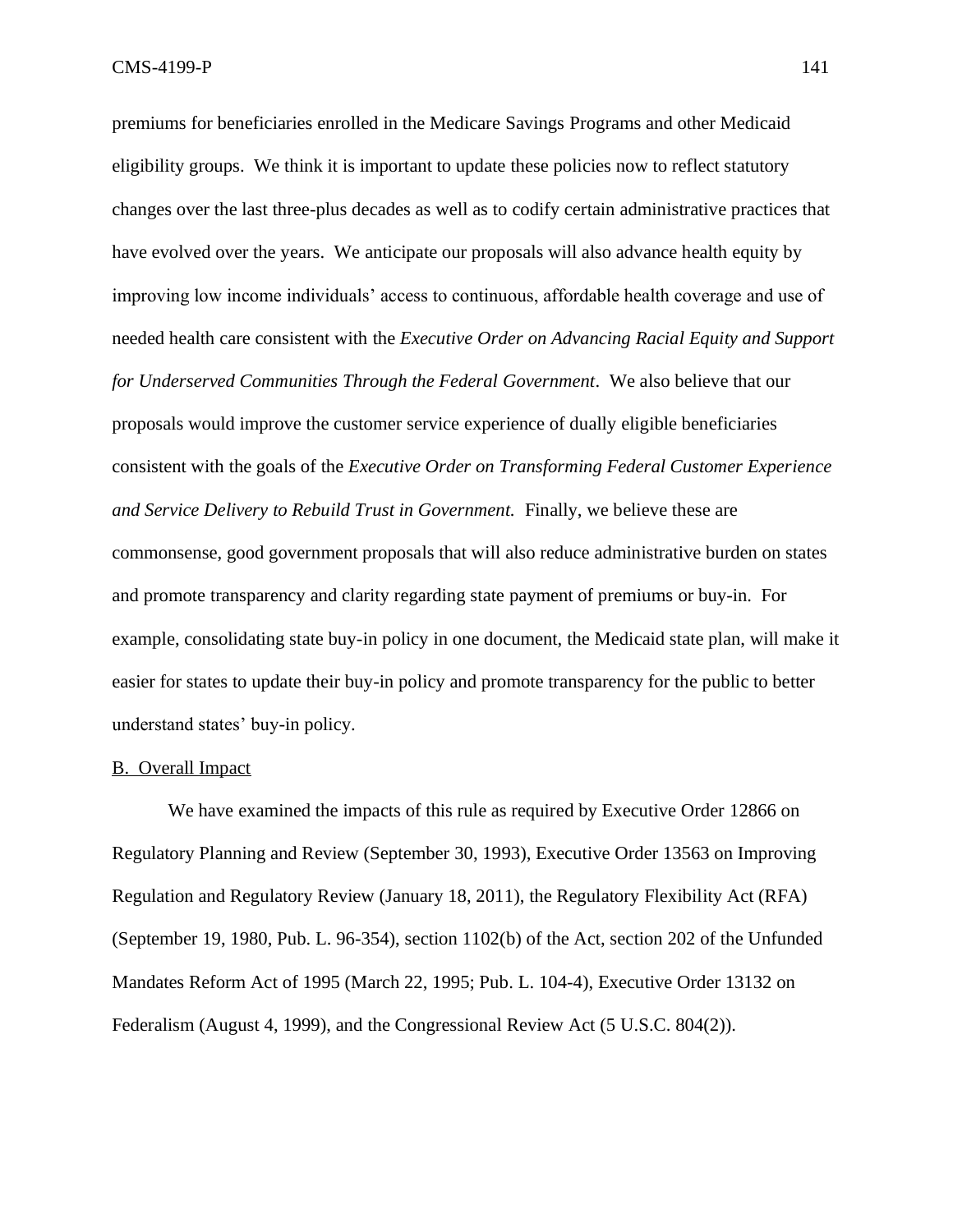Executive Orders 12866 and 13563 direct agencies to assess all costs and benefits of available regulatory alternatives and, if regulation is necessary, to select regulatory approaches that maximize net benefits (including potential economic, environmental, public health and safety effects, distributive impacts, and equity). Section 3(f) of Executive Order 12866 defines a "significant regulatory action" as an action that is likely to result in a rule: (1) having an annual effect on the economy of \$100 million or more in any 1 year, or adversely and materially affecting a sector of the economy, productivity, competition, jobs, the environment, public health or safety, or state, local or tribal governments or communities (also referred to as "economically significant"); (2) creating a serious inconsistency or otherwise interfering with an action taken or planned by another agency; (3) materially altering the budgetary impacts of entitlement grants, user fees, or loan programs or the rights and obligations of recipients thereof; or (4) raising novel legal or policy issues arising out of legal mandates, the President's priorities, or the principles set forth in the Executive Order.

The RFA requires agencies to analyze options for regulatory relief of small entities. For purposes of the RFA, small entities include small businesses, nonprofit organizations, and small governmental jurisdictions. Most hospitals and most other providers and suppliers are small entities, either by nonprofit status or by having revenues of less than \$7.5 million to \$38.5 million annually. Individuals and states are not included in the definition of a small entity. We are not preparing an analysis for the RFA because we have determined, and the Secretary certifies, that this proposed rule would not have a significant economic impact on a substantial number of small entities. This rule's costs would predominantly fall on the Federal government and states, and the associated burden falls primarily on the Federal government and individuals.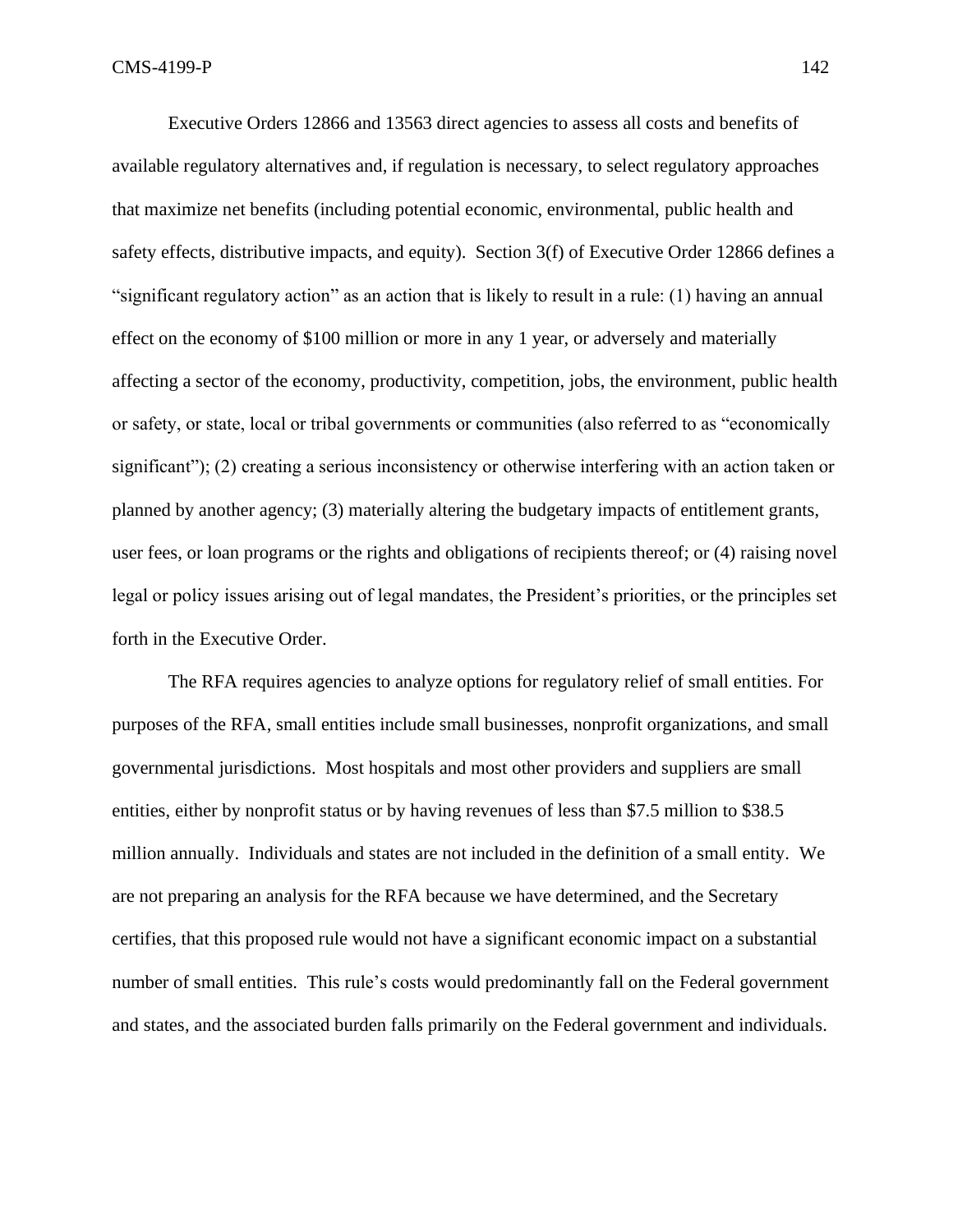The Unfunded Mandates Reform Act of 1995 (Section 202(a)) requires us to prepare a written statement, which includes an assessment of anticipated costs and benefits, before proposing "any rule that includes any Federal mandate that may result in the expenditure by State, local, and tribal governments, in the aggregate, or by the private sector, of \$100,000,000 or more (adjusted annually for inflation) in any one year." The current threshold after adjustment for inflation is \$165 million, using the most current (2022) Implicit Price Deflator for the Gross Domestic Product. This proposed rule, if finalized, would not result in expenditures that meet or exceed this amount.

A regulatory impact analysis (RIA) must be prepared for major rules with economically significant effects (\$100 million or more in any 1 year). These proposed regulations are not economically significant within the meaning of section  $3(f)(1)$  of Executive Order 12866. However, OMB has determined that the actions are significant within the meaning of section 3(f)(4) of the Executive Order. Therefore, OMB has reviewed these proposed regulations, and the Department has provided the following assessment of their impact. The following chart demonstrates the year by year amounts, broken out by cost for drugs and savings

### C. Detailed Economic Analysis

1. Beneficiary Enrollment Simplification (§§ 406.22 and 407.22)

We are proposing revisions to implement section 120 of the CAA. These revisions make the effective date of coverage the first of the month following an individual's enrollment during their IEP or during the GEP. We are also proposing SEPs that would provide individuals who meet certain exceptional conditions an opportunity to enroll without having to wait for the GEP. a. Benefits

The changes to the IEP and GEP coverage dates would provide Medicare beneficiaries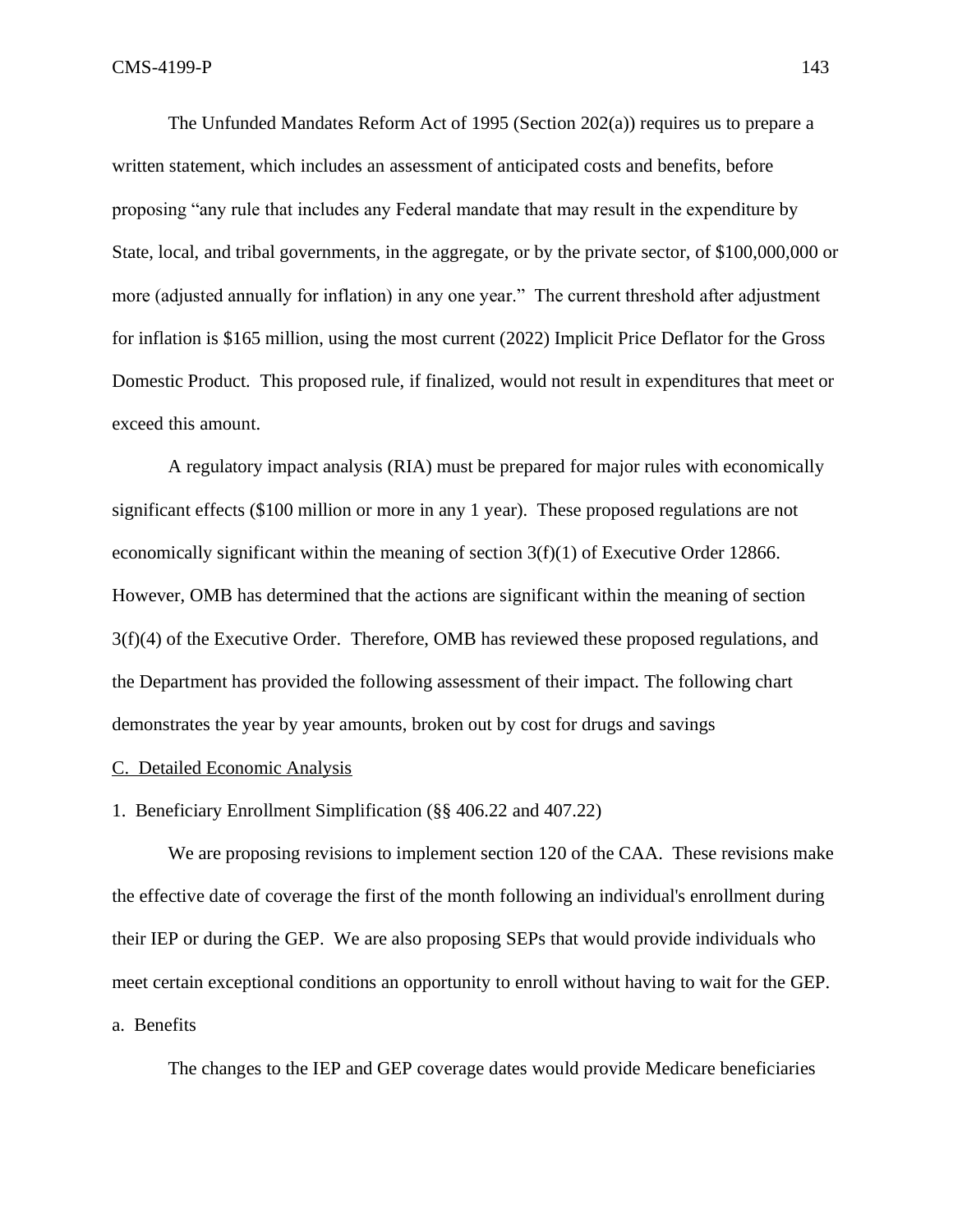access to coverage more quickly and may allow them faster access to needed medical care. The newly proposed SEPs for beneficiaries who have experienced an exceptional condition that caused them to delay enrollment in Medicare would also provide access to Medicare coverage earlier, reducing gaps in coverage, and beneficiaries may avoid LEPs by utilizing these SEPs. b. Costs

Costs include increased months of coverage provided by the new SEPs and the earlier effective dates for the IEP and GEP and potential loss of LEP revenue. As detailed earlier, we estimate that approximately 31,449 individuals would be eligible to enroll earlier using the proposed exceptional condition SEPs.

In addition, CMS does not foresee an increase of costs to Medicare beneficiaries related to Part B premium increases. Specifically, we do not expect beneficiaries enrolling under these new provisions to have higher-than-average costs, so we assume this provision will not have an impact on the Part B premium.

c. Transfers

The CAA also modified section 1839(b) of the Act to exempt individuals who enroll pursuant to an SEP for exceptional conditions established under section 1838(m) of the Act, from paying an LEP. Therefore, beneficiaries who are able to utilize the newly established SEPs will benefit from an avoidance of an LEP. Based on the data described in section III B.1 of this proposed rule, we estimate approximately 31,449 premium Part A and Part B enrollments annually under the proposed SEPs. We anticipate that the loss of revenue associated with LEP and the additional months of coverage associated with individuals using the new SEPs will be a cost to the Medicare Trust Fund. Due to variables that CMS cannot predict, such as the timing of when beneficiaries will use an SEP to enroll in Medicare or what their LEP would have been had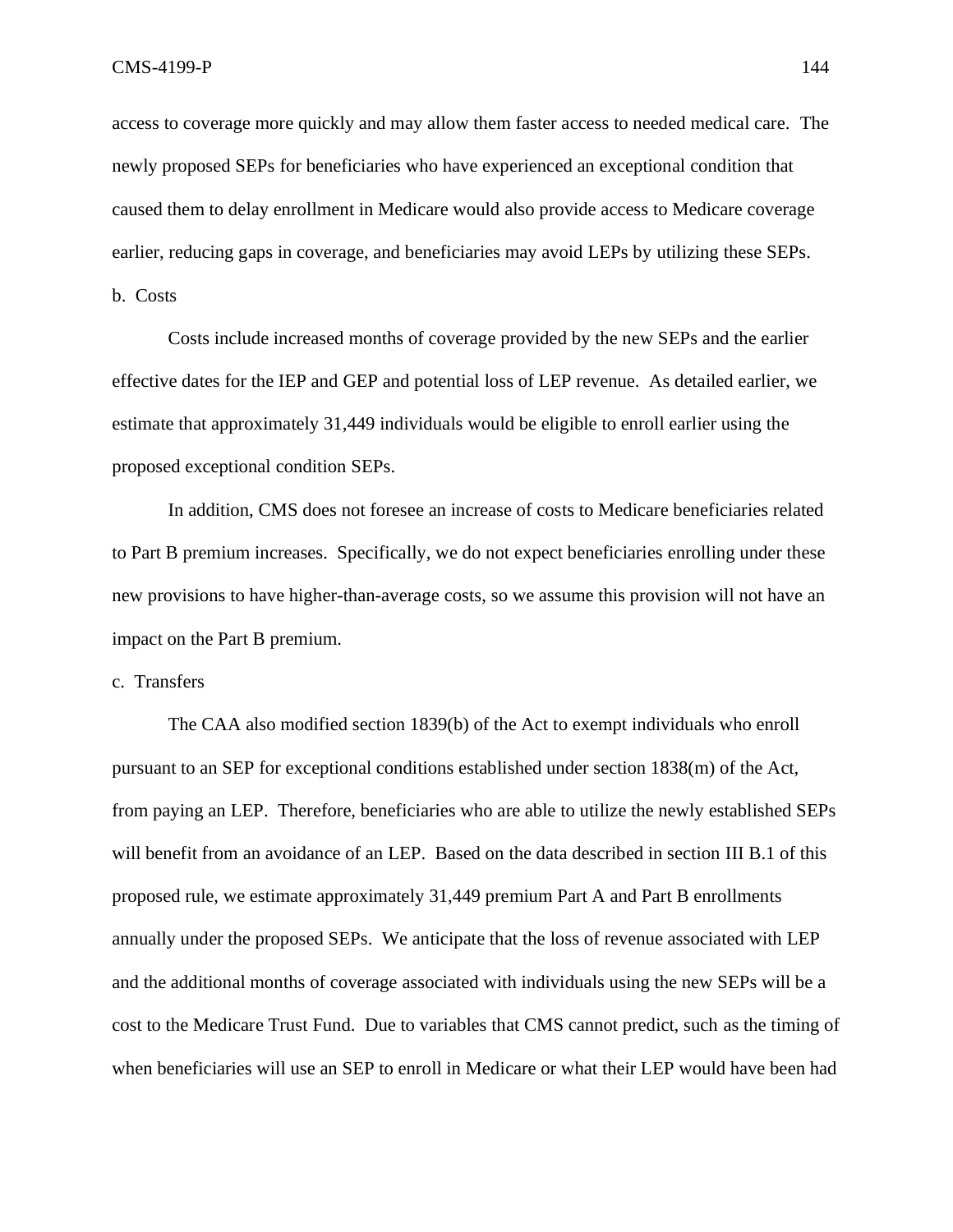the SEP not been made available, CMS is not able to estimate an exact cost to the Trust Funds that will result from enrolling beneficiaries through these proposed SEPs. However, based on the small number of beneficiaries impacted, and because this rule proposes that individuals will have to miss an enrollment period in order to access these new SEPs, we expect the increased costs to the Medicare to be negligible. Further, we note the beneficiaries who are enrolled via these SEPs would be paying premiums to the Trust Fund, which would be revenue that might have otherwise gone uncollected.

2. Extended Months of Coverage of Immunosuppressive Drugs for Kidney Transplant Patients (§§ 407.1, 407.55, 407.57, 407.59, 407.62, 407.65, 408.20, and 423.30)

We are proposing regulations that would establish the new Part B-ID benefit. These regulations would establish the eligibility requirements (including the requirement that the individual attest that they do not have other disqualifying health coverage), the reasons and process for termination of coverage, and the basis for the premium for the benefit.

a. Benefits

The American Society of Nephrology and the HHS Assistant Secretary for Planning and Evaluation report that providing beneficiaries with extended access to immunosuppressive drugs may reduce any associated costs they face from kidney failure, including maintaining labor force participation and improved quality of life. $52$ 

<sup>52</sup> Kadatz, M., Gill, J. S., Gill, J., Formica, R. N., & Klarenbach, S. (2019). Economic Evaluation of Extending Medicare Immunosuppressive Drug Coverage for Kidney Transplant Recipients in the Current Era. Journal of the American Society of Nephrology, 31(1), 218–228[. https://doi.org/10.1681/asn.2019070646](https://doi.org/10.1681/asn.2019070646) See

[https://aspe.hhs.gov/sites/default/files/migrated\\_legacy\\_files/189276/Savings\\_From\\_Extending\\_Coverage\\_For\\_Im](https://aspe.hhs.gov/sites/default/files/migrated_legacy_files/189276/Savings_From_Extending_Coverage_For_Immunosuppressive_Drugs_Final.pdf) munosuppressive Drugs Final.pdf from ASPE discussing cost benefits of extending drug coverage.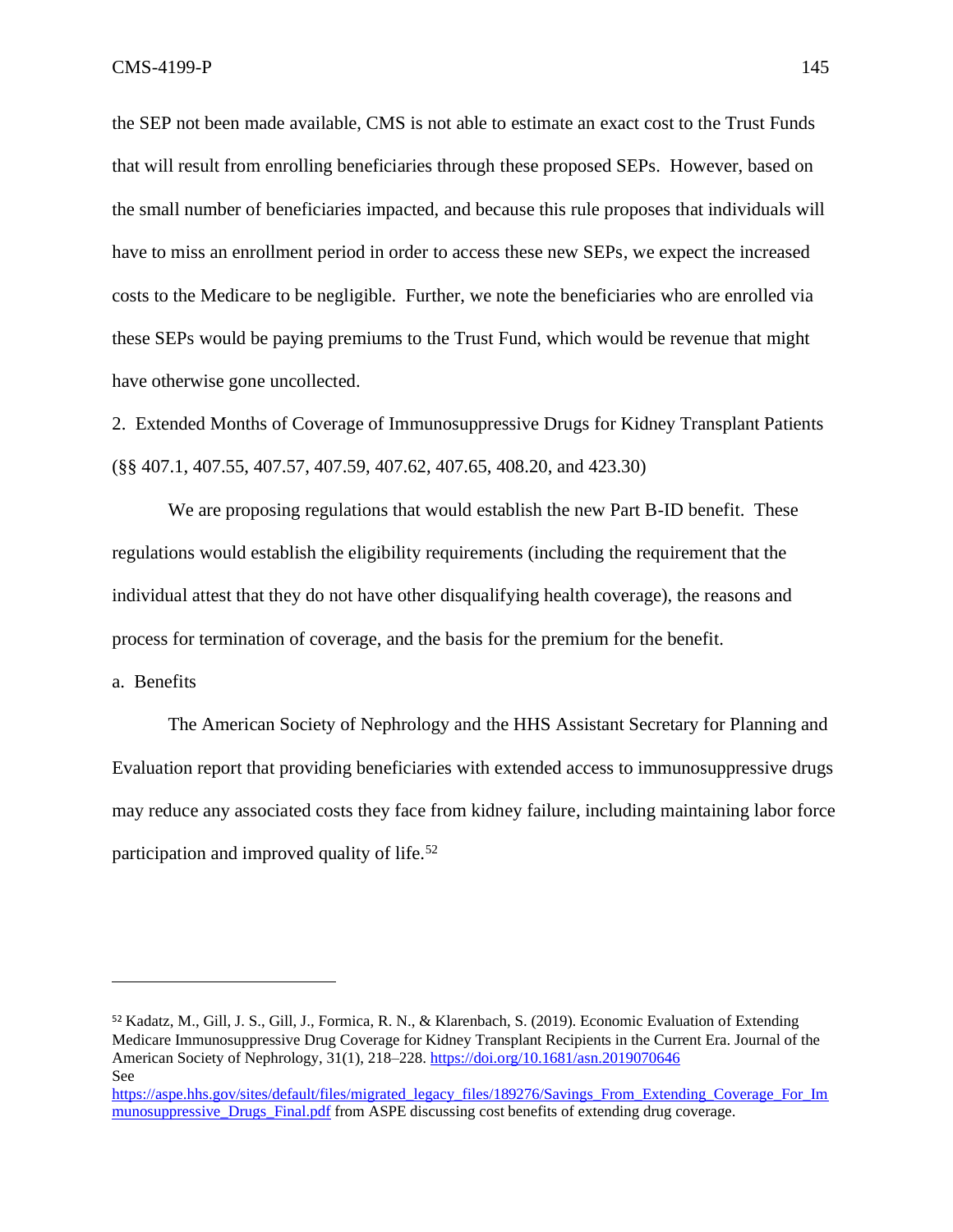b. Costs

Extending immunosuppressive drug coverage would pose an additional cost to Medicare to pay for the additional drugs, reduced by the savings associated with reduction in reversion to dialysis from graft failure. CMS actuaries estimate a net cost of \$55 million to the Medicare program over the period 2022-2031. This estimate was provided by CMS actuaries, based on historical information from SSA. SSA's data shows that roughly 165,000 individuals had prior Medicare Part A coverage and had a kidney transplant between 2001 and 2019. Removing any individuals not currently alive or enrolled in Medicare Part A, within SSA's historical data approximately 52,000 individuals would remain potentially eligible to enroll in Part B-ID. In addition, CMS assumes approximately 1,000 individuals a month will be disenrolled from Medicare Part A 36 months after a successful transplant. After accounting for those individuals who are anticipated to have other comprehensive coverage, and thus would not be eligible for the Part B-ID benefit, we assume that of those who were terminated from Part A after a successful transplant between 2001 and 2019, roughly 1,050 individuals would initially be enrolled in the Part B-ID benefit. Using similar assumptions about other coverage and those that are newly eligible for the benefit (roughly 12,000 individuals in a year), we assume an estimated growth of 250 enrollees each year thereafter. Beneficiaries would also incur potential costs associated with the premium associated with the additional benefit. For beneficiaries enrolled in MSPs for coverage of premiums and cost sharing of the Part B-ID benefit, states will incur premium and cost sharing costs for the benefit as well as costs associated with systems and other changes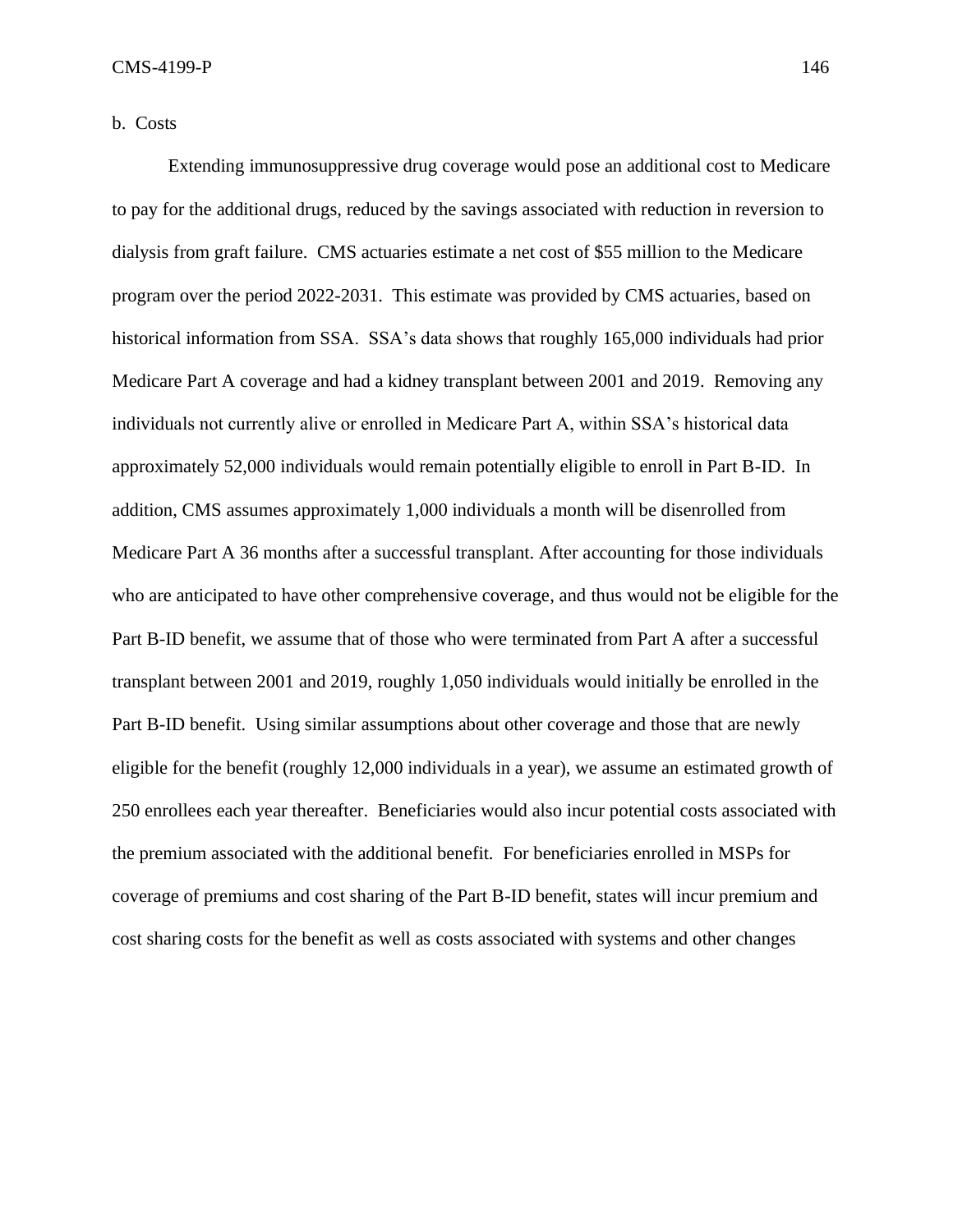|           | Part B-ID Benefit Costs and Savings Estimate (in millions) |                                |                    |                       |                   |
|-----------|------------------------------------------------------------|--------------------------------|--------------------|-----------------------|-------------------|
|           | <b>Cost Due to</b>                                         | <b>Savings due</b><br>to Saved | <b>Total Gross</b> | <b>Part B Premium</b> |                   |
| <b>FY</b> | <b>Drugs</b>                                               | <b>Transplants</b>             | <b>Benefits</b>    | <b>Offset</b>         | <b>Net Impact</b> |
| 2022      |                                                            |                                |                    |                       |                   |
| 2023      |                                                            |                                |                    |                       |                   |
| 2024      |                                                            |                                |                    |                       |                   |
| 2025      |                                                            |                                |                    |                       |                   |
| 2026      |                                                            |                                |                    |                       |                   |
| 2027      |                                                            |                                |                    |                       |                   |
| 2028      | 10                                                         |                                | 10                 | -5                    |                   |
| 2029      | 10                                                         |                                | 10                 |                       | 10                |
| 2030      | 10                                                         |                                | 10                 |                       | 10                |
| 2031      | 15                                                         |                                | 15                 | -5                    | 10                |

needed for reporting enrollment in these MSPs as described in further detail elsewhere in this document.

c. Effects of Medicare Saving Programs Coverage for Immunosuppressive Drugs

As described previously, under section 402(f) of the CAA, we are proposing to modify three MSP eligibility groups (QMB, SMLB, and QI) to pay premiums and, if applicable, cost sharing for low-income beneficiaries enrolled in the Part B-ID benefit (MSP Part B-ID). Individuals currently enrolled as QMBs, SLMBs, and QIs must meet income and resource requirements in addition to having entitlement to Medicare Part A. With this proposed change, individuals may enroll in QMB, SLMB, and QI for the Part B-ID benefit if they are enrolled in the Part B-ID benefit and meet the underlying income and resource requirements for QMB, SLMB, or QI. While states pay Medicare Part A and B premiums and cost sharing for certain MSP eligibility groups, state payment for the MSP Part B-ID benefit is limited to Part B-ID benefit premiums and/or cost sharing.

As discussed in more detail in section III.B.2. of this proposed rule, due to the limited scope of Part B-ID benefit entitlement and the income and resource eligibility limits for the MSP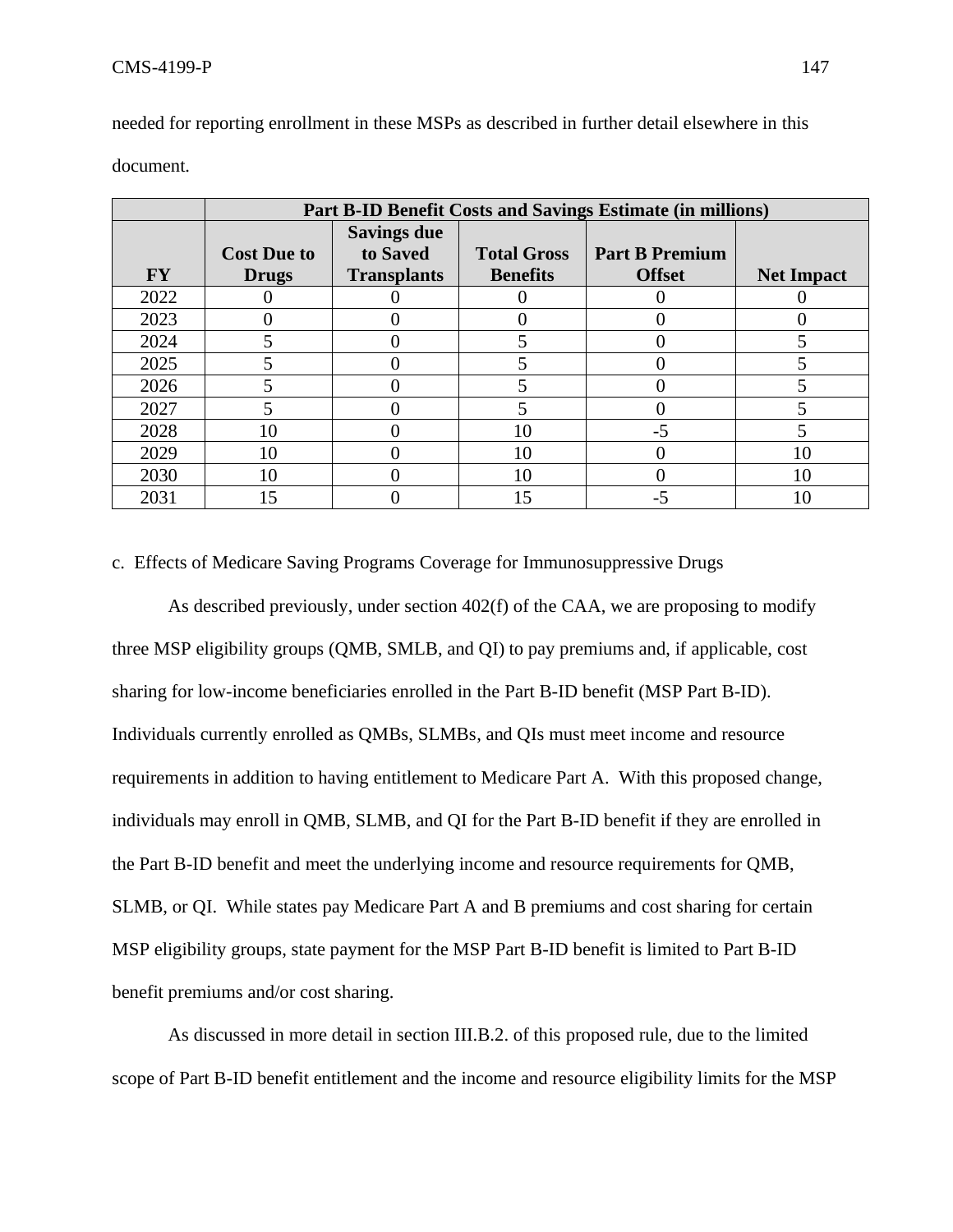population, we anticipate enrollment in the MSP Part B-ID benefit mainly occurring in the 12 non-expansion states among individuals who qualify as QMBs, with about 250 people a year enrolling and 1,000 people enrolling initially. We estimate the cost of paying for the Part B-ID benefit for these individuals across all states is -\$657,000 (1,250 x (state portion of premium (Part B-ID benefit premium (\$1,200) x states' average FMAP rate) (1-0.562)) + state portion of Part B-ID benefit cost sharing (20 percent of cost of CMS actuarial estimate of immunosuppressive drug therapy (\$8,000 x 0.2) x states' average FMAP rate (1-0.562) - Medicaid drug rebate of 50 percent of cost of immunosuppressive drug therapy (\$8,000 x 0.5) x states' average FMAP rate (1-0.562). In sum, the drug rebate will more than offset the state share of the Part B-ID benefit premium and cost sharing obligations, yielding a net savings for states.

In addition to the liability for the Part B-ID benefit premium and cost sharing, states will also need to perform the following tasks: (1) modify their systems to report MSP Part B-ID benefit enrollment on the Third Party Systems (TPS) files; (2) modify their internal systems to receive and process new values in existing fields for Part B-ID benefit enrollment in the MMA file, TPS, Territories and States Beneficiary Query (TBQ), T-MSIS, as well as on SSA's state data exchanges; (3) process the change in the premium from the Part B standard premium to the Part B-ID benefit premium in TPS for billing; (4) modify their process to query SSA systems to confirm Part B-ID benefit enrollment prior to enrolling in the MSP Part B-ID benefit; (5) adjust Medicaid eligibility systems to include new MSP Part B-ID benefit enrollment codes; and (6) adjust Medicaid pharmacy claims to include this new Part B-ID benefit crossover claim. We anticipate all states will need to make systems changes and test these systems changes 4-6 months prior to implementation.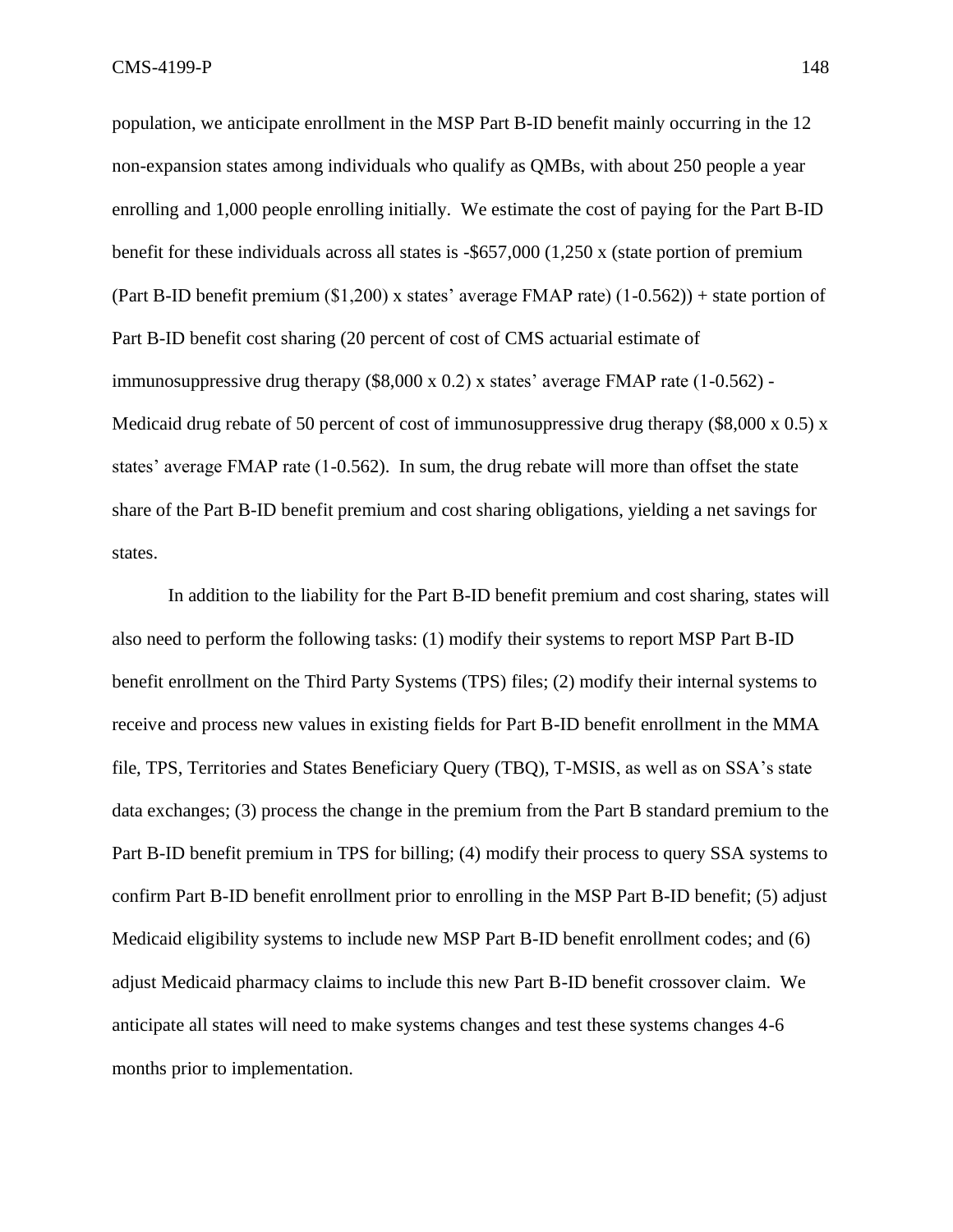We estimate that it would take a maximum of 12 months of work (approximately 2,000) hours) by three computer programmers working at a BLS mean hourly rate of \$94.52 per hour to make the necessary systems changes. Since we estimate that 50 states plus the District of Columbia (D.C.)<sup>53</sup> will need to make a plan for manual changes, we project an aggregate burden of \$12,668,326.6 (51 (50 states and D.C.) \* 2,000 hrs \* \$94.52/hr \* 3 \* states' average FMAP rate). The cost and time attributable to these systems change will be influenced by whether the state is implementing other systems changes at the same time and their current Medicaid Management Information System (MMIS) system functionality. Assuming the state implements this change in isolation, we estimate that this change could take 12 months. However, if a state makes this change as a part of a broader systems update, the work specific to the proposal could be less burdensome. In particular, we note that states need to make systems updates under the Interoperability and Patient Access final rule, 85 FR 25510 (May 1, 2020) to comply with 42 CFR 406.26 and 407.40 to make file transfers daily by April 1, 2022.

If states chose to integrate these system updates at the same time, they could save money. We note that states are likely eligible for  $90/10$  federal medical assistance percentage (FMAP) for the MMIS as set forth in  $1903(a)(3)(A)$  of the Act.

3. Simplifying Regulations Related to Medicare Enrollment Forms

We are proposing to revise §§ 406.7 and 407.11 to remove references to specific enrollment forms that are used to apply for entitlement under Medicare Part A and enrollment under Medicare Part B. This is an administrative change that will not impact the use of the forms. We do not anticipate a change in burden or cost associated with each of the forms.

<sup>&</sup>lt;sup>53</sup> We note that we did not estimate impacts for the territories because currently, they have not elected MSP coverage for their residents. As such, they would not need to make these changes.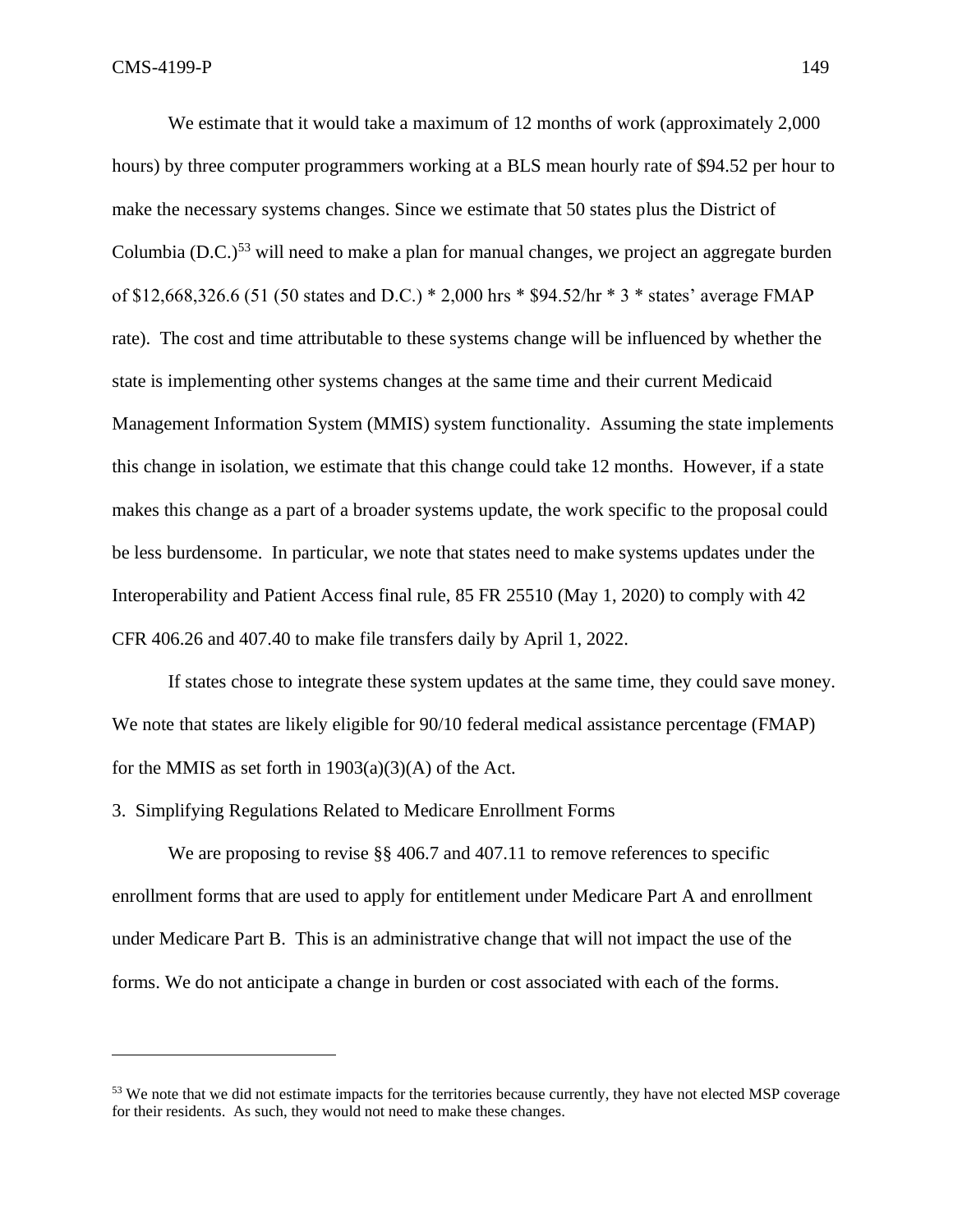To modernize state payment of Medicare premiums, we propose several changes to regulations at §§ 400.200, 406.21, 406.26, 407.40 through 48, 431.625. We also propose to add new §§ 435.123 through 435.126 and to revise § 435.4. Almost all of the proposed changes are to update the regulations to reflect statutory changes over the last 3-plus decades, and to codify certain administrative practices that have evolved over the years. Some of the most significant changes include replacing obsolete decades-old stand-alone buy-in agreements with treating buyin provisions in the State plan as the State's buy-in agreement, and limiting retroactive Medicare Part B premium liability for states for full-benefit dually eligible beneficiaries. We are not projecting any impact for these provisions in this Regulatory Impact Analysis section because our proposals are consistent with current requirements and practice.

## D. Regulatory Review Cost Estimation

We welcome any comments on the approach in estimating the number of entities which will review this proposed rule. Using the wage information from the BLS for medical and health service managers (Code 11-9111), we estimate that the cost of reviewing this rule is \$110.74 per hour, including overhead and fringe benefits (https://www.bls.gov/oes/current/oes\_nat.htm). Assuming an average reading speed, we estimate that it would take approximately 0.5 hours for the staff to review half of this proposed rule. For each entity that reviews the rule, the estimated cost is  $Y(0.5)$  hours x \$110.74). Therefore, we estimate that the total cost of reviewing this regulation is \$Z (\$Y x N). [*N is the number of estimated reviewers*]

#### E. Alternatives Considered

As noted previously, there were a number of additional SEPs that were considered but were not pursued for various reasons (discussed in greater length in section II.A.2.f of the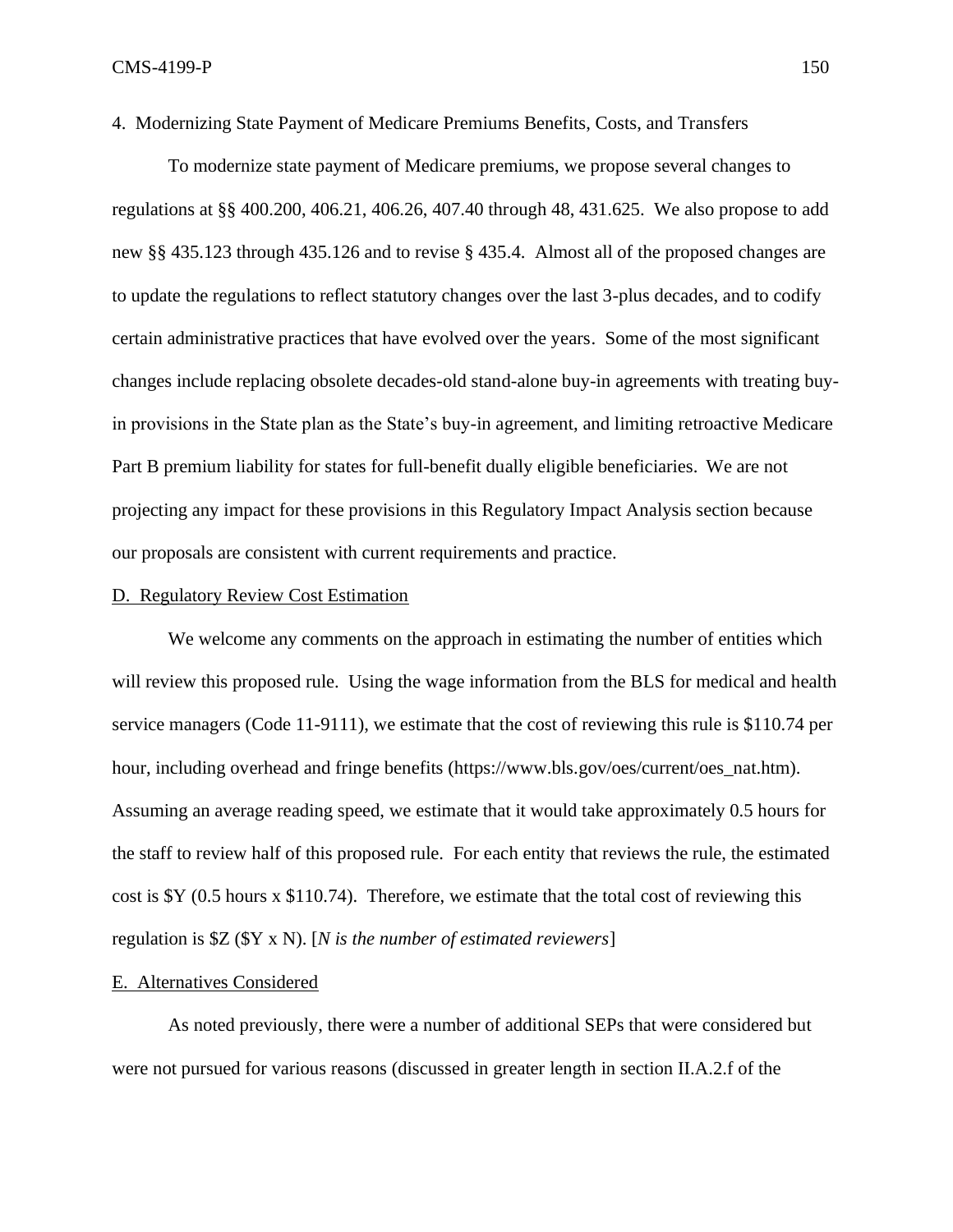preamble). For example, we considered an SEP for individuals who previously decided not to enroll in Medicare but now want to enroll outside of the GEP or other enrollment period because they are experiencing a health event and want Medicare coverage. We also considered an SEP for individuals who lost Medicare coverage due to non-payment of premiums who are not eligible for another SEP or equitable relief and now want to re-enroll outside of the GEP. Further, several alternatives to the State Payment of Medicare premium policies and technical changes as were proposed and are described in sections II.D.1 through D.3 of this preamble. For example, we considered alternatives to further reduce the number of Part B buy-in groups from three to two and to limit buy-in liability for states in other situations in which Medicare benefits are not available, such as incarceration and beneficiaries who reside overseas.

#### **V. Response to Comments**

Because of the large number of public comments we normally receive on **Federal Register** documents, we are not able to acknowledge or respond to them individually. We will consider all comments we receive by the date and time specified in the "DATES" section of this preamble, and, when we proceed with a subsequent document, we will respond to the comments in the preamble to that document.

Chiquita Brooks-LaSure, Administrator of the Centers for Medicare & Medicaid Services, approved this document on April 21, 2022.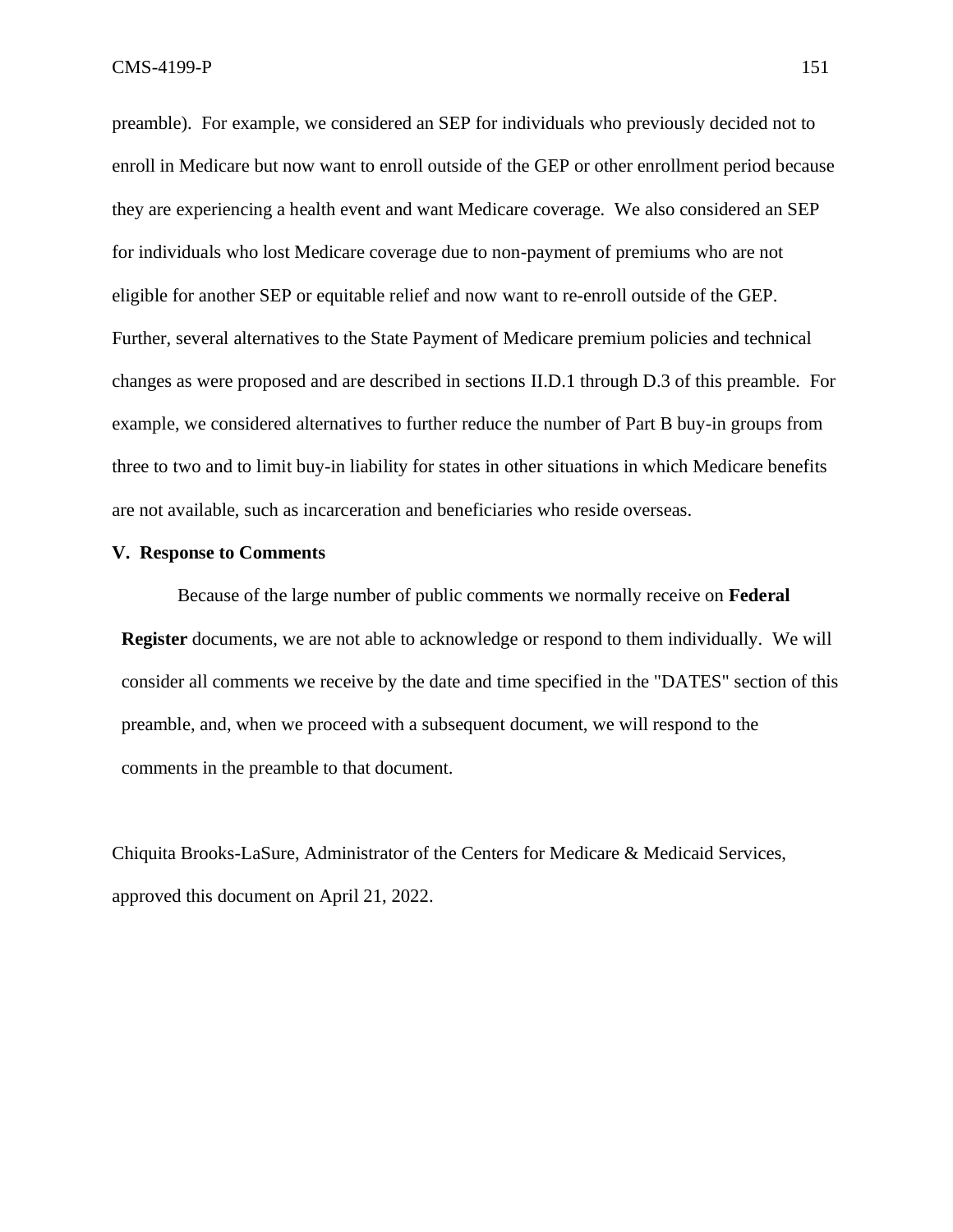# **List of Subjects**

# **42 CFR Part 400**

Grant programs-health, Health facilities, Health maintenance organizations (HMO) Medicaid, Medicare Reporting, and recordkeeping requirements.

# **42 CFR Part 406**

Health facilities, Diseases, and Medicare.

# **42 CFR Part 407**

Medicare.

# **42 CFR Part 408**

Medicare.

## **42 CFR Part 410**

Diseases, Health facilities, Health professions, Laboratories, Medicare, Reporting and, recordkeeping requirements, Rural areas, X-rays.

## **42 CFR Part 423**

Administrative practice and procedure, Emergency medical services, Health facilities,

Health maintenance organizations (HMO), Health professionals, Medicare, Penalties, Privacy,

Reporting and recordkeeping requirements.

## **42 CFR Part 431**

Grant programs-health, Health facilities, Medicaid, Privacy, Reporting and recordkeeping requirements.

#### **42 CFR Part 435**

Aid to Families with Dependent Children, Grant programs-health, Medicaid, Reporting and recordkeeping requirements, Supplemental Security Income (SSI), and Wages.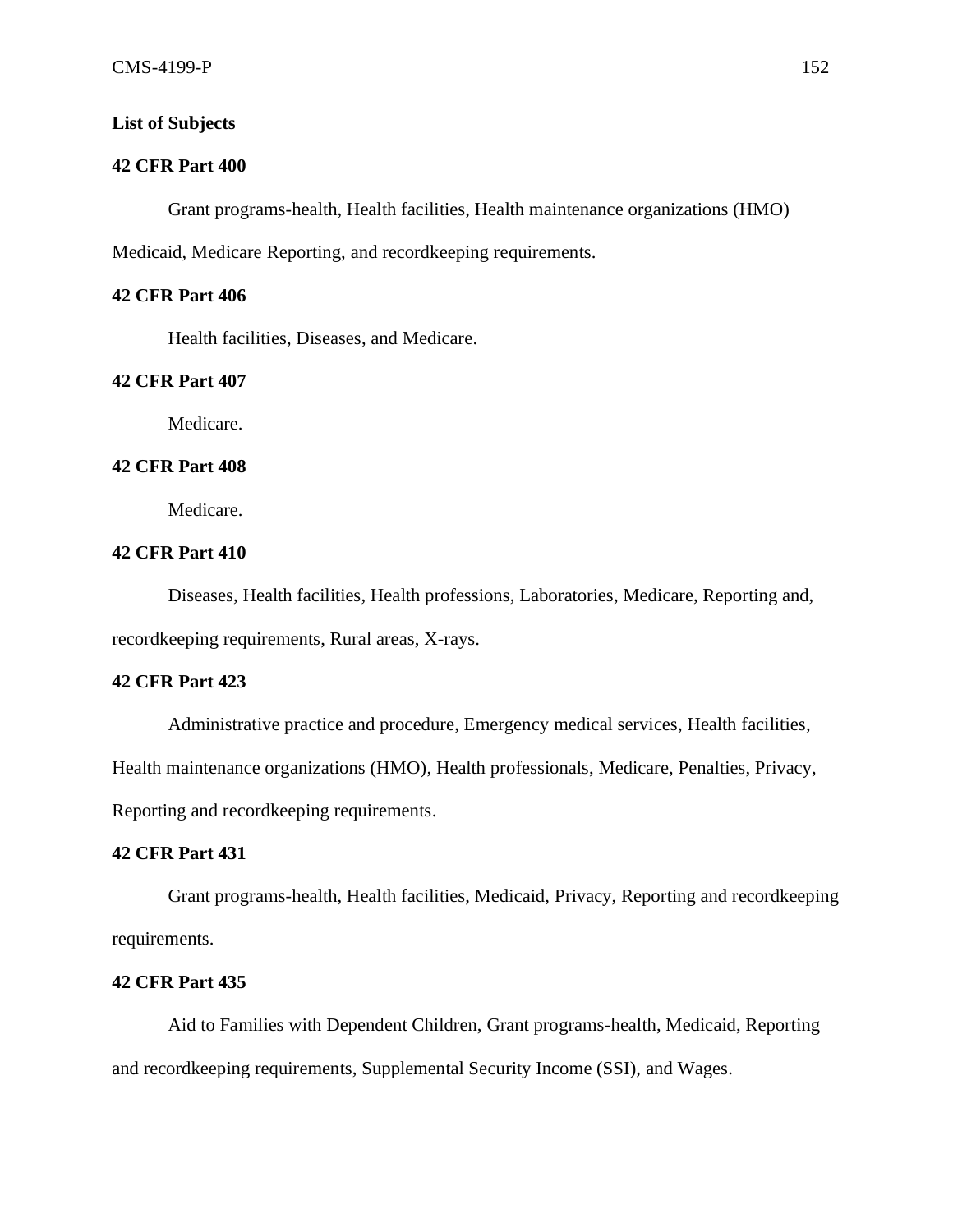For the reasons set forth in the preamble, the Centers for Medicare & Medicaid Services

proposes to amend 42 CFR chapter IV as set forth below:

# **PART 400—INTRODUCTION; DEFINITIONS**

1. The authority citation for part 400 is revised to read as follows:

**Authority**: 42 U.S.C. 1302 and 1395hh and 44 U.S.C. Chapter 35.

2. Section 400.200 is amended by--

a. Adding definitions of "Medicare Savings Programs" and "Qualified Individual", in alphabetical order;

b. Revising the definition of "Qualified Medicare Beneficiary"; and

c. Adding the definition of "Specified Low-Income Medicare Beneficiary" in

alphabetical order.

The additions and revision read as follows:

# **§ 400.200 General definitions.**

\* \* \* \* \*

*Medicare Savings Programs* (MSPs) has the same meaning described in § 435.4 of this chapter.

\* \* \* \* \*

*Qualifying Individual* (QI) means an individual described in § 435.125 of this chapter.

*Qualified Medicare Beneficiary (QMB)* means an individual described in § 435.123 of this chapter.

\* \* \* \* \*

*Specified Low-Income Medicare Beneficiary (SLMB)* means an individual described in § 435.124 of this chapter.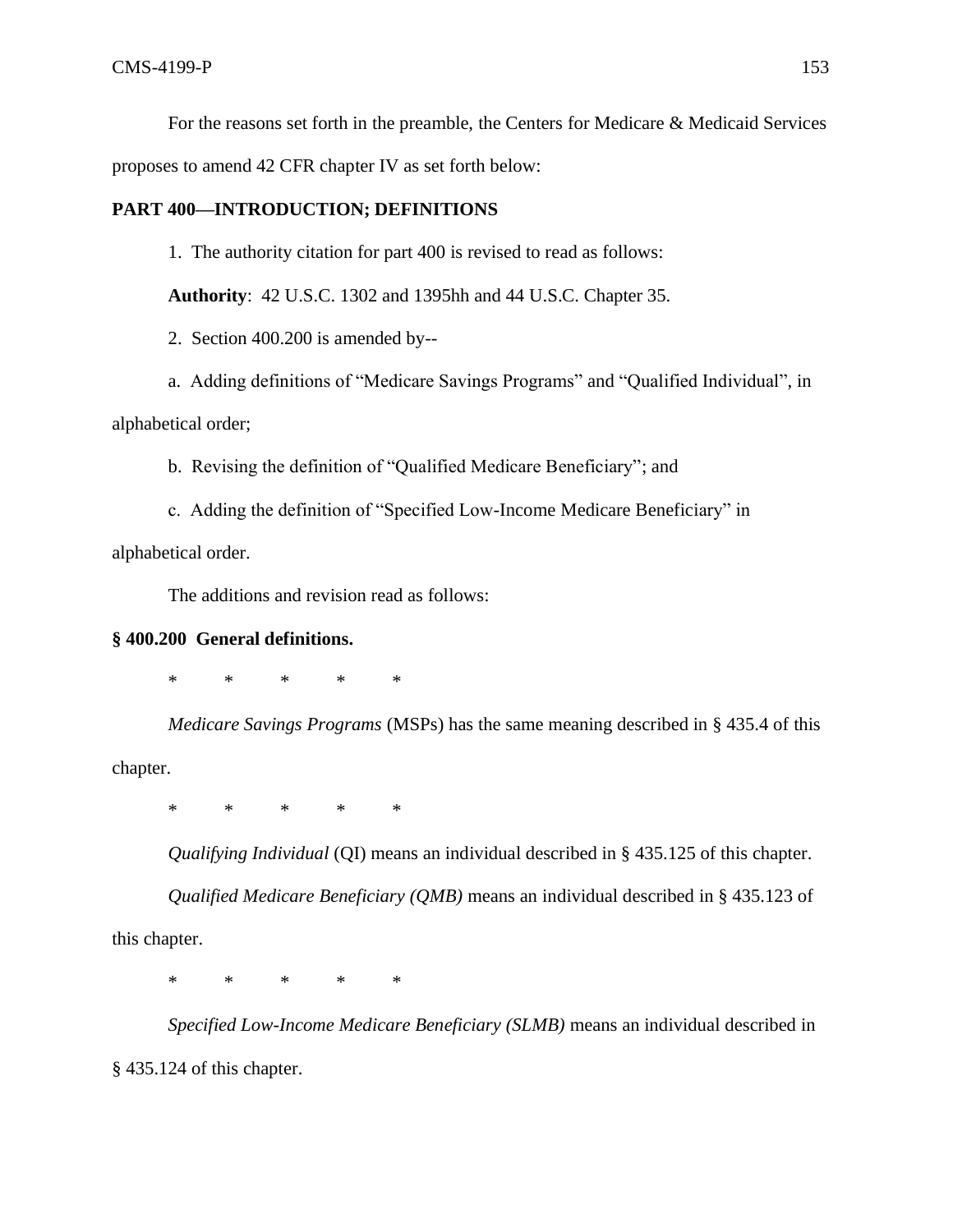\* \* \* \* \*

# **PART 406—HOSPITAL INSURANCE ELIGIBILITY AND ENTITLEMENT**

3. The authority citation for part 406 is revised to read as follows:

**Authority**: 42 U.S.C. 1302, 1395i-2, 1395i-2a, 1395p, 1395q and 1395hh.

4. Section 406.7 is revised to read as follows:

### **§ 406.7 Forms to apply for entitlement under Medicare Part A.**

Forms used to apply for Medicare entitlement are available free of charge by mail from CMS or at any Social Security branch or district office or online at the CMS and SSA websites. An individual who files an application for monthly social security cash benefits as defined in § 400.200 of this chapter also applies for Medicare entitlement if he or she is eligible for hospital insurance at that time.

5. Section 406.13 is amended by revising paragraph (f)(2) to read as follows:

# **§ 406.13 Individual who has end-stage renal disease.**

\* \* \* \* \*

(f) \* \* \*

(2) The end of the  $36<sup>th</sup>$  month after the month in which the individual received a kidney transplant. Beginning January 1, 2023, an individual who is no longer entitled to Part A benefits due to this paragraph may be eligible to enroll in Part B solely for purposes of coverage of immunosuppressive drugs as described in § 407.55.

\* \* \* \* \*

6. Section 406.21 is amended by revising paragraphs (a) and  $(c)(3)$  to read as follows:

### **§ 406.21 Individual enrollment.**

(a) *Basic provision*. An individual who meets the requirements of § 406.20 (b) or (c),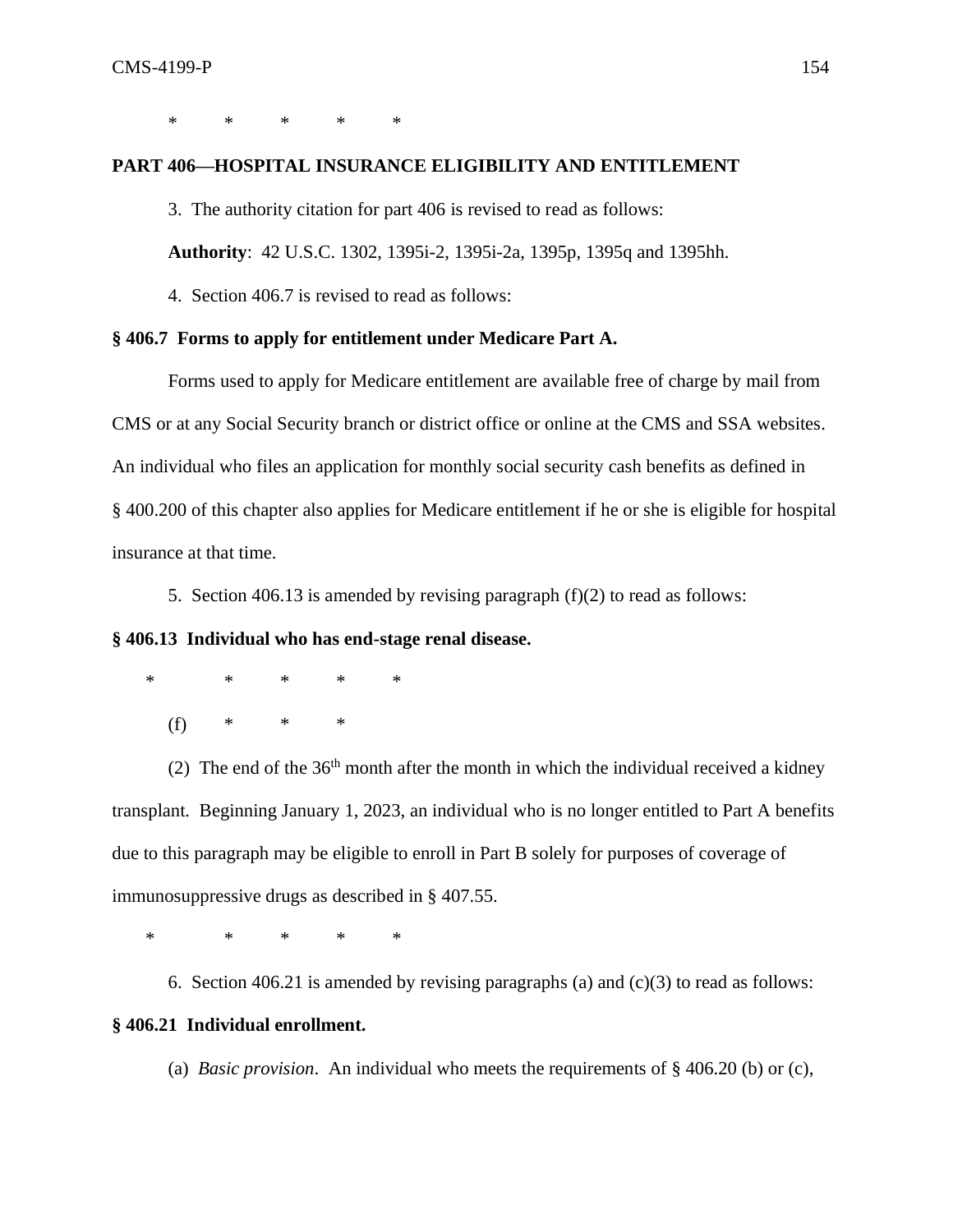except as provided in § 406.27(b)(2), may enroll for premium hospital insurance only during his or her—

(1)Initial enrollment period as set forth in paragraph (b) of this section;

(2) A general enrollment period as set forth in paragraph (c) of this section;

(3) A special enrollment period as set forth in §§ 406.24, 406.25, and 406.27 of this part;

(4) For HMO/CMP enrollees, a transfer enrollment period as set forth in paragraph (f) of this section.

\* \* \* \* \*

(c) *\* \* \**

(3) If the individual enrolls or reenrolls during a general enrollment period—

(i) Before January 1, 2023, his or her entitlement begins on July 1 of the calendar year;

or

or

(ii) On or after January 1, 2023, his or her entitlement begins on the first day of the month after the month of enrollment.

\* \* \* \* \*

7. Section 406.22 is amended by—

a. In paragraph (a) introductory text removing the phrase "age 65, the following rules apply:" and adding in its place the phrase "age 65, before January 1, 2023, the following rules apply:";

b. Redesignating paragraph (b) as paragraph (c);

c. Adding a new paragraph (b);

d. Revising the introductory text for newly redesignated paragraph (c); and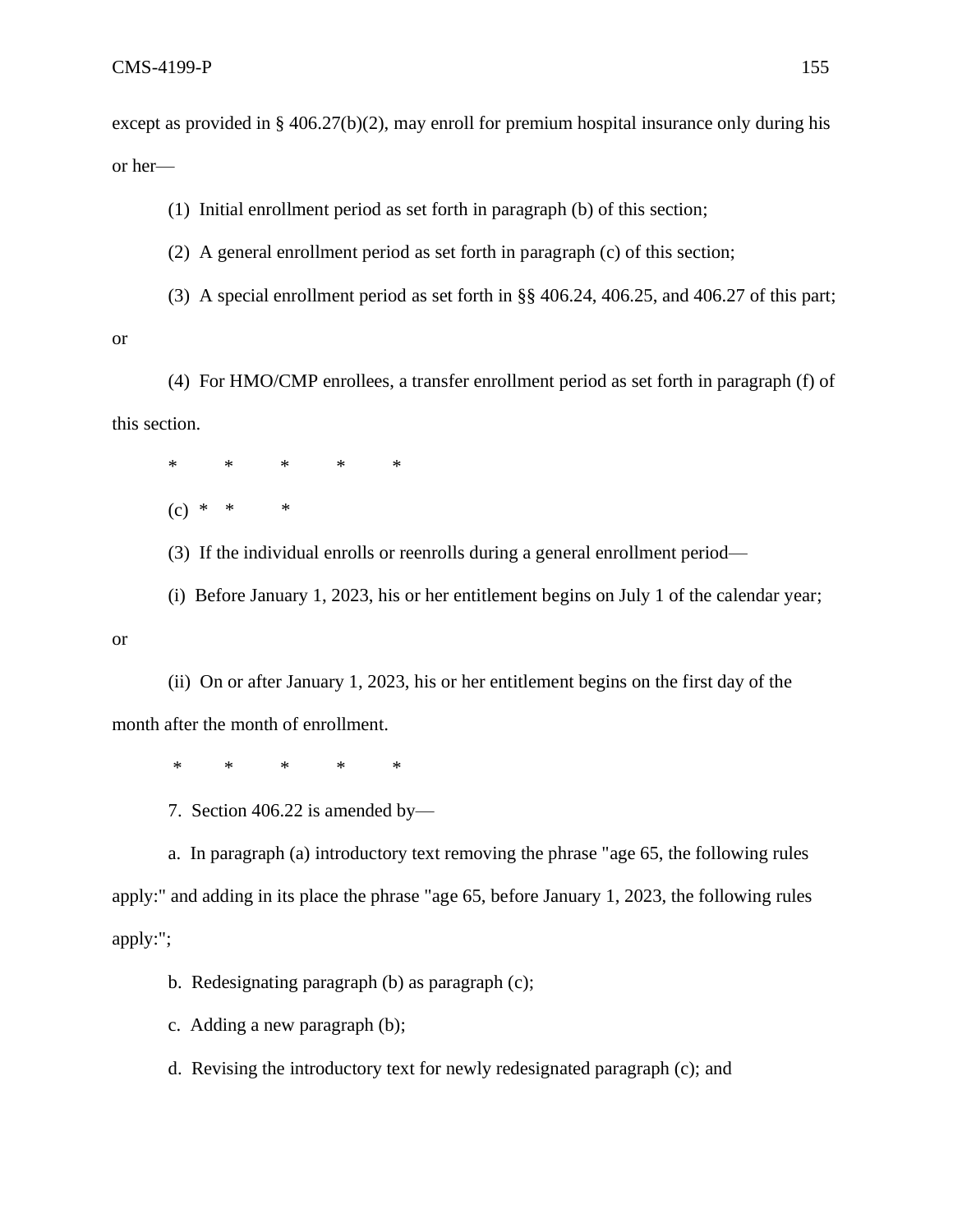e. Adding paragraph (d).

The revisions and addition read as follows:

## **§ 406.22 Effect of month of enrollment on entitlement.**

\* \* \* \* \*

(b) *Individual age 65 or over.* For an individual who has attained age 65 on or after January 1, 2023, the following rules apply:

(1) If the individual enrolls during the first 3 months of their initial enrollment period, entitlement begins with the first month of eligibility.

(2) If an individual enrolls during the last 4 months of their initial enrollment period, entitlement begins with the month following the month of enrollment.

(c) *Individual under age 65*. For an individual who has not attained age 65 and who satisfies the requirements of  $\S 406.20(c)$  before January 1, 2023, the following rules apply:

\* \* \*

(d) *Individual under age 65.* For an individual who has not attained age 65 and who first satisfies the requirements of §406.20(c) on or after January 1, 2023, the following rules apply:

(1) For individuals who enroll during the first 3 months of their IEP, entitlement begins with the first month of eligibility.

(2) If an individual enrolls during the month in which they first become eligible or any subsequent month of their IEP, entitlement begins with month following the month of enrollment

8. Section 406.26 is amended by  $-$ 

a. Adding paragraph  $(a)(3)$ ; and

b. Revising paragraph (b)(2).

The addition and revision read as follows: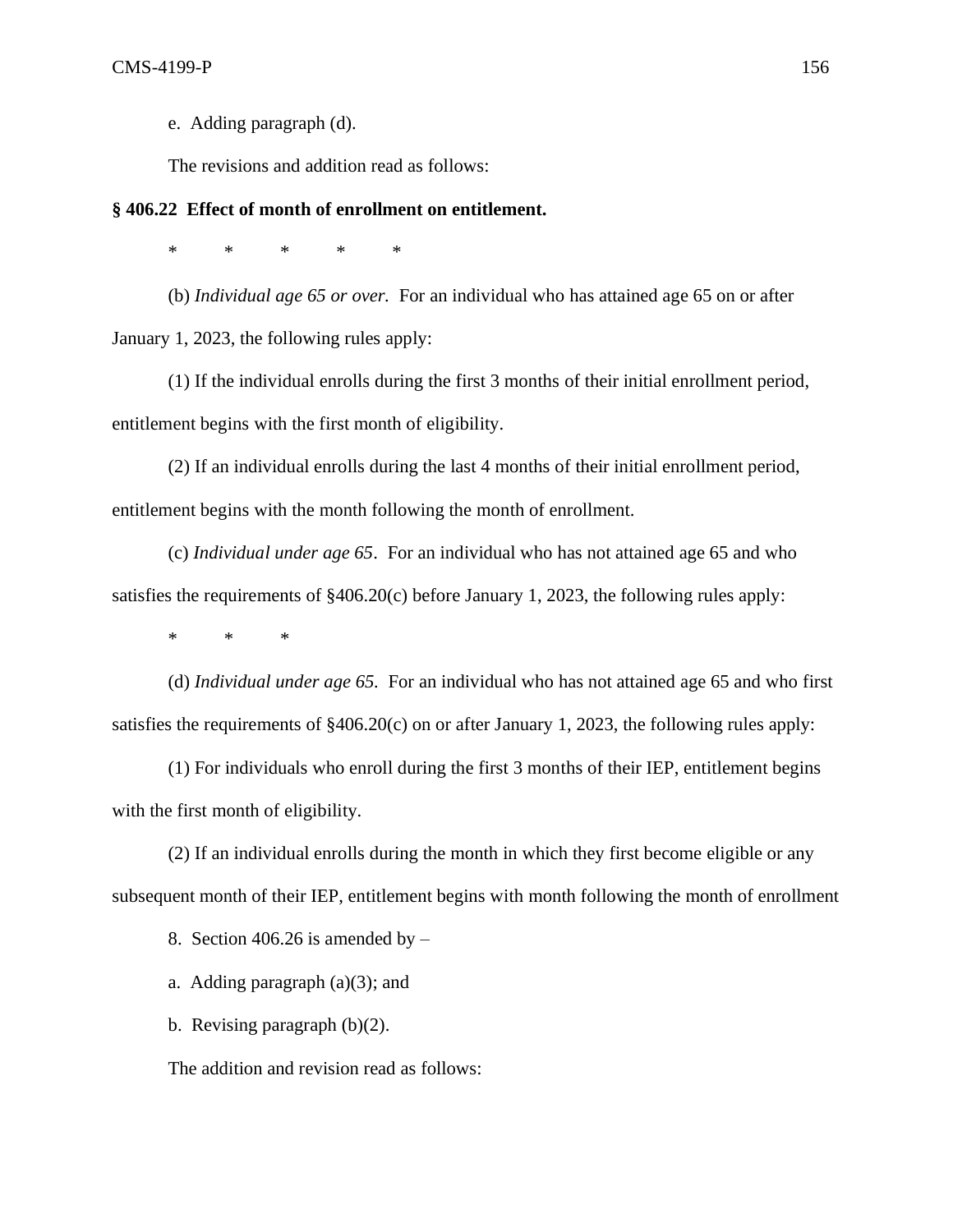# **§ 406.26 Enrollment under State buy-in.**

(a) \* \* \*

(3) *Enrollment without discrimination*. A State that has a buy-in agreement in effect must enroll in premium health insurance any applicant who meets the eligibility requirement for the QMB eligibility group, with the State paying the premiums on the individual's behalf.

(b) \* \* \*

(2) The first month in which the individual is entitled to premium hospital insurance under § 406.20(b) and has QMB status. Under a State buy-in agreement, as defined in § 407.40, QMB-eligible individuals can enroll in premium hospital insurance at any time of the year, without regard to Medicare enrollment periods.

\* \* \* \* \*

8. Subpart C is amended by adding a new § 406.27 to reads as follows:

#### **§ 406.27 Special enrollment periods for exceptional conditions.**

(a) *General rule.* Beginning January 1, 2023, in accordance with the Secretary's authority in sections 1837(m) and 1838(g) of the Act, the following SEPs, as defined under § 406.24(a)(4) of this subchapter, are provided for individuals that missed a Medicare enrollment period, (as specified in §§ 406.21, 406.24, or 406.25), due to exceptional conditions as determined by the Secretary and established under paragraphs (b) through (f) of this section. SEPs are provided for exceptional conditions that took place on or after January 1, 2023 except as specified in paragraph (e).

(b) *Special enrollment period for individuals impacted by an emergency or disaster*. An SEP exists for individuals prevented from submitting a timely Medicare enrollment request by an emergency or disaster declared by a Federal, state, or local government entity.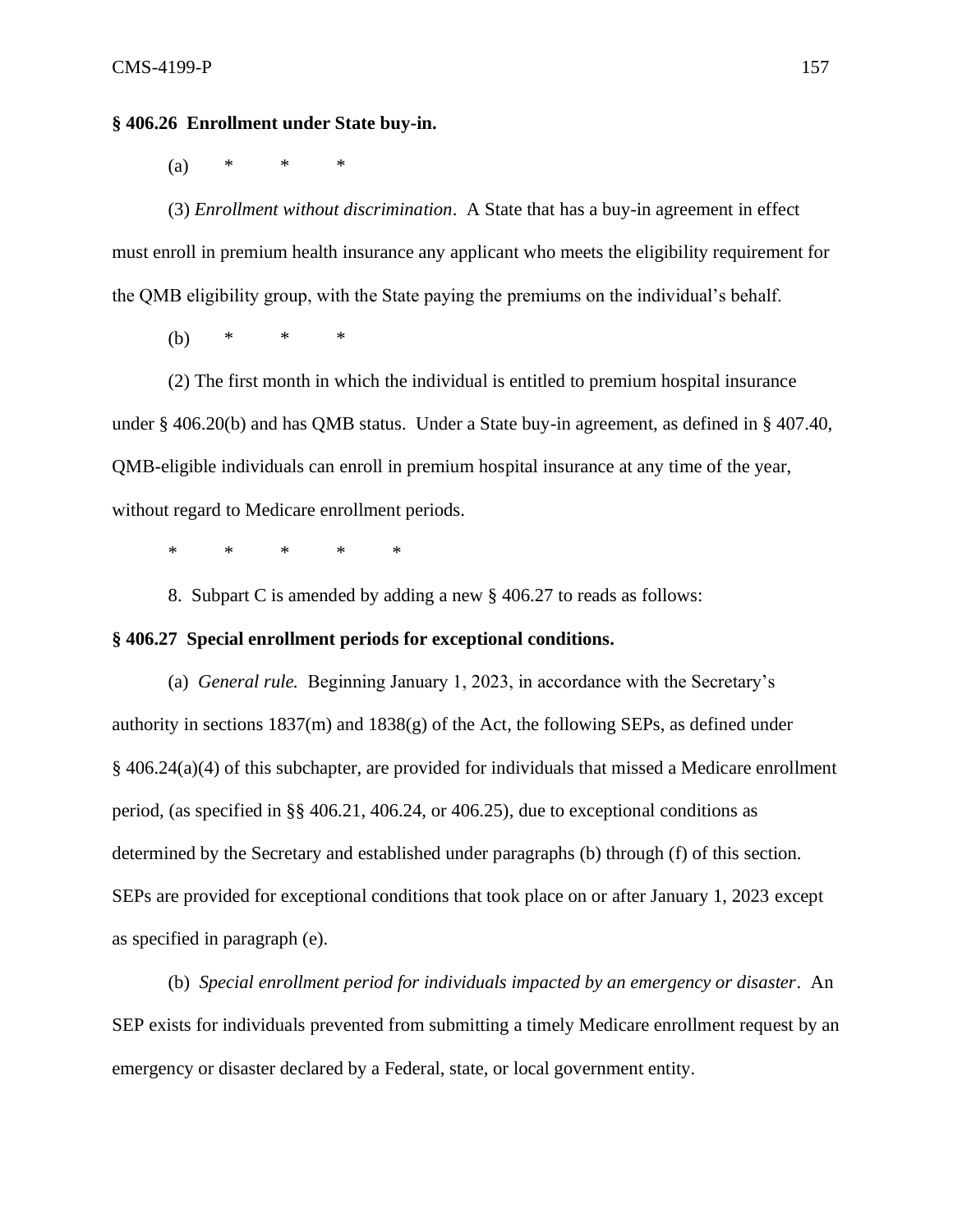(1) *SEP parameters.* An individual is eligible for the SEP if they reside (or resided) in an area for which a Federal, State or local government entity newly declared a disaster or other emergency. The individual must demonstrate that they reside (or resided) in the area during the period covered by that declaration.

(2) *SEP duration.* The SEP begins on the earlier of the date an emergency or disaster is declared or, if different, the start date identified in such declaration. The SEP ends 2 months after the end date identified in the declaration, the end date of any extensions or the date when the declaration has been determined to have ended or has been revoked, if applicable.

(3) *Entitlement.* Entitlement begins the first day of the month following the month of enrollment, so long as the date is on or after January 1, 2023.

(c) *Special enrollment period for individuals affected by a health plan or employer misrepresentation.* An SEP exists for individuals whose non-enrollment in premium Part A is unintentional, inadvertent, or erroneous and results from misrepresentation or reliance on incorrect information provided by the individual's employer or GHP, or any person authorized to act on behalf of such entity.

(1) *SEP parameters*. An individual is eligible for the SEP if they can demonstrate both of the following:

(i) He or she did not enroll in premium Part A during another enrollment period in which they were eligible based on information received from an employer or GHP, or any person authorized to act on such organization's behalf.

(ii) An employer, GHP or their representative materially misrepresented information or provided incorrect information relating to enrollment in premium Part A.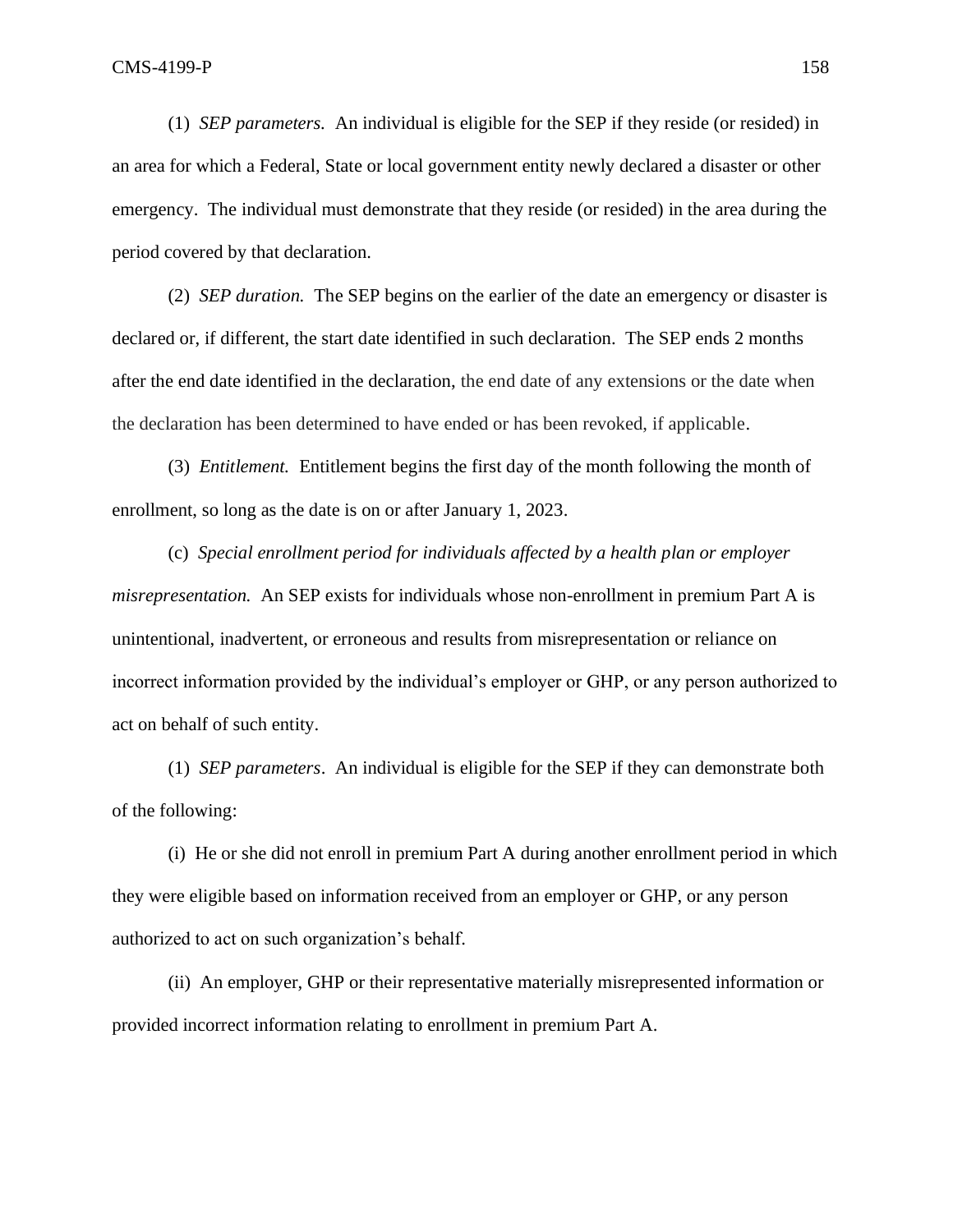(2) *SEP duration*. This SEP begins the day the individual notifies SSA of the employer or GHP misrepresentation and ends 2 months later.

(3) *Entitlement*. Entitlement begins the first day of the month following the month of enrollment, so long as the date is on or after January 1, 2023.

(d) *SEP for formerly incarcerated individuals*. An SEP exists for Medicare eligible individuals who are released from incarceration (as described in § 411.4(b)) on or after January 1, 2023.

(1) *SEP parameters.* An individual is eligible for this SEP if they demonstrate that they are eligible for Medicare and failed to enroll or reenroll in Medicare premium Part A due to their incarceration and there is a record of release either through discharge documents or data available to SSA.

(2) *SEP duration.* The SEP starts the day of the individual's release from incarceration and ends the last day of the sixth month after the month in which the individual is released from incarceration.

(3) *Entitlement.* Entitlement begins the first day of the month following the month of enrollment, so long as the date is on or after January 1, 2023.

(e) *Special enrollment period for termination of Medicaid coverage*. An SEP exists for individuals whose Medicaid eligibility is terminated.

(1) *SEP parameters*. An individual is eligible for this SEP if they can demonstrate that--

(i) They are eligible for premium Part A under § 406.5(b); and

(ii) Their Medicaid eligibility is terminated on or after January 1, 2023, or is terminated after the last day of the Coronavirus Disease 2019 public health emergency (COVID-19 PHE) as determined by the Secretary, whichever is earlier.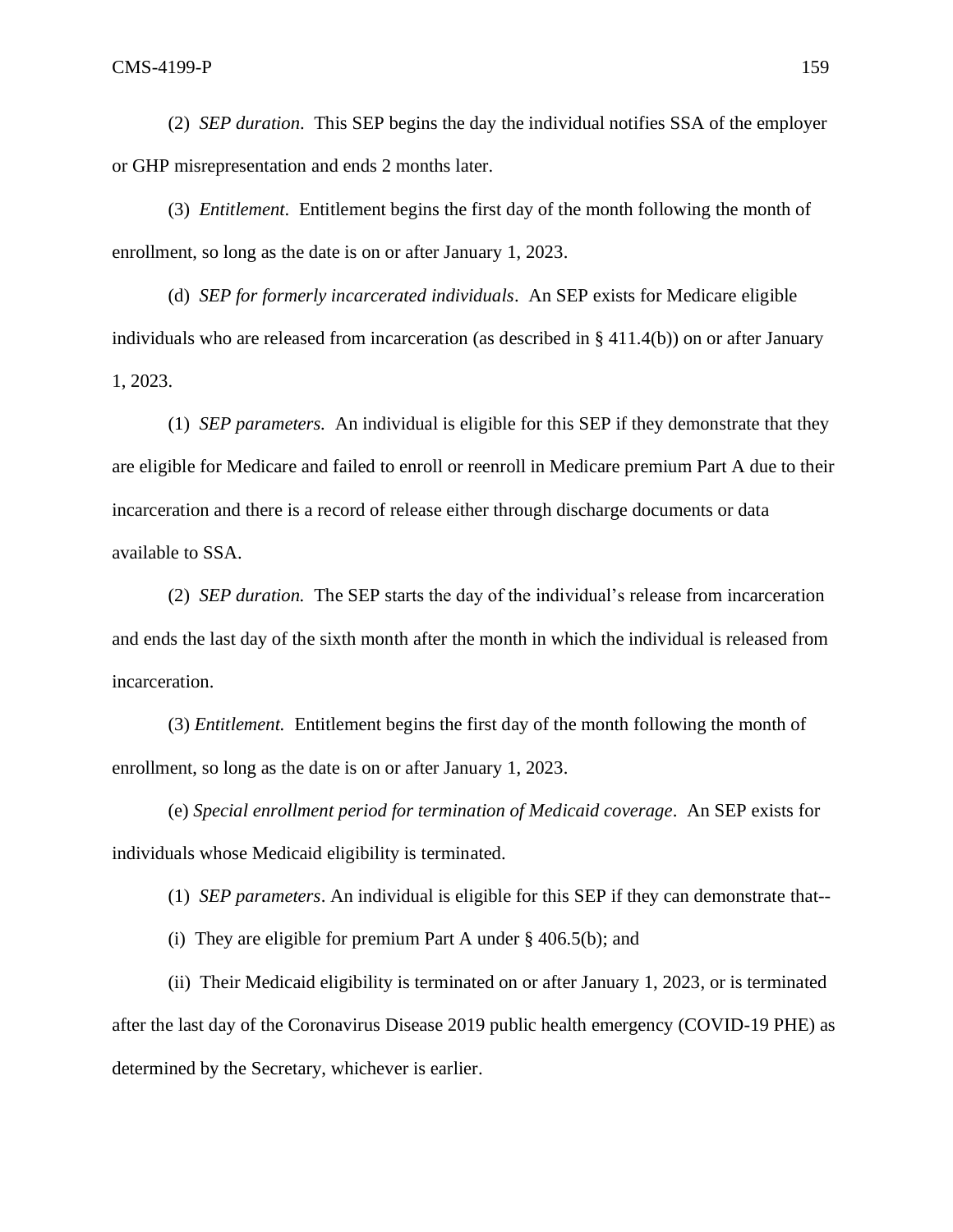(2) *SEP duration*. If the termination of Medicaid eligibility occurs —

(i) After the last day of the COVID-19 PHE and before January 1, 2023, the SEP starts on January 1, 2023 and ends on June 30, 2023.

(ii) On or after January 1, 2023, the SEP starts when the individual is notified of termination of Medicaid eligibility and ends 6 months after the termination of eligibility.

(3) *Entitlement*. (i) *General rule.* Entitlement begins the first day of the month following the month of enrollment, so long as the date is after the last day of the COVID-19 PHE or on after January 1, 2023, whichever is earlier.

(ii) *Special rule*. An individual whose Medicaid eligibility is terminated after the end of the COVD-19 PHE, but before January 1, 2023 (if applicable), has the option of requesting that entitlement begin back to the first of the month following termination of Medicaid eligibility provided the individual pays the monthly premiums for the period of coverage (as required under  $§$  406.31).

(4) *Effect on previously accrued late enrollment penalties.* Individuals who otherwise would be eligible for this SEP, but enrolled during the COVID-19 PHE prior to January 1, 2023, are eligible to have late enrollment penalties collected under § 406.32(d) reimbursed and ongoing penalties removed.

(f) *Special enrollment period for other exceptional conditions.* An SEP exists for other exceptional conditions as CMS may provide.

(1) *SEP parameters*. An individual is eligible for the SEP if both of the following apply:

(i) The individual demonstrates that they missed an enrollment period in which they were eligible because of an event or circumstance outside of the individual's control which prevented them from enrolling in premium Part A.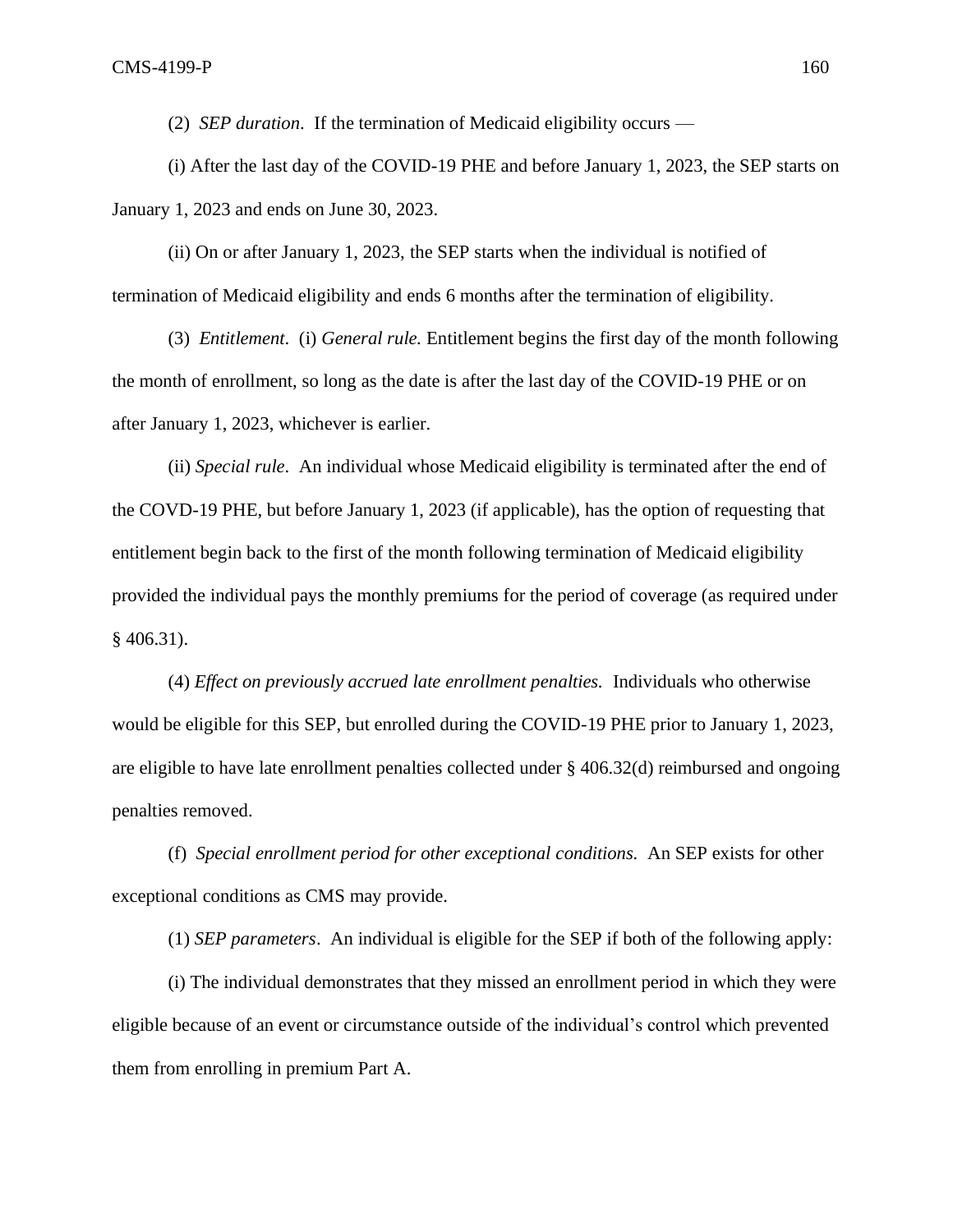(ii) It is determined that the conditions were exceptional in nature.

(2) *SEP duration*. The SEP duration is determined on a case-by-case basis.

(3) *Entitlement.* Entitlement begins the first day of the month following the month of enrollment, so long as the date is on or after January 1, 2023.

10. Section 406.33 is amended by--

a. Revising the introductory text for paragraph (a); and

b. Redesignating paragraph (c) as paragraph (d) and adding new paragraph (c).

The revision and addition read as follows:

### **§ 406.33 Determination of months to be counted for premium increase: Enrollment.**

(a) *Enrollment before April 1, 1981 or after September 30, 1981 and before January 1, 2023*. The months to be counted for premium increase are the months from the end of the initial

enrollment period through the end of the general enrollment period, the special enrollment

period, or the transfer enrollment period in which the individual enrolls, excluding the following:

\* \* \* \* \*

(c) *Enrollment on or after January 1, 2023.* The months to be counted for premium increase are the months from the end of the initial enrollment period through the end of the month in which the individual enrolls, excluding both of the following:

(1) The months described in paragraphs  $(a)(1)$  through  $(a)(6)$  of this section.

(2) Any months of non-coverage in accordance with an individual's use of an exceptional conditions SEP under § 406.27 provided the individual enrolls within the duration of the SEP.

\* \* \* \* \*

11. Section 406.34 is amended by—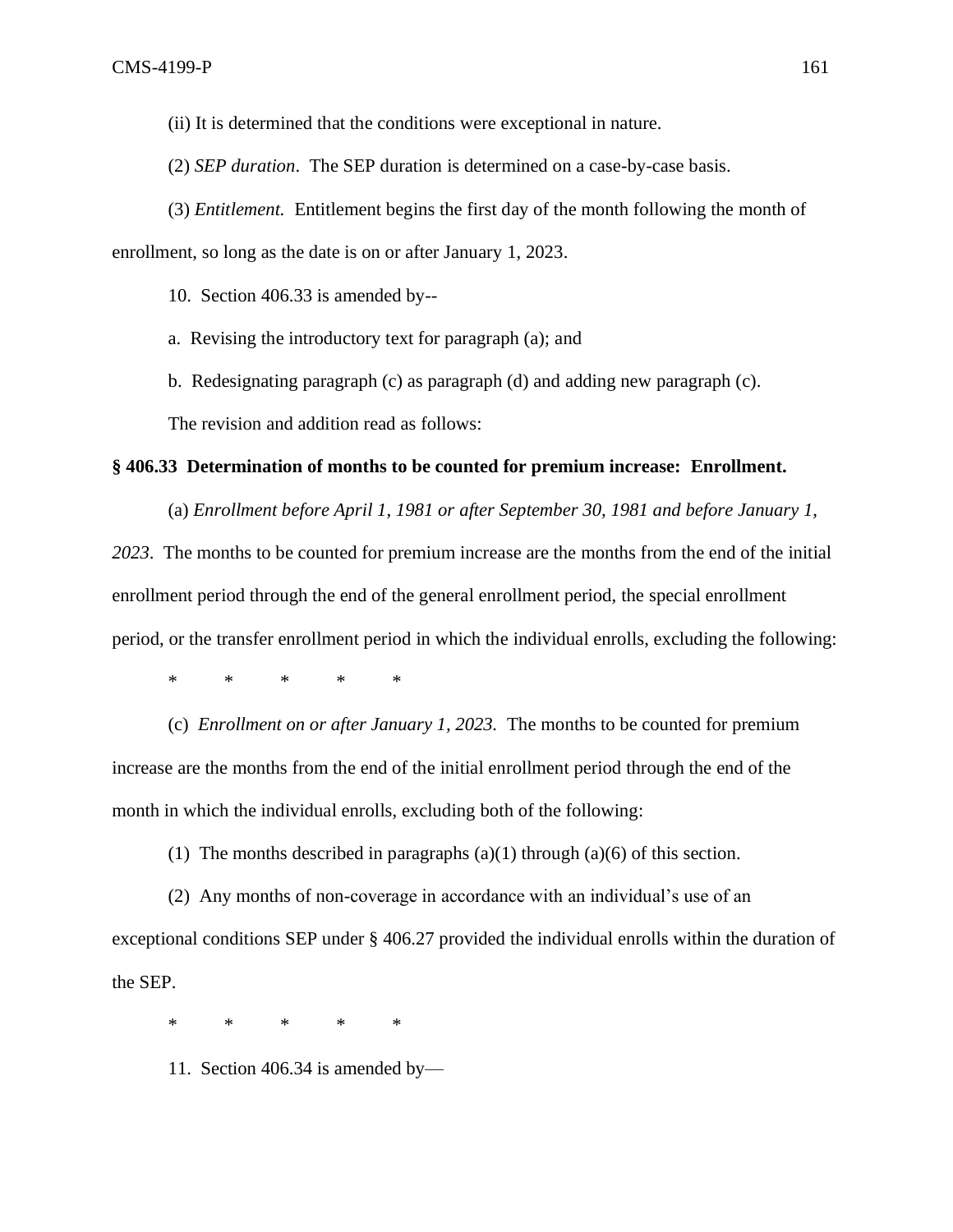- a. Revising the introductory text for paragraph (a); and
- b. Redesignating paragraph (e) as paragraph (f) and adding new paragraph (e).

The revision and addition read as follows:

# **§ 406.34 Determination of months to be counted for premium increase: Reenrollment.**

(a) *First reenrollment before April 1, 1981 or after September 30, 1981 and before*

*January 1, 2023.* The months to be counted for premium increase are:

\* \* \* \* \*

(e) *Reenrollments on or after January 1, 2023.* 

(1) The months to be counted for premium increase are as follows:

(i) The months specified in  $\S$  406.33(c).

- (ii) The months specified in paragraphs (b) and (d) of this section (if applicable).
- (iii) The months from the end of the first period of entitlement through the end of the

month during the general enrollment period in which the individual reenrolled.

(2) The months excluded from premium increase are the months of non-coverage in accordance with an individual's use of an exceptional conditions SEP under § 406.27, provided the individual enrolls within the duration of the SEP.

\* \* \* \* \*

# **PART 407—SUPPLEMENTARY MEDICAL INSURANCE (SMI) ENROLLMENT AND ENTITLEMENT**

12. The authority citation for part 407 is revised to read as follows:

**Authority**: 42 U.S.C 1302, 1395p, 1395q, and 1395hh.

13. Section 407.1 is amended by adding new paragraph (a)(6) and revising paragraph (b) to read as follows: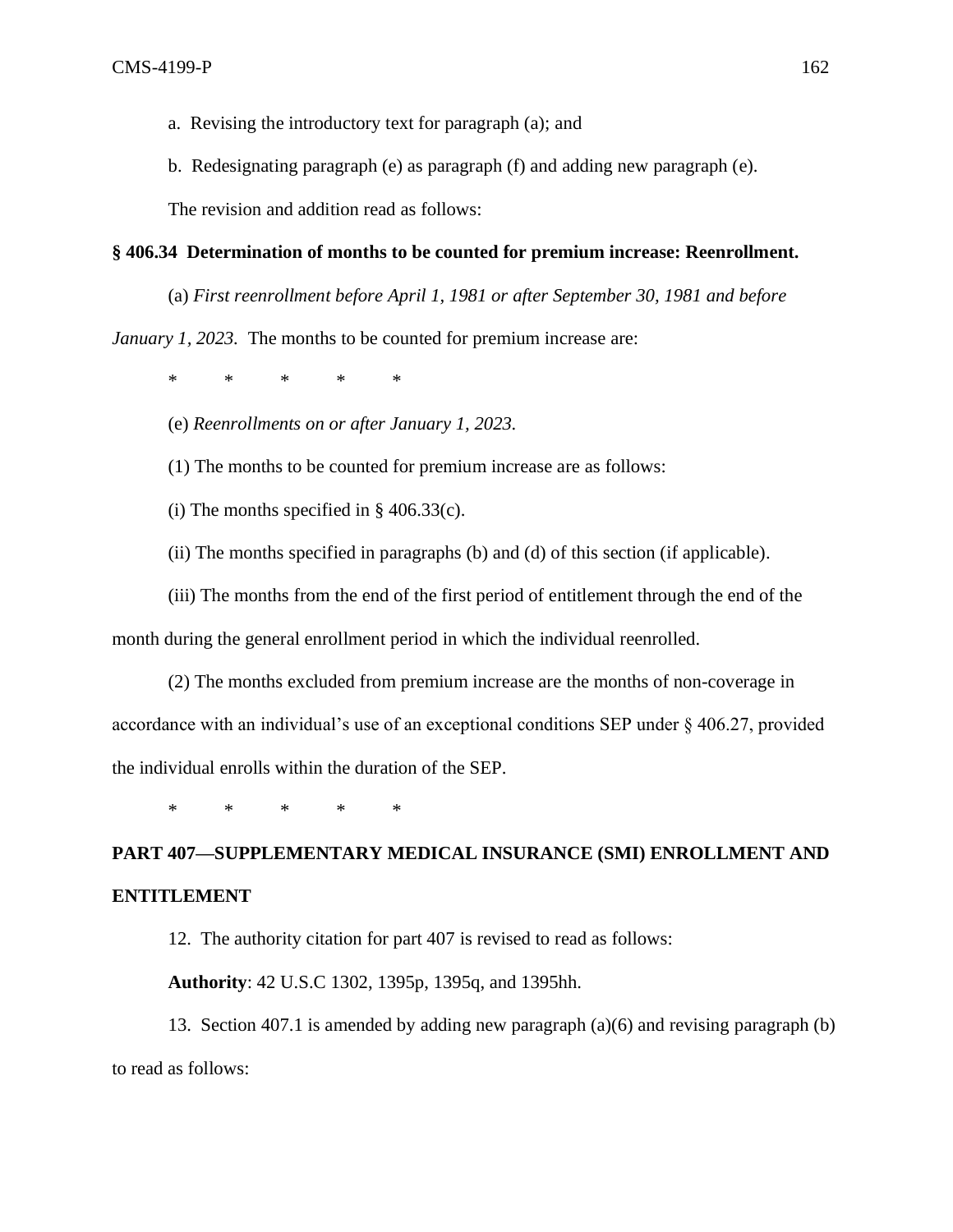(a) \* \* \*

(6) Sections 1836(b) and 1837(n) of the Act provide for coverage of immunosuppressive drugs as described in section 1861(s)(2)(J) of the Act under Part B beginning on or after January 1, 2023, for eligible individuals whose benefits under Medicare Part A and eligibility to enroll in Part B on the basis of ESRD would otherwise end with the 36<sup>th</sup> month after the month in which the individual receives a kidney transplant by reason of section 226A(b)(2) of the Act.

(b) *Scope*. This part sets forth the eligibility, enrollment, and entitlement requirements and procedures for the following:

(1) Supplementary medical insurance. (The rules about premiums are in part 408 of this chapter.)

(2) The immunosuppressive drug benefit provided for under sections 1836(b) and 1837(n) of the Act, hereinafter referred to as the Part B-Immunosuppressive Drug Benefit (Part B-ID).

14. Section 407.11 is revised to read as follows:

## **§ 407.11 Forms used to apply for enrollment under Medicare Part B.**

Forms used to apply for enrollment under the supplementary medical insurance program are available free of charge by mail from CMS, or at any Social Security branch or district office and online at the CMS and SSA websites. As an alternative, the individual may request enrollment by signing a simple statement of request, if he or she is eligible to enroll at that time.

15. Adding a new § 407.23 to read as follows: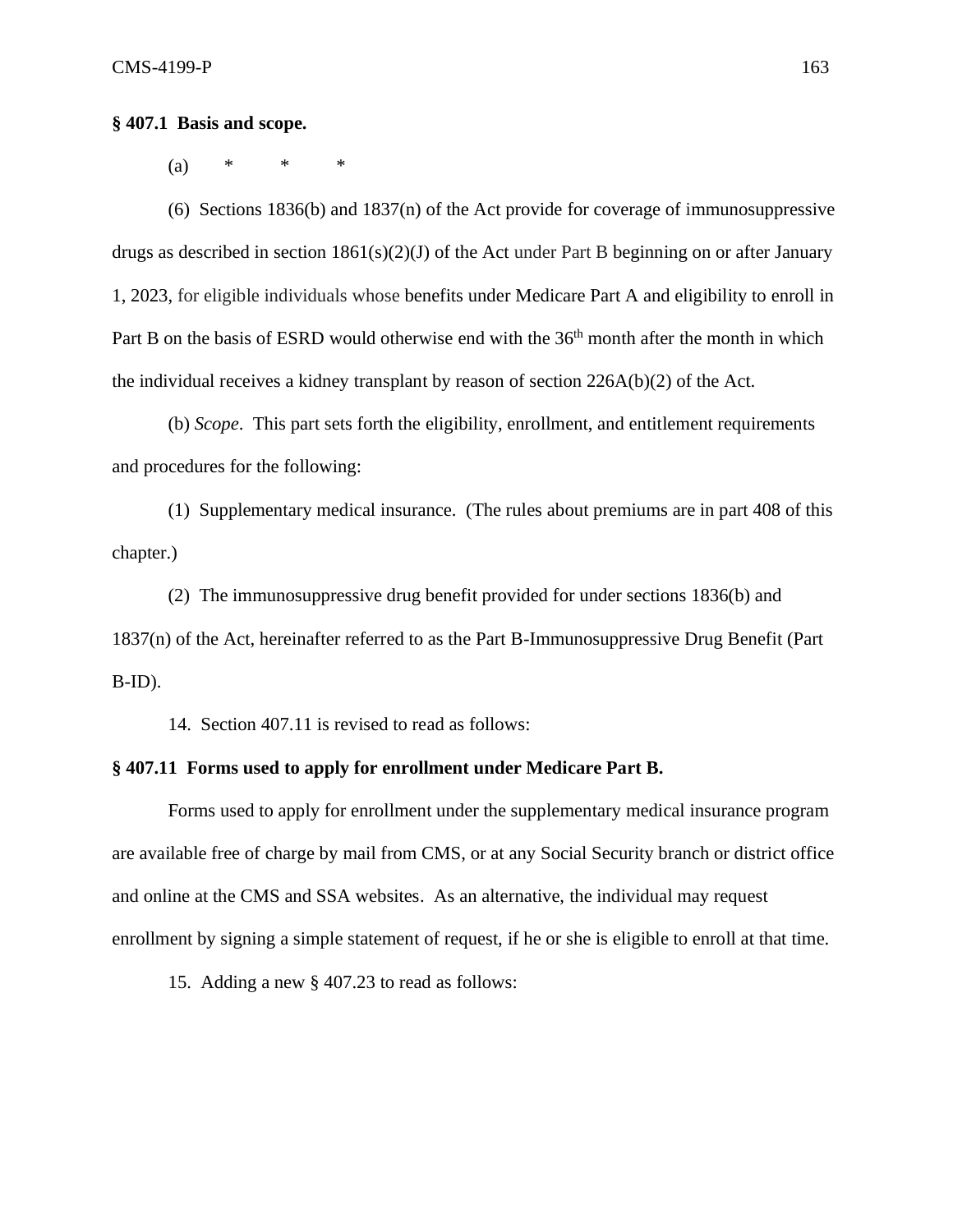# **§ 407.23 Special enrollment periods for exceptional conditions.**

(a) *General rule:* Beginning January 1, 2023, in accordance with the Secretary's authority in sections  $1837(m)$  and  $1838(g)$  of the Act, the following SEPs, as defined under § 406.24(a)(4) of this subchapter, are provided for individuals who missed a Medicare enrollment period (as specified in §§ 407.21, 407.15 or 407.20) due to exceptional conditions as determined by the Secretary and established under paragraphs (b) through (f) of this section. SEPs are provided for exceptional conditions that took place on or after January 1, 2023 except as specified in paragraph (e).

(b) *Special enrollment period for individuals impacted by an emergency or disaster*. An SEP exists for individuals prevented from submitting a timely Medicare enrollment request by an emergency or disaster declared by a Federal, State or local government entity.

(1) *SEP parameters.* An individual is eligible for the SEP if they reside (or resided) in an area for which a Federal, State or local government entity newly declared a disaster or other emergency. The individual must demonstrate that they reside (or resided) in the area during the period covered by that declaration.

(2) *SEP duration.* The SEP begins on the earlier of the date an emergency or disaster is declared or, if different, the start date identified in such declaration. The SEP ends 2 months after the end date identified in the declaration, the end date of any extensions or the date when the declaration has been determined to have ended or has been revoked, if applicable.

(3) *Entitlement.* Entitlement begins the first day of the month following the month of enrollment, so long as the date is on or after January 1, 2023.

(c) *Special enrollment period for individuals affected by a health plan or employer misrepresentation.* An SEP exists for individuals whose non-enrollment in SMI is unintentional,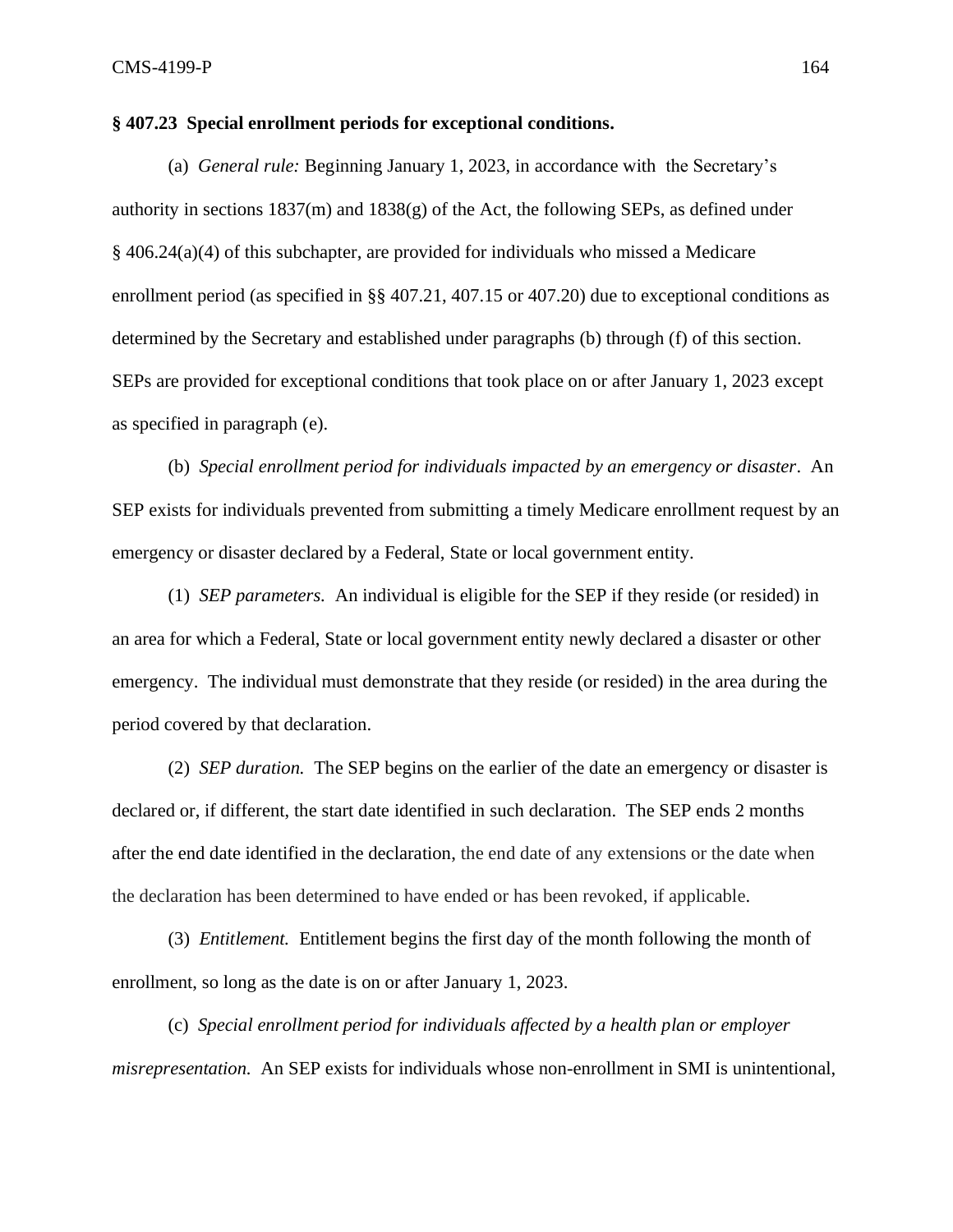inadvertent, or erroneous and results from misrepresentation or reliance on incorrect information provided by the individual's employer or GHP, or any person authorized to act on behalf of such entity.

(1) *SEP parameters*. An individual is eligible for the SEP if they can demonstrate the both of the following:

(i) He or she did not enroll in SMI during another enrollment period in which they were eligible based on information received from an employer or GHP, or any person authorized to act on such organization's behalf.

(ii) An employer, GHP or their representative materially misrepresented information or provided incorrect information relating to enrollment in SMI.

(2) *SEP duration*. This SEP begins the day the individual notifies SSA of the employer or GHP misrepresentation, or the incorrect information provided and ends 2 months later.

(3) *Entitlement*. Entitlement begins the first day of the month following the month of enrollment, so long as the date is on or after January 1, 2023.

(d) *SEP for formerly incarcerated individuals*. An SEP exists for Medicare eligible individuals who are released from incarceration (as described in § 411.4(b)), on or after January 1, 2023.

(1) *SEP parameters*. An individual is eligible for this SEP if they demonstrate that they are eligible for Medicare and failed to enroll or reenroll in SMI due to their incarceration, and there is a record of release either through discharge documents or data available to SSA.

(2) *SEP duration.* The SEP starts the day of the individual's release from incarceration and ends the last day of the sixth month after the month in which the individual is released from incarceration.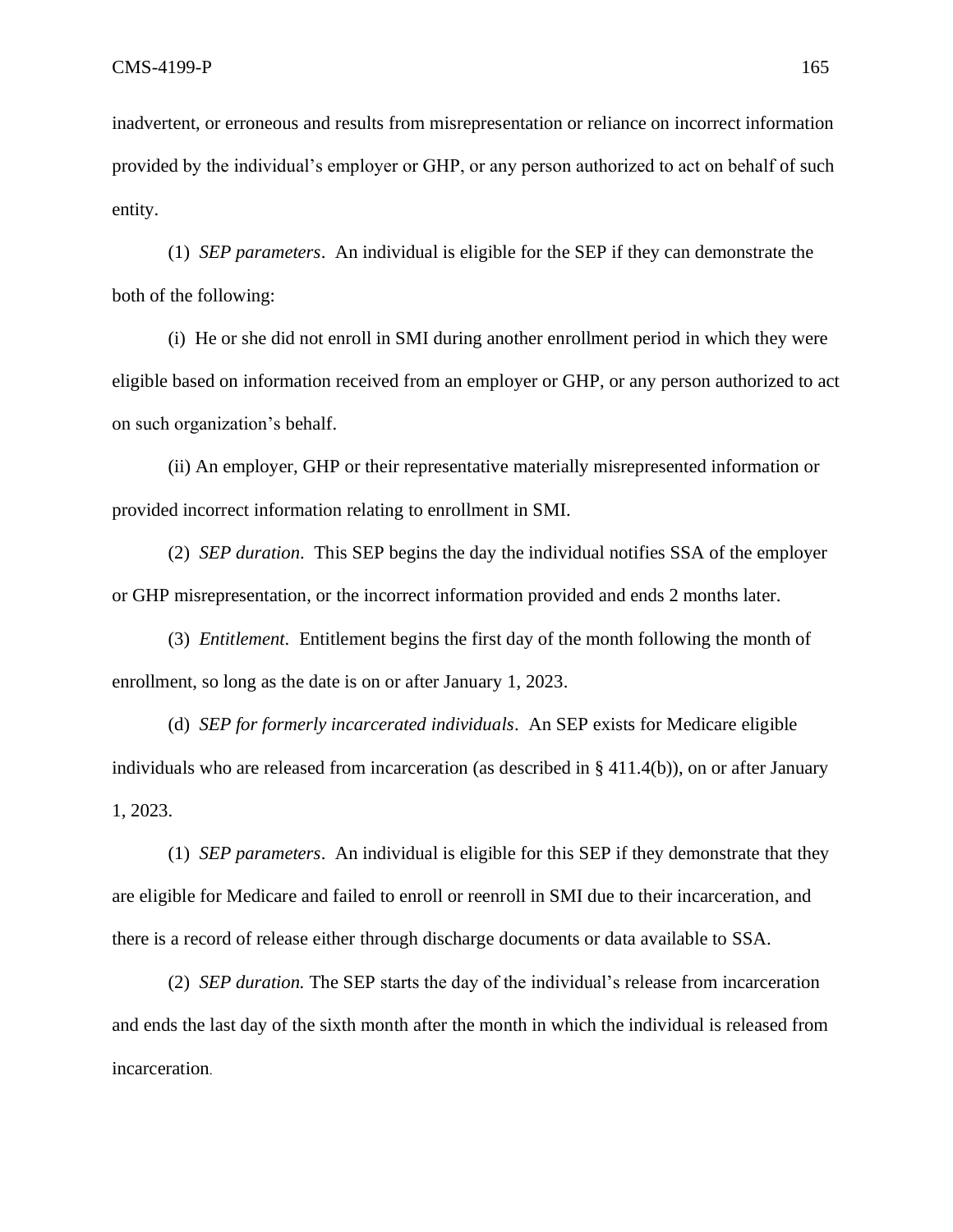(3) *Entitlement.* Entitlement begins the first day of the month following the month of enrollment. so long as the date is on or after January 1, 2023.

(e) *Special enrollment period for termination of Medicaid coverage*. An SEP exists for individuals whose Medicaid eligibility is terminated.

(1) *SEP parameters*. An individual is eligible for this SEP if they can demonstrate that—

(i) They are eligible for Part B under § 407.4(a); and

(ii) Their Medicaid eligibility is being terminated after January 1, 2023, or after the last day of the Coronavirus Disease 2019 public health emergency (COVID-19 PHE) as determined by the Secretary, whichever is earlier.

(2) *SEP duration*. If the termination of Medicaid eligibility occurs—

(i) After the last day of the COVID-19 PHE and before January 1, 2023, the SEP starts on January 1, 2023 and ends on June 30, 2023.

(ii) On or after January 1, 2023, the SEP starts when the individual is notified of termination of Medicaid eligibility and ends 6 months after the termination of eligibility.

(3) *Entitlement*. (i) *General rule*. Entitlement begins the first day of the month following the month of enrollment, so long as the date is the month following the last month of the COVID-19 PHE or on or after January 1, 2023, whichever is earlier.

(ii) *Special rule*. An individual whose Medicaid eligibility is terminated after the end of the COVD-19 PHE, but before January 1, 2023 (if applicable), has the option of requesting that entitlement begin back to the first of the month following termination of Medicaid eligibility provided the individual pays the monthly premiums for the period of coverage (as required under part 408 of this subchapter).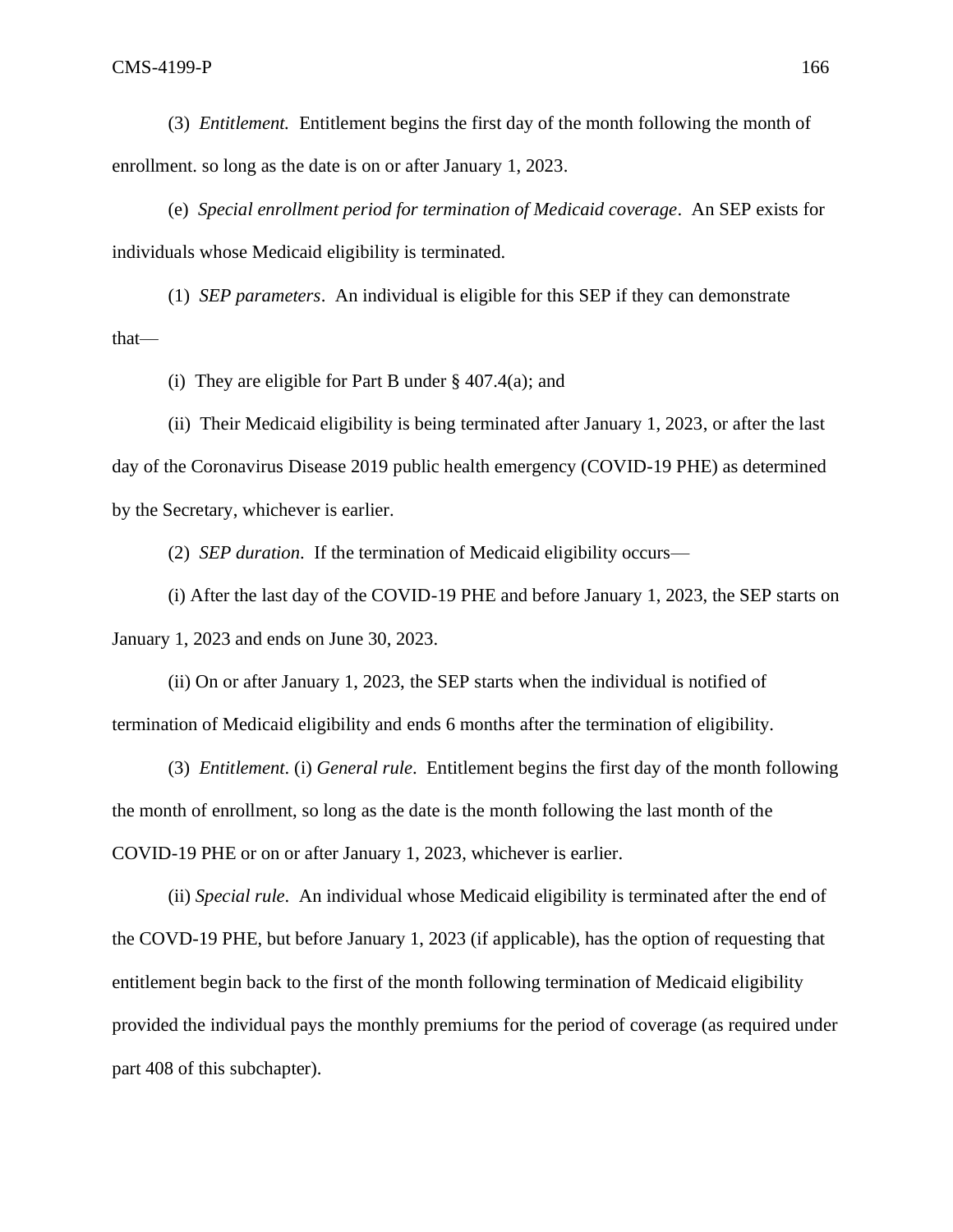(4) *Effect on previously accrued late enrollment penalties.* Individuals who otherwise would be eligible for this SEP, but enrolled during the COVID-19 PHE prior to January 1, 2023, are eligible to have late enrollment penalties collected under § 408.22 of this subchapter reimbursed ongoing penalties removed.

(f) *Special enrollment period for other exceptional conditions.* An SEP exists for other exceptional conditions as CMS may provide.

(1) *SEP parameters*. An individual is eligible for the SEP if both of the following apply:

(i) The individual demonstrates that they missed an enrollment period in which they were eligible because of an event or circumstance outside of the individual's control which prevented them from enrolling in SMI.

(ii) It is determined that the conditions were exceptional in nature.

(2) *SEP duration*. The SEP duration is determined on a case by case basis.

(3) *Entitlement*. Entitlement begins the first day of the month following the month of enrollment, so long as the date is on or after January 1, 2023.

16. Section 407.25 is amended by revising paragraphs (a) and (b) to read as follows:

## **§ 407.25 Beginning of entitlement: Individual enrollment.**

The following apply whether an individual is self-enrolled or automatically enrolled in SMI:

(a) *Enrollment during initial enrollment period.* For individuals who first meet the eligibility requirements of § 407.10 in a month beginning--

(1) Before January 1, 2023, the following entitlement dates apply:

(i) If an individual enrolls during the first 3 months of the initial enrollment period, entitlement begins with the first month of eligibility.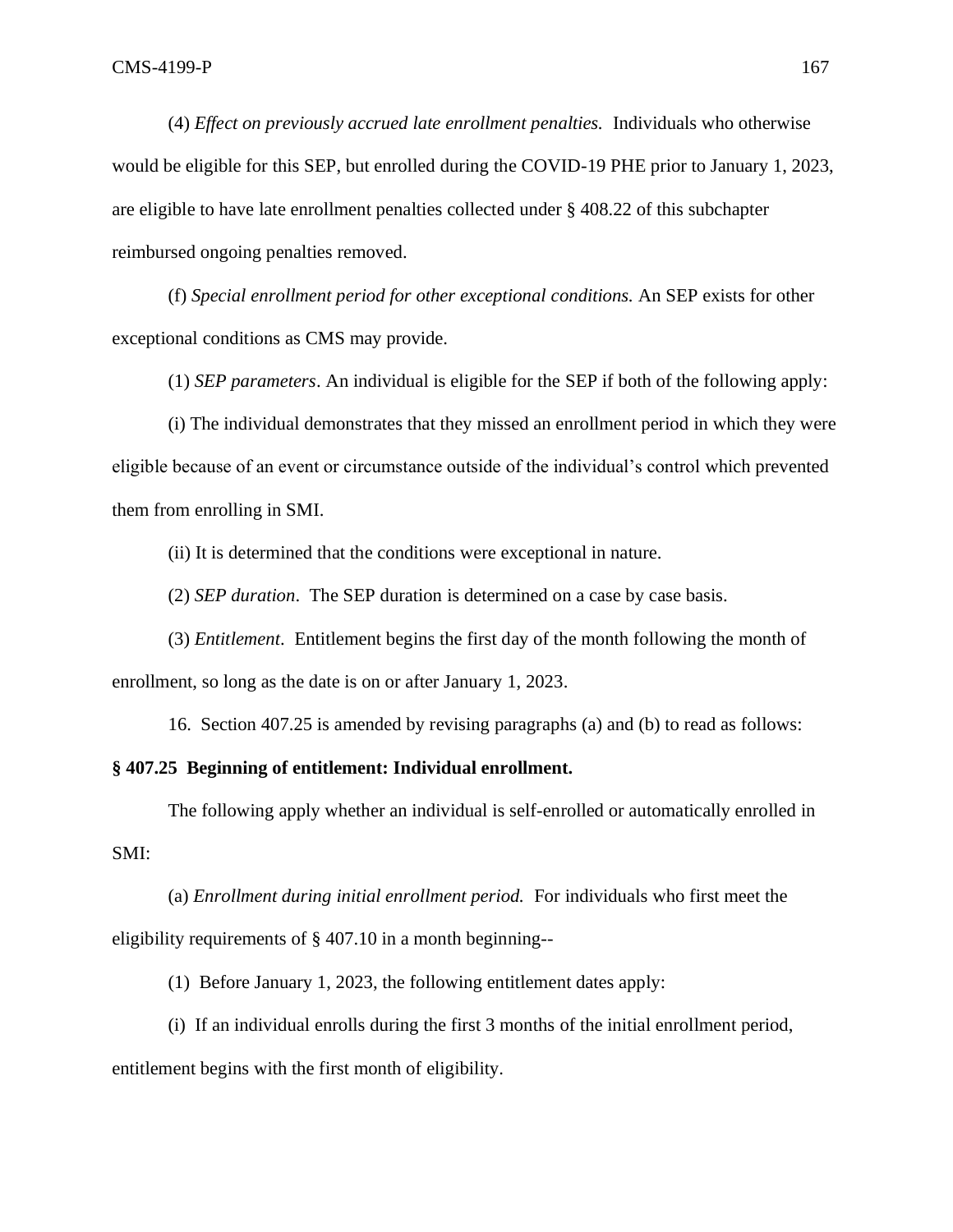(ii) If an individual enrolls during the fourth month of the initial enrollment period,

entitlement begins with the following month.

(iii) If an individual enrolls during the fifth month of the initial enrollment period,

entitlement begins with the second month after the month of enrollment.

(iv) If an individual enrolls in either of the last 2 months of the initial enrollment period, entitlement begins with the third month after the month of enrollment.

(v) *Example*. An individual first meets the eligibility requirements for enrollment in April. The individual's initial enrollment period is January through July. The month in which the individual enrolls determines the month that begins the period of entitlement, as follows:

| Enrolls in initial enrollment period | Entitlement begins on-                               |
|--------------------------------------|------------------------------------------------------|
| January                              | April 1 (month eligibility requirements first met).  |
| February                             | April 1.                                             |
| March                                | April 1.                                             |
| April                                | May 1 (month following month of enrollment).         |
| May                                  | July 1 (second month after month of enrollment).     |
| June                                 | September 1 (third month after month of enrollment). |
| July                                 | October 1 (third month after month of enrollment).   |

(2) On or after January 1, 2023, the following entitlement dates apply:

(i) If an individual enrolls during the first 3 months of the initial enrollment period, entitlement begins with the first month of eligibility.

(ii) If an individual enrolls during the last 4 months of the initial enrollment period, entitlement begins with the month following the month in which they enroll.

(b) *Enrollment or reenrollment during general enrollment period*. (1) If an individual enrolls or reenrolls during a general enrollment period before April 1, 1981, or after September 30, 1981 and before January 1, 2023, entitlement begins on July 1 of that calendar year.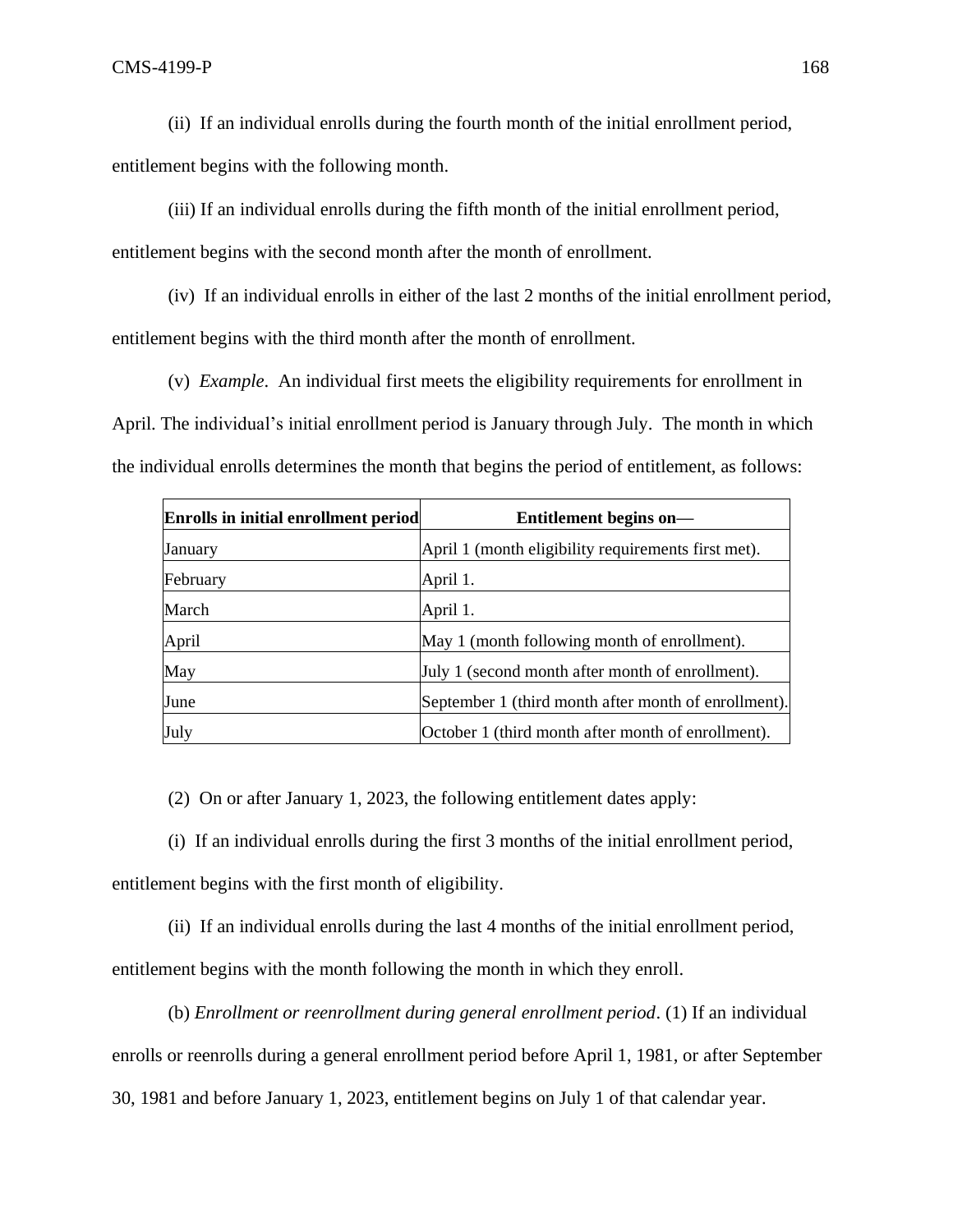\* \* \* \* \*

(3) If an individual enrolls or reenrolls during a general enrollment period on or after January 1, 2023, entitlement begins on the first day of the month following the month in which they enroll.

\* \* \* \* \*

- 17. Section 407.40 is amended by-–
- a. Adding paragraphs  $(a)(6)$  through  $(9)$ ;
- b. Revising paragraph (b) introductory text;
- c. In paragraph (b) by--
- (i) Adding the definitions of "1634 State" in alphabetical order;
- (ii) Revising the definition of "AFDC";
- (iii) Adding the definition of "Buy-in group" in alphabetical order;
- (iv) Removing the definition of "Qualified Medicare Beneficiary";
- (v) Revising the definition of "State buy-in agreement or buy-in agreement";
- g. Revising paragraph  $(c)(1)$ ; and
- h. Adding paragraph  $(c)(4)$  and  $(5)$ .

The additions and revisions read as follows:

# **§ 407.40 Enrollment under a State buy-in agreement.**

(a) \* \* \*

(6) Section 4501 of the Omnibus Budget Reconciliation Act of 1990 (Pub. L. 101-508) established the Specified Low-Income Medicare Beneficiary (SLMB) eligibility group effective January 1993.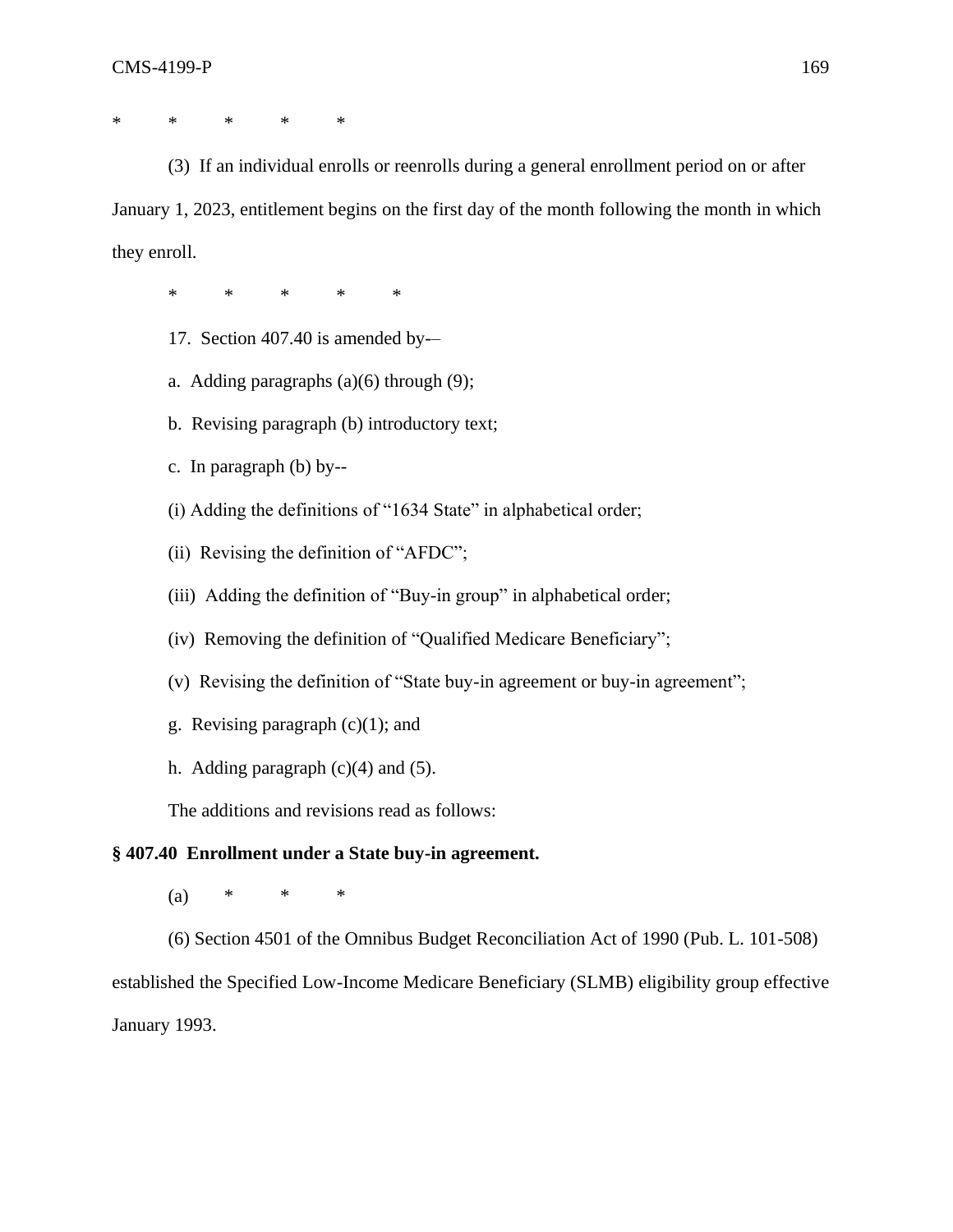(7) Section 4732 of the Balanced Budget Act of 1997 (Pub. L. 105-33) established the Qualifying Individual or QI eligibility group effective January 1998.

(8) Section 112 of the Medicare Improvements for Patients and Providers Act of 2008 (Pub. L. 110-275) increased the resource standard for QMB, SLMB, and QI to the same level as the full Part D LIS resource standard effective January 1, 2010.

(9) Title II, section 211, of the Medicare Access and CHIP Reauthorization Act (Pub. L. 114-10), effective April 16, 2015, permanently extended the QI eligibility group.

(10) Title II, section 402 of the Consolidated Appropriations Act of (Pub. L. 116-260), effective January 1, 2023, expands QMB, SLMB, and QI to cover individuals who are enrolled in Medicare Part B for coverage of immunosuppressive drugs.

(b) *Definitions*. As used in this subpart C, unless the context indicates otherwise –

\* \* \* \* \*

*1634 State* means a State that has an agreement with SSA, in accordance with section 1634 of the Act, for SSA to determine Medicaid eligibility on behalf of the State for individuals residing in the State whom the SSA has determined eligible for SSI.

*Buy-in group* means a coverage group described in section 1843 of the Act that is identified by the State and is composed of multiple Medicaid eligibility groups specified in the buy-in agreement.

*Cash assistance* \* \* \*

*AFDC* stands for aid to families with dependent children under Part A of title IV of the Act, as it was in effect on July 16, 1996.

\* \* \* \* \*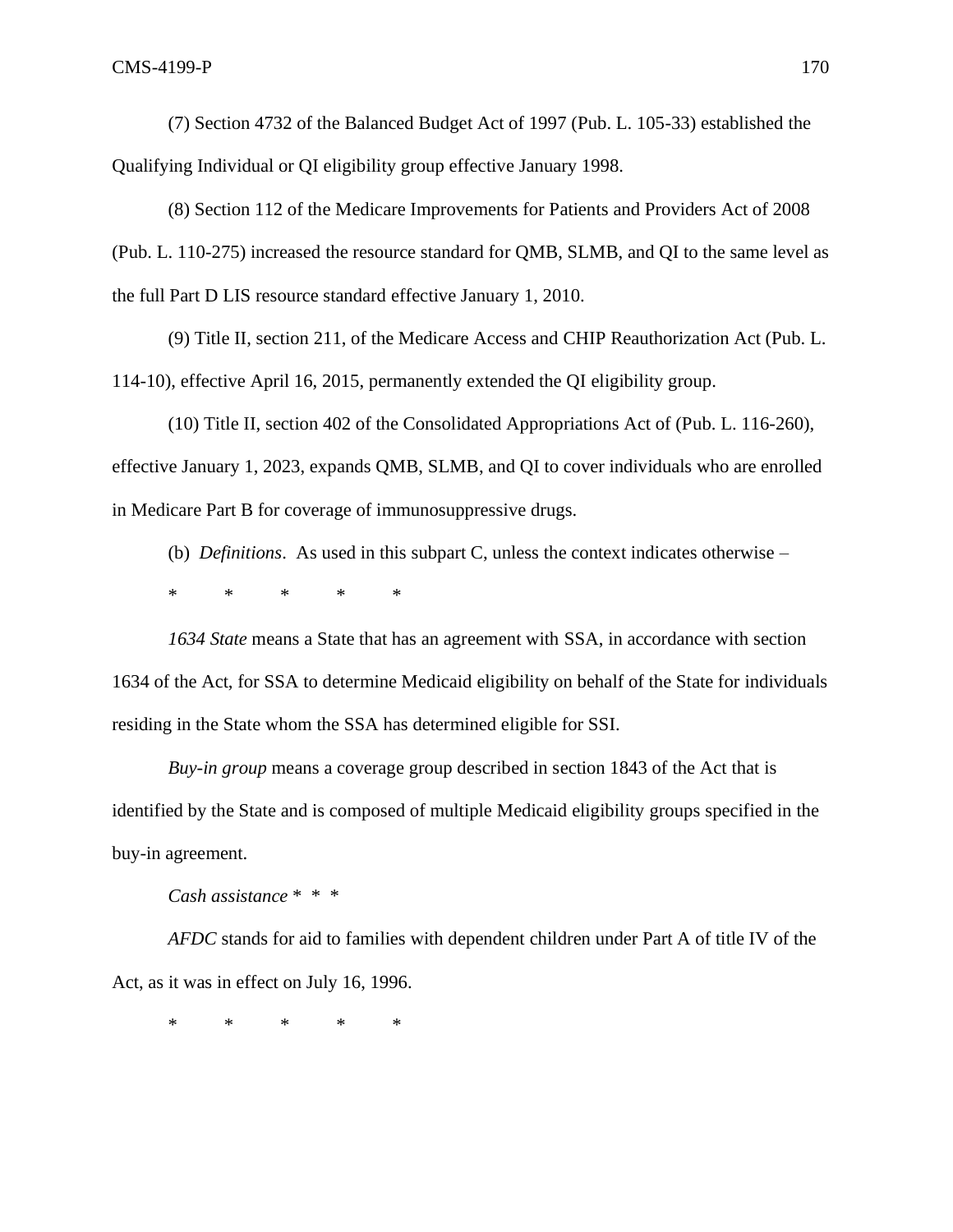*State buy-in agreement or buy-in agreement* means an agreement authorized or modified by sections 1843 or 1818(g) of the Act, under which a State secures Part B or premium Part A coverage for individuals who are members of the buy-in group specified in the agreement, by enrolling them and paying the premiums on their behalf. A State's submission of a State plan amendment addressing its buy-in process, if approved by CMS, constitutes the "buy-in agreement" between the State and CMS for purposes of sections 1843 and 1818(g) of the Act.

\* \* \* \* \*

 $(c)$  \* \* \*

(1) A State that has a buy-in agreement in effect must enroll any individual who is eligible to enroll in SMI under § 407.10 and who is a member of the buy-in group, with the State paying the premiums on the individual's behalf. Individuals enrolled in the buy-in group can enroll in Part B at any time of the year, without regard to Medicare enrollment periods.

\* \* \* \* \*

(4) In a 1634 State, CMS enrolls SSI beneficiaries in Medicare Part B, on behalf of the State, with the State paying the beneficiary's Part B premiums.

(5) Premiums paid under a State buy-in agreement are not subject to increase because of late enrollment or reenrollment.

\* \* \* \* \*

18. Section 407.42 is revised to read as follows:

# **§ 407.42 Buy-in groups available to the 50 States, the District of Columbia, and the**

# **Northern Mariana Islands.**

(a) *Basic rule*. The 50 States, the District of Columbia, and the Northern Mariana Islands must select one of the buy-in groups described in paragraph (b) in their buy-in agreements.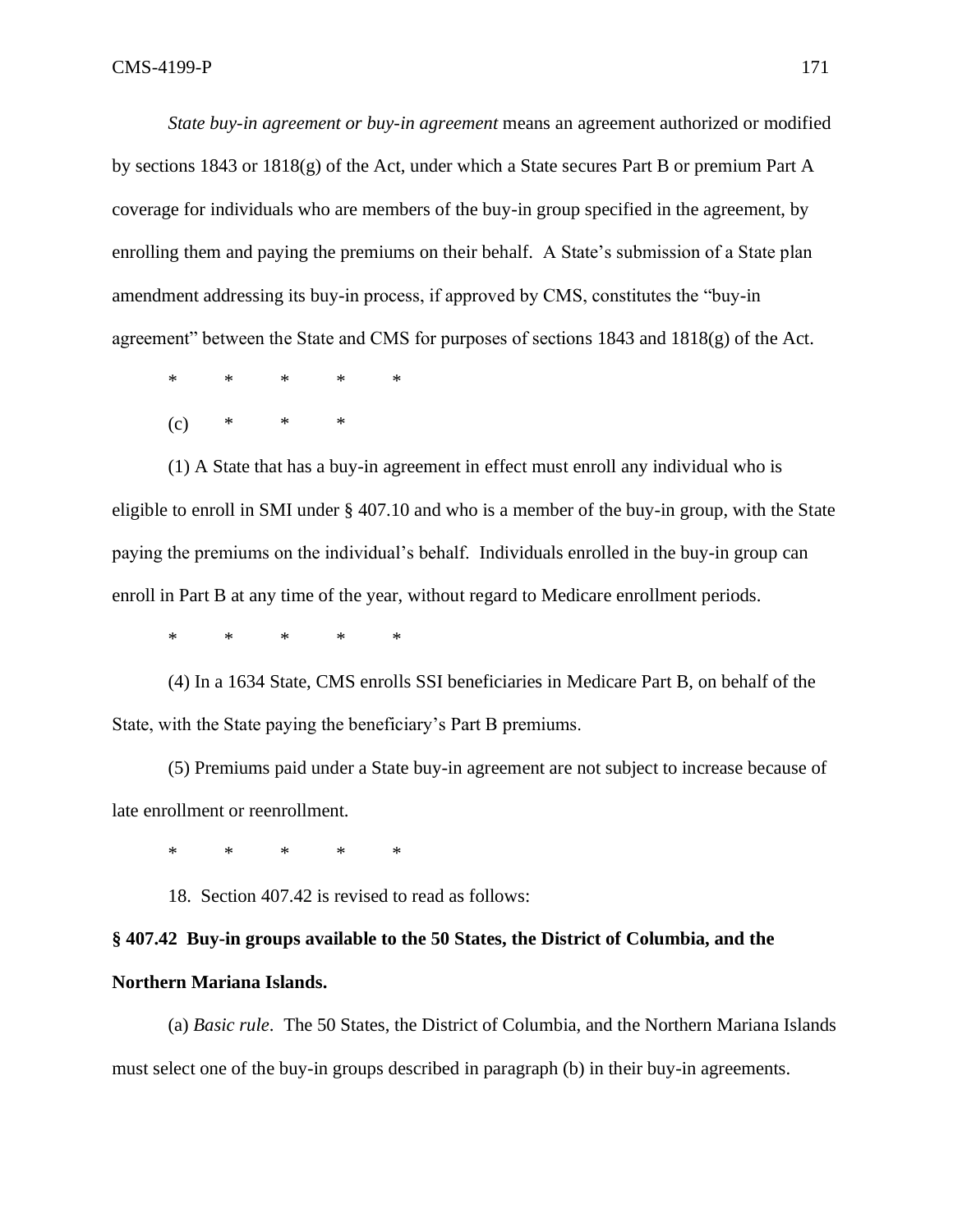(b) *Buy-in groups available*:

(1) Group 1: Cash Assistance and Deemed Recipients of Cash Assistance: This buy-in group includes all of the following:

(i) Individuals who receive SSI or SSP or both and are covered under the State's Medicaid state plan as categorically needy.

(ii) Individuals who under the Act or any other provision of Federal Law are treated, for Medicaid eligibility purposes, as though the individual was receiving SSI or SSP and are covered under the State's Medicaid state plan as categorically needy.

(iii) At State option, individuals whom the State must consider to be recipients of AFDC, including those who receive adoption assistance, foster care or guardianship care under part E of title IV of the Act, in accordance with § 435.145, or who receive Medicaid coverage for low income families, in accordance with section 1931(b) of the Act.

(2) Group 2: Cash Assistance and Deemed Recipients of Cash Assistance and three Medicare Savings Program eligibility groups. This buy-in group includes both of the following:

(i) Group 1.

(ii) Individuals enrolled in the—

(A) Qualified Medicare Beneficiary eligibility group described in § 435.123;

(B) Specified Low-Income Beneficiary eligibility group described in § 435.124; and

(C) Qualifying Individual eligibility group described in § 435.125.

(3) Group 3: All Medicaid Eligibility Groups: This buy-in group includes all individuals eligible for Medicaid.

# **[§ 407.45 Removed]**

19. Section 407.45 is removed.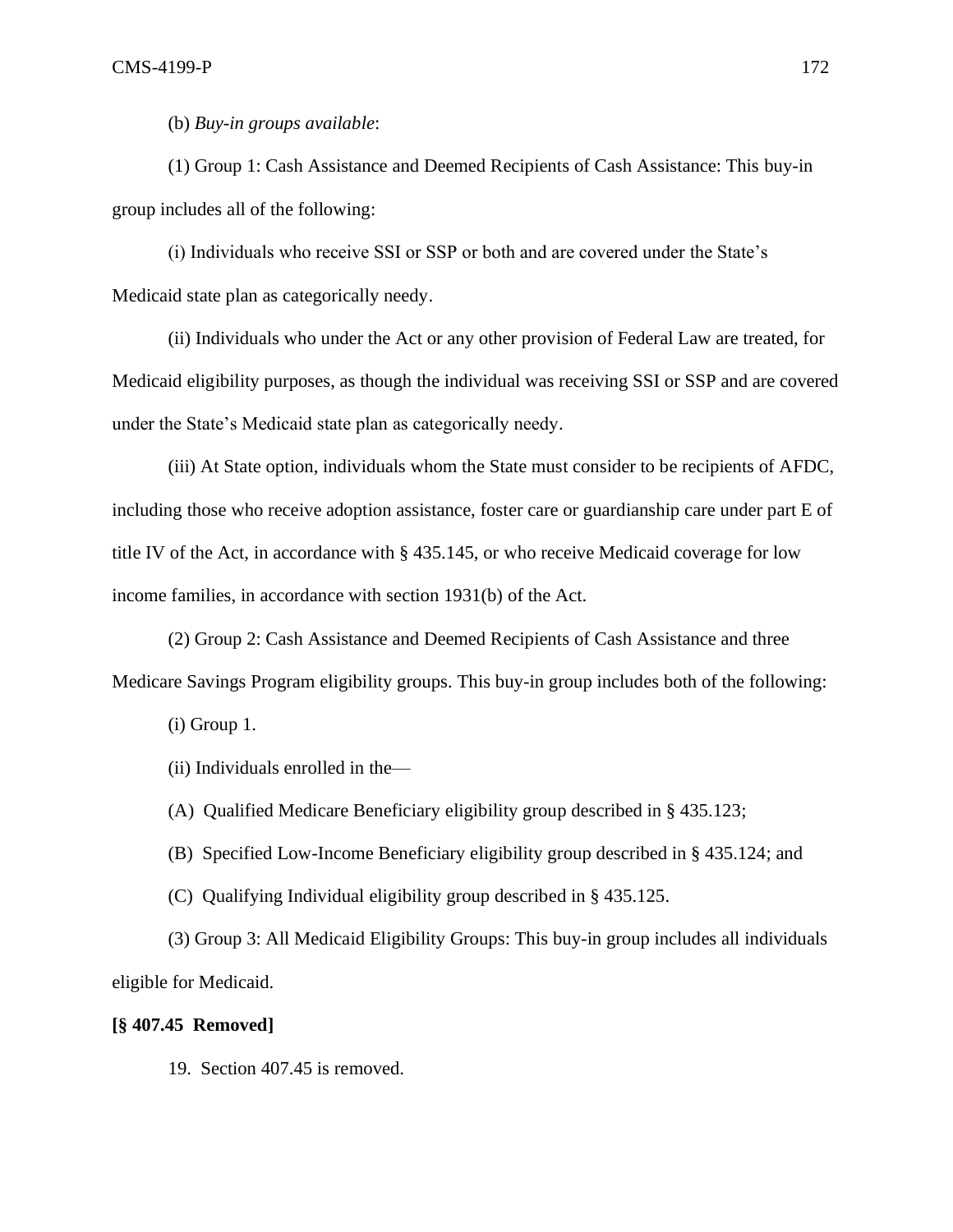20. Section 407.47 is amended by  $-$ 

- a. Revising paragraph  $(a)(2)$ ; and
- b. Adding paragraphs (f) and (g).

The revisions and additions read as follows:

### **§ 407.47 Beginning of coverage under a State buy-in agreement.**

 $(a) * * * * * *$ 

(2) The effective date of the buy-in agreement or agreement modification that covers the buy-in group to which the individual belongs, and which may not be earlier than the third month after the month in which the agreement or modification is executed. The State must apply the earliest applicable start date for the applicable buy-in group.

\* \* \* \* \*

(f) *Limitations on retroactive adjustments in the case of retroactive Medicare Part A entitlement.*

(1) In cases in which a Medicaid beneficiary is retroactively entitled to Medicare Part A, State liability for retroactive Medicare Part B premiums for Medicaid beneficiaries under a buyin agreement is limited to a period of no greater than 36 months prior to the date of the Medicare eligibility determination.

(2) The Secretary may grant good cause exceptions for periods of greater or less than 36 months if application of paragraph  $(f)(1)$  would result in harm to a beneficiary or if the State cannot benefit from Medicare and further limiting State liability would not result in harm to the beneficiary.

(g) *Part B enrollment under a buy-in agreement.* Individuals in a buy-in group can enroll in Part B at any time of the year, without regard to Medicare enrollment periods.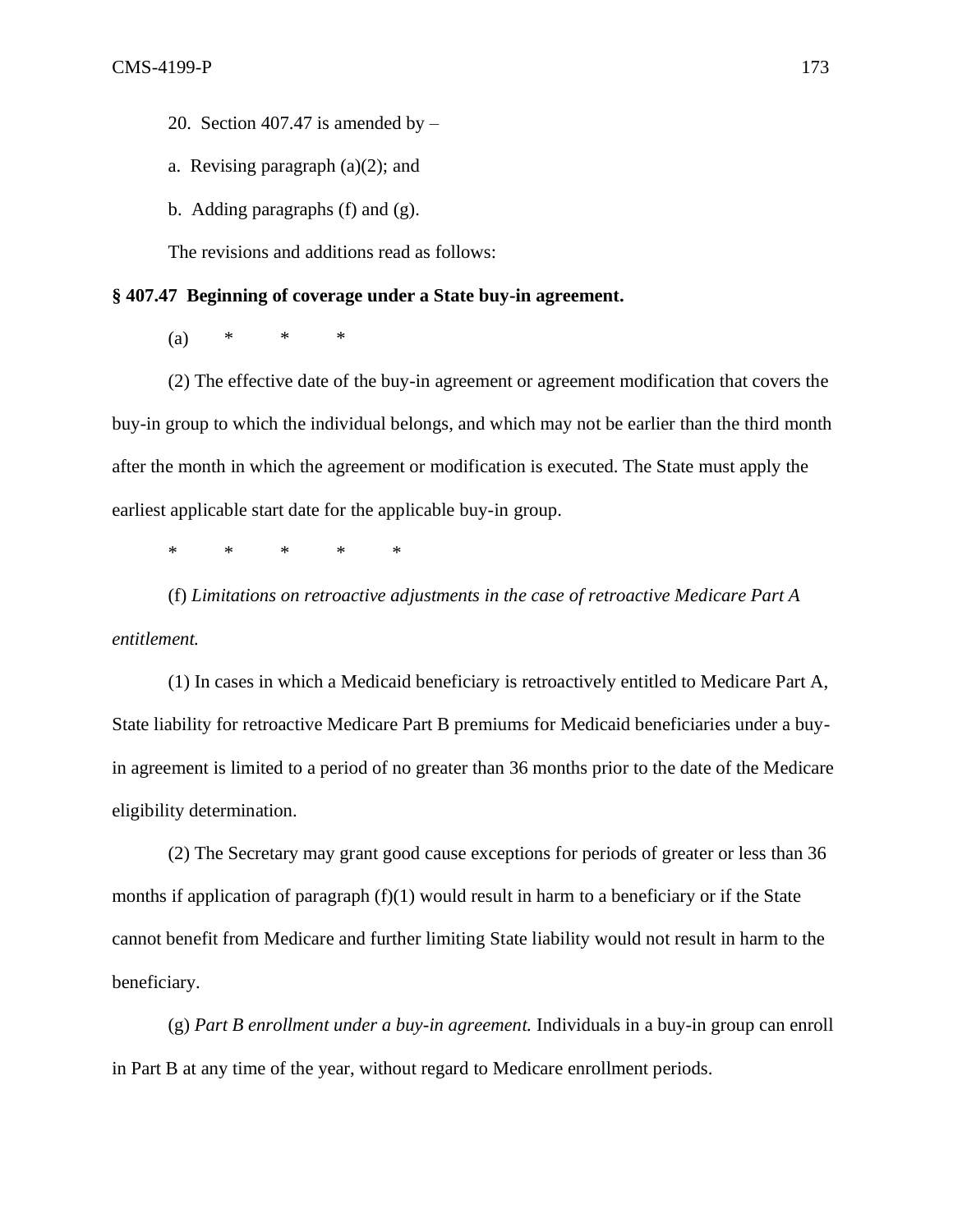\* \* \* \* \*

- 21. Section 407.48 is amended by  $-$
- a. Revising paragraphs  $(c)(1)$  and  $(2)$ ; and
- b. Adding paragraph (e).

The revisions and addition read as follows:

# **§ 407.48 Termination of coverage under a State buy-in agreement.**

\* \* \* \* \*

 $(c)$  \* \* \*

(1) On the last day of the last month for which he or she is eligible for inclusion in the buy-in group, if CMS determines ineligibility or receives a State ineligibility notice by a processing cut-off date as described in paragraph (e) of this section, by the second month after the month in which the individual becomes ineligible for inclusion in the buy-in group.

(2) On the last day of the second month before the month in which CMS receives a State ineligibility notice later than the time specified in paragraph  $(c)(1)$  of this section. If CMS receives a notice after the processing cut-off date conveyed under paragraph (e) of this section, CMS considers it to have been received the following month.

\* \* \* \* \*

(e) *Processing cut-off dates for each calendar month*. On a quarterly basis, CMS is to prospectively convey to States a schedule of processing cut-off dates for each calendar month.

22. Part 407 is amended by adding a new Subpart D to read as follows:

## **Subpart D – Part B Immunosuppressive Drug Benefit**

- § 407.55 Eligibility to enroll.
- § 407.57 Part B-ID benefit enrollment.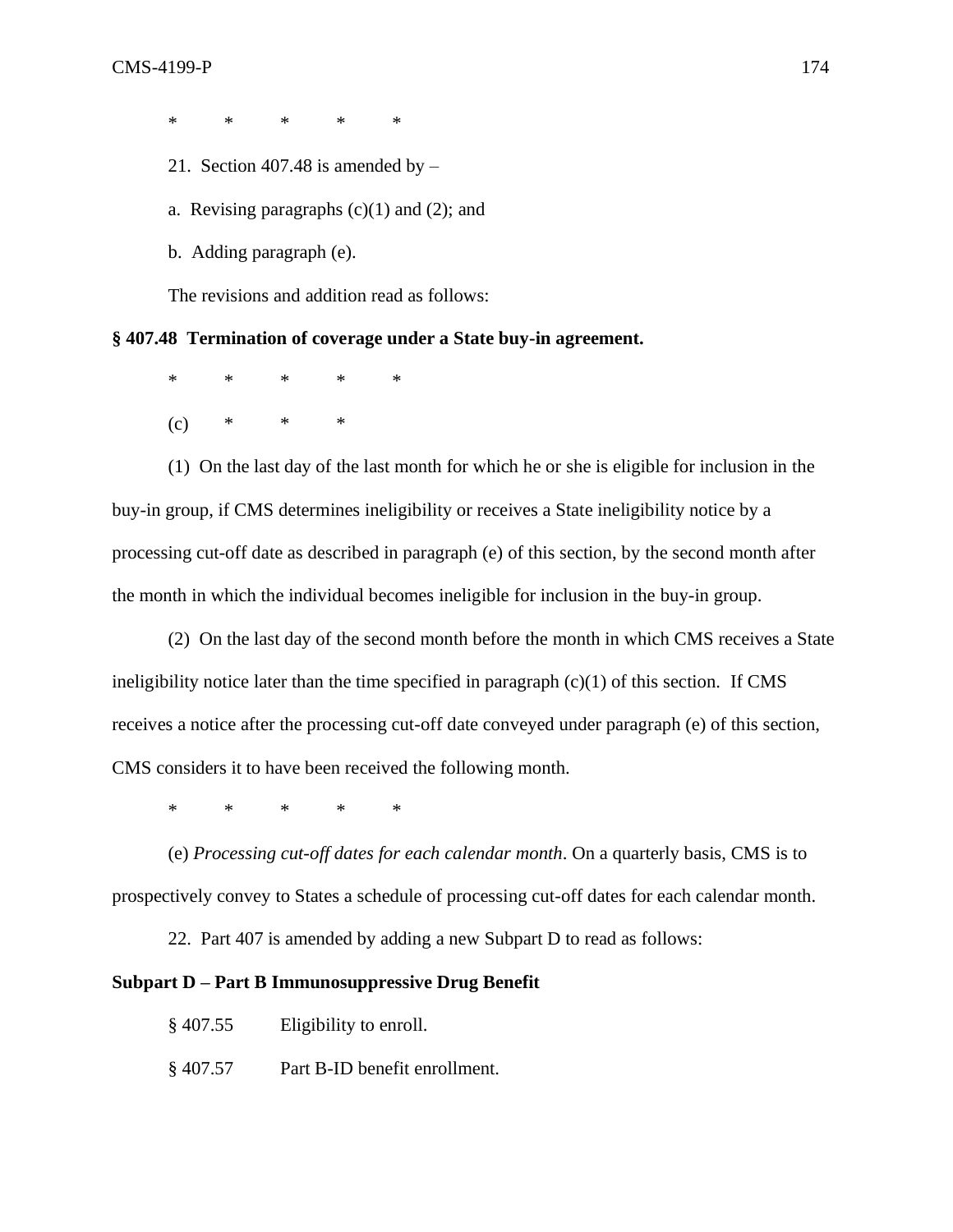§ 407.59 Attestation.

§ 407.62 Termination of coverage.

## **Subpart D – Part B Immunosuppressive Drug Benefit**

**§ 407.55 Eligibility to enroll.**

(a) *Basic rule*. Except as specified in paragraph (b) of this section, an individual is eligible to enroll, be deemed enrolled, or reenroll in the Part B-ID benefit if their Part A entitlement ends as described in § 406.13(f)(2) of this chapter.

(b) *Exception*. An individual is not eligible for the Part B-ID benefit if the individual is enrolled in or for any of the following:

(1) A group health plan or group or individual health insurance coverage, as such terms are defined in section 2791 of the Public Health Service Act.

(2) Coverage under the TRICARE for Life program under section 1086(d) of title 10, United States Code.

(3) A State plan (or waiver of such plan) under title XIX and is eligible to receive benefits for immunosuppressive drugs described in section 1836(b) of the Act under such plan (or such waiver).

(4) A State child health plan (or waiver of such plan) under title XXI and is eligible to receive benefits for such drugs under such plan (or such waiver).

(5) The patient enrollment system of the Department of Veterans Affairs established and operated under section 1705 of title 38, United States Code and is either of the following:

(i) Not required to enroll under section 1705 of title 38 to receive immunosuppressive drugs described in section 1836(b) of the Act.

(ii) Otherwise eligible under a provision of title 38, United States Code, other than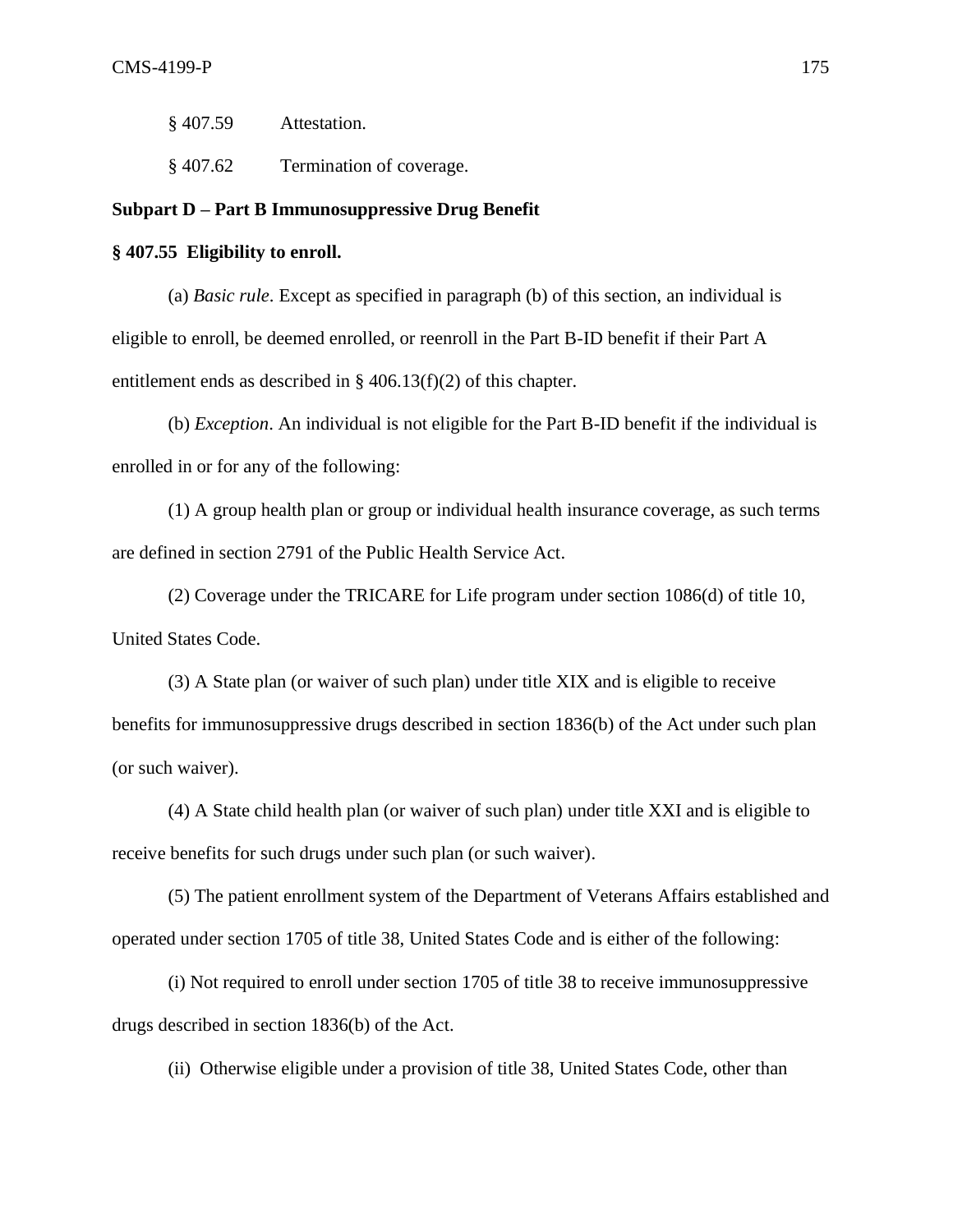section 1710 of such title, to receive immunosuppressive drugs described in section 1836(b) of the Act.

(c) *Appeals.* Denials for enrollment in the Part B-ID benefit will be considered an initial determination that is appealable under  $\S$  405.904(a)(1).

## **§ 407.57 Part B-ID benefit enrollment.**

(a) *Deemed enrollment*. An individual whose Part A entitlement ends in accordance with § 406.13(f)(2) on or after January 1, 2023, is deemed to have enrolled into the Part B-ID benefit effective the first day of the month in which the individual first satisfies § 407.55, provided he or she provides the attestation required under § 407.59 prior to the termination of their Part A benefits.

(b) *Individual enrollment*. An individual whose Part A entitlement ends in accordance with § 406.13(f)(2), and who meets the requirements of § 407.55 and provides the attestation required under § 407.59, may enroll in the Part B-ID benefit under the following conditions:

(1) If the individual's entitlement ends prior to January 1, 2023, he or she may enroll in the Part B-ID benefit beginning on October 1, 2022.

(2) If individual's entitlement ends on or after January 1, 2023, the individual may enroll at any time after their entitlement ends.

(c) *Reenrollment*. An individual who had previously enrolled in the Part B-ID benefit, but terminated that benefit, can reenroll at any time, provided the individual meets the requirements of § 407.55 and provides the attestation required under § 407.59.

(d) *Attestation.* To enroll in the Part B-ID benefit, an individual must submit the required attestation as described in § 407.59.

(e) *Entitlement date*. The entitlement to the Part B-ID benefit will start as follows: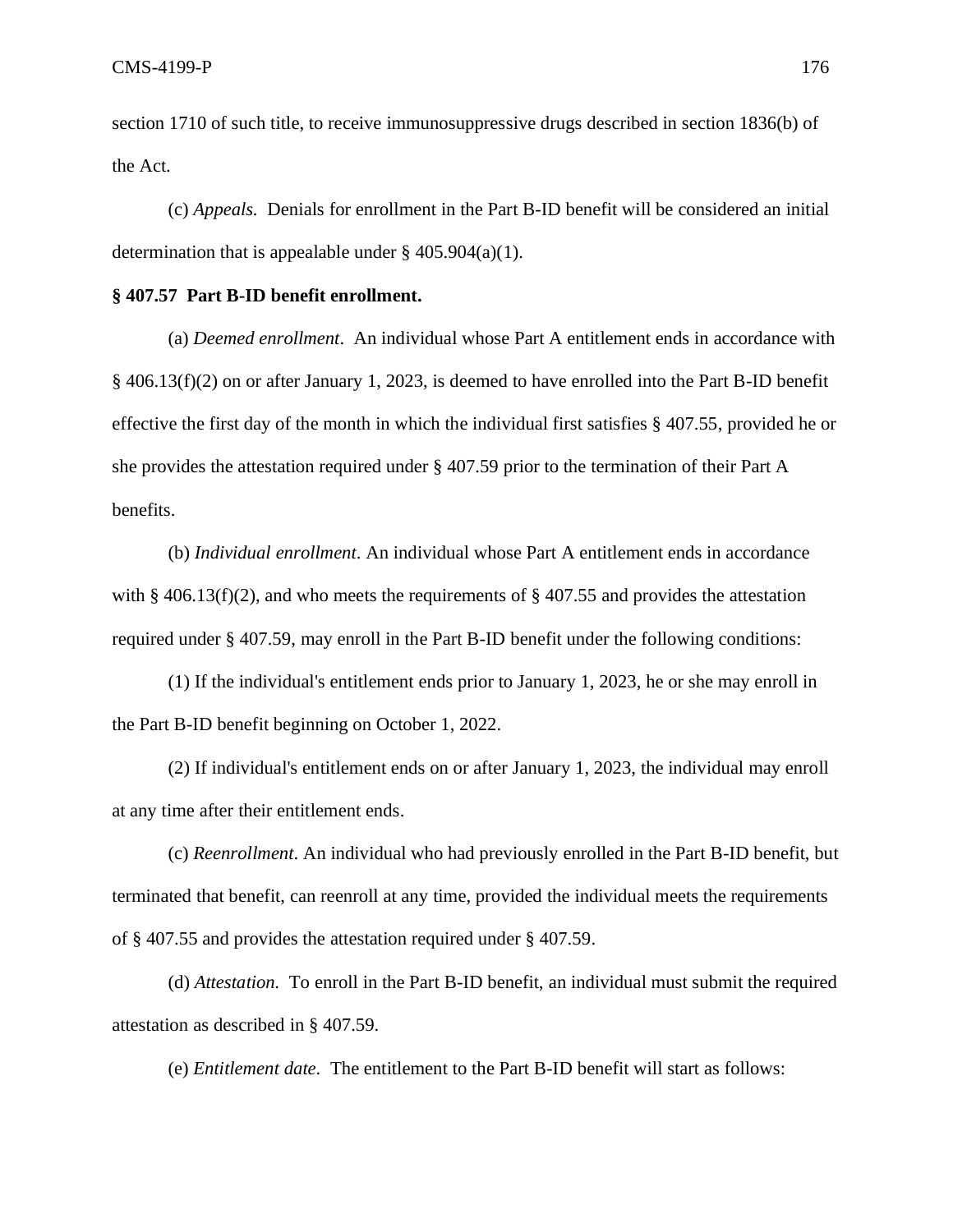(1) For enrollments provided under paragraph (a) of this section, entitlement is effective the month Part A benefits are terminated.

(2) For enrollments provided under paragraphs (b) and (c) of this section, the Part B-ID benefit is effective the month following the month in which the individual provides the attestation required in § 407.59.

(3) *Exception.* Enrollments submitted October 1, 2022 through December 31, 2022, are effective January 1, 2023.

### **§ 407.59 Attestation.**

As a condition of enrollment, an individual must attest to SSA in either a verbal attestation or signed paper form provided by SSA, that --

(a) The individual is not enrolled and does not expect to enroll in other coverage described in § 407.55(b); and

(b) If the individual does enroll in other coverage described in § 407.55(b), the individual will notify SSA within 60 days of enrollment in such other coverage.

## **§ 407.62 Termination of coverage.**

(a) *Other coverage*. An individual who enrolls in other coverage as described in § 407.55(b) will have his or her enrollment in the Part B-ID benefit terminated on either of the following bases:

(1) If the individual notifies SSA of such coverage consistent with § 407.59(b), their enrollment in the Part B-ID benefit will be terminated effective the first day of the month after the month of notification unless the individual requests a different, prospective termination date that is not after the effective date of enrollment in other health insurance coverage, as described in § 407.55(b).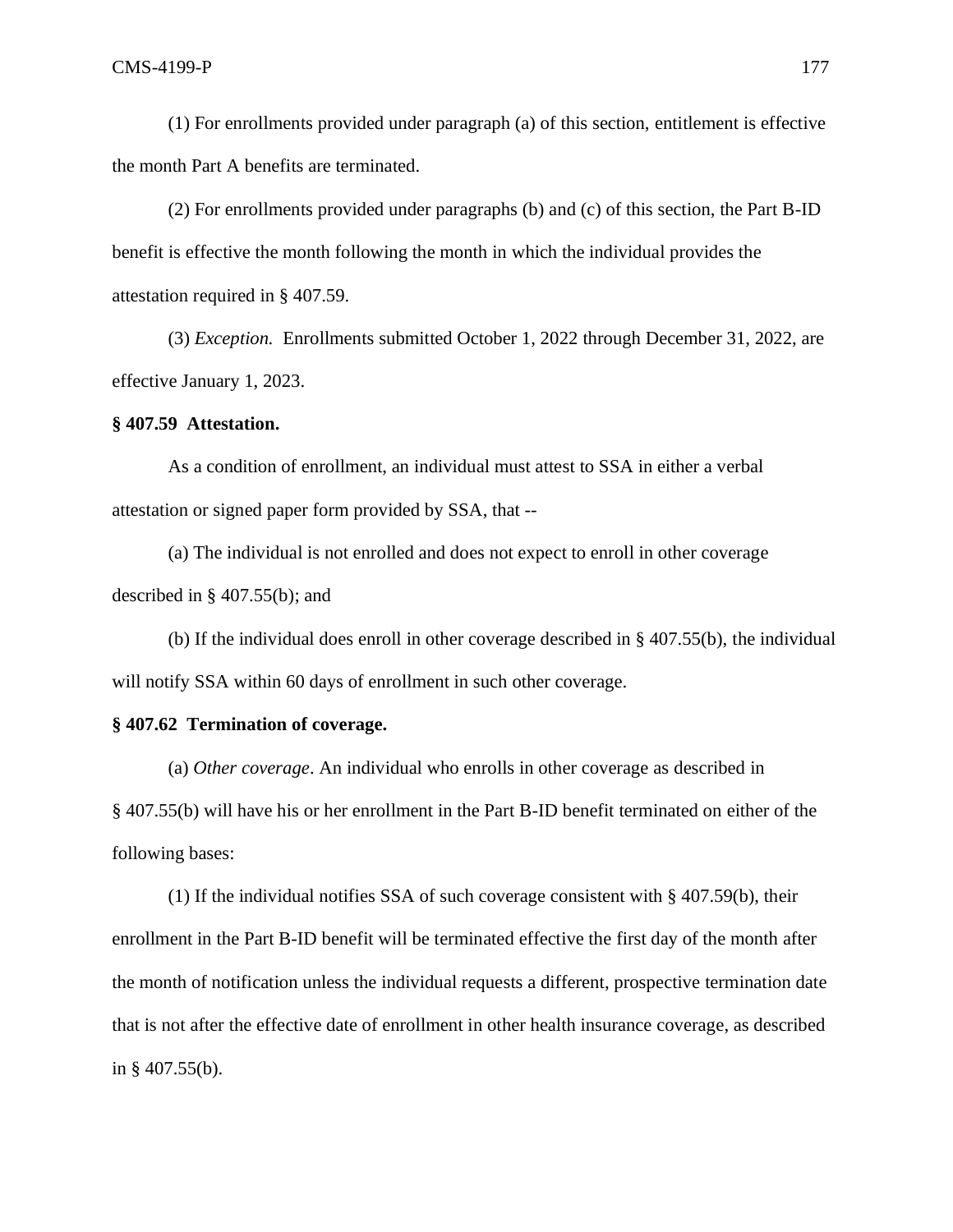(2) If the individual does not notify SSA of this coverage consistent with § 407.59(b), their enrollment in the Part B-ID benefit will be terminated effective the first day of the month after the month in which there is a determination of the individual's enrollment in coverage described in § 407.55(b)*.*

(b) *Death*. Enrollment in the Part B-ID benefit ends on the last day of the month in which the individual dies.

(c) *Nonpayment of premiums.* If an individual fails to pay the premiums, the Part B-ID benefit enrollment will end as provided in the rules for Part B premiums set forth in part 408 of this chapter.

(d) *Request by individual*. An individual may request disenrollment at any time by notifying SSA that he or she no longer wants to be enrolled in the Part B-ID benefit. Such individual's enrollment in the Part B-ID benefit ends with the last day of the month in which the individual provides the disenrollment request, except for an individual who loses coverage under a State buy-in agreement, as described in § 407.50(b)(2)(i).

(e) *Entitlement to Hospital Insurance benefits.* Enrollment in the Part B-ID benefit ends effective the last day of the month prior to the month that the individual becomes entitled to benefits under §§ 406.5, 406.12 or 406.13 of this chapter.

(f) *Appeals.* An involuntary termination of the Part B-ID benefit for reasons described at § 407.62 (a)(2), (b) or (c) of this subsection, will be considered an initial determination that is appealable under §  $405.904(a)(1)$ . An individual can request to continue receiving Part B-ID benefits while waiting for an appeals decision.

### **PART 408—PREMIUMS FOR SUPPLEMENTARY MEDICAL INSURANCE**

23. The authority citation for part 408 is revised to read as follows: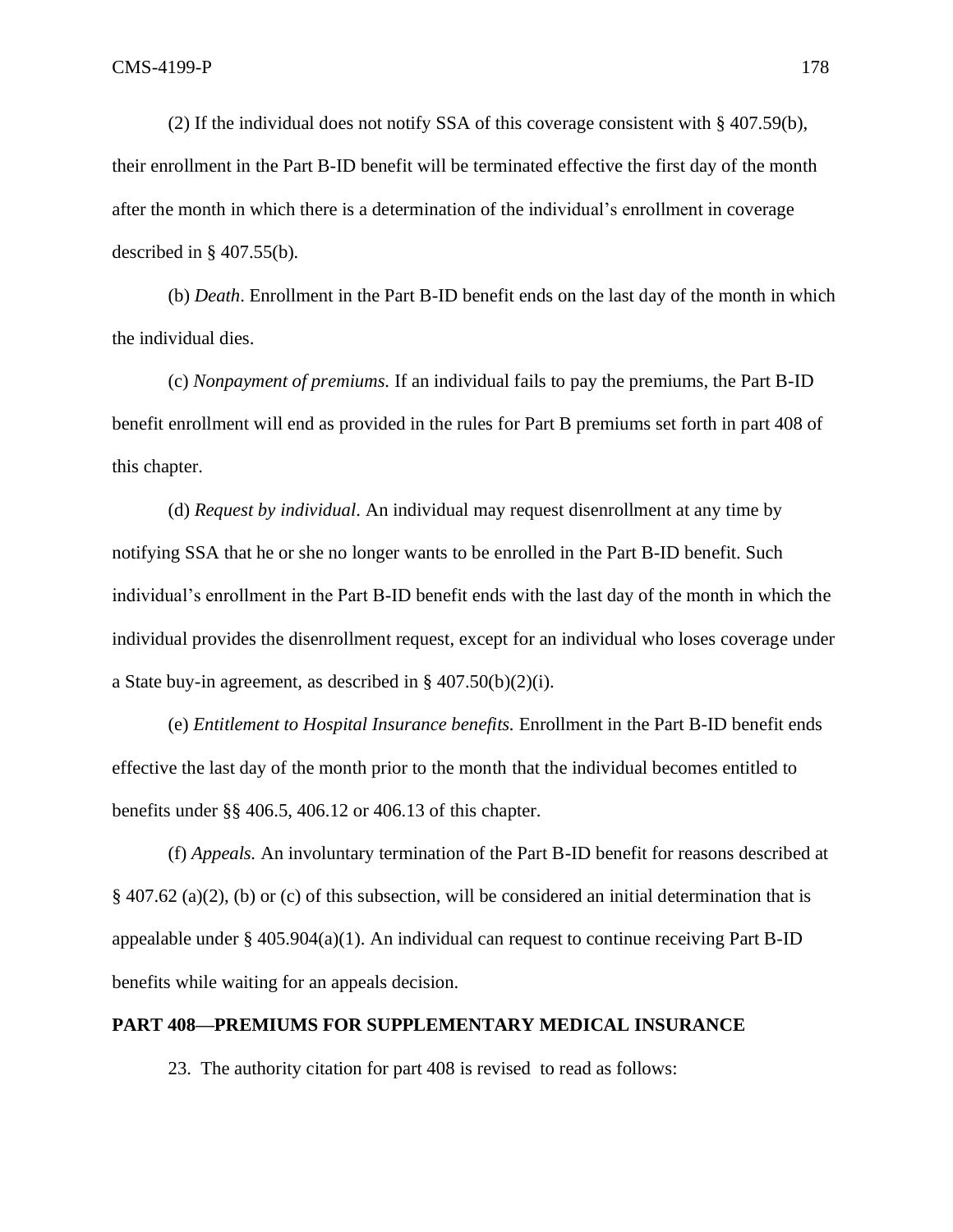**Authority**: 42 U.S.C. 1302 and 1395hh.

24. Section 408.20 is amended by adding new paragraph (f) to read as follows:

## **§ 408.20 Monthly premiums.**

\* \* \* \* \*

(f) *Part B-ID premiums*.

(1) *Premium amount*. Beginning in 2022, and every year thereafter, the Secretary, as mandated by section 1839(j) of the Act, will determine and promulgate a monthly premium rate in September for the succeeding calendar year for individuals enrolled only in the Part B-ID benefit. Such premium is equal to 15 percent of the monthly actuarial rate for enrollees age 65 and over for that succeeding calendar year.

(2) *Premium adjustments*. (i) The Part B-ID benefit premium is subject to adjustments specified in §§ 408.20(e) (Nonstandard premiums for certain cases), 408.27 (Rounding the monthly premium), and 408.28 (Increased premiums due to the income-related monthly adjustment amount (IRMAA)).

(ii) The Part B-ID benefit premium is not subject to § 408.22 (Increased premiums for late enrollment and for reenrollment).

(3) *Premium collection.* Premiums for the Part B-ID benefit are collected as set out in § 408.6 and subpart C of this part.

25. Section 408.24 is amended by--

a. Revising the introductory language for paragraph (a);

b. Redesignating paragraph (b) as paragraph (c) and adding new paragraph (b);

c. Revising the introductory language for newly redesignated paragraph (c); and

d. Adding new paragraph (d).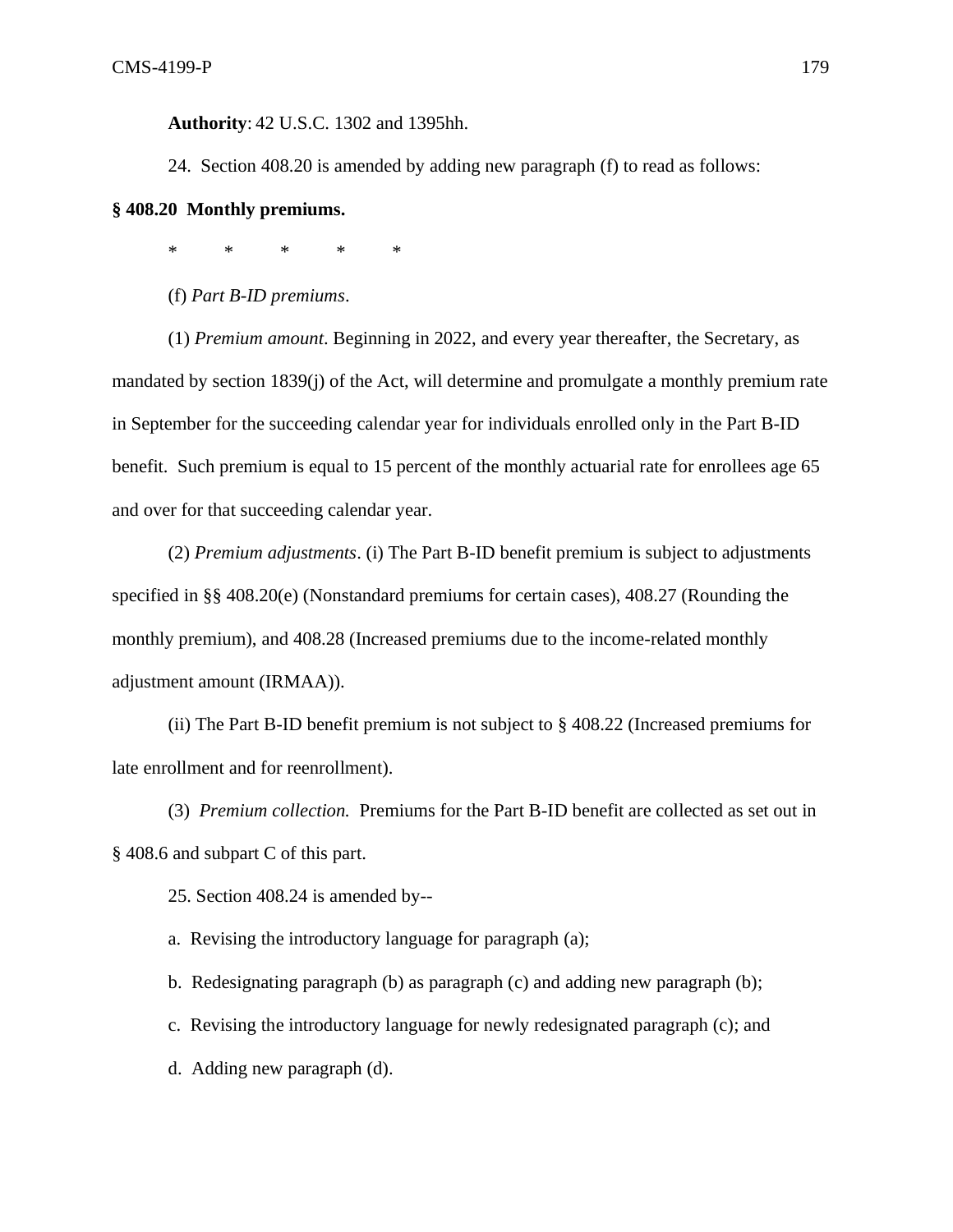The revisions and additions read as follows:

(3) *Premium deductions.* Part B-ID premiums are to be deducted following the rules set forth in § 408.40

# **§ 408.24 Individuals who enrolled or reenrolled before April 1, 1981 or after September 30, 1981.**

(a) *Enrollment*. For an individual who first enrolled before April 1, 1981 or after September 30, 1981 and before January 1, 2023, the period includes the number of months elapsed between the close of the individual's initial enrollment period and the close of the enrollment period in which he or she first enrolled, and excludes the following:

\* \* \* \* \*

(b) *Enrollment on or after January 1, 2023*. For an individual who first enrolled on or after January 1, 2023, the period *includes* the number of months elapsed between the close of the individual's initial enrollment period and the close of the month in which he or she first enrolled and *excludes*--

(1) The periods of time described in  $(a)(1)$  through  $(a)(10)$  of this section; and

(2) Any months of non-coverage in accordance with an individual's use of an exceptional conditions SEP under 407.23 provided the individual enrolls within the duration of the SEP.

(c) *Reenrollment*. For an individual who reenrolled before April 1, 1981 or after September 30, 1981 and before January 1, 2023, the period--

\* \* \* \* \*

(d) *Reenrollment on or after January 1, 2023.* For an individual who reenrolled on or after January 1, 2023, the period--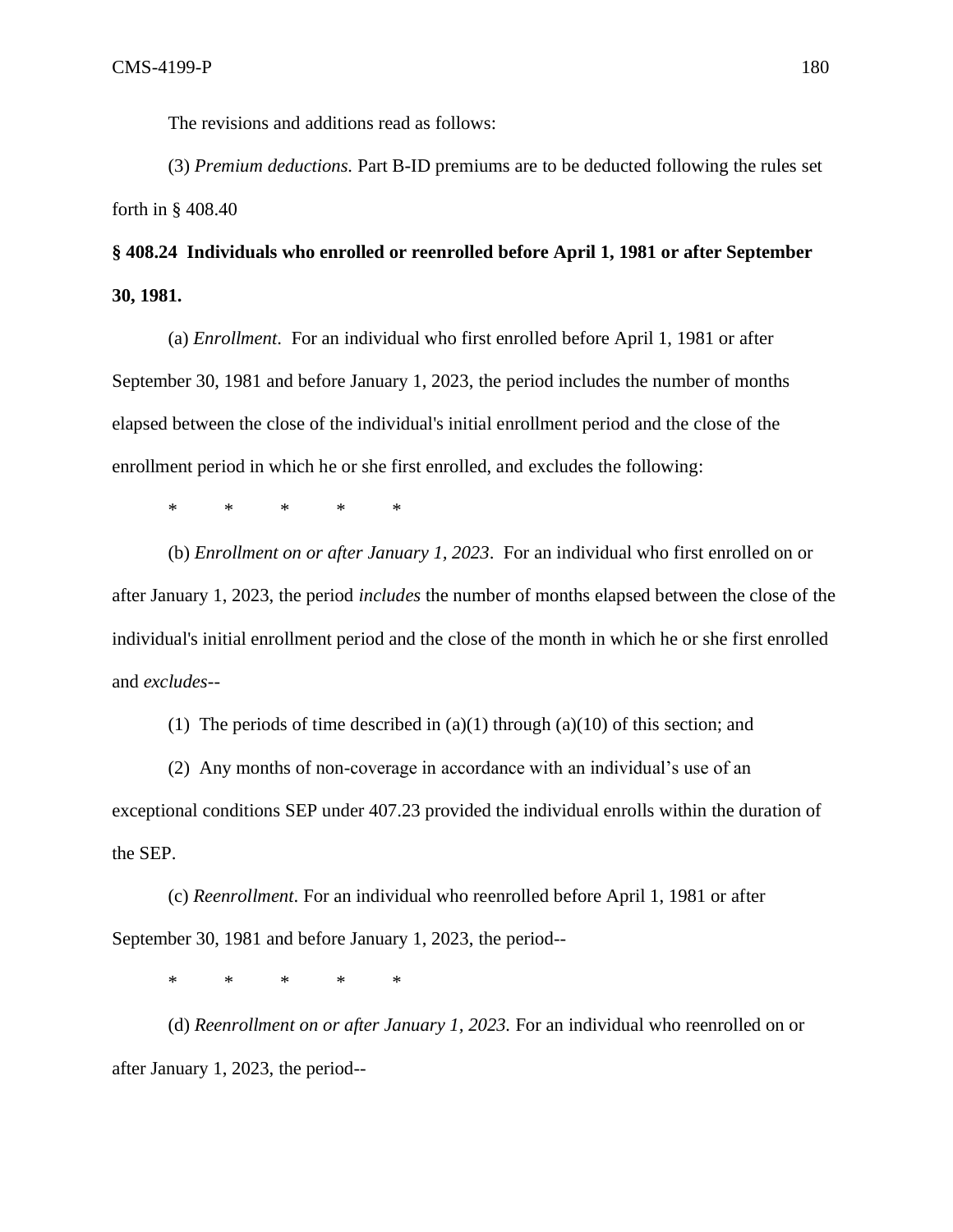(1) Includes the number of months specified in paragraphs  $(c)(1)(i)$  through  $(c)(1)(iii)$  of this section; and

(2) Excludes—

(i) The number of months specified in paragraphs  $(c)(2)(i)$  and  $(c)(2)(ii)$  of this section; and

(ii) Any months of non-coverage in accordance with an individual's use of an exceptional conditions SEP under 407.23 provided the individual enrolls within the duration of the SEP.

# **PART 410—SUPPLEMENTARY MEDICAL INSURANCE (SMI) BENEFITS**

26. The authority citation for part 410 continues to read as follows:

**Authority:** 42 U.S.C. 1302, 1395m, 1395hh, 1395rr, and 1395ddd.

27. Section 410.30 is amended by revising paragraph (b) to read as follows:

### **§ 410.30 Prescription drugs used in immunosuppressive therapy.**

\* \* \* \* \*

(b) *Eligibility.* For drugs furnished on or after December 21, 2000, coverage is available only for prescription drugs used in immunosuppressive therapy, furnished to an individual who received an organ or tissue transplant for which Medicare payment is made, provided the individual is eligible to receive Medicare Part B benefits, including, beginning January 1, 2023, an individual who meets the requirements specified in § 407.55.

\* \* \* \* \*

#### **PART 423—VOLUNTARY MEDICARE PRESCRIPTION DRUG BENEFIT**

28. The authority citation for part 423 continues to read as follows: **Authority**: 42 U.S.C. 1302, 1306, 1395w-101 through 1395w-152, and 1395hh. 29. Section 423.30 is amended by revising paragraph  $(a)(1)(i)$  to read as follows: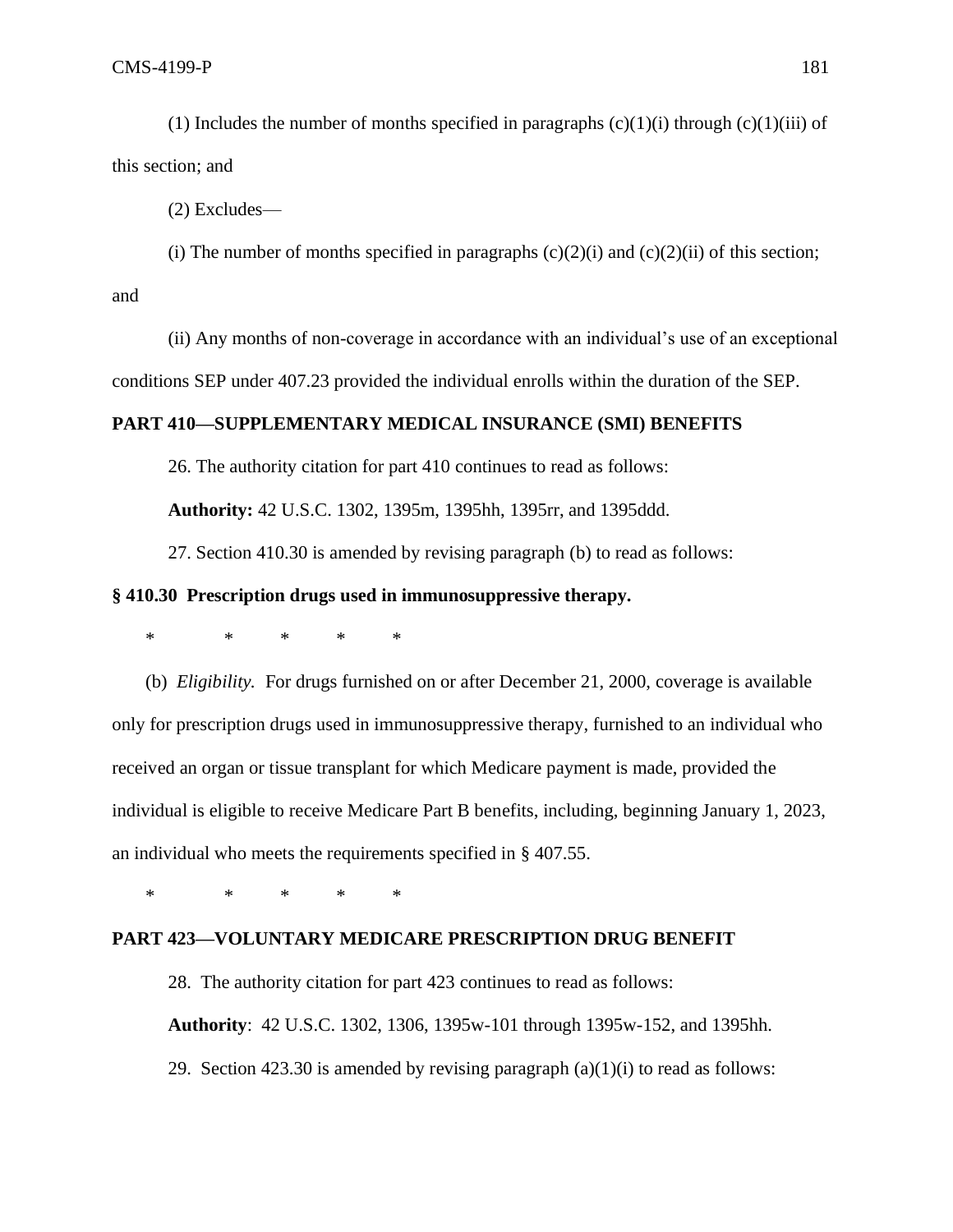# **§ 423.30 Eligibility and enrollment.**

(a) \* \* \*  $(1)$  \* \* \*

(i) Is entitled to Medicare benefits under Part A or enrolled in Medicare Part B (but not including an individual enrolled solely for coverage of immunosuppressive drugs under  $§$  407.1(a)(6)).

\* \* \* \* \*

# **PART 431—STATE ORGANIZATION AND GENERAL ADMINISTRATION**

30. The authority citation for part 431 is revised to read as follows:

**Authority:** 42 U.S.C. 1302.

31. Section 431.625 is amended—

a. By revising paragraph  $(d)(1)$  by removing the reference "title I, IV-A., X" and adding is its place the reference "title I, X";

b. By removing paragraphs  $(d)(2)(i)$ ,  $(vi)$ , and  $(x)$ ;

c. By redesignating paragraphs  $(d)(2)(ii)$ ,  $(iii)$ ,  $(iv)$ , and  $(v)$  as paragraphs  $(d)(2)(i)$ ,  $(ii)$ ,

(iii), and (iv), respectively, and redesignating paragraphs  $(d)(2)(vi)$ , (viii), and (ix) as paragraphs

 $(d)(2)(v)$ ,  $(vi)$ , and  $(vii)$ , respectively;

- c. In newly redesignated paragraph  $(d)(2)(i)$  by--
- (i) Removing the reference "435.114,";
- (ii) Removing the
- d. By revising newly redesignated paragraph  $(d)(2)(iii)$ ;

e. In newly redesignated paragraph  $(d)(2)(iv)$  by removing "chapter" and adding in its place "subchapter";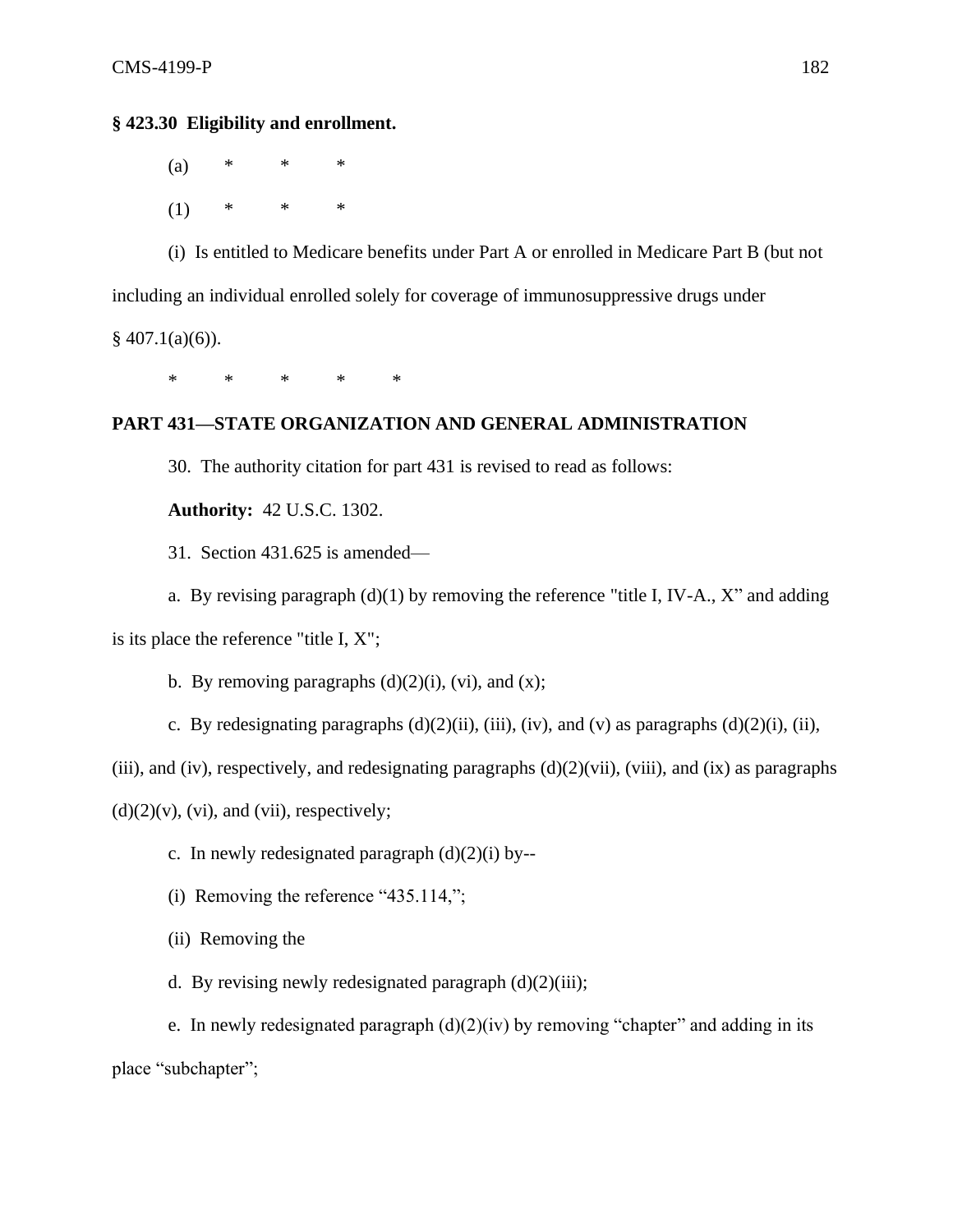f. By revising newly redesignated paragraphs  $(d)(2)(vi)$  and  $(vii)$ ;

g. By adding paragraphs  $(d)(2)(viii)$  and  $(ix)$ ; and

h. In paragraph (d)(3) by removing the reference "435.914" and adding in its place the reference "435.915".

The additions read as follows:

# **§ 431.625 Coordination of Medicaid with Medicare Part B.**

\* \* \* \* \* (d) \* \* \*  $(2)$  \*

(iii) Beneficiaries whom States must consider to be recipients of AFDC, including those who receive adoption assistance, foster care or guardianship care, under part E of title IV of the Act, in accordance with § 435.145 of this subchapter, or who receive Medicaid coverage for low income families, in accordance with section 1931(b) of the Act.

\* \* \* \* \*

(vi) Disabled children living at home to whom the State provides Medicaid under § 435.225 of this subchapter.

(vii) Beneficiaries required to be covered under §§ 435.115 and 436.114(f) and (h) of this subchapter, that is, those who remain eligible for 4 months of temporary Medicaid coverage because of the increased collection of spousal support under part D of title IV of the Act.

(viii) Individuals required to be covered under the QMB, SLMB, and QI eligibility groups, each separately defined in §§ 435.123 through 435.125 of this chapter.

(ix) Adult children with disabilities, as described in 1634(c) of the Act.

\* \* \* \* \*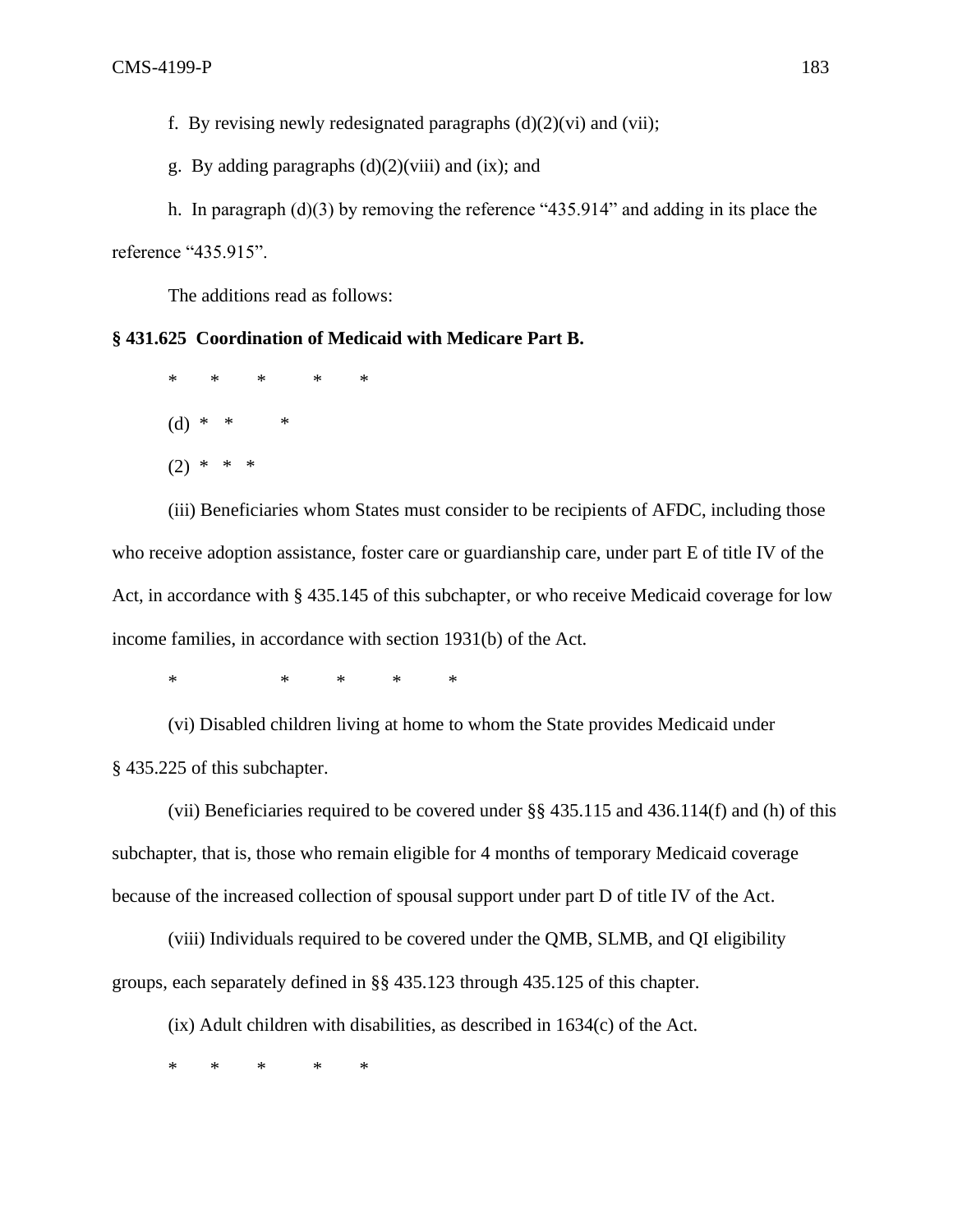## **PART 435—MANDATORY COVERAGE OF THE AGED, BLIND AND DISABLED**

32. The authority citation for part 435 is revised to read as follows:

**Authority:** 42 U.S.C. 1302.

33. Section 435.4 is amended to add a new definition "of Medicare Savings Programs" as follows:

### **§ 435.4 Definitions and use of terms.**

\* \* \* \* \*

*Medicare Savings Programs* means four Medicaid eligibility groups authorized under section 1902(a)(10)(E) and 1905(p) and (s) of the Act that serve certain low-income Medicare beneficiaries. These groups include the Qualified Medicare Beneficiary, Specified Low-Income Medicare Beneficiary, Qualifying Individual, and Qualified Disabled and Working Individual eligibility groups, each separately codified in §§ 435.123 through 435.126.

\* \* \* \* \*

34. Section 435.123 is added to read as follows:

### **§ 435.123 Individuals eligible as qualified Medicare beneficiaries.**

(a) *Basis.* This section implements sections  $1902(a)(10)(E)(i)$  and  $1905(p)(1)$  of the Act.

(b) *Eligibility*. The agency must provide medical assistance to individuals who meet all of the following:

(1) Are entitled to Medicare Part A based on the eligibility requirements set forth in § 406.5(a) or § 406.20(b) of this chapter or who are enrolled in Medicare Part B for coverage of immunosuppressive drugs based on eligibility requirements described in § 407.55 of this chapter.

(2) Have an income, subject to paragraphs  $(b)(2)(i)$  and (ii) of this section, that does not exceed 100 percent of the Federal poverty level.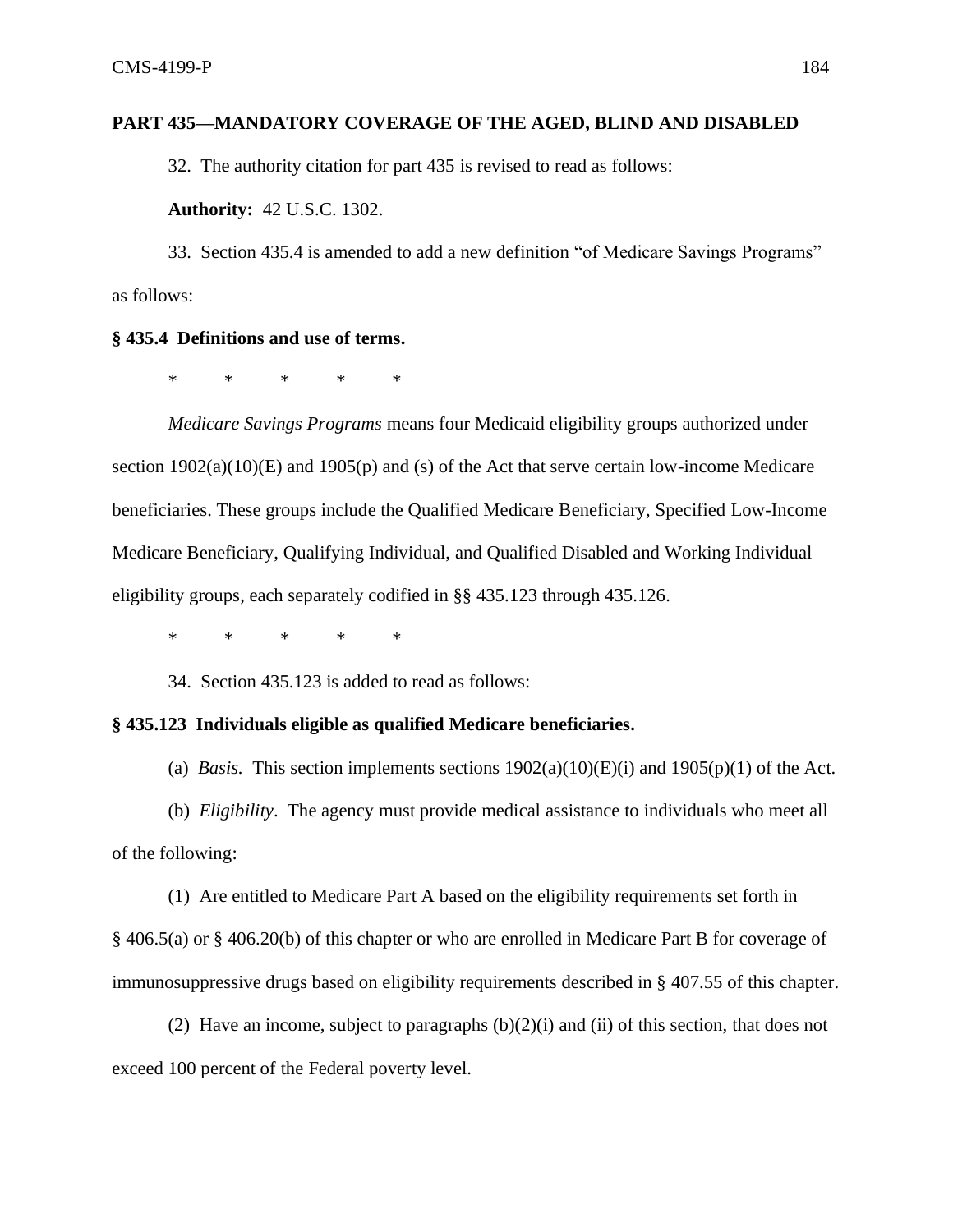(i) During a transition month (as defined in paragraph  $(b)(2)(ii)$  of this section), any income attributable to a cost of living adjustment in Social Security retirement, survivors, or disability benefits does not count in determining an individual's income.

(ii) A transition month is any month of the year beginning when the cost of living adjustment takes effect, through the month following the month of publication of the revised official poverty level.

(3) Have resources, determined using financial methodologies no more restrictive than SSI, that do not exceed the Medicare Part D low-income subsidy (LIS) resource standard defined in section  $1860D-14(a)(3)(D)$  of the Act and in §  $423.773(d)(2)(ii)$  of this chapter.

(c) *Scope*. Medical assistance included in paragraph (b) includes all of the following:

(1) For individuals entitled to Medicare Part A as described in paragraph  $(b)(1)$  of this section, coverage for Parts A and B premiums and cost sharing, including deductibles and coinsurance, and copays.

(2) For individuals enrolled in Medicare Part B for coverage of immunosuppressive drugs as described in paragraph (b)(1) of this section, only coverage of premiums and cost sharing related to enrollment in Medicare Part B for coverage of immunosuppressive drugs.

35. Section 435.124 is added to read as follows:

### **§ 435.124 Individuals eligible as specified low-income Medicare beneficiaries.**

(a) *Basis*. This section implements sections  $1902(a)(10)(E)(iii)$  and  $1905(p)(3)(A)(ii)$  of the Act.

(b) *Eligibility.* The agency must provide medical assistance to individuals who meet the eligibility requirements in § 435.123(b), except that income exceeds 100 percent, but is less than 120 percent of the poverty level.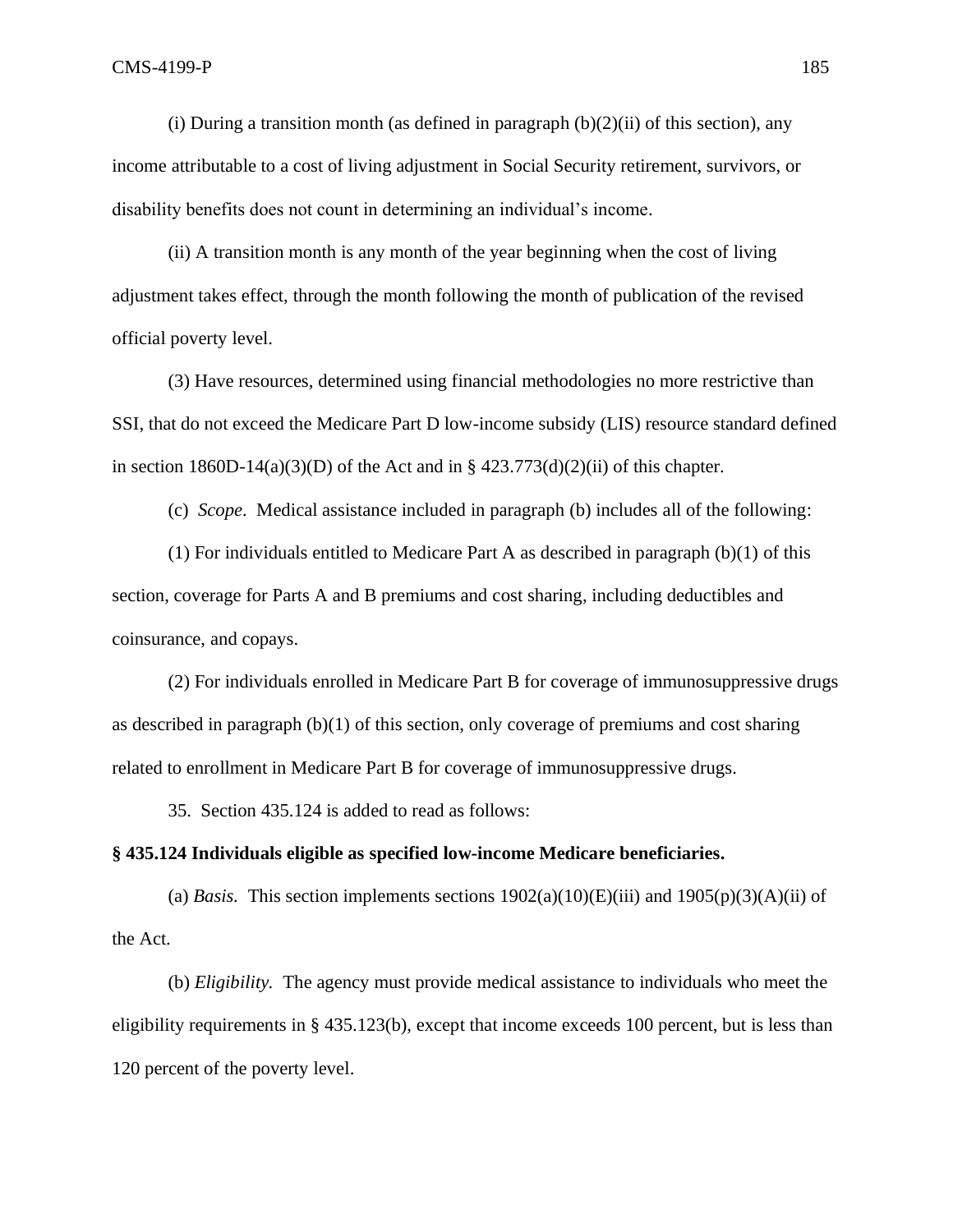(c) *Scope.* Medical assistance included in paragraph (b) of this section includes the following:

(1) For individuals entitled to Medicare Part A as described in paragraph (b)(1) of this section, coverage for the Part B premium.

(2) For individuals enrolled under Medicare Part B for coverage of immunosuppressive drugs as described in paragraph (b)(1) of this section, only coverage of the Part B premium related to enrollment in Medicare Part B for coverage of immunosuppressive drugs.

36. Section 435.125 is added to read as follows:

#### **§ 435.125 Individuals eligible as qualifying individuals.**

(a) *Basis*. This section implements sections  $1902(a)(10)(E)(iv)$  and  $1905(p)(3)(A)(ii)$  of the Act.

(b) *Eligibility.* The agency must provide medical assistance to individuals who meet the eligibility requirements in § 435.123(b), except that income is at least 120 percent, but is less than 135 percent of the federal poverty level.

(c) *Scope.* Medical assistance included in paragraph (b) includes the following:

(1) For individuals entitled to Medicare Part A as described in paragraph  $(b)(1)$  of this section, coverage for the Part B premium.

(2) For individuals enrolled under Medicare Part B for coverage of immunosuppressive drugs as described in paragraph (b)(1) of this section, only payment of the Part B premium related to enrollment in Medicare Part B for coverage of immunosuppressive drugs.

37. Section 435.126 is added to read as follows:

## **§ 435.126 Individuals eligible as Qualified Disabled and Working Individuals.**

(a) *Basis.* This section implements sections  $1902(a)(10)(E)(ii)$  and  $1905(s)$  of the Act.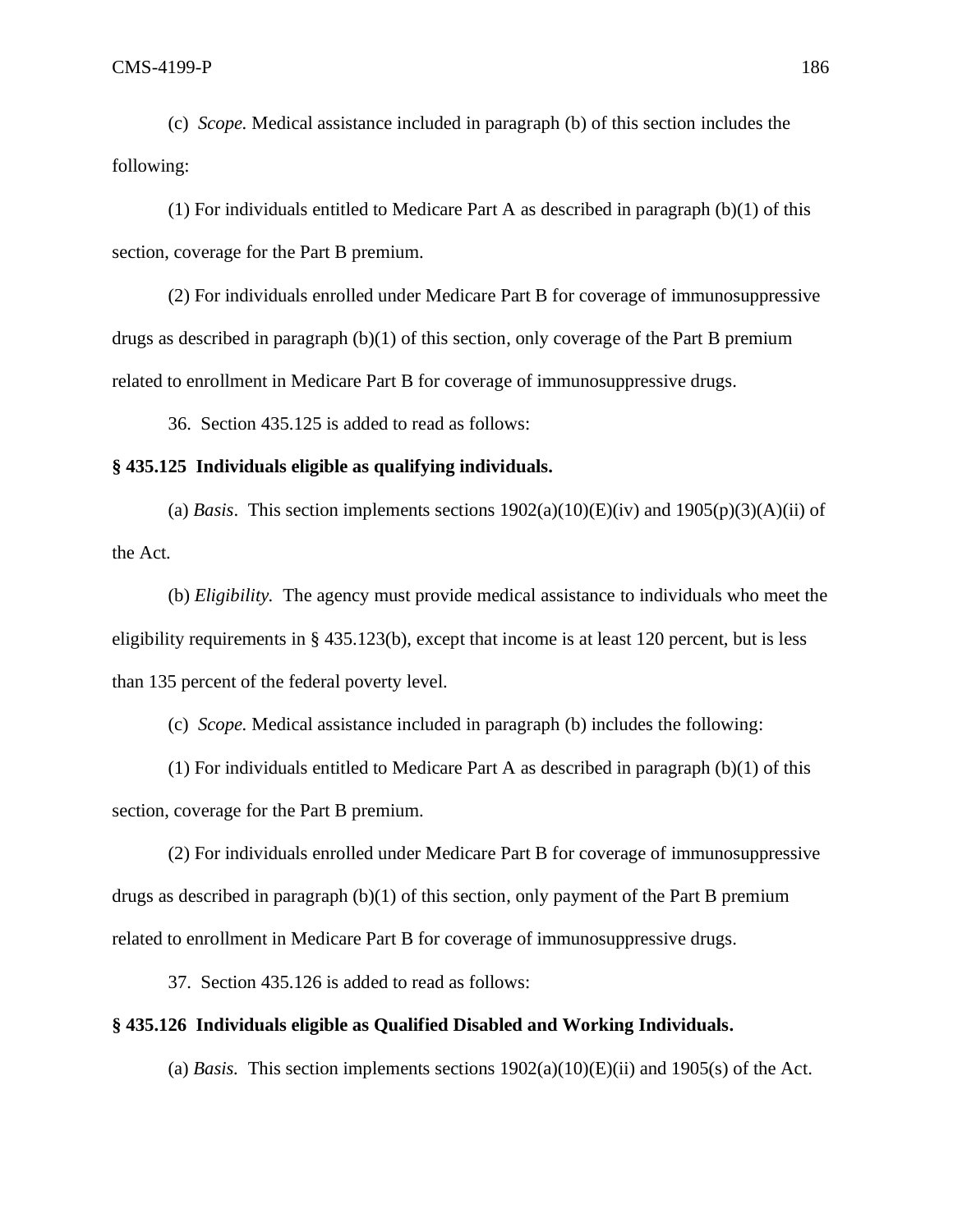(b) *Eligibility.* The agency must provide medical assistance to individuals who meet all of the following:

(1) Are entitled to Medicare Part A based on the eligibility requirements set forth in  $§$  406.20(c) of this chapter.

(2) Have income, subject to paragraphs  $(b)(2)(1)(i)$  and (ii) of this section, that is less than or equal to 200 percent of the federal poverty level.

(i) During a transition month (as defined in paragraph  $(b)(2)(ii)$  of this section), any income attributable to a cost of living adjustment in Social Security retirement, survivors, or disability benefits does not count in determining an individual's income.

(ii) A transition month is any month of the year beginning when the cost of living adjustment takes effect, through the month following the month of publication of the revised official poverty level.

(3) Have resources that do not exceed twice the SSI resource standard described in section 1613 of the Act.

(c) *Scope.* Medical assistance included in paragraph (b) of this section is coverage of the Part A premium.